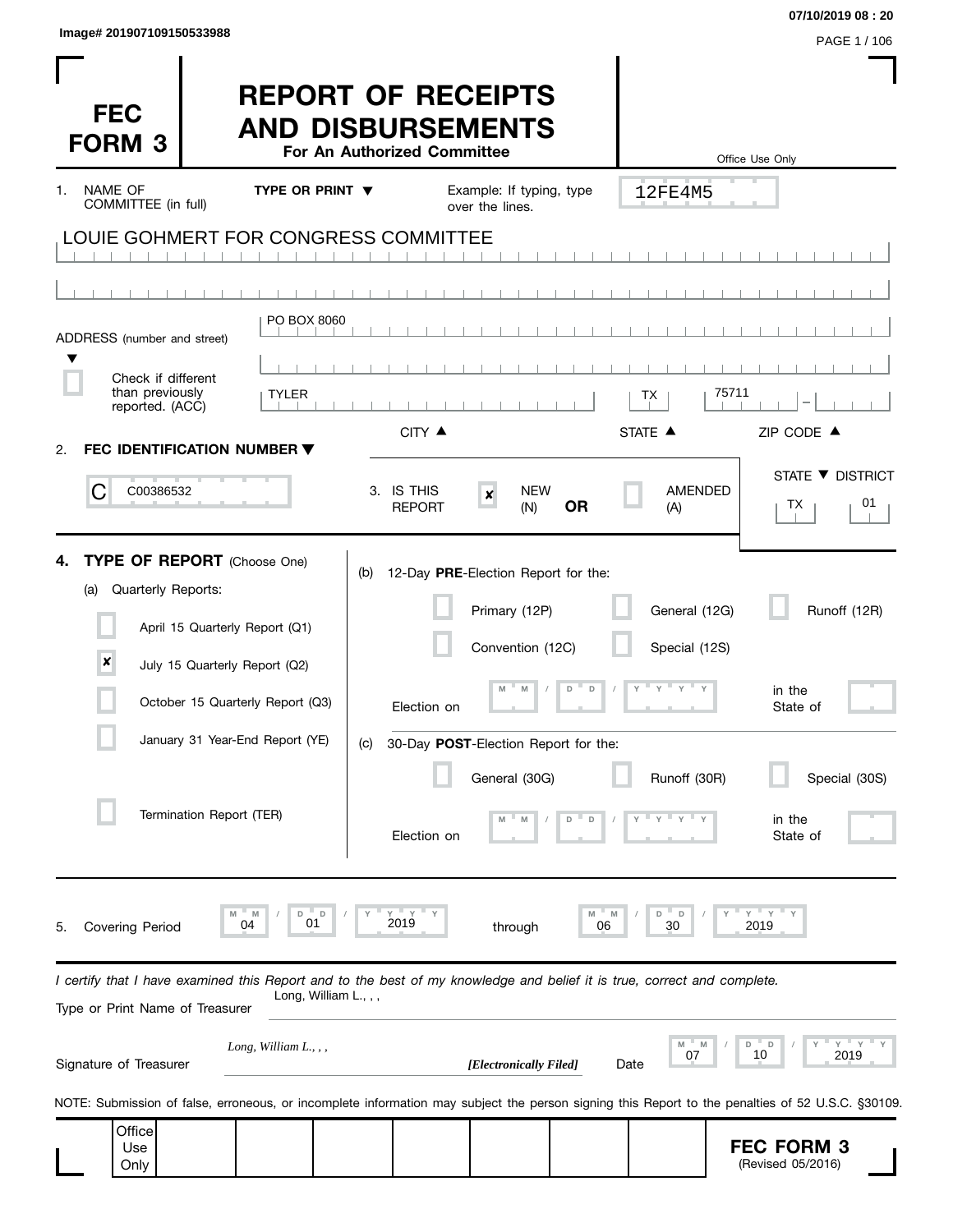## **SUMMARY PAGE**

|    |     | lmage# 201907109150533989                                                                                  |                                                      |                                                  |
|----|-----|------------------------------------------------------------------------------------------------------------|------------------------------------------------------|--------------------------------------------------|
|    |     | FEC Form 3 (Revised 05/2016)                                                                               | <b>SUMMARY PAGE</b><br>of Receipts and Disbursements | PAGE 2 / 106                                     |
|    |     | Write or Type Committee Name<br>LOUIE GOHMERT FOR CONGRESS COMMITTEE                                       |                                                      |                                                  |
|    |     | M<br>Report Covering the Period:<br>From:                                                                  | $Y$ $Y$<br>M<br>D<br>D<br>2019<br>04<br>01<br>To:    | $Y$ =<br>D<br>D<br>2019<br>06<br>30              |
| 6. |     |                                                                                                            | <b>COLUMN A</b><br><b>This Period</b>                | <b>COLUMN B</b><br><b>Election Cycle-to-Date</b> |
|    | (a) | Net Contributions (other than loans)<br><b>Total Contributions</b><br>(other than loans) (from Line 11(e)) | 92340.13                                             | 135392.68                                        |
|    | (b) | <b>Total Contribution Refunds</b>                                                                          | 0.00                                                 | 2700.00                                          |
|    | (c) | Net Contributions (other than loans)<br>(subtract Line 6(b) from Line 6(a))                                | 92340.13                                             | 132692.68                                        |
| 7. |     | Net Operating Expenditures                                                                                 |                                                      |                                                  |
|    | (a) | <b>Total Operating Expenditures</b>                                                                        | 95072.96                                             | 213956.64                                        |
|    | (b) | Total Offsets to Operating<br>Expenditures (from Line 14)                                                  | 0.00                                                 | 371.01                                           |
|    | (c) | Net Operating Expenditures<br>(subtract Line 7(b) from Line 7(a))                                          | 95072.96                                             | 213585.63                                        |
| 8. |     | Cash on Hand at Close of<br>Reporting Period (from Line 27)                                                | 27078.43                                             |                                                  |
| 9. |     | Debts and Obligations Owed TO<br>the Committee (Itemize all on<br>Schedule C and/or Schedule D)            | 0.00                                                 |                                                  |
|    |     | 10. Debts and Obligations Owed BY<br>the Committee (Itemize all on<br>Schedule C and/or Schedule D)        | 0.00                                                 |                                                  |

## **For further information contact:**

Federal Election Commission 999 E Street, NW Washington, DC 20463

> Toll Free 800-424-9530 Local 202-694-1100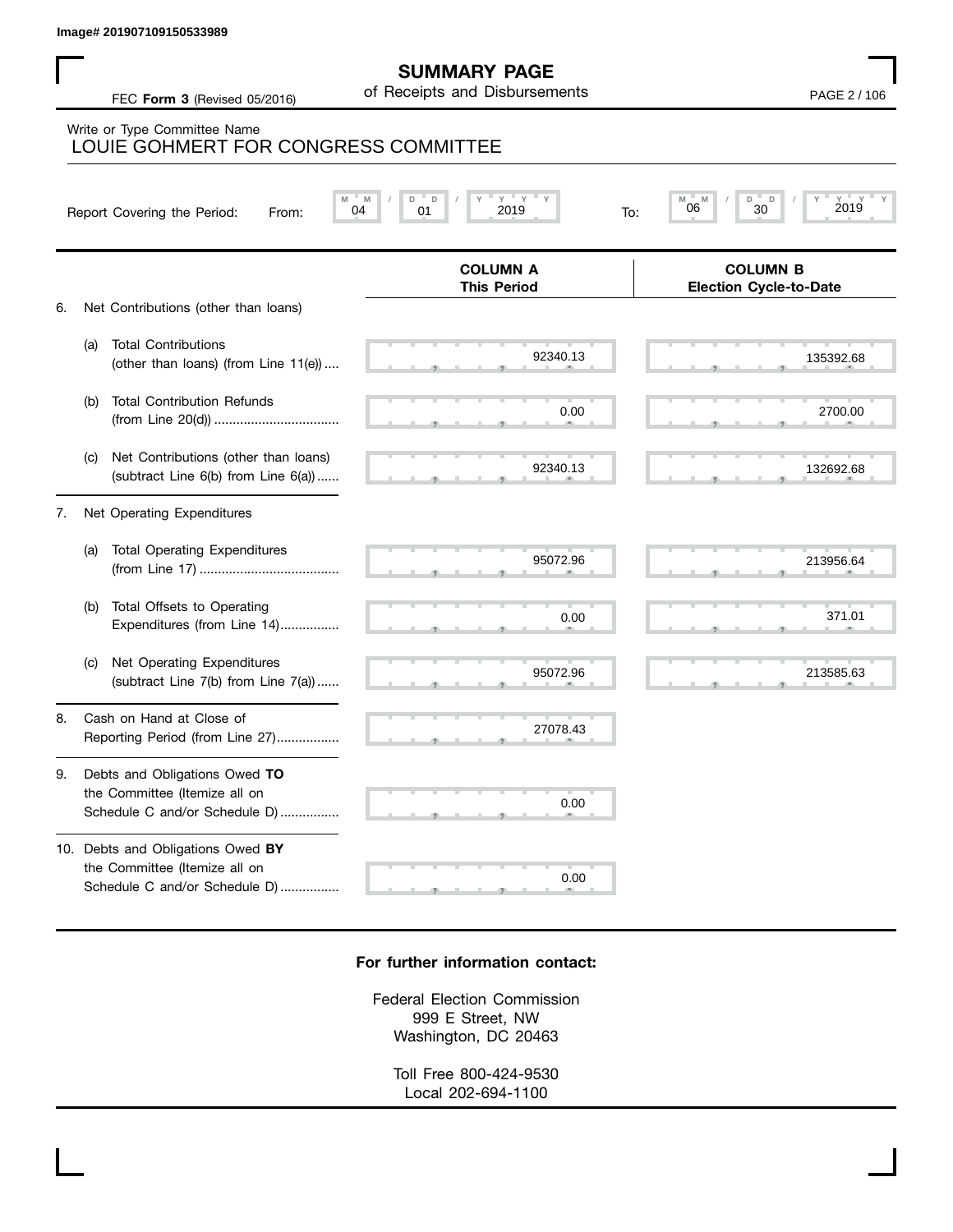|            | Image# 201907109150533990                                                                          |                                                       |                                                   |
|------------|----------------------------------------------------------------------------------------------------|-------------------------------------------------------|---------------------------------------------------|
|            |                                                                                                    | <b>DETAILED SUMMARY PAGE</b><br>of Receipts           |                                                   |
|            | FEC Form 3 (Revised 05/2016)                                                                       |                                                       | PAGE 3/106                                        |
|            | Write or Type Committee Name<br>LOUIE GOHMERT FOR CONGRESS COMMITTEE                               |                                                       |                                                   |
|            |                                                                                                    |                                                       |                                                   |
|            | $-M$<br>04<br>Report Covering the Period:<br>From:                                                 | $-\gamma + \gamma + \gamma$<br>D<br>01<br>2019<br>To: | M<br>$Y = Y =$<br>M<br>D<br>D<br>30<br>2019<br>06 |
|            | <b>I. RECEIPTS</b>                                                                                 | <b>COLUMN A</b><br><b>Total This Period</b>           | <b>COLUMN B</b><br><b>Election Cycle-to-Date</b>  |
|            | 11. CONTRIBUTIONS (other than loans) FROM:                                                         |                                                       |                                                   |
| (a)        | Individuals/Persons Other Than<br><b>Political Committees</b>                                      | 80550.00                                              | 111350.00                                         |
|            | Itemized (use Schedule A)<br>(i)                                                                   |                                                       |                                                   |
|            | (ii)<br>(iii) TOTAL of contributions                                                               | 10790.13                                              | 17542.68                                          |
|            | from individuals                                                                                   | 91340.13                                              | 128892.68                                         |
| (b)        | Political Party Committees                                                                         | 0.00                                                  | 0.00                                              |
| (c)        | <b>Other Political Committees</b>                                                                  | 1000.00                                               | 6500.00                                           |
| (d)        |                                                                                                    | 0.00                                                  | 0.00                                              |
| (e)        | TOTAL CONTRIBUTIONS                                                                                |                                                       |                                                   |
|            | (other than loans)<br>(add Lines 11(a)(iii), (b), (c), and (d))                                    | 92340.13                                              | 135392.68                                         |
|            | 12. TRANSFERS FROM OTHER<br>AUTHORIZED COMMITTEES                                                  | 0.00                                                  | 0.00                                              |
| 13. LOANS: |                                                                                                    |                                                       |                                                   |
| (a)        | Made or Guaranteed by the                                                                          | 0.00                                                  | 0.00                                              |
| (b)        |                                                                                                    | 0.00                                                  | 0.00                                              |
| (C)        | TOTAL LOANS<br>(add Lines 13(a) and (b))                                                           | 0.00                                                  | 0.00                                              |
|            | 14. OFFSETS TO OPERATING                                                                           |                                                       |                                                   |
|            | <b>EXPENDITURES</b>                                                                                | 0.00                                                  | 371.01                                            |
|            | (Refunds, Rebates, etc.)                                                                           |                                                       |                                                   |
|            | 15. OTHER RECEIPTS<br>(Dividends, Interest, etc.)                                                  | 0.00                                                  | 0.00                                              |
|            | 16. TOTAL RECEIPTS (add Lines<br>11(e), 12, 13(c), 14, and 15)<br>(Carry Total to Line 24, page 4) | 92340.13                                              | 135763.69                                         |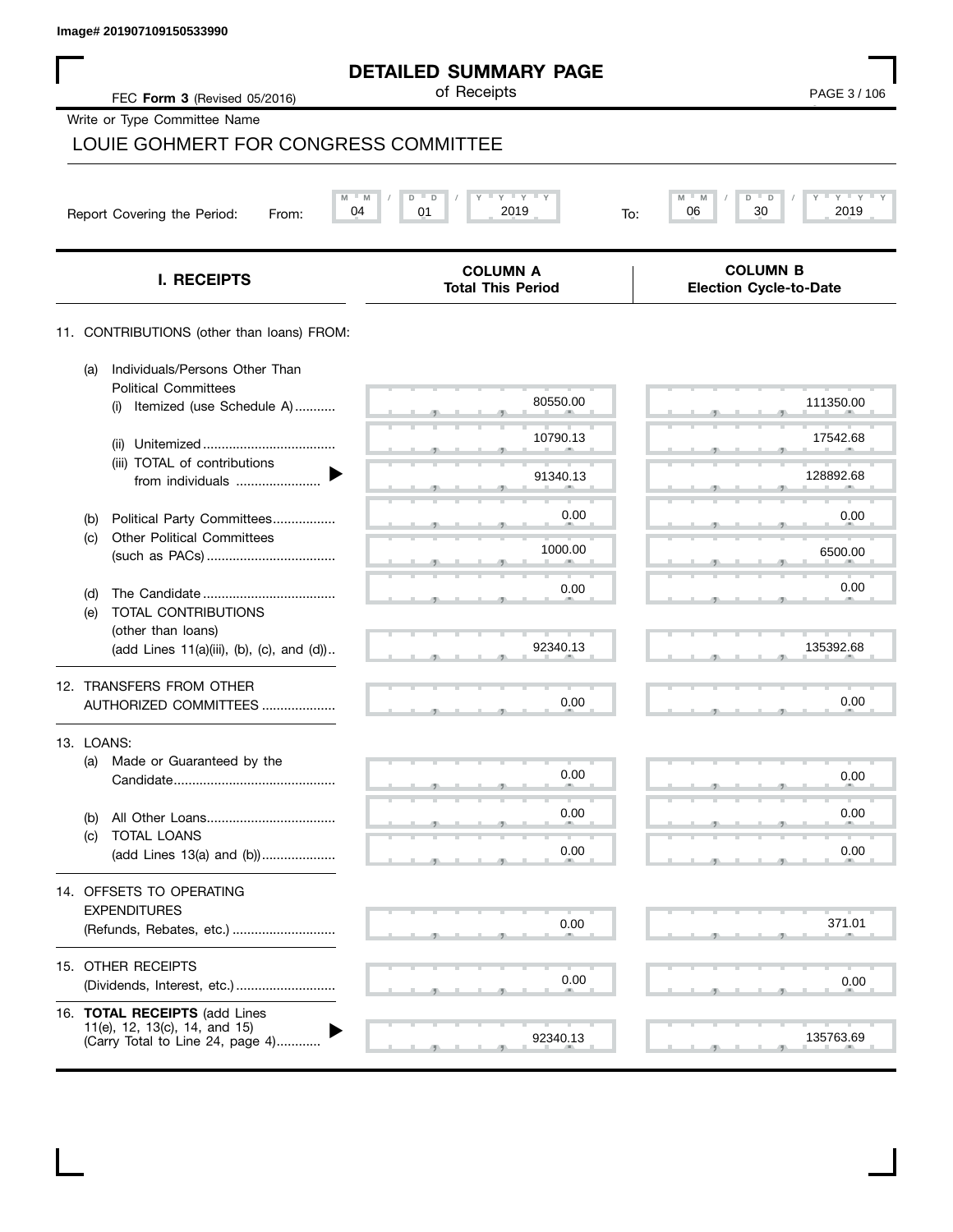**Image# 201907109150533991**

 $\mathbf{L}$ 

| FEC Form 3 (Revised 05/2016)                                                                      | of Disbursements                            | PAGE 4 / 106                                     |
|---------------------------------------------------------------------------------------------------|---------------------------------------------|--------------------------------------------------|
| <b>II. DISBURSEMENTS</b>                                                                          | <b>COLUMN A</b><br><b>Total This Period</b> | <b>COLUMN B</b><br><b>Election Cycle-to-Date</b> |
| 17. OPERATING EXPENDITURES                                                                        | 95072.96                                    | 213956.64                                        |
| 18. TRANSFERS TO OTHER<br>AUTHORIZED COMMITTEES                                                   | 0.00                                        | 0.00                                             |
| 19. LOAN REPAYMENTS:<br>(a) Of Loans Made or Guaranteed<br>by the Candidate                       | 0.00                                        | 0.00                                             |
| (b)<br>TOTAL LOAN REPAYMENTS<br>(c)<br>(add Lines 19(a) and (b))                                  | 0.00<br>0.00                                | 0.00<br>0.00                                     |
| 20. REFUNDS OF CONTRIBUTIONS TO:<br>Individuals/Persons Other<br>(a)<br>Than Political Committees | 0.00                                        | 2700.00                                          |
| Political Party Committees<br>(b)<br><b>Other Political Committees</b><br>(c)                     | 0.00<br>0.00                                | 0.00<br>0.00                                     |
| TOTAL CONTRIBUTION REFUNDS<br>(d)<br>(add Lines 20(a), (b), and (c))                              | 0.00                                        | 2700.00                                          |
| OTHER DISBURSEMENTS<br>21.                                                                        | 0.00                                        | 0.00                                             |
| 22. TOTAL DISBURSEMENTS<br>(add Lines 17, 18, 19(c), 20(d), and 21)                               | 95072.96                                    | 216656.64                                        |

## **III. CASH SUMMARY**

|                                               | 29811.26  |
|-----------------------------------------------|-----------|
|                                               | 92340.13  |
|                                               | 122151.39 |
|                                               | 95072.96  |
| 27. CASH ON HAND AT CLOSE OF REPORTING PERIOD | 27078.43  |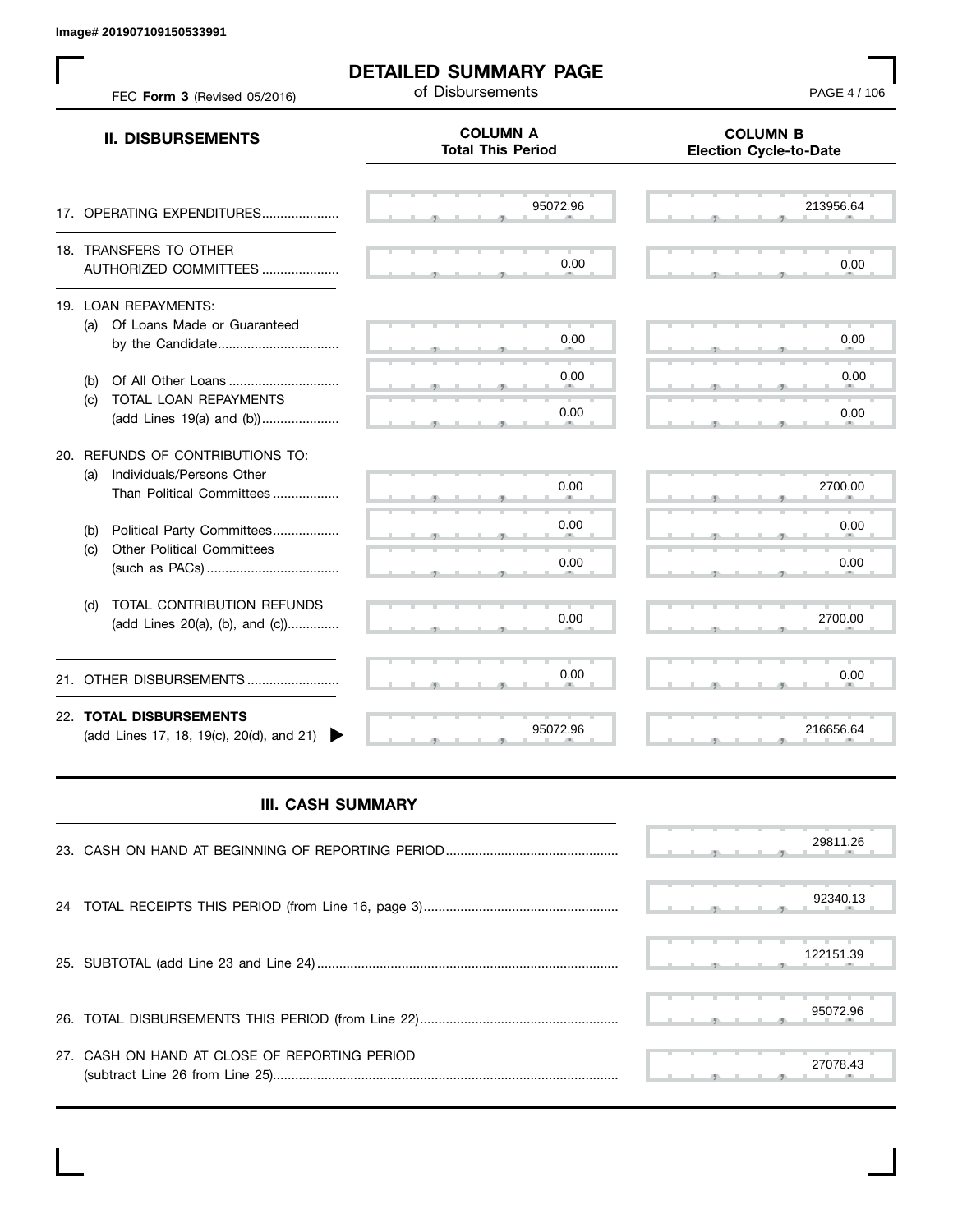| <b>SCHEDULE A (FEC Form 3)</b><br><b>ITEMIZED RECEIPTS</b> |                                                                                            | Use separate schedule(s)<br>for each category of the<br>Detailed Summary Page | 5<br>PAGE<br>OF.<br>FOR LINE NUMBER:<br>106<br>(check only one)<br>$x _{11a}$<br>11 <sub>b</sub><br>11c<br>11d |                                                                                                                                                                                                                                                                                                                                     |  |  |
|------------------------------------------------------------|--------------------------------------------------------------------------------------------|-------------------------------------------------------------------------------|----------------------------------------------------------------------------------------------------------------|-------------------------------------------------------------------------------------------------------------------------------------------------------------------------------------------------------------------------------------------------------------------------------------------------------------------------------------|--|--|
|                                                            |                                                                                            |                                                                               |                                                                                                                | 12<br>13a<br>14<br>13 <sub>b</sub><br>15<br>Any information copied from such Reports and Statements may not be sold or used by any person for the purpose of soliciting contributions<br>or for commercial purposes, other than using the name and address of any political committee to solicit contributions from such committee. |  |  |
|                                                            | NAME OF COMMITTEE (In Full)<br>LOUIE GOHMERT FOR CONGRESS COMMITTEE                        |                                                                               |                                                                                                                |                                                                                                                                                                                                                                                                                                                                     |  |  |
| А.                                                         | Full Name (Last, First, Middle Initial)<br>Abney, Mac, , ,<br>Mailing Address P O Box 1496 | Date of Receipt                                                               |                                                                                                                |                                                                                                                                                                                                                                                                                                                                     |  |  |
|                                                            |                                                                                            | $M - M$<br>Y I Y I Y I Y<br>$D$ $D$<br>2019<br>04<br>13                       |                                                                                                                |                                                                                                                                                                                                                                                                                                                                     |  |  |
|                                                            | City                                                                                       | State                                                                         | Zip Code                                                                                                       | Transaction ID: SA11AI.5052                                                                                                                                                                                                                                                                                                         |  |  |
|                                                            | Marshall                                                                                   | TX                                                                            | 75671                                                                                                          |                                                                                                                                                                                                                                                                                                                                     |  |  |
|                                                            | FEC ID number of contributing<br>federal political committee.                              | C                                                                             |                                                                                                                | Amount of Each Receipt this Period                                                                                                                                                                                                                                                                                                  |  |  |
|                                                            | Name of Employer                                                                           | Occupation                                                                    |                                                                                                                | 500.00                                                                                                                                                                                                                                                                                                                              |  |  |
|                                                            | Abney & Co                                                                                 | CPA                                                                           |                                                                                                                | Memo Item                                                                                                                                                                                                                                                                                                                           |  |  |
|                                                            | Receipt For: 2020                                                                          |                                                                               | Election Cycle-to-Date                                                                                         |                                                                                                                                                                                                                                                                                                                                     |  |  |
|                                                            | Primary<br>General<br>×<br>Other (specify) $\blacktriangledown$                            |                                                                               | 500.00                                                                                                         |                                                                                                                                                                                                                                                                                                                                     |  |  |
| В.                                                         | Full Name (Last, First, Middle Initial)<br>Alkosser, David, , ,                            |                                                                               |                                                                                                                | Date of Receipt                                                                                                                                                                                                                                                                                                                     |  |  |
|                                                            | Mailing Address 525 Horbor Island Dr                                                       | <b>LYLYLY</b><br>$M - M$<br>$D$ $D$<br>04<br>05<br>2019                       |                                                                                                                |                                                                                                                                                                                                                                                                                                                                     |  |  |
|                                                            | City                                                                                       | State                                                                         | Zip Code                                                                                                       | Transaction ID: SA11AI.4953                                                                                                                                                                                                                                                                                                         |  |  |
|                                                            | Newport Beaach                                                                             | <b>CA</b>                                                                     | 92660                                                                                                          |                                                                                                                                                                                                                                                                                                                                     |  |  |
|                                                            | FEC ID number of contributing<br>federal political committee.                              | С                                                                             |                                                                                                                | Amount of Each Receipt this Period                                                                                                                                                                                                                                                                                                  |  |  |
|                                                            | Name of Employer                                                                           | Occupation                                                                    |                                                                                                                | 250.00                                                                                                                                                                                                                                                                                                                              |  |  |
|                                                            | Shadybrook Estate                                                                          | Owner                                                                         |                                                                                                                | Memo Item                                                                                                                                                                                                                                                                                                                           |  |  |
|                                                            | Receipt For: 2020                                                                          |                                                                               | Election Cycle-to-Date<br>$\overline{\phantom{a}}$                                                             |                                                                                                                                                                                                                                                                                                                                     |  |  |
|                                                            | Primary<br>General<br>$\boldsymbol{x}$<br>Other (specify) $\blacktriangledown$             |                                                                               | 250.00                                                                                                         |                                                                                                                                                                                                                                                                                                                                     |  |  |
|                                                            | Full Name (Last, First, Middle Initial)                                                    |                                                                               |                                                                                                                |                                                                                                                                                                                                                                                                                                                                     |  |  |
| C.                                                         | Allen, Rick, , ,<br>Mailing Address 4710 Kinsey Dr                                         |                                                                               |                                                                                                                | Date of Receipt                                                                                                                                                                                                                                                                                                                     |  |  |
|                                                            |                                                                                            |                                                                               |                                                                                                                | <b>LYLYLY</b><br>$M - M$<br>$D$ $D$<br>06<br>2019<br>14                                                                                                                                                                                                                                                                             |  |  |
|                                                            | City                                                                                       | State                                                                         | Zip Code                                                                                                       | Transaction ID: SA11AI.5054                                                                                                                                                                                                                                                                                                         |  |  |
|                                                            | Tyler                                                                                      | <b>TX</b>                                                                     | 75703                                                                                                          |                                                                                                                                                                                                                                                                                                                                     |  |  |
|                                                            | FEC ID number of contributing<br>federal political committee.                              | C                                                                             |                                                                                                                | Amount of Each Receipt this Period                                                                                                                                                                                                                                                                                                  |  |  |
|                                                            | Name of Employer                                                                           | Occupation                                                                    |                                                                                                                | 250.00                                                                                                                                                                                                                                                                                                                              |  |  |
|                                                            | Henry & Peters, P. C.                                                                      | C. P. A.                                                                      |                                                                                                                |                                                                                                                                                                                                                                                                                                                                     |  |  |
|                                                            | Receipt For: 2020                                                                          |                                                                               | Election Cycle-to-Date                                                                                         | Memo Item                                                                                                                                                                                                                                                                                                                           |  |  |
|                                                            | Primary<br>General<br>$\boldsymbol{x}$<br>Other (specify) $\blacktriangledown$             |                                                                               | 250.00                                                                                                         |                                                                                                                                                                                                                                                                                                                                     |  |  |
|                                                            |                                                                                            |                                                                               |                                                                                                                | 1000.00                                                                                                                                                                                                                                                                                                                             |  |  |
|                                                            |                                                                                            |                                                                               |                                                                                                                |                                                                                                                                                                                                                                                                                                                                     |  |  |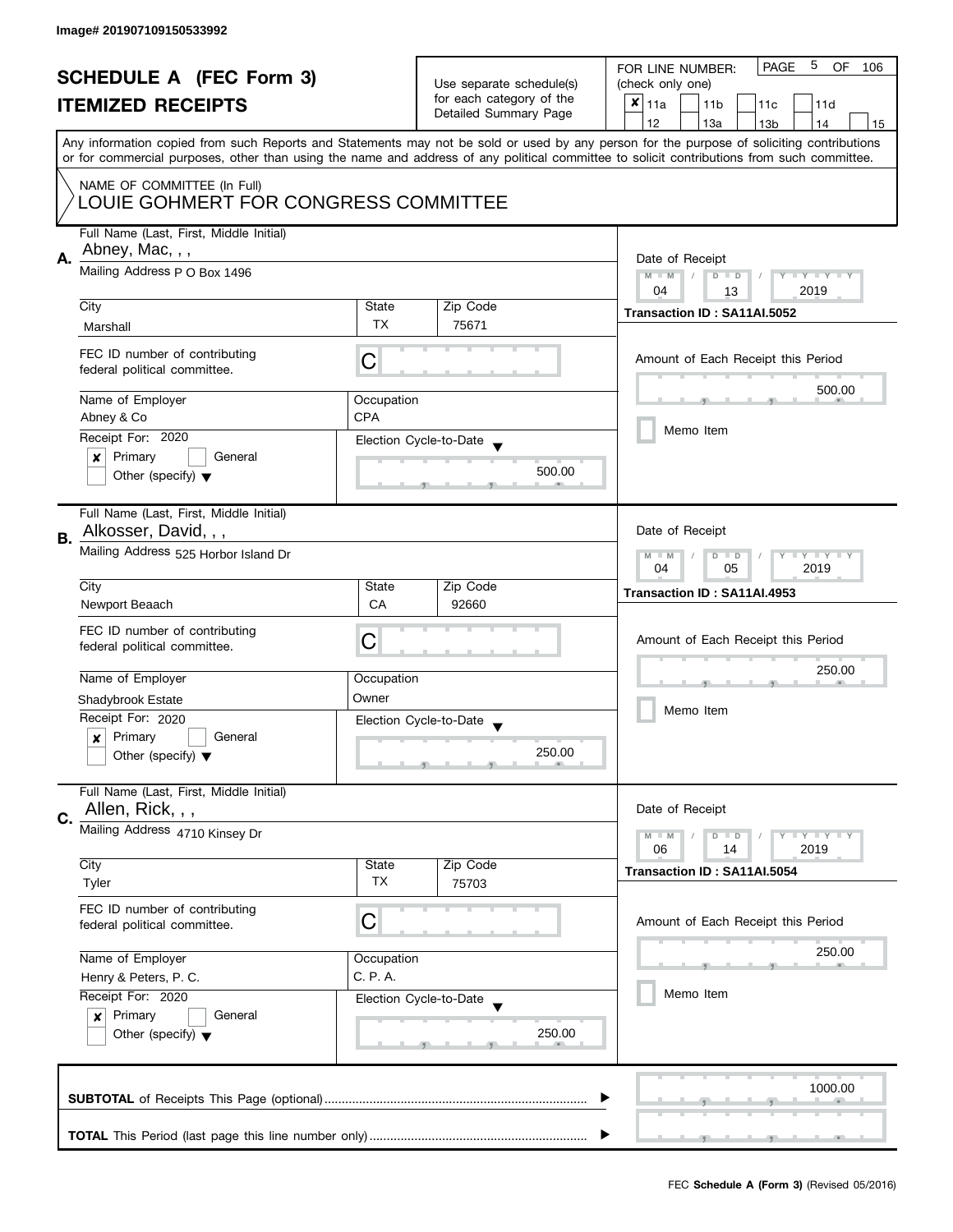| <b>SCHEDULE A (FEC Form 3)</b><br><b>ITEMIZED RECEIPTS</b> |                                                                                                 | Use separate schedule(s)<br>for each category of the<br>Detailed Summary Page | PAGE<br>6<br>OF.<br>FOR LINE NUMBER:<br>106<br>(check only one)<br>$x _{11a}$<br>11 <sub>b</sub><br>11c<br>11d |                                                                                                                                                                                                                                                                                                                                     |  |
|------------------------------------------------------------|-------------------------------------------------------------------------------------------------|-------------------------------------------------------------------------------|----------------------------------------------------------------------------------------------------------------|-------------------------------------------------------------------------------------------------------------------------------------------------------------------------------------------------------------------------------------------------------------------------------------------------------------------------------------|--|
|                                                            |                                                                                                 |                                                                               |                                                                                                                | 12<br>13a<br>14<br>13 <sub>b</sub><br>15<br>Any information copied from such Reports and Statements may not be sold or used by any person for the purpose of soliciting contributions<br>or for commercial purposes, other than using the name and address of any political committee to solicit contributions from such committee. |  |
|                                                            | NAME OF COMMITTEE (In Full)<br>LOUIE GOHMERT FOR CONGRESS COMMITTEE                             |                                                                               |                                                                                                                |                                                                                                                                                                                                                                                                                                                                     |  |
| А.                                                         | Full Name (Last, First, Middle Initial)<br>Ayers, Julia, , ,<br>Mailing Address P O Box 8898    | Date of Receipt<br>$M - M$<br>$Y - Y - Y - Y$<br>$D$ $D$                      |                                                                                                                |                                                                                                                                                                                                                                                                                                                                     |  |
|                                                            | City<br>Tyler                                                                                   | State<br>TX.                                                                  | Zip Code<br>75711                                                                                              | 2019<br>06<br>17<br>Transaction ID: SA11AI.5059                                                                                                                                                                                                                                                                                     |  |
|                                                            | FEC ID number of contributing<br>federal political committee.                                   | С                                                                             |                                                                                                                | Amount of Each Receipt this Period                                                                                                                                                                                                                                                                                                  |  |
|                                                            | Name of Employer<br>Insurance                                                                   | Occupation<br>Self                                                            |                                                                                                                | 500.00                                                                                                                                                                                                                                                                                                                              |  |
|                                                            | Receipt For: 2020<br>Primary<br>General<br>×                                                    |                                                                               | Election Cycle-to-Date<br>500.00                                                                               | Memo Item                                                                                                                                                                                                                                                                                                                           |  |
|                                                            | Other (specify) $\blacktriangledown$<br>Full Name (Last, First, Middle Initial)                 |                                                                               |                                                                                                                |                                                                                                                                                                                                                                                                                                                                     |  |
| В.                                                         | Barton, Jan, , ,<br>Mailing Address 1711 Kimwood Ln                                             | Date of Receipt<br>Y TY TY TY<br>$M - M$<br>$D$ $D$<br>24<br>2019<br>06       |                                                                                                                |                                                                                                                                                                                                                                                                                                                                     |  |
|                                                            | City<br>Tyler                                                                                   | State<br><b>TX</b>                                                            | Zip Code<br>75701                                                                                              | Transaction ID: SA11AI.5069                                                                                                                                                                                                                                                                                                         |  |
|                                                            | FEC ID number of contributing<br>federal political committee.                                   | С                                                                             |                                                                                                                | Amount of Each Receipt this Period                                                                                                                                                                                                                                                                                                  |  |
|                                                            | Name of Employer                                                                                | Occupation<br>Accountant                                                      |                                                                                                                | 250.00                                                                                                                                                                                                                                                                                                                              |  |
|                                                            | <b>Brookshire Grocery Company</b><br>Receipt For: 2020<br>Primary<br>General<br>x               |                                                                               | Election Cycle-to-Date<br>$\overline{\phantom{a}}$                                                             | Memo Item                                                                                                                                                                                                                                                                                                                           |  |
|                                                            | Other (specify) $\blacktriangledown$                                                            |                                                                               | 250.00                                                                                                         |                                                                                                                                                                                                                                                                                                                                     |  |
| C.                                                         | Full Name (Last, First, Middle Initial)<br>Beene, James S, , ,                                  |                                                                               |                                                                                                                | Date of Receipt                                                                                                                                                                                                                                                                                                                     |  |
|                                                            | Mailing Address PO Box 631824                                                                   |                                                                               |                                                                                                                | Y FY FY FY<br>$M - M$<br>$D$ $D$<br>06<br>12<br>2019                                                                                                                                                                                                                                                                                |  |
|                                                            | City<br>Nacogdoches                                                                             | State<br><b>TX</b>                                                            | Zip Code<br>75963                                                                                              | Transaction ID: SA11AI.5077                                                                                                                                                                                                                                                                                                         |  |
|                                                            | FEC ID number of contributing<br>federal political committee.                                   | C                                                                             |                                                                                                                | Amount of Each Receipt this Period                                                                                                                                                                                                                                                                                                  |  |
|                                                            | Name of Employer<br>Occupation<br>Retired<br>None                                               |                                                                               |                                                                                                                | 250.00                                                                                                                                                                                                                                                                                                                              |  |
|                                                            | Receipt For: 2020<br>Primary<br>General<br>$\mathsf{x}$<br>Other (specify) $\blacktriangledown$ |                                                                               | Election Cycle-to-Date<br>250.00                                                                               | Memo Item                                                                                                                                                                                                                                                                                                                           |  |
|                                                            |                                                                                                 |                                                                               |                                                                                                                | 1000.00                                                                                                                                                                                                                                                                                                                             |  |
|                                                            |                                                                                                 |                                                                               |                                                                                                                |                                                                                                                                                                                                                                                                                                                                     |  |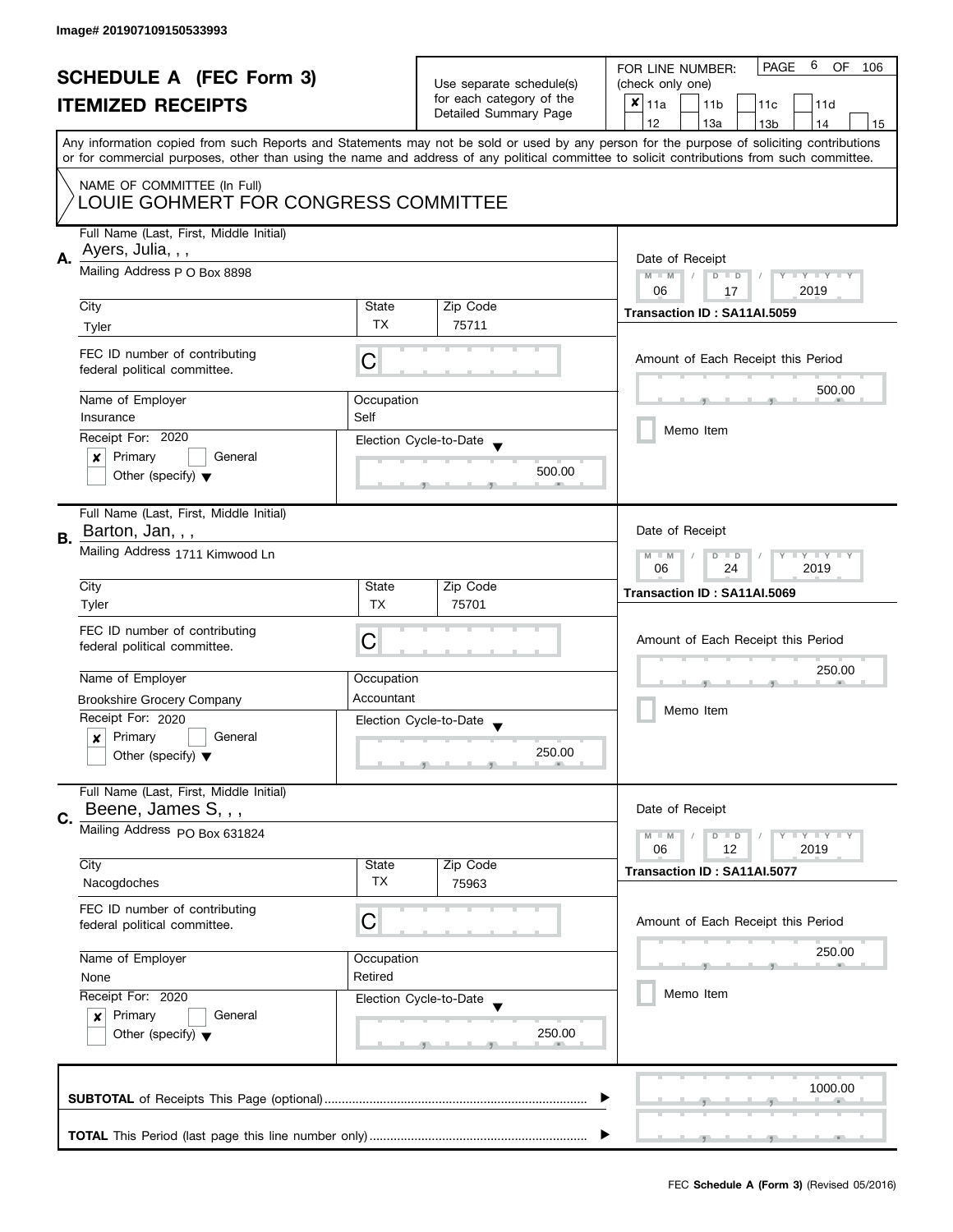|                                                            |                                                   |                                                   |                                             | 7<br><b>PAGE</b><br>OF<br>FOR LINE NUMBER:<br>106                                                                                          |  |  |  |
|------------------------------------------------------------|---------------------------------------------------|---------------------------------------------------|---------------------------------------------|--------------------------------------------------------------------------------------------------------------------------------------------|--|--|--|
| <b>SCHEDULE A (FEC Form 3)</b><br><b>ITEMIZED RECEIPTS</b> |                                                   | Use separate schedule(s)                          | (check only one)                            |                                                                                                                                            |  |  |  |
|                                                            |                                                   | for each category of the<br>Detailed Summary Page | $x _{11a}$<br>11 <sub>b</sub><br>11c<br>11d |                                                                                                                                            |  |  |  |
|                                                            |                                                   |                                                   |                                             | 12<br>13a<br>13 <sub>b</sub><br>14<br>15                                                                                                   |  |  |  |
|                                                            |                                                   |                                                   |                                             | Any information copied from such Reports and Statements may not be sold or used by any person for the purpose of soliciting contributions  |  |  |  |
|                                                            |                                                   |                                                   |                                             | or for commercial purposes, other than using the name and address of any political committee to solicit contributions from such committee. |  |  |  |
|                                                            | NAME OF COMMITTEE (In Full)                       |                                                   |                                             |                                                                                                                                            |  |  |  |
|                                                            | LOUIE GOHMERT FOR CONGRESS COMMITTEE              |                                                   |                                             |                                                                                                                                            |  |  |  |
|                                                            |                                                   |                                                   |                                             |                                                                                                                                            |  |  |  |
|                                                            | Full Name (Last, First, Middle Initial)           |                                                   |                                             |                                                                                                                                            |  |  |  |
| А.                                                         | Bender, Sally F, , ,                              | Date of Receipt                                   |                                             |                                                                                                                                            |  |  |  |
|                                                            | Mailing Address 35 Burning Tree Rd                |                                                   |                                             | $M - M$<br>$D$ $D$<br>Y I Y I Y I Y                                                                                                        |  |  |  |
|                                                            |                                                   |                                                   |                                             | 05<br>2019<br>20                                                                                                                           |  |  |  |
|                                                            | City                                              | State                                             | Zip Code                                    | Transaction ID: SA11AI.4955                                                                                                                |  |  |  |
|                                                            | New Port Beach                                    | CA                                                | 92660                                       |                                                                                                                                            |  |  |  |
|                                                            | FEC ID number of contributing                     |                                                   |                                             |                                                                                                                                            |  |  |  |
|                                                            | federal political committee.                      | C                                                 |                                             | Amount of Each Receipt this Period                                                                                                         |  |  |  |
|                                                            |                                                   |                                                   |                                             | 250.00                                                                                                                                     |  |  |  |
|                                                            | Name of Employer                                  | Occupation                                        |                                             |                                                                                                                                            |  |  |  |
|                                                            | None                                              | Retired                                           |                                             |                                                                                                                                            |  |  |  |
|                                                            | Receipt For: 2020                                 |                                                   | Election Cycle-to-Date                      | Memo Item                                                                                                                                  |  |  |  |
|                                                            | Primary<br>General<br>×                           |                                                   |                                             |                                                                                                                                            |  |  |  |
|                                                            | Other (specify) $\blacktriangledown$              |                                                   | 250.00                                      |                                                                                                                                            |  |  |  |
|                                                            |                                                   |                                                   |                                             |                                                                                                                                            |  |  |  |
|                                                            | Full Name (Last, First, Middle Initial)           |                                                   |                                             |                                                                                                                                            |  |  |  |
| В.                                                         | Bennett, Darla Cook, , ,                          |                                                   |                                             | Date of Receipt                                                                                                                            |  |  |  |
|                                                            | Mailing Address PO Box 7458                       |                                                   |                                             | Y LY LY<br>$M - M$<br>$D$ $D$<br>12<br>2019<br>06                                                                                          |  |  |  |
|                                                            |                                                   |                                                   |                                             |                                                                                                                                            |  |  |  |
|                                                            | City                                              | State                                             | Zip Code                                    | Transaction ID: SA11AI.5079                                                                                                                |  |  |  |
|                                                            | Tyler                                             | <b>TX</b>                                         | 75711                                       |                                                                                                                                            |  |  |  |
|                                                            | FEC ID number of contributing                     |                                                   |                                             |                                                                                                                                            |  |  |  |
|                                                            | federal political committee.                      | С                                                 |                                             | Amount of Each Receipt this Period<br>500.00<br>Memo Item                                                                                  |  |  |  |
|                                                            |                                                   |                                                   |                                             |                                                                                                                                            |  |  |  |
|                                                            | Name of Employer                                  | Occupation                                        |                                             |                                                                                                                                            |  |  |  |
|                                                            | None                                              | Retired                                           |                                             |                                                                                                                                            |  |  |  |
|                                                            | Receipt For: 2020                                 |                                                   | Election Cycle-to-Date                      |                                                                                                                                            |  |  |  |
|                                                            | Primary<br>General<br>x                           |                                                   |                                             |                                                                                                                                            |  |  |  |
|                                                            | Other (specify) $\blacktriangledown$              |                                                   | 500.00                                      |                                                                                                                                            |  |  |  |
|                                                            |                                                   |                                                   |                                             |                                                                                                                                            |  |  |  |
|                                                            | Full Name (Last, First, Middle Initial)           |                                                   |                                             |                                                                                                                                            |  |  |  |
| C.                                                         | Bettac, Suzanne, , ,                              |                                                   |                                             | Date of Receipt                                                                                                                            |  |  |  |
|                                                            | Mailing Address PO Box 6893                       |                                                   |                                             | $M - M$<br>$Y \perp Y \perp Y$<br>$D$ $D$                                                                                                  |  |  |  |
|                                                            |                                                   |                                                   |                                             | 2019<br>04<br>13                                                                                                                           |  |  |  |
|                                                            | City                                              | State                                             | Zip Code                                    | Transaction ID: SA11AI.5083                                                                                                                |  |  |  |
|                                                            | San Antonio                                       | TX                                                | 78209                                       |                                                                                                                                            |  |  |  |
|                                                            | FEC ID number of contributing                     |                                                   |                                             |                                                                                                                                            |  |  |  |
|                                                            | federal political committee.                      | С                                                 |                                             | Amount of Each Receipt this Period                                                                                                         |  |  |  |
|                                                            | Name of Employer<br>Occupation<br>Retired<br>None |                                                   |                                             | 250.00                                                                                                                                     |  |  |  |
|                                                            |                                                   |                                                   |                                             |                                                                                                                                            |  |  |  |
|                                                            |                                                   |                                                   |                                             |                                                                                                                                            |  |  |  |
|                                                            | Receipt For: 2020                                 |                                                   | Election Cycle-to-Date                      | Memo Item                                                                                                                                  |  |  |  |
|                                                            | Primary<br>General<br>$\mathbf{x}$                |                                                   |                                             |                                                                                                                                            |  |  |  |
|                                                            | Other (specify) $\blacktriangledown$              |                                                   | 250.00                                      |                                                                                                                                            |  |  |  |
|                                                            |                                                   |                                                   |                                             |                                                                                                                                            |  |  |  |
|                                                            |                                                   |                                                   |                                             |                                                                                                                                            |  |  |  |
|                                                            | 1000.00                                           |                                                   |                                             |                                                                                                                                            |  |  |  |
|                                                            |                                                   |                                                   |                                             |                                                                                                                                            |  |  |  |
|                                                            |                                                   |                                                   |                                             |                                                                                                                                            |  |  |  |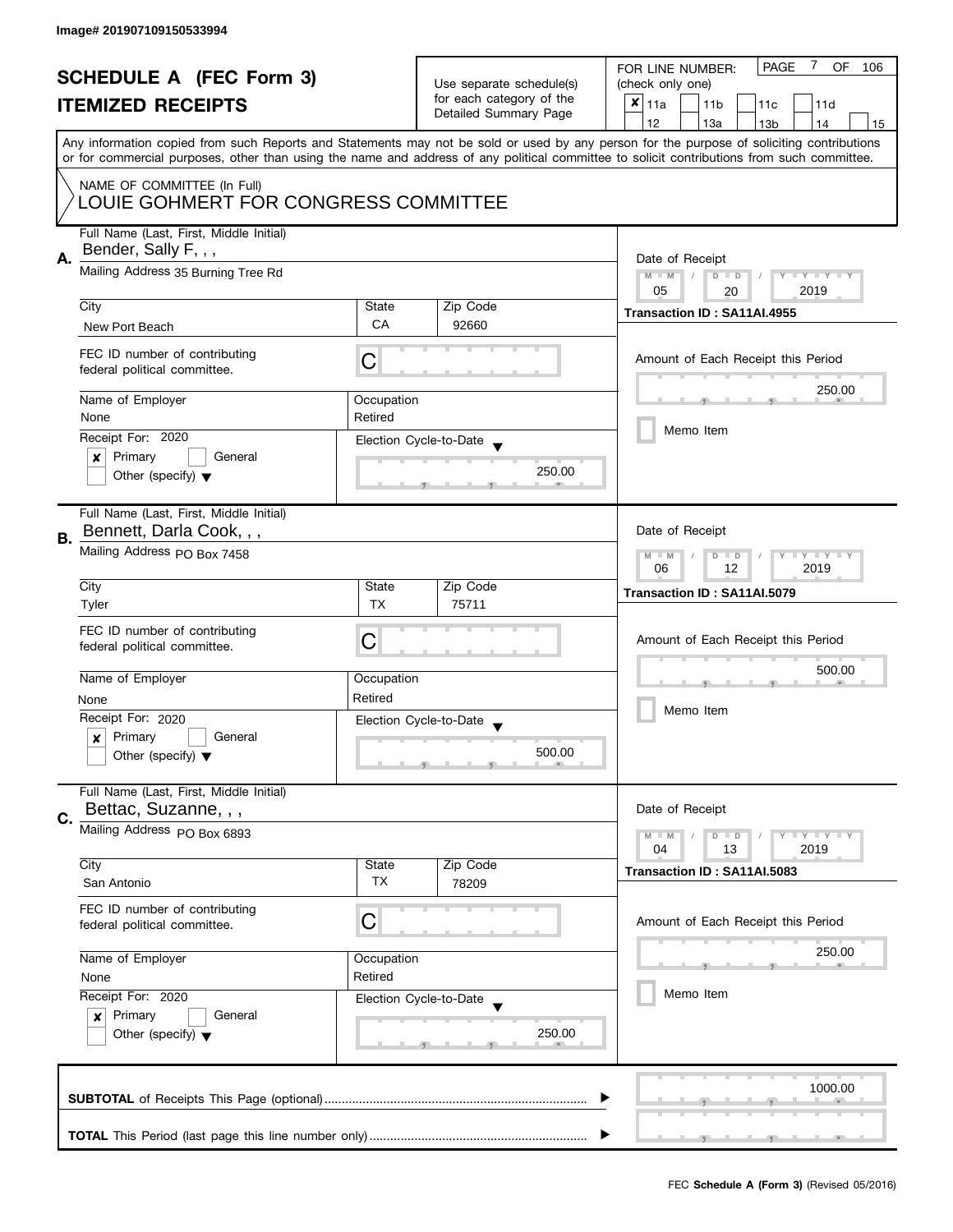| <b>SCHEDULE A (FEC Form 3)</b><br><b>ITEMIZED RECEIPTS</b> |                                                                     |                          | 8<br>PAGE<br>OF<br>FOR LINE NUMBER:<br>106  |                                                                                                                                                                                                                                                                                         |  |  |
|------------------------------------------------------------|---------------------------------------------------------------------|--------------------------|---------------------------------------------|-----------------------------------------------------------------------------------------------------------------------------------------------------------------------------------------------------------------------------------------------------------------------------------------|--|--|
|                                                            |                                                                     | Use separate schedule(s) | (check only one)                            |                                                                                                                                                                                                                                                                                         |  |  |
|                                                            |                                                                     | for each category of the | $x _{11a}$<br>11 <sub>b</sub><br>11c<br>11d |                                                                                                                                                                                                                                                                                         |  |  |
|                                                            |                                                                     |                          | Detailed Summary Page                       | 12<br>13a<br>13 <sub>b</sub><br>14<br>15                                                                                                                                                                                                                                                |  |  |
|                                                            |                                                                     |                          |                                             | Any information copied from such Reports and Statements may not be sold or used by any person for the purpose of soliciting contributions<br>or for commercial purposes, other than using the name and address of any political committee to solicit contributions from such committee. |  |  |
|                                                            |                                                                     |                          |                                             |                                                                                                                                                                                                                                                                                         |  |  |
|                                                            | NAME OF COMMITTEE (In Full)<br>LOUIE GOHMERT FOR CONGRESS COMMITTEE |                          |                                             |                                                                                                                                                                                                                                                                                         |  |  |
|                                                            | Full Name (Last, First, Middle Initial)                             |                          |                                             |                                                                                                                                                                                                                                                                                         |  |  |
|                                                            | Bishop, Robert A, , ,                                               |                          |                                             |                                                                                                                                                                                                                                                                                         |  |  |
| А.                                                         | Mailing Address 15310 Fall Place Dr                                 |                          |                                             | Date of Receipt                                                                                                                                                                                                                                                                         |  |  |
|                                                            |                                                                     |                          |                                             | $M - M$<br>$Y - Y - Y - Y$<br>$D$ $D$                                                                                                                                                                                                                                                   |  |  |
|                                                            | City                                                                | State                    | Zip Code                                    | 2019<br>04<br>13                                                                                                                                                                                                                                                                        |  |  |
|                                                            |                                                                     | <b>TX</b>                | 78247                                       | Transaction ID: SA11AI.5091                                                                                                                                                                                                                                                             |  |  |
|                                                            | San Antonio                                                         |                          |                                             |                                                                                                                                                                                                                                                                                         |  |  |
|                                                            | FEC ID number of contributing<br>federal political committee.       | С                        |                                             | Amount of Each Receipt this Period                                                                                                                                                                                                                                                      |  |  |
|                                                            | Name of Employer                                                    | Occupation               |                                             | 250.00                                                                                                                                                                                                                                                                                  |  |  |
|                                                            | None                                                                | Retired                  |                                             |                                                                                                                                                                                                                                                                                         |  |  |
|                                                            | Receipt For: 2020                                                   |                          |                                             | Memo Item                                                                                                                                                                                                                                                                               |  |  |
|                                                            | Primary<br>General                                                  |                          | Election Cycle-to-Date                      |                                                                                                                                                                                                                                                                                         |  |  |
|                                                            | ×<br>Other (specify) $\blacktriangledown$                           |                          | 250.00                                      |                                                                                                                                                                                                                                                                                         |  |  |
|                                                            |                                                                     |                          |                                             |                                                                                                                                                                                                                                                                                         |  |  |
|                                                            | Full Name (Last, First, Middle Initial)                             |                          |                                             |                                                                                                                                                                                                                                                                                         |  |  |
| В.                                                         | Booth, Janet K, , ,                                                 |                          |                                             | Date of Receipt                                                                                                                                                                                                                                                                         |  |  |
|                                                            | Mailing Address p O Box 9416                                        |                          |                                             | Y I Y I Y I Y<br>$M - M$<br>$D$ $D$                                                                                                                                                                                                                                                     |  |  |
|                                                            |                                                                     | 2019<br>06<br>10         |                                             |                                                                                                                                                                                                                                                                                         |  |  |
|                                                            | City                                                                | State                    | Zip Code                                    | Transaction ID: SA11AI.5095                                                                                                                                                                                                                                                             |  |  |
|                                                            | Tyler                                                               | <b>TX</b>                | 75711                                       |                                                                                                                                                                                                                                                                                         |  |  |
|                                                            | FEC ID number of contributing                                       |                          |                                             |                                                                                                                                                                                                                                                                                         |  |  |
|                                                            | federal political committee.                                        | С                        |                                             | Amount of Each Receipt this Period                                                                                                                                                                                                                                                      |  |  |
|                                                            |                                                                     |                          |                                             | 500.00                                                                                                                                                                                                                                                                                  |  |  |
|                                                            | Name of Employer                                                    | Occupation               |                                             |                                                                                                                                                                                                                                                                                         |  |  |
|                                                            | Tyler Jr College                                                    | Instructor               |                                             |                                                                                                                                                                                                                                                                                         |  |  |
|                                                            | Receipt For: 2020                                                   |                          | Election Cycle-to-Date                      | Memo Item                                                                                                                                                                                                                                                                               |  |  |
|                                                            | Primary<br>General<br>x                                             |                          | $\overline{\phantom{a}}$                    |                                                                                                                                                                                                                                                                                         |  |  |
|                                                            | Other (specify) $\blacktriangledown$                                |                          | 500.00                                      |                                                                                                                                                                                                                                                                                         |  |  |
|                                                            |                                                                     |                          |                                             |                                                                                                                                                                                                                                                                                         |  |  |
|                                                            | Full Name (Last, First, Middle Initial)                             |                          |                                             |                                                                                                                                                                                                                                                                                         |  |  |
|                                                            | Bracken, Nancy A, , ,                                               |                          |                                             | Date of Receipt                                                                                                                                                                                                                                                                         |  |  |
| C.                                                         | Mailing Address PO Box 8029                                         |                          |                                             | <b>LEY LEY LEY</b><br>$M - M$<br>$D$ $D$                                                                                                                                                                                                                                                |  |  |
|                                                            |                                                                     |                          |                                             | 06<br>03<br>2019                                                                                                                                                                                                                                                                        |  |  |
|                                                            | City                                                                | State                    | Zip Code                                    | Transaction ID: SA11AI.5097                                                                                                                                                                                                                                                             |  |  |
|                                                            | Tyler                                                               | ТX                       | 75711                                       |                                                                                                                                                                                                                                                                                         |  |  |
|                                                            | FEC ID number of contributing                                       |                          |                                             |                                                                                                                                                                                                                                                                                         |  |  |
|                                                            | federal political committee.                                        | С                        |                                             | Amount of Each Receipt this Period                                                                                                                                                                                                                                                      |  |  |
|                                                            |                                                                     |                          |                                             | 2800.00                                                                                                                                                                                                                                                                                 |  |  |
|                                                            | Name of Employer                                                    | Occupation               |                                             |                                                                                                                                                                                                                                                                                         |  |  |
|                                                            | Oil & Gas                                                           | self                     |                                             |                                                                                                                                                                                                                                                                                         |  |  |
|                                                            | Receipt For: 2020                                                   |                          | Election Cycle-to-Date                      | Memo Item                                                                                                                                                                                                                                                                               |  |  |
|                                                            | Primary<br>General<br>$\mathbf{x}$                                  |                          |                                             |                                                                                                                                                                                                                                                                                         |  |  |
|                                                            | Other (specify) $\blacktriangledown$                                |                          | 2800.00                                     |                                                                                                                                                                                                                                                                                         |  |  |
|                                                            |                                                                     |                          |                                             |                                                                                                                                                                                                                                                                                         |  |  |
|                                                            |                                                                     |                          |                                             | 3550.00                                                                                                                                                                                                                                                                                 |  |  |
|                                                            |                                                                     |                          |                                             |                                                                                                                                                                                                                                                                                         |  |  |
|                                                            |                                                                     |                          |                                             |                                                                                                                                                                                                                                                                                         |  |  |
|                                                            |                                                                     |                          |                                             |                                                                                                                                                                                                                                                                                         |  |  |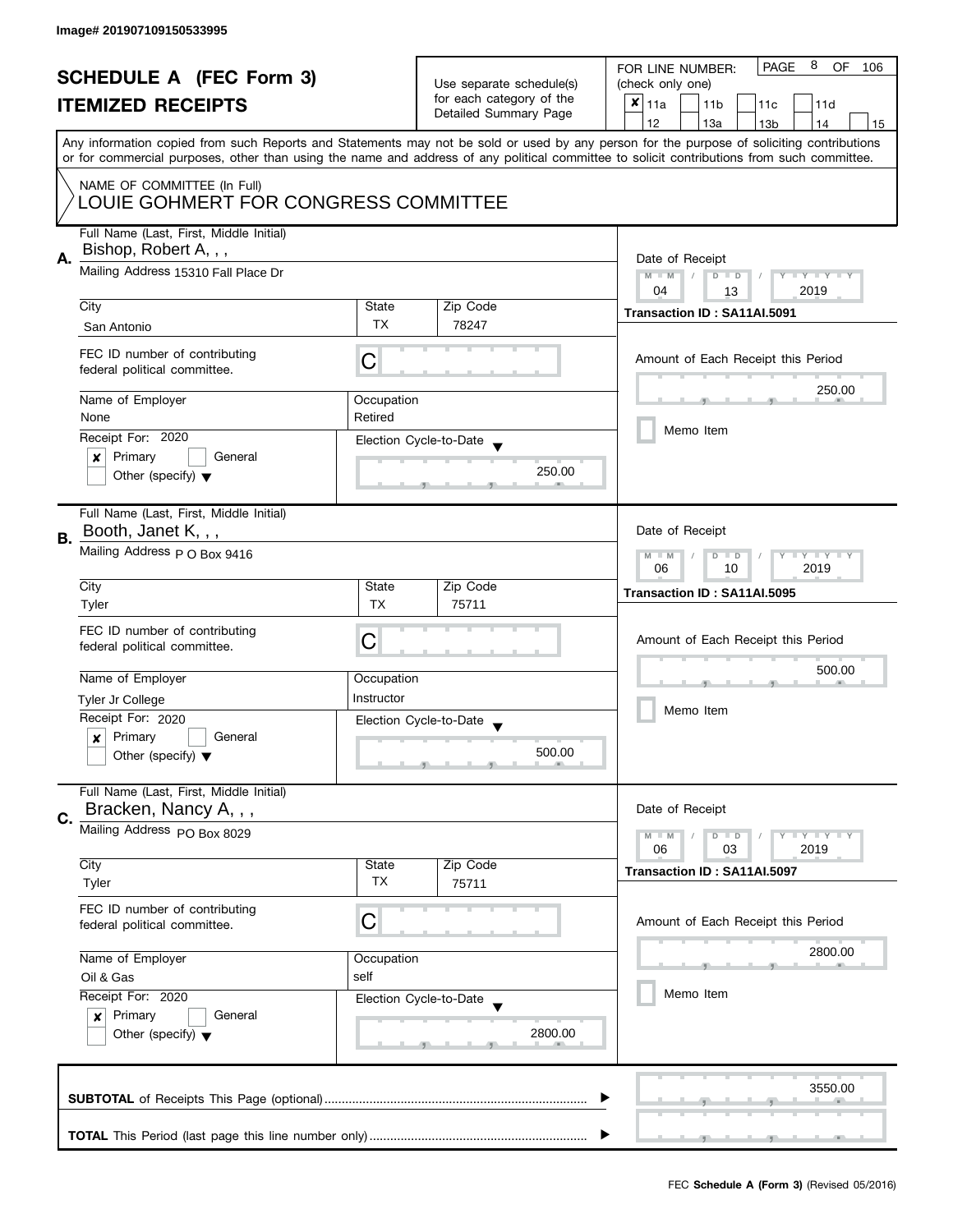| <b>SCHEDULE A (FEC Form 3)</b><br><b>ITEMIZED RECEIPTS</b> |                                                                                | Use separate schedule(s)<br>for each category of the<br>Detailed Summary Page | 9<br><b>PAGE</b><br>OF.<br>FOR LINE NUMBER:<br>106<br>(check only one)<br>$x _{11a}$<br>11 <sub>b</sub><br>11c<br>11d                      |                                                                                                                                                                                       |  |  |
|------------------------------------------------------------|--------------------------------------------------------------------------------|-------------------------------------------------------------------------------|--------------------------------------------------------------------------------------------------------------------------------------------|---------------------------------------------------------------------------------------------------------------------------------------------------------------------------------------|--|--|
|                                                            |                                                                                |                                                                               |                                                                                                                                            | 12<br>13a<br>13 <sub>b</sub><br>14<br>15<br>Any information copied from such Reports and Statements may not be sold or used by any person for the purpose of soliciting contributions |  |  |
|                                                            |                                                                                |                                                                               | or for commercial purposes, other than using the name and address of any political committee to solicit contributions from such committee. |                                                                                                                                                                                       |  |  |
|                                                            | NAME OF COMMITTEE (In Full)<br>LOUIE GOHMERT FOR CONGRESS COMMITTEE            |                                                                               |                                                                                                                                            |                                                                                                                                                                                       |  |  |
| А.                                                         | Full Name (Last, First, Middle Initial)<br>Brazeal, Evertt, , ,                | Date of Receipt                                                               |                                                                                                                                            |                                                                                                                                                                                       |  |  |
|                                                            | Mailing Address 5905 Raleigh Dr                                                | $M - M$<br>Y I Y I Y I Y<br>$D$ $D$<br>2019<br>06<br>18                       |                                                                                                                                            |                                                                                                                                                                                       |  |  |
|                                                            | City<br>Tyler                                                                  | State<br>TX                                                                   | Zip Code<br>75703                                                                                                                          | Transaction ID: SA11AI.5105                                                                                                                                                           |  |  |
|                                                            | FEC ID number of contributing<br>federal political committee.                  | C                                                                             |                                                                                                                                            | Amount of Each Receipt this Period                                                                                                                                                    |  |  |
|                                                            | Name of Employer                                                               | Occupation                                                                    |                                                                                                                                            | 250.00                                                                                                                                                                                |  |  |
|                                                            | Green Acres Baptist Church                                                     | Manager                                                                       |                                                                                                                                            | Memo Item                                                                                                                                                                             |  |  |
|                                                            | Receipt For: 2020                                                              |                                                                               | Election Cycle-to-Date                                                                                                                     |                                                                                                                                                                                       |  |  |
|                                                            | Primary<br>General<br>×<br>Other (specify) $\blacktriangledown$                |                                                                               | 250.00                                                                                                                                     |                                                                                                                                                                                       |  |  |
| В.                                                         | Full Name (Last, First, Middle Initial)<br>Breedlove, Tommye K, , ,            |                                                                               |                                                                                                                                            | Date of Receipt                                                                                                                                                                       |  |  |
|                                                            | Mailing Address 1024 Pruitt Place                                              | Y FY FY FY<br>$M - M$<br>$D$ $D$<br>13<br>2019<br>06                          |                                                                                                                                            |                                                                                                                                                                                       |  |  |
|                                                            | City<br>Tyler                                                                  | State<br><b>TX</b>                                                            | Zip Code<br>75703                                                                                                                          | Transaction ID: SA11AI.5107                                                                                                                                                           |  |  |
|                                                            | FEC ID number of contributing<br>federal political committee.                  | С                                                                             |                                                                                                                                            | Amount of Each Receipt this Period                                                                                                                                                    |  |  |
|                                                            | Name of Employer                                                               | Occupation                                                                    |                                                                                                                                            | 350.00                                                                                                                                                                                |  |  |
|                                                            | Family                                                                         | Housewife                                                                     |                                                                                                                                            |                                                                                                                                                                                       |  |  |
|                                                            | Receipt For: 2020                                                              |                                                                               | Election Cycle-to-Date<br>$\overline{\phantom{a}}$                                                                                         | Memo Item                                                                                                                                                                             |  |  |
|                                                            | Primary<br>General<br>$\boldsymbol{x}$<br>Other (specify) $\blacktriangledown$ |                                                                               | 350.00                                                                                                                                     |                                                                                                                                                                                       |  |  |
|                                                            | Full Name (Last, First, Middle Initial)<br>Brookshire, Mark H, , ,             |                                                                               |                                                                                                                                            | Date of Receipt                                                                                                                                                                       |  |  |
| C.                                                         | Mailing Address 5925 Brixworth Dr                                              |                                                                               |                                                                                                                                            | $T - Y = T - Y$<br>$M - M$<br>$D$ $D$<br>04<br>08<br>2019                                                                                                                             |  |  |
|                                                            | City<br>Tyler                                                                  | State<br><b>TX</b>                                                            | Zip Code<br>75703                                                                                                                          | Transaction ID: SA11AI.5113                                                                                                                                                           |  |  |
|                                                            | FEC ID number of contributing<br>federal political committee.                  | C                                                                             |                                                                                                                                            | Amount of Each Receipt this Period                                                                                                                                                    |  |  |
|                                                            | Name of Employer                                                               | Occupation                                                                    |                                                                                                                                            | 300.00                                                                                                                                                                                |  |  |
|                                                            | Vice President<br><b>Brookshire Grocery Company</b>                            |                                                                               |                                                                                                                                            |                                                                                                                                                                                       |  |  |
|                                                            | Receipt For: 2020                                                              |                                                                               | Election Cycle-to-Date                                                                                                                     | Memo Item                                                                                                                                                                             |  |  |
|                                                            | Other (specify) $\blacktriangledown$                                           | Primary<br>General<br>x                                                       |                                                                                                                                            |                                                                                                                                                                                       |  |  |
|                                                            |                                                                                |                                                                               |                                                                                                                                            | 900.00                                                                                                                                                                                |  |  |
|                                                            |                                                                                |                                                                               |                                                                                                                                            |                                                                                                                                                                                       |  |  |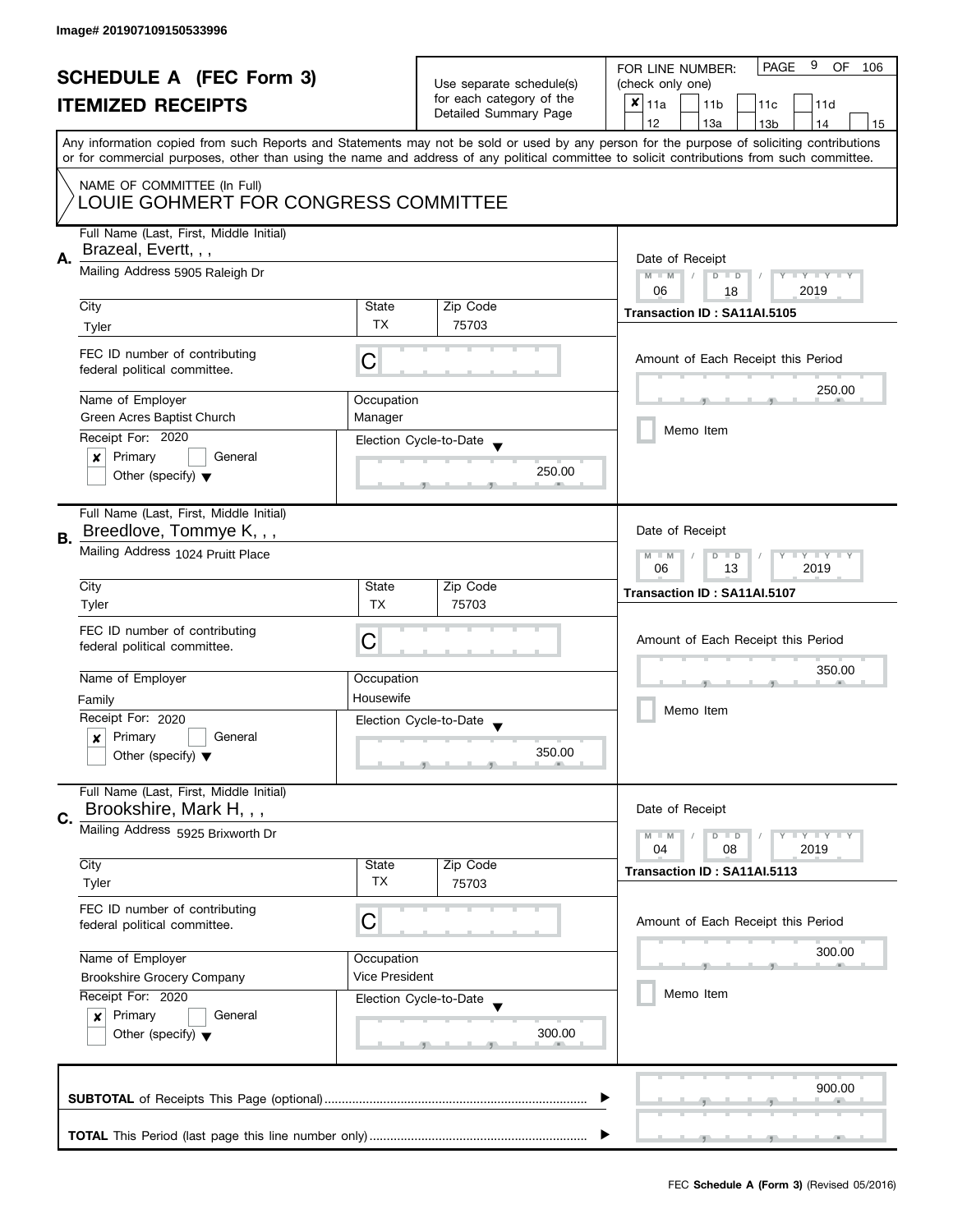| <b>SCHEDULE A (FEC Form 3)</b> |                                                                                                                                                                                                |                          | PAGE 10 OF<br>FOR LINE NUMBER:<br>106 |                                                                                                                                            |
|--------------------------------|------------------------------------------------------------------------------------------------------------------------------------------------------------------------------------------------|--------------------------|---------------------------------------|--------------------------------------------------------------------------------------------------------------------------------------------|
|                                |                                                                                                                                                                                                | Use separate schedule(s) | (check only one)                      |                                                                                                                                            |
|                                | <b>ITEMIZED RECEIPTS</b>                                                                                                                                                                       |                          | for each category of the              | $x _{11a}$<br>11 <sub>b</sub><br>11c<br>11d                                                                                                |
|                                |                                                                                                                                                                                                |                          | Detailed Summary Page                 | 12<br>13a<br>13 <sub>b</sub><br>14<br>15                                                                                                   |
|                                |                                                                                                                                                                                                |                          |                                       | Any information copied from such Reports and Statements may not be sold or used by any person for the purpose of soliciting contributions  |
|                                |                                                                                                                                                                                                |                          |                                       | or for commercial purposes, other than using the name and address of any political committee to solicit contributions from such committee. |
|                                |                                                                                                                                                                                                |                          |                                       |                                                                                                                                            |
|                                | NAME OF COMMITTEE (In Full)                                                                                                                                                                    |                          |                                       |                                                                                                                                            |
|                                | LOUIE GOHMERT FOR CONGRESS COMMITTEE                                                                                                                                                           |                          |                                       |                                                                                                                                            |
|                                | Full Name (Last, First, Middle Initial)                                                                                                                                                        |                          |                                       |                                                                                                                                            |
|                                | Brown, Carolyn R. G., , ,<br>Mailing Address 5602 Delwood Dr                                                                                                                                   |                          |                                       |                                                                                                                                            |
| А.                             |                                                                                                                                                                                                |                          |                                       | Date of Receipt                                                                                                                            |
|                                |                                                                                                                                                                                                |                          |                                       | $M - M$<br>$\sqrt{2}$<br>$D$ $D$<br>Y I Y I Y I Y                                                                                          |
|                                | City                                                                                                                                                                                           | State                    | Zip Code                              | 04<br>2019<br>02                                                                                                                           |
|                                |                                                                                                                                                                                                | <b>TX</b>                | 78723                                 | Transaction ID: SA11AI.5115                                                                                                                |
|                                | Austin                                                                                                                                                                                         |                          |                                       |                                                                                                                                            |
|                                | FEC ID number of contributing                                                                                                                                                                  |                          |                                       | Amount of Each Receipt this Period                                                                                                         |
|                                | federal political committee.                                                                                                                                                                   | C                        |                                       |                                                                                                                                            |
|                                |                                                                                                                                                                                                |                          |                                       | 1000.00                                                                                                                                    |
|                                | Name of Employer                                                                                                                                                                               | Occupation               |                                       |                                                                                                                                            |
|                                | Family                                                                                                                                                                                         | Homemaker                |                                       | Memo Item                                                                                                                                  |
|                                | Receipt For: 2020                                                                                                                                                                              |                          | Election Cycle-to-Date                |                                                                                                                                            |
|                                | General<br>Primary<br>x                                                                                                                                                                        |                          |                                       |                                                                                                                                            |
|                                | Other (specify) $\blacktriangledown$                                                                                                                                                           |                          | 1000.00                               |                                                                                                                                            |
|                                |                                                                                                                                                                                                |                          |                                       |                                                                                                                                            |
|                                | Full Name (Last, First, Middle Initial)                                                                                                                                                        |                          |                                       |                                                                                                                                            |
| В.                             | Bunt, Bradley G, , ,                                                                                                                                                                           |                          |                                       | Date of Receipt                                                                                                                            |
|                                | Mailing Address 753 Country Place                                                                                                                                                              |                          |                                       | $Y = Y + Y$<br>$M - M$<br>D<br>$\Box$                                                                                                      |
|                                |                                                                                                                                                                                                |                          |                                       | 2019<br>04<br>24                                                                                                                           |
|                                | City                                                                                                                                                                                           | State                    | Zip Code                              | Transaction ID: SA11AI.5119                                                                                                                |
|                                | Longview                                                                                                                                                                                       | <b>TX</b>                | 75605                                 |                                                                                                                                            |
|                                | FEC ID number of contributing                                                                                                                                                                  |                          |                                       |                                                                                                                                            |
|                                | federal political committee.                                                                                                                                                                   | C                        |                                       | Amount of Each Receipt this Period                                                                                                         |
|                                |                                                                                                                                                                                                |                          |                                       |                                                                                                                                            |
|                                | Name of Employer                                                                                                                                                                               | Occupation               |                                       | 500.00                                                                                                                                     |
|                                | Director                                                                                                                                                                                       | Kilgore College          |                                       |                                                                                                                                            |
|                                | Receipt For: 2020                                                                                                                                                                              |                          | Election Cycle-to-Date                | Memo Item                                                                                                                                  |
|                                | Primary<br>General<br>x                                                                                                                                                                        |                          |                                       |                                                                                                                                            |
|                                | Other (specify) $\blacktriangledown$                                                                                                                                                           |                          | 500.00                                |                                                                                                                                            |
|                                |                                                                                                                                                                                                |                          |                                       |                                                                                                                                            |
|                                | Full Name (Last, First, Middle Initial)                                                                                                                                                        |                          |                                       |                                                                                                                                            |
|                                | Burkhart, Don H.,,,                                                                                                                                                                            |                          |                                       | Date of Receipt                                                                                                                            |
| C.                             | Mailing Address 812 Tallyho Circle                                                                                                                                                             |                          |                                       | $M - M$<br>$Y - Y - Y$<br>D<br>$\blacksquare$                                                                                              |
|                                |                                                                                                                                                                                                |                          |                                       | 06<br>2019<br>17                                                                                                                           |
|                                | City                                                                                                                                                                                           | State                    | Zip Code                              | Transaction ID: SA11AI.5123                                                                                                                |
|                                | Tyler                                                                                                                                                                                          | TX                       | 75703                                 |                                                                                                                                            |
|                                | FEC ID number of contributing                                                                                                                                                                  |                          |                                       |                                                                                                                                            |
|                                | federal political committee.                                                                                                                                                                   | C                        |                                       | Amount of Each Receipt this Period                                                                                                         |
|                                |                                                                                                                                                                                                |                          |                                       |                                                                                                                                            |
|                                | Name of Employer                                                                                                                                                                               | Occupation               |                                       | 500.00                                                                                                                                     |
|                                | <b>Physical Therapist</b><br><b>East Texas Medical Center</b><br>Receipt For: 2020<br>Election Cycle-to-Date<br>Primary<br>General<br>$\boldsymbol{x}$<br>Other (specify) $\blacktriangledown$ |                          |                                       |                                                                                                                                            |
|                                |                                                                                                                                                                                                |                          |                                       | Memo Item                                                                                                                                  |
|                                |                                                                                                                                                                                                |                          |                                       |                                                                                                                                            |
|                                |                                                                                                                                                                                                |                          | 500.00                                |                                                                                                                                            |
|                                |                                                                                                                                                                                                |                          |                                       |                                                                                                                                            |
|                                |                                                                                                                                                                                                |                          |                                       |                                                                                                                                            |
|                                |                                                                                                                                                                                                |                          |                                       | 2000.00                                                                                                                                    |
|                                |                                                                                                                                                                                                |                          |                                       |                                                                                                                                            |
|                                |                                                                                                                                                                                                |                          |                                       |                                                                                                                                            |
|                                |                                                                                                                                                                                                |                          |                                       |                                                                                                                                            |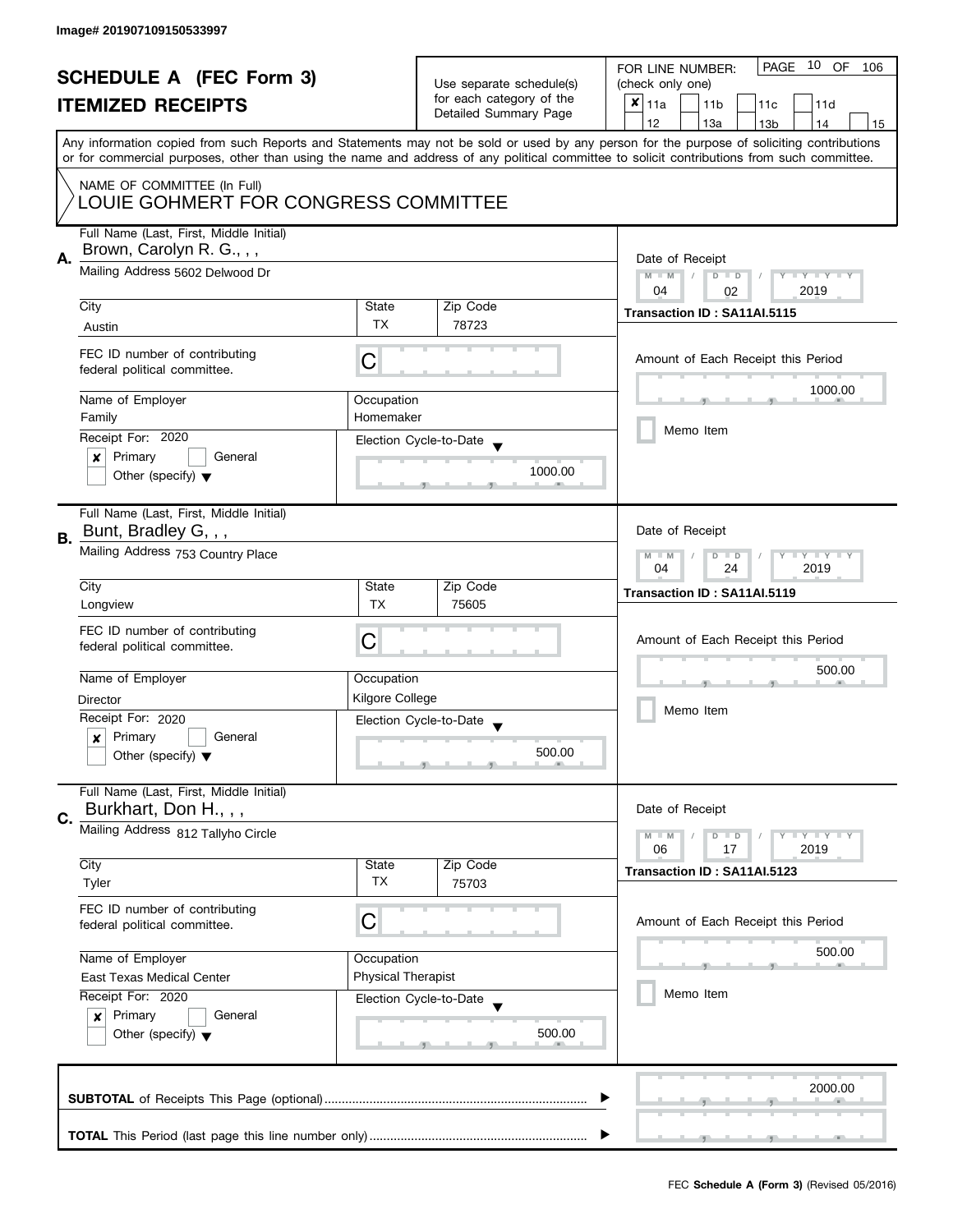| <b>SCHEDULE A (FEC Form 3)</b><br><b>ITEMIZED RECEIPTS</b> |                                                                                |                                                           | Use separate schedule(s)<br>for each category of the<br>Detailed Summary Page | PAGE 11 OF<br>FOR LINE NUMBER:<br>106<br>(check only one)<br>×<br>11a<br>11 <sub>b</sub><br>11c<br>11d                                                                                                                                                                                  |  |  |
|------------------------------------------------------------|--------------------------------------------------------------------------------|-----------------------------------------------------------|-------------------------------------------------------------------------------|-----------------------------------------------------------------------------------------------------------------------------------------------------------------------------------------------------------------------------------------------------------------------------------------|--|--|
|                                                            |                                                                                |                                                           |                                                                               | 12<br>13a<br>14<br>13 <sub>b</sub><br>15                                                                                                                                                                                                                                                |  |  |
|                                                            |                                                                                |                                                           |                                                                               | Any information copied from such Reports and Statements may not be sold or used by any person for the purpose of soliciting contributions<br>or for commercial purposes, other than using the name and address of any political committee to solicit contributions from such committee. |  |  |
|                                                            | NAME OF COMMITTEE (In Full)<br>LOUIE GOHMERT FOR CONGRESS COMMITTEE            |                                                           |                                                                               |                                                                                                                                                                                                                                                                                         |  |  |
| А.                                                         | Full Name (Last, First, Middle Initial)<br>Cain, Anthony, , ,                  |                                                           |                                                                               | Date of Receipt                                                                                                                                                                                                                                                                         |  |  |
|                                                            | Mailing Address 7046 Walden Dr.                                                | $M - M$<br>Y I Y I Y I Y<br>$D$ $D$<br>06<br>2019<br>11   |                                                                               |                                                                                                                                                                                                                                                                                         |  |  |
|                                                            | City                                                                           | State                                                     | Zip Code                                                                      | Transaction ID: SA11AI.5125                                                                                                                                                                                                                                                             |  |  |
|                                                            | Tyler                                                                          | TX                                                        | 75703                                                                         |                                                                                                                                                                                                                                                                                         |  |  |
|                                                            | FEC ID number of contributing<br>federal political committee.                  | C                                                         |                                                                               | Amount of Each Receipt this Period                                                                                                                                                                                                                                                      |  |  |
|                                                            | Name of Employer                                                               | Occupation                                                |                                                                               | 250.00                                                                                                                                                                                                                                                                                  |  |  |
|                                                            | <b>Olympic Waste Service</b>                                                   | Sales Manager                                             |                                                                               | Memo Item                                                                                                                                                                                                                                                                               |  |  |
|                                                            | Receipt For: 2020                                                              |                                                           | Election Cycle-to-Date                                                        |                                                                                                                                                                                                                                                                                         |  |  |
|                                                            | Primary<br>General<br>×<br>Other (specify) $\blacktriangledown$                |                                                           | 250.00                                                                        |                                                                                                                                                                                                                                                                                         |  |  |
| В.                                                         | Full Name (Last, First, Middle Initial)<br>Carlton, Brenda, , ,                |                                                           |                                                                               | Date of Receipt                                                                                                                                                                                                                                                                         |  |  |
|                                                            | Mailing Address NF 37 Lake Cherokee                                            | $T - Y = T - Y$<br>$M - M$<br>$D$ $D$<br>04<br>03<br>2019 |                                                                               |                                                                                                                                                                                                                                                                                         |  |  |
|                                                            | City                                                                           | State<br><b>TX</b>                                        | Zip Code<br>75603                                                             | Transaction ID: SA11AI.5127                                                                                                                                                                                                                                                             |  |  |
|                                                            | Longview<br>FEC ID number of contributing<br>federal political committee.      | C                                                         |                                                                               | Amount of Each Receipt this Period                                                                                                                                                                                                                                                      |  |  |
|                                                            | Name of Employer                                                               | Occupation                                                |                                                                               | 250.00                                                                                                                                                                                                                                                                                  |  |  |
|                                                            | None                                                                           | Retired                                                   |                                                                               |                                                                                                                                                                                                                                                                                         |  |  |
|                                                            | Receipt For: 2020                                                              |                                                           | Election Cycle-to-Date<br>$\overline{\mathbf{v}}$                             | Memo Item                                                                                                                                                                                                                                                                               |  |  |
|                                                            | Primary<br>General<br>$\boldsymbol{x}$<br>Other (specify) $\blacktriangledown$ |                                                           | 250.00                                                                        |                                                                                                                                                                                                                                                                                         |  |  |
| C.                                                         | Full Name (Last, First, Middle Initial)<br>Carlton, Brenda, , ,                |                                                           |                                                                               | Date of Receipt                                                                                                                                                                                                                                                                         |  |  |
|                                                            | Mailing Address NF 37 Lake Cherokee                                            |                                                           |                                                                               | $T - Y = T - Y$<br>$M - M$<br>$D$ $D$<br>06<br>24<br>2019                                                                                                                                                                                                                               |  |  |
|                                                            | City                                                                           | State                                                     | Zip Code                                                                      | Transaction ID: SA11AI.5128                                                                                                                                                                                                                                                             |  |  |
|                                                            | Longview                                                                       | TX                                                        | 75603                                                                         |                                                                                                                                                                                                                                                                                         |  |  |
|                                                            | FEC ID number of contributing<br>federal political committee.                  | C                                                         |                                                                               | Amount of Each Receipt this Period                                                                                                                                                                                                                                                      |  |  |
|                                                            | Name of Employer                                                               | Occupation                                                |                                                                               | 500.00                                                                                                                                                                                                                                                                                  |  |  |
|                                                            | None                                                                           | Retired                                                   |                                                                               |                                                                                                                                                                                                                                                                                         |  |  |
|                                                            | Receipt For: 2020                                                              |                                                           | Election Cycle-to-Date                                                        | Memo Item                                                                                                                                                                                                                                                                               |  |  |
|                                                            | Primary<br>General<br>$\boldsymbol{x}$<br>Other (specify) $\blacktriangledown$ |                                                           | 750.00                                                                        |                                                                                                                                                                                                                                                                                         |  |  |
|                                                            |                                                                                |                                                           |                                                                               | 1000.00                                                                                                                                                                                                                                                                                 |  |  |
|                                                            |                                                                                |                                                           |                                                                               |                                                                                                                                                                                                                                                                                         |  |  |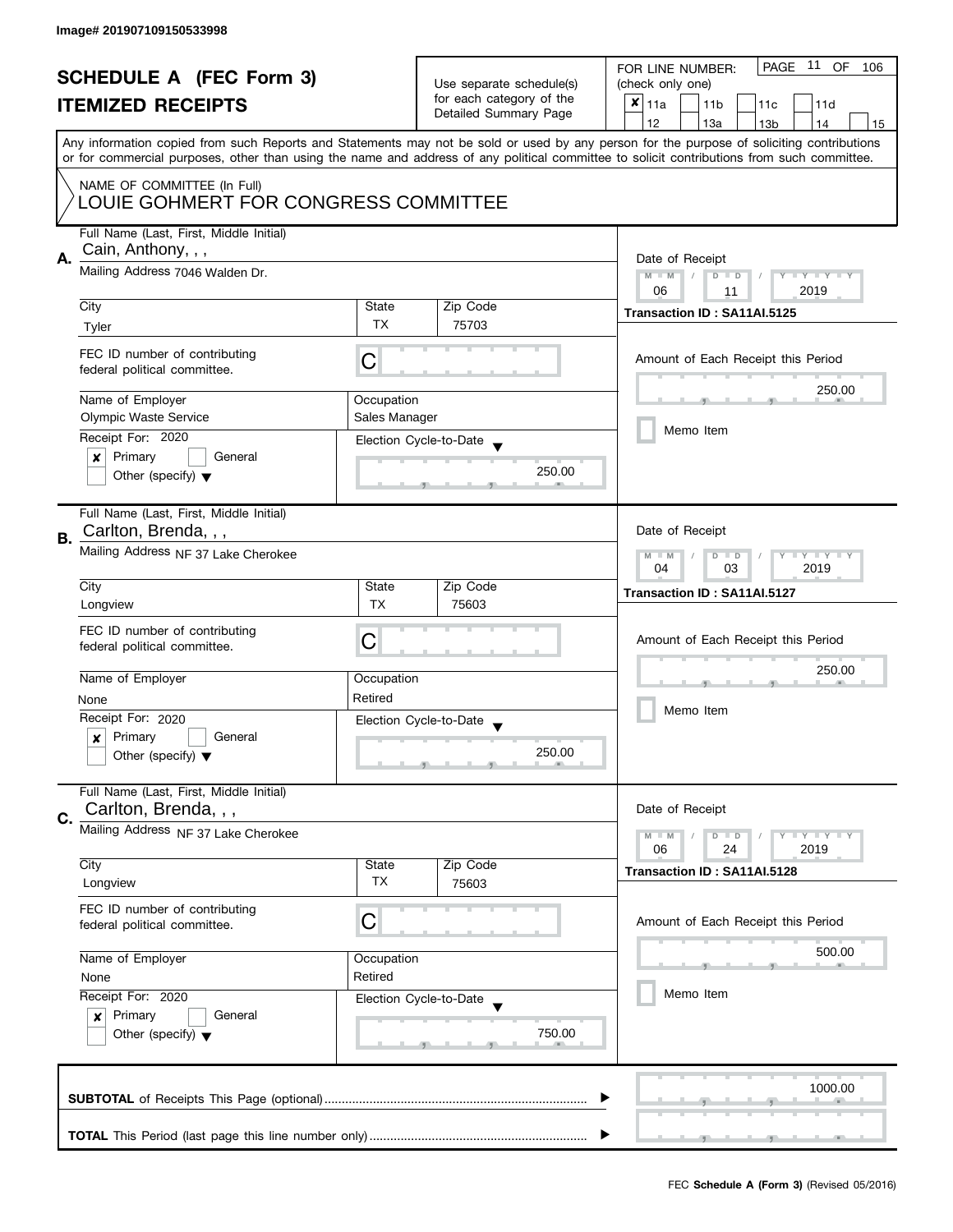|           | <b>SCHEDULE A (FEC Form 3)</b>                                       |                    |                                                      | PAGE 12 OF<br>FOR LINE NUMBER:<br>106                                                                                                                                                                                                                                                   |
|-----------|----------------------------------------------------------------------|--------------------|------------------------------------------------------|-----------------------------------------------------------------------------------------------------------------------------------------------------------------------------------------------------------------------------------------------------------------------------------------|
|           |                                                                      |                    | Use separate schedule(s)<br>for each category of the | (check only one)                                                                                                                                                                                                                                                                        |
|           | <b>ITEMIZED RECEIPTS</b>                                             |                    | Detailed Summary Page                                | ×<br>11a<br>11 <sub>b</sub><br>11c<br>11d                                                                                                                                                                                                                                               |
|           |                                                                      |                    |                                                      | 12<br>13a<br>13 <sub>b</sub><br>14<br>15                                                                                                                                                                                                                                                |
|           |                                                                      |                    |                                                      | Any information copied from such Reports and Statements may not be sold or used by any person for the purpose of soliciting contributions<br>or for commercial purposes, other than using the name and address of any political committee to solicit contributions from such committee. |
|           |                                                                      |                    |                                                      |                                                                                                                                                                                                                                                                                         |
|           | NAME OF COMMITTEE (In Full)<br>LOUIE GOHMERT FOR CONGRESS COMMITTEE  |                    |                                                      |                                                                                                                                                                                                                                                                                         |
|           | Full Name (Last, First, Middle Initial)                              |                    |                                                      |                                                                                                                                                                                                                                                                                         |
| А.        | Carr, Michelle E., , ,                                               |                    | Date of Receipt                                      |                                                                                                                                                                                                                                                                                         |
|           | Mailing Address 5801 Quail Creek Dr.                                 |                    |                                                      | Y TY TY TY<br>$M - M$<br>$D$ $D$                                                                                                                                                                                                                                                        |
|           |                                                                      |                    |                                                      | 04<br>2019<br>17                                                                                                                                                                                                                                                                        |
|           | City                                                                 | State<br><b>TX</b> | Zip Code<br>75703                                    | Transaction ID: SA11AI.5130                                                                                                                                                                                                                                                             |
|           | Tyler                                                                |                    |                                                      |                                                                                                                                                                                                                                                                                         |
|           | FEC ID number of contributing                                        | C                  |                                                      | Amount of Each Receipt this Period                                                                                                                                                                                                                                                      |
|           | federal political committee.                                         |                    |                                                      |                                                                                                                                                                                                                                                                                         |
|           | Name of Employer                                                     | Occupation         |                                                      | 250.00                                                                                                                                                                                                                                                                                  |
|           | Cardiovascular Associates of East Texa                               | Physician          |                                                      |                                                                                                                                                                                                                                                                                         |
|           | Receipt For: 2020                                                    |                    | Election Cycle-to-Date                               | Memo Item                                                                                                                                                                                                                                                                               |
|           | Primary<br>General<br>×                                              |                    |                                                      |                                                                                                                                                                                                                                                                                         |
|           | Other (specify) $\blacktriangledown$                                 |                    | 250.00                                               |                                                                                                                                                                                                                                                                                         |
|           | Full Name (Last, First, Middle Initial)                              |                    |                                                      |                                                                                                                                                                                                                                                                                         |
|           | Chesley, Pam, , ,                                                    |                    |                                                      | Date of Receipt                                                                                                                                                                                                                                                                         |
| <b>B.</b> | Mailing Address 1812 Chipco Dr                                       |                    |                                                      | $Y - Y - Y - Y - Y$<br>$M - M$<br>$D$ $D$                                                                                                                                                                                                                                               |
|           |                                                                      |                    |                                                      | 06<br>17<br>2019                                                                                                                                                                                                                                                                        |
|           | City                                                                 | State              | Zip Code                                             | Transaction ID: SA11AI.5132                                                                                                                                                                                                                                                             |
|           | Tyler                                                                | <b>TX</b>          | 75703                                                |                                                                                                                                                                                                                                                                                         |
|           | FEC ID number of contributing                                        |                    |                                                      | Amount of Each Receipt this Period                                                                                                                                                                                                                                                      |
|           | federal political committee.                                         | С                  |                                                      |                                                                                                                                                                                                                                                                                         |
|           | Name of Employer                                                     | Occupation         |                                                      | 250.00                                                                                                                                                                                                                                                                                  |
|           | Worth New York                                                       | <b>Stylist</b>     |                                                      |                                                                                                                                                                                                                                                                                         |
|           | Receipt For: 2020                                                    |                    | Election Cycle-to-Date                               | Memo Item                                                                                                                                                                                                                                                                               |
|           | Primary<br>General<br>x                                              |                    |                                                      |                                                                                                                                                                                                                                                                                         |
|           | Other (specify) $\blacktriangledown$                                 |                    | 250.00                                               |                                                                                                                                                                                                                                                                                         |
|           |                                                                      |                    |                                                      |                                                                                                                                                                                                                                                                                         |
|           | Full Name (Last, First, Middle Initial)<br>Cichowicz, Michael P, , , |                    |                                                      | Date of Receipt                                                                                                                                                                                                                                                                         |
| C.        | Mailing Address 2444 Holly St                                        |                    |                                                      |                                                                                                                                                                                                                                                                                         |
|           |                                                                      |                    |                                                      | Y I Y I Y I Y<br>$M - M$<br>$D$ $D$<br>06<br>2019<br>12                                                                                                                                                                                                                                 |
|           | City                                                                 | State              | Zip Code                                             | Transaction ID: SA11AI.5136                                                                                                                                                                                                                                                             |
|           | Tyler                                                                | TX                 | 75701                                                |                                                                                                                                                                                                                                                                                         |
|           | FEC ID number of contributing                                        |                    |                                                      |                                                                                                                                                                                                                                                                                         |
|           | federal political committee.                                         | C                  |                                                      | Amount of Each Receipt this Period                                                                                                                                                                                                                                                      |
|           | Name of Employer                                                     | Occupation         |                                                      | 250.00                                                                                                                                                                                                                                                                                  |
|           | Director of Carriers                                                 | U T Tyler          |                                                      |                                                                                                                                                                                                                                                                                         |
|           | Receipt For: 2020                                                    |                    | Election Cycle-to-Date                               | Memo Item                                                                                                                                                                                                                                                                               |
|           | Primary<br>General<br>$\boldsymbol{x}$                               |                    |                                                      |                                                                                                                                                                                                                                                                                         |
|           | Other (specify) $\blacktriangledown$                                 |                    | 250.00                                               |                                                                                                                                                                                                                                                                                         |
|           |                                                                      |                    |                                                      |                                                                                                                                                                                                                                                                                         |
|           |                                                                      |                    |                                                      |                                                                                                                                                                                                                                                                                         |
|           |                                                                      |                    |                                                      | 750.00                                                                                                                                                                                                                                                                                  |
|           |                                                                      |                    |                                                      |                                                                                                                                                                                                                                                                                         |
|           |                                                                      |                    |                                                      |                                                                                                                                                                                                                                                                                         |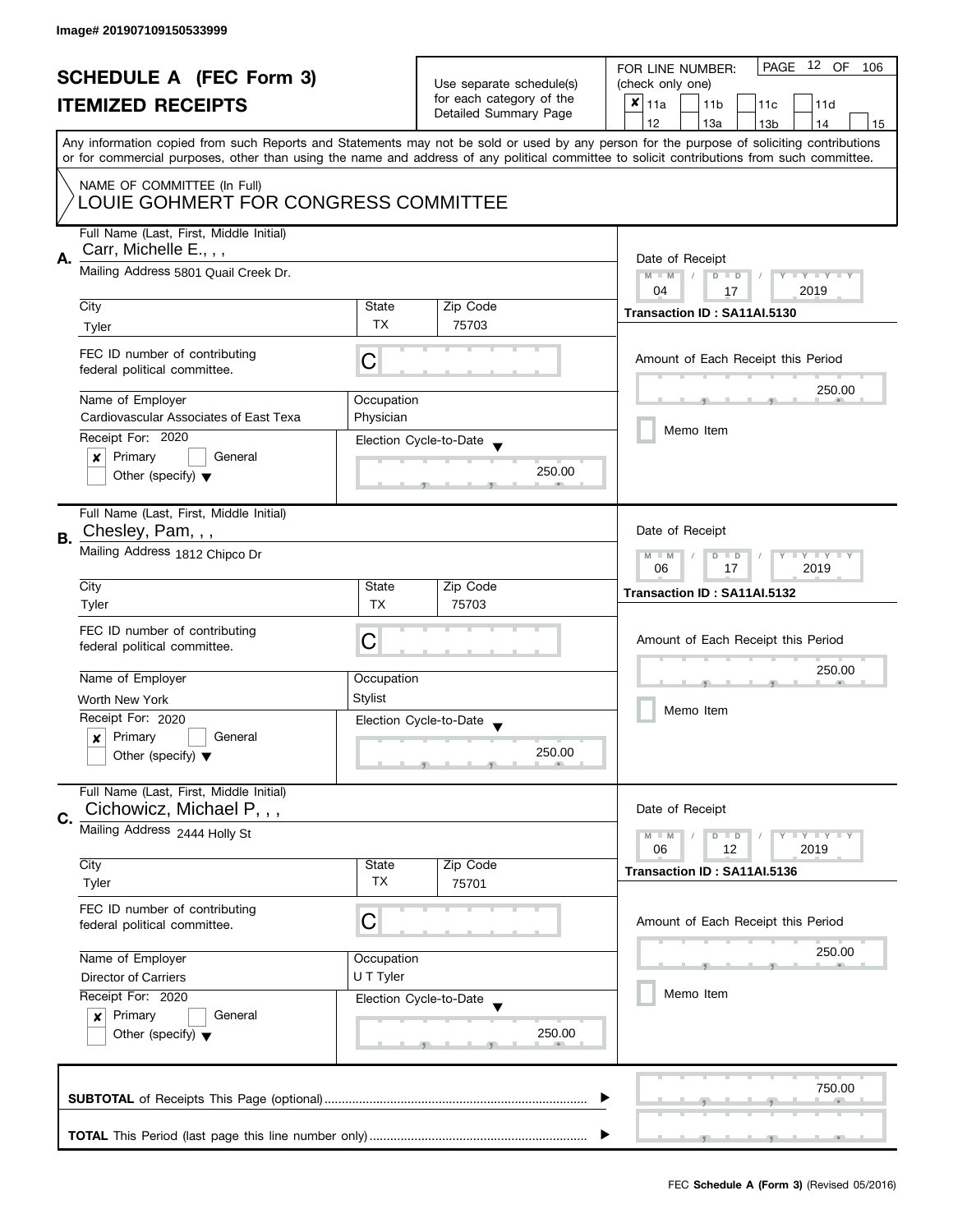|    | <b>SCHEDULE A (FEC Form 3)</b><br><b>ITEMIZED RECEIPTS</b>                                                  |                                                               | Use separate schedule(s)<br>for each category of the<br>Detailed Summary Page | PAGE 13 OF<br>FOR LINE NUMBER:<br>106<br>(check only one)<br>X<br>11a<br>11 <sub>b</sub><br>11c<br>11d                                                                                                                                                                                                                              |
|----|-------------------------------------------------------------------------------------------------------------|---------------------------------------------------------------|-------------------------------------------------------------------------------|-------------------------------------------------------------------------------------------------------------------------------------------------------------------------------------------------------------------------------------------------------------------------------------------------------------------------------------|
|    |                                                                                                             |                                                               |                                                                               | 12<br>13a<br>13 <sub>b</sub><br>14<br>15<br>Any information copied from such Reports and Statements may not be sold or used by any person for the purpose of soliciting contributions<br>or for commercial purposes, other than using the name and address of any political committee to solicit contributions from such committee. |
|    | NAME OF COMMITTEE (In Full)<br>LOUIE GOHMERT FOR CONGRESS COMMITTEE                                         |                                                               |                                                                               |                                                                                                                                                                                                                                                                                                                                     |
| А. | Full Name (Last, First, Middle Initial)<br>Clements, Micheael E, , ,<br>Mailing Address 1702 Willow Lake Dr |                                                               |                                                                               | Date of Receipt                                                                                                                                                                                                                                                                                                                     |
|    |                                                                                                             |                                                               |                                                                               | $M - M$<br>Y I Y I Y I Y<br>$D$ $D$<br>2019<br>04<br>06                                                                                                                                                                                                                                                                             |
|    | City                                                                                                        | State                                                         | Zip Code                                                                      | Transaction ID: SA11AI.5144                                                                                                                                                                                                                                                                                                         |
|    | White Oak                                                                                                   | <b>TX</b>                                                     | 75693                                                                         |                                                                                                                                                                                                                                                                                                                                     |
|    | FEC ID number of contributing<br>federal political committee.                                               | C                                                             |                                                                               | Amount of Each Receipt this Period                                                                                                                                                                                                                                                                                                  |
|    | Name of Employer                                                                                            | Occupation                                                    |                                                                               | 2700.00                                                                                                                                                                                                                                                                                                                             |
|    | President                                                                                                   | Energy Weldfab Inc                                            |                                                                               |                                                                                                                                                                                                                                                                                                                                     |
|    | Receipt For: 2020                                                                                           |                                                               | Election Cycle-to-Date                                                        | Memo Item                                                                                                                                                                                                                                                                                                                           |
|    | Primary<br>General<br>×<br>Other (specify) $\blacktriangledown$                                             |                                                               | 2700.00                                                                       |                                                                                                                                                                                                                                                                                                                                     |
| В. | Full Name (Last, First, Middle Initial)<br>Cohen, Steven J., , ,                                            |                                                               |                                                                               | Date of Receipt                                                                                                                                                                                                                                                                                                                     |
|    | Mailing Address 3920 Chester Dr.                                                                            | $Y - Y - Y - Y - Y$<br>$M - M$<br>$D$ $D$<br>06<br>2019<br>11 |                                                                               |                                                                                                                                                                                                                                                                                                                                     |
|    | City<br>Tyler                                                                                               | State<br><b>TX</b>                                            | Zip Code<br>75701                                                             | Transaction ID: SA11AI.5147                                                                                                                                                                                                                                                                                                         |
|    | FEC ID number of contributing<br>federal political committee.                                               | С                                                             |                                                                               | Amount of Each Receipt this Period                                                                                                                                                                                                                                                                                                  |
|    | Name of Employer                                                                                            | Occupation                                                    |                                                                               | 500.00                                                                                                                                                                                                                                                                                                                              |
|    | Self                                                                                                        | Physician                                                     |                                                                               |                                                                                                                                                                                                                                                                                                                                     |
|    | Receipt For: 2020                                                                                           |                                                               | Election Cycle-to-Date<br>$\overline{\phantom{a}}$                            | Memo Item                                                                                                                                                                                                                                                                                                                           |
|    | Primary<br>General<br>$\boldsymbol{x}$<br>Other (specify) $\blacktriangledown$                              |                                                               | 1000.00                                                                       |                                                                                                                                                                                                                                                                                                                                     |
| C. | Full Name (Last, First, Middle Initial)<br>Coil, Ann P, , ,                                                 |                                                               |                                                                               | Date of Receipt                                                                                                                                                                                                                                                                                                                     |
|    | Mailing Address 2024 Victoria Dr                                                                            |                                                               |                                                                               | <b>LYLYLY</b><br>$M - M$<br>$D$ $D$<br>04<br>23<br>2019                                                                                                                                                                                                                                                                             |
|    | City<br>San Anna                                                                                            | State<br>CA                                                   | Zip Code<br>92706                                                             | Transaction ID: SA11AI.4957                                                                                                                                                                                                                                                                                                         |
|    | FEC ID number of contributing<br>federal political committee.                                               | C                                                             |                                                                               | Amount of Each Receipt this Period                                                                                                                                                                                                                                                                                                  |
|    | Name of Employer                                                                                            | Occupation                                                    |                                                                               | 500.00                                                                                                                                                                                                                                                                                                                              |
|    | None                                                                                                        | Retired                                                       |                                                                               |                                                                                                                                                                                                                                                                                                                                     |
|    | Receipt For: 2020<br>Primary<br>General<br>$\boldsymbol{x}$<br>Other (specify) $\blacktriangledown$         |                                                               | Election Cycle-to-Date<br>500.00                                              | Memo Item                                                                                                                                                                                                                                                                                                                           |
|    |                                                                                                             | 3700.00                                                       |                                                                               |                                                                                                                                                                                                                                                                                                                                     |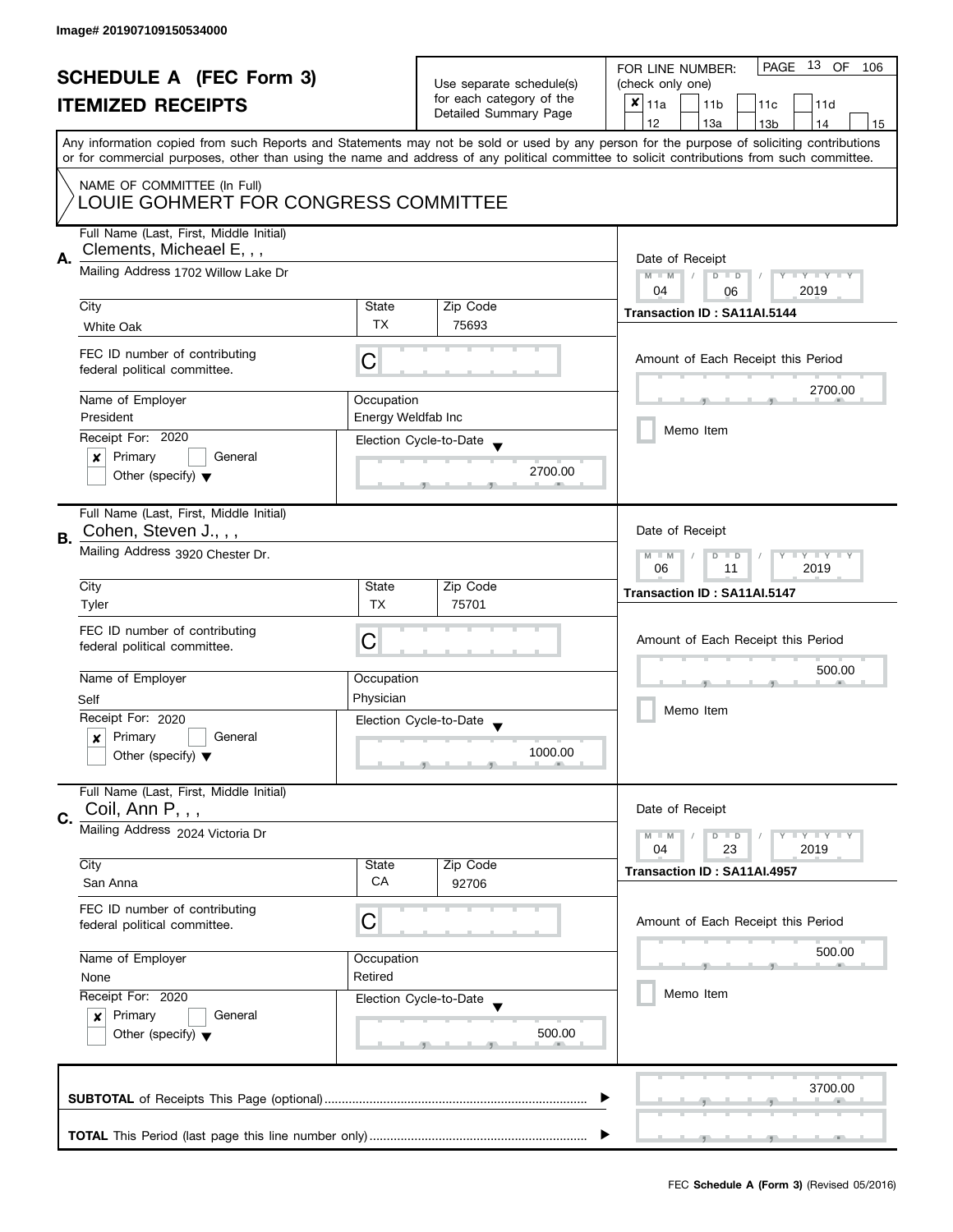| <b>SCHEDULE A (FEC Form 3)</b> |                                                                                                                                            |                          | PAGE 14 OF<br>FOR LINE NUMBER:<br>106 |                                                                                                                                           |  |  |  |
|--------------------------------|--------------------------------------------------------------------------------------------------------------------------------------------|--------------------------|---------------------------------------|-------------------------------------------------------------------------------------------------------------------------------------------|--|--|--|
|                                |                                                                                                                                            | Use separate schedule(s) | (check only one)                      |                                                                                                                                           |  |  |  |
|                                | <b>ITEMIZED RECEIPTS</b>                                                                                                                   |                          | for each category of the              | $x _{11a}$<br>11 <sub>b</sub><br>11c<br>11d                                                                                               |  |  |  |
|                                |                                                                                                                                            |                          | Detailed Summary Page                 | 12<br>13a<br>13 <sub>b</sub><br>14<br>15                                                                                                  |  |  |  |
|                                |                                                                                                                                            |                          |                                       | Any information copied from such Reports and Statements may not be sold or used by any person for the purpose of soliciting contributions |  |  |  |
|                                | or for commercial purposes, other than using the name and address of any political committee to solicit contributions from such committee. |                          |                                       |                                                                                                                                           |  |  |  |
|                                |                                                                                                                                            |                          |                                       |                                                                                                                                           |  |  |  |
|                                | NAME OF COMMITTEE (In Full)<br>LOUIE GOHMERT FOR CONGRESS COMMITTEE                                                                        |                          |                                       |                                                                                                                                           |  |  |  |
|                                |                                                                                                                                            |                          |                                       |                                                                                                                                           |  |  |  |
|                                | Full Name (Last, First, Middle Initial)                                                                                                    |                          |                                       |                                                                                                                                           |  |  |  |
|                                | Cotton, James R.,,,                                                                                                                        |                          |                                       |                                                                                                                                           |  |  |  |
| Α.                             | Mailing Address 17715 CR 223                                                                                                               |                          |                                       | Date of Receipt<br>$M - M$<br>$\sqrt{ }$<br>$D$ $D$<br>Y I Y I Y I Y                                                                      |  |  |  |
|                                |                                                                                                                                            |                          |                                       | 2019<br>06<br>26                                                                                                                          |  |  |  |
|                                | City                                                                                                                                       | State                    | Zip Code                              |                                                                                                                                           |  |  |  |
|                                | Arp                                                                                                                                        | <b>TX</b>                | 75750                                 | Transaction ID: SA11AI.5153                                                                                                               |  |  |  |
|                                |                                                                                                                                            |                          |                                       |                                                                                                                                           |  |  |  |
|                                | FEC ID number of contributing                                                                                                              | C                        |                                       | Amount of Each Receipt this Period                                                                                                        |  |  |  |
|                                | federal political committee.                                                                                                               |                          |                                       |                                                                                                                                           |  |  |  |
|                                | Name of Employer                                                                                                                           | Occupation               |                                       | 1000.00                                                                                                                                   |  |  |  |
|                                | Tyler Nephrology Assoc., P. A.                                                                                                             | Physician                |                                       |                                                                                                                                           |  |  |  |
|                                | Receipt For: 2020                                                                                                                          |                          |                                       | Memo Item                                                                                                                                 |  |  |  |
|                                | Primary<br>General<br>x                                                                                                                    |                          | Election Cycle-to-Date                |                                                                                                                                           |  |  |  |
|                                | Other (specify) $\blacktriangledown$                                                                                                       |                          | 1000.00                               |                                                                                                                                           |  |  |  |
|                                |                                                                                                                                            |                          |                                       |                                                                                                                                           |  |  |  |
|                                | Full Name (Last, First, Middle Initial)                                                                                                    |                          |                                       |                                                                                                                                           |  |  |  |
|                                | Cowles, Steven, , ,                                                                                                                        |                          |                                       | Date of Receipt                                                                                                                           |  |  |  |
| В.                             |                                                                                                                                            |                          |                                       |                                                                                                                                           |  |  |  |
|                                | Mailing Address 601 N Fairfax St Apt 317                                                                                                   |                          |                                       | $Y = Y + Y$<br>$M - M$<br>D<br>$\Box$<br>17<br>2019<br>04                                                                                 |  |  |  |
|                                | City                                                                                                                                       | State                    | Zip Code                              |                                                                                                                                           |  |  |  |
|                                | Alexandria                                                                                                                                 | <b>VA</b>                | 22314                                 | Transaction ID: SA11AI.5488                                                                                                               |  |  |  |
|                                |                                                                                                                                            |                          |                                       |                                                                                                                                           |  |  |  |
|                                | FEC ID number of contributing                                                                                                              | C                        |                                       | Amount of Each Receipt this Period                                                                                                        |  |  |  |
|                                | federal political committee.                                                                                                               |                          |                                       |                                                                                                                                           |  |  |  |
|                                | Name of Employer                                                                                                                           | Occupation               |                                       | 250.00                                                                                                                                    |  |  |  |
|                                | COWLES PARKWAY FORD, INC                                                                                                                   | <b>OWNER</b>             |                                       |                                                                                                                                           |  |  |  |
|                                | Receipt For: 2020                                                                                                                          |                          | Election Cycle-to-Date                | Memo Item                                                                                                                                 |  |  |  |
|                                | Primary<br>General<br>x                                                                                                                    |                          |                                       |                                                                                                                                           |  |  |  |
|                                | Other (specify) $\blacktriangledown$                                                                                                       |                          | 250.00                                |                                                                                                                                           |  |  |  |
|                                |                                                                                                                                            |                          |                                       |                                                                                                                                           |  |  |  |
|                                | Full Name (Last, First, Middle Initial)                                                                                                    |                          |                                       |                                                                                                                                           |  |  |  |
|                                | Daughtrey, Marcia O, , ,                                                                                                                   |                          |                                       | Date of Receipt                                                                                                                           |  |  |  |
| C.                             | Mailing Address 6713 Hollytree Circle                                                                                                      |                          |                                       | $M - M$<br>$Y - Y - Y$<br>D<br>$\blacksquare$                                                                                             |  |  |  |
|                                |                                                                                                                                            |                          |                                       | 06<br>2019<br>11                                                                                                                          |  |  |  |
|                                | City                                                                                                                                       | State                    | Zip Code                              | Transaction ID: SA11AI.5158                                                                                                               |  |  |  |
|                                | Tyler                                                                                                                                      | TX                       | 75703                                 |                                                                                                                                           |  |  |  |
|                                | FEC ID number of contributing                                                                                                              |                          |                                       |                                                                                                                                           |  |  |  |
|                                | federal political committee.                                                                                                               | C                        |                                       | Amount of Each Receipt this Period                                                                                                        |  |  |  |
|                                |                                                                                                                                            |                          |                                       |                                                                                                                                           |  |  |  |
|                                | Name of Employer<br>Occupation                                                                                                             |                          |                                       | 750.00                                                                                                                                    |  |  |  |
|                                | Housewife                                                                                                                                  | Retired                  |                                       |                                                                                                                                           |  |  |  |
|                                | Receipt For: 2020<br>Election Cycle-to-Date<br>Primary<br>General<br>$\boldsymbol{x}$<br>Other (specify) $\blacktriangledown$              |                          |                                       | Memo Item                                                                                                                                 |  |  |  |
|                                |                                                                                                                                            |                          |                                       |                                                                                                                                           |  |  |  |
|                                |                                                                                                                                            |                          | 750.00                                |                                                                                                                                           |  |  |  |
|                                |                                                                                                                                            |                          |                                       |                                                                                                                                           |  |  |  |
|                                |                                                                                                                                            |                          |                                       |                                                                                                                                           |  |  |  |
|                                |                                                                                                                                            |                          |                                       | 2000.00                                                                                                                                   |  |  |  |
|                                |                                                                                                                                            |                          |                                       |                                                                                                                                           |  |  |  |
|                                | <b>J</b>                                                                                                                                   |                          |                                       |                                                                                                                                           |  |  |  |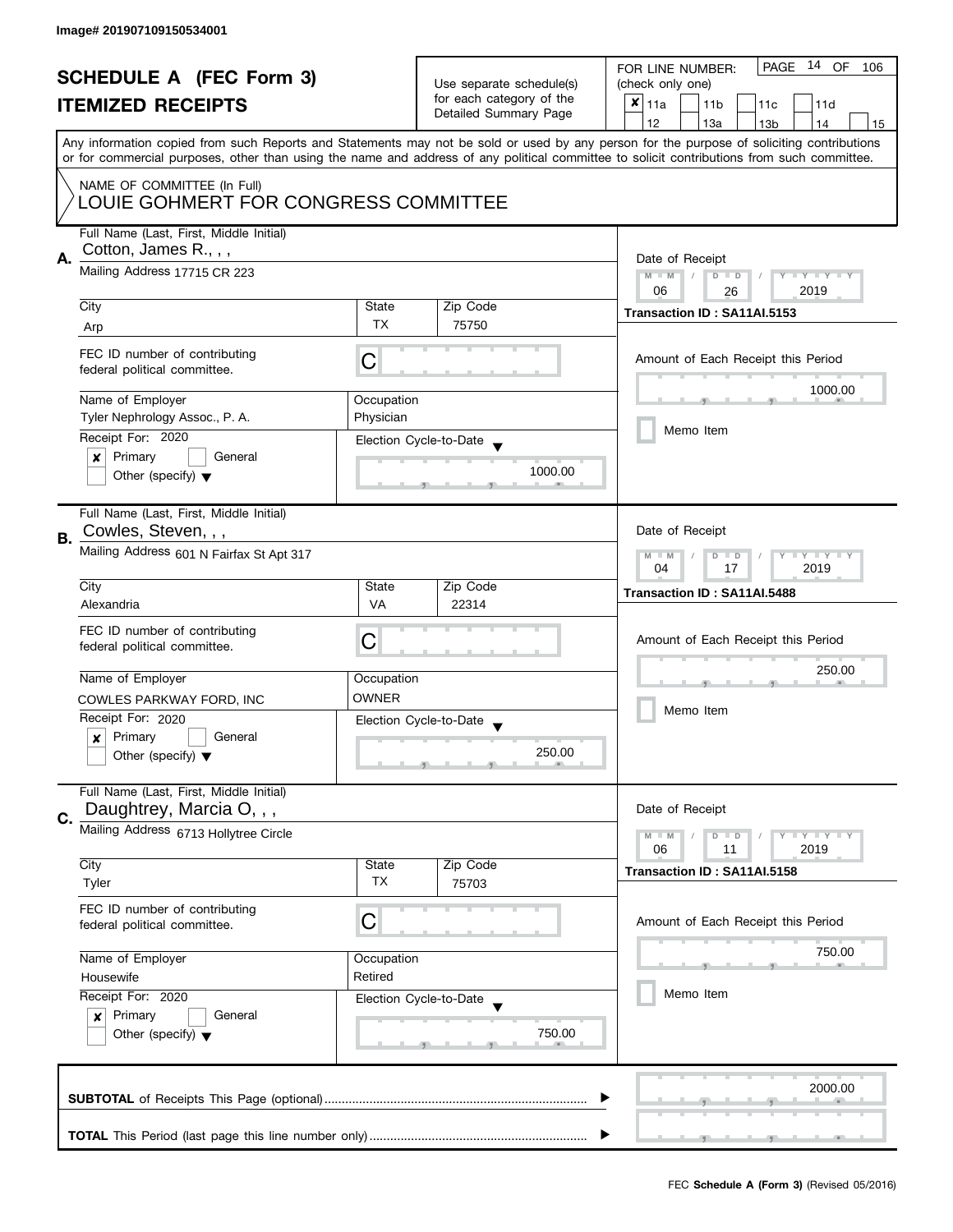|    | <b>SCHEDULE A (FEC Form 3)</b><br><b>ITEMIZED RECEIPTS</b>                                              |                                                      | Use separate schedule(s)<br>for each category of the<br>Detailed Summary Page | PAGE 15 OF<br>FOR LINE NUMBER:<br>106<br>(check only one)<br>$x _{11a}$<br>11 <sub>b</sub><br>11c<br>11d                                                                                                                                                                                                                            |
|----|---------------------------------------------------------------------------------------------------------|------------------------------------------------------|-------------------------------------------------------------------------------|-------------------------------------------------------------------------------------------------------------------------------------------------------------------------------------------------------------------------------------------------------------------------------------------------------------------------------------|
|    |                                                                                                         |                                                      |                                                                               | 12<br>13a<br>13 <sub>b</sub><br>14<br>15<br>Any information copied from such Reports and Statements may not be sold or used by any person for the purpose of soliciting contributions<br>or for commercial purposes, other than using the name and address of any political committee to solicit contributions from such committee. |
|    | NAME OF COMMITTEE (In Full)<br>LOUIE GOHMERT FOR CONGRESS COMMITTEE                                     |                                                      |                                                                               |                                                                                                                                                                                                                                                                                                                                     |
| А. | Full Name (Last, First, Middle Initial)<br>Dement, Stephen W, , ,<br>Mailing Address 1010 Hilltop Trail |                                                      |                                                                               | Date of Receipt<br>$M - M$<br>Y I Y I Y I Y<br>$D$ $D$                                                                                                                                                                                                                                                                              |
|    |                                                                                                         |                                                      |                                                                               | 2019<br>06<br>12                                                                                                                                                                                                                                                                                                                    |
|    | City                                                                                                    | State                                                | Zip Code                                                                      | Transaction ID: SA11AI.5163                                                                                                                                                                                                                                                                                                         |
|    | <b>Bullard</b>                                                                                          | TX                                                   | 75757                                                                         |                                                                                                                                                                                                                                                                                                                                     |
|    | FEC ID number of contributing<br>federal political committee.                                           | C                                                    |                                                                               | Amount of Each Receipt this Period                                                                                                                                                                                                                                                                                                  |
|    | Name of Employer                                                                                        | Occupation                                           |                                                                               | 100.00                                                                                                                                                                                                                                                                                                                              |
|    | Landmark Title, Inc.                                                                                    | Attorney                                             |                                                                               |                                                                                                                                                                                                                                                                                                                                     |
|    | Receipt For: 2020                                                                                       |                                                      | Election Cycle-to-Date                                                        | Memo Item                                                                                                                                                                                                                                                                                                                           |
|    | Primary<br>General<br>×<br>Other (specify) $\blacktriangledown$                                         |                                                      | 2800.00                                                                       |                                                                                                                                                                                                                                                                                                                                     |
| В. | Full Name (Last, First, Middle Initial)<br>Denman, Joe C, , ,                                           |                                                      |                                                                               | Date of Receipt                                                                                                                                                                                                                                                                                                                     |
|    | Mailing Address 112 Suntory Way                                                                         | Y FY FY FY<br>$D$ $D$<br>$M - M$<br>02<br>2019<br>04 |                                                                               |                                                                                                                                                                                                                                                                                                                                     |
|    | City                                                                                                    | State                                                | Zip Code                                                                      | Transaction ID: SA11AI.5165                                                                                                                                                                                                                                                                                                         |
|    | Lufkin                                                                                                  | <b>TX</b>                                            | 75901                                                                         |                                                                                                                                                                                                                                                                                                                                     |
|    | FEC ID number of contributing<br>federal political committee.                                           | С                                                    |                                                                               | Amount of Each Receipt this Period                                                                                                                                                                                                                                                                                                  |
|    | Name of Employer                                                                                        | Occupation                                           |                                                                               | 500.00                                                                                                                                                                                                                                                                                                                              |
|    | First Bank & Trust                                                                                      | <b>Executive Vice Pres</b>                           |                                                                               |                                                                                                                                                                                                                                                                                                                                     |
|    | Receipt For: 2020                                                                                       |                                                      | Election Cycle-to-Date<br>$\overline{\phantom{a}}$                            | Memo Item                                                                                                                                                                                                                                                                                                                           |
|    | Primary<br>General<br>$\boldsymbol{x}$<br>Other (specify) $\blacktriangledown$                          |                                                      | 500.00                                                                        |                                                                                                                                                                                                                                                                                                                                     |
| C. | Full Name (Last, First, Middle Initial)<br>Denman, Joe C, , ,                                           |                                                      |                                                                               | Date of Receipt                                                                                                                                                                                                                                                                                                                     |
|    | Mailing Address 112 Suntory Way                                                                         |                                                      |                                                                               | $T - Y = T - Y$<br>$M - M$<br>$D$ $D$<br>06<br>25<br>2019                                                                                                                                                                                                                                                                           |
|    | City<br>Lufkin                                                                                          | State<br>TX                                          | Zip Code<br>75901                                                             | Transaction ID: SA11AI.5166                                                                                                                                                                                                                                                                                                         |
|    | FEC ID number of contributing<br>federal political committee.                                           | C                                                    |                                                                               | Amount of Each Receipt this Period                                                                                                                                                                                                                                                                                                  |
|    | Name of Employer                                                                                        | Occupation                                           |                                                                               | 250.00                                                                                                                                                                                                                                                                                                                              |
|    | First Bank & Trust                                                                                      | <b>Executive Vice Pres</b>                           |                                                                               |                                                                                                                                                                                                                                                                                                                                     |
|    | Receipt For: 2020<br>Primary<br>General<br>$\boldsymbol{x}$<br>Other (specify) $\blacktriangledown$     |                                                      | Election Cycle-to-Date<br>750.00                                              | Memo Item                                                                                                                                                                                                                                                                                                                           |
|    |                                                                                                         |                                                      |                                                                               | 850.00                                                                                                                                                                                                                                                                                                                              |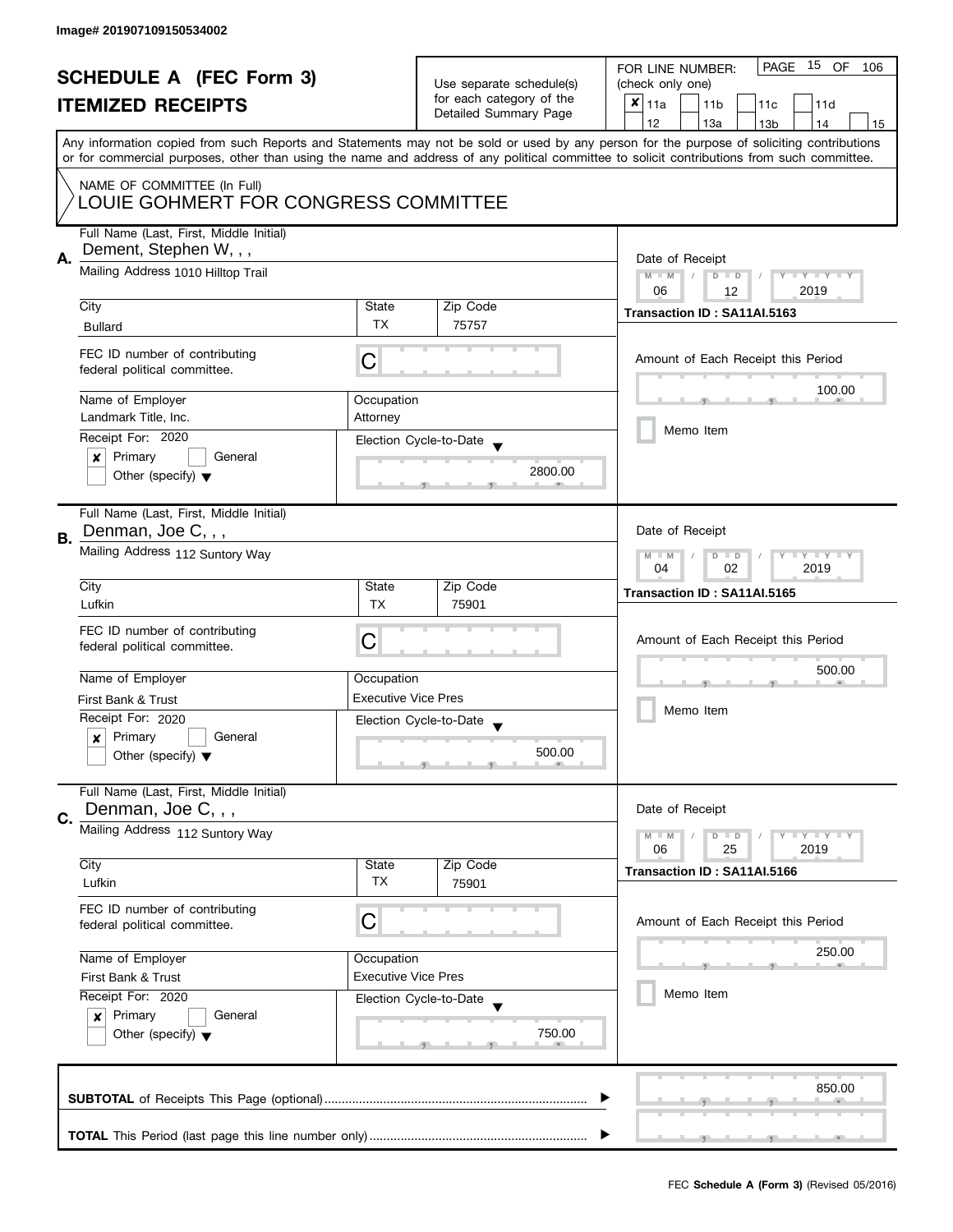|    | <b>SCHEDULE A (FEC Form 3)</b><br><b>ITEMIZED RECEIPTS</b>                                                   |            | Use separate schedule(s)<br>for each category of the<br>Detailed Summary Page | PAGE 16 OF<br>FOR LINE NUMBER:<br>106<br>(check only one)<br>$x _{11a}$<br>11 <sub>b</sub><br>11c<br>11d                                                                                                                                                                                                                            |
|----|--------------------------------------------------------------------------------------------------------------|------------|-------------------------------------------------------------------------------|-------------------------------------------------------------------------------------------------------------------------------------------------------------------------------------------------------------------------------------------------------------------------------------------------------------------------------------|
|    |                                                                                                              |            |                                                                               | 12<br>13a<br>14<br>13 <sub>b</sub><br>15<br>Any information copied from such Reports and Statements may not be sold or used by any person for the purpose of soliciting contributions<br>or for commercial purposes, other than using the name and address of any political committee to solicit contributions from such committee. |
|    | NAME OF COMMITTEE (In Full)<br>LOUIE GOHMERT FOR CONGRESS COMMITTEE                                          |            |                                                                               |                                                                                                                                                                                                                                                                                                                                     |
| А. | Full Name (Last, First, Middle Initial)<br>Echols, Jim, , ,                                                  |            |                                                                               | Date of Receipt                                                                                                                                                                                                                                                                                                                     |
|    | Mailing Address 1704 Royal Oaks                                                                              |            |                                                                               | $M - M$<br>Y I Y I Y I Y<br>$D$ $D$<br>2019<br>06<br>14                                                                                                                                                                                                                                                                             |
|    | City                                                                                                         | State      | Zip Code                                                                      | Transaction ID: SA11AI.5177                                                                                                                                                                                                                                                                                                         |
|    | Tyler                                                                                                        | TX         | 75703                                                                         |                                                                                                                                                                                                                                                                                                                                     |
|    | FEC ID number of contributing<br>federal political committee.                                                | C          |                                                                               | Amount of Each Receipt this Period                                                                                                                                                                                                                                                                                                  |
|    | Name of Employer                                                                                             | Occupation |                                                                               | 250.00                                                                                                                                                                                                                                                                                                                              |
|    | Sanders, Schmidt & Echols, P. C.                                                                             | Attorney   |                                                                               | Memo Item                                                                                                                                                                                                                                                                                                                           |
|    | Receipt For: 2020                                                                                            |            | Election Cycle-to-Date                                                        |                                                                                                                                                                                                                                                                                                                                     |
|    | Primary<br>General<br>×<br>Other (specify) $\blacktriangledown$                                              |            | 500.00                                                                        |                                                                                                                                                                                                                                                                                                                                     |
| В. | Full Name (Last, First, Middle Initial)<br>Edwards, D. M., , ,                                               |            |                                                                               | Date of Receipt                                                                                                                                                                                                                                                                                                                     |
|    | Mailing Address 3600 Jill Circle                                                                             |            |                                                                               | Y TY TY TY<br>$M - M$<br>$D$ $D$<br>10<br>2019<br>06                                                                                                                                                                                                                                                                                |
|    | City                                                                                                         | State      | Zip Code                                                                      | Transaction ID: SA11AI.5179                                                                                                                                                                                                                                                                                                         |
|    | Tyler                                                                                                        | <b>TX</b>  | 75701                                                                         |                                                                                                                                                                                                                                                                                                                                     |
|    | FEC ID number of contributing<br>federal political committee.                                                | С          |                                                                               | Amount of Each Receipt this Period                                                                                                                                                                                                                                                                                                  |
|    | Name of Employer                                                                                             | Occupation |                                                                               | 250.00                                                                                                                                                                                                                                                                                                                              |
|    | <b>Edwards Investments</b>                                                                                   | CEO        |                                                                               |                                                                                                                                                                                                                                                                                                                                     |
|    | Receipt For: 2020                                                                                            |            | Election Cycle-to-Date<br>$\overline{\phantom{a}}$                            | Memo Item                                                                                                                                                                                                                                                                                                                           |
|    | Primary<br>General<br>$\boldsymbol{x}$<br>Other (specify) $\blacktriangledown$                               |            | 250.00                                                                        |                                                                                                                                                                                                                                                                                                                                     |
| C. | Full Name (Last, First, Middle Initial)<br>Emerson, Rita, , ,                                                |            |                                                                               | Date of Receipt                                                                                                                                                                                                                                                                                                                     |
|    | Mailing Address 1522 Ensley Ave                                                                              |            |                                                                               | <b>LYLYLY</b><br>$M - M$<br>$D$ $D$                                                                                                                                                                                                                                                                                                 |
|    | City                                                                                                         | State      | Zip Code                                                                      | 04<br>05<br>2019                                                                                                                                                                                                                                                                                                                    |
|    | Los Angeles                                                                                                  | CA         | 90024                                                                         | Transaction ID: SA11AI.4961                                                                                                                                                                                                                                                                                                         |
|    | FEC ID number of contributing<br>federal political committee.                                                | C          |                                                                               | Amount of Each Receipt this Period                                                                                                                                                                                                                                                                                                  |
|    | Name of Employer                                                                                             | Occupation |                                                                               | 500.00                                                                                                                                                                                                                                                                                                                              |
|    | <b>Stock Mkt</b>                                                                                             | Self       |                                                                               |                                                                                                                                                                                                                                                                                                                                     |
|    | Receipt For: 2020<br>Primary<br>General<br>$\boldsymbol{\mathsf{x}}$<br>Other (specify) $\blacktriangledown$ |            | Election Cycle-to-Date<br>500.00                                              | Memo Item                                                                                                                                                                                                                                                                                                                           |
|    |                                                                                                              |            |                                                                               | 1000.00                                                                                                                                                                                                                                                                                                                             |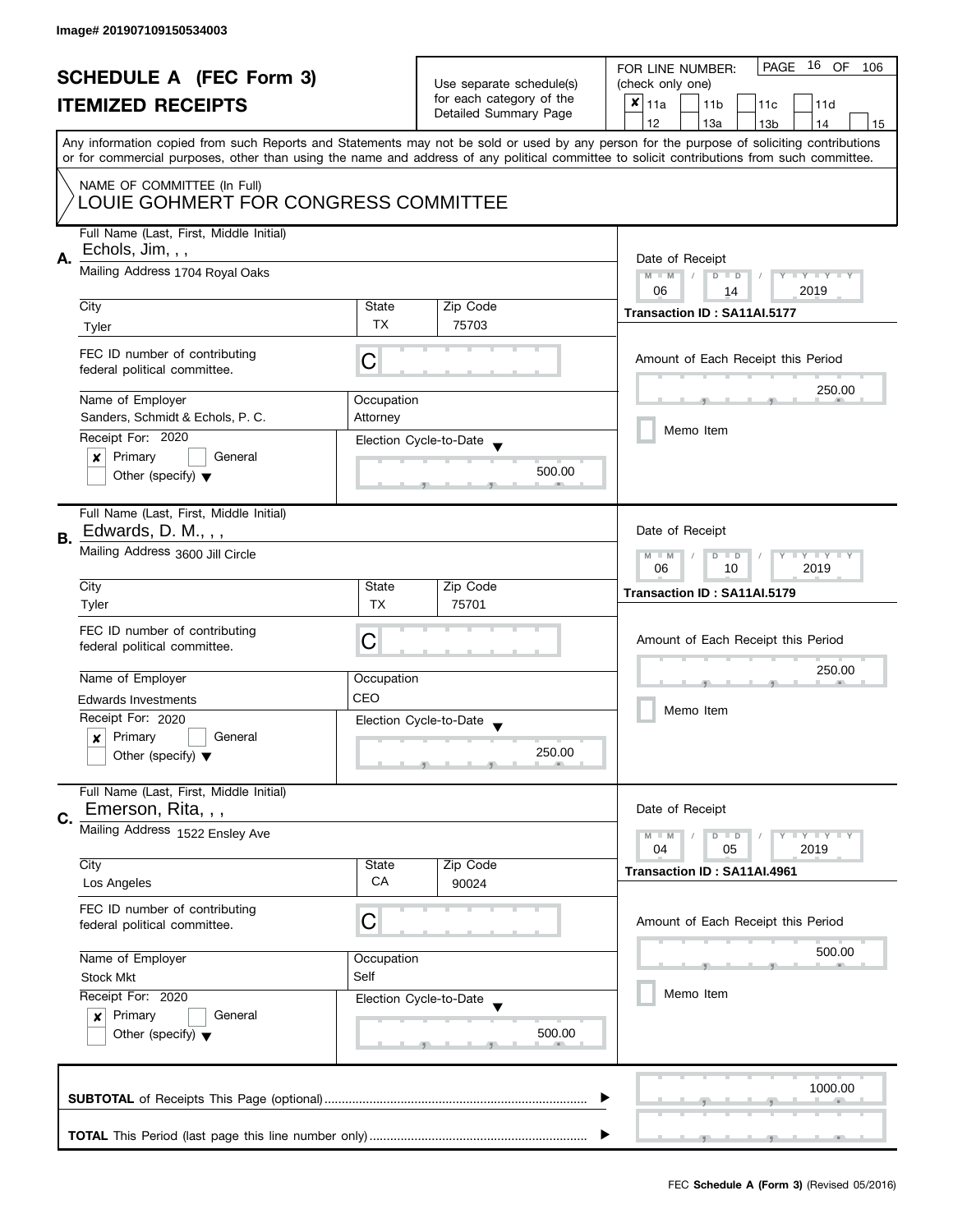| <b>SCHEDULE A (FEC Form 3)</b>       |                                                                                                                                                                                          |            | PAGE 17 OF<br>FOR LINE NUMBER:<br>106                |                                                                                                                                            |
|--------------------------------------|------------------------------------------------------------------------------------------------------------------------------------------------------------------------------------------|------------|------------------------------------------------------|--------------------------------------------------------------------------------------------------------------------------------------------|
|                                      |                                                                                                                                                                                          |            | Use separate schedule(s)<br>for each category of the | (check only one)                                                                                                                           |
|                                      | <b>ITEMIZED RECEIPTS</b>                                                                                                                                                                 |            |                                                      | $x _{11a}$<br>11 <sub>b</sub><br>11c<br>11d                                                                                                |
|                                      |                                                                                                                                                                                          |            | Detailed Summary Page                                | 12<br>13a<br>13 <sub>b</sub><br>14<br>15                                                                                                   |
|                                      |                                                                                                                                                                                          |            |                                                      | Any information copied from such Reports and Statements may not be sold or used by any person for the purpose of soliciting contributions  |
|                                      |                                                                                                                                                                                          |            |                                                      | or for commercial purposes, other than using the name and address of any political committee to solicit contributions from such committee. |
|                                      | NAME OF COMMITTEE (In Full)                                                                                                                                                              |            |                                                      |                                                                                                                                            |
| LOUIE GOHMERT FOR CONGRESS COMMITTEE |                                                                                                                                                                                          |            |                                                      |                                                                                                                                            |
|                                      |                                                                                                                                                                                          |            |                                                      |                                                                                                                                            |
|                                      | Full Name (Last, First, Middle Initial)                                                                                                                                                  |            |                                                      |                                                                                                                                            |
| А.                                   | Emmert, Sharon, , ,                                                                                                                                                                      |            |                                                      | Date of Receipt                                                                                                                            |
|                                      | Mailing Address 9033 Elm Tree                                                                                                                                                            |            |                                                      | $M - M$<br>$D$ $D$<br>Y I Y I Y I Y                                                                                                        |
|                                      |                                                                                                                                                                                          |            |                                                      | 06<br>2019<br>10                                                                                                                           |
|                                      | City                                                                                                                                                                                     | State      | Zip Code                                             | Transaction ID: SA11AI.5181                                                                                                                |
|                                      | Tyler                                                                                                                                                                                    | <b>TX</b>  | 75703                                                |                                                                                                                                            |
|                                      |                                                                                                                                                                                          |            |                                                      |                                                                                                                                            |
|                                      | FEC ID number of contributing                                                                                                                                                            | C          |                                                      | Amount of Each Receipt this Period                                                                                                         |
|                                      | federal political committee.                                                                                                                                                             |            |                                                      |                                                                                                                                            |
|                                      | Name of Employer                                                                                                                                                                         | Occupation |                                                      | 250.00                                                                                                                                     |
|                                      | None                                                                                                                                                                                     | Retired    |                                                      |                                                                                                                                            |
|                                      | Receipt For: 2020                                                                                                                                                                        |            | Election Cycle-to-Date                               | Memo Item                                                                                                                                  |
|                                      | Primary<br>General<br>×                                                                                                                                                                  |            |                                                      |                                                                                                                                            |
|                                      | Other (specify) $\blacktriangledown$                                                                                                                                                     |            | 250.00                                               |                                                                                                                                            |
|                                      |                                                                                                                                                                                          |            |                                                      |                                                                                                                                            |
|                                      | Full Name (Last, First, Middle Initial)                                                                                                                                                  |            |                                                      |                                                                                                                                            |
| В.                                   | Estes, Harold, , ,                                                                                                                                                                       |            |                                                      | Date of Receipt                                                                                                                            |
|                                      | Mailing Address 506 Hickory Hollow                                                                                                                                                       |            |                                                      | Y LY LY<br>$M - M$<br>$D$ $D$                                                                                                              |
|                                      |                                                                                                                                                                                          |            |                                                      | 21<br>2019<br>06                                                                                                                           |
|                                      | City                                                                                                                                                                                     | State      | Zip Code                                             | Transaction ID: SA11AI.5185                                                                                                                |
|                                      | Lufkin                                                                                                                                                                                   | <b>TX</b>  | 75904                                                |                                                                                                                                            |
|                                      | FEC ID number of contributing                                                                                                                                                            |            |                                                      |                                                                                                                                            |
|                                      | federal political committee.                                                                                                                                                             | C          |                                                      | Amount of Each Receipt this Period                                                                                                         |
|                                      |                                                                                                                                                                                          |            |                                                      | 1000.00                                                                                                                                    |
|                                      | Name of Employer                                                                                                                                                                         | Occupation |                                                      |                                                                                                                                            |
|                                      | Family                                                                                                                                                                                   | Housewife  |                                                      | Memo Item                                                                                                                                  |
|                                      | Receipt For: 2020                                                                                                                                                                        |            | Election Cycle-to-Date                               |                                                                                                                                            |
|                                      | Primary<br>General<br>x                                                                                                                                                                  |            |                                                      |                                                                                                                                            |
|                                      | Other (specify) $\blacktriangledown$                                                                                                                                                     |            | 1000.00                                              |                                                                                                                                            |
|                                      |                                                                                                                                                                                          |            |                                                      |                                                                                                                                            |
|                                      | Full Name (Last, First, Middle Initial)<br>Estes, Mike, , ,                                                                                                                              |            |                                                      | Date of Receipt                                                                                                                            |
| C.                                   |                                                                                                                                                                                          |            |                                                      |                                                                                                                                            |
|                                      | Mailing Address 1401 Woodlands Dr                                                                                                                                                        |            |                                                      | $M - M$<br>$Y \perp Y \perp Y$<br>$D$ $D$<br>30<br>2019<br>04                                                                              |
|                                      | City                                                                                                                                                                                     | State      | Zip Code                                             |                                                                                                                                            |
|                                      | Tyler                                                                                                                                                                                    | ТX         | 75703                                                | Transaction ID: SA11AI.5183                                                                                                                |
|                                      | FEC ID number of contributing                                                                                                                                                            |            |                                                      |                                                                                                                                            |
|                                      | federal political committee.                                                                                                                                                             | С          |                                                      | Amount of Each Receipt this Period                                                                                                         |
|                                      |                                                                                                                                                                                          |            |                                                      |                                                                                                                                            |
|                                      | Name of Employer<br>Occupation<br>Engineer<br>Mewborine Oil<br>Receipt For: 2020<br>Election Cycle-to-Date<br>Primary<br>General<br>$\mathbf{x}$<br>Other (specify) $\blacktriangledown$ |            |                                                      | 250.00                                                                                                                                     |
|                                      |                                                                                                                                                                                          |            |                                                      |                                                                                                                                            |
|                                      |                                                                                                                                                                                          |            |                                                      | Memo Item                                                                                                                                  |
|                                      |                                                                                                                                                                                          |            |                                                      |                                                                                                                                            |
|                                      |                                                                                                                                                                                          |            | 250.00                                               |                                                                                                                                            |
|                                      |                                                                                                                                                                                          |            |                                                      |                                                                                                                                            |
|                                      |                                                                                                                                                                                          |            |                                                      |                                                                                                                                            |
|                                      |                                                                                                                                                                                          |            |                                                      | 1500.00                                                                                                                                    |
|                                      |                                                                                                                                                                                          |            |                                                      |                                                                                                                                            |
|                                      |                                                                                                                                                                                          |            |                                                      |                                                                                                                                            |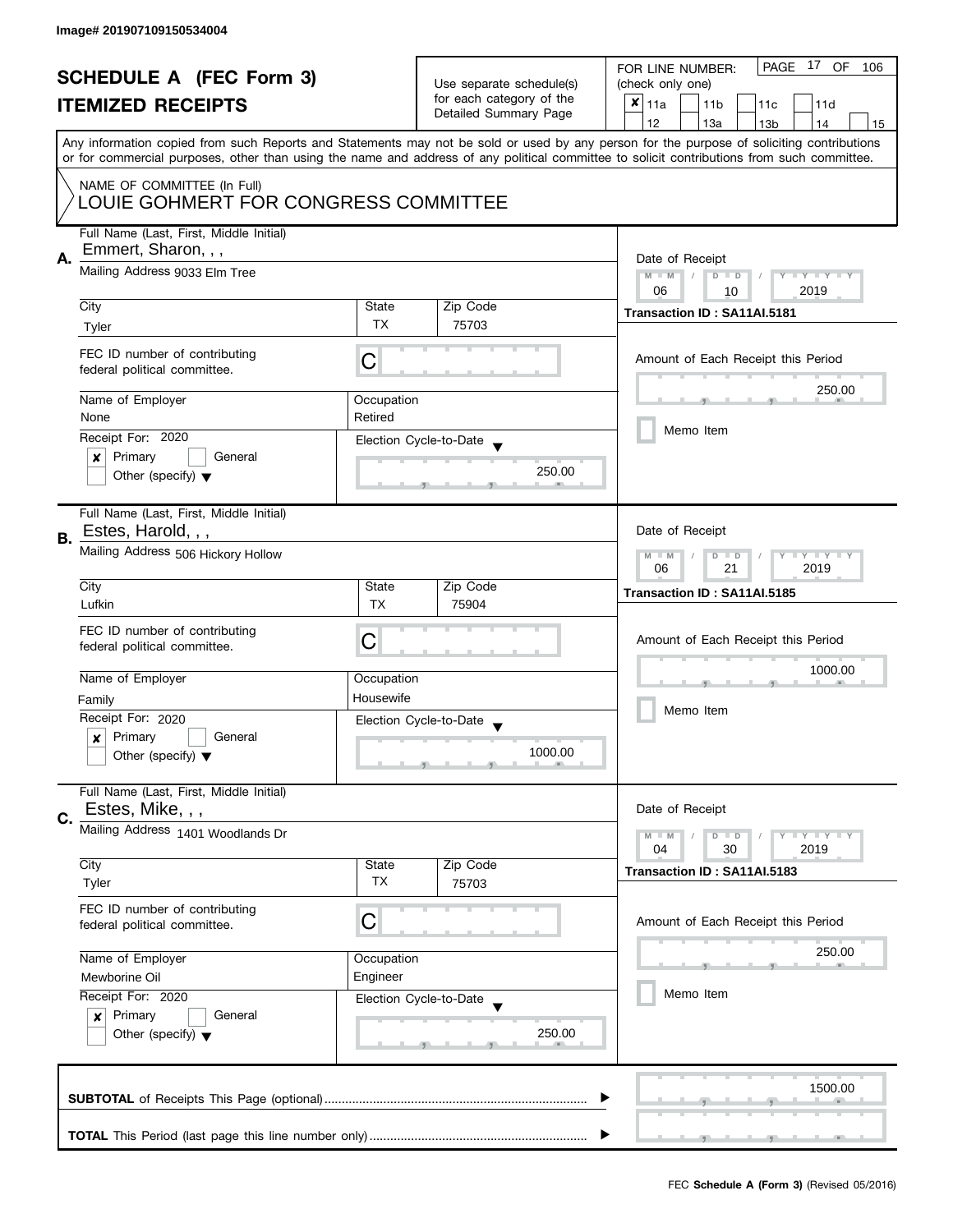|    | <b>SCHEDULE A (FEC Form 3)</b><br><b>ITEMIZED RECEIPTS</b>                                                |                                                         | Use separate schedule(s)<br>for each category of the<br>Detailed Summary Page | PAGE 18 OF<br>FOR LINE NUMBER:<br>106<br>(check only one)<br>$x _{11a}$<br>11 <sub>b</sub><br>11c<br>11d                                                                                                                                                                                                                            |
|----|-----------------------------------------------------------------------------------------------------------|---------------------------------------------------------|-------------------------------------------------------------------------------|-------------------------------------------------------------------------------------------------------------------------------------------------------------------------------------------------------------------------------------------------------------------------------------------------------------------------------------|
|    |                                                                                                           |                                                         |                                                                               | 12<br>13a<br>13 <sub>b</sub><br>14<br>15<br>Any information copied from such Reports and Statements may not be sold or used by any person for the purpose of soliciting contributions<br>or for commercial purposes, other than using the name and address of any political committee to solicit contributions from such committee. |
|    | NAME OF COMMITTEE (In Full)<br>LOUIE GOHMERT FOR CONGRESS COMMITTEE                                       |                                                         |                                                                               |                                                                                                                                                                                                                                                                                                                                     |
| А. | Full Name (Last, First, Middle Initial)<br>Fleming, Joann S, , ,<br>Mailing Address 13128 Timber Creek Dr |                                                         |                                                                               | Date of Receipt<br>$M - M$<br>Y I Y I Y I Y<br>$D$ $D$                                                                                                                                                                                                                                                                              |
|    |                                                                                                           |                                                         |                                                                               | 2019<br>06<br>18                                                                                                                                                                                                                                                                                                                    |
|    | City                                                                                                      | State                                                   | Zip Code                                                                      | Transaction ID: SA11AI.5190                                                                                                                                                                                                                                                                                                         |
|    | Flint                                                                                                     | <b>TX</b>                                               | 75762                                                                         |                                                                                                                                                                                                                                                                                                                                     |
|    | FEC ID number of contributing<br>federal political committee.                                             | С                                                       |                                                                               | Amount of Each Receipt this Period                                                                                                                                                                                                                                                                                                  |
|    | Name of Employer                                                                                          | Occupation                                              |                                                                               | 500.00                                                                                                                                                                                                                                                                                                                              |
|    | Unemployed                                                                                                | Unemployed                                              |                                                                               | Memo Item                                                                                                                                                                                                                                                                                                                           |
|    | Receipt For: 2020                                                                                         |                                                         | Election Cycle-to-Date                                                        |                                                                                                                                                                                                                                                                                                                                     |
|    | Primary<br>General<br>x<br>Other (specify) $\blacktriangledown$                                           |                                                         | 750.00                                                                        |                                                                                                                                                                                                                                                                                                                                     |
| В. | Full Name (Last, First, Middle Initial)<br>Fritcher, Sandra K, , ,                                        |                                                         |                                                                               | Date of Receipt                                                                                                                                                                                                                                                                                                                     |
|    | Mailing Address 5601 Regents Row                                                                          | <b>LYLYLY</b><br>$M - M$<br>$D$ $D$<br>09<br>2019<br>04 |                                                                               |                                                                                                                                                                                                                                                                                                                                     |
|    | City                                                                                                      | State                                                   | Zip Code                                                                      | Transaction ID: SA11AI.5197                                                                                                                                                                                                                                                                                                         |
|    | Tyler                                                                                                     | <b>TX</b>                                               | 75703                                                                         |                                                                                                                                                                                                                                                                                                                                     |
|    | FEC ID number of contributing<br>federal political committee.                                             | С                                                       |                                                                               | Amount of Each Receipt this Period                                                                                                                                                                                                                                                                                                  |
|    | Name of Employer                                                                                          | Occupation                                              |                                                                               | 250.00                                                                                                                                                                                                                                                                                                                              |
|    | Mustang Drilling                                                                                          | Oil & Gas                                               |                                                                               | Memo Item                                                                                                                                                                                                                                                                                                                           |
|    | Receipt For: 2020                                                                                         |                                                         | Election Cycle-to-Date<br>$\overline{\phantom{a}}$                            |                                                                                                                                                                                                                                                                                                                                     |
|    | Primary<br>General<br>x<br>Other (specify) $\blacktriangledown$                                           |                                                         | 250.00                                                                        |                                                                                                                                                                                                                                                                                                                                     |
|    | Full Name (Last, First, Middle Initial)<br>Gamble, David P, , ,                                           |                                                         |                                                                               | Date of Receipt                                                                                                                                                                                                                                                                                                                     |
| C. | Mailing Address 2700 Polo Ln                                                                              |                                                         |                                                                               | <b>LYLYLY</b><br>$M - M$<br>$D$ $D$<br>23<br>04<br>2019                                                                                                                                                                                                                                                                             |
|    | City                                                                                                      | State                                                   | Zip Code                                                                      | Transaction ID: SA11AI.5199                                                                                                                                                                                                                                                                                                         |
|    | Plano                                                                                                     | ТX                                                      | 75093                                                                         |                                                                                                                                                                                                                                                                                                                                     |
|    | FEC ID number of contributing<br>federal political committee.                                             | C                                                       |                                                                               | Amount of Each Receipt this Period                                                                                                                                                                                                                                                                                                  |
|    | Name of Employer                                                                                          | Occupation                                              |                                                                               | 1000.00                                                                                                                                                                                                                                                                                                                             |
|    | info requested                                                                                            | info requested                                          |                                                                               |                                                                                                                                                                                                                                                                                                                                     |
|    | Receipt For: 2020<br>Primary<br>General<br>$\mathbf{x}$<br>Other (specify) $\blacktriangledown$           |                                                         | Election Cycle-to-Date<br>1000.00                                             | Memo Item                                                                                                                                                                                                                                                                                                                           |
|    |                                                                                                           |                                                         |                                                                               | 1750.00                                                                                                                                                                                                                                                                                                                             |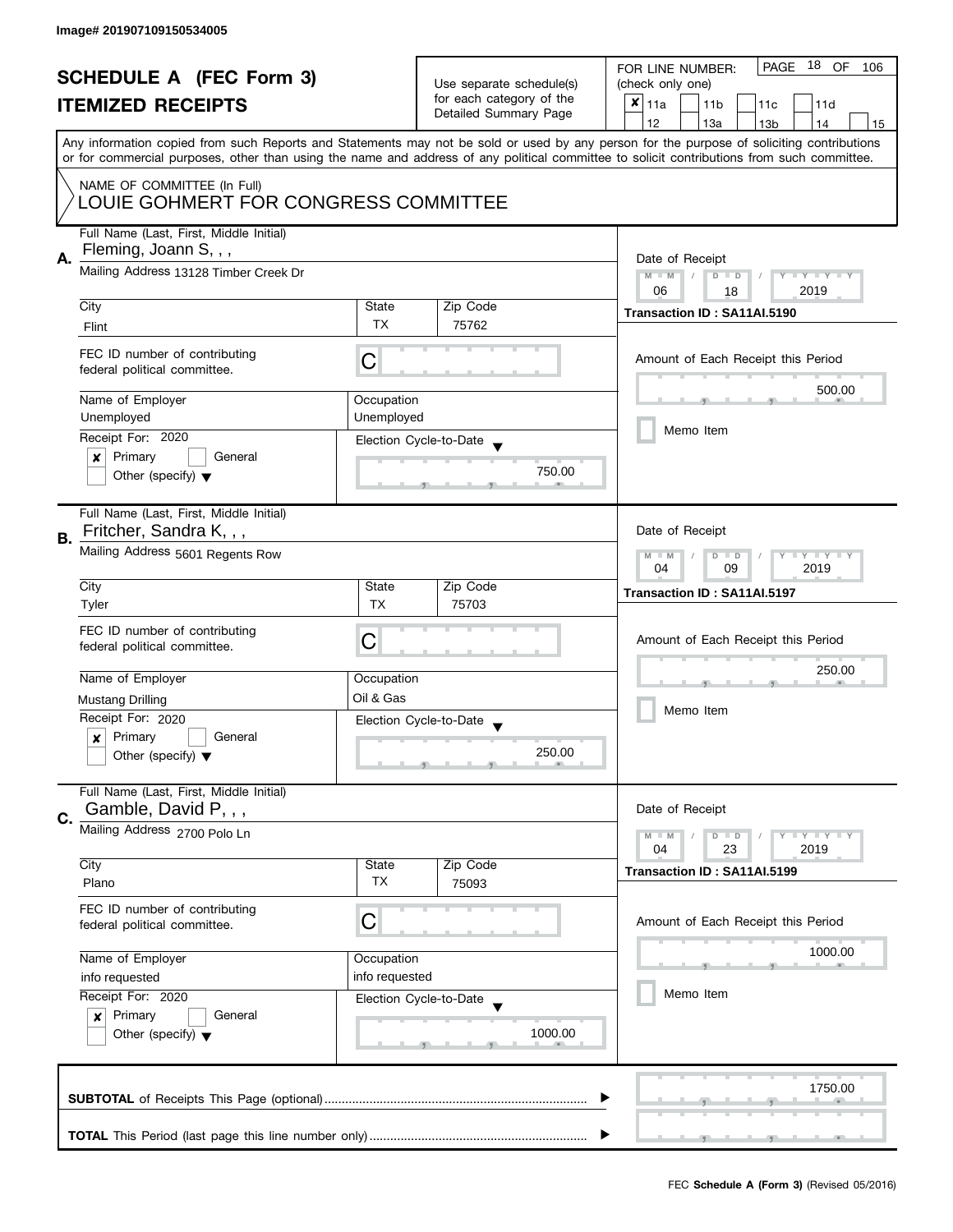| <b>SCHEDULE A (FEC Form 3)</b> |                                                               |                       | PAGE 19 OF<br>FOR LINE NUMBER:<br>106                                         |                                                                                                                                                                                                                                                                                         |
|--------------------------------|---------------------------------------------------------------|-----------------------|-------------------------------------------------------------------------------|-----------------------------------------------------------------------------------------------------------------------------------------------------------------------------------------------------------------------------------------------------------------------------------------|
|                                |                                                               |                       | Use separate schedule(s)<br>for each category of the<br>Detailed Summary Page | (check only one)                                                                                                                                                                                                                                                                        |
|                                | <b>ITEMIZED RECEIPTS</b>                                      |                       |                                                                               | $\boldsymbol{x}$<br>11a<br>11 <sub>b</sub><br>11c<br>11d                                                                                                                                                                                                                                |
|                                |                                                               |                       |                                                                               | 12<br>13a<br>13 <sub>b</sub><br>14<br>15                                                                                                                                                                                                                                                |
|                                |                                                               |                       |                                                                               | Any information copied from such Reports and Statements may not be sold or used by any person for the purpose of soliciting contributions<br>or for commercial purposes, other than using the name and address of any political committee to solicit contributions from such committee. |
|                                | NAME OF COMMITTEE (In Full)                                   |                       |                                                                               |                                                                                                                                                                                                                                                                                         |
|                                | LOUIE GOHMERT FOR CONGRESS COMMITTEE                          |                       |                                                                               |                                                                                                                                                                                                                                                                                         |
| А.                             | Full Name (Last, First, Middle Initial)<br>Geese, Laura R.,,, |                       |                                                                               | Date of Receipt                                                                                                                                                                                                                                                                         |
|                                | Mailing Address 16517 Big Oak Bay Rd.                         |                       |                                                                               | Y FY FY FY<br>$M - M$<br>$D$ $D$<br>06<br>2019<br>12                                                                                                                                                                                                                                    |
|                                | City                                                          | State                 | Zip Code                                                                      | Transaction ID: SA11AI.5205                                                                                                                                                                                                                                                             |
|                                | Tyler                                                         | <b>TX</b>             | 75707                                                                         |                                                                                                                                                                                                                                                                                         |
|                                | FEC ID number of contributing<br>federal political committee. | C                     |                                                                               | Amount of Each Receipt this Period                                                                                                                                                                                                                                                      |
|                                | Name of Employer                                              | Occupation            |                                                                               | 250.00                                                                                                                                                                                                                                                                                  |
|                                | None                                                          | Retired               |                                                                               |                                                                                                                                                                                                                                                                                         |
|                                | Receipt For: 2020                                             |                       | Election Cycle-to-Date                                                        | Memo Item                                                                                                                                                                                                                                                                               |
|                                | Primary<br>General<br>×                                       |                       |                                                                               |                                                                                                                                                                                                                                                                                         |
|                                | Other (specify) $\blacktriangledown$                          |                       | 250.00                                                                        |                                                                                                                                                                                                                                                                                         |
|                                | Full Name (Last, First, Middle Initial)                       |                       |                                                                               |                                                                                                                                                                                                                                                                                         |
| В.                             | Giles, Brenda, , ,                                            |                       |                                                                               | Date of Receipt                                                                                                                                                                                                                                                                         |
|                                | Mailing Address 808 Ray                                       |                       |                                                                               | $T$ $Y$ $T$ $Y$ $T$ $Y$<br>$M - M$<br>$D$ $D$<br>12<br>2019<br>06                                                                                                                                                                                                                       |
|                                | City                                                          | State                 | Zip Code                                                                      | Transaction ID: SA11AI.5209                                                                                                                                                                                                                                                             |
|                                | Carthage                                                      | <b>TX</b>             | 75633                                                                         |                                                                                                                                                                                                                                                                                         |
|                                | FEC ID number of contributing                                 |                       |                                                                               |                                                                                                                                                                                                                                                                                         |
|                                | federal political committee.                                  | С                     |                                                                               | Amount of Each Receipt this Period                                                                                                                                                                                                                                                      |
|                                | Name of Employer                                              |                       |                                                                               | 250.00                                                                                                                                                                                                                                                                                  |
|                                |                                                               | Occupation<br>Teacher |                                                                               |                                                                                                                                                                                                                                                                                         |
|                                | Carthage ISD<br>Receipt For: 2020                             |                       |                                                                               | Memo Item                                                                                                                                                                                                                                                                               |
|                                | Primary<br>General<br>$\boldsymbol{x}$                        |                       | Election Cycle-to-Date<br>$\overline{\mathbf{v}}$                             |                                                                                                                                                                                                                                                                                         |
|                                | Other (specify) $\blacktriangledown$                          |                       | 250.00                                                                        |                                                                                                                                                                                                                                                                                         |
|                                | Full Name (Last, First, Middle Initial)                       |                       |                                                                               |                                                                                                                                                                                                                                                                                         |
| C.                             | Gillis, Melba L, , ,                                          |                       |                                                                               | Date of Receipt                                                                                                                                                                                                                                                                         |
|                                | Mailing Address 389 FM 711                                    |                       |                                                                               | <b>LYLYLY</b><br>$M - M$<br>$D$ $D$<br>06                                                                                                                                                                                                                                               |
|                                | City                                                          | State                 | Zip Code                                                                      | 21<br>2019                                                                                                                                                                                                                                                                              |
|                                | Center                                                        | TX                    | 75955                                                                         | Transaction ID: SA11AI.5211                                                                                                                                                                                                                                                             |
|                                | FEC ID number of contributing<br>federal political committee. | C                     |                                                                               | Amount of Each Receipt this Period                                                                                                                                                                                                                                                      |
|                                | Name of Employer                                              | Occupation            |                                                                               | 500.00                                                                                                                                                                                                                                                                                  |
|                                | None                                                          | Retired               |                                                                               |                                                                                                                                                                                                                                                                                         |
|                                | Receipt For: 2020                                             |                       | Election Cycle-to-Date                                                        | Memo Item                                                                                                                                                                                                                                                                               |
|                                | Primary<br>General<br>$\boldsymbol{x}$                        |                       |                                                                               |                                                                                                                                                                                                                                                                                         |
|                                | Other (specify) $\blacktriangledown$                          |                       | 500.00                                                                        |                                                                                                                                                                                                                                                                                         |
|                                |                                                               |                       |                                                                               | 1000.00                                                                                                                                                                                                                                                                                 |
|                                |                                                               |                       |                                                                               |                                                                                                                                                                                                                                                                                         |
|                                |                                                               |                       |                                                                               |                                                                                                                                                                                                                                                                                         |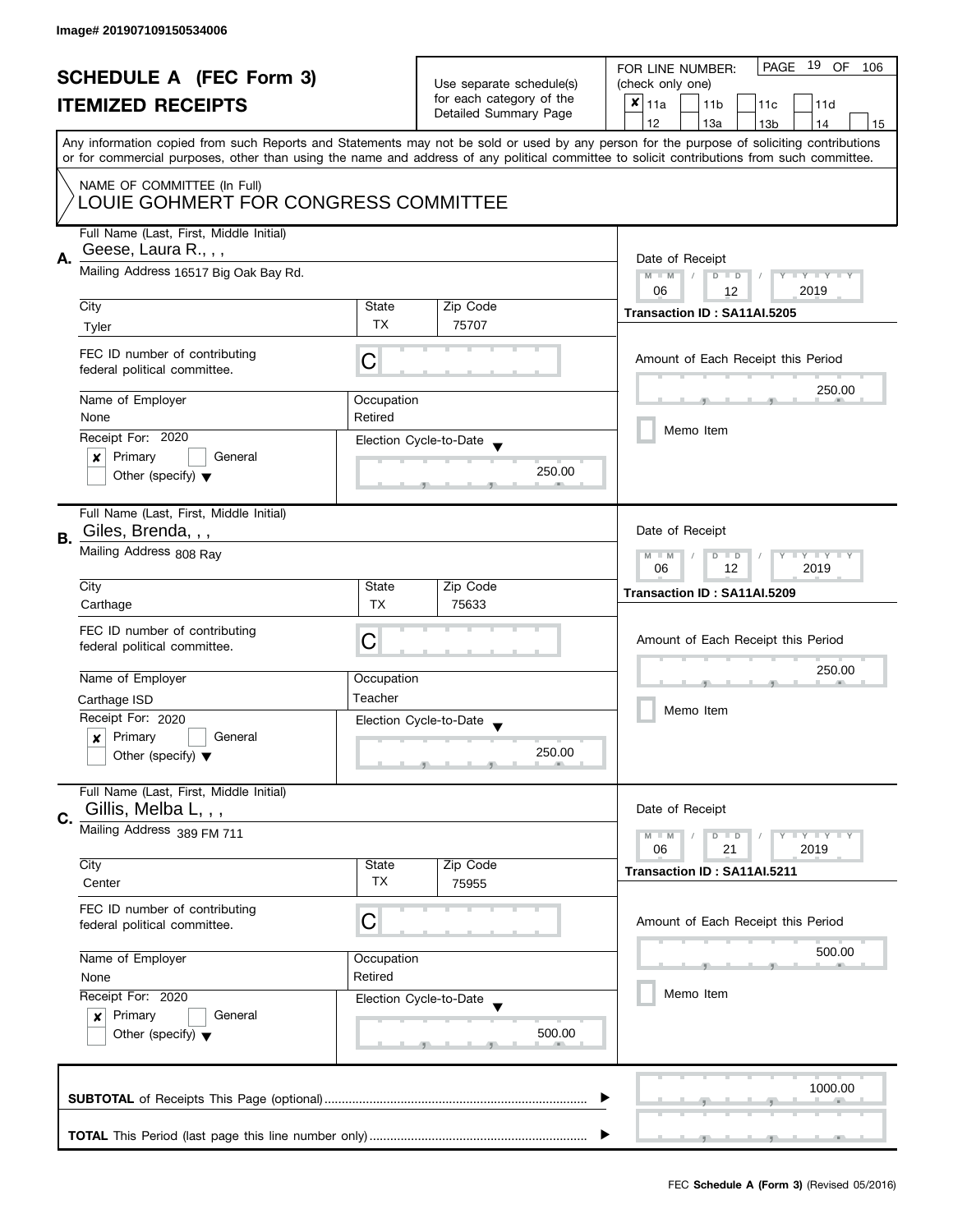| <b>SCHEDULE A (FEC Form 3)</b> |                                                                                                                                                                            |                          | PAGE 20 OF<br>FOR LINE NUMBER:<br>106             |                                                                                                                                           |  |
|--------------------------------|----------------------------------------------------------------------------------------------------------------------------------------------------------------------------|--------------------------|---------------------------------------------------|-------------------------------------------------------------------------------------------------------------------------------------------|--|
|                                |                                                                                                                                                                            | Use separate schedule(s) | (check only one)                                  |                                                                                                                                           |  |
|                                | <b>ITEMIZED RECEIPTS</b>                                                                                                                                                   |                          | for each category of the<br>Detailed Summary Page | $x _{11a}$<br>11 <sub>b</sub><br>11c<br>11d                                                                                               |  |
|                                |                                                                                                                                                                            |                          |                                                   | 12<br>13a<br>13 <sub>b</sub><br>14<br>15                                                                                                  |  |
|                                |                                                                                                                                                                            |                          |                                                   | Any information copied from such Reports and Statements may not be sold or used by any person for the purpose of soliciting contributions |  |
|                                | or for commercial purposes, other than using the name and address of any political committee to solicit contributions from such committee.                                 |                          |                                                   |                                                                                                                                           |  |
|                                | NAME OF COMMITTEE (In Full)<br>LOUIE GOHMERT FOR CONGRESS COMMITTEE                                                                                                        |                          |                                                   |                                                                                                                                           |  |
|                                | Full Name (Last, First, Middle Initial)                                                                                                                                    |                          |                                                   |                                                                                                                                           |  |
|                                | Gohmert, Marjorie J.,,,                                                                                                                                                    |                          |                                                   |                                                                                                                                           |  |
| Α.                             | Mailing Address 801 Fleming                                                                                                                                                |                          |                                                   | Date of Receipt<br>$M - M$<br>$D$ $D$<br>Y I Y I Y I Y                                                                                    |  |
|                                | City                                                                                                                                                                       | State                    | Zip Code                                          | 04<br>2019<br>12                                                                                                                          |  |
|                                | Mt. Pleasant                                                                                                                                                               | <b>TX</b>                | 75456                                             | Transaction ID: SA11AI.5213                                                                                                               |  |
|                                |                                                                                                                                                                            |                          |                                                   |                                                                                                                                           |  |
|                                | FEC ID number of contributing<br>federal political committee.                                                                                                              | C                        |                                                   | Amount of Each Receipt this Period                                                                                                        |  |
|                                | Name of Employer                                                                                                                                                           | Occupation               |                                                   | 1000.00                                                                                                                                   |  |
|                                | Family                                                                                                                                                                     | Housewife                |                                                   |                                                                                                                                           |  |
|                                | Receipt For: 2020                                                                                                                                                          |                          | Election Cycle-to-Date                            | Memo Item                                                                                                                                 |  |
|                                | Primary<br>General<br>×                                                                                                                                                    |                          |                                                   |                                                                                                                                           |  |
|                                | Other (specify) $\blacktriangledown$                                                                                                                                       |                          | 1000.00                                           |                                                                                                                                           |  |
|                                |                                                                                                                                                                            |                          |                                                   |                                                                                                                                           |  |
| В.                             | Full Name (Last, First, Middle Initial)<br>Goldstein, Lawrence S, , ,                                                                                                      |                          |                                                   | Date of Receipt                                                                                                                           |  |
|                                | Mailing Address 1028 Stearns Dr                                                                                                                                            |                          |                                                   | $\mathbf{I}$ $\mathbf{Y}$ $\mathbf{I}$ $\mathbf{Y}$<br>$\overline{D}$<br>Ÿ<br>$M - M$<br>$\Box$                                           |  |
|                                |                                                                                                                                                                            | 05<br>2019<br>04         |                                                   |                                                                                                                                           |  |
|                                | City                                                                                                                                                                       | State                    | Zip Code                                          | Transaction ID: SA11AI.4965                                                                                                               |  |
|                                | Los Angeles                                                                                                                                                                | <b>CA</b>                | 99035                                             |                                                                                                                                           |  |
|                                | FEC ID number of contributing                                                                                                                                              | C                        |                                                   | Amount of Each Receipt this Period                                                                                                        |  |
|                                | federal political committee.                                                                                                                                               |                          |                                                   |                                                                                                                                           |  |
|                                | Name of Employer                                                                                                                                                           | Occupation               |                                                   | 500.00                                                                                                                                    |  |
|                                | R E Manager                                                                                                                                                                | Kayvest Com              |                                                   |                                                                                                                                           |  |
|                                | Receipt For: 2020                                                                                                                                                          |                          | Election Cycle-to-Date                            | Memo Item                                                                                                                                 |  |
|                                | Primary<br>General<br>x                                                                                                                                                    |                          |                                                   |                                                                                                                                           |  |
|                                | Other (specify) $\blacktriangledown$                                                                                                                                       |                          | 500.00                                            |                                                                                                                                           |  |
|                                | Full Name (Last, First, Middle Initial)                                                                                                                                    |                          |                                                   |                                                                                                                                           |  |
| C.                             | Graves, Sharron, , ,                                                                                                                                                       |                          |                                                   | Date of Receipt                                                                                                                           |  |
|                                | Mailing Address 2229 Glarice                                                                                                                                               |                          |                                                   | $M - M$<br>$Y \perp Y \perp Y$<br>$D$ $D$                                                                                                 |  |
|                                | City                                                                                                                                                                       | State                    | Zip Code                                          | 2019<br>06<br>18                                                                                                                          |  |
|                                | Nacogdoches                                                                                                                                                                | ТX                       | 75964                                             | Transaction ID: SA11AI.5217                                                                                                               |  |
|                                | FEC ID number of contributing<br>federal political committee.                                                                                                              | С                        |                                                   | Amount of Each Receipt this Period                                                                                                        |  |
|                                |                                                                                                                                                                            |                          |                                                   |                                                                                                                                           |  |
|                                | Name of Employer<br>Occupation<br>Professor<br>Stephen F. Austin State University<br>Receipt For: 2020<br>Election Cycle-to-Date<br>Primary<br>General<br>$\boldsymbol{x}$ |                          |                                                   | 500.00                                                                                                                                    |  |
|                                |                                                                                                                                                                            |                          |                                                   |                                                                                                                                           |  |
|                                |                                                                                                                                                                            |                          |                                                   | Memo Item                                                                                                                                 |  |
|                                |                                                                                                                                                                            |                          |                                                   |                                                                                                                                           |  |
|                                | Other (specify) $\blacktriangledown$                                                                                                                                       |                          | 500.00                                            |                                                                                                                                           |  |
|                                |                                                                                                                                                                            |                          |                                                   |                                                                                                                                           |  |
|                                |                                                                                                                                                                            |                          |                                                   | 2000.00                                                                                                                                   |  |
|                                |                                                                                                                                                                            |                          |                                                   |                                                                                                                                           |  |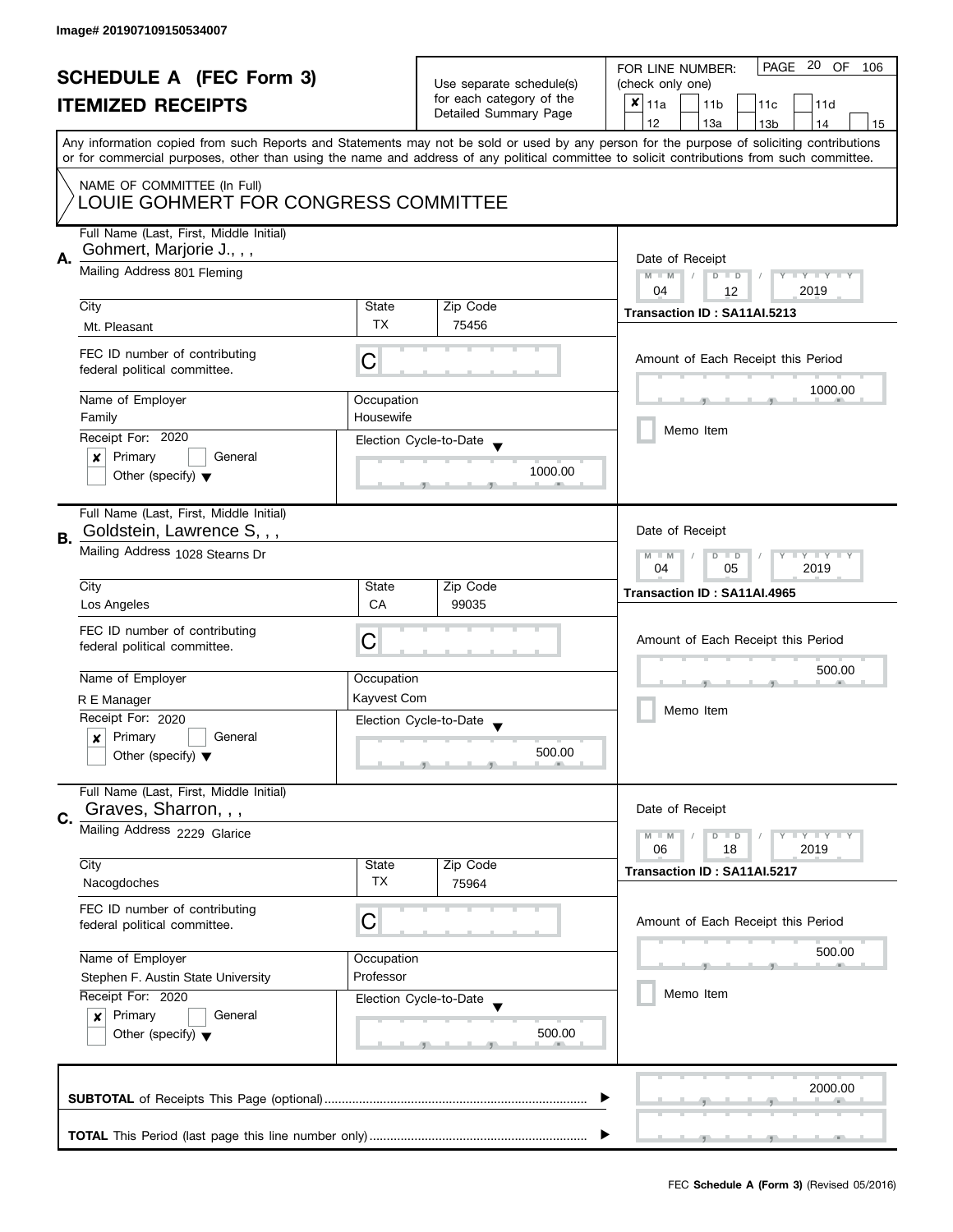|    | <b>SCHEDULE A (FEC Form 3)</b><br><b>ITEMIZED RECEIPTS</b>                                          |                            | Use separate schedule(s)<br>for each category of the<br>Detailed Summary Page | PAGE 21 OF<br>FOR LINE NUMBER:<br>106<br>(check only one)<br>X<br>11a<br>11 <sub>b</sub><br>11c<br>11d                                                                                |
|----|-----------------------------------------------------------------------------------------------------|----------------------------|-------------------------------------------------------------------------------|---------------------------------------------------------------------------------------------------------------------------------------------------------------------------------------|
|    |                                                                                                     |                            |                                                                               | 12<br>13a<br>13 <sub>b</sub><br>14<br>15<br>Any information copied from such Reports and Statements may not be sold or used by any person for the purpose of soliciting contributions |
|    | NAME OF COMMITTEE (In Full)<br>LOUIE GOHMERT FOR CONGRESS COMMITTEE                                 |                            |                                                                               | or for commercial purposes, other than using the name and address of any political committee to solicit contributions from such committee.                                            |
| А. | Full Name (Last, First, Middle Initial)<br>Greer, James C., , ,<br>Mailing Address P O Box 464      |                            |                                                                               | Date of Receipt<br>Y TY TY TY<br>$M - M$<br>$D$ $D$                                                                                                                                   |
|    | City<br>Hallsville                                                                                  | State<br><b>TX</b>         | Zip Code<br>75650                                                             | 2019<br>06<br>17<br>Transaction ID: SA11AI.5219                                                                                                                                       |
|    | FEC ID number of contributing<br>federal political committee.                                       | C                          |                                                                               | Amount of Each Receipt this Period                                                                                                                                                    |
|    | Name of Employer<br>Harrison Co.                                                                    | Occupation<br>Commissioner |                                                                               | 250.00                                                                                                                                                                                |
|    | Receipt For: 2020<br>Primary<br>General<br>×<br>Other (specify) $\blacktriangledown$                |                            | Election Cycle-to-Date<br>250.00                                              | Memo Item                                                                                                                                                                             |
|    | Full Name (Last, First, Middle Initial)                                                             |                            |                                                                               |                                                                                                                                                                                       |
| В. | Griffith, Sam, , ,<br>Mailing Address PO Box 622                                                    |                            |                                                                               | Date of Receipt<br>$Y - Y - Y - Y - Y$<br>$M - M$<br>$D$ $D$<br>06<br>2019<br>11                                                                                                      |
|    | City<br>Tyler                                                                                       | State<br><b>TX</b>         | Zip Code<br>75710                                                             | Transaction ID: SA11AI.5220                                                                                                                                                           |
|    | FEC ID number of contributing<br>federal political committee.                                       | C                          |                                                                               | Amount of Each Receipt this Period                                                                                                                                                    |
|    | Name of Employer<br>Self                                                                            | Occupation<br>Rancher      |                                                                               | 250.00                                                                                                                                                                                |
|    | Receipt For: 2020<br>Primary<br>General<br>$\boldsymbol{x}$<br>Other (specify) $\blacktriangledown$ |                            | Election Cycle-to-Date<br>$\overline{\phantom{a}}$<br>350.00                  | Memo Item                                                                                                                                                                             |
| C. | Full Name (Last, First, Middle Initial)<br>Hargis, Ann, , ,                                         |                            |                                                                               | Date of Receipt                                                                                                                                                                       |
|    | Mailing Address 6791 E State Hwy 21<br>City                                                         | State                      | Zip Code                                                                      | <b>LYLYLY</b><br>$M - M$<br>$D$ $D$<br>06<br>18<br>2019                                                                                                                               |
|    | Nacogdoches                                                                                         | <b>TX</b>                  | 75961                                                                         | Transaction ID: SA11AI.5232                                                                                                                                                           |
|    | FEC ID number of contributing<br>federal political committee.                                       | C                          |                                                                               | Amount of Each Receipt this Period<br>50.00                                                                                                                                           |
|    | Name of Employer<br>None                                                                            | Occupation<br>Retired      |                                                                               | Memo Item                                                                                                                                                                             |
|    | Receipt For: 2020<br>Primary<br>General<br>$\boldsymbol{x}$<br>Other (specify) $\blacktriangledown$ |                            | Election Cycle-to-Date<br>225.00                                              |                                                                                                                                                                                       |
|    |                                                                                                     |                            |                                                                               | 550.00                                                                                                                                                                                |
|    |                                                                                                     |                            |                                                                               |                                                                                                                                                                                       |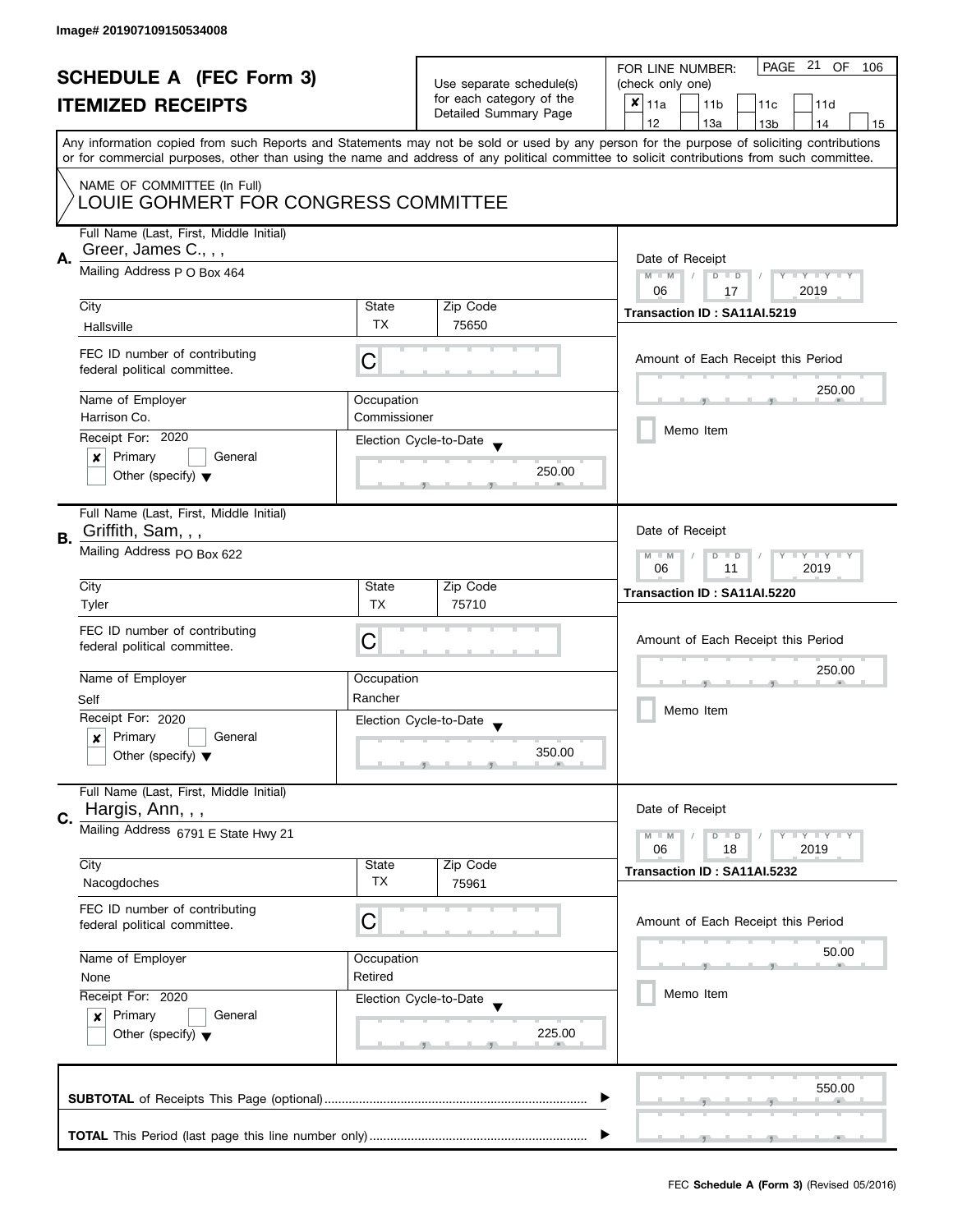| <b>SCHEDULE A (FEC Form 3)</b><br><b>ITEMIZED RECEIPTS</b> |                                                                                                 | Use separate schedule(s)<br>for each category of the<br>Detailed Summary Page | PAGE 22 OF<br>FOR LINE NUMBER:<br>106<br>(check only one)<br>$x _{11a}$<br>11 <sub>b</sub><br>11c<br>11d |                                                                                                                                                                                                                                                                                                                                     |  |
|------------------------------------------------------------|-------------------------------------------------------------------------------------------------|-------------------------------------------------------------------------------|----------------------------------------------------------------------------------------------------------|-------------------------------------------------------------------------------------------------------------------------------------------------------------------------------------------------------------------------------------------------------------------------------------------------------------------------------------|--|
|                                                            |                                                                                                 |                                                                               |                                                                                                          | 12<br>13a<br>13 <sub>b</sub><br>14<br>15<br>Any information copied from such Reports and Statements may not be sold or used by any person for the purpose of soliciting contributions<br>or for commercial purposes, other than using the name and address of any political committee to solicit contributions from such committee. |  |
|                                                            | NAME OF COMMITTEE (In Full)<br>LOUIE GOHMERT FOR CONGRESS COMMITTEE                             |                                                                               |                                                                                                          |                                                                                                                                                                                                                                                                                                                                     |  |
| А.                                                         | Full Name (Last, First, Middle Initial)<br>Hargis, Joe A.,,,<br>Mailing Address 1419 Royal Oaks |                                                                               |                                                                                                          | Date of Receipt                                                                                                                                                                                                                                                                                                                     |  |
|                                                            |                                                                                                 | $M - M$<br>Y I Y I Y I Y<br>$D$ $D$<br>05<br>2019<br>16                       |                                                                                                          |                                                                                                                                                                                                                                                                                                                                     |  |
|                                                            | City<br>Tyler                                                                                   | State<br>TX                                                                   | Zip Code<br>75703                                                                                        | Transaction ID: SA11AI.5231                                                                                                                                                                                                                                                                                                         |  |
|                                                            | FEC ID number of contributing<br>federal political committee.                                   | C                                                                             |                                                                                                          | Amount of Each Receipt this Period                                                                                                                                                                                                                                                                                                  |  |
|                                                            | Name of Employer                                                                                | Occupation                                                                    |                                                                                                          | 1000.00                                                                                                                                                                                                                                                                                                                             |  |
|                                                            | <b>East Texas Fasteners</b>                                                                     | President                                                                     |                                                                                                          | Memo Item                                                                                                                                                                                                                                                                                                                           |  |
|                                                            | Receipt For: 2020                                                                               |                                                                               | Election Cycle-to-Date                                                                                   |                                                                                                                                                                                                                                                                                                                                     |  |
|                                                            | Primary<br>General<br>×<br>Other (specify) $\blacktriangledown$                                 |                                                                               | 1000.00                                                                                                  |                                                                                                                                                                                                                                                                                                                                     |  |
| В.                                                         | Full Name (Last, First, Middle Initial)<br>Hendrickson, Lisa R.,,,                              |                                                                               |                                                                                                          | Date of Receipt                                                                                                                                                                                                                                                                                                                     |  |
|                                                            | Mailing Address 6101 Long Prairie Rd Ste 744-2                                                  | <b>LYLYLY</b><br>$M - M$<br>$D$ $D$<br>25<br>2019<br>06                       |                                                                                                          |                                                                                                                                                                                                                                                                                                                                     |  |
|                                                            | City<br><b>Flower Mound</b>                                                                     | State<br><b>TX</b>                                                            | Zip Code<br>75028                                                                                        | Transaction ID: SA11AI.5236                                                                                                                                                                                                                                                                                                         |  |
|                                                            | FEC ID number of contributing<br>federal political committee.                                   | С                                                                             |                                                                                                          | Amount of Each Receipt this Period                                                                                                                                                                                                                                                                                                  |  |
|                                                            | Name of Employer                                                                                | Occupation                                                                    |                                                                                                          | 500.00                                                                                                                                                                                                                                                                                                                              |  |
|                                                            | Self                                                                                            | Consulting                                                                    |                                                                                                          |                                                                                                                                                                                                                                                                                                                                     |  |
|                                                            | Receipt For: 2020                                                                               |                                                                               | Election Cycle-to-Date                                                                                   | Memo Item                                                                                                                                                                                                                                                                                                                           |  |
|                                                            | Primary<br>General<br>$\boldsymbol{x}$<br>Other (specify) $\blacktriangledown$                  |                                                                               | 500.00                                                                                                   |                                                                                                                                                                                                                                                                                                                                     |  |
|                                                            | Full Name (Last, First, Middle Initial)<br>Holliday, Howard J,,,                                |                                                                               |                                                                                                          | Date of Receipt                                                                                                                                                                                                                                                                                                                     |  |
| C.                                                         | Mailing Address 3636 Bentridge Ct                                                               |                                                                               |                                                                                                          | $T - Y = T - Y$<br>$M - M$<br>$D$ $D$<br>06<br>18<br>2019                                                                                                                                                                                                                                                                           |  |
|                                                            | City                                                                                            | State                                                                         | Zip Code                                                                                                 | Transaction ID: SA11AI.5240                                                                                                                                                                                                                                                                                                         |  |
|                                                            | Tyler                                                                                           | TX                                                                            | 75707                                                                                                    |                                                                                                                                                                                                                                                                                                                                     |  |
|                                                            | FEC ID number of contributing<br>federal political committee.                                   | C                                                                             |                                                                                                          | Amount of Each Receipt this Period                                                                                                                                                                                                                                                                                                  |  |
|                                                            | Name of Employer                                                                                | Occupation                                                                    |                                                                                                          | 500.00                                                                                                                                                                                                                                                                                                                              |  |
|                                                            | <b>Holliday Sheet Metal</b>                                                                     | Owner                                                                         |                                                                                                          | Memo Item                                                                                                                                                                                                                                                                                                                           |  |
|                                                            | Receipt For: 2020<br>Primary<br>General<br>$\boldsymbol{x}$                                     |                                                                               | Election Cycle-to-Date                                                                                   |                                                                                                                                                                                                                                                                                                                                     |  |
|                                                            | Other (specify) $\blacktriangledown$                                                            |                                                                               | 750.00                                                                                                   |                                                                                                                                                                                                                                                                                                                                     |  |
|                                                            |                                                                                                 |                                                                               |                                                                                                          | 2000.00                                                                                                                                                                                                                                                                                                                             |  |
|                                                            |                                                                                                 |                                                                               |                                                                                                          |                                                                                                                                                                                                                                                                                                                                     |  |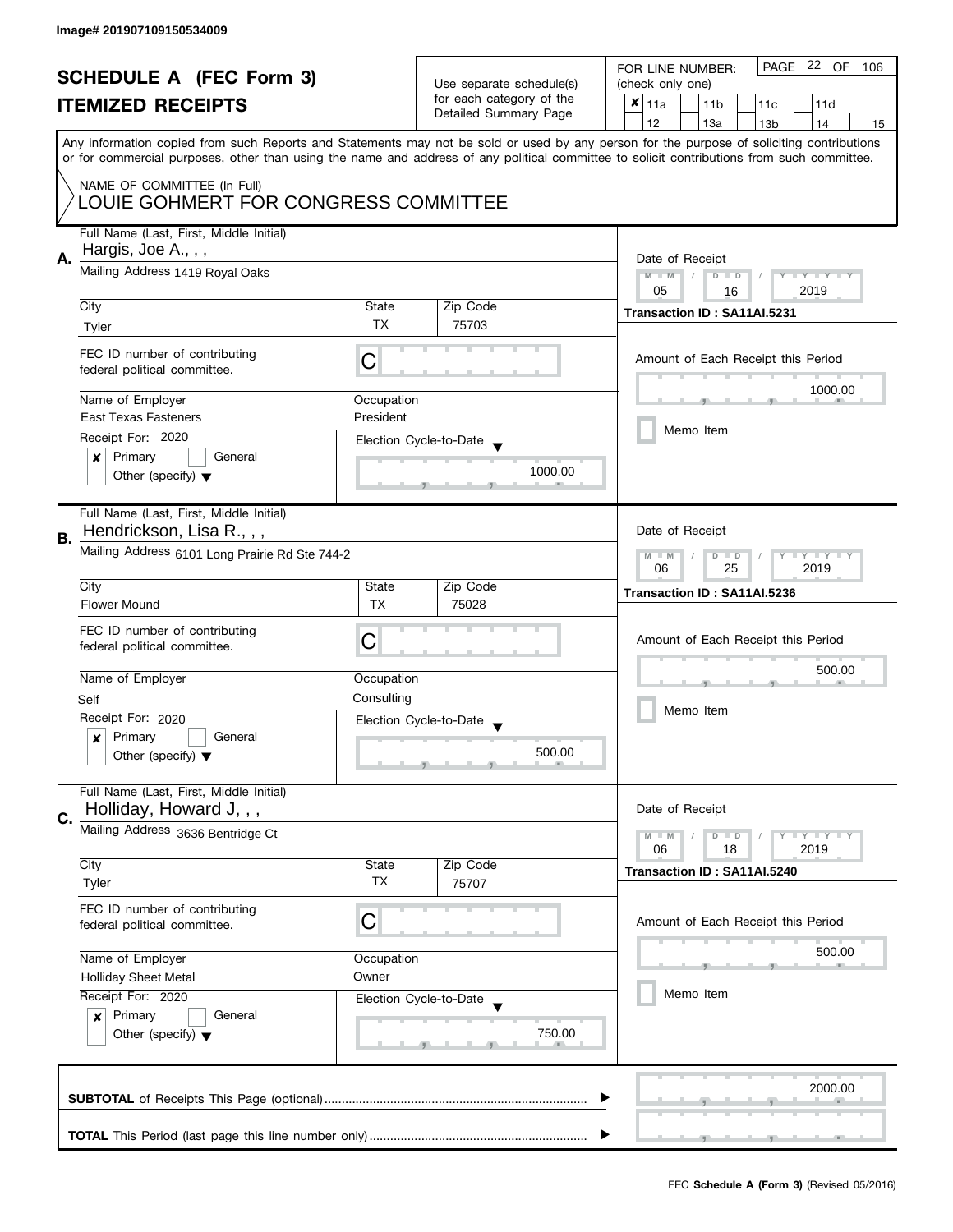|    | <b>SCHEDULE A (FEC Form 3)</b><br><b>ITEMIZED RECEIPTS</b>                                           |                                                               | Use separate schedule(s)<br>for each category of the<br>Detailed Summary Page | PAGE 23 OF<br>FOR LINE NUMBER:<br>106<br>(check only one)<br>X<br>11a<br>11 <sub>b</sub><br>11c<br>11d                                                                                                                                                                                                                              |  |  |
|----|------------------------------------------------------------------------------------------------------|---------------------------------------------------------------|-------------------------------------------------------------------------------|-------------------------------------------------------------------------------------------------------------------------------------------------------------------------------------------------------------------------------------------------------------------------------------------------------------------------------------|--|--|
|    |                                                                                                      |                                                               |                                                                               | 12<br>13a<br>13 <sub>b</sub><br>14<br>15<br>Any information copied from such Reports and Statements may not be sold or used by any person for the purpose of soliciting contributions<br>or for commercial purposes, other than using the name and address of any political committee to solicit contributions from such committee. |  |  |
|    | NAME OF COMMITTEE (In Full)<br>LOUIE GOHMERT FOR CONGRESS COMMITTEE                                  |                                                               |                                                                               |                                                                                                                                                                                                                                                                                                                                     |  |  |
| А. | Full Name (Last, First, Middle Initial)<br>Hopkins, Jerry, , ,<br>Mailing Address 7000 Gleneagles Dr |                                                               |                                                                               | Date of Receipt<br>$M - M$<br>Y I Y I Y I Y<br>$D$ $D$                                                                                                                                                                                                                                                                              |  |  |
|    |                                                                                                      |                                                               |                                                                               | 2019<br>05<br>17                                                                                                                                                                                                                                                                                                                    |  |  |
|    | City<br>Tyler                                                                                        | State<br><b>TX</b>                                            | Zip Code<br>75703                                                             | Transaction ID: SA11AI.5242                                                                                                                                                                                                                                                                                                         |  |  |
|    | FEC ID number of contributing<br>federal political committee.                                        | C                                                             |                                                                               | Amount of Each Receipt this Period                                                                                                                                                                                                                                                                                                  |  |  |
|    | Name of Employer                                                                                     | Occupation                                                    |                                                                               | 250.00                                                                                                                                                                                                                                                                                                                              |  |  |
|    | None                                                                                                 | Retired                                                       |                                                                               | Memo Item                                                                                                                                                                                                                                                                                                                           |  |  |
|    | Receipt For: 2020                                                                                    |                                                               | Election Cycle-to-Date                                                        |                                                                                                                                                                                                                                                                                                                                     |  |  |
|    | Primary<br>General<br>×<br>Other (specify) $\blacktriangledown$                                      |                                                               | 250.00                                                                        |                                                                                                                                                                                                                                                                                                                                     |  |  |
|    | Full Name (Last, First, Middle Initial)                                                              |                                                               |                                                                               |                                                                                                                                                                                                                                                                                                                                     |  |  |
| В. | Hopkins, Jerry, , ,                                                                                  |                                                               |                                                                               |                                                                                                                                                                                                                                                                                                                                     |  |  |
|    | Mailing Address 7000 Gleneagles Dr                                                                   | $Y - Y - Y - Y - Y$<br>$M - M$<br>$D$ $D$<br>06<br>17<br>2019 |                                                                               |                                                                                                                                                                                                                                                                                                                                     |  |  |
|    | City                                                                                                 | State<br><b>TX</b>                                            | Zip Code                                                                      | Transaction ID: SA11AI.5243                                                                                                                                                                                                                                                                                                         |  |  |
|    | Tyler<br>FEC ID number of contributing<br>federal political committee.                               | C                                                             | 75703                                                                         | Amount of Each Receipt this Period                                                                                                                                                                                                                                                                                                  |  |  |
|    | Name of Employer                                                                                     | Occupation                                                    |                                                                               | 250.00                                                                                                                                                                                                                                                                                                                              |  |  |
|    | None                                                                                                 | Retired                                                       |                                                                               |                                                                                                                                                                                                                                                                                                                                     |  |  |
|    | Receipt For: 2020                                                                                    |                                                               | Election Cycle-to-Date<br>$\overline{\mathbf{v}}$                             | Memo Item                                                                                                                                                                                                                                                                                                                           |  |  |
|    | Primary<br>General<br>$\boldsymbol{x}$<br>Other (specify) $\blacktriangledown$                       |                                                               | 500.00                                                                        |                                                                                                                                                                                                                                                                                                                                     |  |  |
| C. | Full Name (Last, First, Middle Initial)<br>Huffines, Don, , ,                                        |                                                               |                                                                               | Date of Receipt                                                                                                                                                                                                                                                                                                                     |  |  |
|    | Mailing Address 3705 Lexington Ave                                                                   |                                                               |                                                                               |                                                                                                                                                                                                                                                                                                                                     |  |  |
|    | City<br>Dallas                                                                                       | State<br><b>TX</b>                                            | Zip Code<br>75205                                                             | 06<br>19<br>2019<br>Transaction ID: SA11AI.5253                                                                                                                                                                                                                                                                                     |  |  |
|    | FEC ID number of contributing<br>federal political committee.                                        | C                                                             |                                                                               | Amount of Each Receipt this Period                                                                                                                                                                                                                                                                                                  |  |  |
|    | Name of Employer                                                                                     | Occupation                                                    |                                                                               | 2700.00                                                                                                                                                                                                                                                                                                                             |  |  |
|    | <b>Real Estate</b>                                                                                   | Self                                                          |                                                                               |                                                                                                                                                                                                                                                                                                                                     |  |  |
|    | Receipt For: 2020<br>Primary<br>General<br>$\boldsymbol{x}$<br>Other (specify) $\blacktriangledown$  |                                                               | Election Cycle-to-Date<br>2700.00                                             | Memo Item                                                                                                                                                                                                                                                                                                                           |  |  |
|    |                                                                                                      |                                                               |                                                                               | 3200.00                                                                                                                                                                                                                                                                                                                             |  |  |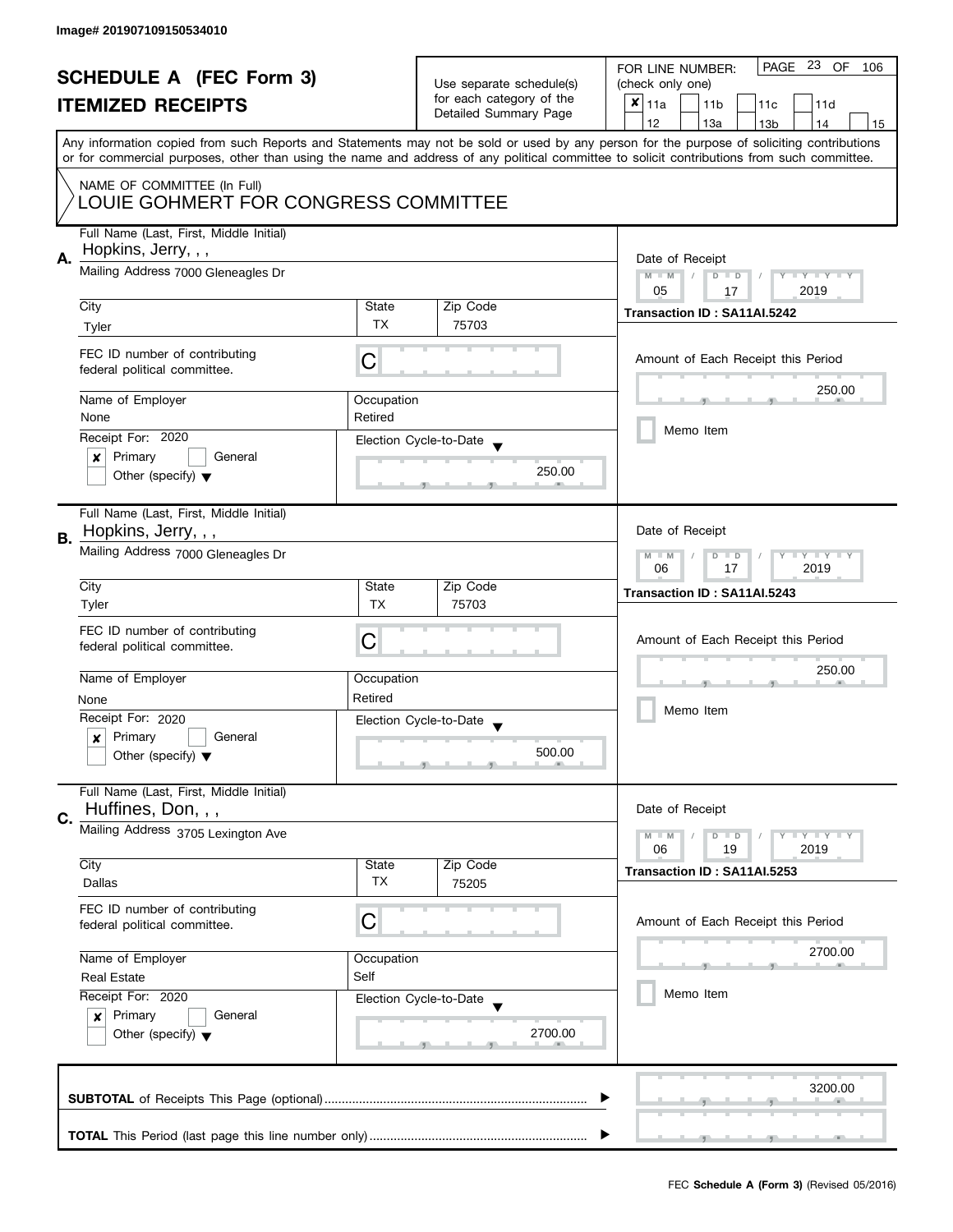| <b>SCHEDULE A (FEC Form 3)</b>                                      |                                                                              |            | PAGE 24 OF<br>FOR LINE NUMBER:<br>106                |                                                                                                                                            |
|---------------------------------------------------------------------|------------------------------------------------------------------------------|------------|------------------------------------------------------|--------------------------------------------------------------------------------------------------------------------------------------------|
|                                                                     |                                                                              |            | Use separate schedule(s)<br>for each category of the | (check only one)                                                                                                                           |
|                                                                     | <b>ITEMIZED RECEIPTS</b>                                                     |            |                                                      | $x _{11a}$<br>11 <sub>b</sub><br>11 <sub>c</sub><br>11d                                                                                    |
|                                                                     |                                                                              |            | Detailed Summary Page                                | 12<br>13a<br>13 <sub>b</sub><br>14<br>15                                                                                                   |
|                                                                     |                                                                              |            |                                                      | Any information copied from such Reports and Statements may not be sold or used by any person for the purpose of soliciting contributions  |
|                                                                     |                                                                              |            |                                                      | or for commercial purposes, other than using the name and address of any political committee to solicit contributions from such committee. |
|                                                                     |                                                                              |            |                                                      |                                                                                                                                            |
| NAME OF COMMITTEE (In Full)<br>LOUIE GOHMERT FOR CONGRESS COMMITTEE |                                                                              |            |                                                      |                                                                                                                                            |
|                                                                     |                                                                              |            |                                                      |                                                                                                                                            |
|                                                                     | Full Name (Last, First, Middle Initial)                                      |            |                                                      |                                                                                                                                            |
|                                                                     | Hunt, Thomas N, , ,<br>Mailing Address 1330 Post Oak Blvd                    |            |                                                      |                                                                                                                                            |
| Α.                                                                  |                                                                              |            |                                                      | Date of Receipt                                                                                                                            |
|                                                                     |                                                                              |            |                                                      | $M - M$<br>$D$ $D$<br>Y FY FY FY<br>$\sqrt{2}$                                                                                             |
|                                                                     |                                                                              |            |                                                      | 04<br>2019<br>06                                                                                                                           |
|                                                                     | City                                                                         | State      | Zip Code                                             | Transaction ID: SA11AI.5255                                                                                                                |
|                                                                     | Houston                                                                      | <b>TX</b>  | 77056                                                |                                                                                                                                            |
|                                                                     | FEC ID number of contributing                                                |            |                                                      |                                                                                                                                            |
|                                                                     | federal political committee.                                                 | C          |                                                      | Amount of Each Receipt this Period                                                                                                         |
|                                                                     |                                                                              |            |                                                      | 1000.00                                                                                                                                    |
|                                                                     | Name of Employer                                                             | Occupation |                                                      |                                                                                                                                            |
|                                                                     | Eagle Global Advisors                                                        | <b>RIA</b> |                                                      |                                                                                                                                            |
|                                                                     | Receipt For: 2020                                                            |            | Election Cycle-to-Date                               | Memo Item                                                                                                                                  |
|                                                                     | Primary<br>General<br>$\boldsymbol{x}$                                       |            |                                                      |                                                                                                                                            |
|                                                                     | Other (specify) $\blacktriangledown$                                         |            | 1000.00                                              |                                                                                                                                            |
|                                                                     |                                                                              |            |                                                      |                                                                                                                                            |
|                                                                     | Full Name (Last, First, Middle Initial)                                      |            |                                                      |                                                                                                                                            |
|                                                                     | Irwin, Mary, , ,                                                             |            |                                                      | Date of Receipt                                                                                                                            |
| В.                                                                  |                                                                              |            |                                                      |                                                                                                                                            |
|                                                                     | Mailing Address p O Box 6966                                                 |            |                                                      | Y LY LY<br>$M - M$<br>D<br>$\Box$                                                                                                          |
|                                                                     |                                                                              |            |                                                      | 2019<br>06<br>14                                                                                                                           |
|                                                                     | City                                                                         | State      | Zip Code                                             | Transaction ID: SA11AI.5256                                                                                                                |
|                                                                     | Tyler                                                                        | <b>TX</b>  | 75711                                                |                                                                                                                                            |
|                                                                     | FEC ID number of contributing                                                |            |                                                      |                                                                                                                                            |
|                                                                     | federal political committee.                                                 | С          |                                                      | Amount of Each Receipt this Period                                                                                                         |
|                                                                     |                                                                              |            |                                                      | 1000.00                                                                                                                                    |
|                                                                     | Name of Employer                                                             | Occupation |                                                      |                                                                                                                                            |
|                                                                     | Family                                                                       | Housewife  |                                                      | Memo Item                                                                                                                                  |
|                                                                     | Receipt For: 2020                                                            |            | Election Cycle-to-Date                               |                                                                                                                                            |
|                                                                     | Primary<br>General<br>x                                                      |            |                                                      |                                                                                                                                            |
|                                                                     | Other (specify) $\blacktriangledown$                                         |            | 2000.00                                              |                                                                                                                                            |
|                                                                     |                                                                              |            |                                                      |                                                                                                                                            |
|                                                                     | Full Name (Last, First, Middle Initial)                                      |            |                                                      |                                                                                                                                            |
| C.                                                                  | Jernigan, W. Carl, , ,                                                       |            |                                                      | Date of Receipt                                                                                                                            |
|                                                                     | Mailing Address 5 Turnberry Pl                                               |            |                                                      | $Y \perp Y \perp Y$<br>$M - M$<br>$D$ $D$                                                                                                  |
|                                                                     |                                                                              |            |                                                      | 30<br>2019<br>04                                                                                                                           |
|                                                                     | City                                                                         | State      | Zip Code                                             | Transaction ID: SA11AI.4950                                                                                                                |
|                                                                     | <b>Shoal Creek</b>                                                           | AL         | 35242                                                |                                                                                                                                            |
|                                                                     | FEC ID number of contributing                                                |            |                                                      |                                                                                                                                            |
|                                                                     | federal political committee.                                                 | C          |                                                      | Amount of Each Receipt this Period                                                                                                         |
|                                                                     |                                                                              |            |                                                      |                                                                                                                                            |
|                                                                     | Name of Employer<br>Occupation<br><b>Broker</b><br><b>Real Estate Broker</b> |            |                                                      | 250.00                                                                                                                                     |
|                                                                     |                                                                              |            |                                                      |                                                                                                                                            |
|                                                                     | Receipt For: 2020                                                            |            | Election Cycle-to-Date                               | Memo Item                                                                                                                                  |
|                                                                     | Primary<br>General                                                           |            |                                                      |                                                                                                                                            |
|                                                                     | $\mathbf{x}$                                                                 |            | 250.00                                               |                                                                                                                                            |
|                                                                     | Other (specify) $\blacktriangledown$                                         |            |                                                      |                                                                                                                                            |
|                                                                     |                                                                              |            |                                                      |                                                                                                                                            |
|                                                                     |                                                                              |            |                                                      |                                                                                                                                            |
|                                                                     |                                                                              |            |                                                      | 2250.00                                                                                                                                    |
|                                                                     |                                                                              |            |                                                      |                                                                                                                                            |
|                                                                     |                                                                              |            |                                                      |                                                                                                                                            |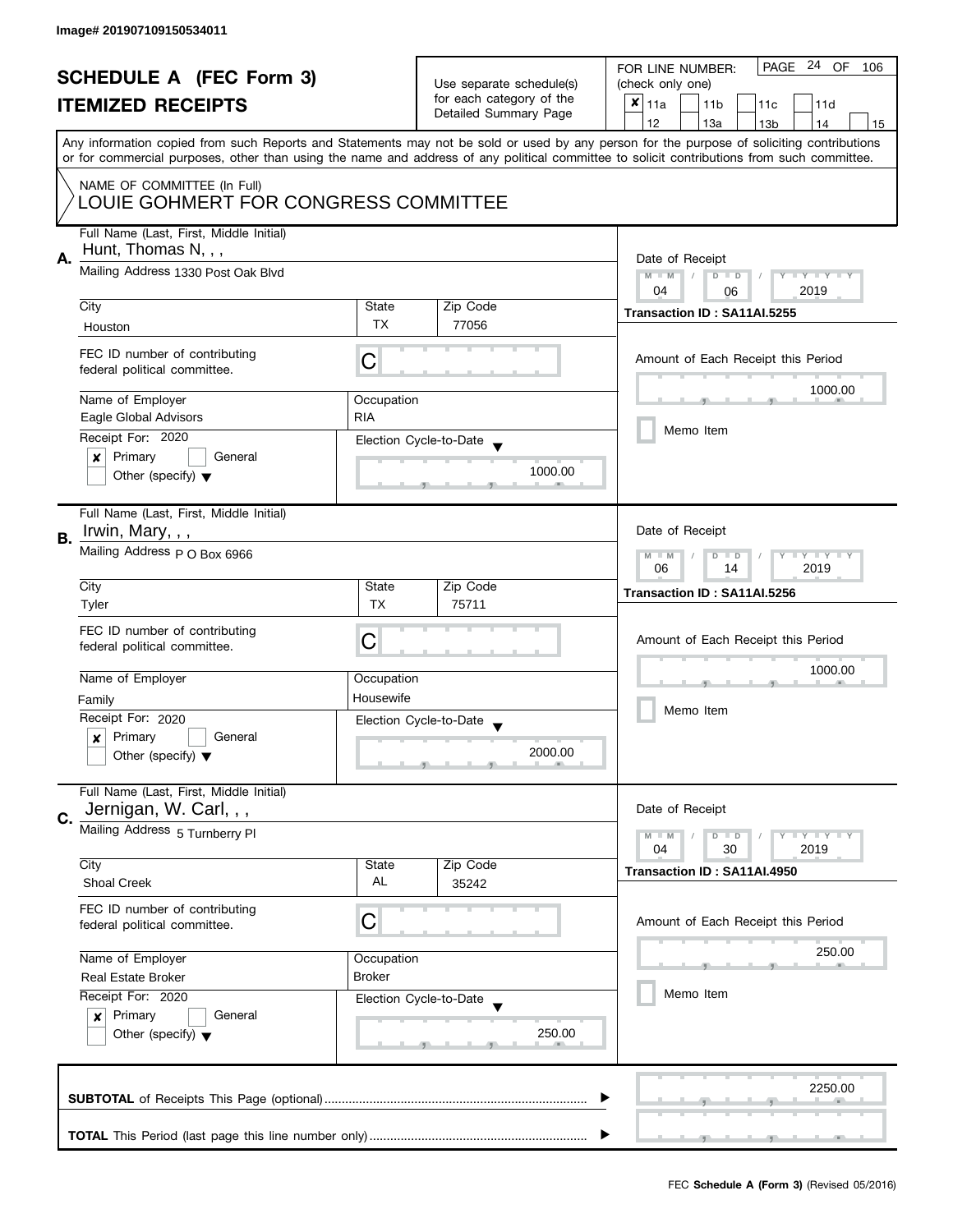| <b>SCHEDULE A (FEC Form 3)</b><br><b>ITEMIZED RECEIPTS</b>                                                                                                                                                            |                                         | Use separate schedule(s)<br>for each category of the<br>Detailed Summary Page | PAGE 25 OF<br>FOR LINE NUMBER:<br>106<br>(check only one)<br>$\boldsymbol{x}$<br>11a<br>11 <sub>b</sub><br>11c<br>11d<br>12<br>13a<br>13 <sub>b</sub><br>14<br>15                                                                                                                       |
|-----------------------------------------------------------------------------------------------------------------------------------------------------------------------------------------------------------------------|-----------------------------------------|-------------------------------------------------------------------------------|-----------------------------------------------------------------------------------------------------------------------------------------------------------------------------------------------------------------------------------------------------------------------------------------|
| NAME OF COMMITTEE (In Full)<br>LOUIE GOHMERT FOR CONGRESS COMMITTEE                                                                                                                                                   |                                         |                                                                               | Any information copied from such Reports and Statements may not be sold or used by any person for the purpose of soliciting contributions<br>or for commercial purposes, other than using the name and address of any political committee to solicit contributions from such committee. |
| Full Name (Last, First, Middle Initial)<br>Kalk, Dennis, , ,<br>Α.<br>Mailing Address 15 Benchwood Circle<br>City<br>San Antonio<br>FEC ID number of contributing<br>federal political committee.<br>Name of Employer | State<br><b>TX</b><br>С<br>Occupation   | Zip Code<br>78248                                                             | Date of Receipt<br>Y TY TY TY<br>$M - M$<br>$D$ $D$<br>2019<br>04<br>13<br>Transaction ID: SA11AI.5264<br>Amount of Each Receipt this Period<br>500.00                                                                                                                                  |
| None<br>Receipt For: 2020<br>Primary<br>General<br>×<br>Other (specify) $\blacktriangledown$                                                                                                                          | Retired                                 | Election Cycle-to-Date<br>500.00                                              | Memo Item                                                                                                                                                                                                                                                                               |
| Full Name (Last, First, Middle Initial)<br>Kee, Beth, , ,<br>В.<br>Mailing Address 122085 U S Hwy 79 S<br>City                                                                                                        | State                                   | Zip Code                                                                      | Date of Receipt<br>$T - Y = T - Y$<br>$M - M$<br>$D$ $D$<br>04<br>05<br>2019<br>Transaction ID: SA11AI.5266                                                                                                                                                                             |
| Henderson<br>FEC ID number of contributing<br>federal political committee.<br>Name of Employer<br>None<br>Receipt For: 2020<br>Primary<br>General<br>x<br>Other (specify) $\blacktriangledown$                        | <b>TX</b><br>С<br>Occupation<br>Retired | 75654<br>Election Cycle-to-Date<br>$\blacktriangledown$<br>250.00             | Amount of Each Receipt this Period<br>250.00<br>Memo Item                                                                                                                                                                                                                               |
| Full Name (Last, First, Middle Initial)<br>Kee, Beth, , ,<br>C.<br>Mailing Address 122085 U S Hwy 79 S<br>City                                                                                                        | State                                   | Zip Code                                                                      | Date of Receipt<br>$M - M$<br>$\bot$ $\gamma$ $\bot$ $\gamma$ $\bot$ $\gamma$<br>$D$ $D$<br>06<br>21<br>2019<br>Transaction ID: SA11AI.5267                                                                                                                                             |
| Henderson<br>FEC ID number of contributing<br>federal political committee.<br>Name of Employer<br>None<br>Receipt For: 2020<br>Primary<br>General<br>x<br>Other (specify) $\blacktriangledown$                        | <b>TX</b><br>С<br>Occupation<br>Retired | 75654<br>Election Cycle-to-Date<br>350.00                                     | Amount of Each Receipt this Period<br>100.00<br>Memo Item                                                                                                                                                                                                                               |
|                                                                                                                                                                                                                       |                                         |                                                                               | 850.00                                                                                                                                                                                                                                                                                  |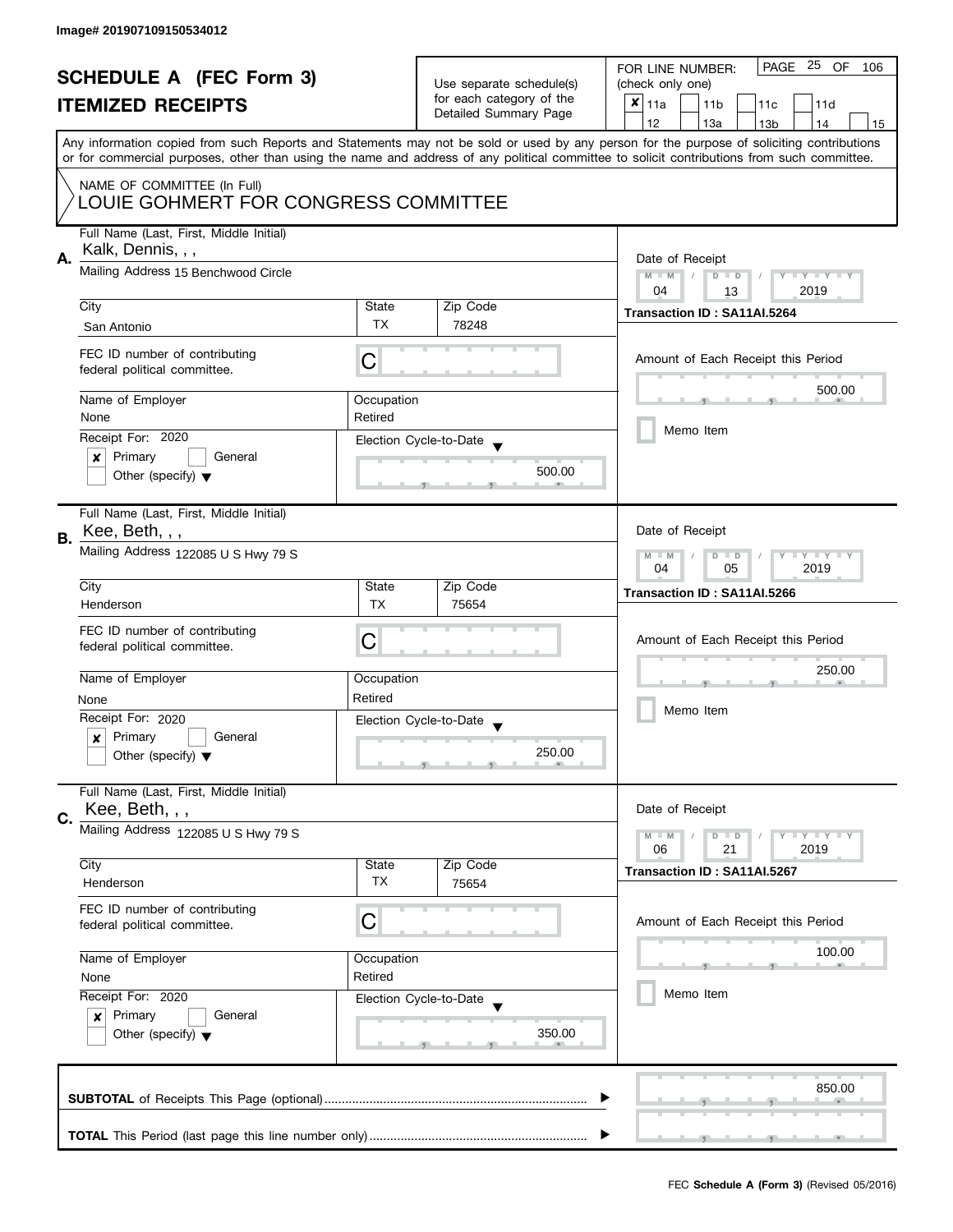|    | <b>SCHEDULE A (FEC Form 3)</b><br><b>ITEMIZED RECEIPTS</b>                                    |                                                      | Use separate schedule(s)<br>for each category of the<br>Detailed Summary Page | PAGE 26 OF<br>FOR LINE NUMBER:<br>106<br>(check only one)<br>$x _{11a}$<br>11 <sub>b</sub><br>11c<br>11d                                                                                                                                                                                                                            |
|----|-----------------------------------------------------------------------------------------------|------------------------------------------------------|-------------------------------------------------------------------------------|-------------------------------------------------------------------------------------------------------------------------------------------------------------------------------------------------------------------------------------------------------------------------------------------------------------------------------------|
|    |                                                                                               |                                                      |                                                                               | 12<br>13a<br>14<br>13 <sub>b</sub><br>15<br>Any information copied from such Reports and Statements may not be sold or used by any person for the purpose of soliciting contributions<br>or for commercial purposes, other than using the name and address of any political committee to solicit contributions from such committee. |
|    | NAME OF COMMITTEE (In Full)<br>LOUIE GOHMERT FOR CONGRESS COMMITTEE                           |                                                      |                                                                               |                                                                                                                                                                                                                                                                                                                                     |
| А. | Full Name (Last, First, Middle Initial)<br>Keys, Warren F, , ,<br>Mailing Address PO Box 9339 |                                                      |                                                                               | Date of Receipt<br>$M - M$<br>Y I Y I Y I Y<br>$D$ $D$                                                                                                                                                                                                                                                                              |
|    |                                                                                               |                                                      |                                                                               | 2019<br>04<br>04                                                                                                                                                                                                                                                                                                                    |
|    | City                                                                                          | State<br><b>TX</b>                                   | Zip Code                                                                      | Transaction ID: SA11AI.5270                                                                                                                                                                                                                                                                                                         |
|    | Longview                                                                                      |                                                      | 75608                                                                         |                                                                                                                                                                                                                                                                                                                                     |
|    | FEC ID number of contributing<br>federal political committee.                                 | С                                                    |                                                                               | Amount of Each Receipt this Period                                                                                                                                                                                                                                                                                                  |
|    | Name of Employer                                                                              | Occupation                                           |                                                                               | 250.00                                                                                                                                                                                                                                                                                                                              |
|    | Longview Lumber Company                                                                       | Owner                                                |                                                                               | Memo Item                                                                                                                                                                                                                                                                                                                           |
|    | Receipt For: 2020                                                                             |                                                      | Election Cycle-to-Date                                                        |                                                                                                                                                                                                                                                                                                                                     |
|    | Primary<br>General<br>×<br>Other (specify) $\blacktriangledown$                               |                                                      | 250.00                                                                        |                                                                                                                                                                                                                                                                                                                                     |
| В. | Full Name (Last, First, Middle Initial)<br>Khourty, Sam, , ,                                  |                                                      |                                                                               | Date of Receipt                                                                                                                                                                                                                                                                                                                     |
|    | Mailing Address PO Box 10011                                                                  | Y FY FY FY<br>$M - M$<br>$D$ $D$<br>04<br>29<br>2019 |                                                                               |                                                                                                                                                                                                                                                                                                                                     |
|    | City                                                                                          | State<br><b>TX</b>                                   | Zip Code<br>75605                                                             | Transaction ID: SA11AI.5272                                                                                                                                                                                                                                                                                                         |
|    | Longview<br>FEC ID number of contributing<br>federal political committee.                     | С                                                    |                                                                               | Amount of Each Receipt this Period                                                                                                                                                                                                                                                                                                  |
|    | Name of Employer                                                                              | Occupation                                           |                                                                               | 250.00                                                                                                                                                                                                                                                                                                                              |
|    | Six Seven Capital, LLC                                                                        | Asset Management                                     |                                                                               |                                                                                                                                                                                                                                                                                                                                     |
|    | Receipt For: 2020                                                                             |                                                      | Election Cycle-to-Date<br>$\overline{\mathbf{v}}$                             | Memo Item                                                                                                                                                                                                                                                                                                                           |
|    | Primary<br>General<br>x<br>Other (specify) $\blacktriangledown$                               |                                                      | 250.00                                                                        |                                                                                                                                                                                                                                                                                                                                     |
| C. | Full Name (Last, First, Middle Initial)<br>Kirkpatrick, Willard J,,,                          |                                                      |                                                                               | Date of Receipt                                                                                                                                                                                                                                                                                                                     |
|    | Mailing Address Rt 1 Box 13DC                                                                 |                                                      |                                                                               | Y FY FY FY<br>$M - M$<br>$D$ $D$                                                                                                                                                                                                                                                                                                    |
|    | City                                                                                          | State                                                | Zip Code                                                                      | 06<br>12<br>2019                                                                                                                                                                                                                                                                                                                    |
|    | <b>Broaddus</b>                                                                               | ТX                                                   | 75929                                                                         | Transaction ID: SA11AI.5275                                                                                                                                                                                                                                                                                                         |
|    | FEC ID number of contributing<br>federal political committee.                                 | C                                                    |                                                                               | Amount of Each Receipt this Period                                                                                                                                                                                                                                                                                                  |
|    | Name of Employer                                                                              | Occupation                                           |                                                                               | 250.00                                                                                                                                                                                                                                                                                                                              |
|    | None                                                                                          | Retired                                              |                                                                               |                                                                                                                                                                                                                                                                                                                                     |
|    | Receipt For: 2020                                                                             |                                                      | Election Cycle-to-Date                                                        | Memo Item                                                                                                                                                                                                                                                                                                                           |
|    | Primary<br>General<br>$\boldsymbol{x}$<br>Other (specify) $\blacktriangledown$                |                                                      | 275.00                                                                        |                                                                                                                                                                                                                                                                                                                                     |
|    |                                                                                               |                                                      |                                                                               | 750.00                                                                                                                                                                                                                                                                                                                              |
|    |                                                                                               |                                                      |                                                                               |                                                                                                                                                                                                                                                                                                                                     |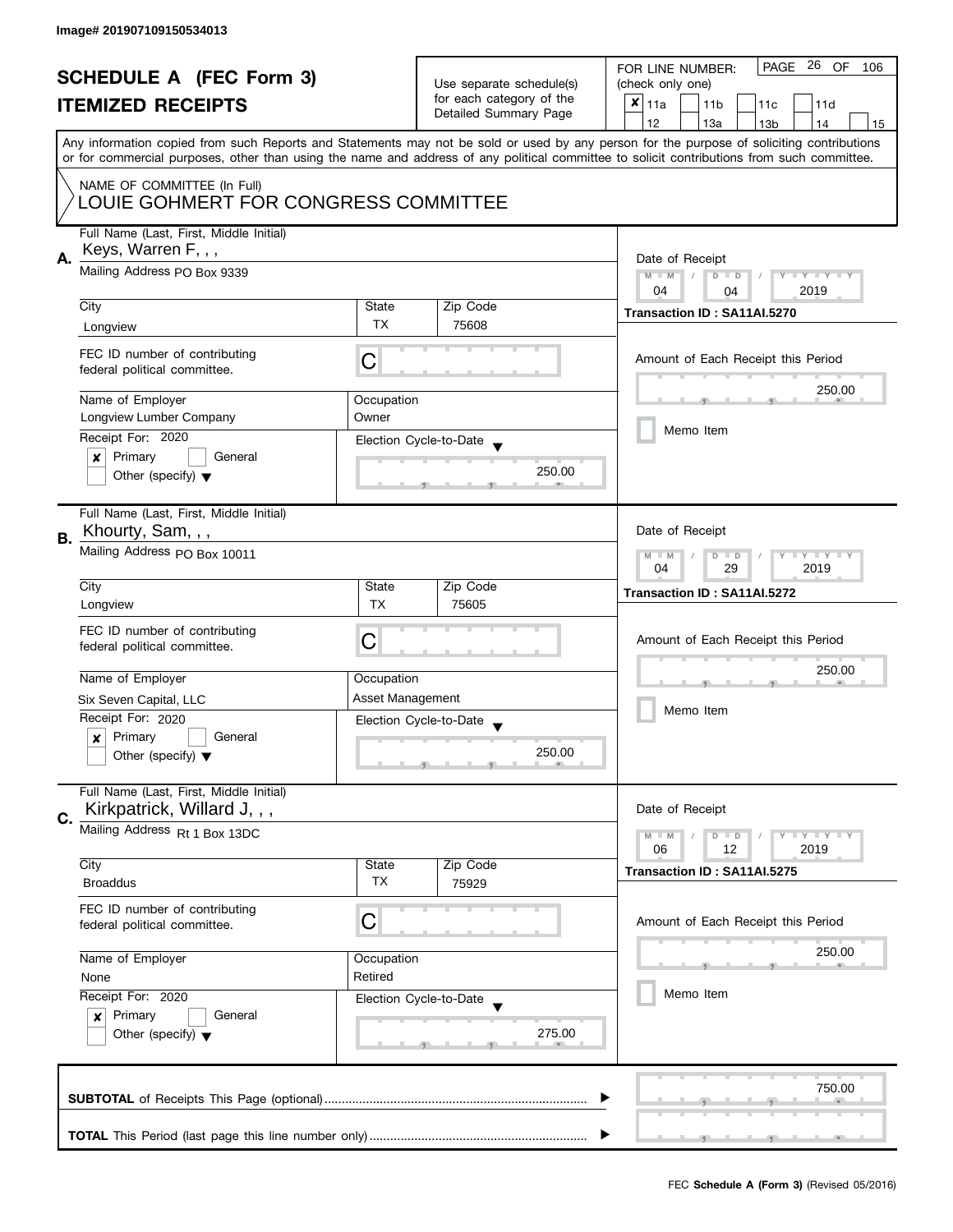| <b>SCHEDULE A (FEC Form 3)</b><br><b>ITEMIZED RECEIPTS</b> |                                                                                | Use separate schedule(s)<br>for each category of the<br>Detailed Summary Page | PAGE 27 OF<br>FOR LINE NUMBER:<br>106<br>(check only one)<br>$x _{11a}$<br>11 <sub>b</sub><br>11c<br>11d |                                                                                                                                                                                       |  |
|------------------------------------------------------------|--------------------------------------------------------------------------------|-------------------------------------------------------------------------------|----------------------------------------------------------------------------------------------------------|---------------------------------------------------------------------------------------------------------------------------------------------------------------------------------------|--|
|                                                            |                                                                                |                                                                               |                                                                                                          | 12<br>13a<br>14<br>13 <sub>b</sub><br>15<br>Any information copied from such Reports and Statements may not be sold or used by any person for the purpose of soliciting contributions |  |
|                                                            | NAME OF COMMITTEE (In Full)<br>LOUIE GOHMERT FOR CONGRESS COMMITTEE            |                                                                               |                                                                                                          | or for commercial purposes, other than using the name and address of any political committee to solicit contributions from such committee.                                            |  |
| А.                                                         | Full Name (Last, First, Middle Initial)<br>Kleberg, Richard M, , ,             |                                                                               |                                                                                                          | Date of Receipt                                                                                                                                                                       |  |
|                                                            | Mailing Address P O Box 17777                                                  | $M - M$<br>Y I Y I Y I Y<br>$D$ $D$<br>05<br>2019<br>10                       |                                                                                                          |                                                                                                                                                                                       |  |
|                                                            | City                                                                           | State                                                                         | Zip Code                                                                                                 | Transaction ID: SA11AI.5277                                                                                                                                                           |  |
|                                                            | San Antonio                                                                    | TX                                                                            | 78217                                                                                                    |                                                                                                                                                                                       |  |
|                                                            | FEC ID number of contributing<br>federal political committee.                  | C                                                                             |                                                                                                          | Amount of Each Receipt this Period                                                                                                                                                    |  |
|                                                            | Name of Employer                                                               | Occupation                                                                    |                                                                                                          | 250.00                                                                                                                                                                                |  |
|                                                            | <b>SFD Enterprises LLC</b>                                                     | Investments                                                                   |                                                                                                          | Memo Item                                                                                                                                                                             |  |
|                                                            | Receipt For: 2020                                                              |                                                                               | Election Cycle-to-Date                                                                                   |                                                                                                                                                                                       |  |
|                                                            | Primary<br>General<br>×<br>Other (specify) $\blacktriangledown$                |                                                                               | 250.00                                                                                                   |                                                                                                                                                                                       |  |
| В.                                                         | Full Name (Last, First, Middle Initial)<br>Kroeger, Les A., , ,                |                                                                               |                                                                                                          | Date of Receipt                                                                                                                                                                       |  |
|                                                            | Mailing Address p O Box 2264                                                   | Y FY FY FY<br>$M - M$<br>$D$ $D$<br>04<br>2019<br>06                          |                                                                                                          |                                                                                                                                                                                       |  |
|                                                            | City                                                                           | State<br><b>TX</b>                                                            | Zip Code                                                                                                 | Transaction ID: SA11AI.5279                                                                                                                                                           |  |
|                                                            | Longview<br>FEC ID number of contributing<br>federal political committee.      | С                                                                             | 75601                                                                                                    | Amount of Each Receipt this Period                                                                                                                                                    |  |
|                                                            | Name of Employer                                                               | Occupation                                                                    |                                                                                                          | 1000.00                                                                                                                                                                               |  |
|                                                            | <b>BTH Bank</b>                                                                | <b>Banker</b>                                                                 |                                                                                                          |                                                                                                                                                                                       |  |
|                                                            | Receipt For: 2020                                                              |                                                                               | Election Cycle-to-Date<br>$\overline{\phantom{a}}$                                                       | Memo Item                                                                                                                                                                             |  |
|                                                            | Primary<br>General<br>$\boldsymbol{x}$<br>Other (specify) $\blacktriangledown$ |                                                                               | 1000.00                                                                                                  |                                                                                                                                                                                       |  |
|                                                            | Full Name (Last, First, Middle Initial)<br>Lake, David A., , ,                 |                                                                               |                                                                                                          | Date of Receipt                                                                                                                                                                       |  |
| C.                                                         | Mailing Address p O Box 6776                                                   |                                                                               |                                                                                                          | <b>LYLYLY</b><br>$M - M$<br>$D$ $D$<br>06<br>2019<br>14                                                                                                                               |  |
|                                                            | City                                                                           | State                                                                         | Zip Code                                                                                                 | Transaction ID: SA11AI.5280                                                                                                                                                           |  |
|                                                            | Tyler                                                                          | TX                                                                            | 75711                                                                                                    |                                                                                                                                                                                       |  |
|                                                            | FEC ID number of contributing<br>federal political committee.                  | C                                                                             |                                                                                                          | Amount of Each Receipt this Period                                                                                                                                                    |  |
|                                                            | Name of Employer                                                               | Occupation                                                                    |                                                                                                          | 1000.00                                                                                                                                                                               |  |
|                                                            | Self                                                                           | Attorney                                                                      |                                                                                                          |                                                                                                                                                                                       |  |
|                                                            | Receipt For: 2020                                                              |                                                                               | Election Cycle-to-Date                                                                                   | Memo Item                                                                                                                                                                             |  |
|                                                            | Primary<br>General<br>x<br>Other (specify) $\blacktriangledown$                |                                                                               | 1100.00                                                                                                  |                                                                                                                                                                                       |  |
|                                                            |                                                                                |                                                                               |                                                                                                          | 2250.00                                                                                                                                                                               |  |
|                                                            |                                                                                |                                                                               |                                                                                                          |                                                                                                                                                                                       |  |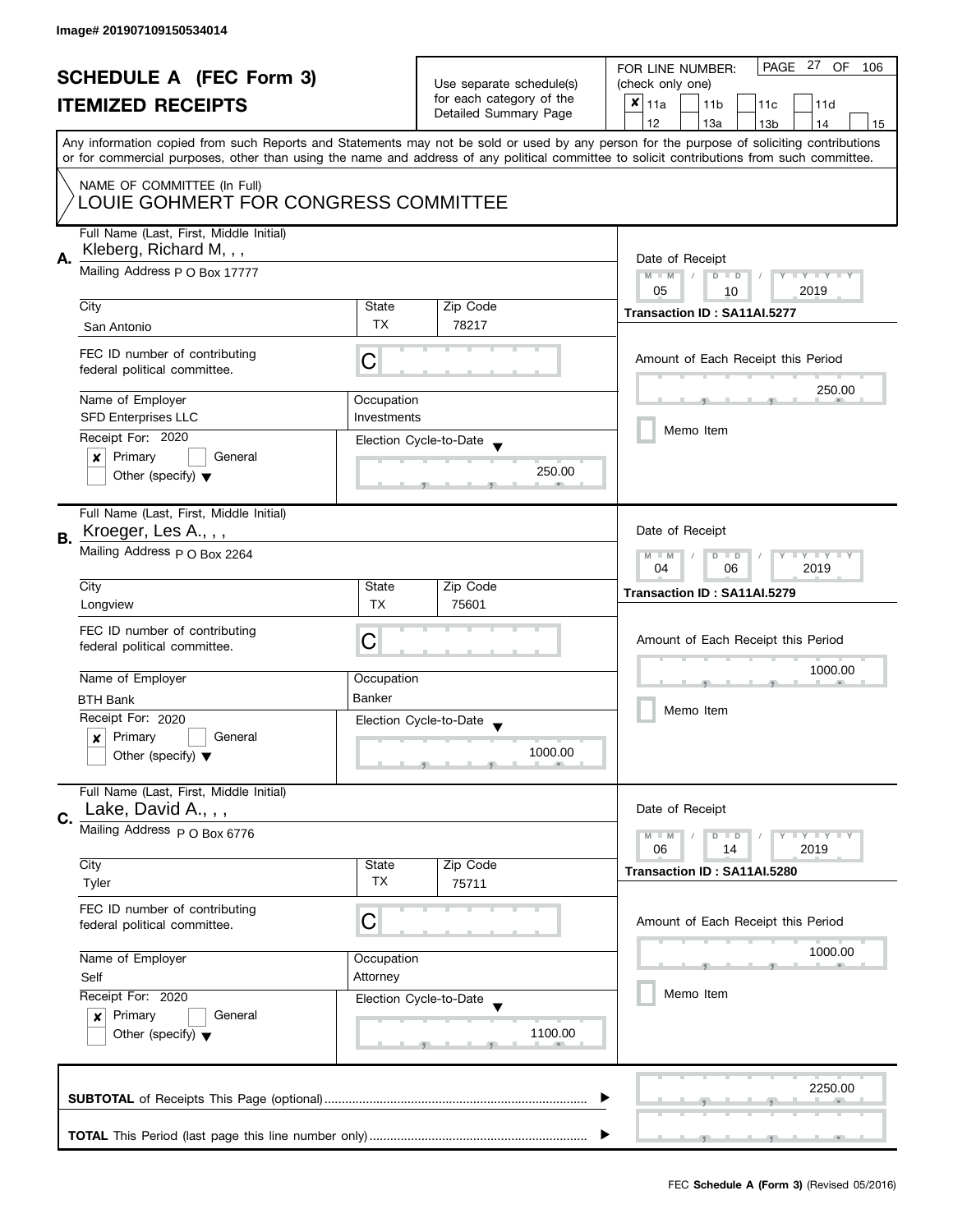|    | <b>SCHEDULE A (FEC Form 3)</b><br><b>ITEMIZED RECEIPTS</b>                                          |                    | Use separate schedule(s)<br>for each category of the<br>Detailed Summary Page | PAGE 28 OF<br>FOR LINE NUMBER:<br>106<br>(check only one)<br>X<br>11a<br>11 <sub>b</sub><br>11c<br>11d<br>12<br>13a<br>14                                                                                                                                                                                        |
|----|-----------------------------------------------------------------------------------------------------|--------------------|-------------------------------------------------------------------------------|------------------------------------------------------------------------------------------------------------------------------------------------------------------------------------------------------------------------------------------------------------------------------------------------------------------|
|    | NAME OF COMMITTEE (In Full)                                                                         |                    |                                                                               | 13 <sub>b</sub><br>15<br>Any information copied from such Reports and Statements may not be sold or used by any person for the purpose of soliciting contributions<br>or for commercial purposes, other than using the name and address of any political committee to solicit contributions from such committee. |
|    | LOUIE GOHMERT FOR CONGRESS COMMITTEE<br>Full Name (Last, First, Middle Initial)                     |                    |                                                                               |                                                                                                                                                                                                                                                                                                                  |
| А. | Langford, Bobby L, , ,<br>Mailing Address 744 CR 461                                                |                    |                                                                               | Date of Receipt<br>$M - M$<br>Y I Y I Y I Y<br>$D$ $D$<br>2019<br>04<br>17                                                                                                                                                                                                                                       |
|    | City                                                                                                | State              | Zip Code                                                                      | Transaction ID: SA11AI.5282                                                                                                                                                                                                                                                                                      |
|    | Carthage                                                                                            | <b>TX</b>          | 75633                                                                         |                                                                                                                                                                                                                                                                                                                  |
|    | FEC ID number of contributing<br>federal political committee.                                       | C                  |                                                                               | Amount of Each Receipt this Period                                                                                                                                                                                                                                                                               |
|    | Name of Employer                                                                                    | Occupation         |                                                                               | 2800.00                                                                                                                                                                                                                                                                                                          |
|    | None                                                                                                | Retired            |                                                                               | Memo Item                                                                                                                                                                                                                                                                                                        |
|    | Receipt For: 2020                                                                                   |                    | Election Cycle-to-Date                                                        |                                                                                                                                                                                                                                                                                                                  |
|    | Primary<br>General<br>×<br>Other (specify) $\blacktriangledown$                                     |                    | 2800.00                                                                       |                                                                                                                                                                                                                                                                                                                  |
| В. | Full Name (Last, First, Middle Initial)<br>Law, William, , ,                                        |                    |                                                                               | Date of Receipt                                                                                                                                                                                                                                                                                                  |
|    | Mailing Address 2113 Hunter St                                                                      |                    |                                                                               | $Y - Y - Y - Y - Y$<br>$M - M$<br>$D$ $D$<br>06<br>07<br>2019                                                                                                                                                                                                                                                    |
|    | City                                                                                                | State              | Zip Code                                                                      | Transaction ID: SA11AI.5284                                                                                                                                                                                                                                                                                      |
|    | Tyler                                                                                               | <b>TX</b>          | 75701                                                                         |                                                                                                                                                                                                                                                                                                                  |
|    | FEC ID number of contributing<br>federal political committee.                                       | С                  |                                                                               | Amount of Each Receipt this Period                                                                                                                                                                                                                                                                               |
|    | Name of Employer                                                                                    | Occupation         |                                                                               | 250.00                                                                                                                                                                                                                                                                                                           |
|    | None                                                                                                | Retired            |                                                                               |                                                                                                                                                                                                                                                                                                                  |
|    | Receipt For: 2020                                                                                   |                    | Election Cycle-to-Date<br>$\overline{\mathbf{v}}$                             | Memo Item                                                                                                                                                                                                                                                                                                        |
|    | Primary<br>General<br>$\boldsymbol{x}$<br>Other (specify) $\blacktriangledown$                      |                    | 250.00                                                                        |                                                                                                                                                                                                                                                                                                                  |
| C. | Full Name (Last, First, Middle Initial)<br>Lehmann, Robert P.,,,                                    |                    |                                                                               | Date of Receipt                                                                                                                                                                                                                                                                                                  |
|    | Mailing Address 5300 North Street                                                                   |                    |                                                                               | $T - Y = T - Y$<br>$M - M$<br>D<br>$\Box$<br>06<br>14                                                                                                                                                                                                                                                            |
|    | City<br>Nacogdoches                                                                                 | State<br><b>TX</b> | Zip Code<br>75961                                                             | 2019<br>Transaction ID: SA11AI.5287                                                                                                                                                                                                                                                                              |
|    | FEC ID number of contributing<br>federal political committee.                                       | C                  |                                                                               | Amount of Each Receipt this Period                                                                                                                                                                                                                                                                               |
|    | Name of Employer                                                                                    | Occupation         |                                                                               | 2600.00                                                                                                                                                                                                                                                                                                          |
|    | Self                                                                                                | Physician          |                                                                               |                                                                                                                                                                                                                                                                                                                  |
|    | Receipt For: 2020<br>Primary<br>General<br>$\boldsymbol{x}$<br>Other (specify) $\blacktriangledown$ |                    | Election Cycle-to-Date<br>2800.00                                             | Memo Item                                                                                                                                                                                                                                                                                                        |
|    |                                                                                                     |                    |                                                                               | 5650.00                                                                                                                                                                                                                                                                                                          |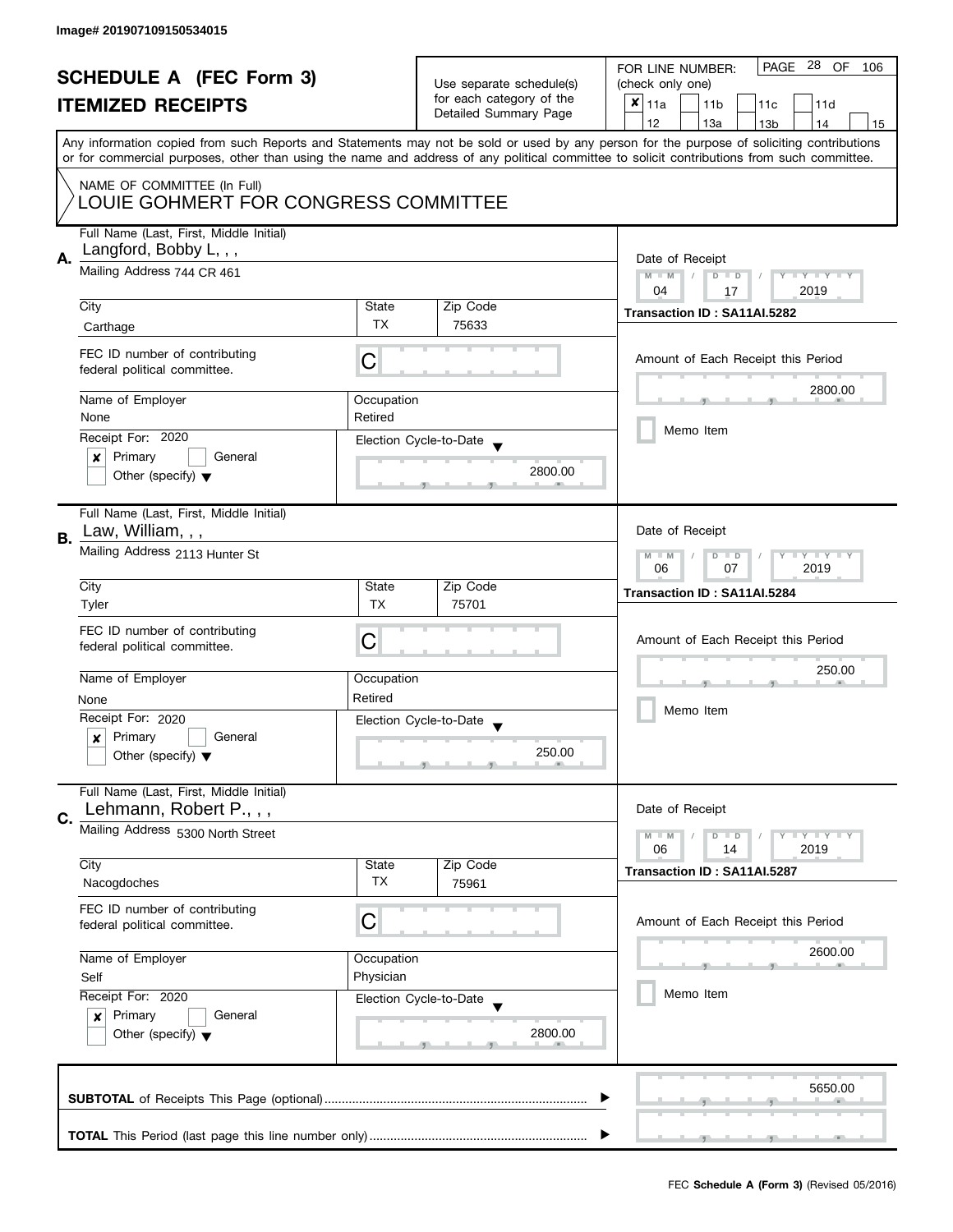|    | <b>SCHEDULE A (FEC Form 3)</b><br><b>ITEMIZED RECEIPTS</b>                                            |                                                         | Use separate schedule(s)<br>for each category of the<br>Detailed Summary Page | PAGE 29 OF<br>FOR LINE NUMBER:<br>106<br>(check only one)<br>X<br>11a<br>11 <sub>b</sub><br>11c<br>11d                                                                                |  |
|----|-------------------------------------------------------------------------------------------------------|---------------------------------------------------------|-------------------------------------------------------------------------------|---------------------------------------------------------------------------------------------------------------------------------------------------------------------------------------|--|
|    |                                                                                                       |                                                         |                                                                               | 12<br>13a<br>13 <sub>b</sub><br>14<br>15<br>Any information copied from such Reports and Statements may not be sold or used by any person for the purpose of soliciting contributions |  |
|    | NAME OF COMMITTEE (In Full)<br>LOUIE GOHMERT FOR CONGRESS COMMITTEE                                   |                                                         |                                                                               | or for commercial purposes, other than using the name and address of any political committee to solicit contributions from such committee.                                            |  |
| А. | Full Name (Last, First, Middle Initial)<br>Lehmann, Robert P.,,,<br>Mailing Address 5300 North Street | Date of Receipt<br>$M - M$<br>Y I Y I Y I Y<br>$D$ $D$  |                                                                               |                                                                                                                                                                                       |  |
|    | City                                                                                                  | State                                                   | Zip Code                                                                      | 2019<br>06<br>14<br>Transaction ID: SA11AI.5288                                                                                                                                       |  |
|    | Nacogdoches                                                                                           | <b>TX</b>                                               | 75961                                                                         |                                                                                                                                                                                       |  |
|    | FEC ID number of contributing<br>federal political committee.                                         | C                                                       |                                                                               | Amount of Each Receipt this Period                                                                                                                                                    |  |
|    | Name of Employer                                                                                      | Occupation                                              |                                                                               | 2600.00                                                                                                                                                                               |  |
|    | Self                                                                                                  | Physician                                               |                                                                               |                                                                                                                                                                                       |  |
|    | Receipt For: 2020                                                                                     |                                                         | Election Cycle-to-Date                                                        | Memo Item                                                                                                                                                                             |  |
|    | x<br>Primary<br>General<br>Other (specify) $\blacktriangledown$                                       |                                                         | 5400.00                                                                       |                                                                                                                                                                                       |  |
| В. | Full Name (Last, First, Middle Initial)<br>Lester, Lee, , ,                                           |                                                         |                                                                               | Date of Receipt                                                                                                                                                                       |  |
|    | Mailing Address 4595 Country Club Rd E                                                                | <b>LYLYLY</b><br>$M - M$<br>$D$ $D$<br>04<br>02<br>2019 |                                                                               |                                                                                                                                                                                       |  |
|    | City                                                                                                  | State                                                   | Zip Code                                                                      | Transaction ID: SA11AI.5290                                                                                                                                                           |  |
|    | Longview<br>FEC ID number of contributing                                                             | <b>TX</b><br>С                                          | 75602                                                                         | Amount of Each Receipt this Period                                                                                                                                                    |  |
|    | federal political committee.                                                                          |                                                         |                                                                               |                                                                                                                                                                                       |  |
|    | Name of Employer                                                                                      | Occupation                                              |                                                                               | 250.00                                                                                                                                                                                |  |
|    | None                                                                                                  | Retired                                                 |                                                                               |                                                                                                                                                                                       |  |
|    | Receipt For: 2020                                                                                     |                                                         | Election Cycle-to-Date<br>$\overline{\mathbf{v}}$                             | Memo Item                                                                                                                                                                             |  |
|    | Primary<br>General<br>$\boldsymbol{x}$<br>Other (specify) $\blacktriangledown$                        | 250.00                                                  |                                                                               |                                                                                                                                                                                       |  |
|    | Full Name (Last, First, Middle Initial)<br>Lybrand, Bennie, , ,                                       |                                                         |                                                                               | Date of Receipt                                                                                                                                                                       |  |
| C. | Mailing Address 11133 FM 724                                                                          |                                                         |                                                                               | $T - Y = T - Y$<br>$M - M$<br>$D$ $D$                                                                                                                                                 |  |
|    |                                                                                                       |                                                         |                                                                               | 06<br>2019<br>14                                                                                                                                                                      |  |
|    | City<br>Tyler                                                                                         | State<br><b>TX</b>                                      | Zip Code<br>75701                                                             | Transaction ID: SA11AI.5296                                                                                                                                                           |  |
|    | FEC ID number of contributing<br>federal political committee.                                         | C                                                       |                                                                               | Amount of Each Receipt this Period                                                                                                                                                    |  |
|    | Name of Employer                                                                                      | Occupation                                              |                                                                               | 500.00                                                                                                                                                                                |  |
|    | <b>Brannon Corporation</b>                                                                            | Engineer                                                |                                                                               |                                                                                                                                                                                       |  |
|    | Receipt For: 2020                                                                                     |                                                         | Election Cycle-to-Date                                                        | Memo Item                                                                                                                                                                             |  |
|    | Primary<br>General<br>$\boldsymbol{x}$<br>Other (specify) $\blacktriangledown$                        |                                                         | 500.00                                                                        |                                                                                                                                                                                       |  |
|    |                                                                                                       |                                                         |                                                                               | 3350.00                                                                                                                                                                               |  |
|    |                                                                                                       |                                                         |                                                                               |                                                                                                                                                                                       |  |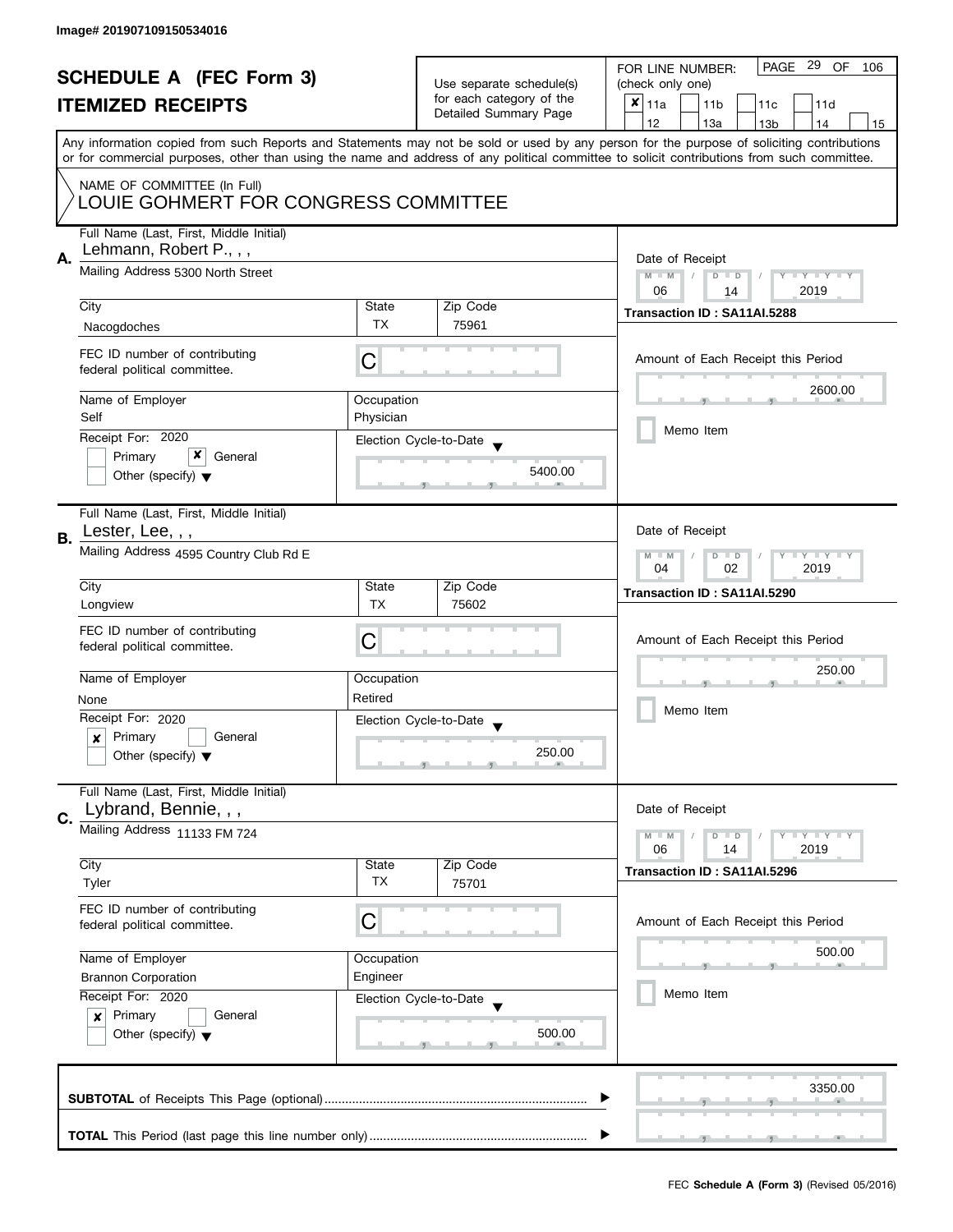| <b>SCHEDULE A (FEC Form 3)</b>       |                                                                            |                          | PAGE 30 OF<br>FOR LINE NUMBER:<br>106 |                                                                                                                                            |  |
|--------------------------------------|----------------------------------------------------------------------------|--------------------------|---------------------------------------|--------------------------------------------------------------------------------------------------------------------------------------------|--|
|                                      |                                                                            | Use separate schedule(s) | (check only one)                      |                                                                                                                                            |  |
|                                      | <b>ITEMIZED RECEIPTS</b>                                                   |                          | for each category of the              | $x _{11a}$<br>11 <sub>b</sub><br>11c<br>11d                                                                                                |  |
|                                      |                                                                            |                          | Detailed Summary Page                 | 12<br>13a<br>13 <sub>b</sub><br>14<br>15                                                                                                   |  |
|                                      |                                                                            |                          |                                       | Any information copied from such Reports and Statements may not be sold or used by any person for the purpose of soliciting contributions  |  |
|                                      |                                                                            |                          |                                       | or for commercial purposes, other than using the name and address of any political committee to solicit contributions from such committee. |  |
|                                      | NAME OF COMMITTEE (In Full)                                                |                          |                                       |                                                                                                                                            |  |
| LOUIE GOHMERT FOR CONGRESS COMMITTEE |                                                                            |                          |                                       |                                                                                                                                            |  |
|                                      |                                                                            |                          |                                       |                                                                                                                                            |  |
|                                      | Full Name (Last, First, Middle Initial)                                    |                          |                                       |                                                                                                                                            |  |
| Α.                                   | Maggard, Cheryl, , ,                                                       |                          |                                       | Date of Receipt                                                                                                                            |  |
|                                      | Mailing Address 283 Dinnard Dr                                             |                          |                                       | $M - M$<br>$\sqrt{ }$<br>$D$ $D$<br>Y I Y I Y I Y                                                                                          |  |
|                                      |                                                                            |                          |                                       | 04<br>2019<br>13                                                                                                                           |  |
|                                      | City                                                                       | State                    | Zip Code                              | Transaction ID: SA11AI.5298                                                                                                                |  |
|                                      | Longview                                                                   | TX                       | 75605                                 |                                                                                                                                            |  |
|                                      |                                                                            |                          |                                       |                                                                                                                                            |  |
|                                      | FEC ID number of contributing<br>federal political committee.              | С                        |                                       | Amount of Each Receipt this Period                                                                                                         |  |
|                                      |                                                                            |                          |                                       | 250.00                                                                                                                                     |  |
|                                      | Name of Employer                                                           | Occupation               |                                       |                                                                                                                                            |  |
|                                      | Homemaker                                                                  | Homemaker                |                                       |                                                                                                                                            |  |
|                                      | Receipt For: 2020                                                          |                          | Election Cycle-to-Date                | Memo Item                                                                                                                                  |  |
|                                      | Primary<br>General<br>×                                                    |                          |                                       |                                                                                                                                            |  |
|                                      | Other (specify) $\blacktriangledown$                                       |                          | 250.00                                |                                                                                                                                            |  |
|                                      |                                                                            |                          |                                       |                                                                                                                                            |  |
|                                      | Full Name (Last, First, Middle Initial)                                    |                          |                                       |                                                                                                                                            |  |
| В.                                   | Marsalis, William R, , ,                                                   |                          |                                       | Date of Receipt                                                                                                                            |  |
|                                      | Mailing Address 110 CR 446                                                 |                          |                                       | $Y = Y + Y$<br>$M - M$<br>D<br>$\Box$                                                                                                      |  |
|                                      |                                                                            |                          |                                       | 2019<br>04<br>13                                                                                                                           |  |
|                                      | City                                                                       | State                    | Zip Code                              | Transaction ID: SA11AI.5300                                                                                                                |  |
|                                      | Carthage                                                                   | <b>TX</b>                | 75633                                 |                                                                                                                                            |  |
|                                      | FEC ID number of contributing                                              |                          |                                       |                                                                                                                                            |  |
|                                      | federal political committee.                                               | C                        |                                       | Amount of Each Receipt this Period                                                                                                         |  |
|                                      |                                                                            |                          |                                       | 500.00                                                                                                                                     |  |
|                                      | Name of Employer                                                           | Occupation               |                                       |                                                                                                                                            |  |
|                                      | None                                                                       | Retired                  |                                       |                                                                                                                                            |  |
|                                      | Receipt For: 2020                                                          |                          | Election Cycle-to-Date                | Memo Item                                                                                                                                  |  |
|                                      | Primary<br>General<br>x                                                    |                          |                                       |                                                                                                                                            |  |
|                                      | Other (specify) $\blacktriangledown$                                       |                          | 500.00                                |                                                                                                                                            |  |
|                                      |                                                                            |                          |                                       |                                                                                                                                            |  |
|                                      | Full Name (Last, First, Middle Initial)                                    |                          |                                       |                                                                                                                                            |  |
| C.                                   | Maynard, Joan, , ,                                                         |                          |                                       | Date of Receipt                                                                                                                            |  |
|                                      | Mailing Address 3702 Holland Ave #6                                        |                          |                                       | $M - M$<br>$Y + Y + Y$<br>D<br>$\blacksquare$                                                                                              |  |
|                                      |                                                                            |                          |                                       | 04<br>29<br>2019                                                                                                                           |  |
|                                      | City                                                                       | State                    | Zip Code                              | Transaction ID: SA11AI.5302                                                                                                                |  |
|                                      | Dallas                                                                     | TX                       | 75219                                 |                                                                                                                                            |  |
|                                      | FEC ID number of contributing                                              |                          |                                       |                                                                                                                                            |  |
|                                      | federal political committee.                                               | C                        |                                       | Amount of Each Receipt this Period                                                                                                         |  |
|                                      | Name of Employer<br>Occupation<br>Self<br><b>Financial Services</b>        |                          |                                       | 1000.00                                                                                                                                    |  |
|                                      |                                                                            |                          |                                       |                                                                                                                                            |  |
|                                      |                                                                            |                          |                                       | Memo Item                                                                                                                                  |  |
|                                      | Receipt For: 2020                                                          |                          | Election Cycle-to-Date                |                                                                                                                                            |  |
|                                      | Primary<br>General<br>$\mathsf{x}$<br>Other (specify) $\blacktriangledown$ |                          |                                       |                                                                                                                                            |  |
|                                      |                                                                            |                          | 1000.00                               |                                                                                                                                            |  |
|                                      |                                                                            |                          |                                       |                                                                                                                                            |  |
|                                      |                                                                            |                          |                                       |                                                                                                                                            |  |
|                                      |                                                                            |                          |                                       | 1750.00                                                                                                                                    |  |
|                                      |                                                                            |                          |                                       |                                                                                                                                            |  |
|                                      |                                                                            |                          |                                       |                                                                                                                                            |  |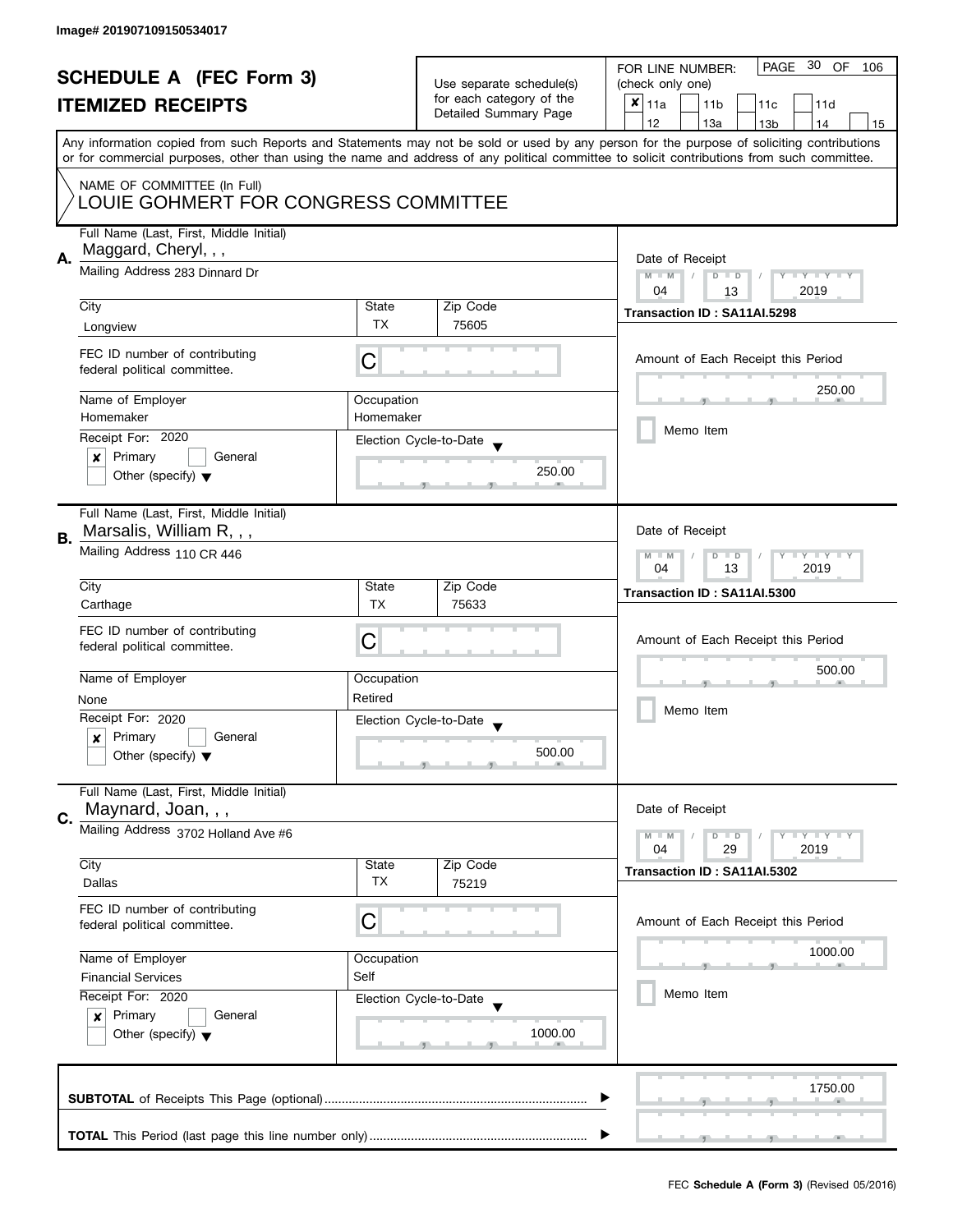| <b>SCHEDULE A (FEC Form 3)</b><br><b>ITEMIZED RECEIPTS</b>          |                                                                 |                                                                               | PAGE 31 OF<br>FOR LINE NUMBER:<br>106              |                                                                                                                                                                                                                                                                                         |  |
|---------------------------------------------------------------------|-----------------------------------------------------------------|-------------------------------------------------------------------------------|----------------------------------------------------|-----------------------------------------------------------------------------------------------------------------------------------------------------------------------------------------------------------------------------------------------------------------------------------------|--|
|                                                                     |                                                                 | Use separate schedule(s)<br>for each category of the<br>Detailed Summary Page | (check only one)                                   |                                                                                                                                                                                                                                                                                         |  |
|                                                                     |                                                                 |                                                                               | $x _{11a}$<br>11 <sub>b</sub><br>11c<br>11d        |                                                                                                                                                                                                                                                                                         |  |
|                                                                     |                                                                 |                                                                               |                                                    | 12<br>13a<br>13 <sub>b</sub><br>14<br>15                                                                                                                                                                                                                                                |  |
|                                                                     |                                                                 |                                                                               |                                                    | Any information copied from such Reports and Statements may not be sold or used by any person for the purpose of soliciting contributions<br>or for commercial purposes, other than using the name and address of any political committee to solicit contributions from such committee. |  |
| NAME OF COMMITTEE (In Full)<br>LOUIE GOHMERT FOR CONGRESS COMMITTEE |                                                                 |                                                                               |                                                    |                                                                                                                                                                                                                                                                                         |  |
|                                                                     | Full Name (Last, First, Middle Initial)                         |                                                                               |                                                    |                                                                                                                                                                                                                                                                                         |  |
|                                                                     | McCoullough, David, , ,                                         |                                                                               |                                                    |                                                                                                                                                                                                                                                                                         |  |
| Α.                                                                  | Mailing Address 521 Park Heights Circle                         |                                                                               |                                                    | Date of Receipt                                                                                                                                                                                                                                                                         |  |
|                                                                     |                                                                 |                                                                               |                                                    | Y TY TY TY<br>$M - M$<br>$D$ $D$                                                                                                                                                                                                                                                        |  |
|                                                                     | City                                                            | State                                                                         | Zip Code                                           | 2019<br>06<br>13                                                                                                                                                                                                                                                                        |  |
|                                                                     |                                                                 | TX                                                                            | 75701                                              | Transaction ID: SA11AI.5306                                                                                                                                                                                                                                                             |  |
|                                                                     | Tyler                                                           |                                                                               |                                                    |                                                                                                                                                                                                                                                                                         |  |
|                                                                     | FEC ID number of contributing<br>federal political committee.   | С                                                                             |                                                    | Amount of Each Receipt this Period                                                                                                                                                                                                                                                      |  |
|                                                                     | Name of Employer                                                | Occupation                                                                    |                                                    | 1000.00                                                                                                                                                                                                                                                                                 |  |
|                                                                     | None                                                            | Retired                                                                       |                                                    |                                                                                                                                                                                                                                                                                         |  |
|                                                                     | Receipt For: 2020                                               |                                                                               | Election Cycle-to-Date                             | Memo Item                                                                                                                                                                                                                                                                               |  |
|                                                                     | Primary<br>General<br>×                                         |                                                                               |                                                    |                                                                                                                                                                                                                                                                                         |  |
|                                                                     | Other (specify) $\blacktriangledown$                            |                                                                               | 1000.00                                            |                                                                                                                                                                                                                                                                                         |  |
| В.                                                                  | Full Name (Last, First, Middle Initial)<br>McGee, Edgar L., , , |                                                                               |                                                    | Date of Receipt                                                                                                                                                                                                                                                                         |  |
|                                                                     | Mailing Address p O Box 476                                     |                                                                               |                                                    |                                                                                                                                                                                                                                                                                         |  |
|                                                                     | City                                                            | State                                                                         | Zip Code                                           | Transaction ID: SA11AI.5308                                                                                                                                                                                                                                                             |  |
|                                                                     | Flint                                                           | <b>TX</b>                                                                     | 75762                                              |                                                                                                                                                                                                                                                                                         |  |
|                                                                     | FEC ID number of contributing                                   |                                                                               |                                                    |                                                                                                                                                                                                                                                                                         |  |
|                                                                     | federal political committee.                                    | С                                                                             |                                                    | Amount of Each Receipt this Period                                                                                                                                                                                                                                                      |  |
|                                                                     |                                                                 |                                                                               |                                                    | 250.00                                                                                                                                                                                                                                                                                  |  |
|                                                                     | Name of Employer                                                | Occupation                                                                    |                                                    |                                                                                                                                                                                                                                                                                         |  |
|                                                                     | None                                                            | Retired                                                                       |                                                    | Memo Item                                                                                                                                                                                                                                                                               |  |
|                                                                     | Receipt For: 2020                                               |                                                                               | Election Cycle-to-Date<br>$\overline{\phantom{a}}$ |                                                                                                                                                                                                                                                                                         |  |
|                                                                     | Primary<br>General<br>x                                         |                                                                               |                                                    |                                                                                                                                                                                                                                                                                         |  |
|                                                                     | Other (specify) $\blacktriangledown$                            |                                                                               | 250.00                                             |                                                                                                                                                                                                                                                                                         |  |
|                                                                     | Full Name (Last, First, Middle Initial)                         |                                                                               |                                                    |                                                                                                                                                                                                                                                                                         |  |
| C.                                                                  | McGee, Edgar L., , ,                                            |                                                                               |                                                    | Date of Receipt                                                                                                                                                                                                                                                                         |  |
|                                                                     | Mailing Address P O Box 476                                     |                                                                               |                                                    | <b>LY LY LY</b><br>$M - M$<br>$D$ $D$                                                                                                                                                                                                                                                   |  |
|                                                                     |                                                                 |                                                                               |                                                    | 06<br>18<br>2019                                                                                                                                                                                                                                                                        |  |
|                                                                     | City                                                            | State                                                                         | Zip Code                                           | Transaction ID: SA11AI.5309                                                                                                                                                                                                                                                             |  |
|                                                                     | Flint                                                           | ТX                                                                            | 75762                                              |                                                                                                                                                                                                                                                                                         |  |
|                                                                     | FEC ID number of contributing<br>federal political committee.   | С                                                                             |                                                    | Amount of Each Receipt this Period                                                                                                                                                                                                                                                      |  |
|                                                                     | Name of Employer<br>Occupation                                  |                                                                               |                                                    | 500.00                                                                                                                                                                                                                                                                                  |  |
|                                                                     | None                                                            | Retired                                                                       |                                                    |                                                                                                                                                                                                                                                                                         |  |
|                                                                     | Receipt For: 2020                                               |                                                                               | Election Cycle-to-Date                             | Memo Item                                                                                                                                                                                                                                                                               |  |
|                                                                     | Primary<br>General<br>$\mathsf{x}$                              |                                                                               |                                                    |                                                                                                                                                                                                                                                                                         |  |
|                                                                     | Other (specify) $\blacktriangledown$                            |                                                                               | 750.00                                             |                                                                                                                                                                                                                                                                                         |  |
|                                                                     |                                                                 |                                                                               |                                                    |                                                                                                                                                                                                                                                                                         |  |
|                                                                     |                                                                 |                                                                               |                                                    | 1750.00                                                                                                                                                                                                                                                                                 |  |
|                                                                     |                                                                 |                                                                               |                                                    |                                                                                                                                                                                                                                                                                         |  |
|                                                                     |                                                                 |                                                                               |                                                    |                                                                                                                                                                                                                                                                                         |  |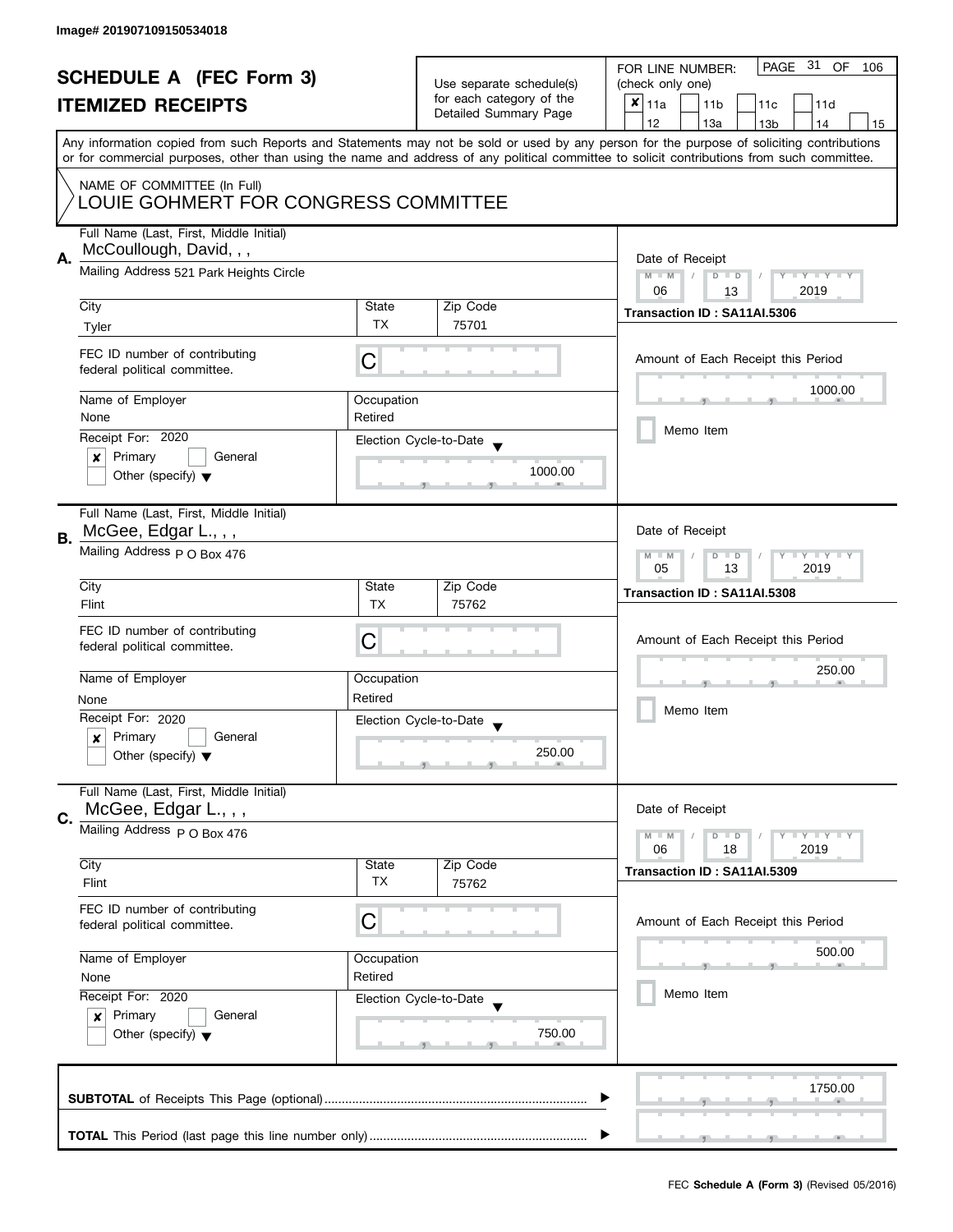| <b>SCHEDULE A (FEC Form 3)</b><br><b>ITEMIZED RECEIPTS</b> |                                                                                |                                                                         | Use separate schedule(s)<br>for each category of the<br>Detailed Summary Page | PAGE 32 OF<br>FOR LINE NUMBER:<br>106<br>(check only one)<br>$\boldsymbol{x}$<br>11a<br>11 <sub>b</sub><br>11c<br>11d                                                                                                                                                                   |  |  |
|------------------------------------------------------------|--------------------------------------------------------------------------------|-------------------------------------------------------------------------|-------------------------------------------------------------------------------|-----------------------------------------------------------------------------------------------------------------------------------------------------------------------------------------------------------------------------------------------------------------------------------------|--|--|
|                                                            |                                                                                |                                                                         |                                                                               | 12<br>13a<br>13 <sub>b</sub><br>14<br>15                                                                                                                                                                                                                                                |  |  |
|                                                            |                                                                                |                                                                         |                                                                               | Any information copied from such Reports and Statements may not be sold or used by any person for the purpose of soliciting contributions<br>or for commercial purposes, other than using the name and address of any political committee to solicit contributions from such committee. |  |  |
|                                                            | NAME OF COMMITTEE (In Full)<br>LOUIE GOHMERT FOR CONGRESS COMMITTEE            |                                                                         |                                                                               |                                                                                                                                                                                                                                                                                         |  |  |
|                                                            | Full Name (Last, First, Middle Initial)<br>McWhorter, Wayne, , ,               |                                                                         |                                                                               |                                                                                                                                                                                                                                                                                         |  |  |
| А.                                                         | Mailing Address 906 Bergstrom Pl.                                              | Date of Receipt<br>Y TY TY TY<br>$M - M$<br>$D$ $D$<br>2019<br>04<br>17 |                                                                               |                                                                                                                                                                                                                                                                                         |  |  |
|                                                            | City                                                                           | State                                                                   | Zip Code                                                                      | Transaction ID: SA11AI.5320                                                                                                                                                                                                                                                             |  |  |
|                                                            | Marshall                                                                       | <b>TX</b>                                                               | 75672                                                                         |                                                                                                                                                                                                                                                                                         |  |  |
|                                                            | FEC ID number of contributing<br>federal political committee.                  | С                                                                       |                                                                               | Amount of Each Receipt this Period                                                                                                                                                                                                                                                      |  |  |
|                                                            | Name of Employer                                                               | Occupation                                                              |                                                                               | 250.00                                                                                                                                                                                                                                                                                  |  |  |
|                                                            | <b>Harrison County</b>                                                         | County Judge                                                            |                                                                               |                                                                                                                                                                                                                                                                                         |  |  |
|                                                            | Receipt For: 2020                                                              |                                                                         | Election Cycle-to-Date                                                        | Memo Item                                                                                                                                                                                                                                                                               |  |  |
|                                                            | Primary<br>General<br>×<br>Other (specify) $\blacktriangledown$                |                                                                         | 250.00                                                                        |                                                                                                                                                                                                                                                                                         |  |  |
| В.                                                         | Full Name (Last, First, Middle Initial)<br>Mead, SB, , ,                       |                                                                         |                                                                               | Date of Receipt                                                                                                                                                                                                                                                                         |  |  |
|                                                            | Mailing Address 5938 Elderwood Dr                                              | $T - Y = T - Y$<br>$M - M$<br>$D$ $D$<br>04<br>04<br>2019               |                                                                               |                                                                                                                                                                                                                                                                                         |  |  |
|                                                            | City                                                                           | State                                                                   | Zip Code                                                                      | Transaction ID: SA11AI.5322                                                                                                                                                                                                                                                             |  |  |
|                                                            | Dallas                                                                         | <b>TX</b>                                                               | 75230                                                                         |                                                                                                                                                                                                                                                                                         |  |  |
|                                                            | FEC ID number of contributing<br>federal political committee.                  | C                                                                       |                                                                               | Amount of Each Receipt this Period                                                                                                                                                                                                                                                      |  |  |
|                                                            | Name of Employer                                                               | Occupation                                                              |                                                                               | 250.00                                                                                                                                                                                                                                                                                  |  |  |
|                                                            | None                                                                           | Retired                                                                 |                                                                               | Memo Item                                                                                                                                                                                                                                                                               |  |  |
|                                                            | Receipt For: 2020                                                              |                                                                         | Election Cycle-to-Date<br>$\blacktriangledown$                                |                                                                                                                                                                                                                                                                                         |  |  |
|                                                            | Primary<br>General<br>x<br>Other (specify) $\blacktriangledown$                |                                                                         | 250.00                                                                        |                                                                                                                                                                                                                                                                                         |  |  |
|                                                            | Full Name (Last, First, Middle Initial)<br>Meadows, Mark, , ,                  |                                                                         |                                                                               | Date of Receipt                                                                                                                                                                                                                                                                         |  |  |
| C.                                                         | Mailing Address PO Box 97485                                                   |                                                                         |                                                                               | <b>LYLYLY</b><br>$M - M$<br>$D$ $D$                                                                                                                                                                                                                                                     |  |  |
|                                                            | City                                                                           | State                                                                   | Zip Code                                                                      | 2019<br>05<br>16                                                                                                                                                                                                                                                                        |  |  |
|                                                            | Raleigh                                                                        | <b>NC</b>                                                               | 27624                                                                         | Transaction ID: SA11AI.5733                                                                                                                                                                                                                                                             |  |  |
|                                                            | FEC ID number of contributing<br>federal political committee.                  | C                                                                       |                                                                               | Amount of Each Receipt this Period                                                                                                                                                                                                                                                      |  |  |
|                                                            | Name of Employer                                                               | Occupation                                                              |                                                                               | 1000.00                                                                                                                                                                                                                                                                                 |  |  |
|                                                            | Campaign                                                                       | Candidate                                                               |                                                                               |                                                                                                                                                                                                                                                                                         |  |  |
|                                                            | Receipt For: 2020                                                              |                                                                         | Election Cycle-to-Date                                                        | Memo Item<br>Contribution                                                                                                                                                                                                                                                               |  |  |
|                                                            | Primary<br>General<br>$\boldsymbol{x}$<br>Other (specify) $\blacktriangledown$ |                                                                         | 1000.00                                                                       |                                                                                                                                                                                                                                                                                         |  |  |
|                                                            |                                                                                |                                                                         |                                                                               | 1500.00                                                                                                                                                                                                                                                                                 |  |  |
|                                                            |                                                                                |                                                                         |                                                                               |                                                                                                                                                                                                                                                                                         |  |  |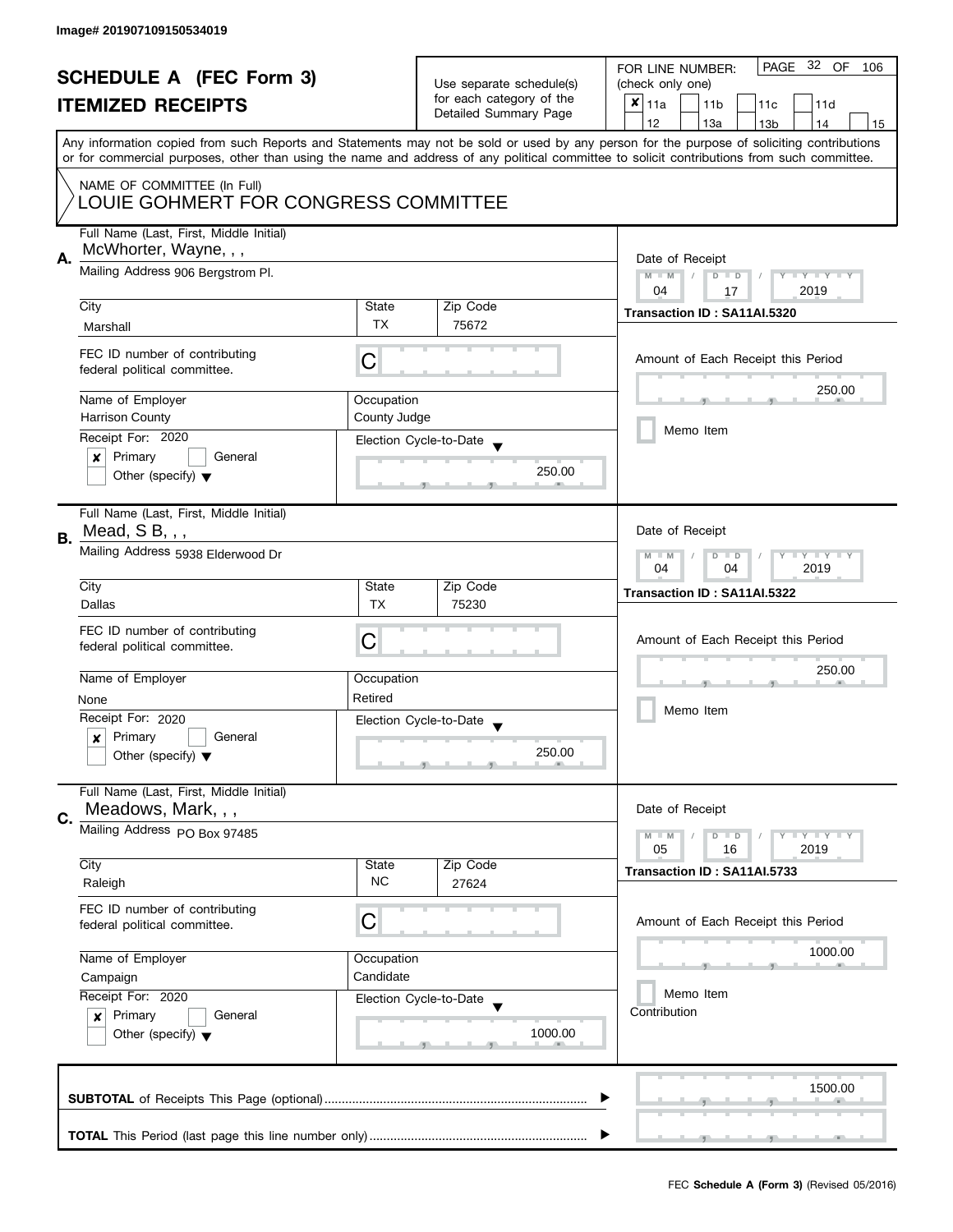|    | <b>SCHEDULE A (FEC Form 3)</b><br><b>ITEMIZED RECEIPTS</b>                                       |                                                      | Use separate schedule(s)<br>for each category of the<br>Detailed Summary Page | PAGE 33 OF<br>FOR LINE NUMBER:<br>106<br>(check only one)<br>$x _{11a}$<br>11 <sub>b</sub><br>11c<br>11d                                                                              |
|----|--------------------------------------------------------------------------------------------------|------------------------------------------------------|-------------------------------------------------------------------------------|---------------------------------------------------------------------------------------------------------------------------------------------------------------------------------------|
|    |                                                                                                  |                                                      |                                                                               | 12<br>13a<br>13 <sub>b</sub><br>14<br>15<br>Any information copied from such Reports and Statements may not be sold or used by any person for the purpose of soliciting contributions |
|    | NAME OF COMMITTEE (In Full)<br>LOUIE GOHMERT FOR CONGRESS COMMITTEE                              |                                                      |                                                                               | or for commercial purposes, other than using the name and address of any political committee to solicit contributions from such committee.                                            |
| А. | Full Name (Last, First, Middle Initial)<br>Minton, John, , ,<br>Mailing Address 2116 McDonald Rd |                                                      |                                                                               | Date of Receipt<br>$M - M$<br>Y I Y I Y I Y<br>$D$ $D$                                                                                                                                |
|    |                                                                                                  | 2019<br>04<br>22                                     |                                                                               |                                                                                                                                                                                       |
|    | City<br>Tyler                                                                                    | State<br>TX                                          | Zip Code<br>75701                                                             | Transaction ID: SA11AI.5331                                                                                                                                                           |
|    | FEC ID number of contributing<br>federal political committee.                                    | C                                                    |                                                                               | Amount of Each Receipt this Period                                                                                                                                                    |
|    | Name of Employer                                                                                 | Occupation                                           |                                                                               | 500.00                                                                                                                                                                                |
|    | Potter, Minton, P. C.                                                                            | Attorney                                             |                                                                               | Memo Item                                                                                                                                                                             |
|    | Receipt For: 2020<br>Primary<br>General<br>×                                                     |                                                      | Election Cycle-to-Date                                                        |                                                                                                                                                                                       |
|    | Other (specify) $\blacktriangledown$                                                             |                                                      | 500.00                                                                        |                                                                                                                                                                                       |
|    | Full Name (Last, First, Middle Initial)<br>Motley, Luke, , ,                                     |                                                      |                                                                               | Date of Receipt                                                                                                                                                                       |
| В. | Mailing Address 209 Carroll St                                                                   | Y FY FY FY<br>$M - M$<br>$D$ $D$<br>19<br>2019<br>04 |                                                                               |                                                                                                                                                                                       |
|    | City                                                                                             | State                                                | Zip Code                                                                      | Transaction ID: SA11AI.5333                                                                                                                                                           |
|    | Center                                                                                           | <b>TX</b>                                            | 75935                                                                         |                                                                                                                                                                                       |
|    | FEC ID number of contributing<br>federal political committee.                                    | С                                                    |                                                                               | Amount of Each Receipt this Period                                                                                                                                                    |
|    | Name of Employer                                                                                 | Occupation                                           |                                                                               | 500.00                                                                                                                                                                                |
|    | Farmers State Bank<br>Receipt For: 2020                                                          | <b>Banker</b>                                        |                                                                               | Memo Item                                                                                                                                                                             |
|    | Primary<br>General<br>$\boldsymbol{x}$                                                           |                                                      | Election Cycle-to-Date<br>$\overline{\phantom{a}}$                            |                                                                                                                                                                                       |
|    | Other (specify) $\blacktriangledown$                                                             |                                                      | 500.00                                                                        |                                                                                                                                                                                       |
|    | Full Name (Last, First, Middle Initial)<br>Mueller, Lisa C, , ,                                  |                                                      |                                                                               | Date of Receipt                                                                                                                                                                       |
| C. | Mailing Address 707 Purdue Dr                                                                    |                                                      |                                                                               | Y FY FY FY<br>$M - M$<br>$D$ $D$                                                                                                                                                      |
|    | City                                                                                             | State                                                | Zip Code                                                                      | 06<br>10<br>2019                                                                                                                                                                      |
|    | Tyler                                                                                            | TX                                                   | 75703                                                                         | Transaction ID: SA11AI.5335                                                                                                                                                           |
|    | FEC ID number of contributing<br>federal political committee.                                    | C                                                    |                                                                               | Amount of Each Receipt this Period                                                                                                                                                    |
|    | Name of Employer<br>Occupation                                                                   |                                                      |                                                                               | 250.00                                                                                                                                                                                |
|    | None                                                                                             | Retired                                              |                                                                               | Memo Item                                                                                                                                                                             |
|    | Receipt For: 2020<br>Primary<br>General<br>$\boldsymbol{x}$                                      |                                                      | Election Cycle-to-Date                                                        |                                                                                                                                                                                       |
|    | Other (specify) $\blacktriangledown$                                                             |                                                      | 250.00                                                                        |                                                                                                                                                                                       |
|    |                                                                                                  |                                                      |                                                                               | 1250.00                                                                                                                                                                               |
|    |                                                                                                  |                                                      |                                                                               |                                                                                                                                                                                       |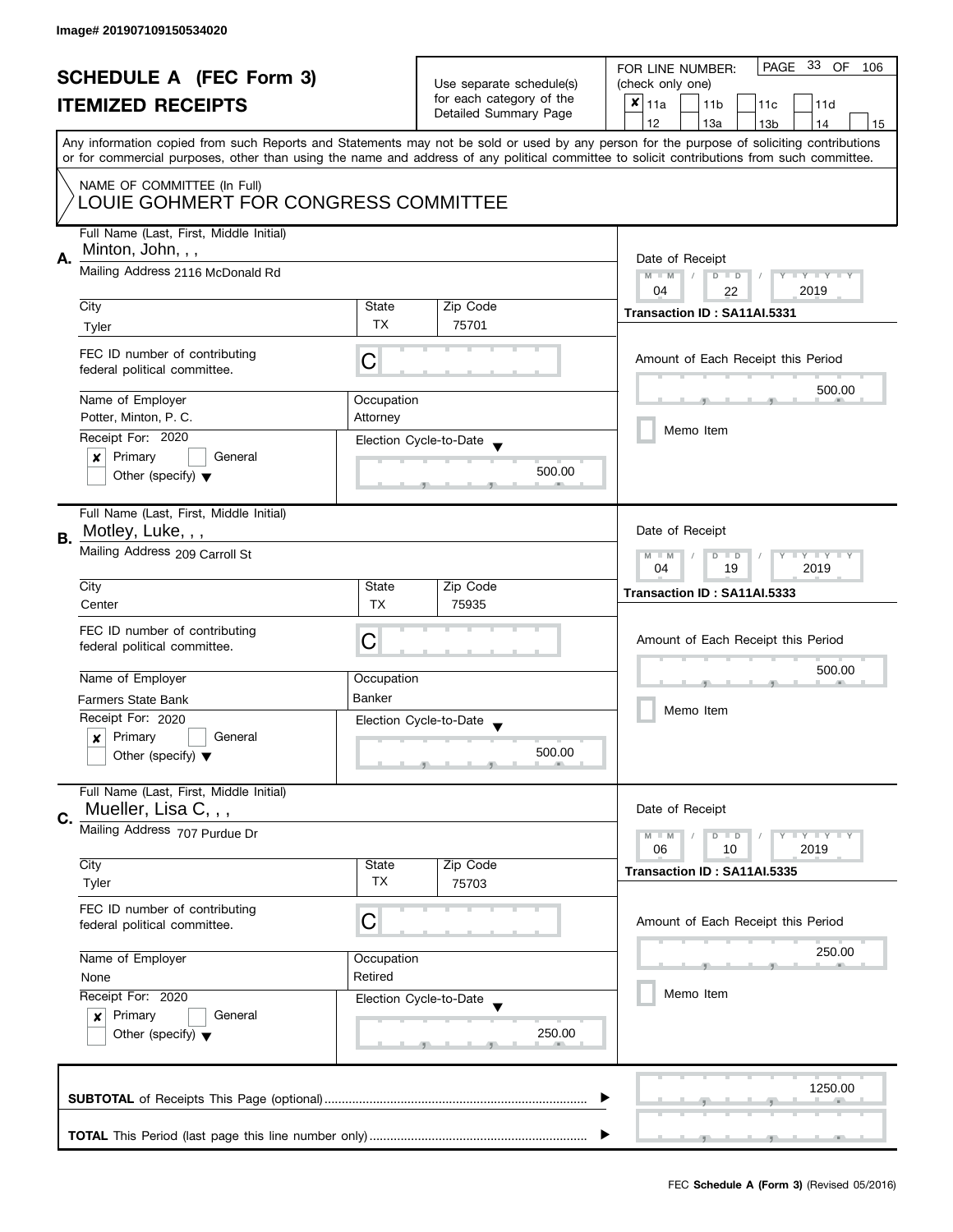| <b>SCHEDULE A (FEC Form 3)</b> |                                                                                                                                            | Use separate schedule(s) | PAGE 34 OF<br>FOR LINE NUMBER:<br>106 |                                                                                                                                           |  |  |  |  |
|--------------------------------|--------------------------------------------------------------------------------------------------------------------------------------------|--------------------------|---------------------------------------|-------------------------------------------------------------------------------------------------------------------------------------------|--|--|--|--|
|                                |                                                                                                                                            |                          | (check only one)                      |                                                                                                                                           |  |  |  |  |
|                                | <b>ITEMIZED RECEIPTS</b>                                                                                                                   |                          | for each category of the              | $x _{11a}$<br>11 <sub>b</sub><br>11c<br>11d                                                                                               |  |  |  |  |
|                                |                                                                                                                                            |                          | Detailed Summary Page                 | 12<br>13a<br>14<br>13 <sub>b</sub><br>15                                                                                                  |  |  |  |  |
|                                |                                                                                                                                            |                          |                                       | Any information copied from such Reports and Statements may not be sold or used by any person for the purpose of soliciting contributions |  |  |  |  |
|                                | or for commercial purposes, other than using the name and address of any political committee to solicit contributions from such committee. |                          |                                       |                                                                                                                                           |  |  |  |  |
|                                |                                                                                                                                            |                          |                                       |                                                                                                                                           |  |  |  |  |
|                                | NAME OF COMMITTEE (In Full)                                                                                                                |                          |                                       |                                                                                                                                           |  |  |  |  |
|                                | LOUIE GOHMERT FOR CONGRESS COMMITTEE                                                                                                       |                          |                                       |                                                                                                                                           |  |  |  |  |
|                                |                                                                                                                                            |                          |                                       |                                                                                                                                           |  |  |  |  |
|                                | Full Name (Last, First, Middle Initial)                                                                                                    |                          |                                       |                                                                                                                                           |  |  |  |  |
| А.                             | Nichols, Emily D., , ,                                                                                                                     | Date of Receipt          |                                       |                                                                                                                                           |  |  |  |  |
|                                | Mailing Address 3908 S SW Loop 323                                                                                                         |                          |                                       | $M - M$<br>$D$ $D$<br>Y I Y I Y I Y                                                                                                       |  |  |  |  |
|                                |                                                                                                                                            |                          |                                       | 04<br>2019<br>08                                                                                                                          |  |  |  |  |
|                                | City                                                                                                                                       | State                    | Zip Code                              |                                                                                                                                           |  |  |  |  |
|                                | Tyler                                                                                                                                      | <b>TX</b>                | 75701                                 | Transaction ID: SA11AI.5342                                                                                                               |  |  |  |  |
|                                |                                                                                                                                            |                          |                                       |                                                                                                                                           |  |  |  |  |
|                                | FEC ID number of contributing                                                                                                              | С                        |                                       | Amount of Each Receipt this Period                                                                                                        |  |  |  |  |
|                                | federal political committee.                                                                                                               |                          |                                       |                                                                                                                                           |  |  |  |  |
|                                |                                                                                                                                            |                          |                                       | 1000.00                                                                                                                                   |  |  |  |  |
|                                | Name of Employer                                                                                                                           | Occupation               |                                       |                                                                                                                                           |  |  |  |  |
|                                | Self                                                                                                                                       | Self                     |                                       |                                                                                                                                           |  |  |  |  |
|                                | Receipt For: 2020                                                                                                                          |                          | Election Cycle-to-Date                | Memo Item                                                                                                                                 |  |  |  |  |
|                                | Primary<br>General<br>×                                                                                                                    |                          |                                       |                                                                                                                                           |  |  |  |  |
|                                | Other (specify) $\blacktriangledown$                                                                                                       |                          | 1000.00                               |                                                                                                                                           |  |  |  |  |
|                                |                                                                                                                                            |                          |                                       |                                                                                                                                           |  |  |  |  |
|                                |                                                                                                                                            |                          |                                       |                                                                                                                                           |  |  |  |  |
|                                | Full Name (Last, First, Middle Initial)                                                                                                    |                          |                                       |                                                                                                                                           |  |  |  |  |
| В.                             | Nicholson, Theresa, , ,                                                                                                                    |                          |                                       | Date of Receipt                                                                                                                           |  |  |  |  |
|                                | Mailing Address PO Box 1163                                                                                                                |                          |                                       | Y LY LY<br>$M - M$<br>$D$ $D$<br>T                                                                                                        |  |  |  |  |
|                                |                                                                                                                                            |                          |                                       | 2019<br>06<br>10                                                                                                                          |  |  |  |  |
|                                | City                                                                                                                                       | State                    | Zip Code                              | Transaction ID: SA11AI.5344                                                                                                               |  |  |  |  |
|                                | Frankston                                                                                                                                  | <b>TX</b>                | 75763                                 |                                                                                                                                           |  |  |  |  |
|                                |                                                                                                                                            |                          |                                       |                                                                                                                                           |  |  |  |  |
|                                | FEC ID number of contributing<br>C<br>federal political committee.                                                                         |                          | Amount of Each Receipt this Period    |                                                                                                                                           |  |  |  |  |
|                                |                                                                                                                                            |                          |                                       |                                                                                                                                           |  |  |  |  |
|                                | Name of Employer                                                                                                                           | Occupation               |                                       | 250.00                                                                                                                                    |  |  |  |  |
|                                |                                                                                                                                            |                          |                                       |                                                                                                                                           |  |  |  |  |
|                                | Housewife<br>Family                                                                                                                        |                          |                                       | Memo Item                                                                                                                                 |  |  |  |  |
|                                | Receipt For: 2020                                                                                                                          |                          | Election Cycle-to-Date                |                                                                                                                                           |  |  |  |  |
|                                | Primary<br>General<br>$\boldsymbol{x}$                                                                                                     |                          |                                       |                                                                                                                                           |  |  |  |  |
|                                | Other (specify) $\blacktriangledown$                                                                                                       |                          | 250.00                                |                                                                                                                                           |  |  |  |  |
|                                |                                                                                                                                            |                          |                                       |                                                                                                                                           |  |  |  |  |
|                                | Full Name (Last, First, Middle Initial)                                                                                                    |                          |                                       |                                                                                                                                           |  |  |  |  |
| C.                             | Nix, John, , ,                                                                                                                             |                          |                                       | Date of Receipt                                                                                                                           |  |  |  |  |
|                                | Mailing Address 1515 Jeff Davis Dr                                                                                                         |                          |                                       |                                                                                                                                           |  |  |  |  |
|                                |                                                                                                                                            |                          |                                       | $M - M$<br>$Y \perp Y \perp Y$<br>$D$ $D$<br>06<br>17<br>2019                                                                             |  |  |  |  |
|                                | City                                                                                                                                       | State                    | Zip Code                              |                                                                                                                                           |  |  |  |  |
|                                | Tyler                                                                                                                                      | <b>TX</b>                | 75703                                 | Transaction ID: SA11AI.5346                                                                                                               |  |  |  |  |
|                                |                                                                                                                                            |                          |                                       |                                                                                                                                           |  |  |  |  |
|                                | FEC ID number of contributing                                                                                                              |                          |                                       |                                                                                                                                           |  |  |  |  |
|                                | С<br>federal political committee.                                                                                                          |                          |                                       | Amount of Each Receipt this Period                                                                                                        |  |  |  |  |
|                                |                                                                                                                                            |                          |                                       | 250.00                                                                                                                                    |  |  |  |  |
|                                | Name of Employer<br>Occupation                                                                                                             |                          |                                       |                                                                                                                                           |  |  |  |  |
|                                | Retired<br>None                                                                                                                            |                          |                                       |                                                                                                                                           |  |  |  |  |
|                                | Receipt For: 2020                                                                                                                          |                          | Election Cycle-to-Date                | Memo Item                                                                                                                                 |  |  |  |  |
|                                | Primary<br>General<br>$\mathbf{x}$<br>Other (specify) $\blacktriangledown$                                                                 |                          |                                       |                                                                                                                                           |  |  |  |  |
|                                |                                                                                                                                            |                          | 250.00                                |                                                                                                                                           |  |  |  |  |
|                                |                                                                                                                                            |                          |                                       |                                                                                                                                           |  |  |  |  |
|                                |                                                                                                                                            |                          |                                       |                                                                                                                                           |  |  |  |  |
|                                |                                                                                                                                            |                          |                                       |                                                                                                                                           |  |  |  |  |
|                                |                                                                                                                                            |                          |                                       | 1500.00                                                                                                                                   |  |  |  |  |
|                                |                                                                                                                                            |                          |                                       |                                                                                                                                           |  |  |  |  |
|                                |                                                                                                                                            |                          |                                       |                                                                                                                                           |  |  |  |  |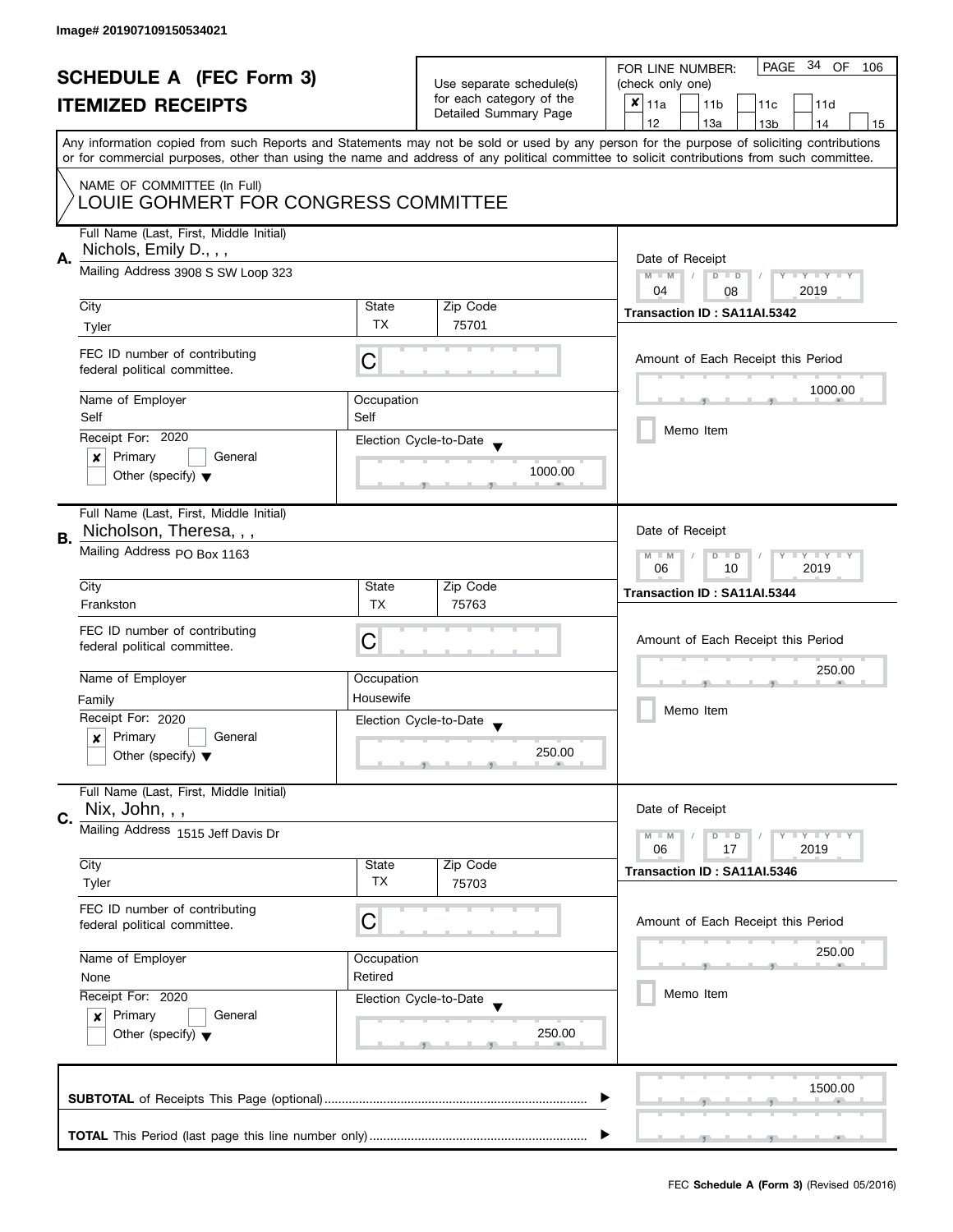| <b>SCHEDULE A (FEC Form 3)</b> |                                                                                           | Use separate schedule(s) | PAGE 35 OF<br>FOR LINE NUMBER:<br>106             |                                                                                                                                            |  |  |
|--------------------------------|-------------------------------------------------------------------------------------------|--------------------------|---------------------------------------------------|--------------------------------------------------------------------------------------------------------------------------------------------|--|--|
|                                |                                                                                           |                          | (check only one)                                  |                                                                                                                                            |  |  |
|                                | <b>ITEMIZED RECEIPTS</b>                                                                  |                          | for each category of the<br>Detailed Summary Page | $x _{11a}$<br>11 <sub>b</sub><br>11c<br>11d                                                                                                |  |  |
|                                |                                                                                           |                          | 12<br>13a<br>13 <sub>b</sub><br>14<br>15          |                                                                                                                                            |  |  |
|                                |                                                                                           |                          |                                                   | Any information copied from such Reports and Statements may not be sold or used by any person for the purpose of soliciting contributions  |  |  |
|                                |                                                                                           |                          |                                                   | or for commercial purposes, other than using the name and address of any political committee to solicit contributions from such committee. |  |  |
|                                | NAME OF COMMITTEE (In Full)                                                               |                          |                                                   |                                                                                                                                            |  |  |
|                                | LOUIE GOHMERT FOR CONGRESS COMMITTEE                                                      |                          |                                                   |                                                                                                                                            |  |  |
|                                |                                                                                           |                          |                                                   |                                                                                                                                            |  |  |
|                                | Full Name (Last, First, Middle Initial)                                                   |                          |                                                   |                                                                                                                                            |  |  |
| Α.                             | Nourse, Anita Jones, , ,                                                                  | Date of Receipt          |                                                   |                                                                                                                                            |  |  |
|                                | Mailing Address 1018 Shepherd Ln.                                                         |                          |                                                   | $M - M$<br>$D$ $D$<br>Y TY TY TY                                                                                                           |  |  |
|                                |                                                                                           |                          |                                                   | 04<br>2019<br>19                                                                                                                           |  |  |
|                                | City                                                                                      | State                    | Zip Code                                          | Transaction ID: SA11AI.5348                                                                                                                |  |  |
|                                | Tyler                                                                                     | <b>TX</b>                | 75701                                             |                                                                                                                                            |  |  |
|                                |                                                                                           |                          |                                                   |                                                                                                                                            |  |  |
|                                | FEC ID number of contributing<br>federal political committee.                             | С                        |                                                   | Amount of Each Receipt this Period                                                                                                         |  |  |
|                                |                                                                                           |                          |                                                   |                                                                                                                                            |  |  |
|                                | Name of Employer                                                                          | Occupation               |                                                   | 250.00                                                                                                                                     |  |  |
|                                | None                                                                                      | Retired                  |                                                   |                                                                                                                                            |  |  |
|                                | Receipt For: 2020                                                                         |                          | Election Cycle-to-Date                            | Memo Item                                                                                                                                  |  |  |
|                                | Primary<br>General<br>$\boldsymbol{x}$                                                    |                          |                                                   |                                                                                                                                            |  |  |
|                                | Other (specify) $\blacktriangledown$                                                      |                          | 250.00                                            |                                                                                                                                            |  |  |
|                                |                                                                                           |                          |                                                   |                                                                                                                                            |  |  |
|                                | Full Name (Last, First, Middle Initial)                                                   |                          |                                                   |                                                                                                                                            |  |  |
|                                | Olsen, Lloyd M, , ,                                                                       |                          |                                                   | Date of Receipt                                                                                                                            |  |  |
| В.                             | Mailing Address PO Box 132092                                                             |                          |                                                   | Y LY LY<br>$M - M$<br>$D$ $D$                                                                                                              |  |  |
|                                |                                                                                           |                          |                                                   | 18<br>2019<br>06                                                                                                                           |  |  |
|                                | City                                                                                      | State                    | Zip Code                                          | Transaction ID: SA11AI.5350                                                                                                                |  |  |
|                                | Tyler                                                                                     | <b>TX</b>                | 75713                                             |                                                                                                                                            |  |  |
|                                | FEC ID number of contributing                                                             |                          |                                                   |                                                                                                                                            |  |  |
|                                | C<br>federal political committee.                                                         |                          | Amount of Each Receipt this Period                |                                                                                                                                            |  |  |
|                                |                                                                                           |                          |                                                   | 250.00                                                                                                                                     |  |  |
|                                | Name of Employer                                                                          | Occupation               |                                                   |                                                                                                                                            |  |  |
|                                | Physician<br><b>Trinity Clinic</b>                                                        |                          |                                                   | Memo Item                                                                                                                                  |  |  |
|                                | Receipt For: 2020                                                                         |                          | Election Cycle-to-Date                            |                                                                                                                                            |  |  |
|                                | Primary<br>General<br>x                                                                   |                          |                                                   |                                                                                                                                            |  |  |
|                                | Other (specify) $\blacktriangledown$                                                      |                          | 250.00                                            |                                                                                                                                            |  |  |
|                                |                                                                                           |                          |                                                   |                                                                                                                                            |  |  |
|                                | Full Name (Last, First, Middle Initial)                                                   |                          |                                                   |                                                                                                                                            |  |  |
| C.                             | Olson, Donna D, , ,                                                                       |                          |                                                   | Date of Receipt                                                                                                                            |  |  |
|                                | Mailing Address 2205 Dover Ln                                                             |                          |                                                   | $M - M$<br>$Y \perp Y \perp Y$<br>$D$ $D$                                                                                                  |  |  |
|                                |                                                                                           |                          |                                                   | 06<br>12<br>2019                                                                                                                           |  |  |
|                                | City<br>Tyler                                                                             | State<br>ТX              | Zip Code<br>75703                                 | Transaction ID: SA11AI.5351                                                                                                                |  |  |
|                                |                                                                                           |                          |                                                   |                                                                                                                                            |  |  |
|                                | FEC ID number of contributing                                                             | C                        |                                                   | Amount of Each Receipt this Period                                                                                                         |  |  |
|                                | federal political committee.                                                              |                          |                                                   |                                                                                                                                            |  |  |
|                                | Name of Employer<br>Occupation                                                            |                          |                                                   | 250.00                                                                                                                                     |  |  |
|                                | None                                                                                      | Retired                  |                                                   |                                                                                                                                            |  |  |
|                                | Receipt For: 2020                                                                         |                          |                                                   | Memo Item                                                                                                                                  |  |  |
|                                | Election Cycle-to-Date<br>Primary<br>General<br>x<br>Other (specify) $\blacktriangledown$ |                          |                                                   |                                                                                                                                            |  |  |
|                                |                                                                                           |                          | 500.00                                            |                                                                                                                                            |  |  |
|                                |                                                                                           |                          |                                                   |                                                                                                                                            |  |  |
|                                |                                                                                           |                          |                                                   |                                                                                                                                            |  |  |
| 750.00                         |                                                                                           |                          |                                                   |                                                                                                                                            |  |  |
|                                |                                                                                           |                          |                                                   |                                                                                                                                            |  |  |
|                                |                                                                                           |                          |                                                   |                                                                                                                                            |  |  |
|                                |                                                                                           |                          |                                                   |                                                                                                                                            |  |  |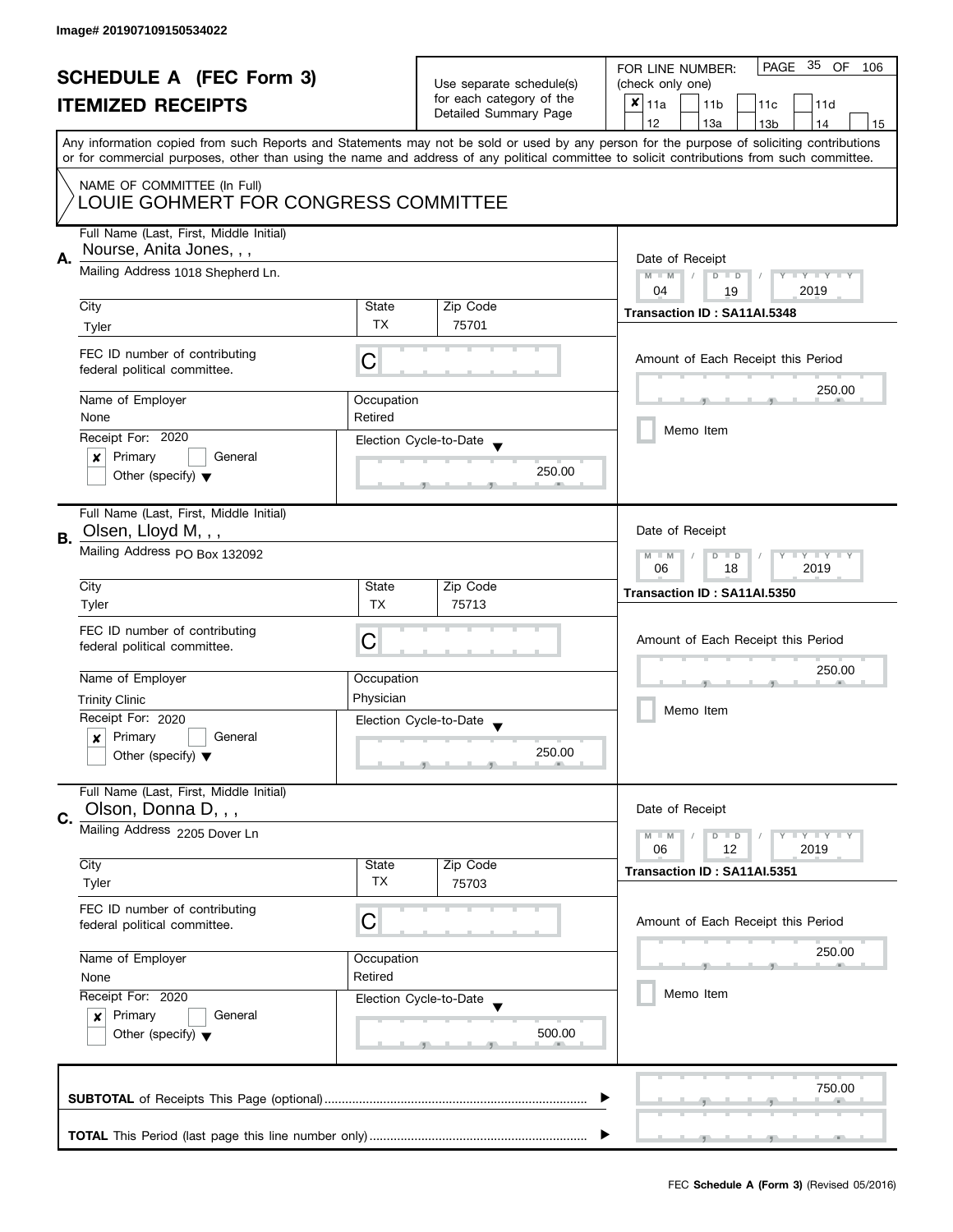| <b>SCHEDULE A (FEC Form 3)</b><br><b>ITEMIZED RECEIPTS</b> |                                                                                                                               | Use separate schedule(s)<br>for each category of the<br>Detailed Summary Page | PAGE 36 OF<br>FOR LINE NUMBER:<br>106       |                                                                                                                                                                                                                                                                                         |  |  |  |
|------------------------------------------------------------|-------------------------------------------------------------------------------------------------------------------------------|-------------------------------------------------------------------------------|---------------------------------------------|-----------------------------------------------------------------------------------------------------------------------------------------------------------------------------------------------------------------------------------------------------------------------------------------|--|--|--|
|                                                            |                                                                                                                               |                                                                               | (check only one)                            |                                                                                                                                                                                                                                                                                         |  |  |  |
|                                                            |                                                                                                                               |                                                                               | $x _{11a}$<br>11 <sub>b</sub><br>11c<br>11d |                                                                                                                                                                                                                                                                                         |  |  |  |
|                                                            |                                                                                                                               |                                                                               |                                             | 12<br>13a<br>13 <sub>b</sub><br>14<br>15                                                                                                                                                                                                                                                |  |  |  |
|                                                            |                                                                                                                               |                                                                               |                                             | Any information copied from such Reports and Statements may not be sold or used by any person for the purpose of soliciting contributions<br>or for commercial purposes, other than using the name and address of any political committee to solicit contributions from such committee. |  |  |  |
|                                                            |                                                                                                                               |                                                                               |                                             |                                                                                                                                                                                                                                                                                         |  |  |  |
|                                                            | NAME OF COMMITTEE (In Full)<br>LOUIE GOHMERT FOR CONGRESS COMMITTEE                                                           |                                                                               |                                             |                                                                                                                                                                                                                                                                                         |  |  |  |
|                                                            | Full Name (Last, First, Middle Initial)                                                                                       |                                                                               |                                             |                                                                                                                                                                                                                                                                                         |  |  |  |
| Α.                                                         | Parks, Thomas Michael, , ,                                                                                                    | Date of Receipt                                                               |                                             |                                                                                                                                                                                                                                                                                         |  |  |  |
|                                                            | Mailing Address 1784 Frostwood Dr                                                                                             |                                                                               |                                             | $M - M$<br>$D$ $D$<br>Y FY FY FY<br>$\sqrt{2}$                                                                                                                                                                                                                                          |  |  |  |
|                                                            |                                                                                                                               |                                                                               |                                             | 05<br>2019<br>30                                                                                                                                                                                                                                                                        |  |  |  |
|                                                            | City                                                                                                                          | State                                                                         | Zip Code                                    | Transaction ID: SA11AI.5353                                                                                                                                                                                                                                                             |  |  |  |
|                                                            | Tyler                                                                                                                         | <b>TX</b>                                                                     | 75703                                       |                                                                                                                                                                                                                                                                                         |  |  |  |
|                                                            | FEC ID number of contributing<br>federal political committee.                                                                 | С                                                                             |                                             | Amount of Each Receipt this Period                                                                                                                                                                                                                                                      |  |  |  |
|                                                            | Name of Employer                                                                                                              | Occupation                                                                    |                                             | 500.00                                                                                                                                                                                                                                                                                  |  |  |  |
|                                                            | None                                                                                                                          | Retired                                                                       |                                             |                                                                                                                                                                                                                                                                                         |  |  |  |
|                                                            | Receipt For: 2020                                                                                                             |                                                                               | Election Cycle-to-Date                      | Memo Item                                                                                                                                                                                                                                                                               |  |  |  |
|                                                            | Primary<br>General<br>x                                                                                                       |                                                                               |                                             |                                                                                                                                                                                                                                                                                         |  |  |  |
|                                                            | Other (specify) $\blacktriangledown$                                                                                          |                                                                               | 500.00                                      |                                                                                                                                                                                                                                                                                         |  |  |  |
|                                                            | Full Name (Last, First, Middle Initial)                                                                                       |                                                                               |                                             |                                                                                                                                                                                                                                                                                         |  |  |  |
| В.                                                         | Pelaia, Ralph, , ,                                                                                                            |                                                                               |                                             | Date of Receipt                                                                                                                                                                                                                                                                         |  |  |  |
|                                                            | Mailing Address 8 Thorntree                                                                                                   |                                                                               |                                             | Y LY LY<br>$D$ $D$<br>$M - M$<br>03<br>2019<br>04                                                                                                                                                                                                                                       |  |  |  |
|                                                            | City                                                                                                                          | State                                                                         | Zip Code                                    | Transaction ID: SA11AI.5359                                                                                                                                                                                                                                                             |  |  |  |
|                                                            | Longview                                                                                                                      | <b>TX</b>                                                                     | 75601                                       |                                                                                                                                                                                                                                                                                         |  |  |  |
|                                                            | FEC ID number of contributing                                                                                                 |                                                                               |                                             |                                                                                                                                                                                                                                                                                         |  |  |  |
|                                                            | С<br>federal political committee.                                                                                             |                                                                               |                                             | Amount of Each Receipt this Period                                                                                                                                                                                                                                                      |  |  |  |
|                                                            | Name of Employer                                                                                                              | Occupation                                                                    |                                             | 500.00                                                                                                                                                                                                                                                                                  |  |  |  |
|                                                            | Attorney<br>Pelaia Law Center<br>Receipt For: 2020                                                                            |                                                                               |                                             |                                                                                                                                                                                                                                                                                         |  |  |  |
|                                                            |                                                                                                                               |                                                                               |                                             | Memo Item                                                                                                                                                                                                                                                                               |  |  |  |
|                                                            | Primary<br>General<br>x                                                                                                       |                                                                               | Election Cycle-to-Date                      |                                                                                                                                                                                                                                                                                         |  |  |  |
|                                                            | Other (specify) $\blacktriangledown$                                                                                          |                                                                               | 500.00                                      |                                                                                                                                                                                                                                                                                         |  |  |  |
|                                                            |                                                                                                                               |                                                                               |                                             |                                                                                                                                                                                                                                                                                         |  |  |  |
|                                                            | Full Name (Last, First, Middle Initial)                                                                                       |                                                                               |                                             | Date of Receipt                                                                                                                                                                                                                                                                         |  |  |  |
| C.                                                         | Phillips, Bobby J., , ,                                                                                                       |                                                                               |                                             |                                                                                                                                                                                                                                                                                         |  |  |  |
|                                                            | Mailing Address P O Box 327                                                                                                   |                                                                               |                                             | Y L Y L Y<br>$M - M$<br>$D$ $D$<br>2019<br>04<br>19                                                                                                                                                                                                                                     |  |  |  |
|                                                            | City<br>State                                                                                                                 |                                                                               | Zip Code                                    |                                                                                                                                                                                                                                                                                         |  |  |  |
|                                                            | Carthage                                                                                                                      | TX                                                                            | 75633                                       | Transaction ID: SA11AI.5363                                                                                                                                                                                                                                                             |  |  |  |
|                                                            | FEC ID number of contributing                                                                                                 |                                                                               |                                             |                                                                                                                                                                                                                                                                                         |  |  |  |
|                                                            | C<br>federal political committee.                                                                                             |                                                                               |                                             | Amount of Each Receipt this Period                                                                                                                                                                                                                                                      |  |  |  |
|                                                            |                                                                                                                               | Occupation                                                                    |                                             | 1000.00                                                                                                                                                                                                                                                                                 |  |  |  |
|                                                            | Name of Employer                                                                                                              |                                                                               |                                             |                                                                                                                                                                                                                                                                                         |  |  |  |
|                                                            | Self                                                                                                                          | Attorney                                                                      |                                             | Memo Item                                                                                                                                                                                                                                                                               |  |  |  |
|                                                            | Receipt For: 2020<br>Election Cycle-to-Date<br>Primary<br>General<br>$\boldsymbol{x}$<br>Other (specify) $\blacktriangledown$ |                                                                               |                                             |                                                                                                                                                                                                                                                                                         |  |  |  |
|                                                            |                                                                                                                               |                                                                               | 1000.00                                     |                                                                                                                                                                                                                                                                                         |  |  |  |
|                                                            |                                                                                                                               |                                                                               |                                             |                                                                                                                                                                                                                                                                                         |  |  |  |
|                                                            |                                                                                                                               |                                                                               |                                             |                                                                                                                                                                                                                                                                                         |  |  |  |
| 2000.00                                                    |                                                                                                                               |                                                                               |                                             |                                                                                                                                                                                                                                                                                         |  |  |  |
|                                                            |                                                                                                                               |                                                                               |                                             |                                                                                                                                                                                                                                                                                         |  |  |  |
|                                                            |                                                                                                                               |                                                                               |                                             |                                                                                                                                                                                                                                                                                         |  |  |  |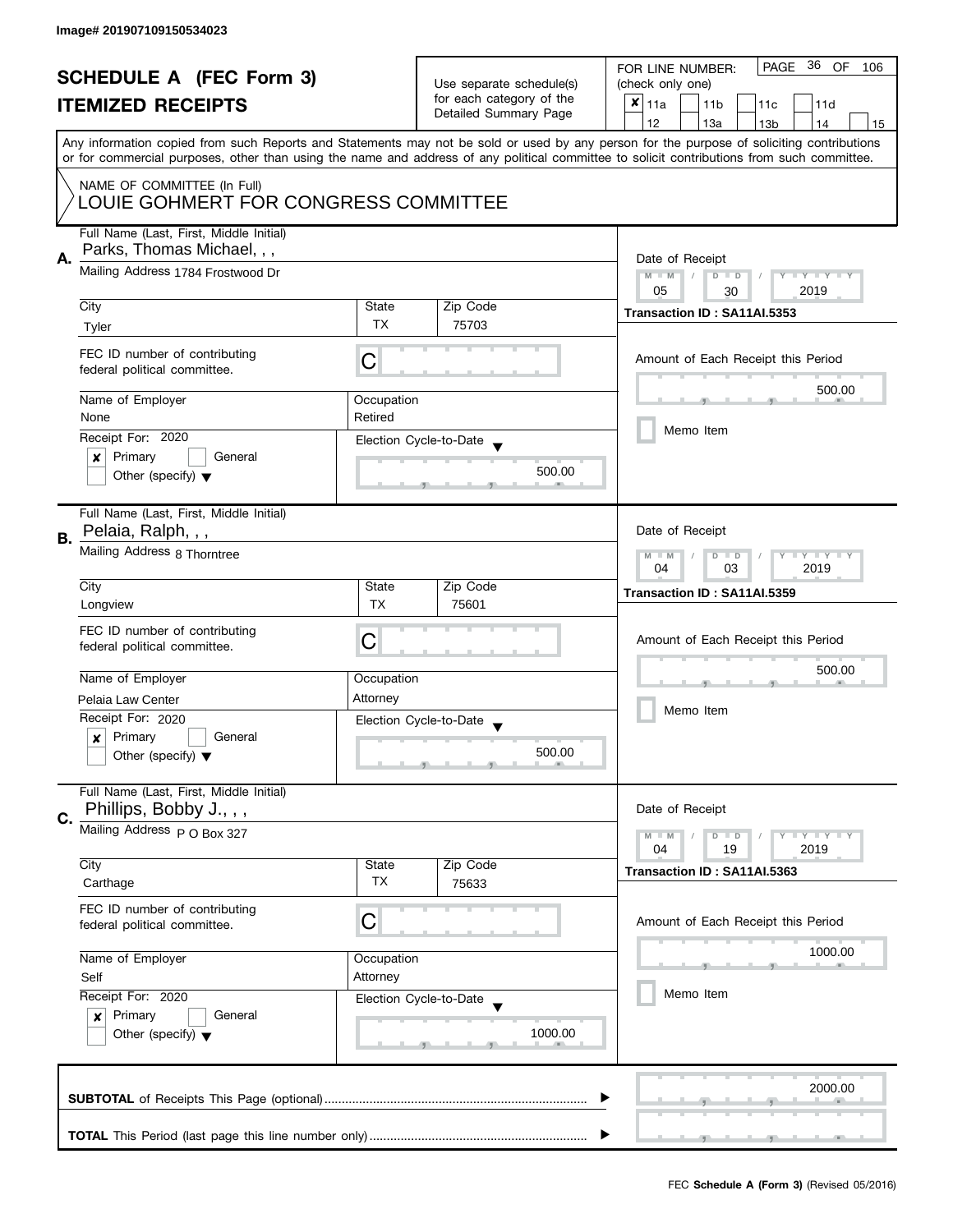| <b>SCHEDULE A (FEC Form 3)</b> |                                                              |                          | PAGE 37 OF<br>FOR LINE NUMBER:<br>106             |                                                                                                                                            |  |  |
|--------------------------------|--------------------------------------------------------------|--------------------------|---------------------------------------------------|--------------------------------------------------------------------------------------------------------------------------------------------|--|--|
|                                |                                                              | Use separate schedule(s) | (check only one)                                  |                                                                                                                                            |  |  |
|                                | <b>ITEMIZED RECEIPTS</b>                                     |                          | for each category of the<br>Detailed Summary Page | $x _{11a}$<br>11 <sub>b</sub><br>11c<br>11d                                                                                                |  |  |
|                                |                                                              |                          |                                                   | 12<br>13a<br>13 <sub>b</sub><br>14<br>15                                                                                                   |  |  |
|                                |                                                              |                          |                                                   | Any information copied from such Reports and Statements may not be sold or used by any person for the purpose of soliciting contributions  |  |  |
|                                |                                                              |                          |                                                   | or for commercial purposes, other than using the name and address of any political committee to solicit contributions from such committee. |  |  |
|                                | NAME OF COMMITTEE (In Full)                                  |                          |                                                   |                                                                                                                                            |  |  |
|                                | LOUIE GOHMERT FOR CONGRESS COMMITTEE                         |                          |                                                   |                                                                                                                                            |  |  |
|                                |                                                              |                          |                                                   |                                                                                                                                            |  |  |
|                                | Full Name (Last, First, Middle Initial)<br>Pope, Rogers, , , |                          |                                                   |                                                                                                                                            |  |  |
| А.                             |                                                              |                          |                                                   | Date of Receipt                                                                                                                            |  |  |
|                                | Mailing Address P O Box 3188                                 |                          |                                                   | $M - M$<br>$D$ $D$<br>Y I Y I Y I Y                                                                                                        |  |  |
|                                | City                                                         | State                    | Zip Code                                          | 04<br>2019<br>05                                                                                                                           |  |  |
|                                |                                                              | <b>TX</b>                | 75606                                             | Transaction ID: SA11AI.5367                                                                                                                |  |  |
|                                | Longview                                                     |                          |                                                   |                                                                                                                                            |  |  |
|                                | FEC ID number of contributing                                | C                        |                                                   | Amount of Each Receipt this Period                                                                                                         |  |  |
|                                | federal political committee.                                 |                          |                                                   |                                                                                                                                            |  |  |
|                                | Name of Employer                                             | Occupation               |                                                   | 500.00                                                                                                                                     |  |  |
|                                | <b>Texas Bank &amp; Trust</b>                                | <b>Banker</b>            |                                                   |                                                                                                                                            |  |  |
|                                | Receipt For: 2020                                            |                          | Election Cycle-to-Date                            | Memo Item                                                                                                                                  |  |  |
|                                | Primary<br>General<br>$\boldsymbol{x}$                       |                          |                                                   |                                                                                                                                            |  |  |
|                                | Other (specify) $\blacktriangledown$                         |                          | 500.00                                            |                                                                                                                                            |  |  |
|                                |                                                              |                          |                                                   |                                                                                                                                            |  |  |
|                                | Full Name (Last, First, Middle Initial)                      |                          |                                                   |                                                                                                                                            |  |  |
| В.                             | Price, Joan, , ,                                             |                          |                                                   | Date of Receipt                                                                                                                            |  |  |
|                                | Mailing Address 3301 Story Lake Dr.                          |                          |                                                   | Y LY LY<br>$M - M$<br>$D$ $D$                                                                                                              |  |  |
|                                |                                                              | 06<br>07<br>2019         |                                                   |                                                                                                                                            |  |  |
|                                | City                                                         | State                    | Zip Code                                          | Transaction ID: SA11AI.5368                                                                                                                |  |  |
|                                | Tyler                                                        | <b>TX</b>                | 75707                                             |                                                                                                                                            |  |  |
|                                | FEC ID number of contributing                                | C                        |                                                   | Amount of Each Receipt this Period                                                                                                         |  |  |
|                                | federal political committee.                                 |                          |                                                   |                                                                                                                                            |  |  |
|                                | Name of Employer                                             | Occupation               |                                                   | 400.00                                                                                                                                     |  |  |
|                                | Self                                                         | Investments              |                                                   |                                                                                                                                            |  |  |
|                                | Receipt For: 2020                                            |                          | Election Cycle-to-Date                            | Memo Item                                                                                                                                  |  |  |
|                                | Primary<br>General<br>x                                      |                          |                                                   |                                                                                                                                            |  |  |
|                                | Other (specify) $\blacktriangledown$                         |                          | 650.00                                            |                                                                                                                                            |  |  |
|                                |                                                              |                          |                                                   |                                                                                                                                            |  |  |
|                                | Full Name (Last, First, Middle Initial)                      |                          |                                                   |                                                                                                                                            |  |  |
| C.                             | Pritchard, Nancie, , ,                                       |                          |                                                   | Date of Receipt                                                                                                                            |  |  |
|                                | Mailing Address 3514 Woods Blvd                              |                          |                                                   | $M - M$<br>$Y \perp Y \perp Y$<br>$D$ $D$                                                                                                  |  |  |
|                                |                                                              |                          |                                                   | 06<br>2019<br>17                                                                                                                           |  |  |
|                                | City<br>Tyler                                                | State<br>ТX              | Zip Code<br>75707                                 | Transaction ID: SA11AI.5371                                                                                                                |  |  |
|                                |                                                              |                          |                                                   |                                                                                                                                            |  |  |
|                                | FEC ID number of contributing                                | С                        |                                                   | Amount of Each Receipt this Period                                                                                                         |  |  |
|                                | federal political committee.                                 |                          |                                                   |                                                                                                                                            |  |  |
|                                | Name of Employer                                             | Occupation               |                                                   | 250.00                                                                                                                                     |  |  |
|                                | Accountant/Consultant                                        | Self                     |                                                   |                                                                                                                                            |  |  |
|                                | Receipt For: 2020                                            |                          | Election Cycle-to-Date                            | Memo Item                                                                                                                                  |  |  |
|                                | Primary<br>General<br>$\boldsymbol{x}$                       |                          |                                                   |                                                                                                                                            |  |  |
|                                | Other (specify) $\blacktriangledown$                         |                          | 300.00                                            |                                                                                                                                            |  |  |
|                                |                                                              |                          |                                                   |                                                                                                                                            |  |  |
|                                |                                                              |                          |                                                   |                                                                                                                                            |  |  |
|                                |                                                              |                          |                                                   | 1150.00                                                                                                                                    |  |  |
|                                |                                                              |                          |                                                   |                                                                                                                                            |  |  |
|                                |                                                              |                          |                                                   |                                                                                                                                            |  |  |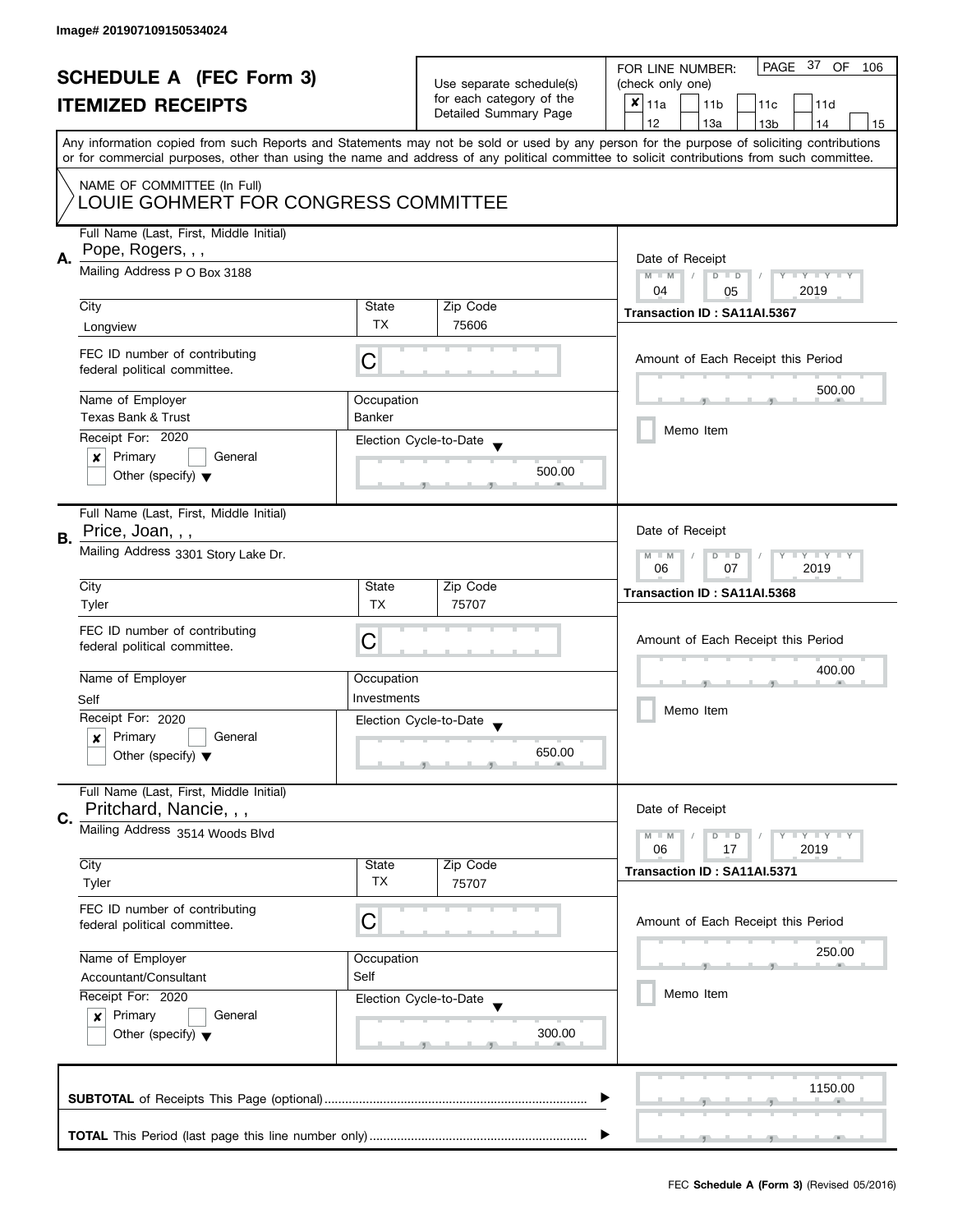| <b>SCHEDULE A (FEC Form 3)</b><br><b>ITEMIZED RECEIPTS</b> |                                                                     | Use separate schedule(s)<br>for each category of the | PAGE 38 OF<br>FOR LINE NUMBER:<br>106              |                                                                                                                                                                                                                                                                                         |  |
|------------------------------------------------------------|---------------------------------------------------------------------|------------------------------------------------------|----------------------------------------------------|-----------------------------------------------------------------------------------------------------------------------------------------------------------------------------------------------------------------------------------------------------------------------------------------|--|
|                                                            |                                                                     |                                                      | (check only one)                                   |                                                                                                                                                                                                                                                                                         |  |
|                                                            |                                                                     |                                                      | $x _{11a}$<br>11 <sub>b</sub><br>11c<br>11d        |                                                                                                                                                                                                                                                                                         |  |
|                                                            |                                                                     |                                                      | Detailed Summary Page                              | 12<br>13a<br>13 <sub>b</sub><br>14<br>15                                                                                                                                                                                                                                                |  |
|                                                            |                                                                     |                                                      |                                                    | Any information copied from such Reports and Statements may not be sold or used by any person for the purpose of soliciting contributions<br>or for commercial purposes, other than using the name and address of any political committee to solicit contributions from such committee. |  |
|                                                            |                                                                     |                                                      |                                                    |                                                                                                                                                                                                                                                                                         |  |
|                                                            | NAME OF COMMITTEE (In Full)<br>LOUIE GOHMERT FOR CONGRESS COMMITTEE |                                                      |                                                    |                                                                                                                                                                                                                                                                                         |  |
|                                                            | Full Name (Last, First, Middle Initial)                             |                                                      |                                                    |                                                                                                                                                                                                                                                                                         |  |
|                                                            | Rhoades, Jimmy, , ,                                                 |                                                      |                                                    |                                                                                                                                                                                                                                                                                         |  |
| А.                                                         | Mailing Address 318 oak crest drive                                 |                                                      |                                                    | Date of Receipt                                                                                                                                                                                                                                                                         |  |
|                                                            |                                                                     |                                                      |                                                    | $M - M$<br>$D$ $D$<br>Y I Y I Y I Y<br>$\sqrt{2}$                                                                                                                                                                                                                                       |  |
|                                                            |                                                                     |                                                      |                                                    | 06<br>2019<br>17                                                                                                                                                                                                                                                                        |  |
|                                                            | City                                                                | State<br><b>TX</b>                                   | Zip Code                                           | Transaction ID: SA11AI.5375                                                                                                                                                                                                                                                             |  |
|                                                            | Lufkin                                                              |                                                      | 75901                                              |                                                                                                                                                                                                                                                                                         |  |
|                                                            | FEC ID number of contributing<br>federal political committee.       | С                                                    |                                                    | Amount of Each Receipt this Period                                                                                                                                                                                                                                                      |  |
|                                                            | Name of Employer                                                    | Occupation                                           |                                                    | 250.00                                                                                                                                                                                                                                                                                  |  |
|                                                            | None                                                                | Retired                                              |                                                    |                                                                                                                                                                                                                                                                                         |  |
|                                                            |                                                                     |                                                      |                                                    | Memo Item                                                                                                                                                                                                                                                                               |  |
|                                                            | Receipt For: 2020                                                   |                                                      | Election Cycle-to-Date                             |                                                                                                                                                                                                                                                                                         |  |
|                                                            | Primary<br>General<br>$\boldsymbol{x}$                              |                                                      | 250.00                                             |                                                                                                                                                                                                                                                                                         |  |
|                                                            | Other (specify) $\blacktriangledown$                                |                                                      |                                                    |                                                                                                                                                                                                                                                                                         |  |
|                                                            | Full Name (Last, First, Middle Initial)                             |                                                      |                                                    |                                                                                                                                                                                                                                                                                         |  |
| В.                                                         | Rhoades, Les, , ,                                                   |                                                      |                                                    | Date of Receipt                                                                                                                                                                                                                                                                         |  |
|                                                            | Mailing Address p O Box 1468                                        |                                                      |                                                    | Y LY LY<br>$M - M$<br>$D$ $D$<br>09<br>2019<br>04                                                                                                                                                                                                                                       |  |
|                                                            | City                                                                | State                                                | Zip Code                                           |                                                                                                                                                                                                                                                                                         |  |
|                                                            | Marshall                                                            | <b>TX</b>                                            | 75671                                              | Transaction ID: SA11AI.5373                                                                                                                                                                                                                                                             |  |
|                                                            |                                                                     |                                                      |                                                    |                                                                                                                                                                                                                                                                                         |  |
|                                                            | FEC ID number of contributing                                       | C                                                    |                                                    | Amount of Each Receipt this Period                                                                                                                                                                                                                                                      |  |
|                                                            | federal political committee.                                        |                                                      |                                                    |                                                                                                                                                                                                                                                                                         |  |
|                                                            |                                                                     |                                                      |                                                    | 500.00                                                                                                                                                                                                                                                                                  |  |
|                                                            | Name of Employer                                                    | Occupation                                           |                                                    |                                                                                                                                                                                                                                                                                         |  |
|                                                            | Browning Insurance Agency, Inc.                                     | Ind Insurance Agent                                  |                                                    | Memo Item                                                                                                                                                                                                                                                                               |  |
|                                                            | Receipt For: 2020                                                   |                                                      | Election Cycle-to-Date<br>$\overline{\phantom{a}}$ |                                                                                                                                                                                                                                                                                         |  |
|                                                            | Primary<br>General<br>x                                             |                                                      |                                                    |                                                                                                                                                                                                                                                                                         |  |
|                                                            | Other (specify) $\blacktriangledown$                                |                                                      | 500.00                                             |                                                                                                                                                                                                                                                                                         |  |
|                                                            | Full Name (Last, First, Middle Initial)<br>Richards, Ralph W, , ,   |                                                      |                                                    | Date of Receipt                                                                                                                                                                                                                                                                         |  |
| C.                                                         |                                                                     |                                                      |                                                    |                                                                                                                                                                                                                                                                                         |  |
|                                                            | Mailing Address 1280 Brandywine Dr                                  |                                                      |                                                    | $Y \perp Y \perp Y$<br>$M - M$<br>$D$ $D$                                                                                                                                                                                                                                               |  |
|                                                            | City                                                                | State                                                | Zip Code                                           | 23<br>2019<br>04                                                                                                                                                                                                                                                                        |  |
|                                                            | Longview                                                            | ТX                                                   | 75601                                              | Transaction ID: SA11AI.5377                                                                                                                                                                                                                                                             |  |
|                                                            |                                                                     |                                                      |                                                    |                                                                                                                                                                                                                                                                                         |  |
|                                                            | FEC ID number of contributing                                       |                                                      |                                                    |                                                                                                                                                                                                                                                                                         |  |
|                                                            | federal political committee.                                        | C                                                    |                                                    | Amount of Each Receipt this Period                                                                                                                                                                                                                                                      |  |
|                                                            |                                                                     |                                                      |                                                    | 250.00                                                                                                                                                                                                                                                                                  |  |
|                                                            | Name of Employer                                                    | Occupation                                           |                                                    |                                                                                                                                                                                                                                                                                         |  |
|                                                            | Retired<br>None                                                     |                                                      |                                                    |                                                                                                                                                                                                                                                                                         |  |
|                                                            | Receipt For: 2020                                                   |                                                      | Election Cycle-to-Date                             | Memo Item                                                                                                                                                                                                                                                                               |  |
|                                                            | Primary<br>General<br>x                                             |                                                      |                                                    |                                                                                                                                                                                                                                                                                         |  |
|                                                            | Other (specify) $\blacktriangledown$                                |                                                      | 250.00                                             |                                                                                                                                                                                                                                                                                         |  |
|                                                            |                                                                     |                                                      |                                                    |                                                                                                                                                                                                                                                                                         |  |
|                                                            |                                                                     |                                                      |                                                    |                                                                                                                                                                                                                                                                                         |  |
|                                                            |                                                                     |                                                      |                                                    | 1000.00                                                                                                                                                                                                                                                                                 |  |
|                                                            |                                                                     |                                                      |                                                    |                                                                                                                                                                                                                                                                                         |  |
|                                                            |                                                                     |                                                      |                                                    |                                                                                                                                                                                                                                                                                         |  |
|                                                            |                                                                     |                                                      |                                                    |                                                                                                                                                                                                                                                                                         |  |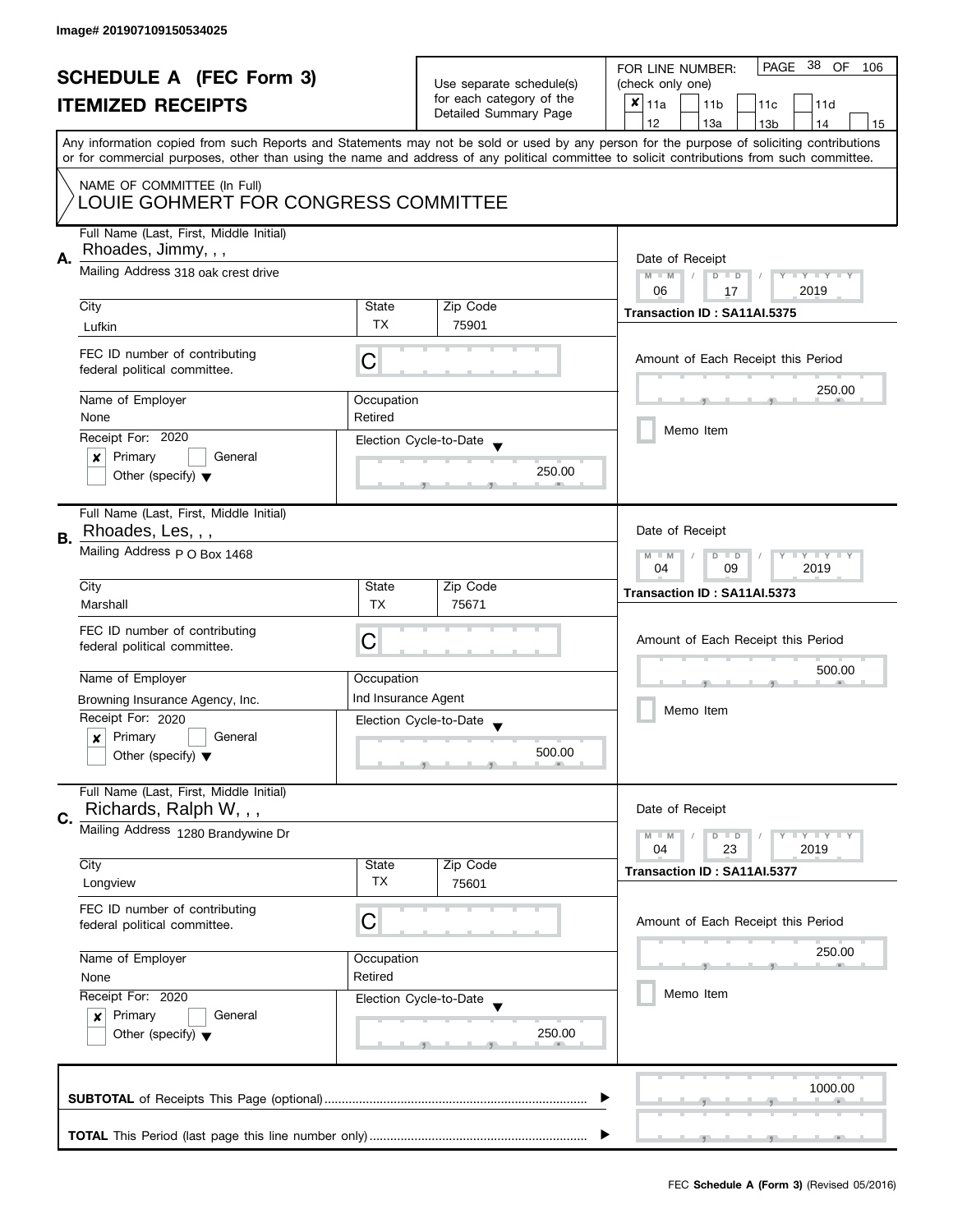|    | <b>SCHEDULE A (FEC Form 3)</b><br><b>ITEMIZED RECEIPTS</b>                                          |                    | Use separate schedule(s)<br>for each category of the<br>Detailed Summary Page | PAGE 39 OF<br>FOR LINE NUMBER:<br>106<br>(check only one)<br>X<br>11a<br>11 <sub>b</sub><br>11c<br>11d<br>12<br>13a<br>13 <sub>b</sub><br>14<br>15                                                                                                                                      |
|----|-----------------------------------------------------------------------------------------------------|--------------------|-------------------------------------------------------------------------------|-----------------------------------------------------------------------------------------------------------------------------------------------------------------------------------------------------------------------------------------------------------------------------------------|
|    | NAME OF COMMITTEE (In Full)<br>LOUIE GOHMERT FOR CONGRESS COMMITTEE                                 |                    |                                                                               | Any information copied from such Reports and Statements may not be sold or used by any person for the purpose of soliciting contributions<br>or for commercial purposes, other than using the name and address of any political committee to solicit contributions from such committee. |
| А. | Full Name (Last, First, Middle Initial)<br>Shoults, Brenda, , ,<br>Mailing Address 10857 St Hwy 154 |                    |                                                                               | Date of Receipt<br>$M - M$<br>Y I Y I Y I Y<br>$D$ $D$                                                                                                                                                                                                                                  |
|    | City                                                                                                | State              | Zip Code                                                                      | 04<br>2019<br>29<br>Transaction ID: SA11AI.5398                                                                                                                                                                                                                                         |
|    | Marshall                                                                                            | <b>TX</b>          | 75070                                                                         |                                                                                                                                                                                                                                                                                         |
|    | FEC ID number of contributing<br>federal political committee.                                       | C                  |                                                                               | Amount of Each Receipt this Period                                                                                                                                                                                                                                                      |
|    | Name of Employer                                                                                    | Occupation         |                                                                               | 500.00                                                                                                                                                                                                                                                                                  |
|    | <b>Bear Creek Smokehouse</b>                                                                        | Owner              |                                                                               | Memo Item                                                                                                                                                                                                                                                                               |
|    | Receipt For: 2020<br>General                                                                        |                    | Election Cycle-to-Date                                                        |                                                                                                                                                                                                                                                                                         |
|    | Primary<br>×<br>Other (specify) $\blacktriangledown$                                                |                    | 500.00                                                                        |                                                                                                                                                                                                                                                                                         |
|    | Full Name (Last, First, Middle Initial)                                                             |                    |                                                                               |                                                                                                                                                                                                                                                                                         |
| В. | Shoults, Tracy, , ,<br>Mailing Address 10739 St Hwy 154                                             |                    |                                                                               | Date of Receipt<br><b>LY LY LY</b><br>$M - M$<br>$D$ $D$<br>04<br>29<br>2019                                                                                                                                                                                                            |
|    | City                                                                                                | State              | Zip Code                                                                      | Transaction ID: SA11AI.5396                                                                                                                                                                                                                                                             |
|    | Marshall                                                                                            | <b>TX</b>          | 75070                                                                         |                                                                                                                                                                                                                                                                                         |
|    | FEC ID number of contributing<br>federal political committee.                                       | C                  |                                                                               | Amount of Each Receipt this Period                                                                                                                                                                                                                                                      |
|    | Name of Employer                                                                                    | Occupation         |                                                                               | 500.00                                                                                                                                                                                                                                                                                  |
|    | Bear Creek Smokehouse                                                                               | Owner              |                                                                               | Memo Item                                                                                                                                                                                                                                                                               |
|    | Receipt For: 2020                                                                                   |                    | Election Cycle-to-Date<br>$\overline{\mathbf{v}}$                             |                                                                                                                                                                                                                                                                                         |
|    | Primary<br>General<br>$\boldsymbol{x}$<br>Other (specify) $\blacktriangledown$                      |                    | 500.00                                                                        |                                                                                                                                                                                                                                                                                         |
|    | Full Name (Last, First, Middle Initial)<br>Smith, Kim R, , ,                                        |                    |                                                                               | Date of Receipt                                                                                                                                                                                                                                                                         |
| C. | Mailing Address 1155 E Johnson St                                                                   |                    |                                                                               | $T - Y = T - Y$<br>$M - M$<br>$D$ $D$<br>04<br>2019<br>10                                                                                                                                                                                                                               |
|    | City<br>Tatum                                                                                       | State<br><b>TX</b> | Zip Code<br>75691                                                             | Transaction ID: SA11AI.5404                                                                                                                                                                                                                                                             |
|    | FEC ID number of contributing<br>federal political committee.                                       | C                  |                                                                               | Amount of Each Receipt this Period                                                                                                                                                                                                                                                      |
|    | Name of Employer                                                                                    | Occupation         |                                                                               | 2700.00                                                                                                                                                                                                                                                                                 |
|    | Kim R Smith Trucking Inc                                                                            | Self               |                                                                               |                                                                                                                                                                                                                                                                                         |
|    | Receipt For: 2020<br>Primary<br>General<br>$\boldsymbol{x}$<br>Other (specify) $\blacktriangledown$ |                    | Election Cycle-to-Date<br>2700.00                                             | Memo Item                                                                                                                                                                                                                                                                               |
|    |                                                                                                     |                    |                                                                               | 3700.00                                                                                                                                                                                                                                                                                 |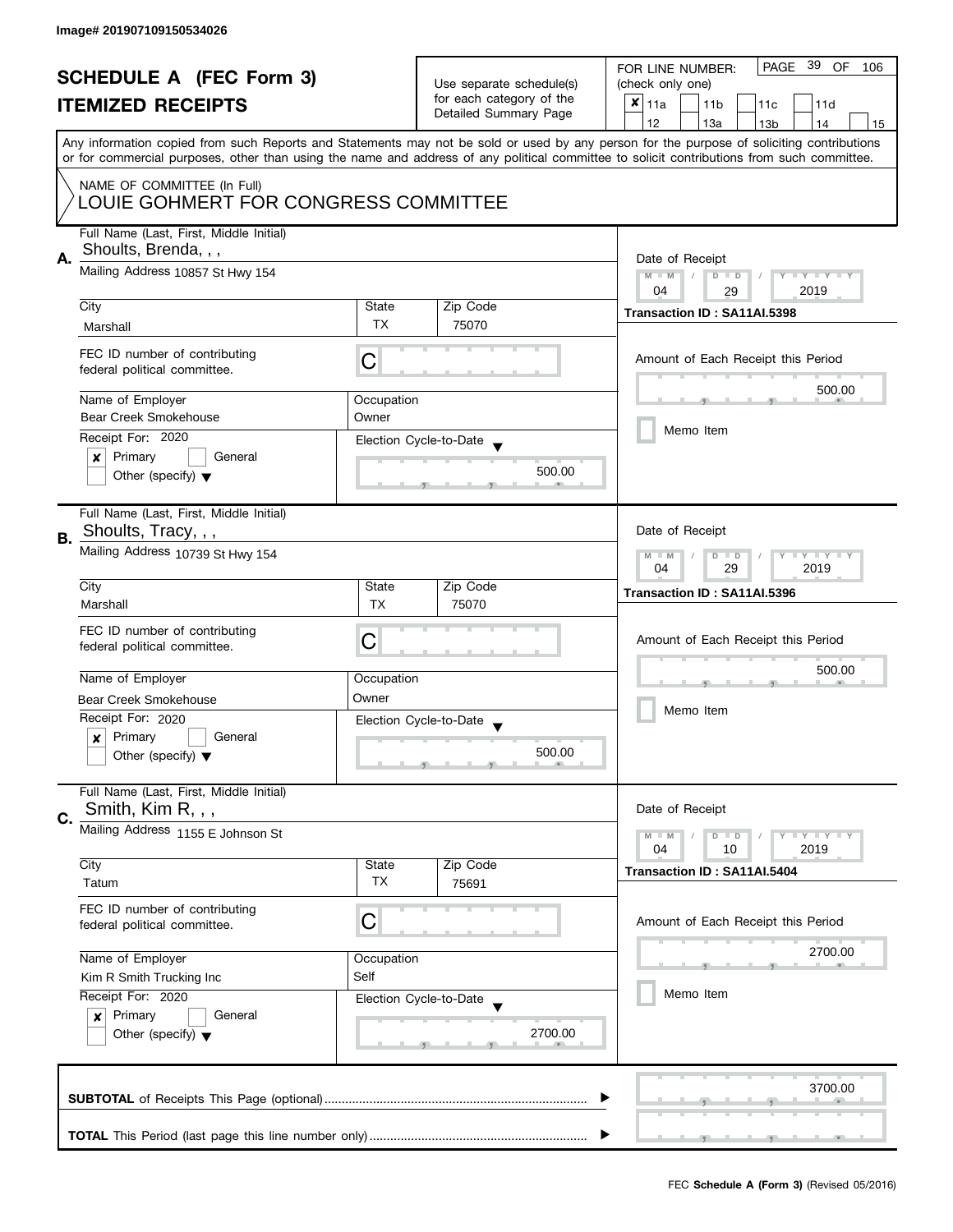| <b>SCHEDULE A (FEC Form 3)</b> |                                                                                                                                                                       | Use separate schedule(s) | PAGE 40 OF<br>FOR LINE NUMBER:<br>106 |                                                                                                                                            |
|--------------------------------|-----------------------------------------------------------------------------------------------------------------------------------------------------------------------|--------------------------|---------------------------------------|--------------------------------------------------------------------------------------------------------------------------------------------|
|                                |                                                                                                                                                                       |                          | (check only one)                      |                                                                                                                                            |
|                                | <b>ITEMIZED RECEIPTS</b><br>Any information copied from such Reports and Statements may not be sold or used by any person for the purpose of soliciting contributions |                          | for each category of the              | $x _{11a}$<br>11 <sub>b</sub><br>11c<br>11d                                                                                                |
|                                |                                                                                                                                                                       |                          | Detailed Summary Page                 | 12<br>13a<br>13 <sub>b</sub><br>14<br>15                                                                                                   |
|                                |                                                                                                                                                                       |                          |                                       |                                                                                                                                            |
|                                |                                                                                                                                                                       |                          |                                       | or for commercial purposes, other than using the name and address of any political committee to solicit contributions from such committee. |
|                                |                                                                                                                                                                       |                          |                                       |                                                                                                                                            |
|                                | NAME OF COMMITTEE (In Full)<br>LOUIE GOHMERT FOR CONGRESS COMMITTEE                                                                                                   |                          |                                       |                                                                                                                                            |
|                                |                                                                                                                                                                       |                          |                                       |                                                                                                                                            |
|                                | Full Name (Last, First, Middle Initial)                                                                                                                               |                          |                                       |                                                                                                                                            |
|                                | Smith, Pamela, , ,<br>Mailing Address 1155 E Johnson St                                                                                                               |                          |                                       |                                                                                                                                            |
| Α.                             |                                                                                                                                                                       |                          |                                       | Date of Receipt                                                                                                                            |
|                                |                                                                                                                                                                       |                          |                                       | $M - M$<br>$\sqrt{2}$<br>$D$ $D$<br>Y I Y I Y I Y<br>04<br>2019                                                                            |
|                                | City                                                                                                                                                                  | State                    | Zip Code                              | 10                                                                                                                                         |
|                                |                                                                                                                                                                       | TX                       | 75691                                 | Transaction ID: SA11AI.5406                                                                                                                |
|                                | Tatum                                                                                                                                                                 |                          |                                       |                                                                                                                                            |
|                                | FEC ID number of contributing                                                                                                                                         | C                        |                                       | Amount of Each Receipt this Period                                                                                                         |
|                                | federal political committee.                                                                                                                                          |                          |                                       |                                                                                                                                            |
|                                |                                                                                                                                                                       |                          |                                       | 2700.00                                                                                                                                    |
|                                | Name of Employer                                                                                                                                                      | Occupation               |                                       |                                                                                                                                            |
|                                | Sierra Frac Sand LLC                                                                                                                                                  | Self                     |                                       | Memo Item                                                                                                                                  |
|                                | Receipt For: 2020                                                                                                                                                     |                          | Election Cycle-to-Date                |                                                                                                                                            |
|                                | Primary<br>General<br>×                                                                                                                                               |                          |                                       |                                                                                                                                            |
|                                | Other (specify) $\blacktriangledown$                                                                                                                                  |                          | 2700.00                               |                                                                                                                                            |
|                                |                                                                                                                                                                       |                          |                                       |                                                                                                                                            |
|                                | Full Name (Last, First, Middle Initial)                                                                                                                               |                          |                                       |                                                                                                                                            |
| В.                             | Spivey, Gail, , ,                                                                                                                                                     |                          |                                       | Date of Receipt                                                                                                                            |
|                                | Mailing Address 4800 Kidd Dr                                                                                                                                          |                          |                                       | $Y = Y + Y$<br>$M - M$<br>D<br>$\Box$                                                                                                      |
|                                |                                                                                                                                                                       |                          |                                       |                                                                                                                                            |
|                                | City                                                                                                                                                                  | State                    | Zip Code                              | Transaction ID: SA11AI.5411                                                                                                                |
|                                | Tyler                                                                                                                                                                 | <b>TX</b>                | 75703                                 |                                                                                                                                            |
|                                | FEC ID number of contributing                                                                                                                                         |                          |                                       |                                                                                                                                            |
|                                | federal political committee.                                                                                                                                          | C                        |                                       | Amount of Each Receipt this Period                                                                                                         |
|                                |                                                                                                                                                                       |                          |                                       | 250.00                                                                                                                                     |
|                                | Name of Employer                                                                                                                                                      | Occupation               |                                       |                                                                                                                                            |
|                                | Henry & Peters PC                                                                                                                                                     | Secretary                |                                       | Memo Item                                                                                                                                  |
|                                | Receipt For: 2020                                                                                                                                                     |                          | Election Cycle-to-Date                |                                                                                                                                            |
|                                | Primary<br>General<br>x                                                                                                                                               |                          | 250.00                                |                                                                                                                                            |
|                                | Other (specify) $\blacktriangledown$                                                                                                                                  |                          |                                       |                                                                                                                                            |
|                                |                                                                                                                                                                       |                          |                                       |                                                                                                                                            |
|                                | Full Name (Last, First, Middle Initial)<br>Stein, David, , ,                                                                                                          |                          |                                       | Date of Receipt                                                                                                                            |
| C.                             |                                                                                                                                                                       |                          |                                       |                                                                                                                                            |
|                                | Mailing Address 4504 Candy Lane                                                                                                                                       |                          |                                       | $M - M$<br>$\bot$ $\gamma$ $\bot$ $\gamma$ $\bot$ $\gamma$<br>$D$ $D$                                                                      |
|                                | City                                                                                                                                                                  | State                    | Zip Code                              | 06<br>20<br>2019                                                                                                                           |
|                                | Tyler                                                                                                                                                                 | <b>TX</b>                | 75701                                 | Transaction ID: SA11AI.5417                                                                                                                |
|                                |                                                                                                                                                                       |                          |                                       |                                                                                                                                            |
|                                | FEC ID number of contributing                                                                                                                                         | C                        |                                       | Amount of Each Receipt this Period                                                                                                         |
|                                | federal political committee.                                                                                                                                          |                          |                                       |                                                                                                                                            |
|                                | Name of Employer                                                                                                                                                      | Occupation               |                                       | 250.00                                                                                                                                     |
|                                | <b>Bus Owner</b>                                                                                                                                                      | Office Pride of ET       |                                       |                                                                                                                                            |
|                                | Receipt For: 2020                                                                                                                                                     |                          | Election Cycle-to-Date                | Memo Item                                                                                                                                  |
|                                | Primary<br>General<br>$\mathsf{x}$                                                                                                                                    |                          |                                       |                                                                                                                                            |
|                                | Other (specify) $\blacktriangledown$                                                                                                                                  |                          | 250.00                                |                                                                                                                                            |
|                                |                                                                                                                                                                       |                          |                                       |                                                                                                                                            |
|                                |                                                                                                                                                                       |                          |                                       |                                                                                                                                            |
|                                |                                                                                                                                                                       |                          |                                       | 3200.00                                                                                                                                    |
|                                |                                                                                                                                                                       |                          |                                       |                                                                                                                                            |
|                                |                                                                                                                                                                       |                          |                                       |                                                                                                                                            |
|                                |                                                                                                                                                                       |                          |                                       |                                                                                                                                            |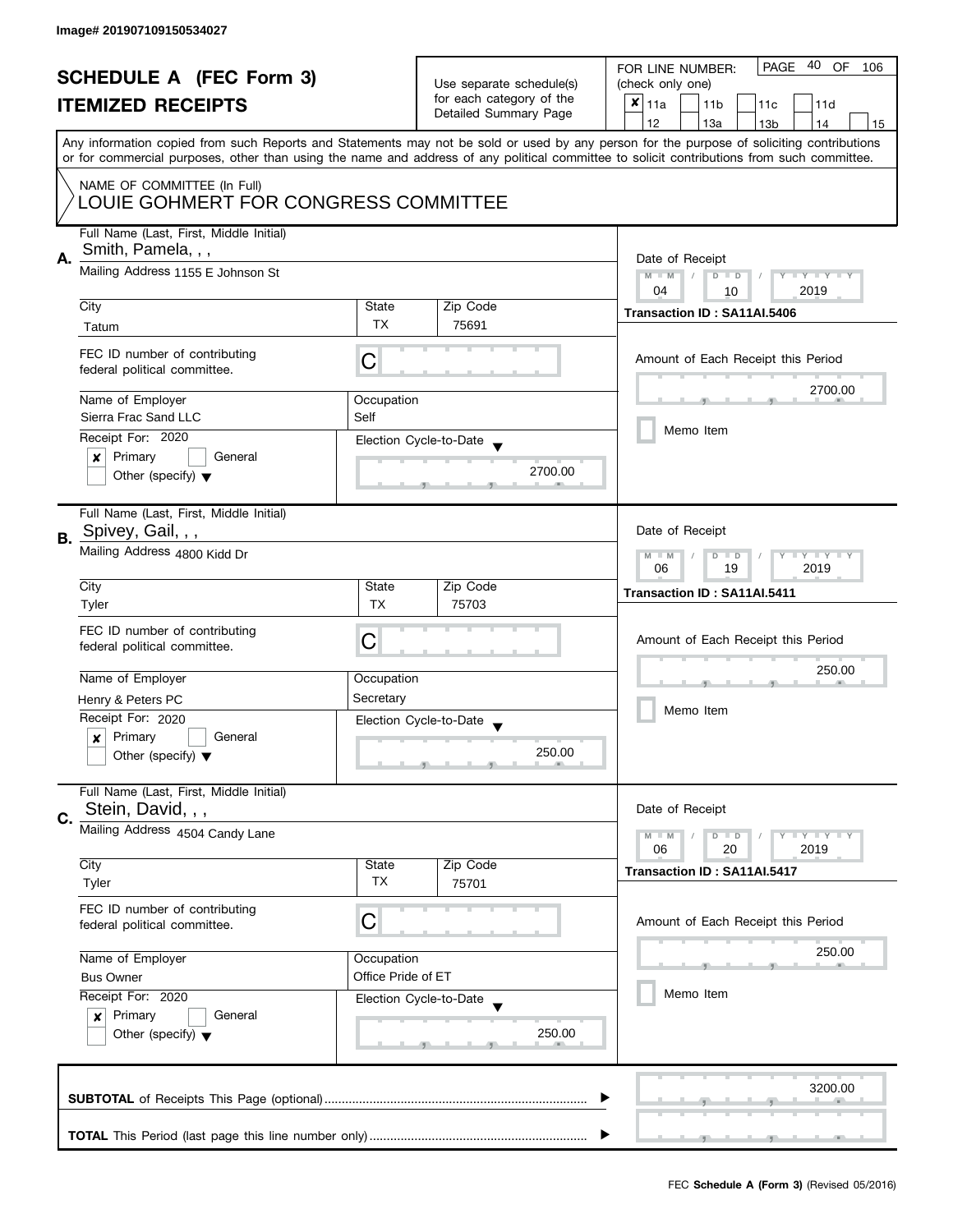| <b>SCHEDULE A (FEC Form 3)</b><br><b>ITEMIZED RECEIPTS</b> |                                                                                                      | Use separate schedule(s)<br>for each category of the<br>Detailed Summary Page | PAGE 41 OF<br>FOR LINE NUMBER:<br>106<br>(check only one)<br>$x _{11a}$<br>11 <sub>b</sub><br>11c<br>11d |                                                                                                                                                                                                                                                                                                                                     |
|------------------------------------------------------------|------------------------------------------------------------------------------------------------------|-------------------------------------------------------------------------------|----------------------------------------------------------------------------------------------------------|-------------------------------------------------------------------------------------------------------------------------------------------------------------------------------------------------------------------------------------------------------------------------------------------------------------------------------------|
|                                                            |                                                                                                      |                                                                               |                                                                                                          | 12<br>13a<br>13 <sub>b</sub><br>14<br>15<br>Any information copied from such Reports and Statements may not be sold or used by any person for the purpose of soliciting contributions<br>or for commercial purposes, other than using the name and address of any political committee to solicit contributions from such committee. |
|                                                            | NAME OF COMMITTEE (In Full)<br>LOUIE GOHMERT FOR CONGRESS COMMITTEE                                  |                                                                               |                                                                                                          |                                                                                                                                                                                                                                                                                                                                     |
| А.                                                         | Full Name (Last, First, Middle Initial)<br>Sterner, Jeannette, , ,<br>Mailing Address 312 Oxbow Cove |                                                                               |                                                                                                          | Date of Receipt<br>$M - M$<br>Y I Y I Y I Y<br>$D$ $D$                                                                                                                                                                                                                                                                              |
|                                                            | City                                                                                                 | State<br>TX                                                                   | Zip Code<br>75765                                                                                        | 2019<br>04<br>13<br>Transaction ID: SA11AI.5419                                                                                                                                                                                                                                                                                     |
|                                                            | Holly Lake Ranch<br>FEC ID number of contributing<br>federal political committee.                    | C                                                                             |                                                                                                          | Amount of Each Receipt this Period                                                                                                                                                                                                                                                                                                  |
|                                                            | Name of Employer<br>None                                                                             | Occupation<br>Retired                                                         |                                                                                                          | 250.00                                                                                                                                                                                                                                                                                                                              |
|                                                            | Receipt For: 2020<br>Primary<br>General<br>×                                                         |                                                                               | Election Cycle-to-Date                                                                                   | Memo Item                                                                                                                                                                                                                                                                                                                           |
|                                                            | Other (specify) $\blacktriangledown$                                                                 |                                                                               | 250.00                                                                                                   |                                                                                                                                                                                                                                                                                                                                     |
| В.                                                         | Full Name (Last, First, Middle Initial)<br>Taj, Gala, , ,<br>Mailing Address 245 Kayla Ln            |                                                                               |                                                                                                          | Date of Receipt<br><b>LY LY LY</b><br>$M - M$<br>$D$ $D$                                                                                                                                                                                                                                                                            |
|                                                            | City<br>Longview                                                                                     | State<br><b>TX</b>                                                            | Zip Code<br>75602                                                                                        | 04<br>19<br>2019<br>Transaction ID: SA11AI.5425                                                                                                                                                                                                                                                                                     |
|                                                            | FEC ID number of contributing<br>federal political committee.                                        | С                                                                             |                                                                                                          | Amount of Each Receipt this Period                                                                                                                                                                                                                                                                                                  |
|                                                            | Name of Employer                                                                                     | Occupation                                                                    |                                                                                                          | 2800.00                                                                                                                                                                                                                                                                                                                             |
|                                                            | Gen Manager<br>Receipt For: 2020                                                                     | Oil Field                                                                     |                                                                                                          | Memo Item                                                                                                                                                                                                                                                                                                                           |
|                                                            | Primary<br>General<br>$\boldsymbol{x}$<br>Other (specify) $\blacktriangledown$                       |                                                                               | Election Cycle-to-Date<br>$\overline{\phantom{a}}$<br>2800.00                                            |                                                                                                                                                                                                                                                                                                                                     |
| C.                                                         | Full Name (Last, First, Middle Initial)<br>Tharp, Allen, , ,                                         |                                                                               |                                                                                                          | Date of Receipt                                                                                                                                                                                                                                                                                                                     |
|                                                            | Mailing Address 115 Geddington                                                                       |                                                                               |                                                                                                          | Y FY FY FY<br>$M - M$<br>$D$ $D$<br>04<br>13<br>2019                                                                                                                                                                                                                                                                                |
|                                                            | City<br>Shavano Park                                                                                 | State<br><b>TX</b>                                                            | Zip Code<br>78249                                                                                        | Transaction ID: SA11AI.5427                                                                                                                                                                                                                                                                                                         |
|                                                            | FEC ID number of contributing<br>federal political committee.                                        | C                                                                             |                                                                                                          | Amount of Each Receipt this Period                                                                                                                                                                                                                                                                                                  |
|                                                            | Name of Employer                                                                                     | Occupation                                                                    |                                                                                                          | 1000.00                                                                                                                                                                                                                                                                                                                             |
|                                                            | Owner                                                                                                | Lion & Rose                                                                   |                                                                                                          | Memo Item                                                                                                                                                                                                                                                                                                                           |
|                                                            | Receipt For: 2020<br>Primary<br>General<br>$\mathsf{x}$<br>Other (specify) $\blacktriangledown$      |                                                                               | Election Cycle-to-Date<br>1000.00                                                                        |                                                                                                                                                                                                                                                                                                                                     |
|                                                            |                                                                                                      |                                                                               |                                                                                                          | 4050.00                                                                                                                                                                                                                                                                                                                             |
|                                                            |                                                                                                      |                                                                               |                                                                                                          |                                                                                                                                                                                                                                                                                                                                     |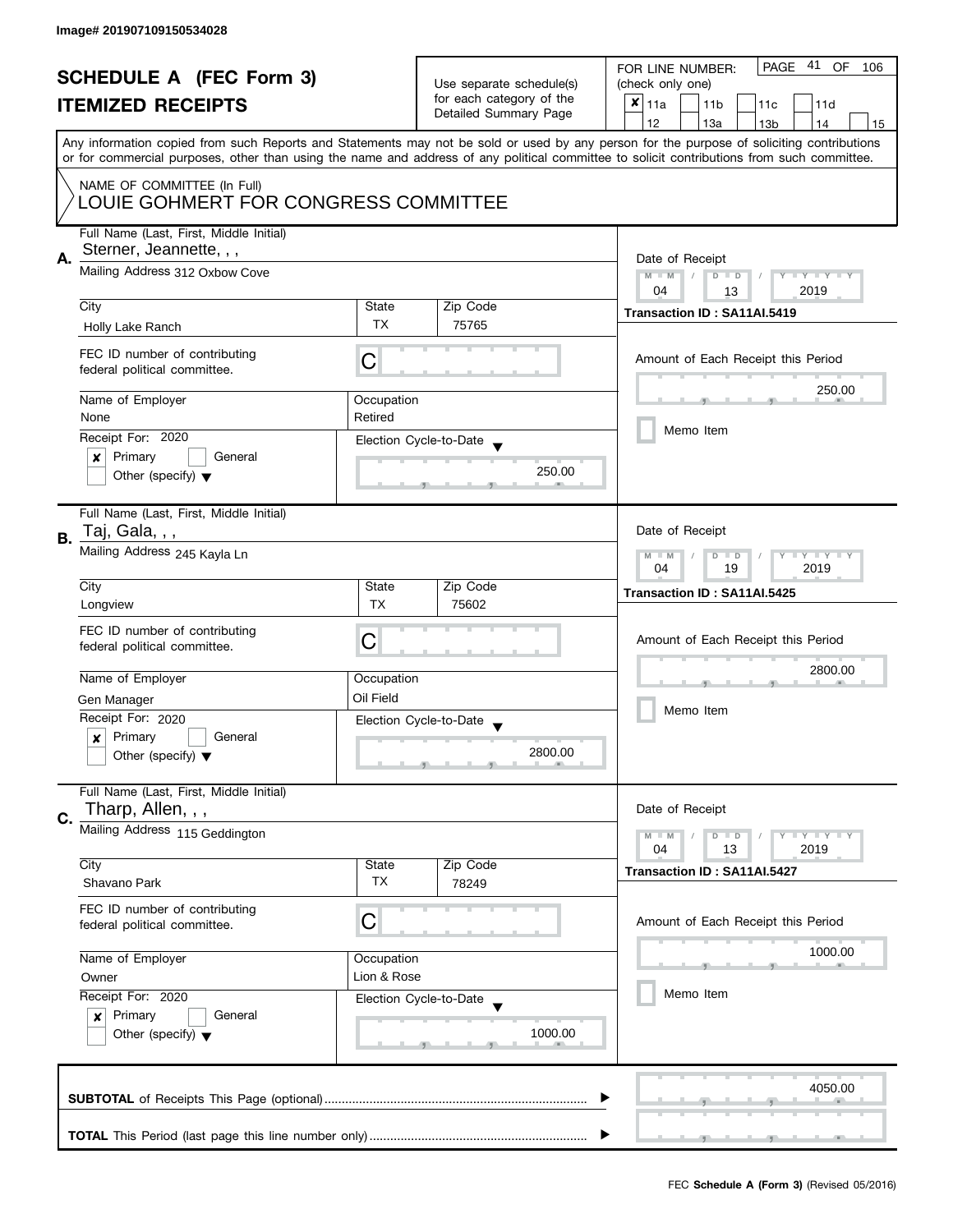| <b>SCHEDULE A (FEC Form 3)</b><br><b>ITEMIZED RECEIPTS</b> |                                                                                                                                           |                                                         | Use separate schedule(s)<br>for each category of the<br>Detailed Summary Page | PAGE 42 OF<br>FOR LINE NUMBER:<br>106<br>(check only one)<br>$x _{11a}$<br>11 <sub>b</sub><br>11c<br>11d                                   |  |  |
|------------------------------------------------------------|-------------------------------------------------------------------------------------------------------------------------------------------|---------------------------------------------------------|-------------------------------------------------------------------------------|--------------------------------------------------------------------------------------------------------------------------------------------|--|--|
|                                                            | Any information copied from such Reports and Statements may not be sold or used by any person for the purpose of soliciting contributions |                                                         |                                                                               | 12<br>13a<br>14<br>13 <sub>b</sub><br>15                                                                                                   |  |  |
|                                                            |                                                                                                                                           |                                                         |                                                                               | or for commercial purposes, other than using the name and address of any political committee to solicit contributions from such committee. |  |  |
|                                                            | NAME OF COMMITTEE (In Full)<br>LOUIE GOHMERT FOR CONGRESS COMMITTEE                                                                       |                                                         |                                                                               |                                                                                                                                            |  |  |
| А.                                                         | Full Name (Last, First, Middle Initial)<br>Thedford, Don, , ,                                                                             |                                                         |                                                                               | Date of Receipt                                                                                                                            |  |  |
|                                                            | Mailing Address 6900 S. Broadway                                                                                                          | $M - M$<br>Y I Y I Y I Y<br>$D$ $D$                     |                                                                               |                                                                                                                                            |  |  |
|                                                            | City                                                                                                                                      | State                                                   | Zip Code                                                                      | 2019<br>06<br>10<br>Transaction ID: SA11AI.5429                                                                                            |  |  |
|                                                            | Tyler                                                                                                                                     | TX                                                      | 75703                                                                         |                                                                                                                                            |  |  |
|                                                            | FEC ID number of contributing<br>federal political committee.                                                                             | C                                                       |                                                                               | Amount of Each Receipt this Period                                                                                                         |  |  |
|                                                            | Name of Employer                                                                                                                          | Occupation                                              |                                                                               | 1000.00                                                                                                                                    |  |  |
|                                                            | Don's T V & Appliance                                                                                                                     | Owner                                                   |                                                                               | Memo Item                                                                                                                                  |  |  |
|                                                            | Receipt For: 2020<br>Primary<br>General<br>×                                                                                              |                                                         | Election Cycle-to-Date                                                        |                                                                                                                                            |  |  |
|                                                            | Other (specify) $\blacktriangledown$                                                                                                      |                                                         | 1000.00                                                                       |                                                                                                                                            |  |  |
|                                                            | Full Name (Last, First, Middle Initial)                                                                                                   |                                                         |                                                                               |                                                                                                                                            |  |  |
| В.                                                         | Thrash, Teresa, , ,<br>Mailing Address P O Box 95                                                                                         | Date of Receipt                                         |                                                                               |                                                                                                                                            |  |  |
|                                                            |                                                                                                                                           | Y I Y I Y I Y<br>$M - M$<br>$D$ $D$<br>04<br>04<br>2019 |                                                                               |                                                                                                                                            |  |  |
|                                                            | City                                                                                                                                      | State                                                   | Zip Code                                                                      | Transaction ID: SA11AI.5431                                                                                                                |  |  |
|                                                            | Tyler                                                                                                                                     | <b>TX</b>                                               | 75710                                                                         |                                                                                                                                            |  |  |
|                                                            | FEC ID number of contributing<br>federal political committee.                                                                             | С                                                       |                                                                               | Amount of Each Receipt this Period                                                                                                         |  |  |
|                                                            |                                                                                                                                           |                                                         |                                                                               | 300.00                                                                                                                                     |  |  |
|                                                            | Name of Employer                                                                                                                          | Occupation                                              |                                                                               |                                                                                                                                            |  |  |
|                                                            | Family<br>Receipt For: 2020                                                                                                               | Housewife                                               |                                                                               | Memo Item                                                                                                                                  |  |  |
|                                                            | Primary<br>General<br>$\boldsymbol{x}$                                                                                                    |                                                         | Election Cycle-to-Date                                                        |                                                                                                                                            |  |  |
|                                                            | Other (specify) $\blacktriangledown$                                                                                                      |                                                         | 300.00                                                                        |                                                                                                                                            |  |  |
|                                                            | Full Name (Last, First, Middle Initial)<br>Todd, Cliff R., , ,                                                                            |                                                         |                                                                               | Date of Receipt                                                                                                                            |  |  |
| C.                                                         | Mailing Address 1001 Texas Dr.                                                                                                            |                                                         |                                                                               | Y FY FY FY<br>$M - M$<br>$D$ $D$                                                                                                           |  |  |
|                                                            | City                                                                                                                                      | State                                                   | Zip Code                                                                      | 06<br>2019<br>11<br>Transaction ID: SA11AI.5433                                                                                            |  |  |
|                                                            | Carthage                                                                                                                                  | <b>TX</b>                                               | 75633                                                                         |                                                                                                                                            |  |  |
|                                                            | FEC ID number of contributing<br>federal political committee.                                                                             | C                                                       |                                                                               | Amount of Each Receipt this Period                                                                                                         |  |  |
|                                                            | Name of Employer                                                                                                                          | Occupation                                              |                                                                               | 250.00                                                                                                                                     |  |  |
|                                                            | C & J Energy Services Inc                                                                                                                 | Owner                                                   |                                                                               |                                                                                                                                            |  |  |
|                                                            | Receipt For: 2020                                                                                                                         |                                                         | Election Cycle-to-Date                                                        | Memo Item                                                                                                                                  |  |  |
|                                                            | Primary<br>General<br>x<br>Other (specify) $\blacktriangledown$                                                                           | 250.00                                                  |                                                                               |                                                                                                                                            |  |  |
|                                                            |                                                                                                                                           |                                                         |                                                                               | 1550.00                                                                                                                                    |  |  |
|                                                            |                                                                                                                                           |                                                         |                                                                               |                                                                                                                                            |  |  |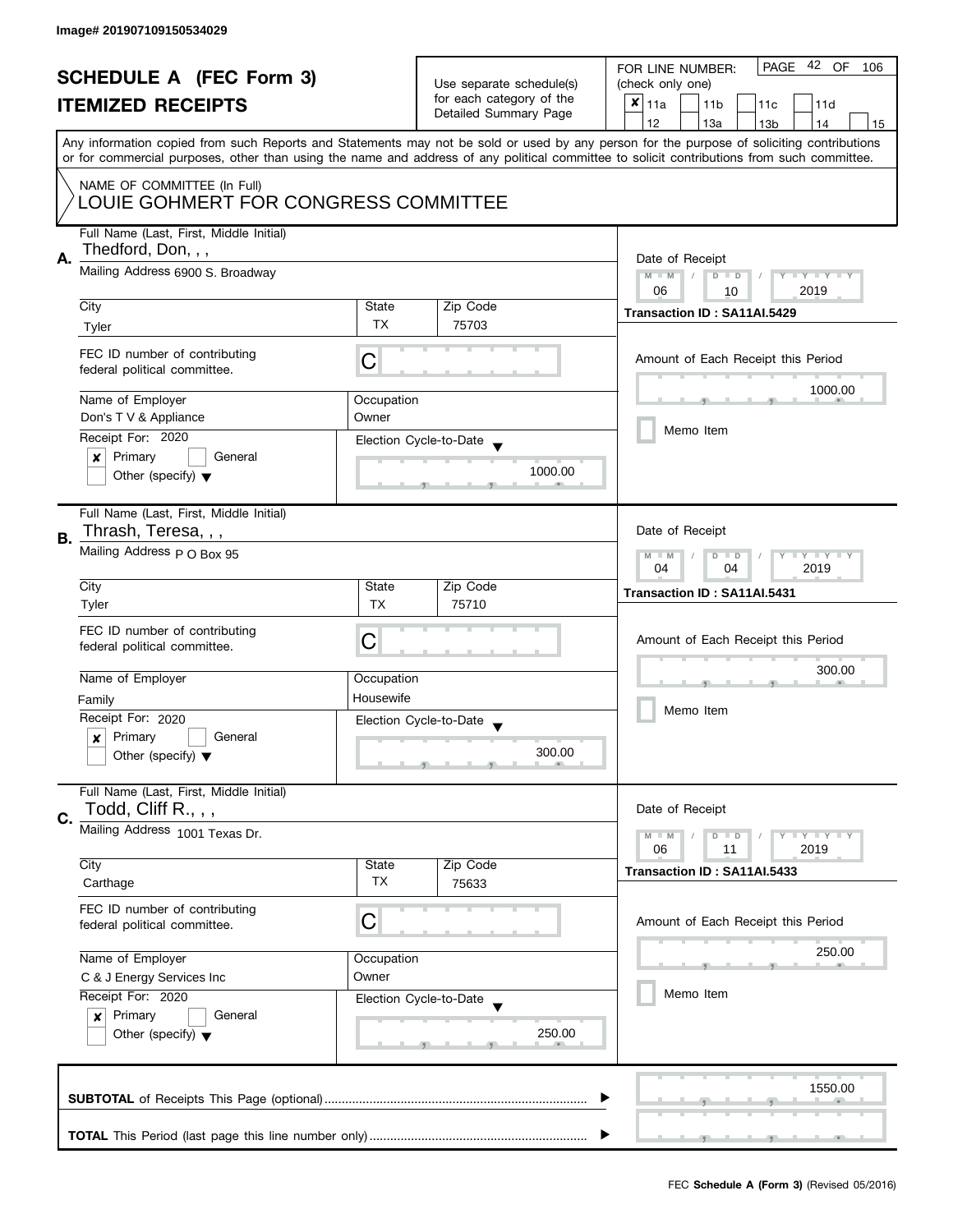| <b>SCHEDULE A (FEC Form 3)</b><br><b>ITEMIZED RECEIPTS</b> |                                                                                |                                                                            | Use separate schedule(s)<br>for each category of the<br>Detailed Summary Page | PAGE 43 OF<br>FOR LINE NUMBER:<br>106<br>(check only one)<br>X<br>11a<br>11 <sub>b</sub><br>11c<br>11d                                                                                                                                                                                  |  |  |
|------------------------------------------------------------|--------------------------------------------------------------------------------|----------------------------------------------------------------------------|-------------------------------------------------------------------------------|-----------------------------------------------------------------------------------------------------------------------------------------------------------------------------------------------------------------------------------------------------------------------------------------|--|--|
|                                                            |                                                                                |                                                                            |                                                                               | 12<br>13a<br>13 <sub>b</sub><br>14<br>15                                                                                                                                                                                                                                                |  |  |
|                                                            |                                                                                |                                                                            |                                                                               | Any information copied from such Reports and Statements may not be sold or used by any person for the purpose of soliciting contributions<br>or for commercial purposes, other than using the name and address of any political committee to solicit contributions from such committee. |  |  |
|                                                            | NAME OF COMMITTEE (In Full)<br>LOUIE GOHMERT FOR CONGRESS COMMITTEE            |                                                                            |                                                                               |                                                                                                                                                                                                                                                                                         |  |  |
|                                                            | Full Name (Last, First, Middle Initial)<br>Trexler, Mark A,,,                  |                                                                            |                                                                               |                                                                                                                                                                                                                                                                                         |  |  |
| А.                                                         | Mailing Address 707 Bergstrom PI                                               | Date of Receipt<br>$M - M$<br>Y I Y I Y I Y<br>$D$ $D$<br>2019<br>04<br>29 |                                                                               |                                                                                                                                                                                                                                                                                         |  |  |
|                                                            | City                                                                           | State                                                                      | Zip Code                                                                      | Transaction ID: SA11AI.5435                                                                                                                                                                                                                                                             |  |  |
|                                                            | Marshall                                                                       | <b>TX</b>                                                                  | 75672                                                                         |                                                                                                                                                                                                                                                                                         |  |  |
|                                                            | FEC ID number of contributing<br>federal political committee.                  | C                                                                          |                                                                               | Amount of Each Receipt this Period                                                                                                                                                                                                                                                      |  |  |
|                                                            | Name of Employer                                                               | Occupation                                                                 |                                                                               | 250.00                                                                                                                                                                                                                                                                                  |  |  |
|                                                            | <b>Master Woodcraft Cabinetry</b>                                              | President                                                                  |                                                                               | Memo Item                                                                                                                                                                                                                                                                               |  |  |
|                                                            | Receipt For: 2020                                                              |                                                                            | Election Cycle-to-Date                                                        |                                                                                                                                                                                                                                                                                         |  |  |
|                                                            | Primary<br>General<br>×<br>Other (specify) $\blacktriangledown$                |                                                                            | 250.00                                                                        |                                                                                                                                                                                                                                                                                         |  |  |
| В.                                                         | Full Name (Last, First, Middle Initial)<br>Tucker, John W, , ,                 |                                                                            |                                                                               | Date of Receipt                                                                                                                                                                                                                                                                         |  |  |
|                                                            | Mailing Address 16820 Cardinal Ln                                              |                                                                            | $Y - Y - Y - Y - Y$<br>$M - M$<br>$D$ $D$<br>2019<br>06<br>11                 |                                                                                                                                                                                                                                                                                         |  |  |
|                                                            | City                                                                           | State                                                                      | Zip Code                                                                      | Transaction ID: SA11AI.5437                                                                                                                                                                                                                                                             |  |  |
|                                                            | Troup                                                                          | <b>TX</b>                                                                  | 75789                                                                         |                                                                                                                                                                                                                                                                                         |  |  |
|                                                            | FEC ID number of contributing<br>federal political committee.                  | C                                                                          |                                                                               | Amount of Each Receipt this Period                                                                                                                                                                                                                                                      |  |  |
|                                                            | Name of Employer                                                               | Occupation                                                                 |                                                                               | 250.00                                                                                                                                                                                                                                                                                  |  |  |
|                                                            | None                                                                           | Retired                                                                    |                                                                               | Memo Item                                                                                                                                                                                                                                                                               |  |  |
|                                                            | Receipt For: 2020                                                              |                                                                            | Election Cycle-to-Date<br>$\overline{\mathbf{v}}$                             |                                                                                                                                                                                                                                                                                         |  |  |
|                                                            | Primary<br>General<br>$\boldsymbol{x}$<br>Other (specify) $\blacktriangledown$ | 250.00                                                                     |                                                                               |                                                                                                                                                                                                                                                                                         |  |  |
| C.                                                         | Full Name (Last, First, Middle Initial)<br>Ulmer, James H., , ,                |                                                                            |                                                                               | Date of Receipt                                                                                                                                                                                                                                                                         |  |  |
|                                                            | Mailing Address 401 Crown Colony Dr.                                           |                                                                            |                                                                               | $T - Y = T - Y$<br>$M - M$<br>$D$ $D$                                                                                                                                                                                                                                                   |  |  |
|                                                            | City                                                                           | State                                                                      | Zip Code                                                                      | 06<br>20<br>2019<br>Transaction ID: SA11AI.5441                                                                                                                                                                                                                                         |  |  |
|                                                            | Lufkin                                                                         | <b>TX</b>                                                                  | 75901                                                                         |                                                                                                                                                                                                                                                                                         |  |  |
|                                                            | FEC ID number of contributing<br>federal political committee.                  | C                                                                          |                                                                               | Amount of Each Receipt this Period                                                                                                                                                                                                                                                      |  |  |
|                                                            | Name of Employer                                                               | Occupation                                                                 |                                                                               | 500.00                                                                                                                                                                                                                                                                                  |  |  |
|                                                            | Texas Timberjack, Inc.                                                         | Accountant                                                                 |                                                                               |                                                                                                                                                                                                                                                                                         |  |  |
|                                                            | Receipt For: 2020                                                              |                                                                            | Election Cycle-to-Date                                                        | Memo Item                                                                                                                                                                                                                                                                               |  |  |
|                                                            | Primary<br>General<br>$\boldsymbol{x}$<br>Other (specify) $\blacktriangledown$ |                                                                            | 500.00                                                                        |                                                                                                                                                                                                                                                                                         |  |  |
|                                                            |                                                                                |                                                                            |                                                                               | 1000.00                                                                                                                                                                                                                                                                                 |  |  |
|                                                            |                                                                                |                                                                            |                                                                               |                                                                                                                                                                                                                                                                                         |  |  |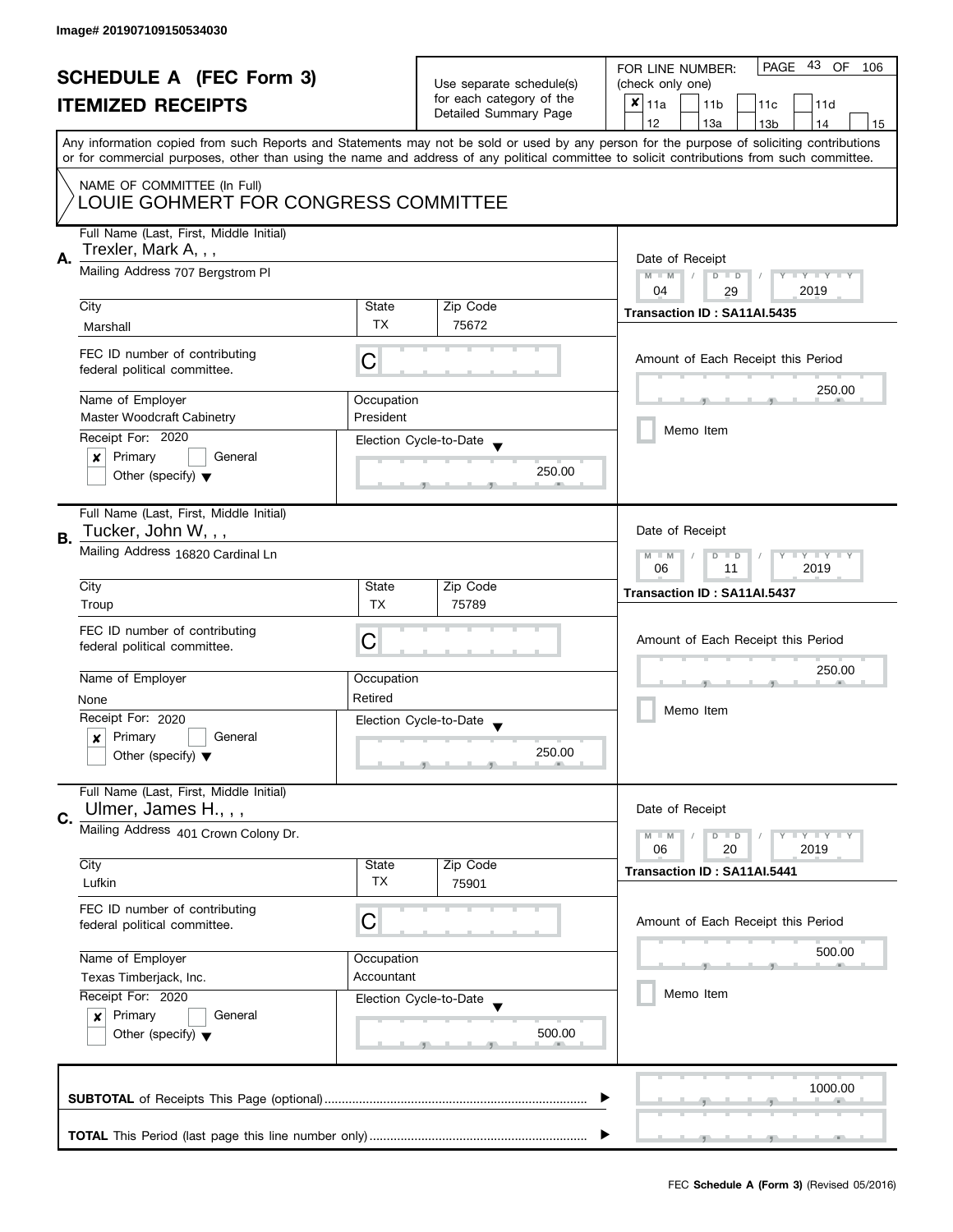| <b>SCHEDULE A (FEC Form 3)</b><br><b>ITEMIZED RECEIPTS</b> |                                                                  |                                                                               | 44 OF<br>PAGE<br>FOR LINE NUMBER:<br>106    |                                                                                                                                            |
|------------------------------------------------------------|------------------------------------------------------------------|-------------------------------------------------------------------------------|---------------------------------------------|--------------------------------------------------------------------------------------------------------------------------------------------|
|                                                            |                                                                  | Use separate schedule(s)<br>for each category of the<br>Detailed Summary Page | (check only one)                            |                                                                                                                                            |
|                                                            |                                                                  |                                                                               | $x _{11a}$<br>11 <sub>b</sub><br>11c<br>11d |                                                                                                                                            |
|                                                            |                                                                  |                                                                               |                                             | 12<br>13a<br>14<br>13 <sub>b</sub><br>15                                                                                                   |
|                                                            |                                                                  |                                                                               |                                             | Any information copied from such Reports and Statements may not be sold or used by any person for the purpose of soliciting contributions  |
|                                                            |                                                                  |                                                                               |                                             | or for commercial purposes, other than using the name and address of any political committee to solicit contributions from such committee. |
| NAME OF COMMITTEE (In Full)                                |                                                                  |                                                                               |                                             |                                                                                                                                            |
|                                                            | LOUIE GOHMERT FOR CONGRESS COMMITTEE                             |                                                                               |                                             |                                                                                                                                            |
|                                                            |                                                                  |                                                                               |                                             |                                                                                                                                            |
|                                                            | Full Name (Last, First, Middle Initial)<br>Ussery, John Lee, , , |                                                                               |                                             |                                                                                                                                            |
| Α.                                                         | Mailing Address 2020 Bill Owen Pkwy Ste 160                      |                                                                               |                                             | Date of Receipt                                                                                                                            |
|                                                            |                                                                  |                                                                               |                                             | $M - M$<br>$D$ $D$<br>Y I Y I Y I Y                                                                                                        |
|                                                            | City                                                             | State                                                                         | Zip Code                                    | 04<br>2019<br>03                                                                                                                           |
|                                                            |                                                                  | <b>TX</b>                                                                     | 75604                                       | Transaction ID: SA11AI.5443                                                                                                                |
|                                                            | Longview                                                         |                                                                               |                                             |                                                                                                                                            |
|                                                            | FEC ID number of contributing                                    | С                                                                             |                                             | Amount of Each Receipt this Period                                                                                                         |
|                                                            | federal political committee.                                     |                                                                               |                                             |                                                                                                                                            |
|                                                            | Name of Employer                                                 | Occupation                                                                    |                                             | 250.00                                                                                                                                     |
|                                                            | John Ussery C P A, P. C.                                         | CPA                                                                           |                                             |                                                                                                                                            |
|                                                            | Receipt For: 2020                                                |                                                                               |                                             | Memo Item                                                                                                                                  |
|                                                            | Primary<br>General<br>×                                          |                                                                               | Election Cycle-to-Date                      |                                                                                                                                            |
|                                                            | Other (specify) $\blacktriangledown$                             |                                                                               | 250.00                                      |                                                                                                                                            |
|                                                            |                                                                  |                                                                               |                                             |                                                                                                                                            |
|                                                            | Full Name (Last, First, Middle Initial)                          |                                                                               |                                             |                                                                                                                                            |
|                                                            | Walden, Samuel Bracken, , ,                                      |                                                                               |                                             | Date of Receipt                                                                                                                            |
| В.                                                         | Mailing Address p O Box 8029                                     |                                                                               |                                             | Y LY LY<br>$M - M$<br>$D$ $D$                                                                                                              |
|                                                            |                                                                  |                                                                               |                                             | 03<br>2019<br>06                                                                                                                           |
|                                                            | City                                                             | State                                                                         | Zip Code                                    | Transaction ID: SA11AI.5447                                                                                                                |
|                                                            | Tyler                                                            | <b>TX</b>                                                                     | 75711                                       |                                                                                                                                            |
|                                                            | FEC ID number of contributing                                    |                                                                               |                                             |                                                                                                                                            |
|                                                            | federal political committee.                                     | C                                                                             |                                             | Amount of Each Receipt this Period                                                                                                         |
|                                                            |                                                                  |                                                                               |                                             | 2800.00                                                                                                                                    |
|                                                            | Name of Employer                                                 | Occupation                                                                    |                                             |                                                                                                                                            |
|                                                            | <b>Bracken Resources</b>                                         | Partner                                                                       |                                             | Memo Item                                                                                                                                  |
|                                                            | Receipt For: 2020                                                |                                                                               | Election Cycle-to-Date                      |                                                                                                                                            |
|                                                            | Primary<br>General<br>$\boldsymbol{x}$                           |                                                                               |                                             |                                                                                                                                            |
|                                                            | Other (specify) $\blacktriangledown$                             |                                                                               | 2800.00                                     |                                                                                                                                            |
|                                                            | Full Name (Last, First, Middle Initial)                          |                                                                               |                                             |                                                                                                                                            |
|                                                            | Wells, J. Robert, , ,                                            |                                                                               |                                             | Date of Receipt                                                                                                                            |
| C.                                                         | Mailing Address 1928 Eastwood                                    |                                                                               |                                             |                                                                                                                                            |
|                                                            |                                                                  |                                                                               |                                             | $M - M$<br>$Y \perp Y \perp Y$<br>$D$ $D$<br>06<br>17<br>2019                                                                              |
|                                                            | City                                                             | State                                                                         | Zip Code                                    |                                                                                                                                            |
|                                                            | Henderson                                                        | ТX                                                                            | 75652                                       | Transaction ID: SA11AI.5455                                                                                                                |
|                                                            |                                                                  |                                                                               |                                             |                                                                                                                                            |
|                                                            | FEC ID number of contributing<br>federal political committee.    | С                                                                             |                                             | Amount of Each Receipt this Period                                                                                                         |
|                                                            |                                                                  |                                                                               |                                             |                                                                                                                                            |
|                                                            | Name of Employer                                                 | Occupation                                                                    |                                             | 250.00                                                                                                                                     |
|                                                            | self                                                             | Dentist                                                                       |                                             |                                                                                                                                            |
|                                                            | Receipt For: 2020                                                |                                                                               | Election Cycle-to-Date                      | Memo Item                                                                                                                                  |
|                                                            | Primary<br>General<br>$\boldsymbol{x}$                           |                                                                               |                                             |                                                                                                                                            |
|                                                            | Other (specify) $\blacktriangledown$                             |                                                                               | 250.00                                      |                                                                                                                                            |
|                                                            |                                                                  |                                                                               |                                             |                                                                                                                                            |
|                                                            |                                                                  |                                                                               |                                             |                                                                                                                                            |
|                                                            |                                                                  |                                                                               |                                             | 3300.00                                                                                                                                    |
|                                                            |                                                                  |                                                                               |                                             |                                                                                                                                            |
|                                                            |                                                                  |                                                                               |                                             |                                                                                                                                            |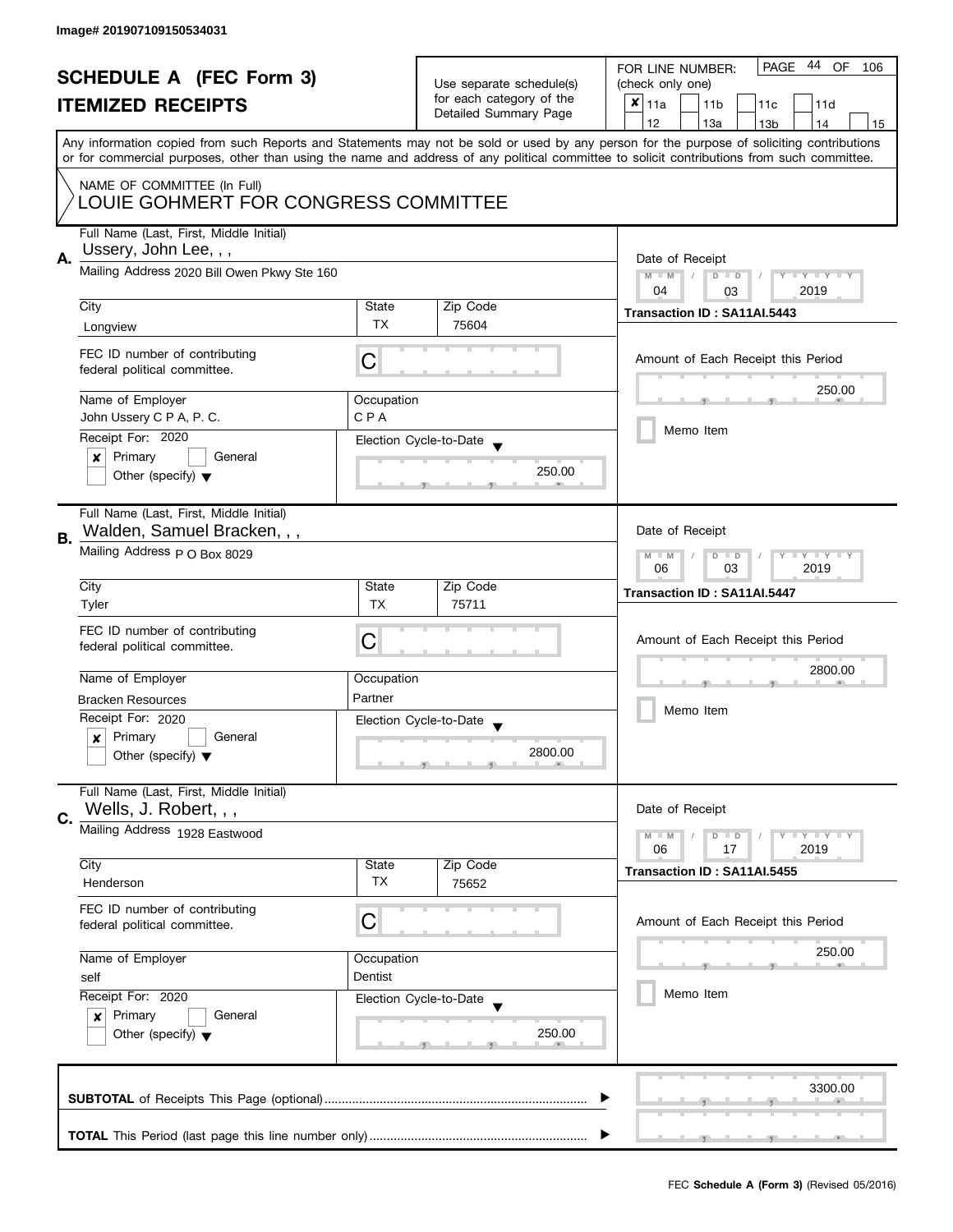| <b>SCHEDULE A (FEC Form 3)</b> |                                                               |                          | PAGE 45 OF<br>FOR LINE NUMBER:<br>106                |                                                                                                                                                                                                                                                                                         |  |  |
|--------------------------------|---------------------------------------------------------------|--------------------------|------------------------------------------------------|-----------------------------------------------------------------------------------------------------------------------------------------------------------------------------------------------------------------------------------------------------------------------------------------|--|--|
|                                |                                                               |                          | Use separate schedule(s)<br>for each category of the | (check only one)                                                                                                                                                                                                                                                                        |  |  |
|                                | <b>ITEMIZED RECEIPTS</b>                                      |                          | Detailed Summary Page                                | $\pmb{\times}$<br>11a<br>11 <sub>b</sub><br>11c<br>11d                                                                                                                                                                                                                                  |  |  |
|                                |                                                               |                          |                                                      | 12<br>13a<br>13 <sub>b</sub><br>14<br>15                                                                                                                                                                                                                                                |  |  |
|                                |                                                               |                          |                                                      | Any information copied from such Reports and Statements may not be sold or used by any person for the purpose of soliciting contributions<br>or for commercial purposes, other than using the name and address of any political committee to solicit contributions from such committee. |  |  |
|                                | NAME OF COMMITTEE (In Full)                                   |                          |                                                      |                                                                                                                                                                                                                                                                                         |  |  |
|                                | LOUIE GOHMERT FOR CONGRESS COMMITTEE                          |                          |                                                      |                                                                                                                                                                                                                                                                                         |  |  |
|                                | Full Name (Last, First, Middle Initial)                       |                          |                                                      |                                                                                                                                                                                                                                                                                         |  |  |
| А.                             | Whaley, Patricia P., , ,                                      |                          |                                                      | Date of Receipt                                                                                                                                                                                                                                                                         |  |  |
|                                | Mailing Address P O Drawer P                                  |                          |                                                      | Y TY TY TY<br>$M - M$<br>$D$ $D$                                                                                                                                                                                                                                                        |  |  |
|                                | City                                                          | State                    | Zip Code                                             | 04<br>2019<br>22                                                                                                                                                                                                                                                                        |  |  |
|                                | Marshall                                                      | <b>TX</b>                | 75671                                                | Transaction ID: SA11AI.5457                                                                                                                                                                                                                                                             |  |  |
|                                |                                                               |                          |                                                      |                                                                                                                                                                                                                                                                                         |  |  |
|                                | FEC ID number of contributing<br>federal political committee. | C                        |                                                      | Amount of Each Receipt this Period                                                                                                                                                                                                                                                      |  |  |
|                                |                                                               |                          |                                                      | 1000.00                                                                                                                                                                                                                                                                                 |  |  |
|                                | Name of Employer<br>Family                                    | Occupation<br>Housewife  |                                                      |                                                                                                                                                                                                                                                                                         |  |  |
|                                | Receipt For: 2020                                             |                          | Election Cycle-to-Date                               | Memo Item                                                                                                                                                                                                                                                                               |  |  |
|                                | Primary<br>General<br>×                                       |                          |                                                      |                                                                                                                                                                                                                                                                                         |  |  |
|                                | Other (specify) $\blacktriangledown$                          |                          | 1000.00                                              |                                                                                                                                                                                                                                                                                         |  |  |
|                                |                                                               |                          |                                                      |                                                                                                                                                                                                                                                                                         |  |  |
|                                | Full Name (Last, First, Middle Initial)                       |                          |                                                      |                                                                                                                                                                                                                                                                                         |  |  |
| В.                             | Whaley, Tom, , ,                                              |                          |                                                      | Date of Receipt                                                                                                                                                                                                                                                                         |  |  |
|                                | Mailing Address p O Drawer P                                  |                          |                                                      | Y TY TY TY<br>$M - M$<br>$D$ $D$<br>04<br>22<br>2019                                                                                                                                                                                                                                    |  |  |
|                                | City                                                          | State                    | Zip Code                                             | Transaction ID: SA11AI.5459                                                                                                                                                                                                                                                             |  |  |
|                                | Marshall                                                      | <b>TX</b>                | 75671                                                |                                                                                                                                                                                                                                                                                         |  |  |
|                                | FEC ID number of contributing                                 |                          |                                                      |                                                                                                                                                                                                                                                                                         |  |  |
|                                | federal political committee.                                  | С                        |                                                      | Amount of Each Receipt this Period                                                                                                                                                                                                                                                      |  |  |
|                                | Name of Employer                                              | Occupation               |                                                      | 1000.00                                                                                                                                                                                                                                                                                 |  |  |
|                                | Self                                                          | <b>Industrial Supply</b> |                                                      |                                                                                                                                                                                                                                                                                         |  |  |
|                                | Receipt For: 2020                                             |                          | Election Cycle-to-Date                               | Memo Item                                                                                                                                                                                                                                                                               |  |  |
|                                | Primary<br>$\mathbf{x}$<br>General                            |                          |                                                      |                                                                                                                                                                                                                                                                                         |  |  |
|                                | Other (specify) $\blacktriangledown$                          |                          | 1000.00                                              |                                                                                                                                                                                                                                                                                         |  |  |
|                                | Full Name (Last, First, Middle Initial)                       |                          |                                                      |                                                                                                                                                                                                                                                                                         |  |  |
|                                | Whiteside, Charles H.,,,                                      |                          |                                                      | Date of Receipt                                                                                                                                                                                                                                                                         |  |  |
| C.                             | Mailing Address PO Box 9000                                   |                          |                                                      | Y I Y I Y I Y<br>$M - M$<br>$D$ $D$                                                                                                                                                                                                                                                     |  |  |
|                                |                                                               |                          |                                                      | 04<br>26<br>2019                                                                                                                                                                                                                                                                        |  |  |
|                                | City<br>Kilgore                                               | State<br>ТX              | Zip Code<br>75663                                    | Transaction ID: SA11AI.5461                                                                                                                                                                                                                                                             |  |  |
|                                |                                                               |                          |                                                      |                                                                                                                                                                                                                                                                                         |  |  |
|                                | FEC ID number of contributing<br>federal political committee. | C                        |                                                      | Amount of Each Receipt this Period                                                                                                                                                                                                                                                      |  |  |
|                                |                                                               |                          |                                                      |                                                                                                                                                                                                                                                                                         |  |  |
|                                | Name of Employer                                              | Occupation               |                                                      | 500.00                                                                                                                                                                                                                                                                                  |  |  |
|                                | Ana Lab                                                       | Chemist                  |                                                      | Memo Item                                                                                                                                                                                                                                                                               |  |  |
|                                | Receipt For: 2020<br>Primary<br>General                       |                          | Election Cycle-to-Date                               |                                                                                                                                                                                                                                                                                         |  |  |
|                                | ×<br>Other (specify) $\blacktriangledown$                     |                          | 500.00                                               |                                                                                                                                                                                                                                                                                         |  |  |
|                                |                                                               |                          |                                                      |                                                                                                                                                                                                                                                                                         |  |  |
|                                |                                                               |                          |                                                      |                                                                                                                                                                                                                                                                                         |  |  |
|                                |                                                               |                          |                                                      | 2500.00                                                                                                                                                                                                                                                                                 |  |  |
|                                |                                                               |                          |                                                      |                                                                                                                                                                                                                                                                                         |  |  |
|                                |                                                               |                          |                                                      |                                                                                                                                                                                                                                                                                         |  |  |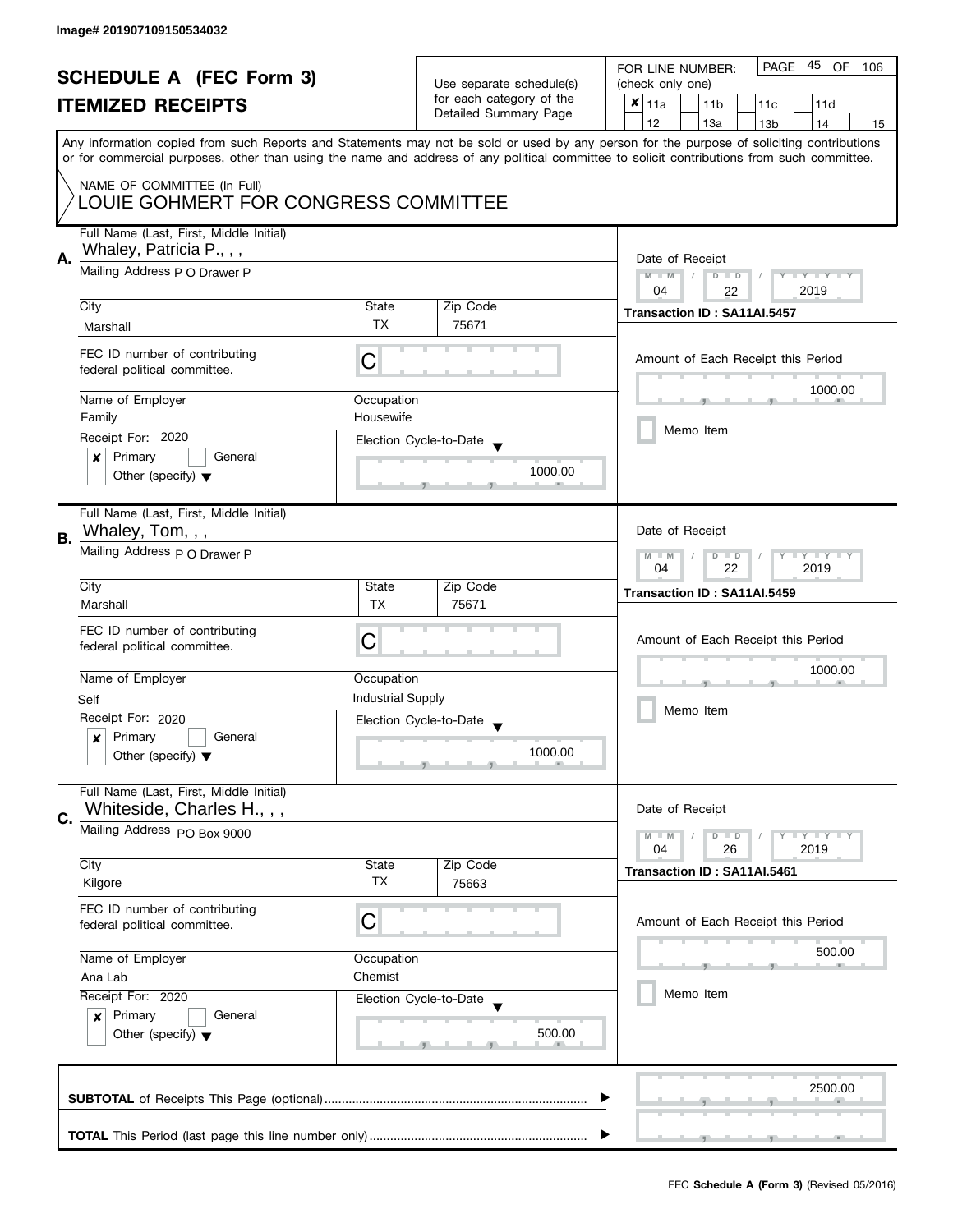| <b>SCHEDULE A (FEC Form 3)</b> |                                                                     |                                  |                                                      | PAGE 46 OF<br>FOR LINE NUMBER:<br>106                                                                                                                                                                                                                                                   |  |  |
|--------------------------------|---------------------------------------------------------------------|----------------------------------|------------------------------------------------------|-----------------------------------------------------------------------------------------------------------------------------------------------------------------------------------------------------------------------------------------------------------------------------------------|--|--|
| <b>ITEMIZED RECEIPTS</b>       |                                                                     |                                  | Use separate schedule(s)<br>for each category of the | (check only one)                                                                                                                                                                                                                                                                        |  |  |
|                                |                                                                     | Detailed Summary Page            | X<br>11a<br>11 <sub>b</sub><br>11c<br>11d            |                                                                                                                                                                                                                                                                                         |  |  |
|                                |                                                                     |                                  |                                                      | 12<br>13a<br>13 <sub>b</sub><br>14<br>15                                                                                                                                                                                                                                                |  |  |
|                                |                                                                     |                                  |                                                      | Any information copied from such Reports and Statements may not be sold or used by any person for the purpose of soliciting contributions<br>or for commercial purposes, other than using the name and address of any political committee to solicit contributions from such committee. |  |  |
|                                |                                                                     |                                  |                                                      |                                                                                                                                                                                                                                                                                         |  |  |
|                                | NAME OF COMMITTEE (In Full)<br>LOUIE GOHMERT FOR CONGRESS COMMITTEE |                                  |                                                      |                                                                                                                                                                                                                                                                                         |  |  |
| Α.                             | Full Name (Last, First, Middle Initial)<br>Whittaker, Arlynn J, , , |                                  |                                                      | Date of Receipt                                                                                                                                                                                                                                                                         |  |  |
|                                | Mailing Address 1234 Rimmer Ave                                     |                                  |                                                      | Y TY TY TY<br>$M - M$<br>$D$ $D$<br>2019<br>04<br>05                                                                                                                                                                                                                                    |  |  |
|                                | City                                                                | State                            | Zip Code                                             | Transaction ID: SA11AI.4983                                                                                                                                                                                                                                                             |  |  |
|                                | <b>Pacific Palisades</b>                                            | CA                               | 90272                                                |                                                                                                                                                                                                                                                                                         |  |  |
|                                | FEC ID number of contributing<br>federal political committee.       | C                                |                                                      | Amount of Each Receipt this Period                                                                                                                                                                                                                                                      |  |  |
|                                | Name of Employer                                                    | Occupation                       |                                                      | 500.00                                                                                                                                                                                                                                                                                  |  |  |
|                                | None                                                                | Retired                          |                                                      |                                                                                                                                                                                                                                                                                         |  |  |
|                                | Receipt For: 2020                                                   |                                  | Election Cycle-to-Date                               | Memo Item                                                                                                                                                                                                                                                                               |  |  |
|                                | Primary<br>General<br>×                                             |                                  | 500.00                                               |                                                                                                                                                                                                                                                                                         |  |  |
|                                | Other (specify) $\blacktriangledown$                                |                                  |                                                      |                                                                                                                                                                                                                                                                                         |  |  |
|                                | Full Name (Last, First, Middle Initial)<br>Wienir, Michael, , ,     |                                  |                                                      | Date of Receipt                                                                                                                                                                                                                                                                         |  |  |
| В.                             | Mailing Address 17351 Cumpston St                                   |                                  |                                                      | $Y - Y - Y - Y - Y$<br>$M - M$<br>$D$ $D$                                                                                                                                                                                                                                               |  |  |
|                                |                                                                     |                                  |                                                      | 04<br>05<br>2019                                                                                                                                                                                                                                                                        |  |  |
|                                | City                                                                | State                            | Zip Code                                             | Transaction ID: SA11AI.4985                                                                                                                                                                                                                                                             |  |  |
|                                | Echino                                                              | CA                               | 91316                                                |                                                                                                                                                                                                                                                                                         |  |  |
|                                | FEC ID number of contributing                                       | С                                |                                                      | Amount of Each Receipt this Period                                                                                                                                                                                                                                                      |  |  |
|                                | federal political committee.                                        |                                  |                                                      |                                                                                                                                                                                                                                                                                         |  |  |
|                                | Name of Employer                                                    | Occupation                       |                                                      | 250.00                                                                                                                                                                                                                                                                                  |  |  |
|                                | Self                                                                | Physician                        |                                                      |                                                                                                                                                                                                                                                                                         |  |  |
|                                | Receipt For: 2020                                                   |                                  | Election Cycle-to-Date                               | Memo Item                                                                                                                                                                                                                                                                               |  |  |
|                                | Primary<br>General<br>x                                             |                                  |                                                      |                                                                                                                                                                                                                                                                                         |  |  |
|                                | Other (specify) $\blacktriangledown$                                |                                  | 250.00                                               |                                                                                                                                                                                                                                                                                         |  |  |
|                                | Full Name (Last, First, Middle Initial)<br>Winn, George N., , ,     |                                  |                                                      | Date of Receipt                                                                                                                                                                                                                                                                         |  |  |
| C.                             | Mailing Address 4708 Picadilly Pl.                                  |                                  |                                                      | Y TY TY TY<br>$M - M$<br>$D$ $D$                                                                                                                                                                                                                                                        |  |  |
|                                |                                                                     |                                  |                                                      | 06<br>2019<br>14                                                                                                                                                                                                                                                                        |  |  |
|                                | City                                                                | State<br>TX                      | Zip Code                                             | Transaction ID: SA11AI.5462                                                                                                                                                                                                                                                             |  |  |
|                                | Tyler                                                               |                                  | 75703                                                |                                                                                                                                                                                                                                                                                         |  |  |
|                                | FEC ID number of contributing<br>federal political committee.       | C                                |                                                      | Amount of Each Receipt this Period                                                                                                                                                                                                                                                      |  |  |
|                                |                                                                     |                                  |                                                      | 250.00                                                                                                                                                                                                                                                                                  |  |  |
|                                | Name of Employer<br>George Winn Real Estate                         | Occupation<br>Real Estate Broker |                                                      |                                                                                                                                                                                                                                                                                         |  |  |
|                                | Receipt For: 2020                                                   |                                  | Election Cycle-to-Date                               | Memo Item                                                                                                                                                                                                                                                                               |  |  |
|                                | Primary<br>General<br>$\boldsymbol{x}$                              |                                  |                                                      |                                                                                                                                                                                                                                                                                         |  |  |
|                                | Other (specify) $\blacktriangledown$                                |                                  | 500.00                                               |                                                                                                                                                                                                                                                                                         |  |  |
|                                |                                                                     |                                  |                                                      |                                                                                                                                                                                                                                                                                         |  |  |
|                                |                                                                     |                                  |                                                      | 1000.00                                                                                                                                                                                                                                                                                 |  |  |
|                                |                                                                     |                                  |                                                      |                                                                                                                                                                                                                                                                                         |  |  |
|                                |                                                                     |                                  |                                                      |                                                                                                                                                                                                                                                                                         |  |  |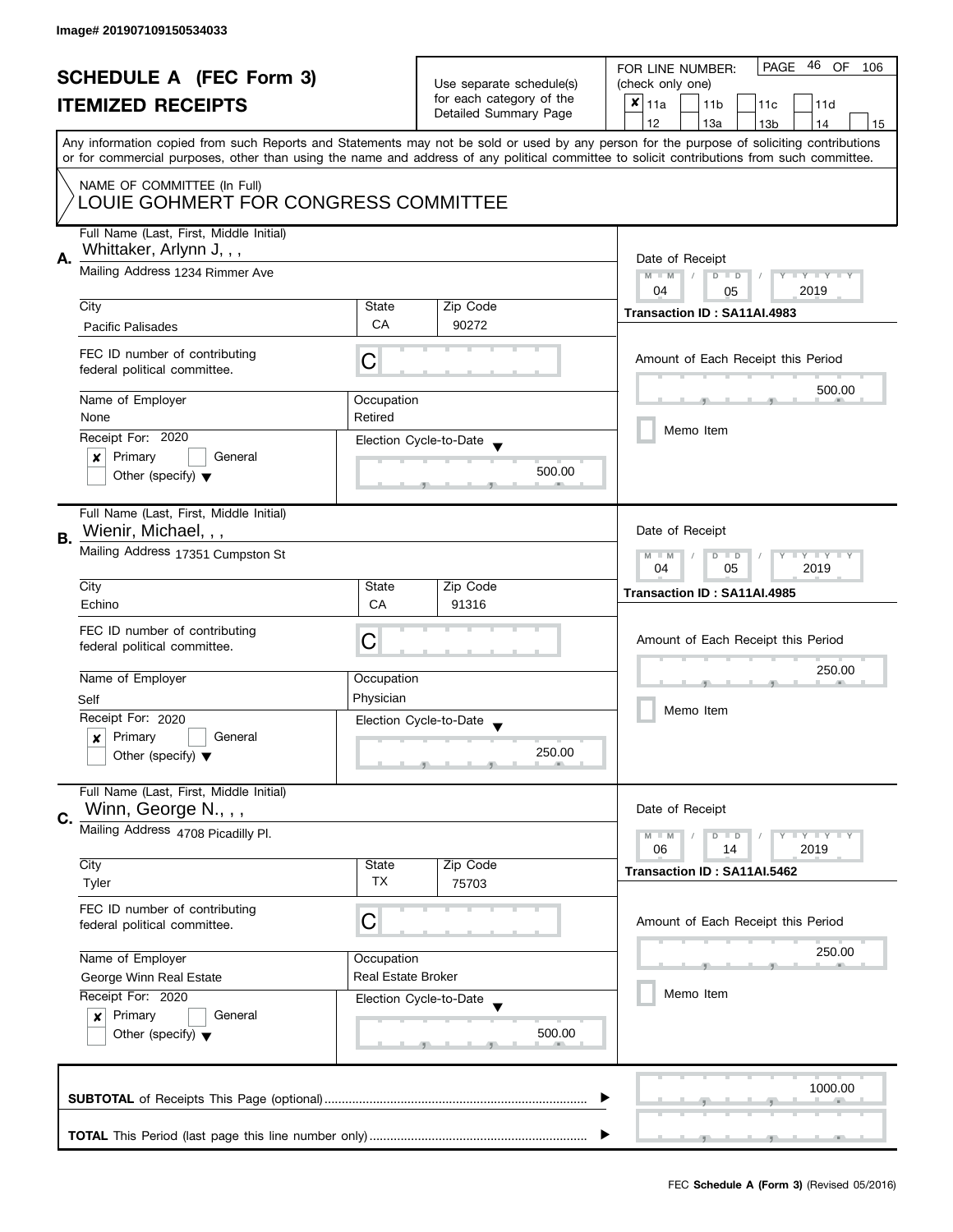| <b>SCHEDULE A (FEC Form 3)</b> |                                                               |                          | PAGE 47<br>OF<br>FOR LINE NUMBER:<br>106 |                                                                                                                                            |  |
|--------------------------------|---------------------------------------------------------------|--------------------------|------------------------------------------|--------------------------------------------------------------------------------------------------------------------------------------------|--|
|                                |                                                               | Use separate schedule(s) | (check only one)                         |                                                                                                                                            |  |
|                                | <b>ITEMIZED RECEIPTS</b>                                      |                          | for each category of the                 | $x _{11a}$<br>11 <sub>b</sub><br>11c<br>11d                                                                                                |  |
|                                |                                                               |                          | Detailed Summary Page                    | 12<br>13a<br>13 <sub>b</sub><br>14<br>15                                                                                                   |  |
|                                |                                                               |                          |                                          | Any information copied from such Reports and Statements may not be sold or used by any person for the purpose of soliciting contributions  |  |
|                                |                                                               |                          |                                          | or for commercial purposes, other than using the name and address of any political committee to solicit contributions from such committee. |  |
|                                | NAME OF COMMITTEE (In Full)                                   |                          |                                          |                                                                                                                                            |  |
|                                | LOUIE GOHMERT FOR CONGRESS COMMITTEE                          |                          |                                          |                                                                                                                                            |  |
|                                |                                                               |                          |                                          |                                                                                                                                            |  |
|                                | Full Name (Last, First, Middle Initial)                       |                          |                                          |                                                                                                                                            |  |
| А.                             | Woods, Carey A., , ,                                          |                          |                                          | Date of Receipt                                                                                                                            |  |
|                                | Mailing Address PO Box 8986                                   |                          |                                          | $M - M$<br>$D$ $D$<br>Y I Y I Y I Y                                                                                                        |  |
|                                |                                                               |                          |                                          | 06<br>2019<br>17                                                                                                                           |  |
|                                | City                                                          | State                    | Zip Code                                 | Transaction ID: SA11AI.5464                                                                                                                |  |
|                                | Tyler                                                         | <b>TX</b>                | 75711                                    |                                                                                                                                            |  |
|                                |                                                               |                          |                                          |                                                                                                                                            |  |
|                                | FEC ID number of contributing<br>federal political committee. | C                        |                                          | Amount of Each Receipt this Period                                                                                                         |  |
|                                |                                                               |                          |                                          |                                                                                                                                            |  |
|                                | Name of Employer                                              | Occupation               |                                          | 250.00                                                                                                                                     |  |
|                                | C. Woods Co.                                                  | Contractor               |                                          |                                                                                                                                            |  |
|                                | Receipt For: 2020                                             |                          | Election Cycle-to-Date                   | Memo Item                                                                                                                                  |  |
|                                | Primary<br>General<br>$\boldsymbol{x}$                        |                          |                                          |                                                                                                                                            |  |
|                                | Other (specify) $\blacktriangledown$                          |                          | 250.00                                   |                                                                                                                                            |  |
|                                |                                                               |                          |                                          |                                                                                                                                            |  |
|                                | Full Name (Last, First, Middle Initial)                       |                          |                                          |                                                                                                                                            |  |
| В.                             | Wynn, Tom, , ,                                                |                          |                                          | Date of Receipt                                                                                                                            |  |
|                                | Mailing Address 436 Harrington Rd                             |                          |                                          | Y LY LY<br>$M - M$<br>$D$ $D$                                                                                                              |  |
|                                |                                                               |                          |                                          | 13<br>2019<br>04                                                                                                                           |  |
|                                | City                                                          | State                    | Zip Code                                 | Transaction ID: SA11AI.5470                                                                                                                |  |
|                                | Marshall                                                      | <b>TX</b>                | 75670                                    |                                                                                                                                            |  |
|                                | FEC ID number of contributing                                 |                          |                                          |                                                                                                                                            |  |
|                                | federal political committee.                                  | C                        |                                          | Amount of Each Receipt this Period                                                                                                         |  |
|                                |                                                               |                          |                                          | 250.00                                                                                                                                     |  |
|                                | Name of Employer                                              | Occupation               |                                          |                                                                                                                                            |  |
|                                | None                                                          | Retired                  |                                          |                                                                                                                                            |  |
|                                | Receipt For: 2020                                             |                          | Election Cycle-to-Date                   | Memo Item                                                                                                                                  |  |
|                                | Primary<br>General<br>x                                       |                          |                                          |                                                                                                                                            |  |
|                                | Other (specify) $\blacktriangledown$                          |                          | 250.00                                   |                                                                                                                                            |  |
|                                |                                                               |                          |                                          |                                                                                                                                            |  |
|                                | Full Name (Last, First, Middle Initial)                       |                          |                                          |                                                                                                                                            |  |
| C.                             | Wynne, James C., , ,                                          |                          |                                          | Date of Receipt                                                                                                                            |  |
|                                | Mailing Address 2014 Republic Dr.                             |                          |                                          | $Y + Y$<br>$M - M$<br>$D$ $D$                                                                                                              |  |
|                                |                                                               |                          |                                          | 05<br>2019<br>04                                                                                                                           |  |
|                                | City                                                          | State                    | Zip Code                                 | Transaction ID: SA11AI.5472                                                                                                                |  |
|                                | Tyler                                                         | ТX                       | 75701                                    |                                                                                                                                            |  |
|                                | FEC ID number of contributing                                 |                          |                                          |                                                                                                                                            |  |
|                                | federal political committee.                                  | С                        |                                          | Amount of Each Receipt this Period                                                                                                         |  |
|                                |                                                               |                          |                                          | 250.00                                                                                                                                     |  |
|                                | Name of Employer<br>Occupation                                |                          |                                          |                                                                                                                                            |  |
|                                | Self                                                          | <b>Real Estate</b>       |                                          | Memo Item                                                                                                                                  |  |
|                                | Receipt For: 2020                                             |                          | Election Cycle-to-Date                   |                                                                                                                                            |  |
|                                | Primary<br>General<br>$\boldsymbol{x}$                        |                          |                                          |                                                                                                                                            |  |
|                                | Other (specify) $\blacktriangledown$                          |                          | 250.00                                   |                                                                                                                                            |  |
|                                |                                                               |                          |                                          |                                                                                                                                            |  |
|                                |                                                               |                          |                                          | 750.00                                                                                                                                     |  |
|                                |                                                               |                          |                                          |                                                                                                                                            |  |
|                                |                                                               |                          |                                          |                                                                                                                                            |  |
|                                |                                                               |                          |                                          |                                                                                                                                            |  |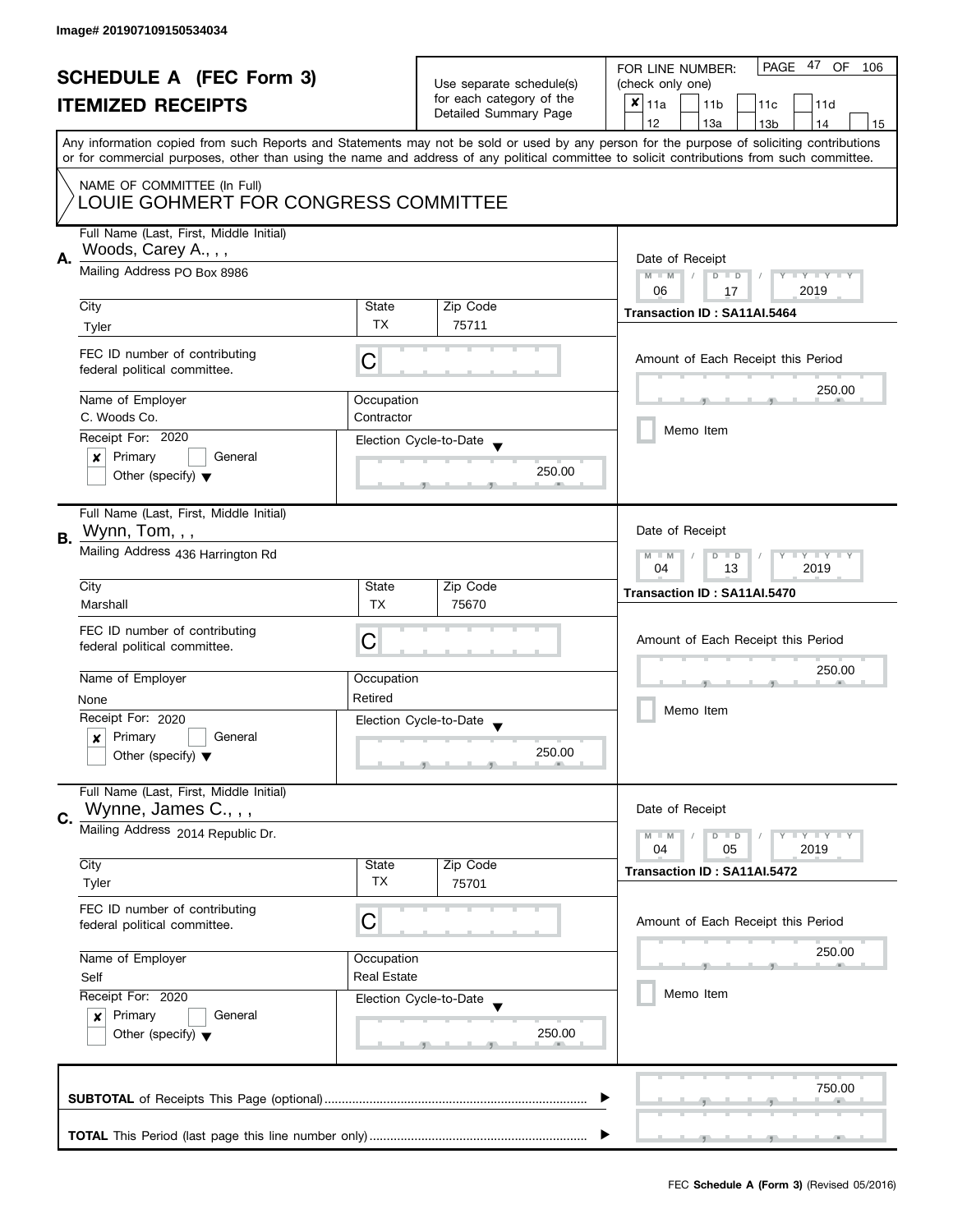| <b>SCHEDULE A (FEC Form 3)</b><br><b>ITEMIZED RECEIPTS</b> |                                                                     |                                                      | 48 OF<br>PAGE<br>FOR LINE NUMBER:<br>106           |                                                                                                                                                                                                                                                                                         |  |
|------------------------------------------------------------|---------------------------------------------------------------------|------------------------------------------------------|----------------------------------------------------|-----------------------------------------------------------------------------------------------------------------------------------------------------------------------------------------------------------------------------------------------------------------------------------------|--|
|                                                            |                                                                     | Use separate schedule(s)<br>for each category of the | (check only one)                                   |                                                                                                                                                                                                                                                                                         |  |
|                                                            |                                                                     |                                                      | $x _{11a}$<br>11 <sub>b</sub><br>11c<br>11d        |                                                                                                                                                                                                                                                                                         |  |
|                                                            |                                                                     |                                                      | Detailed Summary Page                              | 12<br>13a<br>13 <sub>b</sub><br>14<br>15                                                                                                                                                                                                                                                |  |
|                                                            |                                                                     |                                                      |                                                    | Any information copied from such Reports and Statements may not be sold or used by any person for the purpose of soliciting contributions<br>or for commercial purposes, other than using the name and address of any political committee to solicit contributions from such committee. |  |
|                                                            | NAME OF COMMITTEE (In Full)<br>LOUIE GOHMERT FOR CONGRESS COMMITTEE |                                                      |                                                    |                                                                                                                                                                                                                                                                                         |  |
|                                                            |                                                                     |                                                      |                                                    |                                                                                                                                                                                                                                                                                         |  |
|                                                            | Full Name (Last, First, Middle Initial)                             |                                                      |                                                    |                                                                                                                                                                                                                                                                                         |  |
| А.                                                         | Wynne, James C., , ,                                                |                                                      | Date of Receipt                                    |                                                                                                                                                                                                                                                                                         |  |
|                                                            | Mailing Address 2014 Republic Dr.                                   |                                                      |                                                    | $M - M$<br>$D$ $D$<br>$Y - Y - Y - Y$                                                                                                                                                                                                                                                   |  |
|                                                            |                                                                     |                                                      |                                                    | 2019<br>06<br>20                                                                                                                                                                                                                                                                        |  |
|                                                            | City                                                                | State                                                | Zip Code                                           | Transaction ID: SA11AI.5473                                                                                                                                                                                                                                                             |  |
|                                                            | Tyler                                                               | TX                                                   | 75701                                              |                                                                                                                                                                                                                                                                                         |  |
|                                                            | FEC ID number of contributing<br>federal political committee.       | С                                                    |                                                    | Amount of Each Receipt this Period                                                                                                                                                                                                                                                      |  |
|                                                            | Name of Employer                                                    | Occupation                                           |                                                    | 250.00                                                                                                                                                                                                                                                                                  |  |
|                                                            | Self                                                                | <b>Real Estate</b>                                   |                                                    |                                                                                                                                                                                                                                                                                         |  |
|                                                            | Receipt For: 2020                                                   |                                                      |                                                    | Memo Item                                                                                                                                                                                                                                                                               |  |
|                                                            | Primary<br>General                                                  |                                                      | Election Cycle-to-Date                             |                                                                                                                                                                                                                                                                                         |  |
|                                                            | ×<br>Other (specify) $\blacktriangledown$                           |                                                      | 500.00                                             |                                                                                                                                                                                                                                                                                         |  |
|                                                            |                                                                     |                                                      |                                                    |                                                                                                                                                                                                                                                                                         |  |
|                                                            |                                                                     |                                                      |                                                    |                                                                                                                                                                                                                                                                                         |  |
|                                                            | Full Name (Last, First, Middle Initial)<br>Yandell, Jerry P., , ,   |                                                      |                                                    | Date of Receipt                                                                                                                                                                                                                                                                         |  |
| В.                                                         |                                                                     |                                                      |                                                    |                                                                                                                                                                                                                                                                                         |  |
|                                                            | Mailing Address 1441 Tall Timbers Dr                                |                                                      |                                                    |                                                                                                                                                                                                                                                                                         |  |
|                                                            |                                                                     | State                                                |                                                    | 2019<br>06<br>10                                                                                                                                                                                                                                                                        |  |
|                                                            | City                                                                |                                                      | Zip Code                                           | Transaction ID: SA11AI.5477                                                                                                                                                                                                                                                             |  |
|                                                            | Tyler                                                               | <b>TX</b>                                            | 75703                                              |                                                                                                                                                                                                                                                                                         |  |
|                                                            | FEC ID number of contributing                                       |                                                      |                                                    | Amount of Each Receipt this Period                                                                                                                                                                                                                                                      |  |
|                                                            | federal political committee.                                        | С                                                    |                                                    |                                                                                                                                                                                                                                                                                         |  |
|                                                            |                                                                     |                                                      |                                                    | 250.00                                                                                                                                                                                                                                                                                  |  |
|                                                            | Name of Employer                                                    | Occupation                                           |                                                    |                                                                                                                                                                                                                                                                                         |  |
|                                                            | None                                                                | Retired                                              |                                                    | Memo Item                                                                                                                                                                                                                                                                               |  |
|                                                            | Receipt For: 2020                                                   |                                                      | Election Cycle-to-Date<br>$\overline{\phantom{a}}$ |                                                                                                                                                                                                                                                                                         |  |
|                                                            | Primary<br>General<br>x                                             |                                                      |                                                    |                                                                                                                                                                                                                                                                                         |  |
|                                                            | Other (specify) $\blacktriangledown$                                |                                                      | 250.00                                             |                                                                                                                                                                                                                                                                                         |  |
|                                                            | Full Name (Last, First, Middle Initial)                             |                                                      |                                                    |                                                                                                                                                                                                                                                                                         |  |
|                                                            | Zeppa, Priscilla P, , ,                                             |                                                      |                                                    | Date of Receipt                                                                                                                                                                                                                                                                         |  |
| C.                                                         |                                                                     |                                                      |                                                    |                                                                                                                                                                                                                                                                                         |  |
|                                                            | Mailing Address PO Box 451                                          |                                                      |                                                    | <b>LEY LEY LEY</b><br>$M - M$<br>$D$ $D$                                                                                                                                                                                                                                                |  |
|                                                            | City                                                                | State                                                | Zip Code                                           | 04<br>02<br>2019                                                                                                                                                                                                                                                                        |  |
|                                                            | Tyler                                                               | ТX                                                   | 75710                                              | Transaction ID: SA11AI.5485                                                                                                                                                                                                                                                             |  |
|                                                            |                                                                     |                                                      |                                                    |                                                                                                                                                                                                                                                                                         |  |
|                                                            | FEC ID number of contributing                                       |                                                      |                                                    | Amount of Each Receipt this Period                                                                                                                                                                                                                                                      |  |
|                                                            | federal political committee.                                        | С                                                    |                                                    |                                                                                                                                                                                                                                                                                         |  |
|                                                            | Name of Employer                                                    |                                                      |                                                    | 250.00                                                                                                                                                                                                                                                                                  |  |
|                                                            |                                                                     | Occupation<br>Retired                                |                                                    |                                                                                                                                                                                                                                                                                         |  |
|                                                            | None                                                                |                                                      |                                                    | Memo Item                                                                                                                                                                                                                                                                               |  |
|                                                            | Receipt For: 2020                                                   |                                                      | Election Cycle-to-Date                             |                                                                                                                                                                                                                                                                                         |  |
|                                                            | Primary<br>General<br>$\mathsf{x}$                                  |                                                      |                                                    |                                                                                                                                                                                                                                                                                         |  |
|                                                            | Other (specify) $\blacktriangledown$                                |                                                      | 250.00                                             |                                                                                                                                                                                                                                                                                         |  |
|                                                            |                                                                     |                                                      |                                                    |                                                                                                                                                                                                                                                                                         |  |
|                                                            |                                                                     |                                                      |                                                    | 750.00                                                                                                                                                                                                                                                                                  |  |
|                                                            |                                                                     |                                                      |                                                    |                                                                                                                                                                                                                                                                                         |  |
|                                                            |                                                                     |                                                      |                                                    |                                                                                                                                                                                                                                                                                         |  |
|                                                            |                                                                     |                                                      |                                                    |                                                                                                                                                                                                                                                                                         |  |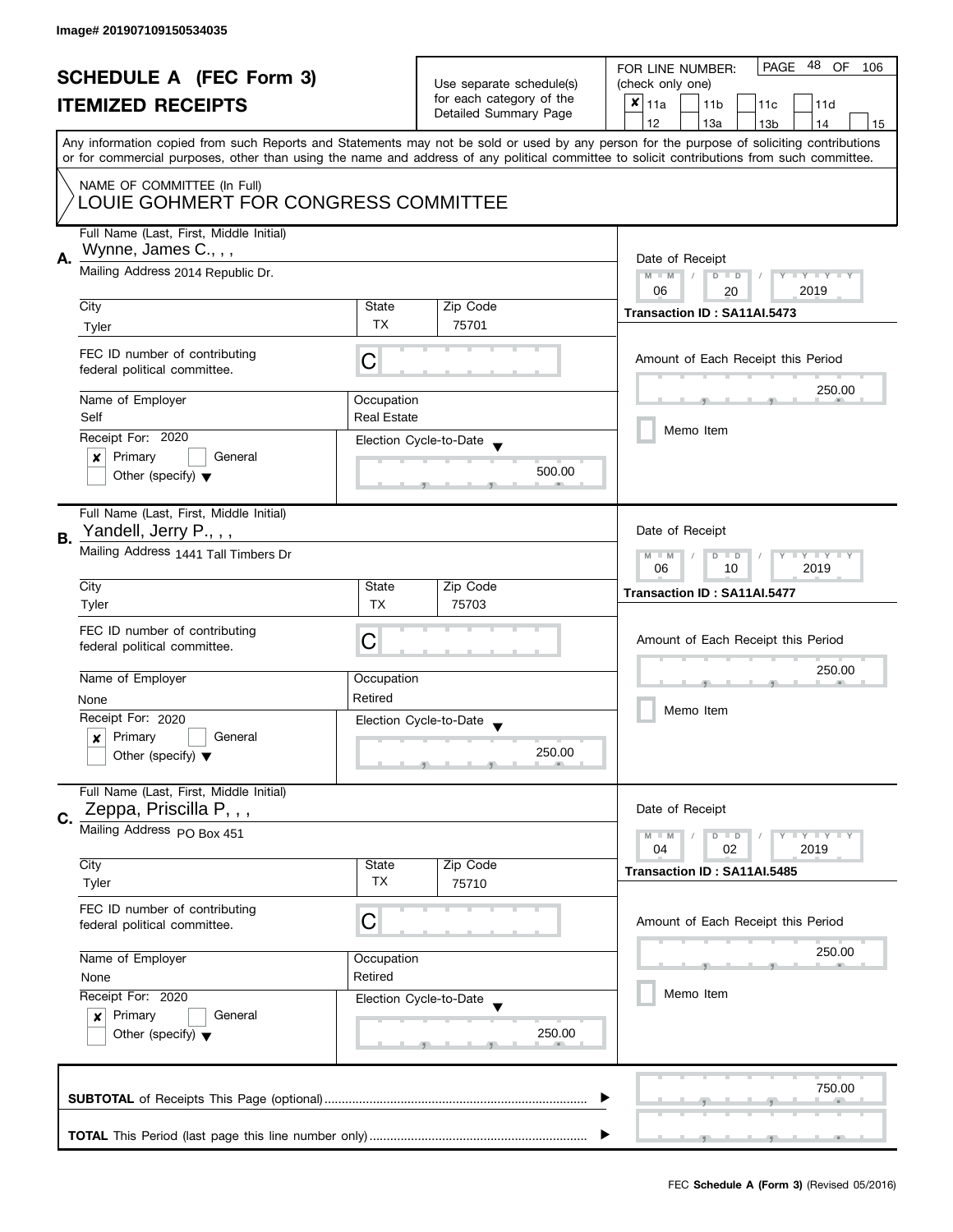| <b>SCHEDULE A (FEC Form 3)</b> |                                                                                                                                            | Use separate schedule(s) | PAGE<br>49<br>OF<br>FOR LINE NUMBER:<br>106<br>(check only one) |                                                                                                                                           |  |  |  |
|--------------------------------|--------------------------------------------------------------------------------------------------------------------------------------------|--------------------------|-----------------------------------------------------------------|-------------------------------------------------------------------------------------------------------------------------------------------|--|--|--|
| <b>ITEMIZED RECEIPTS</b>       |                                                                                                                                            |                          | for each category of the                                        | $x _{11a}$                                                                                                                                |  |  |  |
|                                |                                                                                                                                            |                          | Detailed Summary Page                                           | 11 <sub>b</sub><br>11c<br>11d                                                                                                             |  |  |  |
|                                |                                                                                                                                            |                          |                                                                 | 12<br>13a<br>14<br>13 <sub>b</sub><br>15                                                                                                  |  |  |  |
|                                | or for commercial purposes, other than using the name and address of any political committee to solicit contributions from such committee. |                          |                                                                 | Any information copied from such Reports and Statements may not be sold or used by any person for the purpose of soliciting contributions |  |  |  |
|                                | NAME OF COMMITTEE (In Full)<br>LOUIE GOHMERT FOR CONGRESS COMMITTEE                                                                        |                          |                                                                 |                                                                                                                                           |  |  |  |
|                                |                                                                                                                                            |                          |                                                                 |                                                                                                                                           |  |  |  |
|                                | Full Name (Last, First, Middle Initial)<br>Zeppa, Priscilla P, , ,                                                                         |                          |                                                                 |                                                                                                                                           |  |  |  |
| Α.                             | Mailing Address PO Box 451                                                                                                                 |                          |                                                                 | Date of Receipt<br>$M - M$<br>$Y - Y - Y - Y + Y$<br>$\sqrt{2}$<br>$D$ $D$                                                                |  |  |  |
|                                | City                                                                                                                                       | State                    | Zip Code                                                        | 06<br>2019<br>20                                                                                                                          |  |  |  |
|                                | Tyler                                                                                                                                      | <b>TX</b>                | 75710                                                           | Transaction ID: SA11AI.5486                                                                                                               |  |  |  |
|                                |                                                                                                                                            |                          |                                                                 |                                                                                                                                           |  |  |  |
|                                | FEC ID number of contributing<br>federal political committee.                                                                              | C                        |                                                                 | Amount of Each Receipt this Period                                                                                                        |  |  |  |
|                                | Name of Employer                                                                                                                           | Occupation               |                                                                 | 250.00                                                                                                                                    |  |  |  |
|                                | None                                                                                                                                       | Retired                  |                                                                 |                                                                                                                                           |  |  |  |
|                                | Receipt For: 2020                                                                                                                          |                          | Election Cycle-to-Date                                          | Memo Item                                                                                                                                 |  |  |  |
|                                | Primary<br>General<br>$\boldsymbol{x}$                                                                                                     |                          |                                                                 |                                                                                                                                           |  |  |  |
|                                | Other (specify) $\blacktriangledown$                                                                                                       |                          | 500.00                                                          |                                                                                                                                           |  |  |  |
|                                | Full Name (Last, First, Middle Initial)                                                                                                    |                          |                                                                 |                                                                                                                                           |  |  |  |
| В.                             |                                                                                                                                            |                          |                                                                 | Date of Receipt                                                                                                                           |  |  |  |
|                                | Mailing Address                                                                                                                            |                          |                                                                 | $Y = Y = Y + Y$<br>$D$ $D$                                                                                                                |  |  |  |
|                                | City                                                                                                                                       | State                    | Zip Code                                                        |                                                                                                                                           |  |  |  |
|                                | FEC ID number of contributing                                                                                                              |                          |                                                                 |                                                                                                                                           |  |  |  |
|                                | federal political committee.                                                                                                               | C                        |                                                                 | Amount of Each Receipt this Period                                                                                                        |  |  |  |
|                                |                                                                                                                                            |                          |                                                                 |                                                                                                                                           |  |  |  |
|                                | Name of Employer                                                                                                                           | Occupation               |                                                                 |                                                                                                                                           |  |  |  |
|                                | Receipt For:                                                                                                                               |                          | Election Cycle-to-Date                                          | Memo Item                                                                                                                                 |  |  |  |
|                                | Primary<br>General                                                                                                                         |                          |                                                                 |                                                                                                                                           |  |  |  |
|                                | Other (specify) $\blacktriangledown$                                                                                                       |                          | <u>g and a graduate state</u>                                   |                                                                                                                                           |  |  |  |
|                                | Full Name (Last, First, Middle Initial)                                                                                                    |                          |                                                                 |                                                                                                                                           |  |  |  |
| C.                             |                                                                                                                                            |                          |                                                                 | Date of Receipt                                                                                                                           |  |  |  |
|                                | <b>Mailing Address</b>                                                                                                                     |                          |                                                                 | D                                                                                                                                         |  |  |  |
|                                |                                                                                                                                            |                          |                                                                 |                                                                                                                                           |  |  |  |
|                                | City                                                                                                                                       | State                    | Zip Code                                                        |                                                                                                                                           |  |  |  |
|                                | FEC ID number of contributing                                                                                                              |                          |                                                                 |                                                                                                                                           |  |  |  |
|                                | C<br>federal political committee.<br>Name of Employer<br>Occupation<br>Receipt For:<br>Election Cycle-to-Date<br>Primary<br>General        |                          |                                                                 | Amount of Each Receipt this Period                                                                                                        |  |  |  |
|                                |                                                                                                                                            |                          |                                                                 |                                                                                                                                           |  |  |  |
|                                |                                                                                                                                            |                          |                                                                 |                                                                                                                                           |  |  |  |
|                                |                                                                                                                                            |                          |                                                                 | Memo Item                                                                                                                                 |  |  |  |
|                                |                                                                                                                                            |                          |                                                                 |                                                                                                                                           |  |  |  |
|                                | Other (specify) $\blacktriangledown$                                                                                                       |                          |                                                                 |                                                                                                                                           |  |  |  |
|                                |                                                                                                                                            |                          | AU.                                                             |                                                                                                                                           |  |  |  |
|                                |                                                                                                                                            |                          |                                                                 |                                                                                                                                           |  |  |  |
|                                |                                                                                                                                            |                          |                                                                 | 250.00                                                                                                                                    |  |  |  |
|                                |                                                                                                                                            |                          |                                                                 | 80550.00                                                                                                                                  |  |  |  |
|                                |                                                                                                                                            |                          |                                                                 |                                                                                                                                           |  |  |  |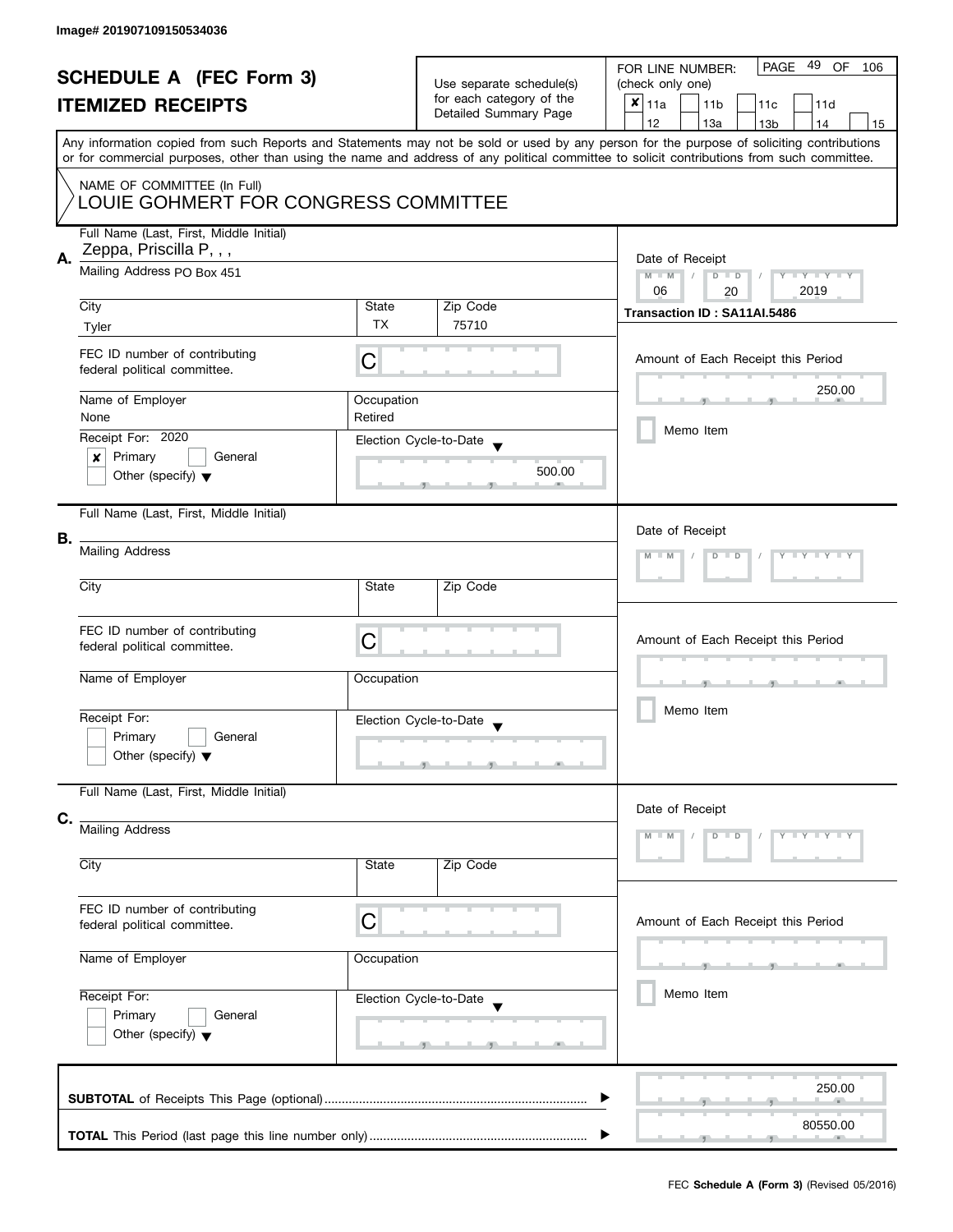| <b>SCHEDULE A (FEC Form 3)</b><br><b>ITEMIZED RECEIPTS</b><br>Any information copied from such Reports and Statements may not be sold or used by any person for the purpose of soliciting contributions |                                                                                                                                                   | Use separate schedule(s)<br>for each category of the<br>Detailed Summary Page | PAGE 50 OF<br>FOR LINE NUMBER:<br>106<br>(check only one)<br>$x _{11c}$<br>11a<br>11 <sub>b</sub><br>11d<br>12<br>13a<br>13 <sub>b</sub><br>14<br>15 |                                                                                                                                            |  |
|---------------------------------------------------------------------------------------------------------------------------------------------------------------------------------------------------------|---------------------------------------------------------------------------------------------------------------------------------------------------|-------------------------------------------------------------------------------|------------------------------------------------------------------------------------------------------------------------------------------------------|--------------------------------------------------------------------------------------------------------------------------------------------|--|
|                                                                                                                                                                                                         | NAME OF COMMITTEE (In Full)<br>LOUIE GOHMERT FOR CONGRESS COMMITTEE                                                                               |                                                                               |                                                                                                                                                      | or for commercial purposes, other than using the name and address of any political committee to solicit contributions from such committee. |  |
| Α.                                                                                                                                                                                                      | Full Name (Last, First, Middle Initial)<br>American Electric Power Comm for Resp Gov PAC<br>Mailing Address 1 Riverside Plaza, 26th Floor<br>City | State                                                                         | Zip Code                                                                                                                                             | Date of Receipt<br>$M - M$<br>$\sqrt{2}$<br>$D$ $D$<br>Y I Y I Y I Y<br>2019<br>04<br>29                                                   |  |
|                                                                                                                                                                                                         | Columbus                                                                                                                                          | OH                                                                            | 43215                                                                                                                                                | Transaction ID: SA11C.5734                                                                                                                 |  |
|                                                                                                                                                                                                         | FEC ID number of contributing<br>federal political committee.                                                                                     | C                                                                             | C00096842                                                                                                                                            | Amount of Each Receipt this Period                                                                                                         |  |
|                                                                                                                                                                                                         | Name of Employer                                                                                                                                  | Occupation                                                                    |                                                                                                                                                      | 1000.00                                                                                                                                    |  |
|                                                                                                                                                                                                         | Receipt For: 2020<br>Primary<br>General<br>×<br>Other (specify) $\blacktriangledown$                                                              |                                                                               | Election Cycle-to-Date<br>1000.00                                                                                                                    | Memo Item<br>Contribution                                                                                                                  |  |
| В.                                                                                                                                                                                                      | Full Name (Last, First, Middle Initial)<br><b>Mailing Address</b>                                                                                 |                                                                               |                                                                                                                                                      | Date of Receipt<br>$Y = Y = Y + Y$<br>$D$ $D$                                                                                              |  |
|                                                                                                                                                                                                         | City                                                                                                                                              | State                                                                         | Zip Code                                                                                                                                             |                                                                                                                                            |  |
|                                                                                                                                                                                                         | FEC ID number of contributing<br>federal political committee.<br>Name of Employer                                                                 | С<br>Occupation                                                               |                                                                                                                                                      | Amount of Each Receipt this Period<br>_____                                                                                                |  |
|                                                                                                                                                                                                         | Receipt For:<br>Primary<br>General<br>Other (specify) $\blacktriangledown$                                                                        |                                                                               | Election Cycle-to-Date                                                                                                                               | Memo Item                                                                                                                                  |  |
|                                                                                                                                                                                                         | Full Name (Last, First, Middle Initial)                                                                                                           |                                                                               |                                                                                                                                                      |                                                                                                                                            |  |
| C.                                                                                                                                                                                                      | <b>Mailing Address</b><br>City                                                                                                                    | State                                                                         | Zip Code                                                                                                                                             | Date of Receipt<br>$T + Y = Y + Y$<br>$D$ $D$                                                                                              |  |
|                                                                                                                                                                                                         |                                                                                                                                                   |                                                                               |                                                                                                                                                      |                                                                                                                                            |  |
|                                                                                                                                                                                                         | FEC ID number of contributing<br>federal political committee.                                                                                     | C                                                                             |                                                                                                                                                      | Amount of Each Receipt this Period                                                                                                         |  |
|                                                                                                                                                                                                         | Name of Employer<br>Occupation                                                                                                                    |                                                                               |                                                                                                                                                      |                                                                                                                                            |  |
|                                                                                                                                                                                                         | Receipt For:<br>Primary<br>General<br>Other (specify) $\blacktriangledown$                                                                        |                                                                               | Election Cycle-to-Date                                                                                                                               | Memo Item                                                                                                                                  |  |
|                                                                                                                                                                                                         |                                                                                                                                                   |                                                                               |                                                                                                                                                      | 1000.00                                                                                                                                    |  |
|                                                                                                                                                                                                         |                                                                                                                                                   |                                                                               |                                                                                                                                                      | 1000.00                                                                                                                                    |  |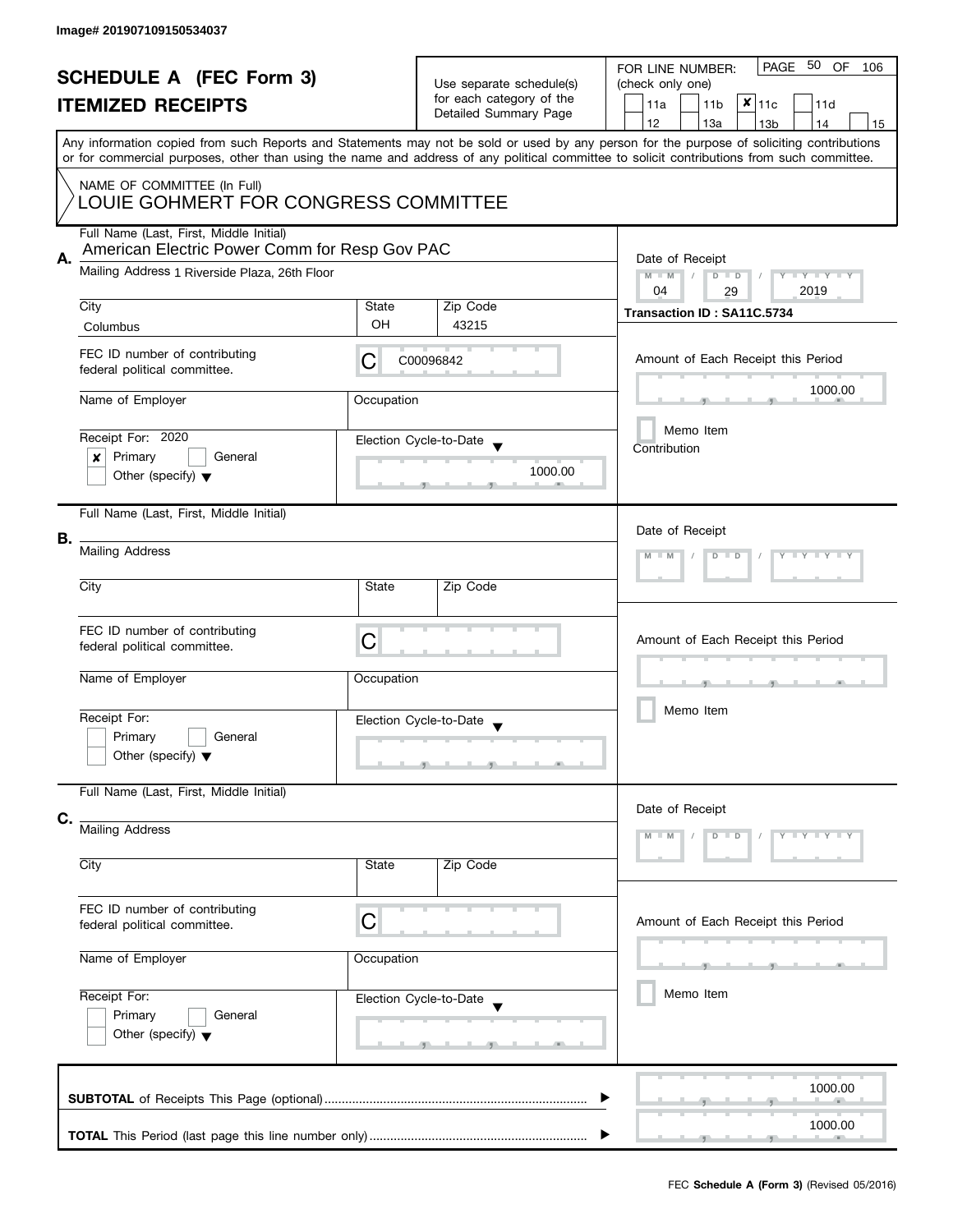|    | <b>SCHEDULE B</b> (FEC Form 3)<br><b>ITEMIZED DISBURSEMENTS</b>                                                                                                                                                                                                                                                                                                |                                                      | Use separate schedule(s)<br>for each category of the<br>Detailed Summary Page             |                          | PAGE 51<br>106<br><b>OF</b><br>FOR LINE NUMBER:<br>(check only one)<br>×<br>17<br>19a<br>18<br>19b<br>20 <sub>c</sub><br>21<br>20a<br>20 <sub>b</sub> |
|----|----------------------------------------------------------------------------------------------------------------------------------------------------------------------------------------------------------------------------------------------------------------------------------------------------------------------------------------------------------------|------------------------------------------------------|-------------------------------------------------------------------------------------------|--------------------------|-------------------------------------------------------------------------------------------------------------------------------------------------------|
|    | Any information copied from such Reports and Statements may not be sold or used by any person for the purpose of soliciting contributions<br>or for commercial purposes, other than using the name and address of any political committee to solicit contributions from such committee.<br>NAME OF COMMITTEE (In Full)<br>LOUIE GOHMERT FOR CONGRESS COMMITTEE |                                                      |                                                                                           |                          |                                                                                                                                                       |
|    | Full Name (Last, First, Middle Initial)<br>A. American Airlines<br>Mailing Address P O Box 619616                                                                                                                                                                                                                                                              |                                                      |                                                                                           |                          | Date of Disbursement<br>$T$ $Y$ $T$ $Y$ $T$ $Y$<br>$M - M$<br>$D$ $D$<br>04<br>08<br>2019                                                             |
|    | City<br>DFW Airport<br>Purpose of Disbursement<br>Airline Tickets<br>Candidate Name                                                                                                                                                                                                                                                                            | State<br><b>TX</b>                                   | Zip Code<br>75261                                                                         | 002<br>Category/         | <b>FEC Identification Number</b><br>С<br>C00386532<br>Amount of Each Disbursement this Period                                                         |
|    | LOUIE GOHMERT FOR CONGRESS COMMITTEE<br>Office Sought:<br>House<br>x<br>Senate<br>x<br>President<br>TХ<br>01<br>District:<br>State:<br>Full Name (Last, First, Middle Initial)                                                                                                                                                                                 | Disbursement For: 2020<br>Primary                    | General<br>Other (specify) $\blacktriangledown$                                           | Type                     | 35.70<br>Transaction ID: SB17.5501<br>Memo Item                                                                                                       |
| В. | <b>American Airlines</b><br>Mailing Address P O Box 619616                                                                                                                                                                                                                                                                                                     |                                                      | Date of Disbursement<br>$Y$ $Y$ $Y$ $Y$<br>D<br>Y<br>M<br>$\Box$<br>M<br>2019<br>08<br>04 |                          |                                                                                                                                                       |
|    | City<br><b>DFW Airport</b><br>Purpose of Disbursement<br>Airline Tickets<br>Candidate Name<br>LOUIE GOHMERT FOR CONGRESS COMMITTEE                                                                                                                                                                                                                             | State<br>ТX                                          | Zip Code<br>75261                                                                         | 002<br>Category/<br>Type | <b>FEC Identification Number</b><br>С<br>C00386532<br>Amount of Each Disbursement this Period                                                         |
|    | Office Sought:<br>House<br>x<br>Senate<br>x<br>President<br>ТX<br>State:<br>01<br>District:                                                                                                                                                                                                                                                                    | Disbursement For: 2020<br>Primary                    | General<br>Other (specify) $\blacktriangledown$                                           |                          | 580.36<br>$-1$<br>Transaction ID: SB17.5502<br>Memo Item                                                                                              |
|    | Full Name (Last, First, Middle Initial)<br>c. American Airlines<br>Mailing Address P O Box 619616                                                                                                                                                                                                                                                              |                                                      |                                                                                           |                          | Date of Disbursement<br>$Y = Y = Y$<br>M<br>D<br>D<br>M<br>08<br>2019<br>05                                                                           |
|    | City<br><b>DFW Airport</b><br>Purpose of Disbursement<br>Airline Tickets                                                                                                                                                                                                                                                                                       | State<br>ТX                                          | Zip Code<br>75261                                                                         | 002                      | <b>FEC Identification Number</b><br>C00386532<br>Ü                                                                                                    |
|    | Candidate Name<br>LOUIE GOHMERT FOR CONGRESS COMMITTEE<br>Office Sought:<br>House<br>x<br>Senate<br>x<br>President<br>ТX<br>State:<br>District:<br>01                                                                                                                                                                                                          | Disbursement For: 2020<br>Primary<br>Other (specify) | General                                                                                   | Category/<br>Type        | Amount of Each Disbursement this Period<br>576.00<br>--<br>Transaction ID: SB17.5503<br>Memo Item                                                     |
|    |                                                                                                                                                                                                                                                                                                                                                                | 1192.06                                              |                                                                                           |                          |                                                                                                                                                       |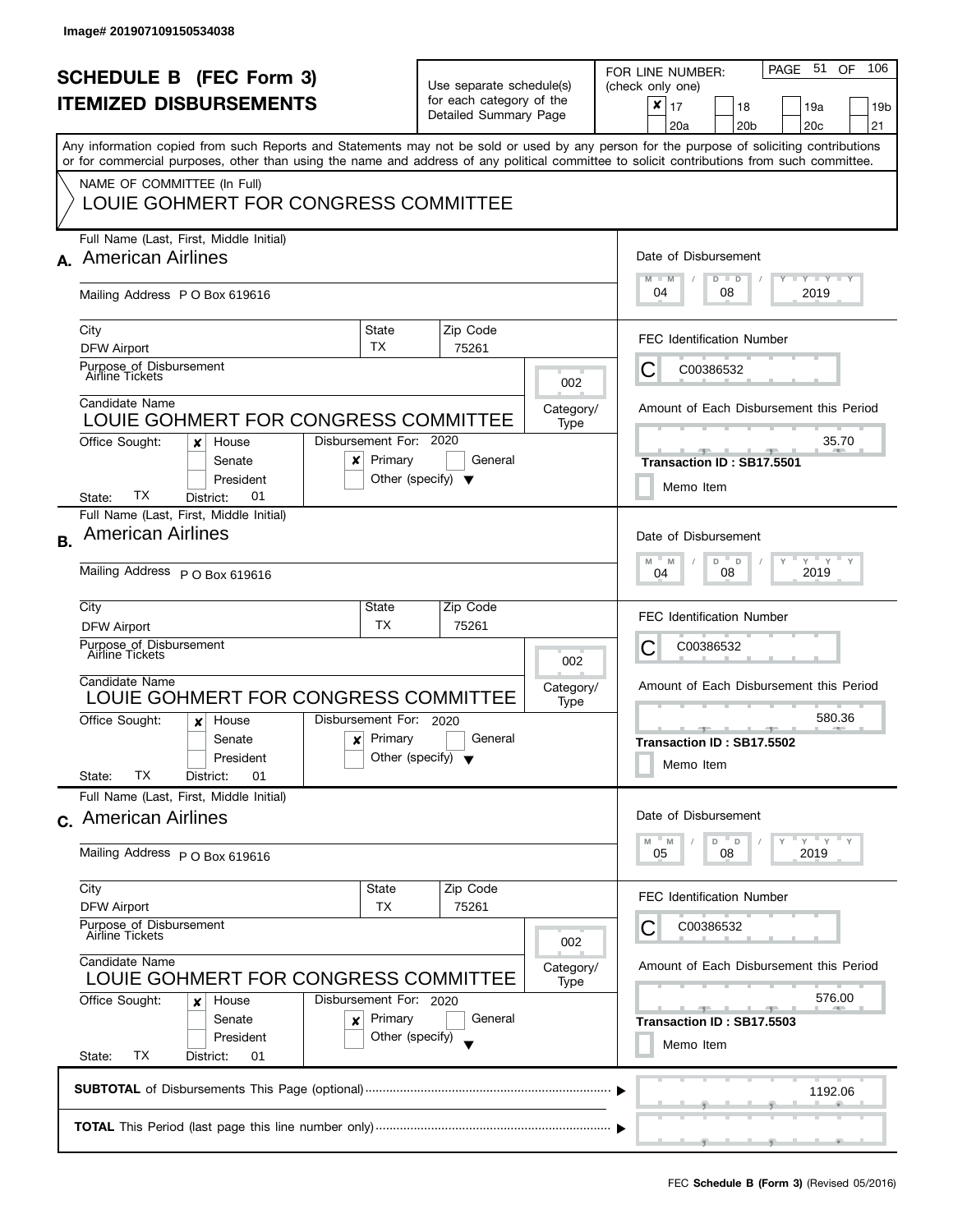| <b>SCHEDULE B (FEC Form 3)</b><br><b>ITEMIZED DISBURSEMENTS</b>                  |                                                                                                                                                                                                                                                                                         |                                                                           |                          | Use separate schedule(s)<br>for each category of the<br>Detailed Summary Page |                   | PAGE 52 OF<br>106<br>FOR LINE NUMBER:<br>(check only one)<br>$\pmb{\times}$<br>17<br>18<br>19a<br>19 <sub>b</sub> |
|----------------------------------------------------------------------------------|-----------------------------------------------------------------------------------------------------------------------------------------------------------------------------------------------------------------------------------------------------------------------------------------|---------------------------------------------------------------------------|--------------------------|-------------------------------------------------------------------------------|-------------------|-------------------------------------------------------------------------------------------------------------------|
|                                                                                  | Any information copied from such Reports and Statements may not be sold or used by any person for the purpose of soliciting contributions<br>or for commercial purposes, other than using the name and address of any political committee to solicit contributions from such committee. |                                                                           |                          |                                                                               |                   | 20 <sub>b</sub><br>20 <sub>c</sub><br>21<br>20a                                                                   |
|                                                                                  | NAME OF COMMITTEE (In Full)<br>LOUIE GOHMERT FOR CONGRESS COMMITTEE                                                                                                                                                                                                                     |                                                                           |                          |                                                                               |                   |                                                                                                                   |
| A.                                                                               | Full Name (Last, First, Middle Initial)<br><b>American Airlines</b>                                                                                                                                                                                                                     |                                                                           |                          |                                                                               |                   | Date of Disbursement<br>$\Box$ $\gamma$ $\Box$ $\gamma$ $\Box$ $\gamma$<br>$M - M$<br>$D$ $D$                     |
|                                                                                  | Mailing Address PO Box 619616                                                                                                                                                                                                                                                           |                                                                           |                          |                                                                               |                   | 05<br>2019<br>13                                                                                                  |
|                                                                                  | City<br>DFW Airport                                                                                                                                                                                                                                                                     | State<br><b>TX</b>                                                        |                          | Zip Code<br>75261                                                             |                   | <b>FEC Identification Number</b>                                                                                  |
|                                                                                  | Purpose of Disbursement<br>Airline Tickets                                                                                                                                                                                                                                              |                                                                           |                          |                                                                               | 002               | C00386532<br>C                                                                                                    |
|                                                                                  | Candidate Name<br>LOUIE GOHMERT FOR CONGRESS COMMITTEE                                                                                                                                                                                                                                  |                                                                           |                          |                                                                               | Category/<br>Type | Amount of Each Disbursement this Period                                                                           |
|                                                                                  | Office Sought:<br>House<br>x<br>Senate<br>x<br>President<br>ТX<br>01<br>District:<br>State:                                                                                                                                                                                             | Disbursement For: 2020<br>Primary<br>Other (specify) $\blacktriangledown$ |                          | General                                                                       |                   | 1222.60<br>Transaction ID: SB17.5504<br>Memo Item                                                                 |
| В.                                                                               | Full Name (Last, First, Middle Initial)<br><b>American Airlines</b>                                                                                                                                                                                                                     |                                                                           |                          |                                                                               |                   | Date of Disbursement<br>$Y = Y$<br>D<br>M<br>M<br>D<br>22<br>2019                                                 |
|                                                                                  | Mailing Address P O Box 619616                                                                                                                                                                                                                                                          | 05                                                                        |                          |                                                                               |                   |                                                                                                                   |
|                                                                                  | City<br><b>DFW Airport</b>                                                                                                                                                                                                                                                              | State<br>TX                                                               |                          | Zip Code<br>75261                                                             |                   | <b>FEC Identification Number</b>                                                                                  |
|                                                                                  | Purpose of Disbursement<br>Airline Tickets                                                                                                                                                                                                                                              |                                                                           | 002<br>Category/<br>Type |                                                                               |                   | С<br>C00386532                                                                                                    |
|                                                                                  | Candidate Name<br>LOUIE GOHMERT FOR CONGRESS COMMITTEE                                                                                                                                                                                                                                  |                                                                           |                          |                                                                               |                   | Amount of Each Disbursement this Period                                                                           |
|                                                                                  | Office Sought:<br>House<br>x<br>Senate<br>$\boldsymbol{\mathsf{x}}$<br>President<br>TХ<br>01<br>State:<br>District:                                                                                                                                                                     | Disbursement For: 2020<br>Primary<br>Other (specify) $\blacktriangledown$ |                          | General                                                                       |                   | 544.55<br>_______________________________<br><b>COLLECTIVE</b><br>Transaction ID: SB17.5505<br>Memo Item          |
|                                                                                  | Full Name (Last, First, Middle Initial)<br>c. American Airlines                                                                                                                                                                                                                         |                                                                           |                          |                                                                               |                   | Date of Disbursement                                                                                              |
|                                                                                  | Mailing Address P O Box 619616                                                                                                                                                                                                                                                          |                                                                           |                          |                                                                               |                   | $Y = Y$<br>D<br>D<br>M<br>M<br>30<br>2019<br>05                                                                   |
|                                                                                  | City<br><b>DFW Airport</b>                                                                                                                                                                                                                                                              | State<br>TX                                                               |                          | Zip Code<br>75261                                                             |                   | <b>FEC Identification Number</b>                                                                                  |
|                                                                                  | Purpose of Disbursement<br><b>Airline Tickets</b><br>Candidate Name<br>LOUIE GOHMERT FOR CONGRESS COMMITTEE                                                                                                                                                                             |                                                                           |                          |                                                                               | 002               | C00386532                                                                                                         |
|                                                                                  |                                                                                                                                                                                                                                                                                         |                                                                           |                          |                                                                               | Category/<br>Type | Amount of Each Disbursement this Period                                                                           |
| Office Sought:<br>Disbursement For: 2020<br>House<br>x<br>Primary<br>Senate<br>× |                                                                                                                                                                                                                                                                                         |                                                                           |                          | General                                                                       |                   | 4201.03<br><u>an an an an </u><br><b>CONTRACTOR</b>                                                               |
|                                                                                  | President<br>ТX<br>State:<br>District:<br>01                                                                                                                                                                                                                                            | Other (specify)                                                           |                          |                                                                               |                   | Transaction ID: SB17.5506<br>Memo Item                                                                            |
|                                                                                  |                                                                                                                                                                                                                                                                                         |                                                                           |                          |                                                                               |                   | 5968.18                                                                                                           |
|                                                                                  |                                                                                                                                                                                                                                                                                         |                                                                           |                          |                                                                               |                   |                                                                                                                   |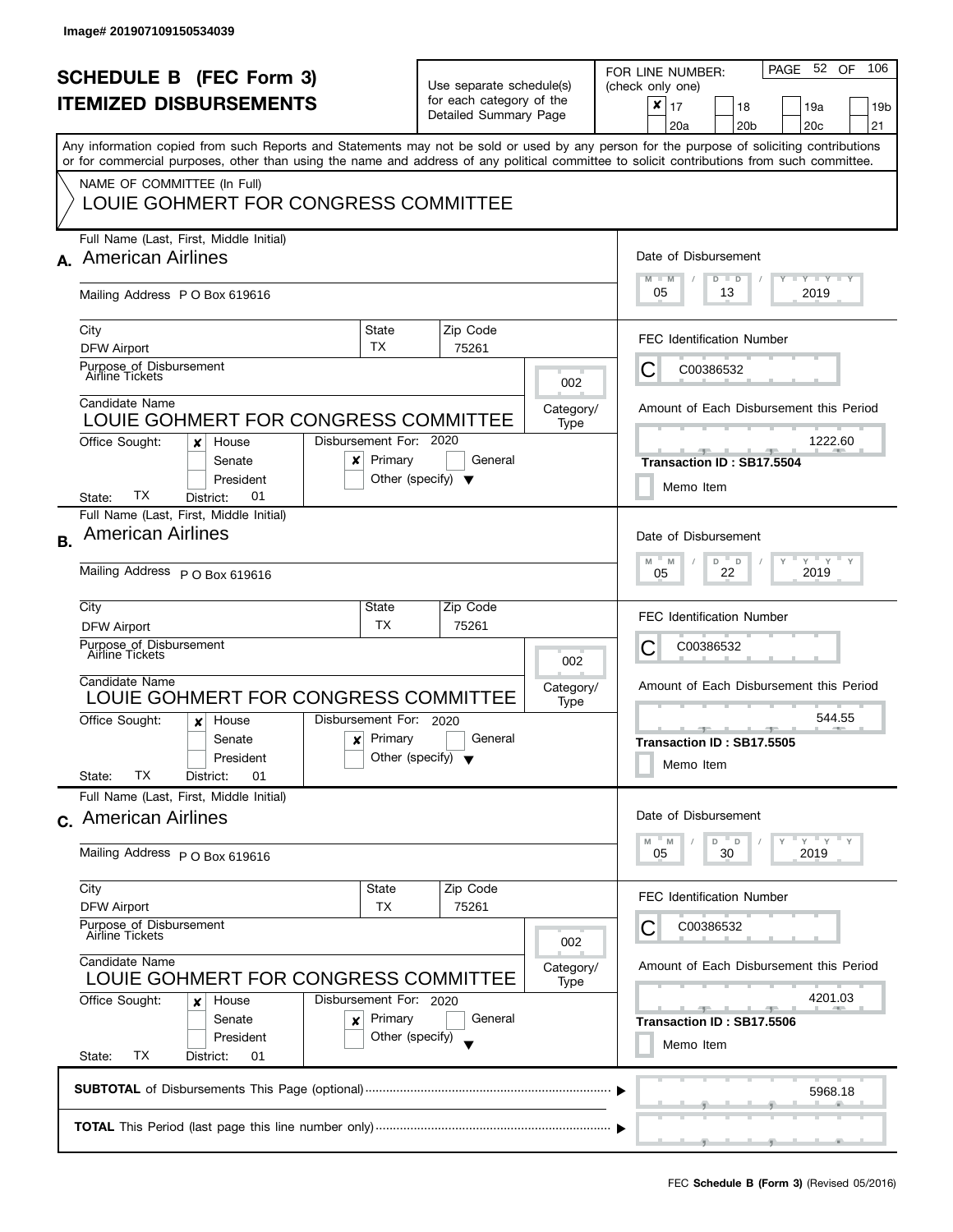| <b>SCHEDULE B</b> (FEC Form 3)<br><b>ITEMIZED DISBURSEMENTS</b> |                                                                                                                                                                           |                                                                           | Use separate schedule(s)<br>for each category of the |                   |                   | PAGE 53<br>106<br>OF.<br>FOR LINE NUMBER:<br>(check only one)<br>×                    |
|-----------------------------------------------------------------|---------------------------------------------------------------------------------------------------------------------------------------------------------------------------|---------------------------------------------------------------------------|------------------------------------------------------|-------------------|-------------------|---------------------------------------------------------------------------------------|
|                                                                 |                                                                                                                                                                           |                                                                           | Detailed Summary Page                                |                   |                   | 17<br>18<br>19a<br>19 <sub>b</sub><br>20a<br>20 <sub>b</sub><br>20 <sub>c</sub><br>21 |
|                                                                 | Any information copied from such Reports and Statements may not be sold or used by any person for the purpose of soliciting contributions                                 |                                                                           |                                                      |                   |                   |                                                                                       |
|                                                                 | or for commercial purposes, other than using the name and address of any political committee to solicit contributions from such committee.<br>NAME OF COMMITTEE (In Full) |                                                                           |                                                      |                   |                   |                                                                                       |
|                                                                 | LOUIE GOHMERT FOR CONGRESS COMMITTEE                                                                                                                                      |                                                                           |                                                      |                   |                   |                                                                                       |
|                                                                 | Full Name (Last, First, Middle Initial)<br>A. American Airlines                                                                                                           |                                                                           |                                                      |                   |                   | Date of Disbursement                                                                  |
|                                                                 | Mailing Address PO Box 619616                                                                                                                                             |                                                                           |                                                      |                   |                   | $T - Y = T - Y$<br>$M - M$<br>$D$ $D$<br>06<br>24<br>2019                             |
|                                                                 | City<br>DFW Airport                                                                                                                                                       | State<br><b>TX</b>                                                        |                                                      | Zip Code<br>75261 |                   | <b>FEC Identification Number</b>                                                      |
|                                                                 | Purpose of Disbursement<br>Airline Tickets                                                                                                                                |                                                                           |                                                      |                   | 002               | C<br>C00386532                                                                        |
|                                                                 | Candidate Name<br>LOUIE GOHMERT FOR CONGRESS COMMITTEE                                                                                                                    |                                                                           |                                                      |                   | Category/<br>Type | Amount of Each Disbursement this Period                                               |
|                                                                 | Office Sought:<br>House<br>x<br>Senate<br>x<br>President                                                                                                                  | Disbursement For: 2020<br>Primary<br>Other (specify) $\blacktriangledown$ |                                                      | General           |                   | 524.30<br>Transaction ID: SB17.5507                                                   |
|                                                                 | TХ<br>01<br>District:<br>State:                                                                                                                                           |                                                                           |                                                      |                   |                   | Memo Item                                                                             |
| <b>B.</b>                                                       | Full Name (Last, First, Middle Initial)<br>Anedot                                                                                                                         |                                                                           |                                                      |                   |                   | Date of Disbursement                                                                  |
|                                                                 | Mailing Address 1920 McKinney Ave #7                                                                                                                                      | $Y = Y$<br>D<br>M<br>D<br>M<br>2019<br>28<br>06                           |                                                      |                   |                   |                                                                                       |
|                                                                 | City<br>Dallas                                                                                                                                                            | State<br>TX                                                               |                                                      | Zip Code<br>75201 |                   | <b>FEC Identification Number</b>                                                      |
|                                                                 | Purpose of Disbursement<br>Sérvice Charge                                                                                                                                 |                                                                           |                                                      |                   |                   | С<br>C00386532                                                                        |
|                                                                 | Candidate Name<br>LOUIE GOHMERT FOR CONGRESS COMMITTEE                                                                                                                    |                                                                           | 001<br>Category/<br>Type<br>Disbursement For: 2020   |                   |                   | Amount of Each Disbursement this Period                                               |
|                                                                 | Office Sought:<br>House<br>x                                                                                                                                              |                                                                           |                                                      |                   |                   | 1513.75<br><b>COLLECTION</b>                                                          |
|                                                                 | Senate<br>$\boldsymbol{\mathsf{x}}$<br>President                                                                                                                          | Primary<br>Other (specify) $\blacktriangledown$                           |                                                      | General           |                   | Transaction ID: SB17.5508<br>Memo Item                                                |
|                                                                 | ТX<br>01<br>State:<br>District:<br>Full Name (Last, First, Middle Initial)                                                                                                |                                                                           |                                                      |                   |                   |                                                                                       |
|                                                                 | c. Apple                                                                                                                                                                  |                                                                           |                                                      |                   |                   | Date of Disbursement<br>$Y = Y = Y$<br>D<br>D                                         |
|                                                                 | Mailing Address 1 Infinite Loop                                                                                                                                           |                                                                           |                                                      |                   |                   | M<br>M<br>04<br>2019<br>08                                                            |
|                                                                 | City<br>Cupertino                                                                                                                                                         | State<br>CA                                                               |                                                      | Zip Code<br>95014 |                   | <b>FEC Identification Number</b>                                                      |
|                                                                 | Purpose of Disbursement<br>Supplies<br>Candidate Name<br>LOUIE GOHMERT FOR CONGRESS COMMITTEE<br>Office Sought:<br>Disbursement For: 2020<br>House<br>x                   |                                                                           |                                                      |                   |                   | C00386532                                                                             |
|                                                                 |                                                                                                                                                                           |                                                                           |                                                      |                   | Category/<br>Type | Amount of Each Disbursement this Period                                               |
|                                                                 |                                                                                                                                                                           |                                                                           |                                                      |                   |                   | 33.02<br>$-$                                                                          |
|                                                                 | Senate<br>×<br>President                                                                                                                                                  | Primary<br>Other (specify)                                                |                                                      | General           |                   | Transaction ID: SB17.5509<br>Memo Item                                                |
|                                                                 | ТX<br>State:<br>District:<br>01                                                                                                                                           |                                                                           |                                                      |                   |                   |                                                                                       |
|                                                                 |                                                                                                                                                                           |                                                                           |                                                      |                   |                   | 2071.07                                                                               |
|                                                                 |                                                                                                                                                                           |                                                                           |                                                      |                   |                   |                                                                                       |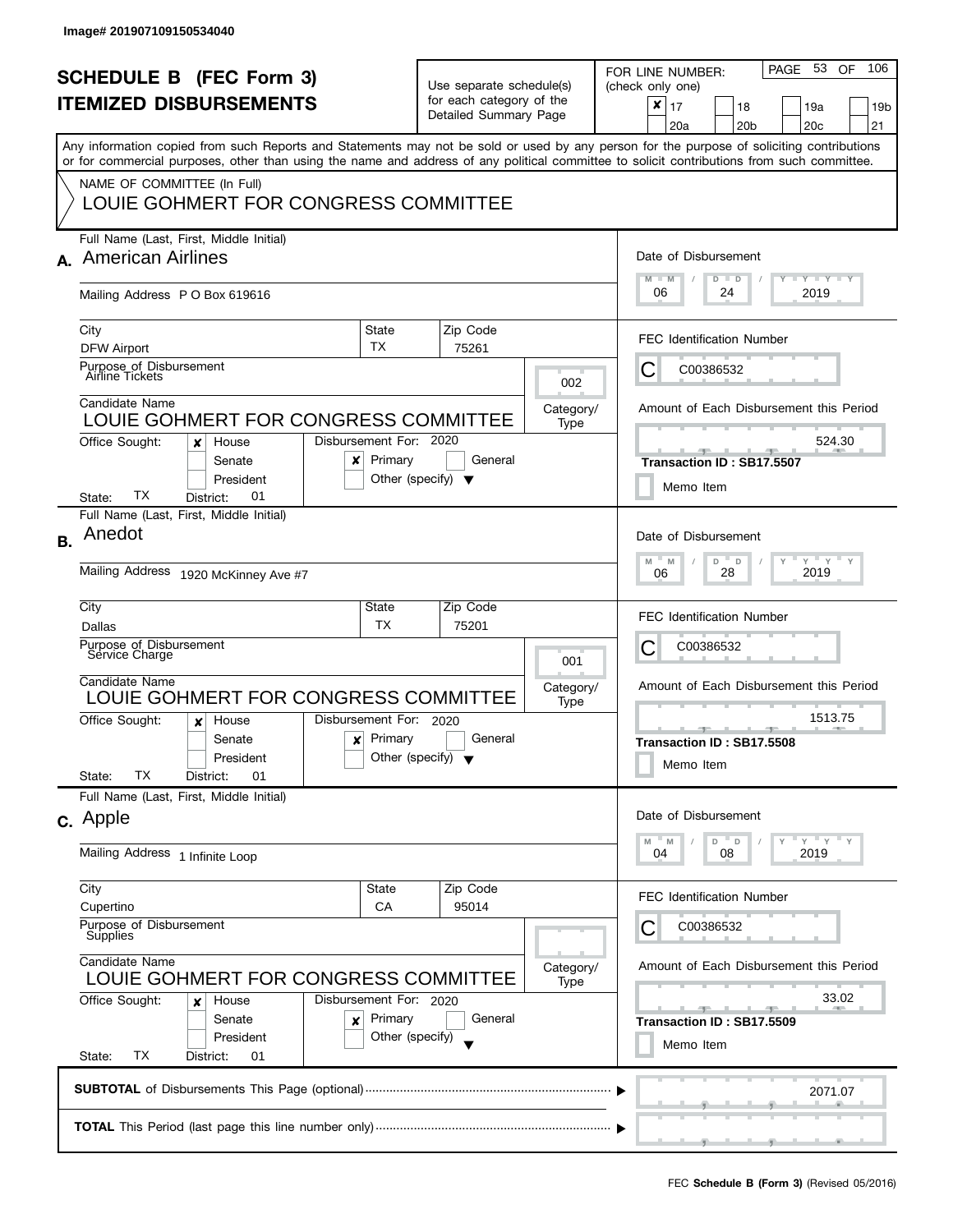|           | <b>SCHEDULE B</b> (FEC Form 3)<br><b>ITEMIZED DISBURSEMENTS</b><br>Any information copied from such Reports and Statements may not be sold or used by any person for the purpose of soliciting contributions<br>or for commercial purposes, other than using the name and address of any political committee to solicit contributions from such committee.<br>NAME OF COMMITTEE (In Full)<br>LOUIE GOHMERT FOR CONGRESS COMMITTEE |                                                                     | Use separate schedule(s)<br>for each category of the<br>Detailed Summary Page     |                          | 106<br>54 OF<br>PAGE<br>FOR LINE NUMBER:<br>(check only one)<br>$\boldsymbol{x}$<br>17<br>18<br>19a<br>19b<br>20 <sub>b</sub><br>20 <sub>c</sub><br>21<br>20a                                                                                                                                                                                                                                                                                                  |  |  |  |  |
|-----------|-----------------------------------------------------------------------------------------------------------------------------------------------------------------------------------------------------------------------------------------------------------------------------------------------------------------------------------------------------------------------------------------------------------------------------------|---------------------------------------------------------------------|-----------------------------------------------------------------------------------|--------------------------|----------------------------------------------------------------------------------------------------------------------------------------------------------------------------------------------------------------------------------------------------------------------------------------------------------------------------------------------------------------------------------------------------------------------------------------------------------------|--|--|--|--|
|           | Full Name (Last, First, Middle Initial)<br>A. AT&T<br>Mailing Address P O Box 105414                                                                                                                                                                                                                                                                                                                                              |                                                                     | Date of Disbursement<br>$T - Y = Y + Y$<br>$M - M$<br>$D$ $D$<br>04<br>02<br>2019 |                          |                                                                                                                                                                                                                                                                                                                                                                                                                                                                |  |  |  |  |
|           | City<br>Atlanta<br>Purpose of Disbursement<br>Telephone<br>Candidate Name<br>LOUIE GOHMERT FOR CONGRESS COMMITTEE<br>Office Sought:<br>House<br>x<br>Senate<br>×<br>President                                                                                                                                                                                                                                                     | State<br>GA<br>Disbursement For: 2020<br>Primary                    | Zip Code<br>30348<br>General<br>Other (specify) $\blacktriangledown$              | 001<br>Category/<br>Type | <b>FEC Identification Number</b><br>C00386532<br>C<br>Amount of Each Disbursement this Period<br>149.97<br>Transaction ID: SB17.5510<br>Memo Item                                                                                                                                                                                                                                                                                                              |  |  |  |  |
| <b>B.</b> | TX<br>01<br>District:<br>State:<br>Full Name (Last, First, Middle Initial)<br>AT&T<br>Mailing Address P O Box 105414<br>City<br>Atlanta<br>Purpose of Disbursement<br>Telephone<br>Candidate Name<br>LOUIE GOHMERT FOR CONGRESS COMMITTEE<br>Office Sought:<br>House<br>x<br>Senate<br>$\boldsymbol{\mathsf{x}}$<br>President                                                                                                     | State<br>GA<br>Disbursement For: 2020<br>Primary                    | Zip Code<br>30348<br>General<br>Other (specify) $\blacktriangledown$              | 001<br>Category/<br>Type | Date of Disbursement<br>$Y$ $Y$ $Y$<br>M<br>D<br>M<br>$\mathsf D$<br>22<br>2019<br>04<br><b>FEC Identification Number</b><br>С<br>C00386532<br>Amount of Each Disbursement this Period<br>150.43<br>A<br><u>ga karatanan ga</u><br>Transaction ID: SB17.5511<br>Memo Item                                                                                                                                                                                      |  |  |  |  |
|           | ТX<br>01<br>State:<br>District:<br>Full Name (Last, First, Middle Initial)<br>$c.$ AT&T<br>Mailing Address P O Box 105414<br>City<br>Atlanta<br>Purpose of Disbursement<br>Telephone<br>Candidate Name<br>LOUIE GOHMERT FOR CONGRESS COMMITTEE<br>Office Sought:<br>House<br>x<br>Senate<br>×<br>President<br>TX<br>State:<br>District:<br>01                                                                                     | State<br>GA<br>Disbursement For: 2020<br>Primary<br>Other (specify) | Zip Code<br>30348<br>General                                                      | 001<br>Category/<br>Type | Date of Disbursement<br>Y''Y''<br>D<br>D<br>M<br>M<br>23<br>2019<br>04<br><b>FEC Identification Number</b><br>C00386532<br>Amount of Each Disbursement this Period<br>653.45<br><u>and the set of the set of the set of the set of the set of the set of the set of the set of the set of the set of the set of the set of the set of the set of the set of the set of the set of the set of the set of the set </u><br>Transaction ID: SB17.5512<br>Memo Item |  |  |  |  |
|           | 953.85                                                                                                                                                                                                                                                                                                                                                                                                                            |                                                                     |                                                                                   |                          |                                                                                                                                                                                                                                                                                                                                                                                                                                                                |  |  |  |  |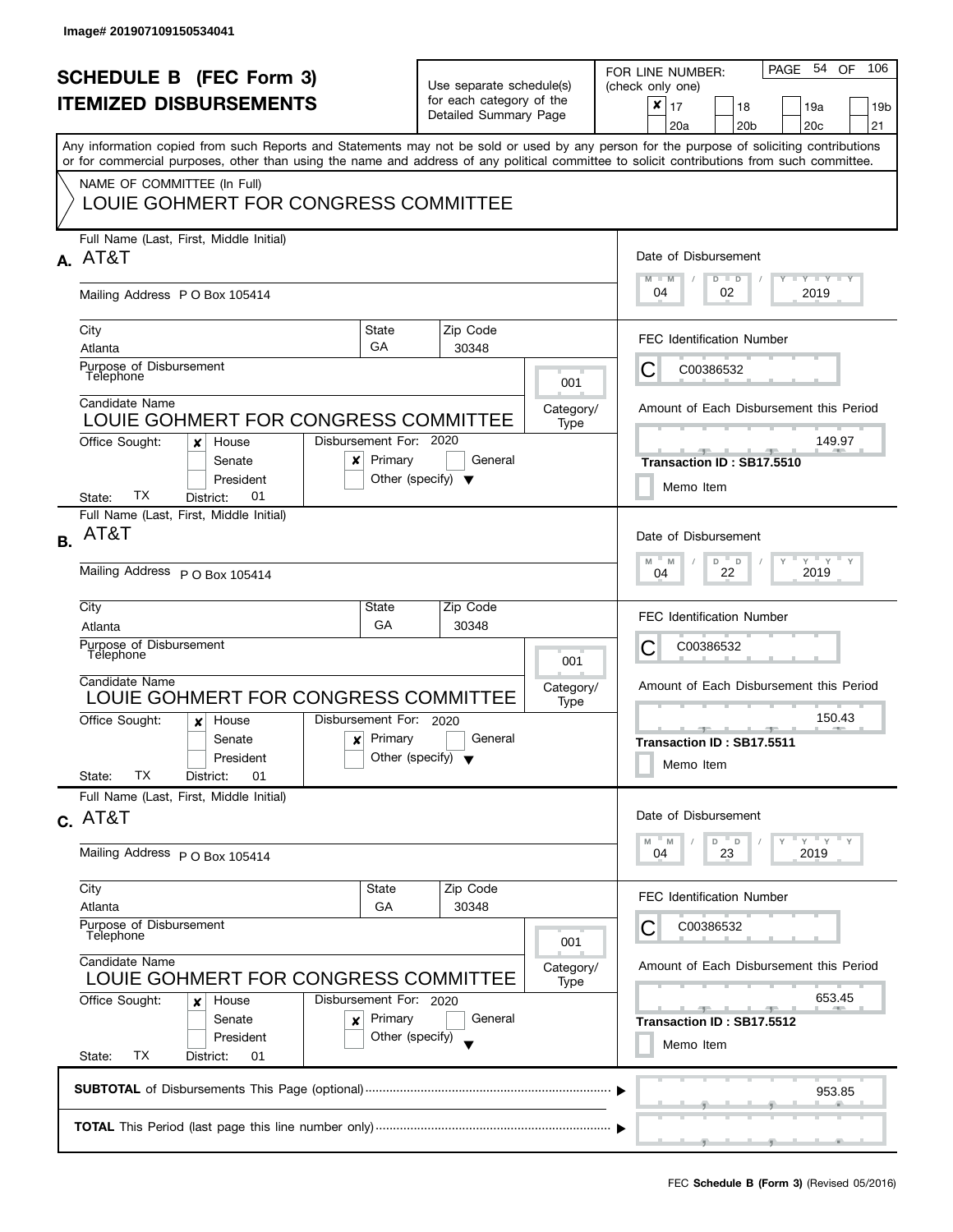| <b>SCHEDULE B (FEC Form 3)</b><br><b>ITEMIZED DISBURSEMENTS</b><br>Any information copied from such Reports and Statements may not be sold or used by any person for the purpose of soliciting contributions<br>or for commercial purposes, other than using the name and address of any political committee to solicit contributions from such committee.<br>NAME OF COMMITTEE (In Full) |                                                                                                                                                                      |                                                                           | Use separate schedule(s)<br>for each category of the<br>Detailed Summary Page |                   | PAGE 55<br>106<br><b>OF</b><br>FOR LINE NUMBER:<br>(check only one)<br>$\pmb{\times}$<br>17<br>18<br>19a<br>19 <sub>b</sub><br>20 <sub>b</sub><br>20 <sub>c</sub><br>21<br>20a                                                                                                                                                      |  |  |  |  |
|-------------------------------------------------------------------------------------------------------------------------------------------------------------------------------------------------------------------------------------------------------------------------------------------------------------------------------------------------------------------------------------------|----------------------------------------------------------------------------------------------------------------------------------------------------------------------|---------------------------------------------------------------------------|-------------------------------------------------------------------------------|-------------------|-------------------------------------------------------------------------------------------------------------------------------------------------------------------------------------------------------------------------------------------------------------------------------------------------------------------------------------|--|--|--|--|
|                                                                                                                                                                                                                                                                                                                                                                                           | LOUIE GOHMERT FOR CONGRESS COMMITTEE<br>Full Name (Last, First, Middle Initial)                                                                                      |                                                                           |                                                                               |                   |                                                                                                                                                                                                                                                                                                                                     |  |  |  |  |
|                                                                                                                                                                                                                                                                                                                                                                                           | A. AT&T<br>Mailing Address PO Box 105414                                                                                                                             |                                                                           |                                                                               |                   | Date of Disbursement<br>$T - Y - T Y - T Y$<br>$M - M$<br>$D$ $D$<br>04<br>23<br>2019                                                                                                                                                                                                                                               |  |  |  |  |
|                                                                                                                                                                                                                                                                                                                                                                                           | City<br>Atlanta                                                                                                                                                      | State<br>GA                                                               | Zip Code<br>30348                                                             |                   | <b>FEC Identification Number</b>                                                                                                                                                                                                                                                                                                    |  |  |  |  |
|                                                                                                                                                                                                                                                                                                                                                                                           | Purpose of Disbursement<br>Telephone<br>Candidate Name                                                                                                               |                                                                           |                                                                               | 001<br>Category/  | С<br>C00386532<br>Amount of Each Disbursement this Period                                                                                                                                                                                                                                                                           |  |  |  |  |
|                                                                                                                                                                                                                                                                                                                                                                                           | LOUIE GOHMERT FOR CONGRESS COMMITTEE<br>Office Sought:<br>House<br>×<br>Senate<br>x<br>President<br>ТX<br>01<br>State:<br>District:                                  | Disbursement For: 2020<br>Primary<br>Other (specify) $\blacktriangledown$ | General                                                                       | Type              | 410.90<br>Transaction ID: SB17.5513<br>Memo Item                                                                                                                                                                                                                                                                                    |  |  |  |  |
| <b>B.</b>                                                                                                                                                                                                                                                                                                                                                                                 | Full Name (Last, First, Middle Initial)<br>AT&T<br>Mailing Address P O Box 105414                                                                                    |                                                                           |                                                                               |                   | Date of Disbursement<br>$Y$ $Y$ $Y$<br>$\overline{a}$<br>M<br>D<br>M<br>2019<br>02<br>05                                                                                                                                                                                                                                            |  |  |  |  |
|                                                                                                                                                                                                                                                                                                                                                                                           | City<br>Atlanta<br>Purpose of Disbursement<br>Télephone                                                                                                              | State<br>GA                                                               | Zip Code<br>30348                                                             | 001               | <b>FEC Identification Number</b><br>С<br>C00386532                                                                                                                                                                                                                                                                                  |  |  |  |  |
|                                                                                                                                                                                                                                                                                                                                                                                           | Candidate Name<br>LOUIE GOHMERT FOR CONGRESS COMMITTEE<br>Office Sought:<br>House<br>x<br>Senate<br>$\boldsymbol{x}$<br>President<br>TХ<br>State:<br>District:<br>01 | Disbursement For: 2020<br>Primary<br>Other (specify) $\blacktriangledown$ | General                                                                       | Category/<br>Type | Amount of Each Disbursement this Period<br>146.41<br>Transaction ID: SB17.5514<br>Memo Item                                                                                                                                                                                                                                         |  |  |  |  |
|                                                                                                                                                                                                                                                                                                                                                                                           | Full Name (Last, First, Middle Initial)<br>$c.$ AT&T<br>Mailing Address P O Box 105414                                                                               |                                                                           |                                                                               |                   | Date of Disbursement<br>$Y = Y = Y$<br>D<br>" M<br>$\mathsf D$<br>M<br>21<br>2019<br>05                                                                                                                                                                                                                                             |  |  |  |  |
|                                                                                                                                                                                                                                                                                                                                                                                           | City<br>Atlanta<br>Purpose of Disbursement<br>Telephone                                                                                                              | State<br>GA                                                               | Zip Code<br>30348                                                             | 001               | <b>FEC Identification Number</b><br>C00386532                                                                                                                                                                                                                                                                                       |  |  |  |  |
|                                                                                                                                                                                                                                                                                                                                                                                           | Candidate Name<br>LOUIE GOHMERT FOR CONGRESS COMMITTEE<br>Office Sought:<br>House<br>×<br>Senate<br>×<br>President<br>ТX<br>State:<br>District:<br>01                | Disbursement For: 2020<br>Primary<br>Other (specify)                      | General                                                                       | Category/<br>Type | Amount of Each Disbursement this Period<br>163.45<br><u>and the state of the state of the state of the state of the state of the state of the state of the state of the state of the state of the state of the state of the state of the state of the state of the state of the state</u><br>Transaction ID: SB17.5515<br>Memo Item |  |  |  |  |
|                                                                                                                                                                                                                                                                                                                                                                                           | 720.76                                                                                                                                                               |                                                                           |                                                                               |                   |                                                                                                                                                                                                                                                                                                                                     |  |  |  |  |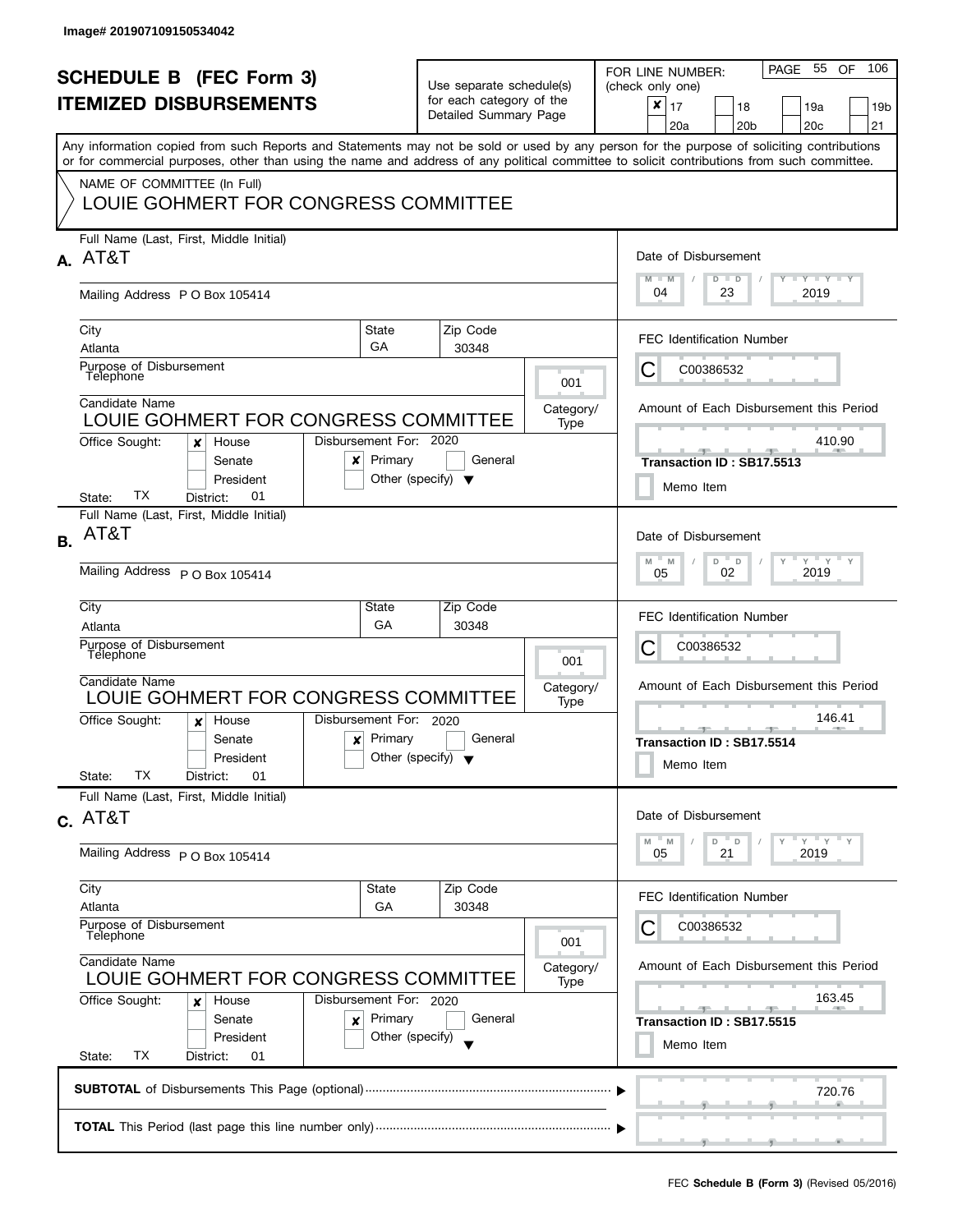| <b>SCHEDULE B (FEC Form 3)</b><br><b>ITEMIZED DISBURSEMENTS</b><br>Any information copied from such Reports and Statements may not be sold or used by any person for the purpose of soliciting contributions<br>or for commercial purposes, other than using the name and address of any political committee to solicit contributions from such committee.<br>NAME OF COMMITTEE (In Full) |                                                                                                                                                                                            |                                                                           | Use separate schedule(s)<br>for each category of the<br>Detailed Summary Page                                         |                          | PAGE 56<br>106<br><b>OF</b><br>FOR LINE NUMBER:<br>(check only one)<br>$\pmb{\times}$<br>17<br>18<br>19a<br>19 <sub>b</sub><br>20 <sub>b</sub><br>20 <sub>c</sub><br>21<br>20a |  |  |  |  |
|-------------------------------------------------------------------------------------------------------------------------------------------------------------------------------------------------------------------------------------------------------------------------------------------------------------------------------------------------------------------------------------------|--------------------------------------------------------------------------------------------------------------------------------------------------------------------------------------------|---------------------------------------------------------------------------|-----------------------------------------------------------------------------------------------------------------------|--------------------------|--------------------------------------------------------------------------------------------------------------------------------------------------------------------------------|--|--|--|--|
|                                                                                                                                                                                                                                                                                                                                                                                           | LOUIE GOHMERT FOR CONGRESS COMMITTEE<br>Full Name (Last, First, Middle Initial)<br>A. AT&T                                                                                                 | Date of Disbursement                                                      |                                                                                                                       |                          |                                                                                                                                                                                |  |  |  |  |
|                                                                                                                                                                                                                                                                                                                                                                                           | Mailing Address PO Box 105414                                                                                                                                                              |                                                                           |                                                                                                                       |                          | $T - Y - T Y - T Y$<br>$M - M$<br>$D$ $D$<br>05<br>23<br>2019                                                                                                                  |  |  |  |  |
|                                                                                                                                                                                                                                                                                                                                                                                           | City<br>Atlanta<br>Purpose of Disbursement                                                                                                                                                 | State<br>GA                                                               | Zip Code<br>30348                                                                                                     |                          | <b>FEC Identification Number</b><br>С<br>C00386532                                                                                                                             |  |  |  |  |
|                                                                                                                                                                                                                                                                                                                                                                                           | Telephone<br>Candidate Name<br>LOUIE GOHMERT FOR CONGRESS COMMITTEE                                                                                                                        |                                                                           |                                                                                                                       | 001<br>Category/<br>Type | Amount of Each Disbursement this Period                                                                                                                                        |  |  |  |  |
|                                                                                                                                                                                                                                                                                                                                                                                           | Office Sought:<br>House<br>×<br>Senate<br>x<br>President<br>ТX<br>01<br>State:<br>District:                                                                                                | Disbursement For: 2020<br>Primary<br>Other (specify) $\blacktriangledown$ | General                                                                                                               |                          | 405.96<br>Transaction ID: SB17.5516<br>Memo Item                                                                                                                               |  |  |  |  |
| <b>B.</b>                                                                                                                                                                                                                                                                                                                                                                                 | Full Name (Last, First, Middle Initial)<br>AT&T                                                                                                                                            |                                                                           |                                                                                                                       |                          | Date of Disbursement<br>$Y$ $Y$ $Y$<br>M<br>D<br>$\mathbb D$<br>M                                                                                                              |  |  |  |  |
|                                                                                                                                                                                                                                                                                                                                                                                           | Mailing Address P O Box 105414<br>City<br>State                                                                                                                                            |                                                                           | 2019<br>18<br>06                                                                                                      |                          |                                                                                                                                                                                |  |  |  |  |
|                                                                                                                                                                                                                                                                                                                                                                                           | Atlanta<br>Purpose of Disbursement<br>Télephone                                                                                                                                            | GA                                                                        | 30348                                                                                                                 | 001                      | <b>FEC Identification Number</b><br>С<br>C00386532                                                                                                                             |  |  |  |  |
|                                                                                                                                                                                                                                                                                                                                                                                           | Candidate Name<br>LOUIE GOHMERT FOR CONGRESS COMMITTEE<br>Office Sought:<br>House<br>x                                                                                                     | Disbursement For: 2020                                                    |                                                                                                                       | Category/<br>Type        | Amount of Each Disbursement this Period<br>175.71                                                                                                                              |  |  |  |  |
|                                                                                                                                                                                                                                                                                                                                                                                           | Senate<br>$\boldsymbol{x}$<br>President<br>TХ<br>State:<br>District:<br>01                                                                                                                 | Primary<br>Other (specify) $\blacktriangledown$                           | General                                                                                                               |                          | Transaction ID: SB17.5517<br>Memo Item                                                                                                                                         |  |  |  |  |
|                                                                                                                                                                                                                                                                                                                                                                                           | Full Name (Last, First, Middle Initial)<br>$c.$ AT&T                                                                                                                                       |                                                                           |                                                                                                                       |                          | Date of Disbursement<br>$Y = Y = Y$<br>$D$ $D$<br>M<br>M                                                                                                                       |  |  |  |  |
|                                                                                                                                                                                                                                                                                                                                                                                           | Mailing Address P O Box 105414<br>City                                                                                                                                                     | State                                                                     | Zip Code                                                                                                              |                          | 24<br>2019<br>06                                                                                                                                                               |  |  |  |  |
|                                                                                                                                                                                                                                                                                                                                                                                           | Atlanta<br>Purpose of Disbursement<br>Telephone                                                                                                                                            | GA                                                                        | 30348                                                                                                                 | 001                      | <b>FEC Identification Number</b><br>C00386532                                                                                                                                  |  |  |  |  |
|                                                                                                                                                                                                                                                                                                                                                                                           | Candidate Name<br>LOUIE GOHMERT FOR CONGRESS COMMITTEE<br>Office Sought:<br>Disbursement For: 2020<br>House<br>×<br>Primary<br>Senate<br>×<br>President<br>ТX<br>State:<br>District:<br>01 | Category/<br>Type                                                         | Amount of Each Disbursement this Period<br>431.60<br><u> grad de la gra</u><br>Transaction ID: SB17.5518<br>Memo Item |                          |                                                                                                                                                                                |  |  |  |  |
|                                                                                                                                                                                                                                                                                                                                                                                           |                                                                                                                                                                                            |                                                                           |                                                                                                                       |                          | 1013.27                                                                                                                                                                        |  |  |  |  |
|                                                                                                                                                                                                                                                                                                                                                                                           |                                                                                                                                                                                            |                                                                           |                                                                                                                       |                          |                                                                                                                                                                                |  |  |  |  |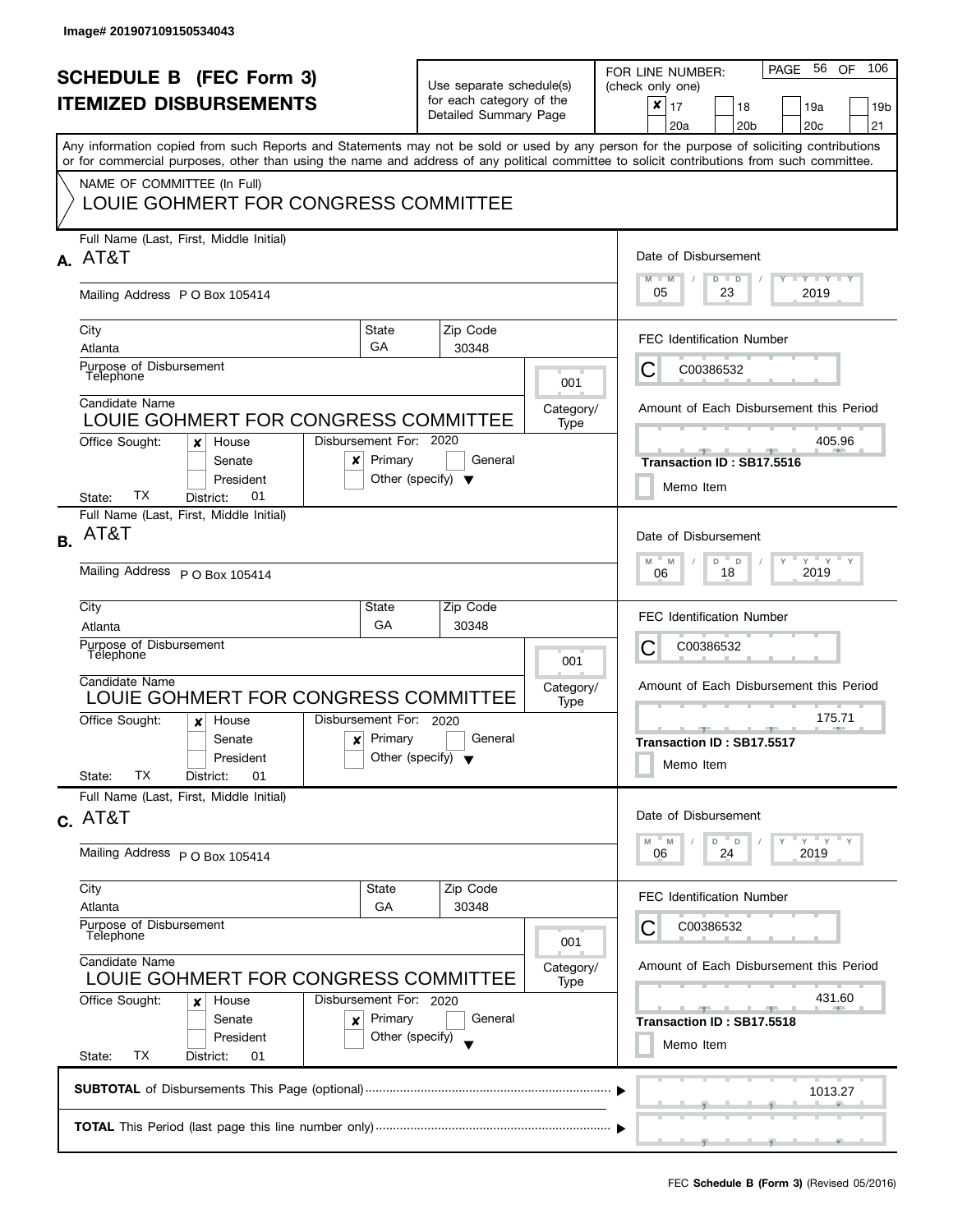| <b>SCHEDULE B (FEC Form 3)</b><br><b>ITEMIZED DISBURSEMENTS</b> |                                                                                                                                                                                                                                                                                                                                                                |                                                                       | Use separate schedule(s)<br>for each category of the<br>Detailed Summary Page |                   | PAGE 57 OF<br>106<br>FOR LINE NUMBER:<br>(check only one)<br>$\pmb{\times}$<br>17<br>18<br>19a<br>19b<br>20 <sub>c</sub><br>21<br>20a<br>20 <sub>b</sub> |
|-----------------------------------------------------------------|----------------------------------------------------------------------------------------------------------------------------------------------------------------------------------------------------------------------------------------------------------------------------------------------------------------------------------------------------------------|-----------------------------------------------------------------------|-------------------------------------------------------------------------------|-------------------|----------------------------------------------------------------------------------------------------------------------------------------------------------|
|                                                                 | Any information copied from such Reports and Statements may not be sold or used by any person for the purpose of soliciting contributions<br>or for commercial purposes, other than using the name and address of any political committee to solicit contributions from such committee.<br>NAME OF COMMITTEE (In Full)<br>LOUIE GOHMERT FOR CONGRESS COMMITTEE |                                                                       |                                                                               |                   |                                                                                                                                                          |
|                                                                 | Full Name (Last, First, Middle Initial)<br>A. AT&T                                                                                                                                                                                                                                                                                                             | Date of Disbursement<br>$T - Y = T - Y = T - Y$<br>$M - M$<br>$D$ $D$ |                                                                               |                   |                                                                                                                                                          |
|                                                                 | Mailing Address PO Box 105414<br>City<br>Atlanta                                                                                                                                                                                                                                                                                                               | State<br>GA                                                           | Zip Code<br>30348                                                             |                   | 06<br>28<br>2019<br><b>FEC Identification Number</b>                                                                                                     |
|                                                                 | Purpose of Disbursement<br>Telephone<br>Candidate Name                                                                                                                                                                                                                                                                                                         |                                                                       |                                                                               | 001               | C00386532<br>C                                                                                                                                           |
|                                                                 | LOUIE GOHMERT FOR CONGRESS COMMITTEE<br>Disbursement For: 2020<br>Office Sought:<br>House<br>×<br>Senate<br>x<br>President<br>ТX<br>01<br>District:<br>State:                                                                                                                                                                                                  | Primary                                                               | General<br>Other (specify) $\blacktriangledown$                               | Category/<br>Type | Amount of Each Disbursement this Period<br>152.34<br>Transaction ID: SB17.5519<br>Memo Item                                                              |
| <b>B.</b>                                                       | Full Name (Last, First, Middle Initial)<br><b>Best Buy</b><br>Mailing Address 5514 S Broadway                                                                                                                                                                                                                                                                  |                                                                       |                                                                               |                   | Date of Disbursement<br>$Y$ $Y$ $Y$<br>D<br>M<br>M<br>D<br>2019<br>21<br>05                                                                              |
|                                                                 | City<br>Tyler<br>Purpose of Disbursement<br>Supplies<br>Candidate Name                                                                                                                                                                                                                                                                                         | State<br><b>TX</b>                                                    | Zip Code<br>75703                                                             | 001<br>Category/  | <b>FEC Identification Number</b><br>С<br>C00386532<br>Amount of Each Disbursement this Period                                                            |
|                                                                 | LOUIE GOHMERT FOR CONGRESS COMMITTEE<br>Disbursement For: 2020<br>Office Sought:<br>House<br>x<br>Senate<br>$\mathbf{x}$<br>President<br>ТX<br>01<br>State:<br>District:                                                                                                                                                                                       | Primary                                                               | General<br>Other (specify) $\blacktriangledown$                               | Type              | 263.90<br>Transaction ID: SB17.5520<br>Memo Item                                                                                                         |
|                                                                 | Full Name (Last, First, Middle Initial)<br>c. Capitol Hill Club<br>Mailing Address 300 First St SE                                                                                                                                                                                                                                                             |                                                                       |                                                                               |                   | Date of Disbursement<br>$Y'$ $Y'$ $Y$<br>M<br>M<br>D<br>$\mathsf D$<br>2019<br>06<br>07                                                                  |
|                                                                 | City<br>Washington<br>Purpose of Disbursement<br>Meals                                                                                                                                                                                                                                                                                                         | State<br>DC                                                           | Zip Code<br>20003                                                             | 007               | <b>FEC Identification Number</b><br>C00386532                                                                                                            |
|                                                                 | Candidate Name<br>LOUIE GOHMERT FOR CONGRESS COMMITTEE<br>Office Sought:<br>Disbursement For: 2020<br>House<br>x<br>Senate<br>×<br>President<br>State:<br>ТX<br>District:<br>01                                                                                                                                                                                | Primary<br>Other (specify)                                            | General                                                                       | Category/<br>Type | Amount of Each Disbursement this Period<br>1659.87<br>Transaction ID: SB17.5525<br>Memo Item                                                             |
|                                                                 |                                                                                                                                                                                                                                                                                                                                                                | 2076.11                                                               |                                                                               |                   |                                                                                                                                                          |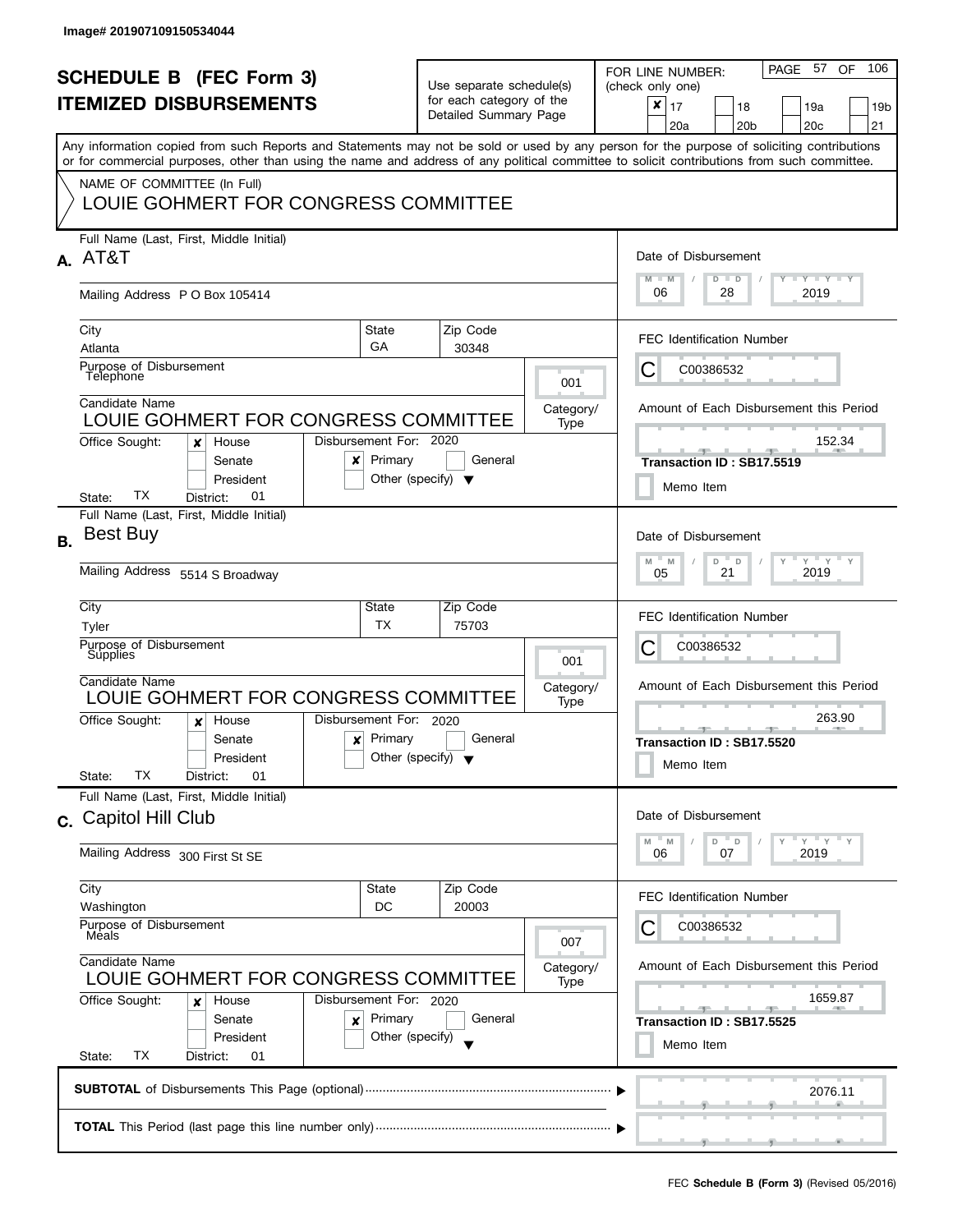| <b>SCHEDULE B (FEC Form 3)</b><br><b>ITEMIZED DISBURSEMENTS</b><br>Any information copied from such Reports and Statements may not be sold or used by any person for the purpose of soliciting contributions<br>or for commercial purposes, other than using the name and address of any political committee to solicit contributions from such committee. |                                                                                                                       |                                                      | Use separate schedule(s)<br>for each category of the<br>Detailed Summary Page |                                                                                  | 106<br>58<br>PAGE<br>OF<br>FOR LINE NUMBER:<br>(check only one)<br>$\pmb{\times}$<br>17<br>18<br>19a<br>19b<br>20 <sub>b</sub><br>20 <sub>c</sub><br>21<br>20a |
|------------------------------------------------------------------------------------------------------------------------------------------------------------------------------------------------------------------------------------------------------------------------------------------------------------------------------------------------------------|-----------------------------------------------------------------------------------------------------------------------|------------------------------------------------------|-------------------------------------------------------------------------------|----------------------------------------------------------------------------------|----------------------------------------------------------------------------------------------------------------------------------------------------------------|
|                                                                                                                                                                                                                                                                                                                                                            | NAME OF COMMITTEE (In Full)<br>LOUIE GOHMERT FOR CONGRESS COMMITTEE                                                   |                                                      |                                                                               |                                                                                  |                                                                                                                                                                |
| $\Delta$                                                                                                                                                                                                                                                                                                                                                   | Full Name (Last, First, Middle Initial)<br><b>CG Investments LLC</b><br>Mailing Address PO Box 9487                   |                                                      |                                                                               |                                                                                  | Date of Disbursement<br>$T - Y$ $T - Y$ $T - Y$<br>$M - M$<br>$D$ $D$<br>04<br>01<br>2019                                                                      |
|                                                                                                                                                                                                                                                                                                                                                            | City                                                                                                                  | State                                                | Zip Code                                                                      |                                                                                  | <b>FEC Identification Number</b>                                                                                                                               |
|                                                                                                                                                                                                                                                                                                                                                            | Tyler<br>Purpose of Disbursement<br>Office Rent                                                                       | TX.                                                  | 75711                                                                         | 001                                                                              | C<br>C00386532                                                                                                                                                 |
|                                                                                                                                                                                                                                                                                                                                                            | Candidate Name<br>LOUIE GOHMERT FOR CONGRESS COMMITTEE                                                                |                                                      |                                                                               | Category/<br>Type                                                                | Amount of Each Disbursement this Period                                                                                                                        |
|                                                                                                                                                                                                                                                                                                                                                            | Office Sought:<br>House<br>×<br>Senate<br>x<br>President<br>TХ<br>01<br>District:<br>State:                           | Disbursement For: 2020<br>Primary                    | General<br>Other (specify) $\blacktriangledown$                               |                                                                                  | 440.00<br>Transaction ID: SB17.5528<br>Memo Item                                                                                                               |
| <b>B.</b>                                                                                                                                                                                                                                                                                                                                                  | Full Name (Last, First, Middle Initial)<br><b>CG Investments LLC</b><br>Mailing Address PO Box 9487                   |                                                      |                                                                               | Date of Disbursement<br>$Y$ $Y$ $Y$<br>M<br>D<br>M<br>$\Box$<br>2019<br>04<br>05 |                                                                                                                                                                |
|                                                                                                                                                                                                                                                                                                                                                            | City<br>Tyler<br>Purpose of Disbursement<br><b>Office Rent</b>                                                        | State<br>TΧ.                                         | Zip Code<br>75711                                                             | 001                                                                              | <b>FEC Identification Number</b><br>С<br>C00386532                                                                                                             |
|                                                                                                                                                                                                                                                                                                                                                            | Candidate Name<br>LOUIE GOHMERT FOR CONGRESS COMMITTEE                                                                | Disbursement For: 2020                               |                                                                               | Category/<br>Type                                                                | Amount of Each Disbursement this Period<br>440.00                                                                                                              |
|                                                                                                                                                                                                                                                                                                                                                            | Office Sought:<br>House<br>$\boldsymbol{x}$<br>Senate<br>$\mathbf{x}$<br>President<br>TХ<br>01<br>District:<br>State: | Primary                                              | General<br>Other (specify) $\blacktriangledown$                               |                                                                                  | <b>ARCHITECT</b><br>Transaction ID: SB17.5529<br>Memo Item                                                                                                     |
|                                                                                                                                                                                                                                                                                                                                                            | Full Name (Last, First, Middle Initial)<br>c. CG Investments LLC                                                      |                                                      |                                                                               |                                                                                  | Date of Disbursement<br>$Y = Y$<br>D<br>$\mathsf D$<br>M<br>M                                                                                                  |
|                                                                                                                                                                                                                                                                                                                                                            | Mailing Address PO Box 9487<br>City                                                                                   | <b>State</b>                                         | Zip Code                                                                      |                                                                                  | 2019<br>06<br>03                                                                                                                                               |
|                                                                                                                                                                                                                                                                                                                                                            | Tyler<br>Purpose of Disbursement<br>Office Rent                                                                       | <b>TX</b>                                            | 75711                                                                         | 001                                                                              | <b>FEC Identification Number</b><br>C00386532                                                                                                                  |
|                                                                                                                                                                                                                                                                                                                                                            | Candidate Name<br>LOUIE GOHMERT FOR CONGRESS COMMITTEE                                                                |                                                      |                                                                               | Category/<br>Type                                                                | Amount of Each Disbursement this Period                                                                                                                        |
|                                                                                                                                                                                                                                                                                                                                                            | Office Sought:<br>House<br>x<br>Senate<br>×<br>President<br>ТX<br>State:<br>District:<br>01                           | Disbursement For: 2020<br>Primary<br>Other (specify) | General                                                                       |                                                                                  | 440.00<br><b>COLLECTIVE</b><br>Transaction ID: SB17.5530<br>Memo Item                                                                                          |
|                                                                                                                                                                                                                                                                                                                                                            |                                                                                                                       |                                                      |                                                                               |                                                                                  | 1320.00                                                                                                                                                        |
|                                                                                                                                                                                                                                                                                                                                                            |                                                                                                                       |                                                      |                                                                               |                                                                                  |                                                                                                                                                                |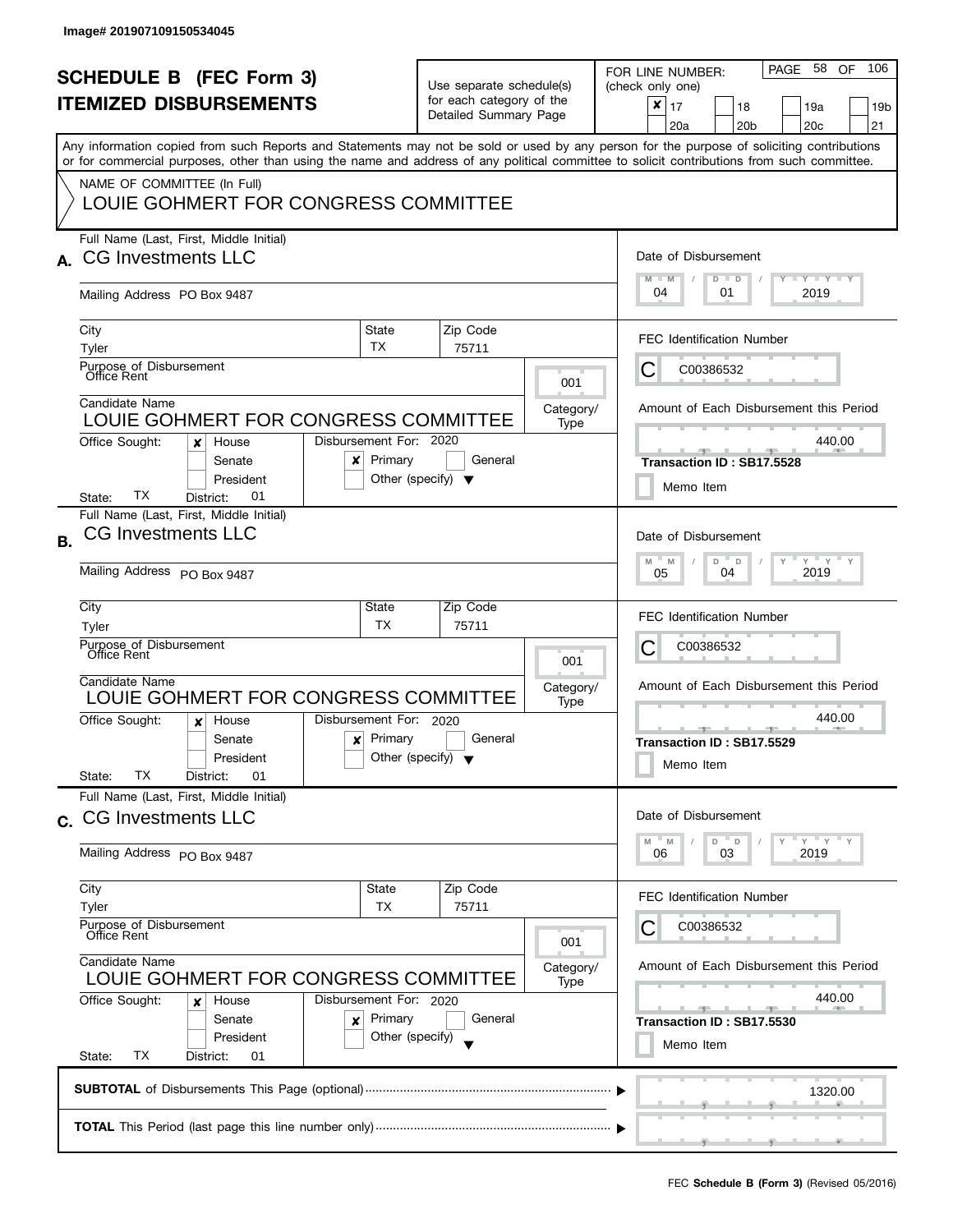| <b>SCHEDULE B (FEC Form 3)</b><br><b>ITEMIZED DISBURSEMENTS</b><br>Any information copied from such Reports and Statements may not be sold or used by any person for the purpose of soliciting contributions<br>or for commercial purposes, other than using the name and address of any political committee to solicit contributions from such committee.<br>NAME OF COMMITTEE (In Full)<br>LOUIE GOHMERT FOR CONGRESS COMMITTEE |                                                                                                                                                                                 |                                                                       | Use separate schedule(s)<br>for each category of the<br>Detailed Summary Page |                   | PAGE 59<br>106<br>OF.<br>FOR LINE NUMBER:<br>(check only one)<br>$\boldsymbol{x}$<br>17<br>18<br>19a<br>19 <sub>b</sub><br>20 <sub>b</sub><br>20 <sub>c</sub><br>21<br>20a |
|-----------------------------------------------------------------------------------------------------------------------------------------------------------------------------------------------------------------------------------------------------------------------------------------------------------------------------------------------------------------------------------------------------------------------------------|---------------------------------------------------------------------------------------------------------------------------------------------------------------------------------|-----------------------------------------------------------------------|-------------------------------------------------------------------------------|-------------------|----------------------------------------------------------------------------------------------------------------------------------------------------------------------------|
| А.                                                                                                                                                                                                                                                                                                                                                                                                                                | Full Name (Last, First, Middle Initial)<br>Chevron                                                                                                                              | Date of Disbursement<br>$M - M$<br>$T$ $Y$ $T$ $Y$ $T$ $Y$<br>$D$ $D$ |                                                                               |                   |                                                                                                                                                                            |
|                                                                                                                                                                                                                                                                                                                                                                                                                                   | Mailing Address 11421 St Hwy 64 W                                                                                                                                               |                                                                       |                                                                               |                   | 05<br>30<br>2019                                                                                                                                                           |
|                                                                                                                                                                                                                                                                                                                                                                                                                                   | City<br>TX<br>Tyler<br>Purpose of Disbursement<br>Gasoline                                                                                                                      | State                                                                 | Zip Code<br>75704                                                             | 002               | <b>FEC Identification Number</b><br>С<br>C00386532                                                                                                                         |
|                                                                                                                                                                                                                                                                                                                                                                                                                                   | Candidate Name<br>LOUIE GOHMERT FOR CONGRESS COMMITTEE<br>Disbursement For: 2020<br>Office Sought:<br>House<br>x                                                                |                                                                       |                                                                               | Category/<br>Type | Amount of Each Disbursement this Period<br>41.00                                                                                                                           |
|                                                                                                                                                                                                                                                                                                                                                                                                                                   | Senate<br>x<br>President<br>TХ<br>01<br>District:<br>State:                                                                                                                     | Primary<br>Other (specify) $\blacktriangledown$                       | General                                                                       |                   | Transaction ID: SB17.5532<br>Memo Item                                                                                                                                     |
| <b>B.</b>                                                                                                                                                                                                                                                                                                                                                                                                                         | Full Name (Last, First, Middle Initial)<br>Cohen, Chelsea, , ,                                                                                                                  |                                                                       |                                                                               |                   | Date of Disbursement<br>$Y$ $Y$ $Y$<br>$\overline{a}$<br>M<br>D<br>$\mathsf{Y}$<br>M                                                                                       |
|                                                                                                                                                                                                                                                                                                                                                                                                                                   | Mailing Address 3920 Chester Dr.<br>City<br>State                                                                                                                               | 2019<br>01<br>04                                                      |                                                                               |                   |                                                                                                                                                                            |
|                                                                                                                                                                                                                                                                                                                                                                                                                                   | Tyler<br>Purpose of Disbursement<br>Salary - Part Time Employment                                                                                                               | ТX                                                                    | 75701                                                                         | 001               | <b>FEC Identification Number</b><br>С<br>C00386532                                                                                                                         |
|                                                                                                                                                                                                                                                                                                                                                                                                                                   | Candidate Name<br>LOUIE GOHMERT FOR CONGRESS COMMITTEE                                                                                                                          |                                                                       |                                                                               | Category/<br>Type | Amount of Each Disbursement this Period                                                                                                                                    |
|                                                                                                                                                                                                                                                                                                                                                                                                                                   | Disbursement For: 2020<br>Office Sought:<br>House<br>$\boldsymbol{x}$<br>Senate<br>$\boldsymbol{x}$<br>President<br>ТX<br>State:<br>District:<br>01                             | Primary<br>Other (specify) $\blacktriangledown$                       | General                                                                       |                   | 1000.00<br>Transaction ID: SB17.5533<br>Memo Item                                                                                                                          |
| C.                                                                                                                                                                                                                                                                                                                                                                                                                                | Full Name (Last, First, Middle Initial)<br>Cohen, Chelsea, , ,                                                                                                                  |                                                                       |                                                                               |                   | Date of Disbursement<br>$Y = Y$<br>D<br>$\mathsf D$<br>M<br>M                                                                                                              |
|                                                                                                                                                                                                                                                                                                                                                                                                                                   | Mailing Address 3920 Chester Dr.<br>City                                                                                                                                        | <b>State</b>                                                          | Zip Code                                                                      |                   | 2019<br>04<br>08                                                                                                                                                           |
|                                                                                                                                                                                                                                                                                                                                                                                                                                   | Tyler<br>Purpose of Disbursement<br>Salary - Part Time Employment                                                                                                               | TX                                                                    | 75701                                                                         | 001               | <b>FEC Identification Number</b><br>C00386532                                                                                                                              |
|                                                                                                                                                                                                                                                                                                                                                                                                                                   | Candidate Name<br>LOUIE GOHMERT FOR CONGRESS COMMITTEE<br>Office Sought:<br>Disbursement For: 2020<br>House<br>x<br>Senate<br>×<br>President<br>ТX<br>State:<br>District:<br>01 | Primary<br>Other (specify)                                            | General                                                                       | Category/<br>Type | Amount of Each Disbursement this Period<br>101.18<br><b>All Contracts</b><br>Transaction ID: SB17.5534<br>Memo Item                                                        |
|                                                                                                                                                                                                                                                                                                                                                                                                                                   |                                                                                                                                                                                 |                                                                       |                                                                               |                   | 1142.18                                                                                                                                                                    |
|                                                                                                                                                                                                                                                                                                                                                                                                                                   |                                                                                                                                                                                 |                                                                       |                                                                               |                   |                                                                                                                                                                            |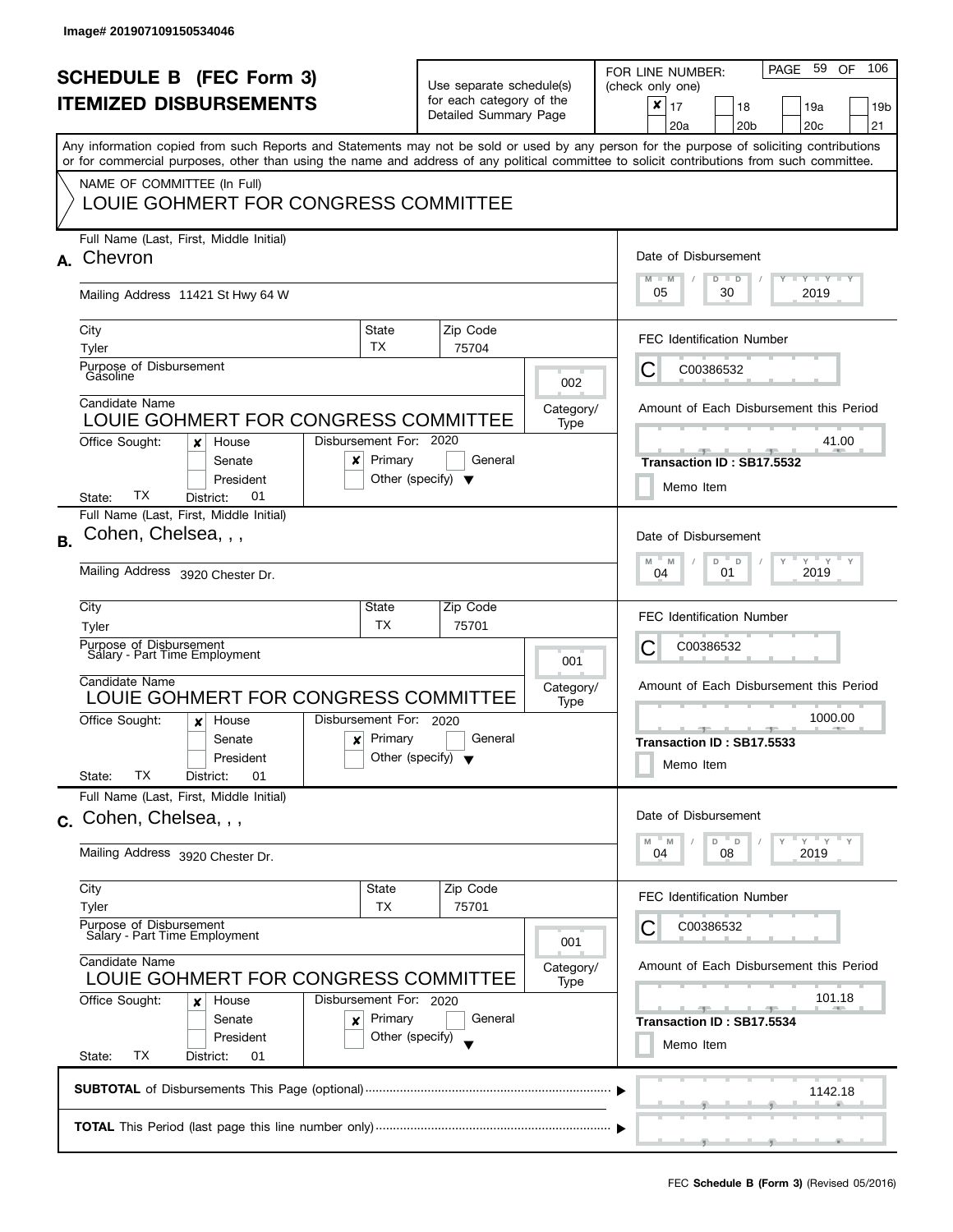|    | <b>SCHEDULE B (FEC Form 3)</b><br><b>ITEMIZED DISBURSEMENTS</b><br>Any information copied from such Reports and Statements may not be sold or used by any person for the purpose of soliciting contributions<br>or for commercial purposes, other than using the name and address of any political committee to solicit contributions from such committee.<br>NAME OF COMMITTEE (In Full) |                                                                           |                          | Use separate schedule(s)<br>for each category of the<br>Detailed Summary Page |                   | -60<br>106<br>PAGE<br>OF<br>FOR LINE NUMBER:<br>(check only one)<br>$x \mid 17$<br>18<br>19a<br>19b<br>20a<br>20 <sub>b</sub><br>20 <sub>c</sub><br>21 |
|----|-------------------------------------------------------------------------------------------------------------------------------------------------------------------------------------------------------------------------------------------------------------------------------------------------------------------------------------------------------------------------------------------|---------------------------------------------------------------------------|--------------------------|-------------------------------------------------------------------------------|-------------------|--------------------------------------------------------------------------------------------------------------------------------------------------------|
|    | LOUIE GOHMERT FOR CONGRESS COMMITTEE                                                                                                                                                                                                                                                                                                                                                      |                                                                           |                          |                                                                               |                   |                                                                                                                                                        |
| А. | Full Name (Last, First, Middle Initial)<br>Cohen, Chelsea, , ,                                                                                                                                                                                                                                                                                                                            |                                                                           |                          |                                                                               |                   | Date of Disbursement<br>$M - M$<br>$T - Y = T - Y = T - Y$<br>$D$ $D$                                                                                  |
|    | Mailing Address 3920 Chester Dr.                                                                                                                                                                                                                                                                                                                                                          |                                                                           |                          |                                                                               |                   | 05<br>02<br>2019                                                                                                                                       |
|    | City<br>Tyler                                                                                                                                                                                                                                                                                                                                                                             | State<br><b>TX</b>                                                        |                          | Zip Code<br>75701                                                             |                   | <b>FEC Identification Number</b>                                                                                                                       |
|    | Purpose of Disbursement<br>Salary - Part Time Employment                                                                                                                                                                                                                                                                                                                                  |                                                                           |                          |                                                                               | 001               | C00386532<br>Ċ                                                                                                                                         |
|    | Candidate Name<br>LOUIE GOHMERT FOR CONGRESS COMMITTEE                                                                                                                                                                                                                                                                                                                                    |                                                                           |                          |                                                                               | Category/<br>Type | Amount of Each Disbursement this Period                                                                                                                |
|    | Office Sought:<br>House<br>×<br>Senate<br>x<br>President<br>TХ<br>01<br>District:<br>State:                                                                                                                                                                                                                                                                                               | Disbursement For: 2020<br>Primary<br>Other (specify) $\blacktriangledown$ |                          | General                                                                       |                   | 1000.00<br>Transaction ID: SB17.5535<br>Memo Item                                                                                                      |
| В. | Full Name (Last, First, Middle Initial)<br>Cohen, Chelsea, , ,                                                                                                                                                                                                                                                                                                                            |                                                                           |                          |                                                                               |                   | Date of Disbursement<br>$Y$ $Y$ $Y$<br>M<br>D<br>M<br>D                                                                                                |
|    | Mailing Address 3920 Chester Dr.                                                                                                                                                                                                                                                                                                                                                          |                                                                           |                          |                                                                               |                   | 2019<br>03<br>06                                                                                                                                       |
|    | City<br>Tyler                                                                                                                                                                                                                                                                                                                                                                             | State<br>TX                                                               |                          | Zip Code<br>75701                                                             |                   | <b>FEC Identification Number</b>                                                                                                                       |
|    | Purpose of Disbursement<br>Salary - Part Time Employment                                                                                                                                                                                                                                                                                                                                  |                                                                           | 001<br>Category/<br>Type |                                                                               |                   | С<br>C00386532                                                                                                                                         |
|    | Candidate Name<br>LOUIE GOHMERT FOR CONGRESS COMMITTEE                                                                                                                                                                                                                                                                                                                                    |                                                                           |                          |                                                                               |                   | Amount of Each Disbursement this Period                                                                                                                |
|    | Office Sought:<br>House<br>x<br>Senate<br>$\boldsymbol{\mathsf{x}}$<br>President<br>ТX<br>01<br>District:<br>State:                                                                                                                                                                                                                                                                       | Disbursement For: 2020<br>Primary<br>Other (specify) $\blacktriangledown$ |                          | General                                                                       |                   | 1000.00<br>Transaction ID: SB17.5536<br>Memo Item                                                                                                      |
| C. | Full Name (Last, First, Middle Initial)<br>Congressional Club, The                                                                                                                                                                                                                                                                                                                        |                                                                           |                          |                                                                               |                   | Date of Disbursement                                                                                                                                   |
|    | Mailing Address 2001 New Hampshire Ave, N.W.                                                                                                                                                                                                                                                                                                                                              |                                                                           |                          |                                                                               |                   | Y''Y''<br>D<br>D<br>M<br>M<br>13<br>2019<br>05                                                                                                         |
|    | City<br>Washington                                                                                                                                                                                                                                                                                                                                                                        | State<br>DC                                                               |                          | Zip Code<br>20009                                                             |                   | <b>FEC Identification Number</b>                                                                                                                       |
|    | Purpose of Disbursement<br>Campaign Lunch<br>Candidate Name<br>LOUIE GOHMERT FOR CONGRESS COMMITTEE                                                                                                                                                                                                                                                                                       |                                                                           |                          |                                                                               | 007               | C00386532                                                                                                                                              |
|    |                                                                                                                                                                                                                                                                                                                                                                                           |                                                                           |                          |                                                                               | Category/<br>Type | Amount of Each Disbursement this Period                                                                                                                |
|    | Office Sought:<br>House<br>x<br>Senate<br>×<br>President<br>ТX<br>State:<br>District:<br>01                                                                                                                                                                                                                                                                                               | Disbursement For: 2020<br>Primary<br>Other (specify)                      |                          | General                                                                       |                   | 158.00<br>$-1$<br><b>COLLECTIVE</b><br>Transaction ID: SB17.5539<br>Memo Item                                                                          |
|    |                                                                                                                                                                                                                                                                                                                                                                                           |                                                                           |                          |                                                                               |                   | 2158.00                                                                                                                                                |
|    |                                                                                                                                                                                                                                                                                                                                                                                           |                                                                           |                          |                                                                               |                   |                                                                                                                                                        |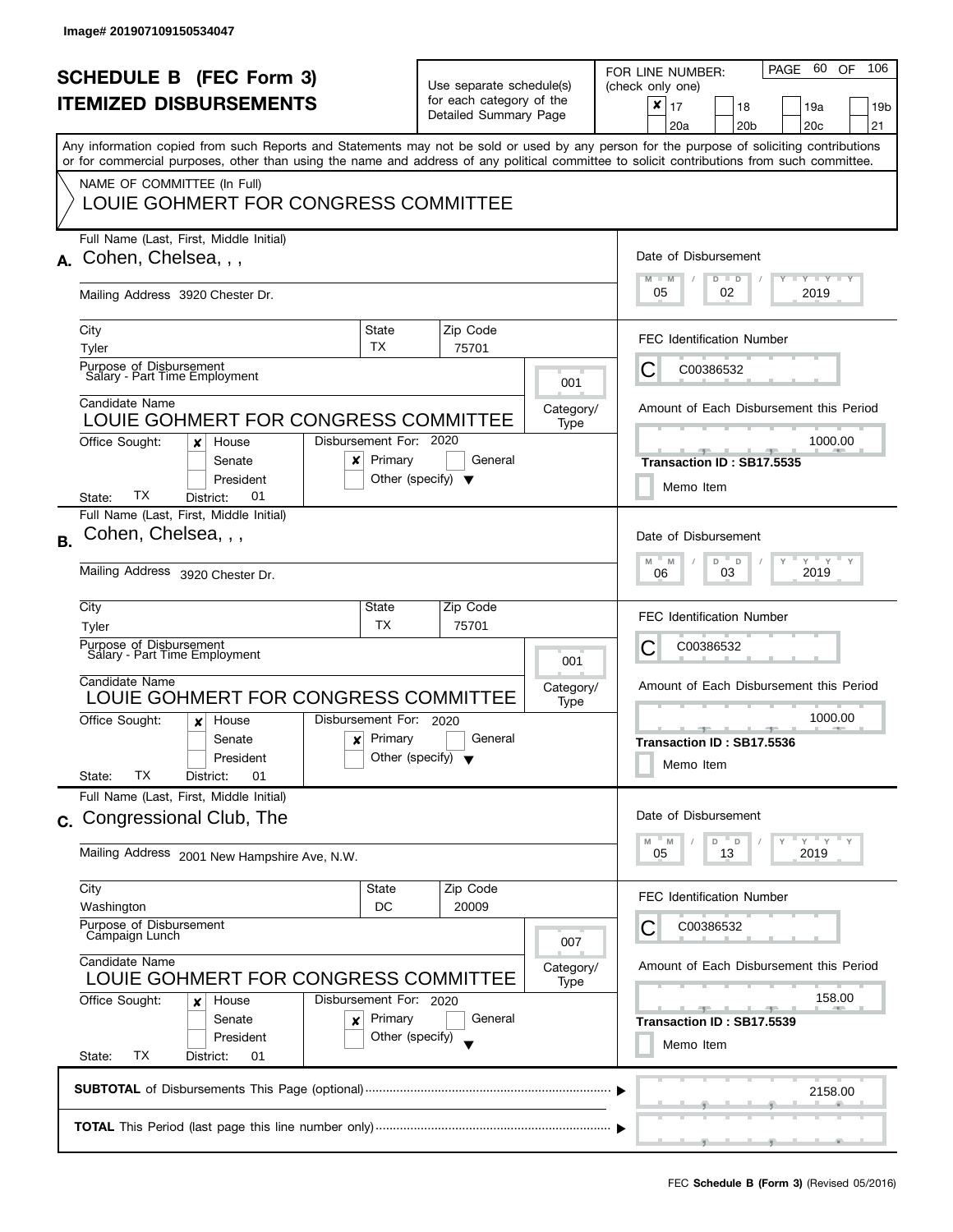| <b>SCHEDULE B</b> (FEC Form 3)<br><b>ITEMIZED DISBURSEMENTS</b><br>Any information copied from such Reports and Statements may not be sold or used by any person for the purpose of soliciting contributions<br>or for commercial purposes, other than using the name and address of any political committee to solicit contributions from such committee.<br>NAME OF COMMITTEE (In Full) |                                                                                                                                                                                 | Use separate schedule(s)<br>for each category of the<br>Detailed Summary Page |                                                 | - 61<br>106<br>PAGE<br>OF.<br>FOR LINE NUMBER:<br>(check only one)<br>×<br>17<br>18<br>19a<br>19b<br>20 <sub>c</sub><br>21<br>20a<br>20 <sub>b</sub> |                                                                                                                                         |
|-------------------------------------------------------------------------------------------------------------------------------------------------------------------------------------------------------------------------------------------------------------------------------------------------------------------------------------------------------------------------------------------|---------------------------------------------------------------------------------------------------------------------------------------------------------------------------------|-------------------------------------------------------------------------------|-------------------------------------------------|------------------------------------------------------------------------------------------------------------------------------------------------------|-----------------------------------------------------------------------------------------------------------------------------------------|
| А.                                                                                                                                                                                                                                                                                                                                                                                        | LOUIE GOHMERT FOR CONGRESS COMMITTEE<br>Full Name (Last, First, Middle Initial)<br><b>Constantine Financial Services, Inc.</b>                                                  |                                                                               |                                                 |                                                                                                                                                      | Date of Disbursement<br>$T - Y = T - Y = T - Y$<br>$M - M$<br>$D$ $D$                                                                   |
|                                                                                                                                                                                                                                                                                                                                                                                           | Mailing Address 2961-A Hunter Mill Rd #808                                                                                                                                      |                                                                               |                                                 |                                                                                                                                                      | 05<br>03<br>2019                                                                                                                        |
|                                                                                                                                                                                                                                                                                                                                                                                           | City<br>Oakton<br>Purpose of Disbursement<br>Accounting                                                                                                                         | State<br><b>VA</b>                                                            | Zip Code<br>22124                               | 001                                                                                                                                                  | <b>FEC Identification Number</b><br>C00386532<br>Ĉ                                                                                      |
|                                                                                                                                                                                                                                                                                                                                                                                           | Candidate Name<br>LOUIE GOHMERT FOR CONGRESS COMMITTEE<br>Disbursement For: 2020<br>Office Sought:<br>House<br>x                                                                |                                                                               |                                                 | Category/<br>Type                                                                                                                                    | Amount of Each Disbursement this Period<br>2437.50                                                                                      |
|                                                                                                                                                                                                                                                                                                                                                                                           | Senate<br>x<br>President<br>TХ<br>01<br>District:<br>State:                                                                                                                     | Primary                                                                       | General<br>Other (specify) $\blacktriangledown$ |                                                                                                                                                      | Transaction ID: SB17.5540<br>Memo Item                                                                                                  |
| В.                                                                                                                                                                                                                                                                                                                                                                                        | Full Name (Last, First, Middle Initial)<br>Diamond & Silk<br>Mailing Address 7711 S Raeford Rd                                                                                  |                                                                               |                                                 |                                                                                                                                                      | Date of Disbursement<br>$Y$ $Y$ $Y$<br>M<br>D<br>D<br>M<br>2019<br>02<br>04                                                             |
|                                                                                                                                                                                                                                                                                                                                                                                           | City<br>Fayetteville<br>Purpose of Disbursement                                                                                                                                 | State<br><b>NC</b>                                                            | Zip Code<br>28304                               |                                                                                                                                                      | <b>FEC Identification Number</b><br>C00386532                                                                                           |
|                                                                                                                                                                                                                                                                                                                                                                                           | Event Entertainment<br>Candidate Name<br>LOUIE GOHMERT FOR CONGRESS COMMITTEE                                                                                                   |                                                                               |                                                 | 003<br>Category/<br>Type                                                                                                                             | С<br>Amount of Each Disbursement this Period                                                                                            |
|                                                                                                                                                                                                                                                                                                                                                                                           | Disbursement For: 2020<br>Office Sought:<br>House<br>$\boldsymbol{x}$<br>Senate<br>×<br>President<br>ТX<br>01<br>State:<br>District:                                            | Primary                                                                       | General<br>Other (specify) $\blacktriangledown$ |                                                                                                                                                      | 5000.00<br>Transaction ID: SB17.5544<br>Memo Item                                                                                       |
| $\mathbf{C}$ .                                                                                                                                                                                                                                                                                                                                                                            | Full Name (Last, First, Middle Initial)<br>Drogan Group LLC<br>Mailing Address 7418 Mifflin Kenedy Terrace                                                                      |                                                                               |                                                 |                                                                                                                                                      | Date of Disbursement<br>$Y = Y$<br>D<br>$\mathbb D$<br>M<br>M<br>2019<br>04<br>25                                                       |
|                                                                                                                                                                                                                                                                                                                                                                                           | City<br>Austin                                                                                                                                                                  | State<br>ТX                                                                   | Zip Code<br>78749                               |                                                                                                                                                      | <b>FEC Identification Number</b>                                                                                                        |
|                                                                                                                                                                                                                                                                                                                                                                                           | Purpose of Disbursement<br>Digital Marketing                                                                                                                                    |                                                                               |                                                 | 003                                                                                                                                                  | C00386532                                                                                                                               |
|                                                                                                                                                                                                                                                                                                                                                                                           | Candidate Name<br>LOUIE GOHMERT FOR CONGRESS COMMITTEE<br>Office Sought:<br>Disbursement For: 2020<br>House<br>x<br>Senate<br>×<br>President<br>TX<br>State:<br>District:<br>01 | Primary<br>Other (specify)                                                    | General                                         | Category/<br>Type                                                                                                                                    | Amount of Each Disbursement this Period<br>2010.00<br>$-1$<br>_______________________________<br>Transaction ID: SB17.5546<br>Memo Item |
|                                                                                                                                                                                                                                                                                                                                                                                           |                                                                                                                                                                                 |                                                                               |                                                 |                                                                                                                                                      | 9447.50                                                                                                                                 |
|                                                                                                                                                                                                                                                                                                                                                                                           |                                                                                                                                                                                 |                                                                               |                                                 |                                                                                                                                                      |                                                                                                                                         |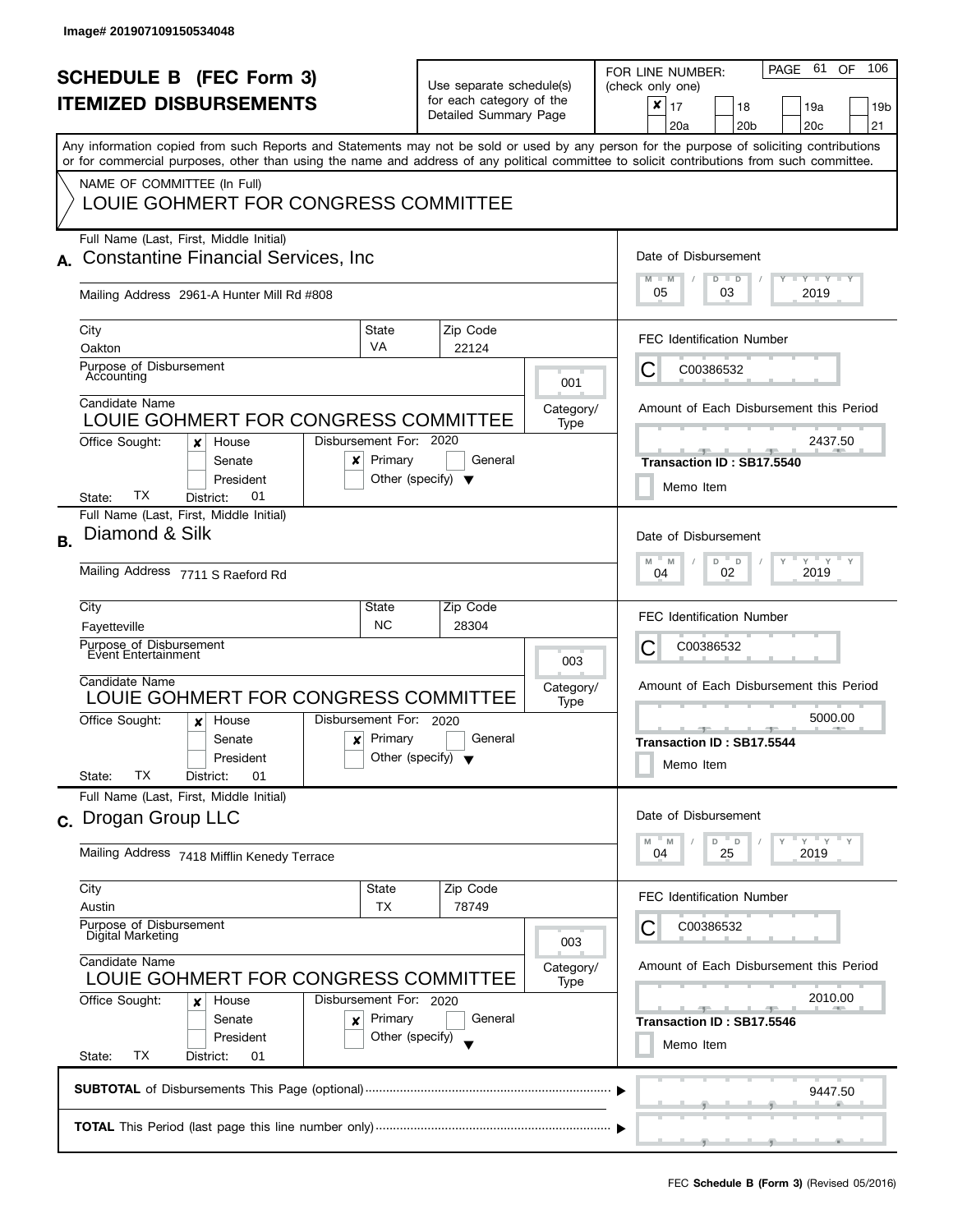| <b>SCHEDULE B (FEC Form 3)</b><br><b>ITEMIZED DISBURSEMENTS</b><br>Any information copied from such Reports and Statements may not be sold or used by any person for the purpose of soliciting contributions |                                                                                                                                                                                                                   |                                      | Use separate schedule(s)<br>for each category of the<br>Detailed Summary Page |                          | PAGE 62 OF<br>106<br>FOR LINE NUMBER:<br>(check only one)<br>$\boldsymbol{x}$<br>17<br>18<br>19a<br>19 <sub>b</sub><br>20 <sub>b</sub><br>20 <sub>c</sub><br>21<br>20a |
|--------------------------------------------------------------------------------------------------------------------------------------------------------------------------------------------------------------|-------------------------------------------------------------------------------------------------------------------------------------------------------------------------------------------------------------------|--------------------------------------|-------------------------------------------------------------------------------|--------------------------|------------------------------------------------------------------------------------------------------------------------------------------------------------------------|
|                                                                                                                                                                                                              | or for commercial purposes, other than using the name and address of any political committee to solicit contributions from such committee.<br>NAME OF COMMITTEE (In Full)<br>LOUIE GOHMERT FOR CONGRESS COMMITTEE |                                      |                                                                               |                          |                                                                                                                                                                        |
| А.                                                                                                                                                                                                           | Full Name (Last, First, Middle Initial)<br>Exxon/Mobil Tyler<br>Mailing Address 2204 E SE Loop 323                                                                                                                |                                      |                                                                               |                          | Date of Disbursement<br>$M - M$<br>$T$ $Y$ $T$ $Y$ $T$ $Y$<br>$D$ $D$<br>04<br>05<br>2019                                                                              |
|                                                                                                                                                                                                              | State<br>City<br>TX<br>Tyler<br>Purpose of Disbursement<br>Gasoline                                                                                                                                               |                                      | Zip Code<br>75701                                                             |                          | <b>FEC Identification Number</b><br>С<br>C00386532                                                                                                                     |
|                                                                                                                                                                                                              | Candidate Name<br>LOUIE GOHMERT FOR CONGRESS COMMITTEE<br>Disbursement For: 2020<br>Office Sought:<br>House<br>x<br>Primary<br>Senate<br>x                                                                        |                                      | General                                                                       | 002<br>Category/<br>Type | Amount of Each Disbursement this Period<br>40.11<br>Transaction ID: SB17.5559                                                                                          |
| <b>B.</b>                                                                                                                                                                                                    | President<br>TХ<br>01<br>District:<br>State:<br>Full Name (Last, First, Middle Initial)<br>Exxon/Mobil Tyler                                                                                                      | Other (specify) $\blacktriangledown$ |                                                                               |                          | Memo Item<br>Date of Disbursement                                                                                                                                      |
|                                                                                                                                                                                                              | Mailing Address 2204 E SE Loop 323<br>City<br>State                                                                                                                                                               |                                      | Zip Code                                                                      |                          | $Y$ $Y$ $Y$<br>$\overline{a}$<br>M<br>$-M$<br>D<br>Y<br>2019<br>10<br>04<br><b>FEC Identification Number</b>                                                           |
|                                                                                                                                                                                                              | ТX<br>Tyler<br>Purpose of Disbursement<br>Gásoline<br>Candidate Name<br>LOUIE GOHMERT FOR CONGRESS COMMITTEE                                                                                                      |                                      | 75701                                                                         | 002<br>Category/         | С<br>C00386532<br>Amount of Each Disbursement this Period                                                                                                              |
|                                                                                                                                                                                                              | Disbursement For: 2020<br>Office Sought:<br>House<br>$\boldsymbol{x}$<br>Primary<br>Senate<br>$\boldsymbol{x}$<br>President<br>TХ<br>State:<br>District:<br>01                                                    | Other (specify) $\blacktriangledown$ | General                                                                       | Type                     | 29.55<br>Transaction ID: SB17.5560<br>Memo Item                                                                                                                        |
|                                                                                                                                                                                                              | Full Name (Last, First, Middle Initial)<br>c. Exxon/Mobil Tyler<br>Mailing Address 2204 E SE Loop 323                                                                                                             |                                      |                                                                               |                          | Date of Disbursement<br>$Y = Y = Y$<br>D<br>$\mathbb D$<br>M<br>M<br>2019<br>04<br>15                                                                                  |
|                                                                                                                                                                                                              | City<br><b>State</b><br>Tyler<br>TX<br>Purpose of Disbursement<br>Gasoline                                                                                                                                        |                                      | Zip Code<br>75701                                                             | 002                      | <b>FEC Identification Number</b><br>C00386532                                                                                                                          |
|                                                                                                                                                                                                              | Candidate Name<br>LOUIE GOHMERT FOR CONGRESS COMMITTEE<br>Office Sought:<br>Disbursement For: 2020<br>House<br>x<br>Senate<br>Primary<br>×<br>President<br>ТX<br>State:<br>District:                              | Other (specify)                      | General                                                                       | Category/<br>Type        | Amount of Each Disbursement this Period<br>20.50<br>$-1$<br>- -<br>Transaction ID: SB17.5549<br>Memo Item                                                              |
|                                                                                                                                                                                                              | 01                                                                                                                                                                                                                |                                      |                                                                               |                          | 90.16                                                                                                                                                                  |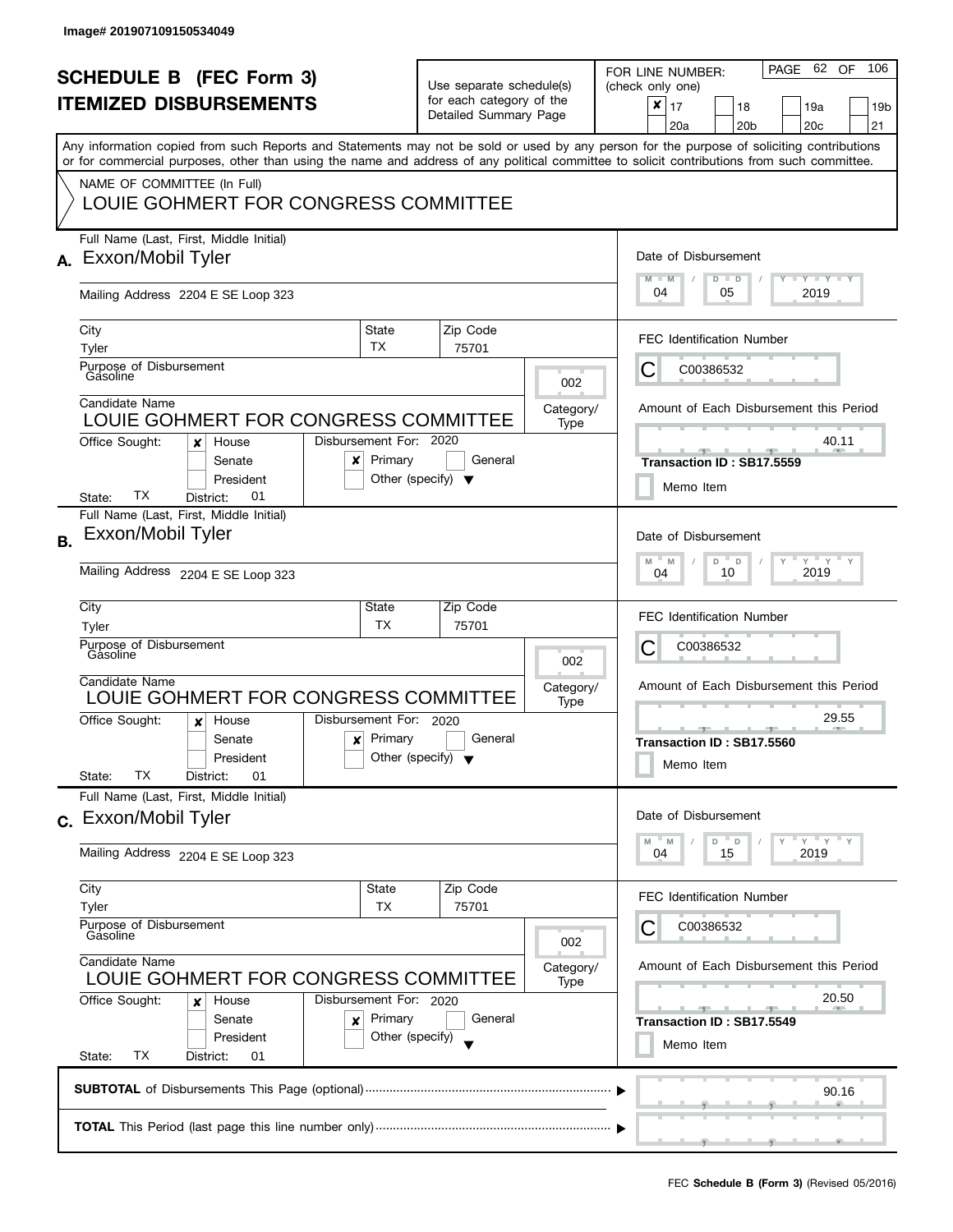| <b>SCHEDULE B</b> (FEC Form 3)<br><b>ITEMIZED DISBURSEMENTS</b><br>Any information copied from such Reports and Statements may not be sold or used by any person for the purpose of soliciting contributions<br>or for commercial purposes, other than using the name and address of any political committee to solicit contributions from such committee.<br>NAME OF COMMITTEE (In Full) |                                                                                                                      |                                                      | Use separate schedule(s)<br>for each category of the<br>Detailed Summary Page |                   | 63 OF<br>106<br>PAGE<br>FOR LINE NUMBER:<br>(check only one)<br>$\boldsymbol{x}$<br>17<br>18<br>19a<br>19b<br>20 <sub>b</sub><br>20c<br>21<br>20a |
|-------------------------------------------------------------------------------------------------------------------------------------------------------------------------------------------------------------------------------------------------------------------------------------------------------------------------------------------------------------------------------------------|----------------------------------------------------------------------------------------------------------------------|------------------------------------------------------|-------------------------------------------------------------------------------|-------------------|---------------------------------------------------------------------------------------------------------------------------------------------------|
|                                                                                                                                                                                                                                                                                                                                                                                           | LOUIE GOHMERT FOR CONGRESS COMMITTEE<br>Full Name (Last, First, Middle Initial)                                      |                                                      |                                                                               |                   |                                                                                                                                                   |
|                                                                                                                                                                                                                                                                                                                                                                                           | A. Exxon/Mobil Tyler                                                                                                 |                                                      |                                                                               |                   | Date of Disbursement<br>$T - Y - T Y - T Y$<br>$M - M$<br>$D$ $D$                                                                                 |
|                                                                                                                                                                                                                                                                                                                                                                                           | Mailing Address 2204 E SE Loop 323                                                                                   |                                                      |                                                                               |                   | 04<br>2019<br>16                                                                                                                                  |
|                                                                                                                                                                                                                                                                                                                                                                                           | City<br>Tyler                                                                                                        | State<br>TX                                          | Zip Code<br>75701                                                             |                   | <b>FEC Identification Number</b>                                                                                                                  |
|                                                                                                                                                                                                                                                                                                                                                                                           | Purpose of Disbursement<br>Gasoline                                                                                  |                                                      |                                                                               | 002               | C00386532<br>C                                                                                                                                    |
|                                                                                                                                                                                                                                                                                                                                                                                           | Candidate Name<br>LOUIE GOHMERT FOR CONGRESS COMMITTEE                                                               |                                                      |                                                                               | Category/<br>Type | Amount of Each Disbursement this Period                                                                                                           |
|                                                                                                                                                                                                                                                                                                                                                                                           | Office Sought:<br>House<br>x<br>Senate<br>×<br>President<br>TX<br>01<br>District:<br>State:                          | Disbursement For: 2020<br>Primary                    | General<br>Other (specify) $\blacktriangledown$                               |                   | 20.15<br>Transaction ID: SB17.5556<br>Memo Item                                                                                                   |
| <b>B.</b>                                                                                                                                                                                                                                                                                                                                                                                 | Full Name (Last, First, Middle Initial)<br>Exxon/Mobil Tyler<br>Mailing Address 2204 E SE Loop 323                   |                                                      |                                                                               |                   | Date of Disbursement<br>$Y$ $Y$ $Y$<br>M<br>D<br>M<br>$\mathsf D$<br>2019<br>29<br>04                                                             |
|                                                                                                                                                                                                                                                                                                                                                                                           | City                                                                                                                 | State                                                | Zip Code                                                                      |                   |                                                                                                                                                   |
|                                                                                                                                                                                                                                                                                                                                                                                           | Tyler                                                                                                                | ТX                                                   | 75701                                                                         |                   | <b>FEC Identification Number</b>                                                                                                                  |
|                                                                                                                                                                                                                                                                                                                                                                                           | Purpose of Disbursement<br>Gásoline                                                                                  |                                                      |                                                                               | 002               | С<br>C00386532                                                                                                                                    |
|                                                                                                                                                                                                                                                                                                                                                                                           | Candidate Name<br>LOUIE GOHMERT FOR CONGRESS COMMITTEE                                                               |                                                      |                                                                               | Category/<br>Type | Amount of Each Disbursement this Period                                                                                                           |
|                                                                                                                                                                                                                                                                                                                                                                                           | Office Sought:<br>House<br>x<br>Senate<br>$\boldsymbol{\mathsf{x}}$<br>President<br>TX.<br>01<br>State:<br>District: | Disbursement For: 2020<br>Primary                    | General<br>Other (specify) $\blacktriangledown$                               |                   | 26.00<br>_______________________________<br><b>ARCHITECT</b><br>Transaction ID: SB17.5557<br>Memo Item                                            |
|                                                                                                                                                                                                                                                                                                                                                                                           | Full Name (Last, First, Middle Initial)<br>c. Exxon/Mobil Tyler                                                      |                                                      |                                                                               |                   | Date of Disbursement                                                                                                                              |
|                                                                                                                                                                                                                                                                                                                                                                                           | Mailing Address 2204 E SE Loop 323                                                                                   |                                                      |                                                                               |                   | Y''Y''<br>D<br>D<br>M<br>M<br>29<br>2019<br>04                                                                                                    |
|                                                                                                                                                                                                                                                                                                                                                                                           | City<br>Tyler                                                                                                        | State<br><b>TX</b>                                   | Zip Code<br>75701                                                             |                   | <b>FEC Identification Number</b>                                                                                                                  |
|                                                                                                                                                                                                                                                                                                                                                                                           | Purpose of Disbursement<br>Gasoline                                                                                  |                                                      |                                                                               | 002               | C00386532                                                                                                                                         |
|                                                                                                                                                                                                                                                                                                                                                                                           | Candidate Name<br>LOUIE GOHMERT FOR CONGRESS COMMITTEE                                                               |                                                      |                                                                               | Category/<br>Type | Amount of Each Disbursement this Period                                                                                                           |
|                                                                                                                                                                                                                                                                                                                                                                                           | Office Sought:<br>House<br>x<br>Senate<br>×<br>President                                                             | Disbursement For: 2020<br>Primary<br>Other (specify) | General                                                                       |                   | 40.77<br><u>and the state</u><br><b>AND A</b><br>Transaction ID: SB17.5561<br>Memo Item                                                           |
|                                                                                                                                                                                                                                                                                                                                                                                           | ТX<br>State:<br>District:<br>01                                                                                      |                                                      |                                                                               |                   |                                                                                                                                                   |
|                                                                                                                                                                                                                                                                                                                                                                                           |                                                                                                                      |                                                      |                                                                               |                   | 86.92                                                                                                                                             |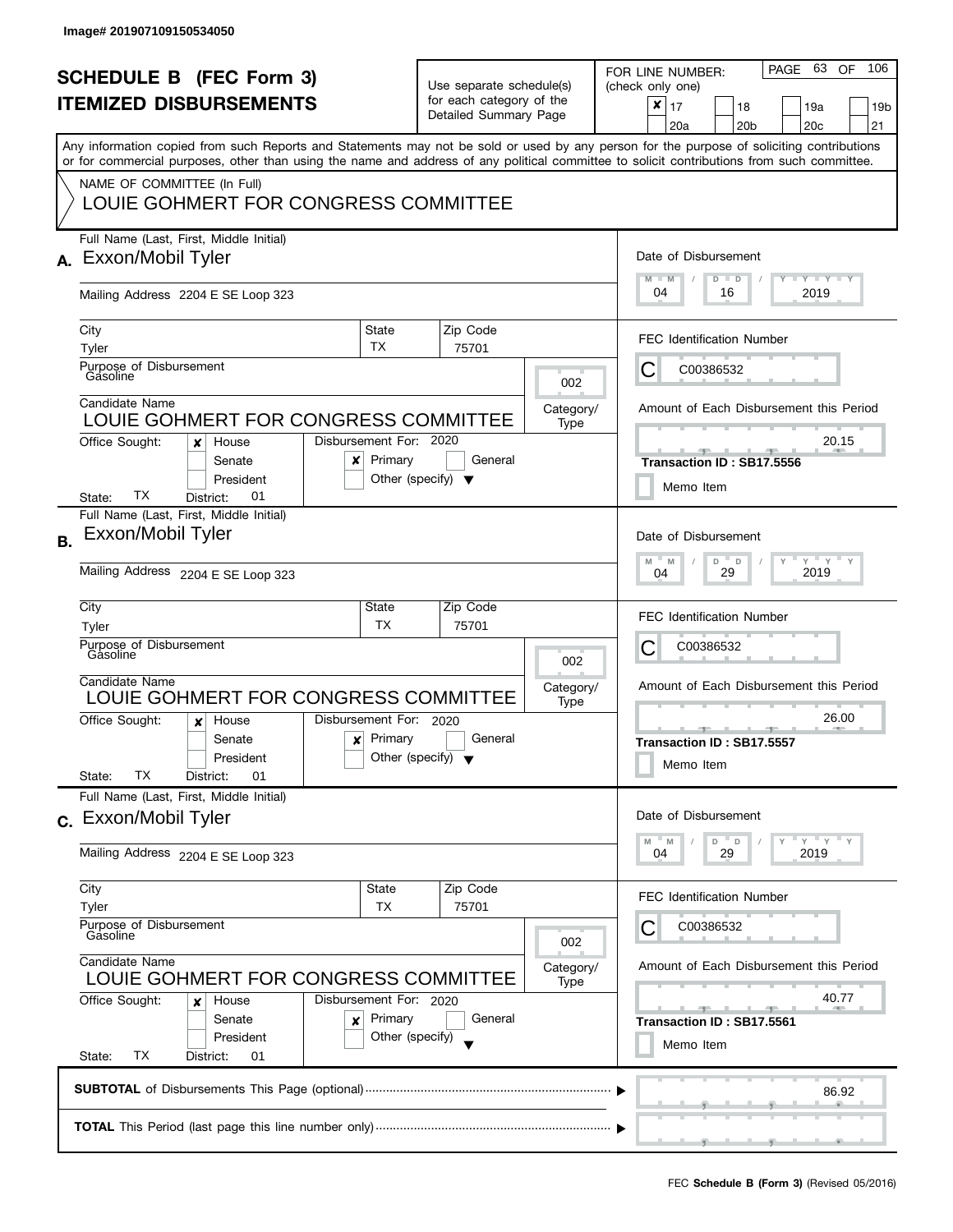| <b>SCHEDULE B</b> (FEC Form 3)<br><b>ITEMIZED DISBURSEMENTS</b><br>Any information copied from such Reports and Statements may not be sold or used by any person for the purpose of soliciting contributions<br>or for commercial purposes, other than using the name and address of any political committee to solicit contributions from such committee.<br>NAME OF COMMITTEE (In Full) |                                                                                                                                                              |                                                                           | Use separate schedule(s)<br>for each category of the<br>Detailed Summary Page |                          | 64 OF<br>106<br>PAGE<br>FOR LINE NUMBER:<br>(check only one)<br>$\boldsymbol{x}$<br>17<br>18<br>19a<br>19b<br>20 <sub>b</sub><br>20c<br>21<br>20a |
|-------------------------------------------------------------------------------------------------------------------------------------------------------------------------------------------------------------------------------------------------------------------------------------------------------------------------------------------------------------------------------------------|--------------------------------------------------------------------------------------------------------------------------------------------------------------|---------------------------------------------------------------------------|-------------------------------------------------------------------------------|--------------------------|---------------------------------------------------------------------------------------------------------------------------------------------------|
|                                                                                                                                                                                                                                                                                                                                                                                           | LOUIE GOHMERT FOR CONGRESS COMMITTEE<br>Full Name (Last, First, Middle Initial)<br>A. Exxon/Mobil Tyler                                                      |                                                                           |                                                                               |                          | Date of Disbursement                                                                                                                              |
|                                                                                                                                                                                                                                                                                                                                                                                           | Mailing Address 2204 E SE Loop 323                                                                                                                           |                                                                           |                                                                               |                          | $T - Y - T Y - T Y$<br>$M - M$<br>$D$ $D$<br>05<br>2019<br>06                                                                                     |
|                                                                                                                                                                                                                                                                                                                                                                                           | City<br>Tyler                                                                                                                                                | State<br>TX                                                               | Zip Code<br>75701                                                             |                          | <b>FEC Identification Number</b>                                                                                                                  |
|                                                                                                                                                                                                                                                                                                                                                                                           | Purpose of Disbursement<br>Gasoline<br>Candidate Name                                                                                                        |                                                                           |                                                                               | 002<br>Category/         | C00386532<br>C<br>Amount of Each Disbursement this Period                                                                                         |
|                                                                                                                                                                                                                                                                                                                                                                                           | LOUIE GOHMERT FOR CONGRESS COMMITTEE<br>Office Sought:<br>House<br>x<br>Senate<br>×<br>President<br>TX<br>01<br>District:<br>State:                          | Disbursement For: 2020<br>Primary<br>Other (specify) $\blacktriangledown$ | General                                                                       | Type                     | 29.88<br>Transaction ID: SB17.5550<br>Memo Item                                                                                                   |
| <b>B.</b>                                                                                                                                                                                                                                                                                                                                                                                 | Full Name (Last, First, Middle Initial)<br>Exxon/Mobil Tyler<br>Mailing Address 2204 E SE Loop 323                                                           |                                                                           |                                                                               |                          | Date of Disbursement<br>$Y$ $Y$ $Y$<br>M<br>D<br>M<br>$\mathsf D$<br>2019<br>06<br>05                                                             |
|                                                                                                                                                                                                                                                                                                                                                                                           | City<br>Tyler<br>Purpose of Disbursement<br>Gásoline<br>Candidate Name                                                                                       | State<br>ТX                                                               | Zip Code<br>75701                                                             | 002<br>Category/         | <b>FEC Identification Number</b><br>С<br>C00386532<br>Amount of Each Disbursement this Period                                                     |
|                                                                                                                                                                                                                                                                                                                                                                                           | LOUIE GOHMERT FOR CONGRESS COMMITTEE<br>Office Sought:<br>House<br>x<br>Senate<br>$\boldsymbol{\mathsf{x}}$<br>President<br>TX.<br>01<br>State:<br>District: | Disbursement For: 2020<br>Primary<br>Other (specify) $\blacktriangledown$ | General                                                                       | Type                     | 37.12<br><u>______</u><br>Transaction ID: SB17.5558<br>Memo Item                                                                                  |
|                                                                                                                                                                                                                                                                                                                                                                                           | Full Name (Last, First, Middle Initial)<br>c. Exxon/Mobil Tyler<br>Mailing Address 2204 E SE Loop 323                                                        |                                                                           |                                                                               |                          | Date of Disbursement<br>Y''Y''<br>D<br>D<br>M<br>M<br>07<br>2019<br>05                                                                            |
|                                                                                                                                                                                                                                                                                                                                                                                           | City<br>Tyler                                                                                                                                                | State<br><b>TX</b>                                                        | Zip Code<br>75701                                                             |                          | <b>FEC Identification Number</b>                                                                                                                  |
|                                                                                                                                                                                                                                                                                                                                                                                           | Purpose of Disbursement<br>Gasoline<br>Candidate Name<br>LOUIE GOHMERT FOR CONGRESS COMMITTEE                                                                |                                                                           |                                                                               | 002<br>Category/<br>Type | C00386532<br>Amount of Each Disbursement this Period                                                                                              |
|                                                                                                                                                                                                                                                                                                                                                                                           | Office Sought:<br>House<br>x<br>Senate<br>×<br>President<br>ТX<br>State:<br>District:<br>01                                                                  | Disbursement For: 2020<br>Primary<br>Other (specify)                      | General                                                                       |                          | 28.17<br><b>ARTISTS</b><br>Transaction ID: SB17.5562<br>Memo Item                                                                                 |
|                                                                                                                                                                                                                                                                                                                                                                                           |                                                                                                                                                              |                                                                           |                                                                               |                          | 95.17                                                                                                                                             |
|                                                                                                                                                                                                                                                                                                                                                                                           |                                                                                                                                                              |                                                                           |                                                                               |                          |                                                                                                                                                   |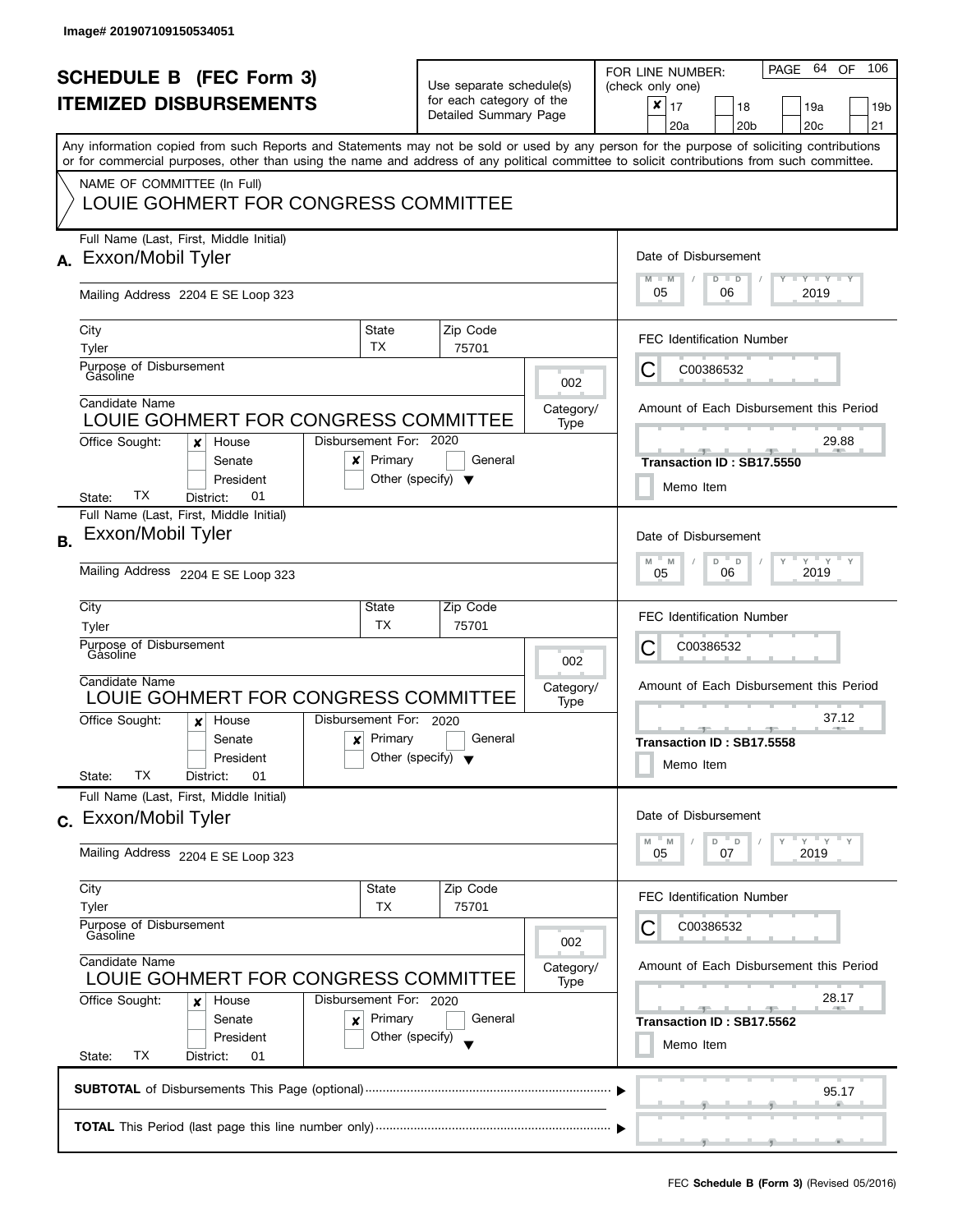| <b>SCHEDULE B</b> (FEC Form 3)<br><b>ITEMIZED DISBURSEMENTS</b> |                                                                                                                                                                                                                                                                                                                                                                |                                                      | Use separate schedule(s)<br>for each category of the<br>Detailed Summary Page |                          | PAGE 65 OF<br>106<br>FOR LINE NUMBER:<br>(check only one)<br>$\mathbf{x}$   17<br>18<br>19a<br>19 <sub>b</sub><br>20 <sub>b</sub><br>20 <sub>c</sub><br>21<br>20a |
|-----------------------------------------------------------------|----------------------------------------------------------------------------------------------------------------------------------------------------------------------------------------------------------------------------------------------------------------------------------------------------------------------------------------------------------------|------------------------------------------------------|-------------------------------------------------------------------------------|--------------------------|-------------------------------------------------------------------------------------------------------------------------------------------------------------------|
|                                                                 | Any information copied from such Reports and Statements may not be sold or used by any person for the purpose of soliciting contributions<br>or for commercial purposes, other than using the name and address of any political committee to solicit contributions from such committee.<br>NAME OF COMMITTEE (In Full)<br>LOUIE GOHMERT FOR CONGRESS COMMITTEE |                                                      |                                                                               |                          |                                                                                                                                                                   |
| А.                                                              | Full Name (Last, First, Middle Initial)<br>Exxon/Mobil Tyler<br>Mailing Address 2204 E SE Loop 323                                                                                                                                                                                                                                                             |                                                      |                                                                               |                          | Date of Disbursement<br>Y TY TY TY<br>$M - M$<br>$D$ $D$<br>05<br>10<br>2019                                                                                      |
|                                                                 | City<br>Tyler<br>Purpose of Disbursement<br>Gasoline                                                                                                                                                                                                                                                                                                           | State<br><b>TX</b>                                   | Zip Code<br>75701                                                             | 002                      | <b>FEC Identification Number</b><br>С<br>C00386532                                                                                                                |
|                                                                 | Candidate Name<br>LOUIE GOHMERT FOR CONGRESS COMMITTEE<br>Office Sought:<br>House<br>×<br>Senate<br>x<br>President<br>ТX<br>01<br>District:<br>State:                                                                                                                                                                                                          | Disbursement For: 2020<br>Primary                    | General<br>Other (specify) $\blacktriangledown$                               | Category/<br>Type        | Amount of Each Disbursement this Period<br>26.51<br>Transaction ID: SB17.5548<br>Memo Item                                                                        |
| <b>B.</b>                                                       | Full Name (Last, First, Middle Initial)<br>Exxon/Mobil Tyler<br>Mailing Address 2204 E SE Loop 323                                                                                                                                                                                                                                                             |                                                      |                                                                               |                          | Date of Disbursement<br>$Y = Y = Y$<br>M<br>D<br>$\Box$<br>M<br>2019<br>10<br>05                                                                                  |
|                                                                 | City<br>Tyler<br>Purpose of Disbursement<br>Gásoline<br>Candidate Name<br>LOUIE GOHMERT FOR CONGRESS COMMITTEE                                                                                                                                                                                                                                                 | State<br><b>TX</b>                                   | Zip Code<br>75701                                                             | 002<br>Category/<br>Type | <b>FEC Identification Number</b><br>С<br>C00386532<br>Amount of Each Disbursement this Period                                                                     |
|                                                                 | Office Sought:<br>House<br>x<br>Senate<br>$\boldsymbol{x}$<br>President<br>ТX<br>01<br>State:<br>District:                                                                                                                                                                                                                                                     | Disbursement For: 2020<br>Primary                    | General<br>Other (specify) $\blacktriangledown$                               |                          | 43.18<br>48.7<br>Transaction ID: SB17.5563<br>Memo Item                                                                                                           |
|                                                                 | Full Name (Last, First, Middle Initial)<br>c. Exxon/Mobil Tyler<br>Mailing Address 2204 E SE Loop 323                                                                                                                                                                                                                                                          |                                                      |                                                                               |                          | Date of Disbursement<br>$Y = Y = Y$<br>M<br>D<br>$\mathsf{D}$<br>M<br>2019<br>05<br>17                                                                            |
|                                                                 | City<br>Tyler<br>Purpose of Disbursement<br>Gasoline                                                                                                                                                                                                                                                                                                           | <b>State</b><br>ТX                                   | Zip Code<br>75701                                                             | 002                      | <b>FEC Identification Number</b><br>C00386532                                                                                                                     |
|                                                                 | Candidate Name<br>LOUIE GOHMERT FOR CONGRESS COMMITTEE<br>Office Sought:<br>House<br>x<br>Senate<br>x<br>President<br>TX<br>State:<br>District:<br>01                                                                                                                                                                                                          | Disbursement For: 2020<br>Primary<br>Other (specify) | General                                                                       | Category/<br>Type        | Amount of Each Disbursement this Period<br>41.01<br><b>Allen</b><br><b>Property</b><br>-40<br>Transaction ID: SB17.5567<br>Memo Item                              |
|                                                                 |                                                                                                                                                                                                                                                                                                                                                                |                                                      |                                                                               |                          | 110.70                                                                                                                                                            |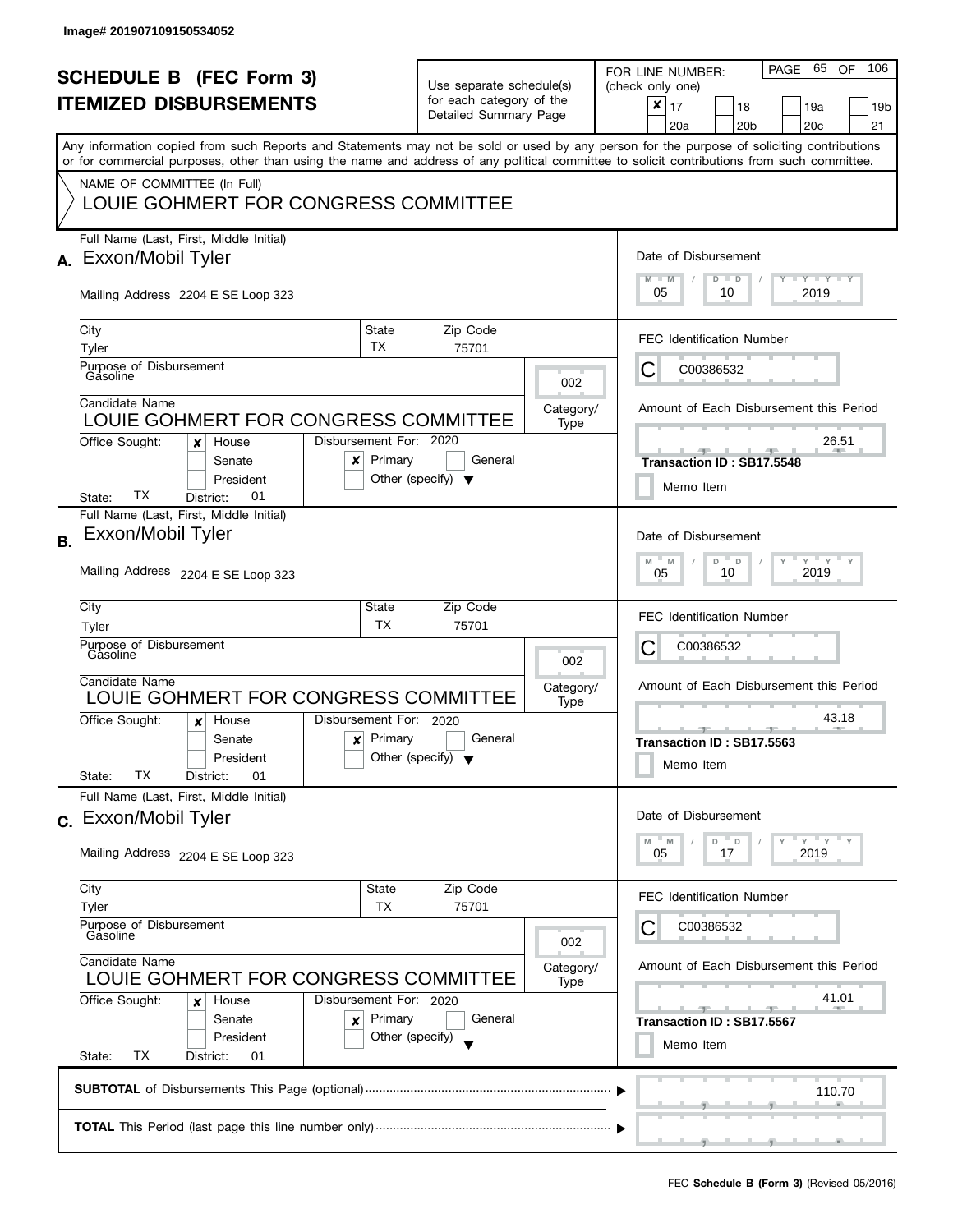| <b>SCHEDULE B</b> (FEC Form 3)<br><b>ITEMIZED DISBURSEMENTS</b> |                                                                                                                                                                                                                                                                                                                                                                |                                                      | Use separate schedule(s)<br>for each category of the<br>Detailed Summary Page |                          | PAGE 66 OF<br>106<br>FOR LINE NUMBER:<br>(check only one)<br>$\pmb{\times}$<br>17<br>18<br>19a<br>19 <sub>b</sub><br>20 <sub>b</sub><br>20 <sub>c</sub><br>21<br>20a |
|-----------------------------------------------------------------|----------------------------------------------------------------------------------------------------------------------------------------------------------------------------------------------------------------------------------------------------------------------------------------------------------------------------------------------------------------|------------------------------------------------------|-------------------------------------------------------------------------------|--------------------------|----------------------------------------------------------------------------------------------------------------------------------------------------------------------|
|                                                                 | Any information copied from such Reports and Statements may not be sold or used by any person for the purpose of soliciting contributions<br>or for commercial purposes, other than using the name and address of any political committee to solicit contributions from such committee.<br>NAME OF COMMITTEE (In Full)<br>LOUIE GOHMERT FOR CONGRESS COMMITTEE |                                                      |                                                                               |                          |                                                                                                                                                                      |
|                                                                 | Full Name (Last, First, Middle Initial)<br>A. Exxon/Mobil Tyler<br>Mailing Address 2204 E SE Loop 323                                                                                                                                                                                                                                                          |                                                      |                                                                               |                          | Date of Disbursement<br>$T - Y = Y + Y$<br>$M - M$<br>$D$ $D$<br>05<br>23<br>2019                                                                                    |
|                                                                 | City<br>Tyler<br>Purpose of Disbursement<br>Gasoline<br>Candidate Name                                                                                                                                                                                                                                                                                         | State<br><b>TX</b>                                   | Zip Code<br>75701                                                             | 002                      | <b>FEC Identification Number</b><br>C<br>C00386532                                                                                                                   |
|                                                                 | LOUIE GOHMERT FOR CONGRESS COMMITTEE<br>Office Sought:<br>House<br>x<br>Senate<br>x<br>President<br>ТX<br>01<br>District:<br>State:                                                                                                                                                                                                                            | Disbursement For: 2020<br>Primary                    | General<br>Other (specify) $\blacktriangledown$                               | Category/<br>Type        | Amount of Each Disbursement this Period<br>36.20<br>Transaction ID: SB17.5555<br>Memo Item                                                                           |
| В.                                                              | Full Name (Last, First, Middle Initial)<br>Exxon/Mobil Tyler<br>Mailing Address 2204 E SE Loop 323                                                                                                                                                                                                                                                             |                                                      |                                                                               |                          | Date of Disbursement<br>$Y = Y$<br>D<br>M<br>M<br>D<br>30<br>2019<br>05                                                                                              |
|                                                                 | City<br>Tyler<br>Purpose of Disbursement<br>Gásoline<br>Candidate Name<br>LOUIE GOHMERT FOR CONGRESS COMMITTEE                                                                                                                                                                                                                                                 | State<br>TX                                          | Zip Code<br>75701                                                             | 002<br>Category/<br>Type | <b>FEC Identification Number</b><br>С<br>C00386532<br>Amount of Each Disbursement this Period                                                                        |
|                                                                 | Office Sought:<br>House<br>x<br>Senate<br>$\boldsymbol{\mathsf{x}}$<br>President<br>ТX<br>01<br>State:<br>District:                                                                                                                                                                                                                                            | Disbursement For: 2020<br>Primary                    | General<br>Other (specify) $\blacktriangledown$                               |                          | 20.00<br><b>ARCHITECT</b><br>Transaction ID: SB17.5554<br>Memo Item                                                                                                  |
|                                                                 | Full Name (Last, First, Middle Initial)<br>c. Exxon/Mobil Tyler<br>Mailing Address 2204 E SE Loop 323                                                                                                                                                                                                                                                          |                                                      |                                                                               |                          | Date of Disbursement<br>$Y = Y = Y$<br>D<br>D<br>M<br>M<br>31<br>2019<br>05                                                                                          |
|                                                                 | City<br>Tyler<br>Purpose of Disbursement<br>Gasoline                                                                                                                                                                                                                                                                                                           | State<br>TX                                          | Zip Code<br>75701                                                             | 002                      | <b>FEC Identification Number</b><br>C00386532                                                                                                                        |
|                                                                 | Candidate Name<br>LOUIE GOHMERT FOR CONGRESS COMMITTEE<br>Office Sought:<br>House<br>x<br>Senate<br>×<br>President<br>ТX<br>State:<br>District:<br>01                                                                                                                                                                                                          | Disbursement For: 2020<br>Primary<br>Other (specify) | General                                                                       | Category/<br>Type        | Amount of Each Disbursement this Period<br>38.58<br>Transaction ID: SB17.5564<br>Memo Item                                                                           |
|                                                                 |                                                                                                                                                                                                                                                                                                                                                                |                                                      |                                                                               |                          | 94.78                                                                                                                                                                |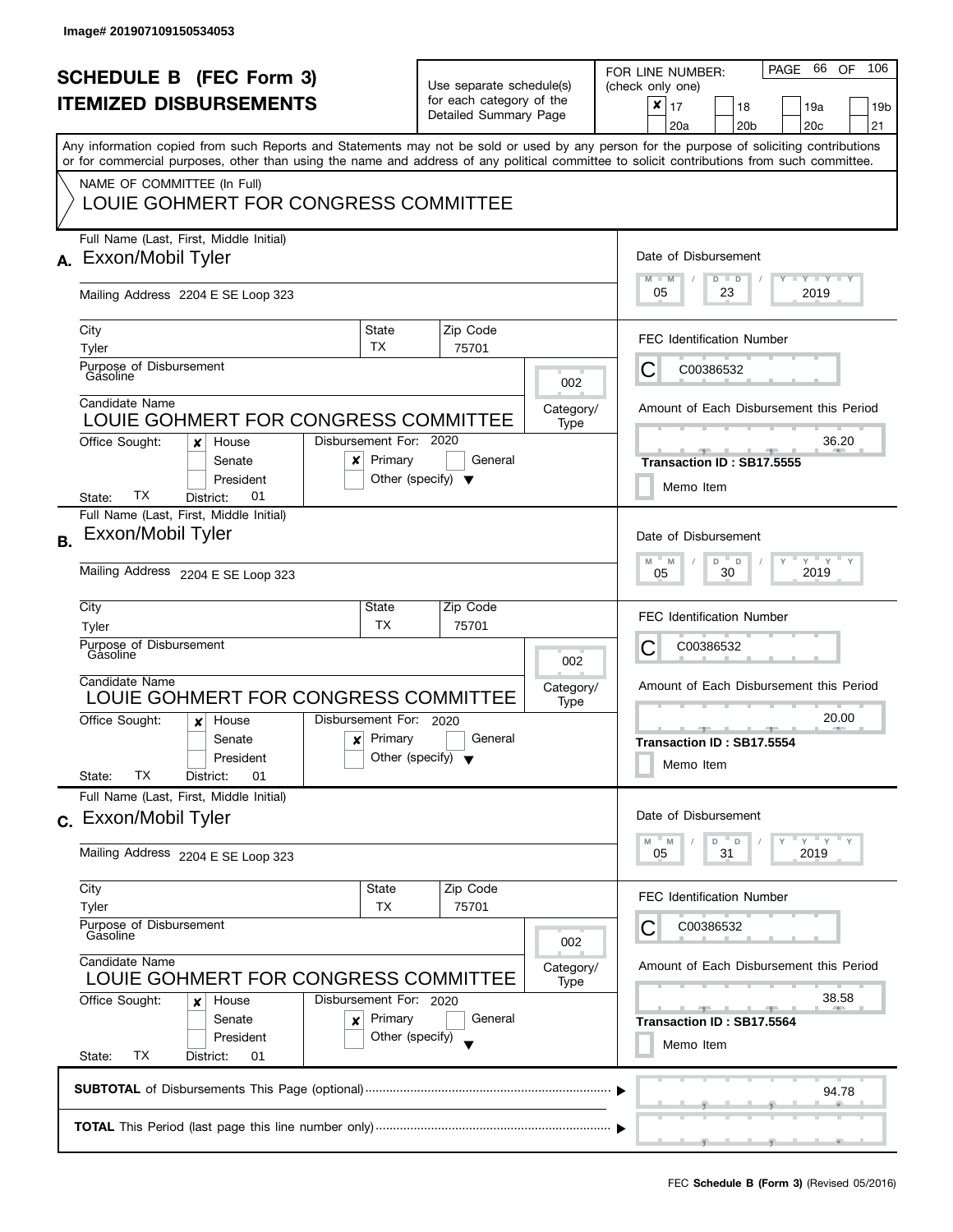l

| <b>SCHEDULE B (FEC Form 3)</b><br><b>ITEMIZED DISBURSEMENTS</b> |                                                                                                                                                                                                                                                                                                                                                                |                                                      | Use separate schedule(s)<br>for each category of the<br>Detailed Summary Page |                          | PAGE 67 OF<br>106<br>FOR LINE NUMBER:<br>(check only one)<br>$\mathbf{x}$   17<br>18<br>19a<br>19 <sub>b</sub><br>20 <sub>b</sub><br>20 <sub>c</sub><br>21<br>20a |
|-----------------------------------------------------------------|----------------------------------------------------------------------------------------------------------------------------------------------------------------------------------------------------------------------------------------------------------------------------------------------------------------------------------------------------------------|------------------------------------------------------|-------------------------------------------------------------------------------|--------------------------|-------------------------------------------------------------------------------------------------------------------------------------------------------------------|
|                                                                 | Any information copied from such Reports and Statements may not be sold or used by any person for the purpose of soliciting contributions<br>or for commercial purposes, other than using the name and address of any political committee to solicit contributions from such committee.<br>NAME OF COMMITTEE (In Full)<br>LOUIE GOHMERT FOR CONGRESS COMMITTEE |                                                      |                                                                               |                          |                                                                                                                                                                   |
| А.                                                              | Full Name (Last, First, Middle Initial)<br>Exxon/Mobil Tyler<br>Mailing Address 2204 E SE Loop 323                                                                                                                                                                                                                                                             |                                                      |                                                                               |                          | Date of Disbursement<br>Y TY TY TY<br>$M - M$<br>$D$ $D$<br>06<br>2019<br>11                                                                                      |
|                                                                 | City<br>Tyler<br>Purpose of Disbursement<br>Gasoline<br>Candidate Name                                                                                                                                                                                                                                                                                         | State<br><b>TX</b>                                   | Zip Code<br>75701                                                             | 002                      | <b>FEC Identification Number</b><br>С<br>C00386532                                                                                                                |
|                                                                 | LOUIE GOHMERT FOR CONGRESS COMMITTEE<br>Office Sought:<br>House<br>×<br>Senate<br>x<br>President<br>ТX<br>01<br>District:<br>State:                                                                                                                                                                                                                            | Disbursement For: 2020<br>Primary                    | General<br>Other (specify) $\blacktriangledown$                               | Category/<br>Type        | Amount of Each Disbursement this Period<br>36.78<br>Transaction ID: SB17.5565<br>Memo Item                                                                        |
| <b>B.</b>                                                       | Full Name (Last, First, Middle Initial)<br>Exxon/Mobil Tyler<br>Mailing Address 2204 E SE Loop 323                                                                                                                                                                                                                                                             |                                                      |                                                                               |                          | Date of Disbursement<br>$Y = Y = Y$<br>M<br>D<br>$\mathsf D$<br>M<br>2019<br>17<br>06                                                                             |
|                                                                 | City<br>Tyler<br>Purpose of Disbursement<br>Gásoline<br>Candidate Name<br>LOUIE GOHMERT FOR CONGRESS COMMITTEE                                                                                                                                                                                                                                                 | State<br><b>TX</b>                                   | Zip Code<br>75701                                                             | 002<br>Category/<br>Type | <b>FEC Identification Number</b><br>С<br>C00386532<br>Amount of Each Disbursement this Period                                                                     |
|                                                                 | Office Sought:<br>House<br>x<br>Senate<br>$\boldsymbol{x}$<br>President<br>ТX<br>01<br>State:<br>District:                                                                                                                                                                                                                                                     | Disbursement For: 2020<br>Primary                    | General<br>Other (specify) $\blacktriangledown$                               |                          | 41.00<br><b>ARCHITECT</b><br><b>All 200</b><br>Transaction ID: SB17.5552<br>Memo Item                                                                             |
|                                                                 | Full Name (Last, First, Middle Initial)<br>c. Exxon/Mobil Tyler<br>Mailing Address 2204 E SE Loop 323                                                                                                                                                                                                                                                          |                                                      |                                                                               |                          | Date of Disbursement<br>$Y = Y = Y$<br>M<br>M<br>D<br>$\mathsf{D}$<br>2019<br>06<br>20                                                                            |
|                                                                 | City<br>Tyler<br>Purpose of Disbursement<br>Gasoline                                                                                                                                                                                                                                                                                                           | <b>State</b><br>ТX                                   | Zip Code<br>75701                                                             | 002                      | <b>FEC Identification Number</b><br>C00386532                                                                                                                     |
|                                                                 | Candidate Name<br>LOUIE GOHMERT FOR CONGRESS COMMITTEE<br>Office Sought:<br>House<br>x<br>Senate<br>x<br>President<br>TX<br>State:<br>District:<br>01                                                                                                                                                                                                          | Disbursement For: 2020<br>Primary<br>Other (specify) | General                                                                       | Category/<br>Type        | Amount of Each Disbursement this Period<br>38.56<br><b>Allen</b><br>-<br>- 1<br>Transaction ID: SB17.5566<br>Memo Item                                            |
|                                                                 |                                                                                                                                                                                                                                                                                                                                                                |                                                      |                                                                               |                          | 116.34                                                                                                                                                            |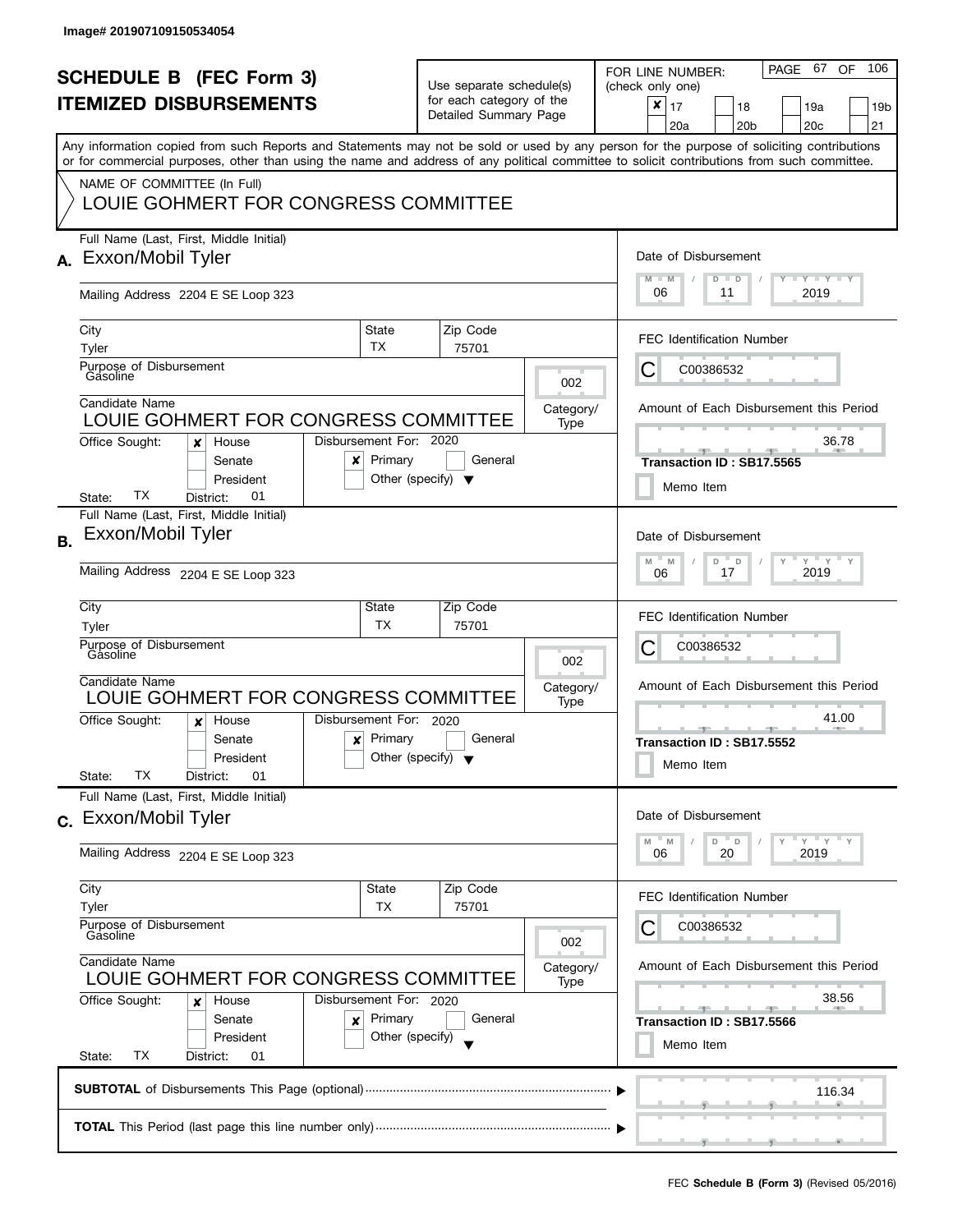| <b>SCHEDULE B (FEC Form 3)</b><br><b>ITEMIZED DISBURSEMENTS</b><br>Any information copied from such Reports and Statements may not be sold or used by any person for the purpose of soliciting contributions |                                                                                                                                                                                                                          |                                      | Use separate schedule(s)<br>for each category of the<br>Detailed Summary Page |                          | PAGE 68<br>106<br><b>OF</b><br>FOR LINE NUMBER:<br>(check only one)<br>$\boldsymbol{x}$<br>17<br>18<br>19a<br>19 <sub>b</sub><br>20 <sub>b</sub><br>20 <sub>c</sub><br>21<br>20a |
|--------------------------------------------------------------------------------------------------------------------------------------------------------------------------------------------------------------|--------------------------------------------------------------------------------------------------------------------------------------------------------------------------------------------------------------------------|--------------------------------------|-------------------------------------------------------------------------------|--------------------------|----------------------------------------------------------------------------------------------------------------------------------------------------------------------------------|
|                                                                                                                                                                                                              | or for commercial purposes, other than using the name and address of any political committee to solicit contributions from such committee.<br>NAME OF COMMITTEE (In Full)<br>LOUIE GOHMERT FOR CONGRESS COMMITTEE        |                                      |                                                                               |                          |                                                                                                                                                                                  |
| А.                                                                                                                                                                                                           | Full Name (Last, First, Middle Initial)<br>Exxon/Mobil Tyler<br>Mailing Address 2204 E SE Loop 323                                                                                                                       |                                      |                                                                               |                          | Date of Disbursement<br>$M - M$<br><b>LY LY LY</b><br>$D$ $D$<br>06<br>20<br>2019                                                                                                |
|                                                                                                                                                                                                              | State<br>City<br>TX<br>Tyler<br>Purpose of Disbursement                                                                                                                                                                  |                                      | Zip Code<br>75701                                                             |                          | <b>FEC Identification Number</b><br>С<br>C00386532                                                                                                                               |
|                                                                                                                                                                                                              | Gasoline<br>Candidate Name<br>LOUIE GOHMERT FOR CONGRESS COMMITTEE<br>Disbursement For: 2020<br>Office Sought:<br>House<br>x                                                                                             |                                      |                                                                               | 002<br>Category/<br>Type | Amount of Each Disbursement this Period<br>30.51                                                                                                                                 |
|                                                                                                                                                                                                              | Primary<br>Senate<br>x<br>President<br>TХ<br>01<br>District:<br>State:<br>Full Name (Last, First, Middle Initial)                                                                                                        | Other (specify) $\blacktriangledown$ | General                                                                       |                          | Transaction ID: SB17.5568<br>Memo Item                                                                                                                                           |
| <b>B.</b>                                                                                                                                                                                                    | Exxon/Mobil Tyler<br>Mailing Address 2204 E SE Loop 323                                                                                                                                                                  |                                      |                                                                               |                          | Date of Disbursement<br>$Y$ $Y$ $Y$<br>$-M$<br>$\overline{a}$<br>M<br>D<br>Y<br>2019<br>24<br>06                                                                                 |
|                                                                                                                                                                                                              | City<br>State<br>ТX<br>Tyler<br>Purpose of Disbursement<br>Gásoline                                                                                                                                                      |                                      | Zip Code<br>75701                                                             | 002                      | <b>FEC Identification Number</b><br>С<br>C00386532                                                                                                                               |
|                                                                                                                                                                                                              | Candidate Name<br>LOUIE GOHMERT FOR CONGRESS COMMITTEE<br>Disbursement For: 2020<br>Office Sought:<br>House<br>$\boldsymbol{x}$<br>Primary<br>Senate<br>$\boldsymbol{x}$<br>President<br>TХ<br>State:<br>District:<br>01 | Other (specify) $\blacktriangledown$ | General                                                                       | Category/<br>Type        | Amount of Each Disbursement this Period<br>35.00<br>Transaction ID: SB17.5553<br>Memo Item                                                                                       |
|                                                                                                                                                                                                              | Full Name (Last, First, Middle Initial)<br>c. Exxon/Mobil Tyler<br>Mailing Address 2204 E SE Loop 323                                                                                                                    |                                      |                                                                               |                          | Date of Disbursement<br>$Y = Y = Y$<br>D<br>M<br>$\mathsf D$<br>M<br>28<br>2019<br>06                                                                                            |
|                                                                                                                                                                                                              | City<br>State<br>Tyler<br>TX<br>Purpose of Disbursement<br>Gasoline                                                                                                                                                      |                                      | Zip Code<br>75701                                                             | 002                      | <b>FEC Identification Number</b><br>C00386532                                                                                                                                    |
|                                                                                                                                                                                                              | Candidate Name<br>LOUIE GOHMERT FOR CONGRESS COMMITTEE<br>Office Sought:<br>Disbursement For: 2020<br>House<br>x<br>Senate<br>Primary<br>×<br>President<br>ТX<br>State:<br>District:<br>01                               | Other (specify)                      | General                                                                       | Category/<br>Type        | Amount of Each Disbursement this Period<br>36.92<br>$-1$<br>Transaction ID: SB17.5551<br>Memo Item                                                                               |
|                                                                                                                                                                                                              |                                                                                                                                                                                                                          |                                      |                                                                               |                          | 102.43                                                                                                                                                                           |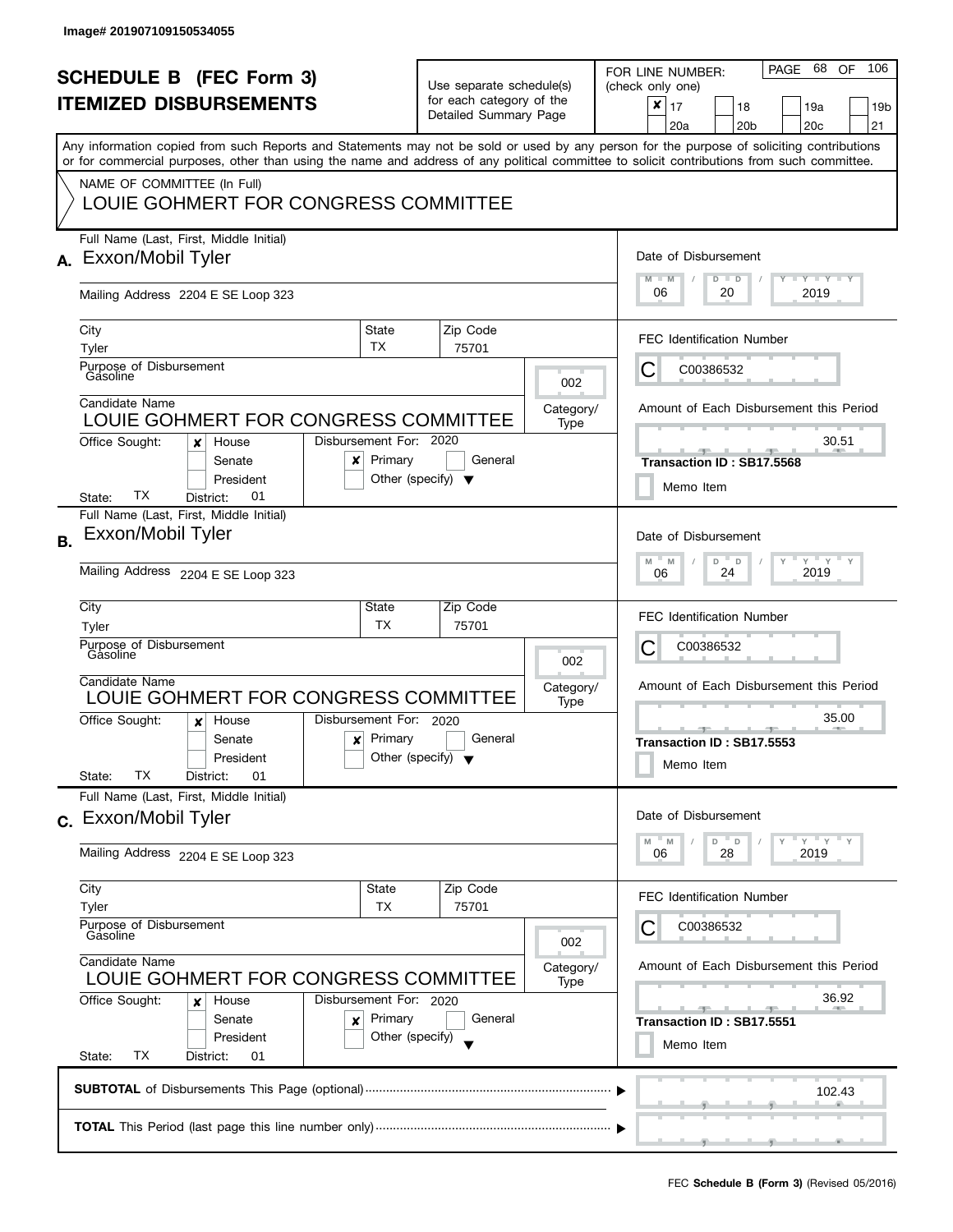| <b>SCHEDULE B</b> (FEC Form 3)<br><b>ITEMIZED DISBURSEMENTS</b><br>Any information copied from such Reports and Statements may not be sold or used by any person for the purpose of soliciting contributions<br>or for commercial purposes, other than using the name and address of any political committee to solicit contributions from such committee.<br>NAME OF COMMITTEE (In Full) |                                                                                                            |                                                                           | Use separate schedule(s)<br>for each category of the<br>Detailed Summary Page |                          | PAGE 69<br>106<br><b>OF</b><br>FOR LINE NUMBER:<br>(check only one)<br>$\pmb{\times}$<br>17<br>18<br>19a<br>19 <sub>b</sub><br>20 <sub>b</sub><br>20 <sub>c</sub><br>21<br>20a |
|-------------------------------------------------------------------------------------------------------------------------------------------------------------------------------------------------------------------------------------------------------------------------------------------------------------------------------------------------------------------------------------------|------------------------------------------------------------------------------------------------------------|---------------------------------------------------------------------------|-------------------------------------------------------------------------------|--------------------------|--------------------------------------------------------------------------------------------------------------------------------------------------------------------------------|
|                                                                                                                                                                                                                                                                                                                                                                                           | LOUIE GOHMERT FOR CONGRESS COMMITTEE<br>Full Name (Last, First, Middle Initial)                            |                                                                           |                                                                               |                          |                                                                                                                                                                                |
| A.                                                                                                                                                                                                                                                                                                                                                                                        | <b>Flower Box</b><br>Mailing Address 410 S Fannin                                                          |                                                                           |                                                                               |                          | Date of Disbursement<br>$T - Y = T - Y$<br>$M - M$<br>$D$ $D$<br>04<br>08<br>2019                                                                                              |
|                                                                                                                                                                                                                                                                                                                                                                                           | City                                                                                                       | State<br>TX                                                               | Zip Code                                                                      |                          | <b>FEC Identification Number</b>                                                                                                                                               |
|                                                                                                                                                                                                                                                                                                                                                                                           | Tyler<br>Purpose of Disbursement<br>Gifts                                                                  |                                                                           | 75701                                                                         | 003                      | С<br>C00386532                                                                                                                                                                 |
|                                                                                                                                                                                                                                                                                                                                                                                           | Candidate Name<br>LOUIE GOHMERT FOR CONGRESS COMMITTEE<br>Office Sought:<br>House<br>×                     | Disbursement For: 2020                                                    |                                                                               | Category/<br>Type        | Amount of Each Disbursement this Period<br>221.91                                                                                                                              |
|                                                                                                                                                                                                                                                                                                                                                                                           | Senate<br>x<br>President<br>ТX<br>01<br>State:<br>District:                                                | Primary                                                                   | General<br>Other (specify) $\blacktriangledown$                               |                          | Transaction ID: SB17.5570<br>Memo Item                                                                                                                                         |
| <b>B.</b>                                                                                                                                                                                                                                                                                                                                                                                 | Full Name (Last, First, Middle Initial)<br><b>Global Mailing Service</b>                                   |                                                                           |                                                                               |                          | Date of Disbursement                                                                                                                                                           |
|                                                                                                                                                                                                                                                                                                                                                                                           | Mailing Address 1700 E Front Street                                                                        | $Y = Y$<br>M<br>D<br>M<br>$\Box$<br>2019<br>02<br>04                      |                                                                               |                          |                                                                                                                                                                                |
|                                                                                                                                                                                                                                                                                                                                                                                           | City<br>Tyler<br>Purpose of Disbursement                                                                   | State<br>ТX                                                               | Zip Code<br>75702                                                             |                          | <b>FEC Identification Number</b><br>С<br>C00386532                                                                                                                             |
|                                                                                                                                                                                                                                                                                                                                                                                           | <b>Fundraising Mailer</b><br>Candidate Name<br>LOUIE GOHMERT FOR CONGRESS COMMITTEE                        |                                                                           |                                                                               | 003<br>Category/         | Amount of Each Disbursement this Period                                                                                                                                        |
|                                                                                                                                                                                                                                                                                                                                                                                           | Office Sought:<br>House<br>x<br>Senate<br>$\boldsymbol{x}$<br>President<br>TХ<br>State:<br>District:<br>01 | Disbursement For: 2020<br>Primary<br>Other (specify) $\blacktriangledown$ | General                                                                       | Type                     | 243.00<br>Transaction ID: SB17.5575<br>Memo Item                                                                                                                               |
| С.                                                                                                                                                                                                                                                                                                                                                                                        | Full Name (Last, First, Middle Initial)<br>Gogo.com                                                        |                                                                           |                                                                               |                          | Date of Disbursement                                                                                                                                                           |
|                                                                                                                                                                                                                                                                                                                                                                                           | Mailing Address 111 N Canal St                                                                             |                                                                           |                                                                               |                          | $Y = Y = Y$<br>D<br>$\mathbb D$<br>M<br>M<br>2019<br>04<br>08                                                                                                                  |
|                                                                                                                                                                                                                                                                                                                                                                                           | City<br>Chicago<br>Purpose of Disbursement                                                                 | State<br>IL                                                               | Zip Code<br>60606                                                             |                          | <b>FEC Identification Number</b><br>C00386532                                                                                                                                  |
|                                                                                                                                                                                                                                                                                                                                                                                           | Telephone<br>Candidate Name<br>LOUIE GOHMERT FOR CONGRESS COMMITTEE                                        |                                                                           |                                                                               | 001<br>Category/<br>Type | Amount of Each Disbursement this Period                                                                                                                                        |
|                                                                                                                                                                                                                                                                                                                                                                                           | Office Sought:<br>House<br>×<br>Senate<br>×<br>President<br>ТX<br>State:<br>District:<br>01                | Disbursement For: 2020<br>Primary<br>Other (specify)                      | General                                                                       |                          | 52.00<br>$-$<br>Transaction ID: SB17.5576<br>Memo Item                                                                                                                         |
|                                                                                                                                                                                                                                                                                                                                                                                           |                                                                                                            |                                                                           |                                                                               |                          | 516.91                                                                                                                                                                         |
|                                                                                                                                                                                                                                                                                                                                                                                           |                                                                                                            |                                                                           |                                                                               |                          |                                                                                                                                                                                |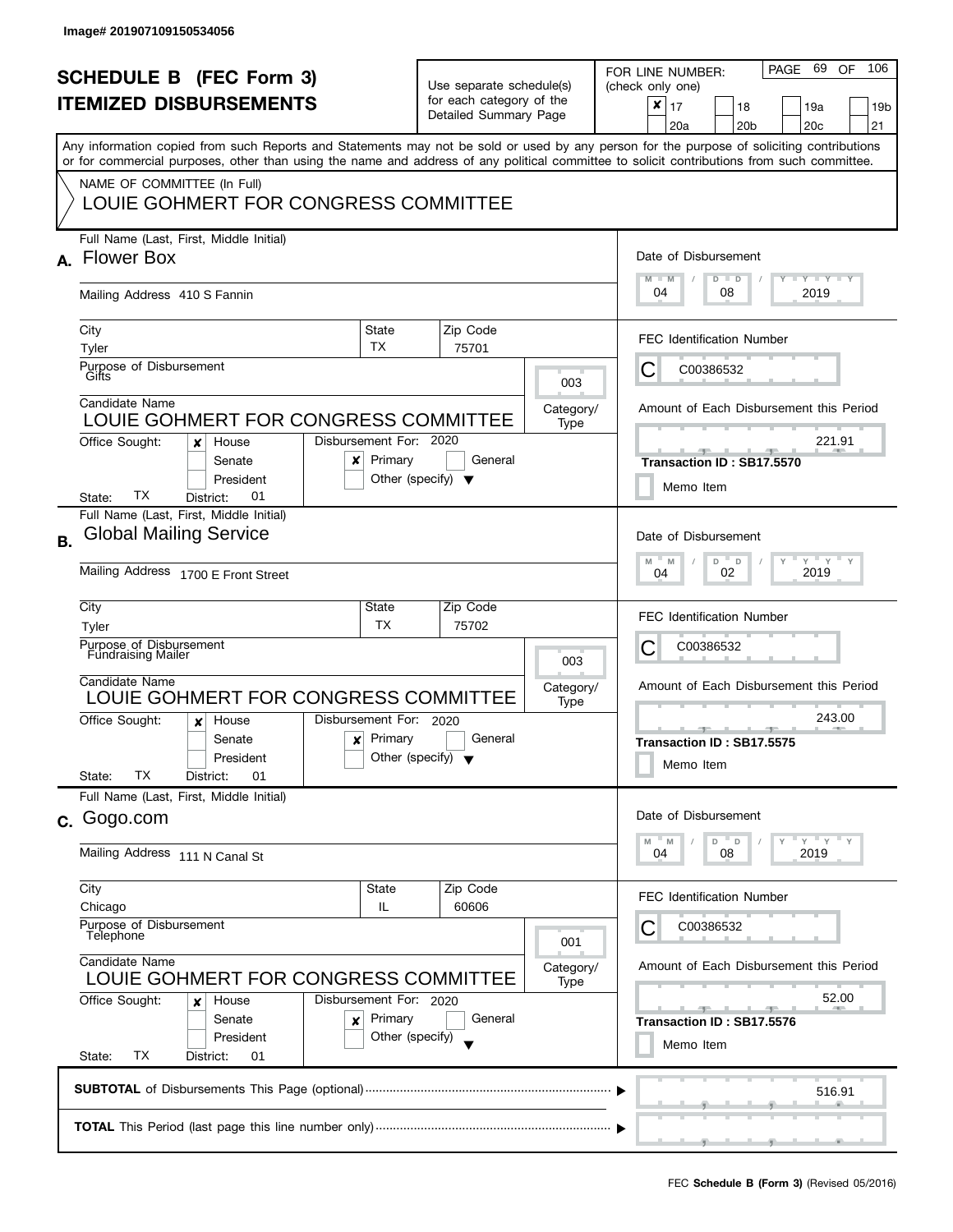| <b>SCHEDULE B (FEC Form 3)</b><br><b>ITEMIZED DISBURSEMENTS</b><br>Any information copied from such Reports and Statements may not be sold or used by any person for the purpose of soliciting contributions<br>or for commercial purposes, other than using the name and address of any political committee to solicit contributions from such committee.<br>NAME OF COMMITTEE (In Full) |                                                                                                            |                                   | Use separate schedule(s)<br>for each category of the<br>Detailed Summary Page |                   | 70<br>106<br>PAGE<br>OF<br>FOR LINE NUMBER:<br>(check only one)<br>$\boldsymbol{x}$<br>17<br>18<br>19a<br>19b<br>20a<br>20 <sub>b</sub><br>20 <sub>c</sub><br>21 |
|-------------------------------------------------------------------------------------------------------------------------------------------------------------------------------------------------------------------------------------------------------------------------------------------------------------------------------------------------------------------------------------------|------------------------------------------------------------------------------------------------------------|-----------------------------------|-------------------------------------------------------------------------------|-------------------|------------------------------------------------------------------------------------------------------------------------------------------------------------------|
|                                                                                                                                                                                                                                                                                                                                                                                           | LOUIE GOHMERT FOR CONGRESS COMMITTEE                                                                       |                                   |                                                                               |                   |                                                                                                                                                                  |
| А.                                                                                                                                                                                                                                                                                                                                                                                        | Full Name (Last, First, Middle Initial)<br>Gogo.com                                                        |                                   |                                                                               |                   | Date of Disbursement<br>$M - M$<br><b>LYLYLY</b><br>$D$ $D$                                                                                                      |
|                                                                                                                                                                                                                                                                                                                                                                                           | Mailing Address 111 N Canal St                                                                             |                                   |                                                                               |                   | 05<br>13<br>2019                                                                                                                                                 |
|                                                                                                                                                                                                                                                                                                                                                                                           | City<br>Chicago                                                                                            | State<br>IL                       | Zip Code<br>60606                                                             |                   | <b>FEC Identification Number</b>                                                                                                                                 |
|                                                                                                                                                                                                                                                                                                                                                                                           | Purpose of Disbursement<br>Telephone                                                                       |                                   |                                                                               | 001               | C00386532<br>Ĉ                                                                                                                                                   |
|                                                                                                                                                                                                                                                                                                                                                                                           | Candidate Name<br>LOUIE GOHMERT FOR CONGRESS COMMITTEE                                                     |                                   |                                                                               | Category/<br>Type | Amount of Each Disbursement this Period                                                                                                                          |
|                                                                                                                                                                                                                                                                                                                                                                                           | Office Sought:<br>House<br>x<br>Senate<br>x<br>President<br>TХ<br>01<br>District:                          | Disbursement For: 2020<br>Primary | General<br>Other (specify) $\blacktriangledown$                               |                   | 52.00<br>Transaction ID: SB17.5577<br>Memo Item                                                                                                                  |
|                                                                                                                                                                                                                                                                                                                                                                                           | State:<br>Full Name (Last, First, Middle Initial)                                                          |                                   |                                                                               |                   |                                                                                                                                                                  |
| <b>B.</b>                                                                                                                                                                                                                                                                                                                                                                                 | Gogo.com                                                                                                   |                                   |                                                                               |                   | Date of Disbursement<br>$Y$ $Y$ $Y$<br>M<br>$\mathsf D$<br>M<br>D                                                                                                |
|                                                                                                                                                                                                                                                                                                                                                                                           | Mailing Address 111 N Canal St                                                                             |                                   |                                                                               |                   | 11<br>2019<br>06                                                                                                                                                 |
|                                                                                                                                                                                                                                                                                                                                                                                           | City<br>Chicago                                                                                            | State<br>IL.                      | Zip Code<br>60606                                                             |                   | <b>FEC Identification Number</b>                                                                                                                                 |
|                                                                                                                                                                                                                                                                                                                                                                                           | Purpose of Disbursement<br>Telephone                                                                       |                                   |                                                                               | 001               | С<br>C00386532                                                                                                                                                   |
|                                                                                                                                                                                                                                                                                                                                                                                           | Candidate Name<br>LOUIE GOHMERT FOR CONGRESS COMMITTEE                                                     |                                   |                                                                               | Category/         | Amount of Each Disbursement this Period                                                                                                                          |
|                                                                                                                                                                                                                                                                                                                                                                                           | Office Sought:<br>House<br>x<br>Senate<br>$\boldsymbol{x}$<br>President<br>ТX<br>01<br>State:<br>District: | Disbursement For: 2020<br>Primary | General<br>Other (specify) $\blacktriangledown$                               | Type              | 52.00<br><b>ARCHITECT</b><br>_______________________________<br>Transaction ID: SB17.5578<br>Memo Item                                                           |
|                                                                                                                                                                                                                                                                                                                                                                                           | Full Name (Last, First, Middle Initial)<br>c. Hampton Inn                                                  |                                   |                                                                               |                   | Date of Disbursement                                                                                                                                             |
|                                                                                                                                                                                                                                                                                                                                                                                           | Mailing Address 4350 Executive Circle                                                                      |                                   |                                                                               |                   | "ү "ү "ү<br>D<br>D<br>M<br>M<br>04<br>02<br>2019                                                                                                                 |
|                                                                                                                                                                                                                                                                                                                                                                                           | City<br>Ft Meyer                                                                                           | State<br><b>FL</b>                | Zip Code<br>33916                                                             |                   | <b>FEC Identification Number</b>                                                                                                                                 |
|                                                                                                                                                                                                                                                                                                                                                                                           | Purpose of Disbursement<br>Hotel                                                                           |                                   |                                                                               | 002               | C00386532                                                                                                                                                        |
|                                                                                                                                                                                                                                                                                                                                                                                           | Candidate Name<br>LOUIE GOHMERT FOR CONGRESS COMMITTEE                                                     |                                   |                                                                               | Category/<br>Type | Amount of Each Disbursement this Period                                                                                                                          |
|                                                                                                                                                                                                                                                                                                                                                                                           | Office Sought:<br>House<br>x                                                                               | Disbursement For: 2020            |                                                                               |                   | 108.34<br><u> 20 - 1 20 </u><br><b>COLLECTIVE</b>                                                                                                                |
|                                                                                                                                                                                                                                                                                                                                                                                           | Senate<br>×<br>President<br>ТX<br>State:<br>District:<br>01                                                | Primary<br>Other (specify)        | General                                                                       |                   | Transaction ID: SB17.5580<br>Memo Item                                                                                                                           |
|                                                                                                                                                                                                                                                                                                                                                                                           |                                                                                                            |                                   |                                                                               |                   | 212.34                                                                                                                                                           |
|                                                                                                                                                                                                                                                                                                                                                                                           |                                                                                                            |                                   |                                                                               |                   |                                                                                                                                                                  |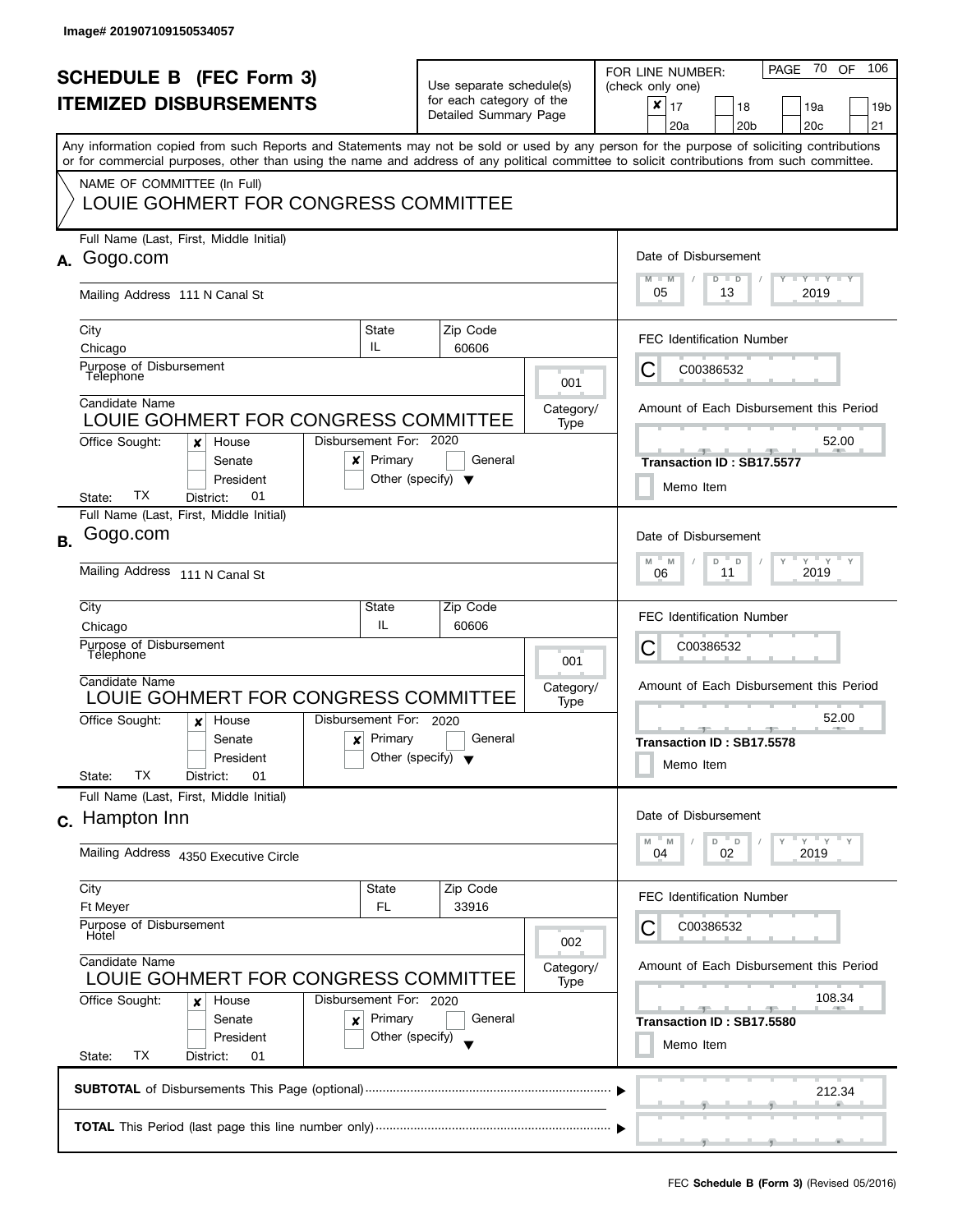|                                                                 |                                                                                                                                            |                                      |                                                      |                       |                   | 106                                                     |  |  |
|-----------------------------------------------------------------|--------------------------------------------------------------------------------------------------------------------------------------------|--------------------------------------|------------------------------------------------------|-----------------------|-------------------|---------------------------------------------------------|--|--|
| <b>SCHEDULE B (FEC Form 3)</b><br><b>ITEMIZED DISBURSEMENTS</b> |                                                                                                                                            |                                      | Use separate schedule(s)<br>for each category of the |                       |                   | PAGE 71<br>OF<br>FOR LINE NUMBER:<br>(check only one)   |  |  |
|                                                                 |                                                                                                                                            |                                      |                                                      |                       |                   | ×<br>17<br>18<br>19a<br>19b                             |  |  |
|                                                                 |                                                                                                                                            |                                      |                                                      | Detailed Summary Page |                   | 20 <sub>c</sub><br>20a<br>20 <sub>b</sub><br>21         |  |  |
|                                                                 | Any information copied from such Reports and Statements may not be sold or used by any person for the purpose of soliciting contributions  |                                      |                                                      |                       |                   |                                                         |  |  |
|                                                                 | or for commercial purposes, other than using the name and address of any political committee to solicit contributions from such committee. |                                      |                                                      |                       |                   |                                                         |  |  |
|                                                                 | NAME OF COMMITTEE (In Full)                                                                                                                |                                      |                                                      |                       |                   |                                                         |  |  |
|                                                                 | LOUIE GOHMERT FOR CONGRESS COMMITTEE                                                                                                       |                                      |                                                      |                       |                   |                                                         |  |  |
|                                                                 |                                                                                                                                            |                                      |                                                      |                       |                   |                                                         |  |  |
|                                                                 | Full Name (Last, First, Middle Initial)                                                                                                    |                                      |                                                      |                       |                   |                                                         |  |  |
| А.                                                              | Hampton Inn                                                                                                                                |                                      |                                                      |                       |                   | Date of Disbursement                                    |  |  |
|                                                                 |                                                                                                                                            |                                      |                                                      |                       |                   | $T - Y = T - Y$<br>$M - M$<br>$D$ $D$                   |  |  |
|                                                                 | Mailing Address 4350 Executive Circle                                                                                                      |                                      |                                                      |                       |                   | 04<br>2019<br>10                                        |  |  |
|                                                                 |                                                                                                                                            |                                      |                                                      |                       |                   |                                                         |  |  |
|                                                                 | City<br><b>Ft Meyer</b>                                                                                                                    | State<br><b>FL</b>                   |                                                      | Zip Code<br>33916     |                   | <b>FEC Identification Number</b>                        |  |  |
|                                                                 | Purpose of Disbursement                                                                                                                    |                                      |                                                      |                       |                   | C00386532<br>C                                          |  |  |
|                                                                 | Hotel                                                                                                                                      |                                      |                                                      |                       | 002               |                                                         |  |  |
|                                                                 | Candidate Name                                                                                                                             |                                      |                                                      |                       | Category/         | Amount of Each Disbursement this Period                 |  |  |
|                                                                 | LOUIE GOHMERT FOR CONGRESS COMMITTEE                                                                                                       |                                      |                                                      |                       | Type              |                                                         |  |  |
|                                                                 | Office Sought:<br>House<br>x                                                                                                               | Disbursement For: 2020               |                                                      |                       |                   | 165.57                                                  |  |  |
|                                                                 | Senate<br>x                                                                                                                                | Primary                              |                                                      | General               |                   | Transaction ID: SB17.5579                               |  |  |
|                                                                 | President                                                                                                                                  | Other (specify) $\blacktriangledown$ |                                                      |                       |                   | Memo Item                                               |  |  |
|                                                                 | TХ<br>01<br>State:<br>District:                                                                                                            |                                      |                                                      |                       |                   |                                                         |  |  |
|                                                                 | Full Name (Last, First, Middle Initial)<br><b>Harris Teeter</b>                                                                            |                                      |                                                      |                       |                   |                                                         |  |  |
| В.                                                              |                                                                                                                                            |                                      |                                                      |                       |                   | Date of Disbursement                                    |  |  |
|                                                                 | Mailing Address P O Box 10100                                                                                                              |                                      |                                                      |                       |                   | $Y$ $Y$ $Y$ $Y$<br>M<br>D<br>D<br>M<br>2019<br>08<br>04 |  |  |
|                                                                 |                                                                                                                                            |                                      |                                                      |                       |                   |                                                         |  |  |
|                                                                 | City                                                                                                                                       | State                                |                                                      | Zip Code              |                   | <b>FEC Identification Number</b>                        |  |  |
|                                                                 | Matthew                                                                                                                                    | <b>NC</b>                            |                                                      | 28106                 |                   |                                                         |  |  |
|                                                                 | Purpose of Disbursement<br>Meals                                                                                                           |                                      |                                                      |                       |                   | С<br>C00386532                                          |  |  |
|                                                                 | Candidate Name                                                                                                                             |                                      |                                                      |                       | 007               |                                                         |  |  |
|                                                                 | LOUIE GOHMERT FOR CONGRESS COMMITTEE                                                                                                       |                                      |                                                      |                       | Category/<br>Type | Amount of Each Disbursement this Period                 |  |  |
|                                                                 | Office Sought:<br>House<br>x                                                                                                               | Disbursement For: 2020               |                                                      |                       |                   | 32.78                                                   |  |  |
|                                                                 | Senate<br>$\boldsymbol{x}$                                                                                                                 | Primary                              |                                                      | General               |                   | <u>.</u><br>A<br>Transaction ID: SB17.5583              |  |  |
|                                                                 | President                                                                                                                                  | Other (specify) $\blacktriangledown$ |                                                      |                       |                   |                                                         |  |  |
|                                                                 | ТX<br>01<br>State:<br>District:                                                                                                            |                                      |                                                      |                       |                   | Memo Item                                               |  |  |
|                                                                 | Full Name (Last, First, Middle Initial)                                                                                                    |                                      |                                                      |                       |                   |                                                         |  |  |
|                                                                 | c. Harris Teeter                                                                                                                           |                                      |                                                      |                       |                   | Date of Disbursement                                    |  |  |
|                                                                 |                                                                                                                                            |                                      |                                                      |                       |                   | $Y = Y$<br>D<br>D<br>M<br>M                             |  |  |
|                                                                 | Mailing Address P O Box 10100                                                                                                              |                                      |                                                      |                       |                   | 2019<br>05<br>13                                        |  |  |
|                                                                 | City                                                                                                                                       | State                                |                                                      | Zip Code              |                   |                                                         |  |  |
|                                                                 | Matthew                                                                                                                                    | <b>NC</b>                            |                                                      | 28106                 |                   | <b>FEC Identification Number</b>                        |  |  |
|                                                                 | Purpose of Disbursement                                                                                                                    |                                      |                                                      |                       |                   | C00386532                                               |  |  |
|                                                                 | Méals<br>Candidate Name<br>LOUIE GOHMERT FOR CONGRESS COMMITTEE                                                                            |                                      |                                                      |                       | 007               |                                                         |  |  |
|                                                                 |                                                                                                                                            |                                      |                                                      |                       | Category/         | Amount of Each Disbursement this Period                 |  |  |
|                                                                 |                                                                                                                                            |                                      |                                                      |                       | Type              |                                                         |  |  |
|                                                                 | Office Sought:<br>House<br>x                                                                                                               | Disbursement For: 2020               |                                                      |                       |                   | 31.64<br>$-$<br><u>____</u>                             |  |  |
|                                                                 | Senate<br>×                                                                                                                                | Primary                              |                                                      | General               |                   | Transaction ID: SB17.5584                               |  |  |
|                                                                 | President                                                                                                                                  | Other (specify)                      |                                                      |                       |                   | Memo Item                                               |  |  |
|                                                                 | ТX<br>State:<br>District:<br>01                                                                                                            |                                      |                                                      |                       |                   |                                                         |  |  |
|                                                                 |                                                                                                                                            |                                      |                                                      |                       |                   | 229.99                                                  |  |  |
|                                                                 |                                                                                                                                            |                                      |                                                      |                       |                   |                                                         |  |  |
|                                                                 |                                                                                                                                            |                                      |                                                      |                       |                   |                                                         |  |  |
|                                                                 |                                                                                                                                            |                                      |                                                      |                       |                   |                                                         |  |  |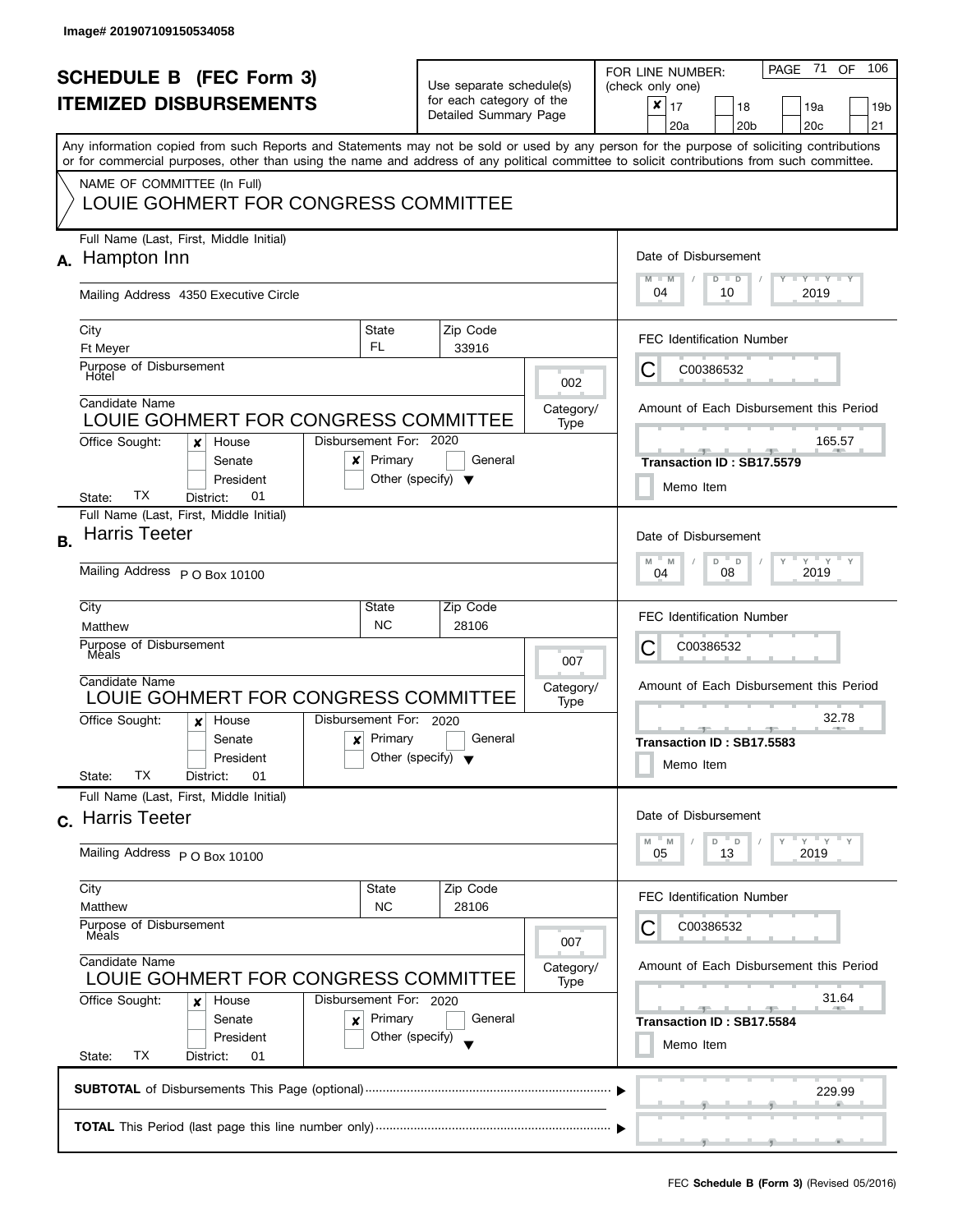|                                |                                                                                                                                            |                                                 |                          |                          |           | PAGE 72 OF<br>106                               |  |  |
|--------------------------------|--------------------------------------------------------------------------------------------------------------------------------------------|-------------------------------------------------|--------------------------|--------------------------|-----------|-------------------------------------------------|--|--|
| <b>SCHEDULE B (FEC Form 3)</b> |                                                                                                                                            |                                                 | Use separate schedule(s) |                          |           | FOR LINE NUMBER:<br>(check only one)            |  |  |
|                                | <b>ITEMIZED DISBURSEMENTS</b>                                                                                                              |                                                 |                          | for each category of the |           | $\boldsymbol{x}$<br>17<br>18<br>19a<br>19b      |  |  |
|                                |                                                                                                                                            |                                                 |                          | Detailed Summary Page    |           | 20 <sub>c</sub><br>20a<br>20 <sub>b</sub><br>21 |  |  |
|                                | Any information copied from such Reports and Statements may not be sold or used by any person for the purpose of soliciting contributions  |                                                 |                          |                          |           |                                                 |  |  |
|                                | or for commercial purposes, other than using the name and address of any political committee to solicit contributions from such committee. |                                                 |                          |                          |           |                                                 |  |  |
|                                | NAME OF COMMITTEE (In Full)                                                                                                                |                                                 |                          |                          |           |                                                 |  |  |
|                                | LOUIE GOHMERT FOR CONGRESS COMMITTEE                                                                                                       |                                                 |                          |                          |           |                                                 |  |  |
|                                | Full Name (Last, First, Middle Initial)                                                                                                    |                                                 |                          |                          |           |                                                 |  |  |
| A.                             | <b>Harris Teeter</b>                                                                                                                       |                                                 |                          |                          |           | Date of Disbursement                            |  |  |
|                                |                                                                                                                                            |                                                 |                          |                          |           | $T$ $Y$ $T$ $Y$ $T$ $Y$<br>$M - M$<br>$D$ $D$   |  |  |
|                                | Mailing Address PO Box 10100                                                                                                               |                                                 |                          |                          |           | 06<br>2019<br>11                                |  |  |
|                                |                                                                                                                                            |                                                 |                          |                          |           |                                                 |  |  |
|                                | City<br>Matthew                                                                                                                            | State<br><b>NC</b>                              |                          | Zip Code<br>28106        |           | <b>FEC Identification Number</b>                |  |  |
|                                | Purpose of Disbursement                                                                                                                    |                                                 |                          |                          |           | C00386532                                       |  |  |
|                                | Mėals                                                                                                                                      |                                                 |                          |                          | 007       | C                                               |  |  |
|                                | Candidate Name                                                                                                                             |                                                 |                          |                          | Category/ | Amount of Each Disbursement this Period         |  |  |
|                                | LOUIE GOHMERT FOR CONGRESS COMMITTEE                                                                                                       |                                                 |                          |                          | Type      |                                                 |  |  |
|                                | Office Sought:<br>House<br>x                                                                                                               | Disbursement For: 2020                          |                          |                          |           | 13.77                                           |  |  |
|                                | Senate<br>x                                                                                                                                | Primary                                         |                          | General                  |           | Transaction ID: SB17.5585                       |  |  |
|                                | President<br>TХ<br>01<br>District:<br>State:                                                                                               | Other (specify) $\blacktriangledown$            |                          |                          |           | Memo Item                                       |  |  |
|                                | Full Name (Last, First, Middle Initial)                                                                                                    |                                                 |                          |                          |           |                                                 |  |  |
| В.                             | <b>Harris Teeter</b>                                                                                                                       |                                                 |                          |                          |           | Date of Disbursement                            |  |  |
|                                |                                                                                                                                            |                                                 |                          |                          |           | $Y$ $Y$ $Y$ $Y$<br>M<br>M<br>D<br>$\mathsf D$   |  |  |
|                                | Mailing Address P O Box 10100                                                                                                              |                                                 |                          |                          |           | 2019<br>11<br>06                                |  |  |
|                                | City                                                                                                                                       | State                                           |                          | Zip Code                 |           |                                                 |  |  |
|                                | Matthew                                                                                                                                    | <b>NC</b>                                       |                          | 28106                    |           | <b>FEC Identification Number</b>                |  |  |
|                                | Purpose of Disbursement                                                                                                                    |                                                 |                          |                          |           | С<br>C00386532                                  |  |  |
|                                | Meals                                                                                                                                      |                                                 |                          |                          | 007       |                                                 |  |  |
|                                | Candidate Name                                                                                                                             |                                                 |                          |                          | Category/ | Amount of Each Disbursement this Period         |  |  |
|                                | LOUIE GOHMERT FOR CONGRESS COMMITTEE                                                                                                       |                                                 |                          |                          | Type      |                                                 |  |  |
|                                | Office Sought:<br>House<br>x                                                                                                               | Disbursement For: 2020                          |                          | General                  |           | 33.10<br><u>_____</u><br>A                      |  |  |
|                                | Senate<br>$\boldsymbol{x}$<br>President                                                                                                    | Primary<br>Other (specify) $\blacktriangledown$ |                          |                          |           | Transaction ID: SB17.5586                       |  |  |
|                                | ТX<br>01<br>State:<br>District:                                                                                                            |                                                 |                          |                          |           | Memo Item                                       |  |  |
|                                | Full Name (Last, First, Middle Initial)                                                                                                    |                                                 |                          |                          |           |                                                 |  |  |
|                                | c. Hertz Rent A Car                                                                                                                        |                                                 |                          |                          |           | Date of Disbursement                            |  |  |
|                                |                                                                                                                                            |                                                 |                          |                          |           | $Y = Y$<br>D<br>D<br>M<br>M                     |  |  |
|                                | Mailing Address 2398 DFW Airport Road                                                                                                      |                                                 |                          |                          |           | 2019<br>05<br>13                                |  |  |
|                                | City                                                                                                                                       | State                                           |                          | Zip Code                 |           |                                                 |  |  |
|                                | Dallas                                                                                                                                     | TX                                              |                          | 75266                    |           | <b>FEC Identification Number</b>                |  |  |
|                                | Purpose of Disbursement                                                                                                                    |                                                 |                          |                          |           | C00386532                                       |  |  |
|                                | Rental Car<br>Candidate Name<br>LOUIE GOHMERT FOR CONGRESS COMMITTEE                                                                       |                                                 |                          |                          | 002       |                                                 |  |  |
|                                |                                                                                                                                            |                                                 |                          |                          | Category/ | Amount of Each Disbursement this Period         |  |  |
|                                | Office Sought:<br>House<br>x                                                                                                               | Disbursement For: 2020                          |                          |                          | Type      | 229.35                                          |  |  |
|                                | Senate<br>×                                                                                                                                | Primary                                         |                          | General                  |           | Transaction ID: SB17.5588                       |  |  |
|                                | President                                                                                                                                  | Other (specify)                                 |                          |                          |           | Memo Item                                       |  |  |
|                                | ТX<br>State:<br>District:<br>01                                                                                                            |                                                 |                          |                          |           |                                                 |  |  |
|                                |                                                                                                                                            |                                                 |                          |                          |           |                                                 |  |  |
|                                |                                                                                                                                            |                                                 |                          |                          |           | 276.22                                          |  |  |
|                                |                                                                                                                                            |                                                 |                          |                          |           |                                                 |  |  |
|                                |                                                                                                                                            |                                                 |                          |                          |           |                                                 |  |  |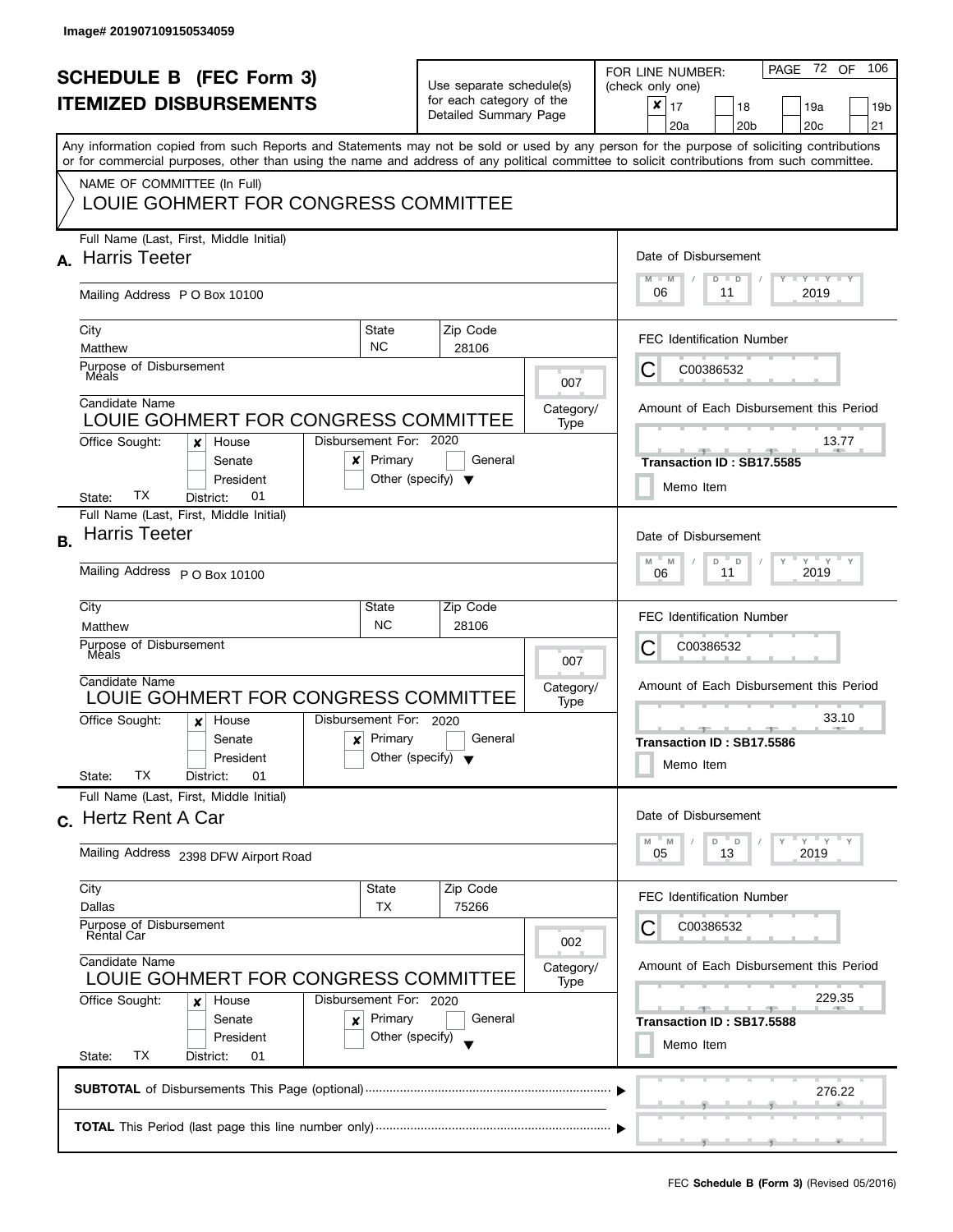| <b>SCHEDULE B (FEC Form 3)</b><br><b>ITEMIZED DISBURSEMENTS</b><br>Any information copied from such Reports and Statements may not be sold or used by any person for the purpose of soliciting contributions<br>or for commercial purposes, other than using the name and address of any political committee to solicit contributions from such committee.<br>NAME OF COMMITTEE (In Full) |                                                                                                          |                                                                           | Use separate schedule(s)<br>for each category of the<br>Detailed Summary Page |                   |                                                                                               | - 73<br>106<br>PAGE<br>OF.<br>FOR LINE NUMBER:<br>(check only one)<br>$\pmb{\times}$<br>17<br>18<br>19a<br>19 <sub>b</sub><br>20 <sub>b</sub><br>20 <sub>c</sub><br>21<br>20a |
|-------------------------------------------------------------------------------------------------------------------------------------------------------------------------------------------------------------------------------------------------------------------------------------------------------------------------------------------------------------------------------------------|----------------------------------------------------------------------------------------------------------|---------------------------------------------------------------------------|-------------------------------------------------------------------------------|-------------------|-----------------------------------------------------------------------------------------------|-------------------------------------------------------------------------------------------------------------------------------------------------------------------------------|
|                                                                                                                                                                                                                                                                                                                                                                                           | LOUIE GOHMERT FOR CONGRESS COMMITTEE                                                                     |                                                                           |                                                                               |                   |                                                                                               |                                                                                                                                                                               |
| А.                                                                                                                                                                                                                                                                                                                                                                                        | Full Name (Last, First, Middle Initial)<br><b>Hertz Rent A Car</b>                                       |                                                                           |                                                                               |                   | Date of Disbursement<br>$\Box$ $\gamma$ $\Box$ $\gamma$ $\Box$ $\gamma$<br>$M - M$<br>$D$ $D$ |                                                                                                                                                                               |
|                                                                                                                                                                                                                                                                                                                                                                                           | Mailing Address 2398 DFW Airport Road                                                                    |                                                                           |                                                                               |                   |                                                                                               | 05<br>13<br>2019                                                                                                                                                              |
|                                                                                                                                                                                                                                                                                                                                                                                           | City<br>Dallas                                                                                           | State<br>TX                                                               |                                                                               | Zip Code<br>75266 |                                                                                               | <b>FEC Identification Number</b>                                                                                                                                              |
|                                                                                                                                                                                                                                                                                                                                                                                           | Purpose of Disbursement<br>Rental Car                                                                    |                                                                           |                                                                               |                   | 002                                                                                           | C00386532<br>Ĉ                                                                                                                                                                |
|                                                                                                                                                                                                                                                                                                                                                                                           | Candidate Name<br>LOUIE GOHMERT FOR CONGRESS COMMITTEE                                                   |                                                                           |                                                                               |                   | Category/<br>Type                                                                             | Amount of Each Disbursement this Period                                                                                                                                       |
|                                                                                                                                                                                                                                                                                                                                                                                           | Office Sought:<br>House<br>×<br>Senate<br>x<br>President<br>TХ<br>01<br>District:<br>State:              | Disbursement For: 2020<br>Primary<br>Other (specify) $\blacktriangledown$ |                                                                               | General           |                                                                                               | 278.99<br>Transaction ID: SB17.5589<br>Memo Item                                                                                                                              |
| <b>B.</b>                                                                                                                                                                                                                                                                                                                                                                                 | Full Name (Last, First, Middle Initial)<br><b>Hill Country Barbecue</b><br>Mailing Address 410 7th St NW |                                                                           | Date of Disbursement<br>$Y$ $Y$ $Y$<br>M<br>M<br>D<br>D<br>2019<br>13<br>05   |                   |                                                                                               |                                                                                                                                                                               |
|                                                                                                                                                                                                                                                                                                                                                                                           | City                                                                                                     | State                                                                     |                                                                               | Zip Code          |                                                                                               |                                                                                                                                                                               |
|                                                                                                                                                                                                                                                                                                                                                                                           | Washington<br>Purpose of Disbursement                                                                    | DC                                                                        |                                                                               | 20004             |                                                                                               | <b>FEC Identification Number</b><br>С<br>C00386532                                                                                                                            |
|                                                                                                                                                                                                                                                                                                                                                                                           | Meeting<br>Candidate Name                                                                                |                                                                           |                                                                               |                   | 007<br>Category/                                                                              | Amount of Each Disbursement this Period                                                                                                                                       |
|                                                                                                                                                                                                                                                                                                                                                                                           | LOUIE GOHMERT FOR CONGRESS COMMITTEE<br>Office Sought:<br>House<br>$\boldsymbol{x}$                      | Disbursement For: 2020                                                    |                                                                               |                   | Type                                                                                          | 187.17<br><b>AND A</b>                                                                                                                                                        |
|                                                                                                                                                                                                                                                                                                                                                                                           | Senate<br>×<br>President<br>ТX<br>01<br>State:<br>District:                                              | Primary<br>Other (specify) $\blacktriangledown$                           |                                                                               | General           |                                                                                               | Transaction ID: SB17.5590<br>Memo Item                                                                                                                                        |
| $\mathbf{C}$                                                                                                                                                                                                                                                                                                                                                                              | Full Name (Last, First, Middle Initial)<br><b>Hill Country Barbecue</b>                                  |                                                                           |                                                                               |                   |                                                                                               | Date of Disbursement                                                                                                                                                          |
|                                                                                                                                                                                                                                                                                                                                                                                           | Mailing Address 410 7th St NW                                                                            |                                                                           |                                                                               |                   |                                                                                               | $Y = Y$<br>M<br>D<br>D<br>M<br>2019<br>06<br>11                                                                                                                               |
|                                                                                                                                                                                                                                                                                                                                                                                           | City<br>Washington                                                                                       | State<br>DC                                                               |                                                                               | Zip Code<br>20004 |                                                                                               | <b>FEC Identification Number</b>                                                                                                                                              |
|                                                                                                                                                                                                                                                                                                                                                                                           | Purpose of Disbursement<br>Meeting                                                                       |                                                                           |                                                                               | 007               | C00386532                                                                                     |                                                                                                                                                                               |
|                                                                                                                                                                                                                                                                                                                                                                                           | Candidate Name<br>LOUIE GOHMERT FOR CONGRESS COMMITTEE                                                   |                                                                           |                                                                               | Category/<br>Type | Amount of Each Disbursement this Period                                                       |                                                                                                                                                                               |
|                                                                                                                                                                                                                                                                                                                                                                                           | Office Sought:<br>House<br>x<br>Senate<br>×<br>President                                                 | Disbursement For: 2020<br>Primary<br>Other (specify)                      |                                                                               | General           |                                                                                               | 187.17<br>Transaction ID: SB17.5591<br>Memo Item                                                                                                                              |
|                                                                                                                                                                                                                                                                                                                                                                                           | ТX<br>State:<br>District:<br>01                                                                          |                                                                           |                                                                               |                   |                                                                                               |                                                                                                                                                                               |
|                                                                                                                                                                                                                                                                                                                                                                                           |                                                                                                          |                                                                           |                                                                               |                   |                                                                                               | 653.33                                                                                                                                                                        |
|                                                                                                                                                                                                                                                                                                                                                                                           |                                                                                                          |                                                                           |                                                                               |                   |                                                                                               |                                                                                                                                                                               |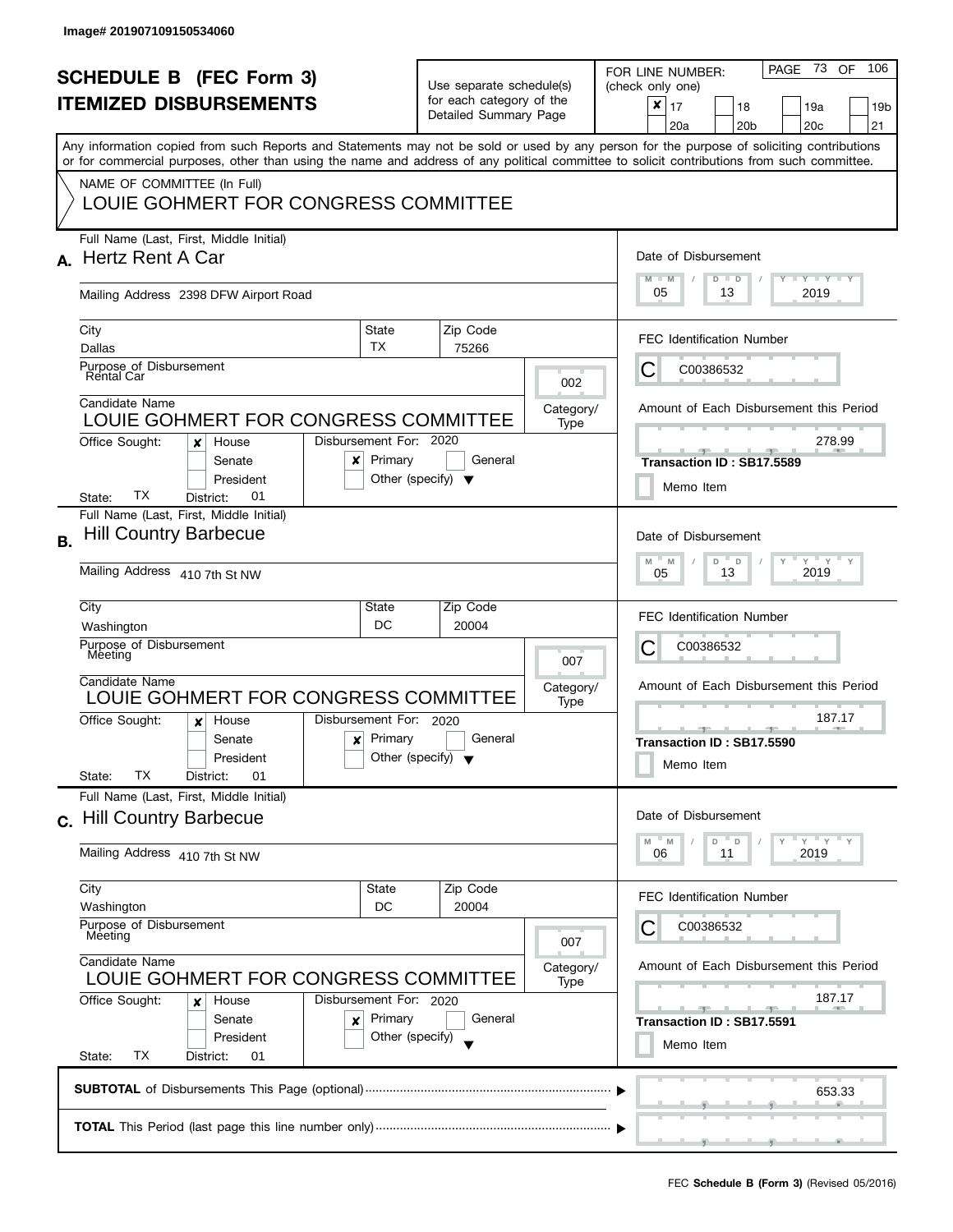I

|           |                                                                                                                                            |                                      |                                                      |                       |           | 106<br>PAGE 74 OF                                             |  |  |
|-----------|--------------------------------------------------------------------------------------------------------------------------------------------|--------------------------------------|------------------------------------------------------|-----------------------|-----------|---------------------------------------------------------------|--|--|
|           | <b>SCHEDULE B</b> (FEC Form 3)                                                                                                             |                                      | Use separate schedule(s)<br>for each category of the |                       |           | FOR LINE NUMBER:<br>(check only one)                          |  |  |
|           | <b>ITEMIZED DISBURSEMENTS</b>                                                                                                              |                                      |                                                      |                       |           | $\boldsymbol{x}$<br>17<br>18<br>19a<br>19b                    |  |  |
|           |                                                                                                                                            |                                      |                                                      | Detailed Summary Page |           | 20 <sub>c</sub><br>20a<br>20 <sub>b</sub><br>21               |  |  |
|           | Any information copied from such Reports and Statements may not be sold or used by any person for the purpose of soliciting contributions  |                                      |                                                      |                       |           |                                                               |  |  |
|           | or for commercial purposes, other than using the name and address of any political committee to solicit contributions from such committee. |                                      |                                                      |                       |           |                                                               |  |  |
|           | NAME OF COMMITTEE (In Full)                                                                                                                |                                      |                                                      |                       |           |                                                               |  |  |
|           | LOUIE GOHMERT FOR CONGRESS COMMITTEE                                                                                                       |                                      |                                                      |                       |           |                                                               |  |  |
|           |                                                                                                                                            |                                      |                                                      |                       |           |                                                               |  |  |
|           | Full Name (Last, First, Middle Initial)                                                                                                    |                                      |                                                      |                       |           |                                                               |  |  |
|           | A. Hyatt Hotel Dallas                                                                                                                      |                                      |                                                      |                       |           | Date of Disbursement                                          |  |  |
|           |                                                                                                                                            |                                      |                                                      |                       |           | $T - Y = T - Y$<br>$M - M$<br>$D$ $D$                         |  |  |
|           | Mailing Address 2334 Int'l Pkwy                                                                                                            |                                      |                                                      |                       |           | 05<br>15<br>2019                                              |  |  |
|           | City                                                                                                                                       | State                                |                                                      | Zip Code              |           |                                                               |  |  |
|           | <b>DFW</b>                                                                                                                                 | <b>TX</b>                            |                                                      | 75261                 |           | <b>FEC Identification Number</b>                              |  |  |
|           | Purpose of Disbursement                                                                                                                    |                                      |                                                      |                       |           | C00386532<br>C                                                |  |  |
|           | Hotel                                                                                                                                      |                                      |                                                      |                       | 002       |                                                               |  |  |
|           | Candidate Name                                                                                                                             |                                      |                                                      |                       | Category/ | Amount of Each Disbursement this Period                       |  |  |
|           | LOUIE GOHMERT FOR CONGRESS COMMITTEE                                                                                                       |                                      |                                                      |                       | Type      |                                                               |  |  |
|           | Office Sought:<br>House<br>x                                                                                                               | Disbursement For: 2020               |                                                      |                       |           | 287.75                                                        |  |  |
|           | Senate<br>x                                                                                                                                | Primary                              |                                                      | General               |           | Transaction ID: SB17.5592                                     |  |  |
|           | President                                                                                                                                  | Other (specify) $\blacktriangledown$ |                                                      |                       |           | Memo Item                                                     |  |  |
|           | ТX<br>01<br>District:<br>State:                                                                                                            |                                      |                                                      |                       |           |                                                               |  |  |
|           | Full Name (Last, First, Middle Initial)<br><b>Hyatt Hotel Houston</b>                                                                      |                                      |                                                      |                       |           |                                                               |  |  |
| <b>B.</b> |                                                                                                                                            |                                      |                                                      |                       |           | Date of Disbursement                                          |  |  |
|           | Mailing Address 1200 Houston St                                                                                                            |                                      |                                                      |                       |           | $Y$ $Y$ $Y$<br>M<br>M<br>D<br>$\mathsf D$<br>2019<br>13<br>05 |  |  |
|           |                                                                                                                                            |                                      |                                                      |                       |           |                                                               |  |  |
|           | City                                                                                                                                       | State                                |                                                      | Zip Code              |           | <b>FEC Identification Number</b>                              |  |  |
|           | Houston                                                                                                                                    | <b>TX</b>                            |                                                      | 77002                 |           |                                                               |  |  |
|           | Purpose of Disbursement<br>Hotel                                                                                                           |                                      | 002                                                  |                       |           | С<br>C00386532                                                |  |  |
|           | Candidate Name                                                                                                                             |                                      |                                                      |                       |           |                                                               |  |  |
|           | LOUIE GOHMERT FOR CONGRESS COMMITTEE                                                                                                       |                                      | Category/<br>Type                                    |                       |           | Amount of Each Disbursement this Period                       |  |  |
|           | Office Sought:<br>House<br>x                                                                                                               | Disbursement For: 2018               |                                                      |                       |           | 316.51                                                        |  |  |
|           | Senate                                                                                                                                     | Primary                              |                                                      | General<br>×          |           | $- - -$<br><b>AND</b><br>Transaction ID: SB17.5593            |  |  |
|           | President                                                                                                                                  | Other (specify) $\blacktriangledown$ |                                                      |                       |           | Memo Item                                                     |  |  |
|           | ТX<br>01<br>State:<br>District:                                                                                                            |                                      |                                                      |                       |           |                                                               |  |  |
|           | Full Name (Last, First, Middle Initial)                                                                                                    |                                      |                                                      |                       |           |                                                               |  |  |
|           | c. Impressive Image Works                                                                                                                  |                                      |                                                      |                       |           | Date of Disbursement                                          |  |  |
|           |                                                                                                                                            |                                      |                                                      |                       |           | $Y = Y = Y$<br>D<br>D<br>M<br>M                               |  |  |
|           | Mailing Address 2901 Teague Dr                                                                                                             |                                      |                                                      |                       |           | 09<br>2019<br>04                                              |  |  |
|           | City                                                                                                                                       | State                                |                                                      | Zip Code              |           |                                                               |  |  |
|           | Tyler                                                                                                                                      | <b>TX</b>                            |                                                      | 75701                 |           | <b>FEC Identification Number</b>                              |  |  |
|           | Purpose of Disbursement<br>Printing                                                                                                        |                                      |                                                      |                       |           | C00386532                                                     |  |  |
|           |                                                                                                                                            |                                      |                                                      |                       | 003       |                                                               |  |  |
|           | Candidate Name<br>LOUIE GOHMERT FOR CONGRESS COMMITTEE                                                                                     |                                      |                                                      |                       | Category/ | Amount of Each Disbursement this Period                       |  |  |
|           | Disbursement For: 2020<br>Office Sought:<br>House<br>x<br>Primary<br>Senate                                                                |                                      |                                                      |                       | Type      | 702.92                                                        |  |  |
|           |                                                                                                                                            |                                      |                                                      | General               |           |                                                               |  |  |
|           | ×<br>Other (specify)<br>President                                                                                                          |                                      |                                                      |                       |           | Transaction ID: SB17.5594                                     |  |  |
|           | ТX<br>State:<br>District:<br>01                                                                                                            |                                      |                                                      |                       |           | Memo Item                                                     |  |  |
|           |                                                                                                                                            |                                      |                                                      |                       |           |                                                               |  |  |
|           |                                                                                                                                            |                                      |                                                      |                       |           | 1307.18                                                       |  |  |
|           |                                                                                                                                            |                                      |                                                      |                       |           |                                                               |  |  |
|           |                                                                                                                                            |                                      |                                                      |                       |           |                                                               |  |  |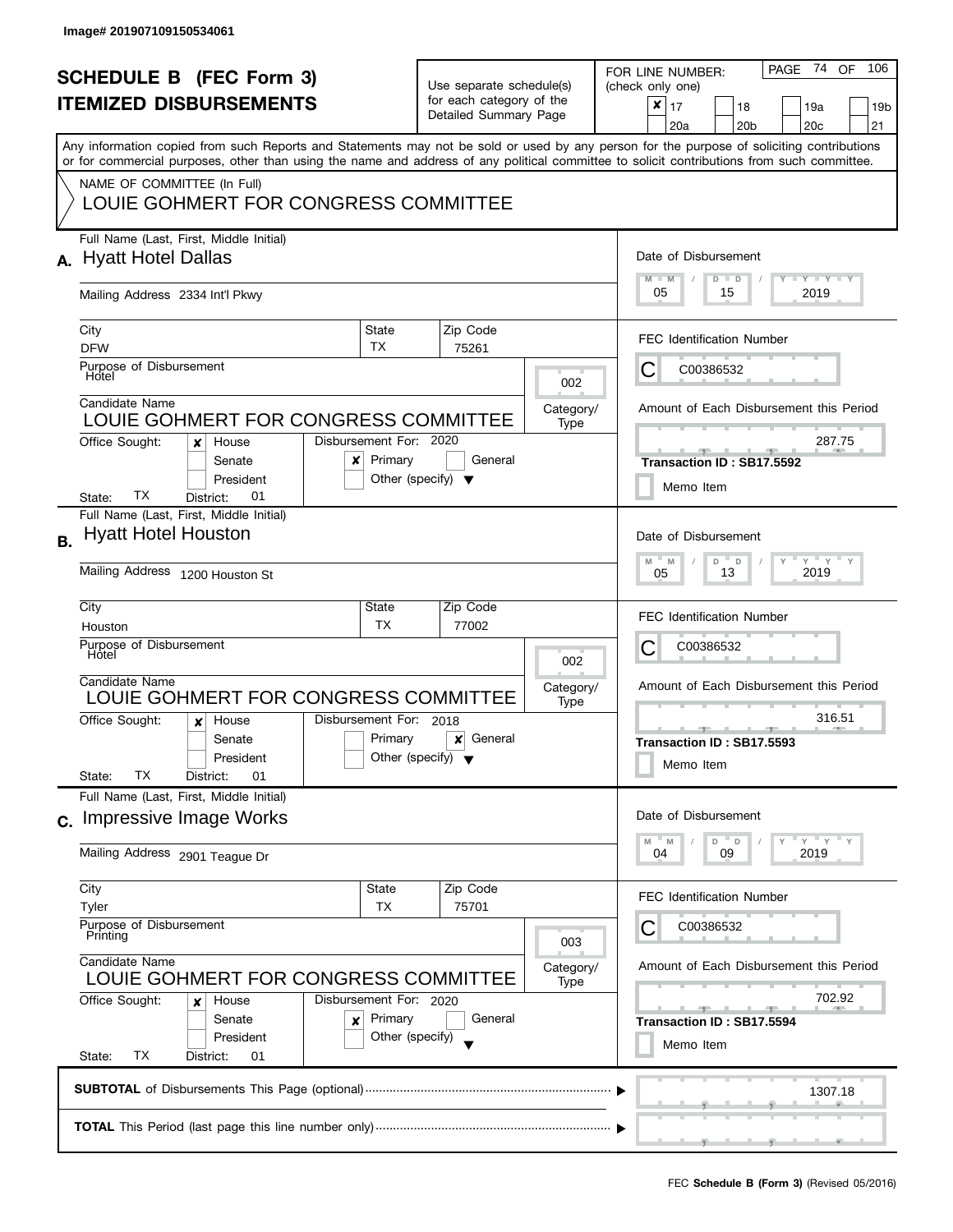|                |                                                                                                                                            |                                      |                          |                                                   |                                         | 106<br>PAGE 75<br><b>OF</b><br>FOR LINE NUMBER:                                                                                           |  |  |
|----------------|--------------------------------------------------------------------------------------------------------------------------------------------|--------------------------------------|--------------------------|---------------------------------------------------|-----------------------------------------|-------------------------------------------------------------------------------------------------------------------------------------------|--|--|
|                | <b>SCHEDULE B (FEC Form 3)</b>                                                                                                             |                                      | Use separate schedule(s) |                                                   |                                         | (check only one)                                                                                                                          |  |  |
|                | <b>ITEMIZED DISBURSEMENTS</b>                                                                                                              |                                      |                          | for each category of the<br>Detailed Summary Page |                                         | ×<br>17<br>18<br>19a<br>19b                                                                                                               |  |  |
|                |                                                                                                                                            |                                      |                          |                                                   |                                         | 20 <sub>c</sub><br>21<br>20a<br>20 <sub>b</sub>                                                                                           |  |  |
|                |                                                                                                                                            |                                      |                          |                                                   |                                         | Any information copied from such Reports and Statements may not be sold or used by any person for the purpose of soliciting contributions |  |  |
|                | or for commercial purposes, other than using the name and address of any political committee to solicit contributions from such committee. |                                      |                          |                                                   |                                         |                                                                                                                                           |  |  |
|                | NAME OF COMMITTEE (In Full)<br>LOUIE GOHMERT FOR CONGRESS COMMITTEE                                                                        |                                      |                          |                                                   |                                         |                                                                                                                                           |  |  |
|                |                                                                                                                                            |                                      |                          |                                                   |                                         |                                                                                                                                           |  |  |
|                | Full Name (Last, First, Middle Initial)                                                                                                    |                                      |                          |                                                   |                                         |                                                                                                                                           |  |  |
|                | Impressive Image Works                                                                                                                     |                                      |                          |                                                   |                                         | Date of Disbursement                                                                                                                      |  |  |
|                |                                                                                                                                            |                                      |                          |                                                   |                                         | $T - Y = T - Y$<br>$D$ $D$<br>$M - M$                                                                                                     |  |  |
|                | Mailing Address 2901 Teague Dr                                                                                                             |                                      |                          |                                                   |                                         | 04<br>30<br>2019                                                                                                                          |  |  |
|                | City                                                                                                                                       | State                                |                          | Zip Code                                          |                                         |                                                                                                                                           |  |  |
|                | Tyler                                                                                                                                      | <b>TX</b>                            |                          | 75701                                             |                                         | <b>FEC Identification Number</b>                                                                                                          |  |  |
|                | Purpose of Disbursement                                                                                                                    |                                      |                          |                                                   |                                         | C00386532<br>C                                                                                                                            |  |  |
|                | Printing                                                                                                                                   |                                      |                          |                                                   | 003                                     |                                                                                                                                           |  |  |
|                | Candidate Name                                                                                                                             |                                      |                          |                                                   | Category/                               | Amount of Each Disbursement this Period                                                                                                   |  |  |
|                | LOUIE GOHMERT FOR CONGRESS COMMITTEE                                                                                                       |                                      |                          |                                                   | Type                                    |                                                                                                                                           |  |  |
|                | Office Sought:<br>House<br>x<br>Senate                                                                                                     | Disbursement For: 2020<br>Primary    |                          | General                                           |                                         | 76.00                                                                                                                                     |  |  |
|                | x<br>President                                                                                                                             | Other (specify) $\blacktriangledown$ |                          |                                                   |                                         | Transaction ID: SB17.5595                                                                                                                 |  |  |
|                | ТX<br>01<br>District:<br>State:                                                                                                            |                                      |                          |                                                   |                                         | Memo Item                                                                                                                                 |  |  |
|                | Full Name (Last, First, Middle Initial)                                                                                                    |                                      |                          |                                                   |                                         |                                                                                                                                           |  |  |
| <b>B.</b>      | <b>Impressive Image Works</b>                                                                                                              |                                      |                          |                                                   |                                         | Date of Disbursement                                                                                                                      |  |  |
|                |                                                                                                                                            |                                      |                          |                                                   |                                         | $Y$ $Y$ $Y$<br>M<br>D<br>D<br>M                                                                                                           |  |  |
|                | Mailing Address 2901 Teague Dr                                                                                                             |                                      |                          |                                                   |                                         | 2019<br>28<br>05                                                                                                                          |  |  |
|                | City                                                                                                                                       | State                                |                          | Zip Code                                          |                                         |                                                                                                                                           |  |  |
|                | Tyler                                                                                                                                      | ТX                                   |                          | 75701                                             |                                         | <b>FEC Identification Number</b>                                                                                                          |  |  |
|                | Purpose of Disbursement                                                                                                                    |                                      | 003                      |                                                   |                                         | С<br>C00386532                                                                                                                            |  |  |
|                | Printing                                                                                                                                   |                                      |                          |                                                   |                                         |                                                                                                                                           |  |  |
|                | Candidate Name<br>LOUIE GOHMERT FOR CONGRESS COMMITTEE                                                                                     |                                      |                          |                                                   | Category/                               | Amount of Each Disbursement this Period                                                                                                   |  |  |
|                | Office Sought:<br>House                                                                                                                    | Disbursement For: 2020               |                          |                                                   | Type                                    | 375.00                                                                                                                                    |  |  |
|                | $\boldsymbol{x}$<br>Senate<br>x                                                                                                            | Primary                              | General                  |                                                   |                                         | <b>AND IN</b><br>Transaction ID: SB17.5596                                                                                                |  |  |
|                | President                                                                                                                                  | Other (specify) $\blacktriangledown$ |                          |                                                   |                                         |                                                                                                                                           |  |  |
|                | ТX<br>01<br>State:<br>District:                                                                                                            |                                      |                          |                                                   |                                         | Memo Item                                                                                                                                 |  |  |
|                | Full Name (Last, First, Middle Initial)                                                                                                    |                                      |                          |                                                   |                                         |                                                                                                                                           |  |  |
| $\mathbf{C}$ . | Impressive Image Works                                                                                                                     |                                      |                          |                                                   |                                         | Date of Disbursement                                                                                                                      |  |  |
|                |                                                                                                                                            |                                      |                          |                                                   |                                         | $Y = Y$<br>D<br>$\Box$<br>M<br>M                                                                                                          |  |  |
|                | Mailing Address 2901 Teague Dr                                                                                                             |                                      |                          |                                                   |                                         | 2019<br>06<br>04                                                                                                                          |  |  |
|                | City                                                                                                                                       | State                                |                          | Zip Code                                          |                                         |                                                                                                                                           |  |  |
|                | Tyler                                                                                                                                      | ТX                                   |                          | 75701                                             |                                         | <b>FEC Identification Number</b>                                                                                                          |  |  |
|                | Purpose of Disbursement<br>Printing                                                                                                        |                                      |                          |                                                   | C00386532                               |                                                                                                                                           |  |  |
|                | Candidate Name                                                                                                                             |                                      |                          | 003                                               |                                         |                                                                                                                                           |  |  |
|                | LOUIE GOHMERT FOR CONGRESS COMMITTEE                                                                                                       |                                      |                          | Category/<br>Type                                 | Amount of Each Disbursement this Period |                                                                                                                                           |  |  |
|                | Office Sought:<br>Disbursement For: 2020<br>House<br>x                                                                                     |                                      |                          |                                                   |                                         | 778.00                                                                                                                                    |  |  |
|                | Senate<br>x                                                                                                                                | Primary                              |                          | General                                           |                                         | $-$<br><b>Property</b><br>Transaction ID: SB17.5597                                                                                       |  |  |
|                | President                                                                                                                                  | Other (specify)                      |                          |                                                   |                                         | Memo Item                                                                                                                                 |  |  |
|                | ТX<br>State:<br>District:<br>01                                                                                                            |                                      |                          |                                                   |                                         |                                                                                                                                           |  |  |
|                |                                                                                                                                            | 1229.00                              |                          |                                                   |                                         |                                                                                                                                           |  |  |
|                |                                                                                                                                            |                                      |                          |                                                   |                                         |                                                                                                                                           |  |  |
|                |                                                                                                                                            |                                      |                          |                                                   |                                         |                                                                                                                                           |  |  |
|                |                                                                                                                                            |                                      |                          |                                                   |                                         |                                                                                                                                           |  |  |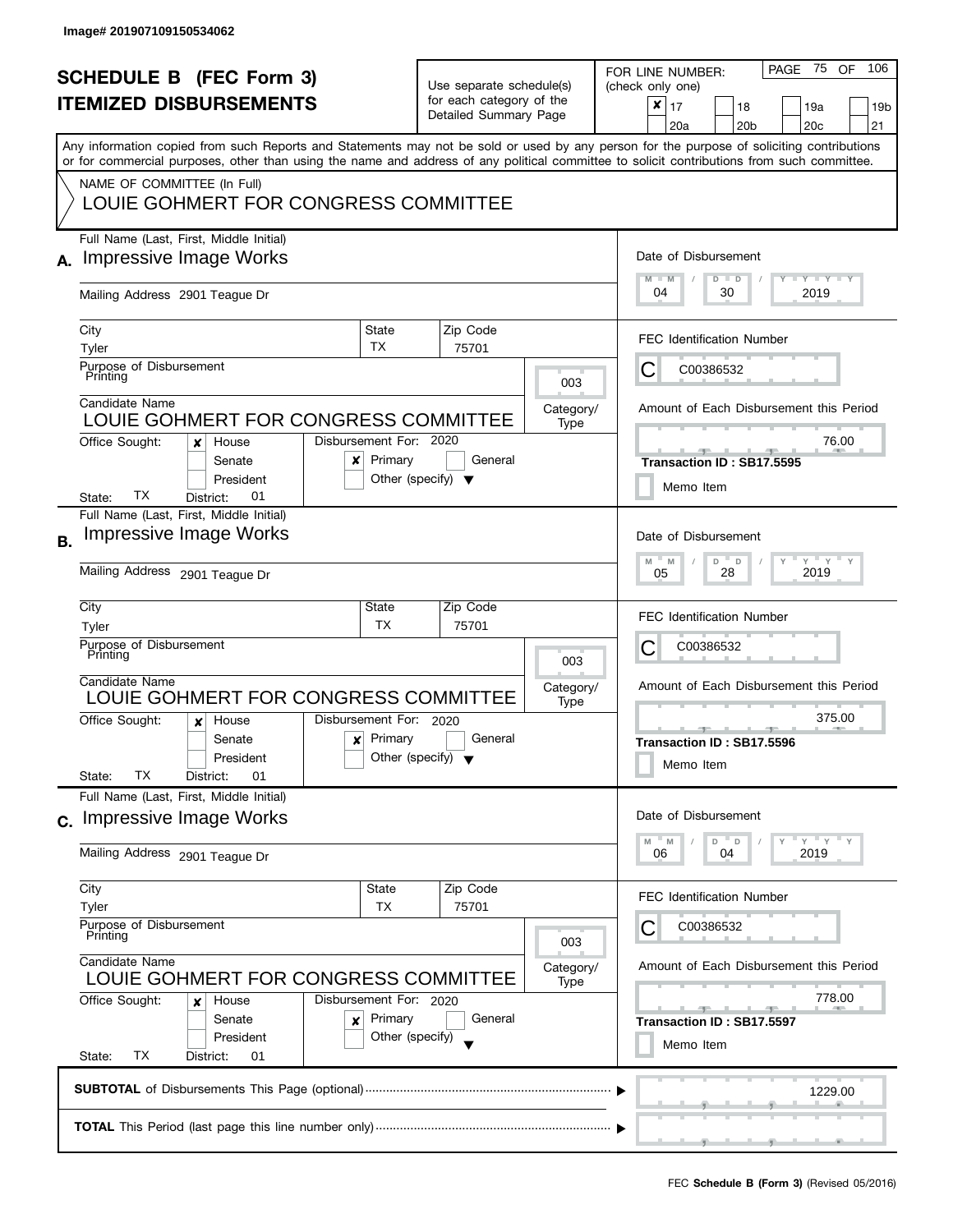| <b>SCHEDULE B (FEC Form 3)</b><br><b>ITEMIZED DISBURSEMENTS</b> |                                                                                                                                                                                                                                                                                                                                                                |                                                 | Use separate schedule(s)<br>for each category of the<br>Detailed Summary Page     |                          | - 76<br>106<br>PAGE<br><b>OF</b><br>FOR LINE NUMBER:<br>(check only one)<br>×<br>17<br>18<br>19a<br>19b<br>20 <sub>c</sub><br>21<br>20a<br>20 <sub>b</sub> |
|-----------------------------------------------------------------|----------------------------------------------------------------------------------------------------------------------------------------------------------------------------------------------------------------------------------------------------------------------------------------------------------------------------------------------------------------|-------------------------------------------------|-----------------------------------------------------------------------------------|--------------------------|------------------------------------------------------------------------------------------------------------------------------------------------------------|
|                                                                 | Any information copied from such Reports and Statements may not be sold or used by any person for the purpose of soliciting contributions<br>or for commercial purposes, other than using the name and address of any political committee to solicit contributions from such committee.<br>NAME OF COMMITTEE (In Full)<br>LOUIE GOHMERT FOR CONGRESS COMMITTEE |                                                 |                                                                                   |                          |                                                                                                                                                            |
| A.                                                              | Full Name (Last, First, Middle Initial)<br><b>Jefferson Florists</b><br>Mailing Address 458 South Parkway                                                                                                                                                                                                                                                      |                                                 | Date of Disbursement<br>$T - Y = T - Y$<br>$M - M$<br>$D$ $D$<br>06<br>2019<br>11 |                          |                                                                                                                                                            |
|                                                                 | City<br>Tyler<br>Purpose of Disbursement<br>Gifts<br>Candidate Name                                                                                                                                                                                                                                                                                            | State<br><b>TX</b>                              | Zip Code<br>75701                                                                 | 003<br>Category/         | <b>FEC Identification Number</b><br>C00386532<br>Ĉ<br>Amount of Each Disbursement this Period                                                              |
|                                                                 | LOUIE GOHMERT FOR CONGRESS COMMITTEE<br>Disbursement For: 2020<br>Office Sought:<br>House<br>×<br>Senate<br>x<br>President<br>TХ<br>01<br>District:<br>State:                                                                                                                                                                                                  | Primary<br>Other (specify) $\blacktriangledown$ | General                                                                           | Type                     | 108.25<br>Transaction ID: SB17.5527<br>Memo Item                                                                                                           |
| В.                                                              | Full Name (Last, First, Middle Initial)<br><b>Justice Foundation</b><br>Mailing Address 8122 Datapoint Dr ste 900                                                                                                                                                                                                                                              |                                                 |                                                                                   |                          | Date of Disbursement<br>$Y$ $Y$ $Y$<br>M<br>M<br>D<br>D<br>2019<br>17<br>05                                                                                |
|                                                                 | City<br>San Antonio<br>Purpose of Disbursement<br>Donation<br>Candidate Name<br>LOUIE GOHMERT FOR CONGRESS COMMITTEE                                                                                                                                                                                                                                           | State<br>ТX                                     | Zip Code<br>78229                                                                 | 012<br>Category/<br>Type | <b>FEC Identification Number</b><br>С<br>C00386532<br>Amount of Each Disbursement this Period                                                              |
|                                                                 | Disbursement For: 2020<br>Office Sought:<br>House<br>$\boldsymbol{x}$<br>Senate<br>$\boldsymbol{x}$<br>President<br>ТX<br>01<br>District:<br>State:                                                                                                                                                                                                            | Primary<br>Other (specify) $\blacktriangledown$ | General                                                                           |                          | 1500.00<br>Transaction ID: SB17.5598<br>Memo Item                                                                                                          |
|                                                                 | Full Name (Last, First, Middle Initial)<br>c. Kiepersol Enterprises<br>Mailing Address 3933 FM 344 East                                                                                                                                                                                                                                                        |                                                 |                                                                                   |                          | Date of Disbursement<br>$Y = Y$<br>D<br>$\mathsf D$<br>M<br>M<br>2019<br>06<br>28                                                                          |
|                                                                 | City<br>Tyler<br>Purpose of Disbursement<br>Campaign Fundraiser<br>Candidate Name                                                                                                                                                                                                                                                                              | State<br><b>TX</b>                              | Zip Code<br>75703                                                                 | 007                      | <b>FEC Identification Number</b><br>C00386532                                                                                                              |
|                                                                 | LOUIE GOHMERT FOR CONGRESS COMMITTEE<br>Office Sought:<br>Disbursement For: 2019<br>House<br>x<br>Senate<br>×<br>President<br>ТX<br>State:<br>District:<br>01                                                                                                                                                                                                  | Primary<br>Other (specify)                      | General                                                                           | Category/<br>Type        | Amount of Each Disbursement this Period<br>1000.00<br><u>_______</u><br>Transaction ID: SB17.5603<br>Memo Item                                             |
|                                                                 |                                                                                                                                                                                                                                                                                                                                                                | 2608.25                                         |                                                                                   |                          |                                                                                                                                                            |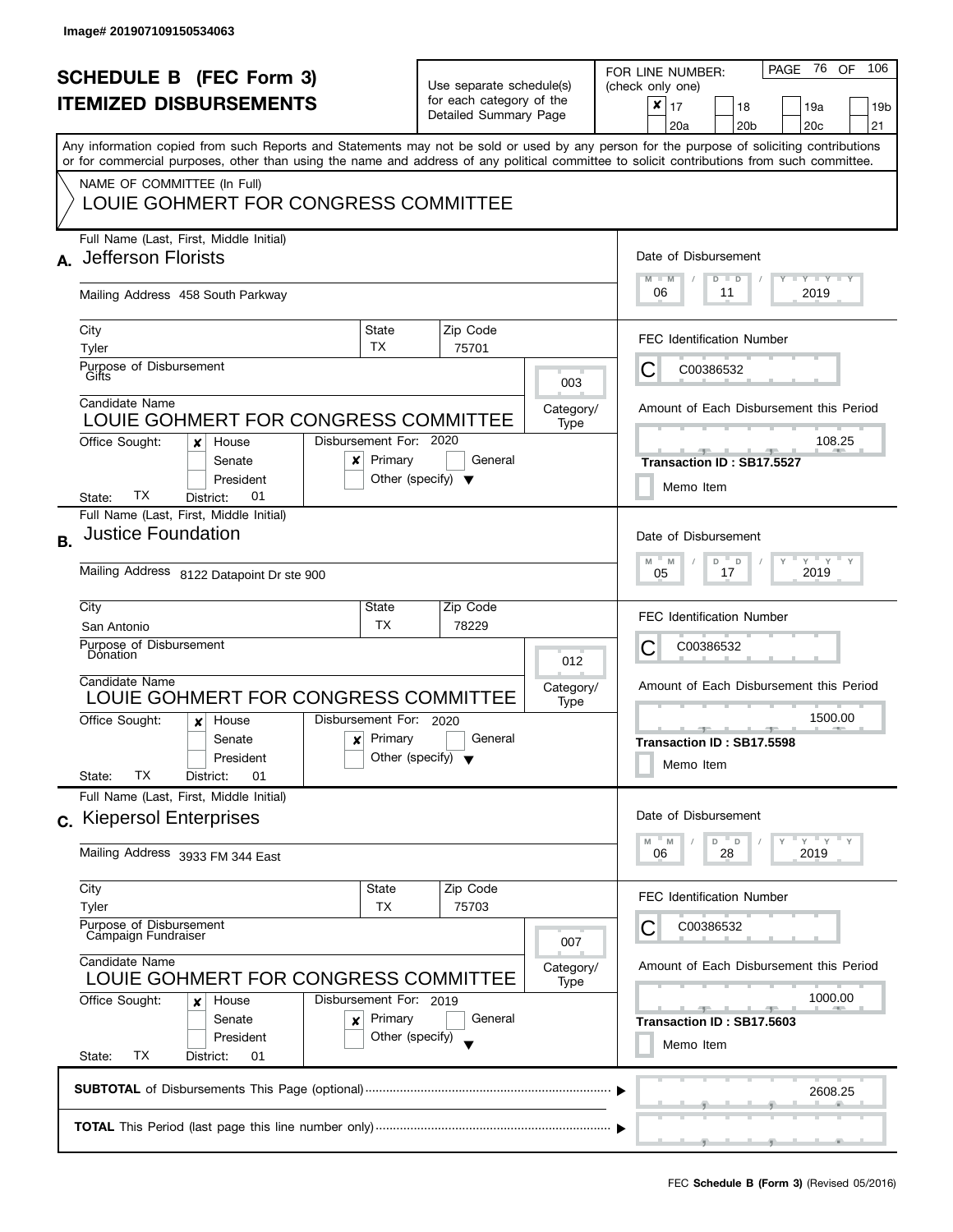| <b>SCHEDULE B</b> (FEC Form 3)<br><b>ITEMIZED DISBURSEMENTS</b> |                                                                                                                                                                                                                                                                                         |                                                 | Use separate schedule(s)<br>for each category of the                                          |                       |                   | PAGE 77<br>106<br>OF<br>FOR LINE NUMBER:<br>(check only one)<br>×<br>17<br>18<br>19a<br>19b |  |  |
|-----------------------------------------------------------------|-----------------------------------------------------------------------------------------------------------------------------------------------------------------------------------------------------------------------------------------------------------------------------------------|-------------------------------------------------|-----------------------------------------------------------------------------------------------|-----------------------|-------------------|---------------------------------------------------------------------------------------------|--|--|
|                                                                 |                                                                                                                                                                                                                                                                                         |                                                 |                                                                                               | Detailed Summary Page |                   | 20 <sub>c</sub><br>21<br>20a<br>20 <sub>b</sub>                                             |  |  |
|                                                                 | Any information copied from such Reports and Statements may not be sold or used by any person for the purpose of soliciting contributions<br>or for commercial purposes, other than using the name and address of any political committee to solicit contributions from such committee. |                                                 |                                                                                               |                       |                   |                                                                                             |  |  |
|                                                                 | NAME OF COMMITTEE (In Full)<br>LOUIE GOHMERT FOR CONGRESS COMMITTEE                                                                                                                                                                                                                     |                                                 |                                                                                               |                       |                   |                                                                                             |  |  |
| А.                                                              | Full Name (Last, First, Middle Initial)<br>Long, William, $,$ ,                                                                                                                                                                                                                         |                                                 | Date of Disbursement<br>$\Box$ $\gamma$ $\Box$ $\gamma$ $\Box$ $\gamma$<br>$M - M$<br>$D$ $D$ |                       |                   |                                                                                             |  |  |
|                                                                 | Mailing Address 8236 Columbia Dr.                                                                                                                                                                                                                                                       |                                                 |                                                                                               |                       |                   | 04<br>2019<br>01                                                                            |  |  |
|                                                                 | City<br>Tyler                                                                                                                                                                                                                                                                           | State<br>TX                                     |                                                                                               | Zip Code<br>75703     |                   | <b>FEC Identification Number</b>                                                            |  |  |
|                                                                 | Purpose of Disbursement<br>Accounting, Data Entry, Post Office, Banking                                                                                                                                                                                                                 |                                                 |                                                                                               |                       | 001               | C00386532<br>Ĉ                                                                              |  |  |
|                                                                 | Candidate Name<br>LOUIE GOHMERT FOR CONGRESS COMMITTEE                                                                                                                                                                                                                                  |                                                 |                                                                                               |                       | Category/<br>Type | Amount of Each Disbursement this Period                                                     |  |  |
|                                                                 | Disbursement For: 2020<br>Office Sought:<br>House<br>×<br>Senate<br>x<br>President<br>TХ<br>01<br>District:<br>State:                                                                                                                                                                   | Primary<br>Other (specify) $\blacktriangledown$ |                                                                                               | General               |                   | 1500.00<br>Transaction ID: SB17.5610<br>Memo Item                                           |  |  |
|                                                                 | Full Name (Last, First, Middle Initial)                                                                                                                                                                                                                                                 |                                                 |                                                                                               |                       |                   |                                                                                             |  |  |
| <b>B.</b>                                                       | Long, William, , ,                                                                                                                                                                                                                                                                      |                                                 |                                                                                               |                       |                   | Date of Disbursement<br>$Y$ $Y$ $Y$<br>D<br>M<br>D<br>M                                     |  |  |
|                                                                 | Mailing Address 8236 Columbia Dr.                                                                                                                                                                                                                                                       |                                                 |                                                                                               |                       |                   | 2019<br>03<br>05                                                                            |  |  |
|                                                                 | City<br>Tyler                                                                                                                                                                                                                                                                           | State<br><b>TX</b>                              |                                                                                               | Zip Code<br>75703     |                   | <b>FEC Identification Number</b>                                                            |  |  |
|                                                                 | Purpose of Disbursement<br>Accounting, Data Entry, Post Office, Banking                                                                                                                                                                                                                 |                                                 |                                                                                               |                       | 001               | С<br>C00386532                                                                              |  |  |
|                                                                 | Candidate Name<br>LOUIE GOHMERT FOR CONGRESS COMMITTEE                                                                                                                                                                                                                                  |                                                 |                                                                                               |                       | Category/<br>Type | Amount of Each Disbursement this Period                                                     |  |  |
|                                                                 | Disbursement For: 2020<br>Office Sought:<br>House<br>x                                                                                                                                                                                                                                  |                                                 |                                                                                               |                       |                   | 1500.00<br><u>____</u>                                                                      |  |  |
|                                                                 | Senate<br>$\mathbf{x}$<br>President<br>ТX<br>01<br>District:<br>State:                                                                                                                                                                                                                  | Primary<br>Other (specify) $\blacktriangledown$ |                                                                                               | General               |                   | Transaction ID: SB17.5611<br>Memo Item                                                      |  |  |
|                                                                 | Full Name (Last, First, Middle Initial)<br>$c.$ Long, William, , ,                                                                                                                                                                                                                      |                                                 |                                                                                               |                       |                   | Date of Disbursement                                                                        |  |  |
|                                                                 | Mailing Address 8236 Columbia Dr.                                                                                                                                                                                                                                                       |                                                 |                                                                                               |                       |                   | $Y$ $Y$ $Y$<br>D<br>$\mathsf D$<br>M<br>M<br>2019<br>06<br>03                               |  |  |
|                                                                 | City                                                                                                                                                                                                                                                                                    | <b>State</b>                                    |                                                                                               | Zip Code              |                   |                                                                                             |  |  |
|                                                                 | Tyler                                                                                                                                                                                                                                                                                   | <b>TX</b>                                       |                                                                                               | 75703                 |                   | <b>FEC Identification Number</b>                                                            |  |  |
|                                                                 | Purpose of Disbursement<br>Accounting, Data Entry, Post Office, Banking<br>Candidate Name                                                                                                                                                                                               |                                                 |                                                                                               | 001                   | C00386532         |                                                                                             |  |  |
|                                                                 | LOUIE GOHMERT FOR CONGRESS COMMITTEE                                                                                                                                                                                                                                                    |                                                 |                                                                                               |                       | Category/<br>Type | Amount of Each Disbursement this Period                                                     |  |  |
|                                                                 | Office Sought:<br>Disbursement For: 2020<br>House<br>x<br>Senate<br>×                                                                                                                                                                                                                   | Primary                                         |                                                                                               | General               |                   | 1500.00<br>Transaction ID: SB17.5612                                                        |  |  |
|                                                                 | President<br>ТX<br>State:<br>District:<br>01                                                                                                                                                                                                                                            | Other (specify)                                 |                                                                                               |                       |                   | Memo Item                                                                                   |  |  |
|                                                                 |                                                                                                                                                                                                                                                                                         |                                                 |                                                                                               |                       |                   | 4500.00                                                                                     |  |  |
|                                                                 |                                                                                                                                                                                                                                                                                         |                                                 |                                                                                               |                       |                   |                                                                                             |  |  |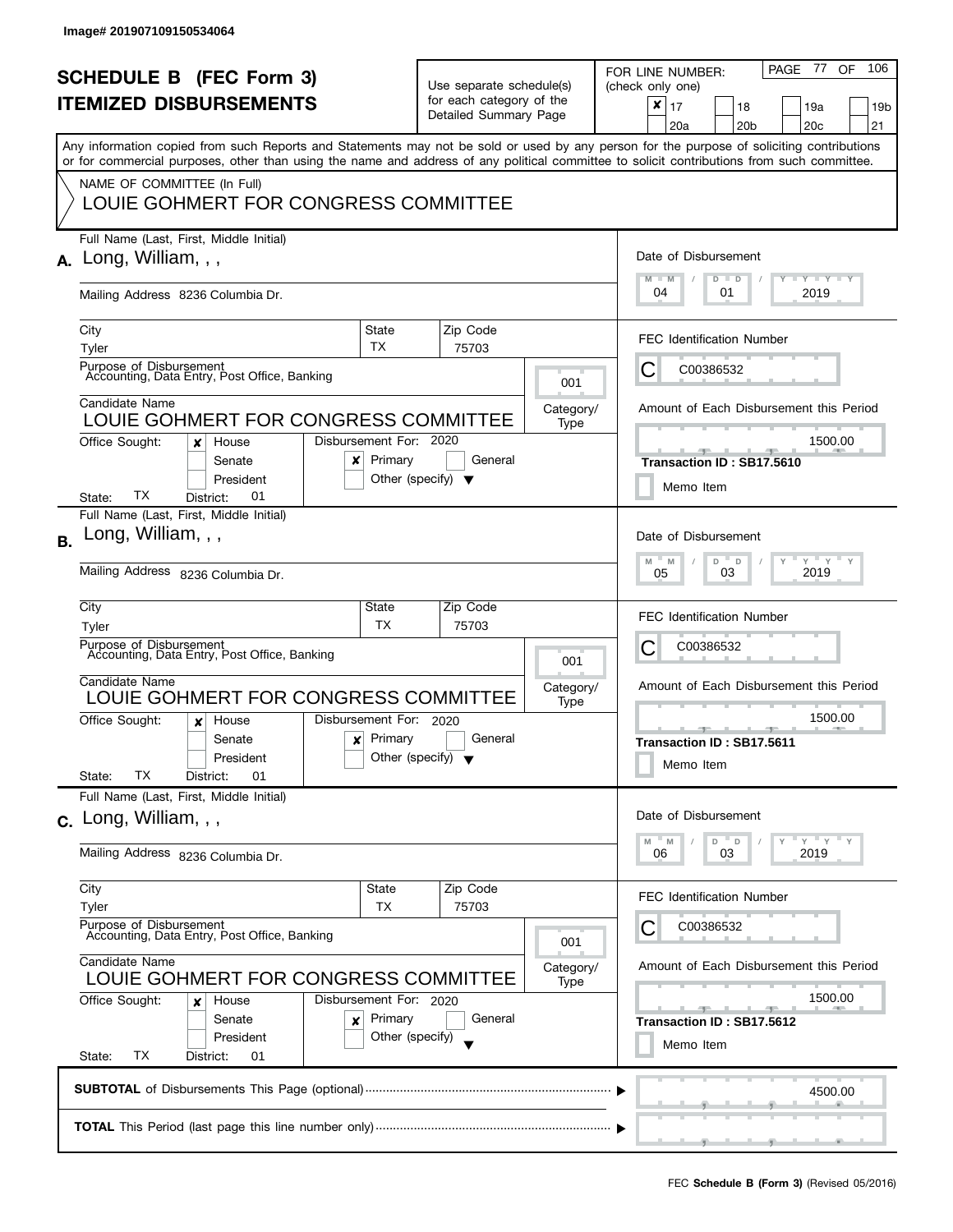|           |                                                                                                                                            |                                      |                        |                          |                   | 106<br>PAGE 78<br>OF                                    |  |  |
|-----------|--------------------------------------------------------------------------------------------------------------------------------------------|--------------------------------------|------------------------|--------------------------|-------------------|---------------------------------------------------------|--|--|
|           | <b>SCHEDULE B (FEC Form 3)</b>                                                                                                             |                                      |                        | Use separate schedule(s) |                   | FOR LINE NUMBER:<br>(check only one)                    |  |  |
|           | <b>ITEMIZED DISBURSEMENTS</b>                                                                                                              |                                      |                        | for each category of the |                   | $\boldsymbol{x}$<br>17<br>18<br>19a<br>19b              |  |  |
|           |                                                                                                                                            |                                      |                        | Detailed Summary Page    |                   | 20 <sub>c</sub><br>20a<br>20 <sub>b</sub><br>21         |  |  |
|           | Any information copied from such Reports and Statements may not be sold or used by any person for the purpose of soliciting contributions  |                                      |                        |                          |                   |                                                         |  |  |
|           | or for commercial purposes, other than using the name and address of any political committee to solicit contributions from such committee. |                                      |                        |                          |                   |                                                         |  |  |
|           | NAME OF COMMITTEE (In Full)                                                                                                                |                                      |                        |                          |                   |                                                         |  |  |
|           | LOUIE GOHMERT FOR CONGRESS COMMITTEE                                                                                                       |                                      |                        |                          |                   |                                                         |  |  |
|           | Full Name (Last, First, Middle Initial)                                                                                                    |                                      |                        |                          |                   |                                                         |  |  |
|           | A. Members Dining                                                                                                                          |                                      |                        |                          |                   | Date of Disbursement                                    |  |  |
|           |                                                                                                                                            |                                      |                        |                          |                   | $T - Y = T - Y$<br>$M - M$<br>$D$ $D$<br>05<br>2019     |  |  |
|           | Mailing Address 121 First St SE                                                                                                            |                                      |                        |                          |                   | 10                                                      |  |  |
|           | City                                                                                                                                       | State                                |                        | Zip Code                 |                   | <b>FEC Identification Number</b>                        |  |  |
|           | Washington                                                                                                                                 | DC                                   |                        | 20002                    |                   |                                                         |  |  |
|           | Purpose of Disbursement<br>Méals                                                                                                           |                                      |                        |                          | 007               | C00386532<br>C                                          |  |  |
|           | Candidate Name                                                                                                                             |                                      |                        |                          |                   |                                                         |  |  |
|           | LOUIE GOHMERT FOR CONGRESS COMMITTEE                                                                                                       |                                      |                        |                          | Category/<br>Type | Amount of Each Disbursement this Period                 |  |  |
|           | Office Sought:<br>House<br>×                                                                                                               | Disbursement For: 2020               |                        |                          |                   | 95.80                                                   |  |  |
|           | Senate<br>x                                                                                                                                | Primary                              |                        | General                  |                   | Transaction ID: SB17.5620                               |  |  |
|           | President                                                                                                                                  | Other (specify) $\blacktriangledown$ |                        |                          |                   | Memo Item                                               |  |  |
|           | TХ<br>01<br>State:<br>District:                                                                                                            |                                      |                        |                          |                   |                                                         |  |  |
|           | Full Name (Last, First, Middle Initial)<br><b>Members Dining</b>                                                                           |                                      |                        |                          |                   |                                                         |  |  |
| <b>B.</b> |                                                                                                                                            |                                      |                        |                          |                   | Date of Disbursement                                    |  |  |
|           | Mailing Address 121 First St SE                                                                                                            |                                      |                        |                          |                   | $Y$ $Y$ $Y$ $Y$<br>M<br>M<br>D<br>D<br>2019<br>13<br>06 |  |  |
|           |                                                                                                                                            |                                      |                        |                          |                   |                                                         |  |  |
|           | City                                                                                                                                       | State                                |                        | Zip Code                 |                   | <b>FEC Identification Number</b>                        |  |  |
|           | Washington<br>Purpose of Disbursement                                                                                                      | DC                                   |                        | 20002                    |                   |                                                         |  |  |
|           | Meals                                                                                                                                      |                                      | 007                    |                          |                   | С<br>C00386532                                          |  |  |
|           | Candidate Name                                                                                                                             |                                      |                        |                          | Category/         | Amount of Each Disbursement this Period                 |  |  |
|           | LOUIE GOHMERT FOR CONGRESS COMMITTEE                                                                                                       |                                      |                        |                          | Type              |                                                         |  |  |
|           | Office Sought:<br>House<br>x                                                                                                               |                                      | Disbursement For: 2020 |                          |                   | 135.90<br>$- - -$<br><b>AND</b>                         |  |  |
|           | Senate<br>$\boldsymbol{x}$                                                                                                                 | Primary                              |                        | General                  |                   | Transaction ID: SB17.5621                               |  |  |
|           | President<br>ТX                                                                                                                            | Other (specify) $\blacktriangledown$ |                        |                          |                   | Memo Item                                               |  |  |
|           | 01<br>State:<br>District:<br>Full Name (Last, First, Middle Initial)                                                                       |                                      |                        |                          |                   |                                                         |  |  |
|           | c. Members Dining                                                                                                                          |                                      |                        |                          |                   | Date of Disbursement                                    |  |  |
|           |                                                                                                                                            |                                      |                        |                          |                   | $Y = Y$<br>D<br>D<br>M<br>M                             |  |  |
|           | Mailing Address 121 First St SE                                                                                                            |                                      |                        |                          |                   | 2019<br>06<br>14                                        |  |  |
|           | City                                                                                                                                       | State                                |                        | Zip Code                 |                   |                                                         |  |  |
|           | Washington                                                                                                                                 | DC                                   |                        | 20002                    |                   | <b>FEC Identification Number</b>                        |  |  |
|           | Purpose of Disbursement                                                                                                                    |                                      |                        |                          |                   | C00386532                                               |  |  |
|           | Méals                                                                                                                                      |                                      |                        |                          | 007               |                                                         |  |  |
|           | Candidate Name<br>LOUIE GOHMERT FOR CONGRESS COMMITTEE<br>Disbursement For: 2020<br>Office Sought:<br>House<br>x<br>Primary<br>Senate<br>× |                                      |                        |                          | Category/         | Amount of Each Disbursement this Period                 |  |  |
|           |                                                                                                                                            |                                      |                        |                          | Type              | 43.90                                                   |  |  |
|           |                                                                                                                                            |                                      |                        | General                  |                   | $-$<br>$\alpha=1$                                       |  |  |
|           | President                                                                                                                                  | Other (specify)                      |                        |                          |                   | Transaction ID: SB17.5622                               |  |  |
|           | ТX<br>State:<br>District:<br>01                                                                                                            |                                      |                        |                          |                   | Memo Item                                               |  |  |
|           |                                                                                                                                            |                                      |                        |                          |                   |                                                         |  |  |
|           |                                                                                                                                            |                                      |                        |                          |                   | 275.60                                                  |  |  |
|           |                                                                                                                                            |                                      |                        |                          |                   |                                                         |  |  |
|           |                                                                                                                                            |                                      |                        |                          |                   |                                                         |  |  |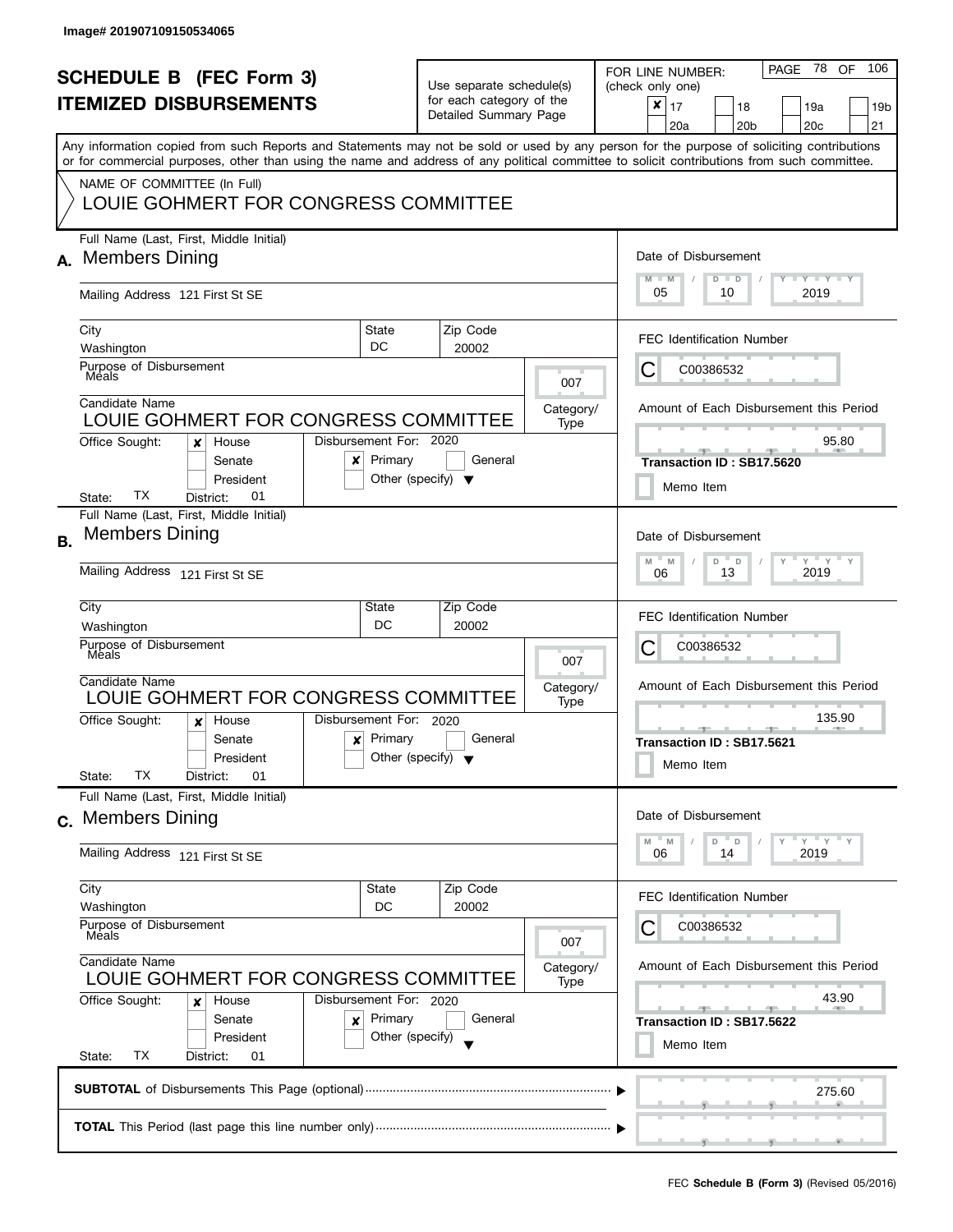|           | <b>SCHEDULE B (FEC Form 3)</b><br><b>ITEMIZED DISBURSEMENTS</b><br>Any information copied from such Reports and Statements may not be sold or used by any person for the purpose of soliciting contributions<br>or for commercial purposes, other than using the name and address of any political committee to solicit contributions from such committee. |                                                                                   | Use separate schedule(s)<br>for each category of the<br>Detailed Summary Page |                          | - 79<br>OF<br>106<br>PAGE<br>FOR LINE NUMBER:<br>(check only one)<br>$\pmb{\times}$<br>17<br>18<br>19a<br>19b<br>20 <sub>c</sub><br>21<br>20a<br>20 <sub>b</sub> |
|-----------|------------------------------------------------------------------------------------------------------------------------------------------------------------------------------------------------------------------------------------------------------------------------------------------------------------------------------------------------------------|-----------------------------------------------------------------------------------|-------------------------------------------------------------------------------|--------------------------|------------------------------------------------------------------------------------------------------------------------------------------------------------------|
|           | NAME OF COMMITTEE (In Full)<br>LOUIE GOHMERT FOR CONGRESS COMMITTEE                                                                                                                                                                                                                                                                                        |                                                                                   |                                                                               |                          |                                                                                                                                                                  |
| А.        | Full Name (Last, First, Middle Initial)<br><b>Members Dining</b><br>Mailing Address 121 First St SE                                                                                                                                                                                                                                                        | Date of Disbursement<br>$T - Y = T - Y$<br>$M - M$<br>$D$ $D$<br>06<br>2019<br>17 |                                                                               |                          |                                                                                                                                                                  |
|           | City<br>Washington<br>Purpose of Disbursement<br>Méals                                                                                                                                                                                                                                                                                                     | State<br>DC                                                                       | Zip Code<br>20002                                                             |                          | <b>FEC Identification Number</b><br>C00386532<br>Ĉ                                                                                                               |
|           | Candidate Name<br>LOUIE GOHMERT FOR CONGRESS COMMITTEE<br>Disbursement For: 2020<br>Office Sought:<br>House<br>x<br>Senate<br>x                                                                                                                                                                                                                            | Primary                                                                           | General                                                                       | 007<br>Category/<br>Type | Amount of Each Disbursement this Period<br>244.25<br>Transaction ID: SB17.5623                                                                                   |
|           | President<br>ТX<br>01<br>District:<br>State:<br>Full Name (Last, First, Middle Initial)<br>Monocle                                                                                                                                                                                                                                                         | Other (specify) $\blacktriangledown$                                              |                                                                               |                          | Memo Item<br>Date of Disbursement                                                                                                                                |
| <b>B.</b> | Mailing Address 107 D Street NE                                                                                                                                                                                                                                                                                                                            | $Y$ $Y$ $Y$<br>D<br>M<br>M<br>D<br>2019<br>08<br>05                               |                                                                               |                          |                                                                                                                                                                  |
|           | City<br>Washington<br>Purpose of Disbursement<br>Campaign Meal                                                                                                                                                                                                                                                                                             | State<br>DC                                                                       | Zip Code<br>20002                                                             | 007                      | <b>FEC Identification Number</b><br>С<br>C00386532                                                                                                               |
|           | Candidate Name<br>LOUIE GOHMERT FOR CONGRESS COMMITTEE<br>Disbursement For: 2020<br>Office Sought:<br>House<br>x<br>Senate<br>$\mathbf{x}$<br>President<br>ТX<br>01<br>State:<br>District:                                                                                                                                                                 | Primary<br>Other (specify) $\blacktriangledown$                                   | General                                                                       | Category/<br>Type        | Amount of Each Disbursement this Period<br>94.47<br>$-1$ $-1$ $-1$<br><b>COLLECTIVE</b><br>Transaction ID: SB17.5624<br>Memo Item                                |
|           | Full Name (Last, First, Middle Initial)<br>c. National Car Rental<br>Mailing Address 10124 Natural Bridge Raod                                                                                                                                                                                                                                             |                                                                                   |                                                                               |                          | Date of Disbursement<br>$Y$ $Y$ $Y$<br>M<br>M<br>D<br>$\mathsf{D}$<br>2019<br>06<br>11                                                                           |
|           | City<br>St. Louis<br>Purpose of Disbursement<br>Car Rental                                                                                                                                                                                                                                                                                                 | State<br><b>MO</b>                                                                | Zip Code<br>63134                                                             | 002                      | <b>FEC Identification Number</b><br>C00386532                                                                                                                    |
|           | Candidate Name<br>LOUIE GOHMERT FOR CONGRESS COMMITTEE<br>Office Sought:<br>Disbursement For: 2020<br>House<br>x<br>Senate<br>×<br>President<br>ТX<br>State:<br>District:<br>01                                                                                                                                                                            | Primary<br>Other (specify)                                                        | General                                                                       | Category/<br>Type        | Amount of Each Disbursement this Period<br>290.00<br>Transaction ID: SB17.5625<br>Memo Item                                                                      |
|           |                                                                                                                                                                                                                                                                                                                                                            |                                                                                   |                                                                               |                          | 628.72                                                                                                                                                           |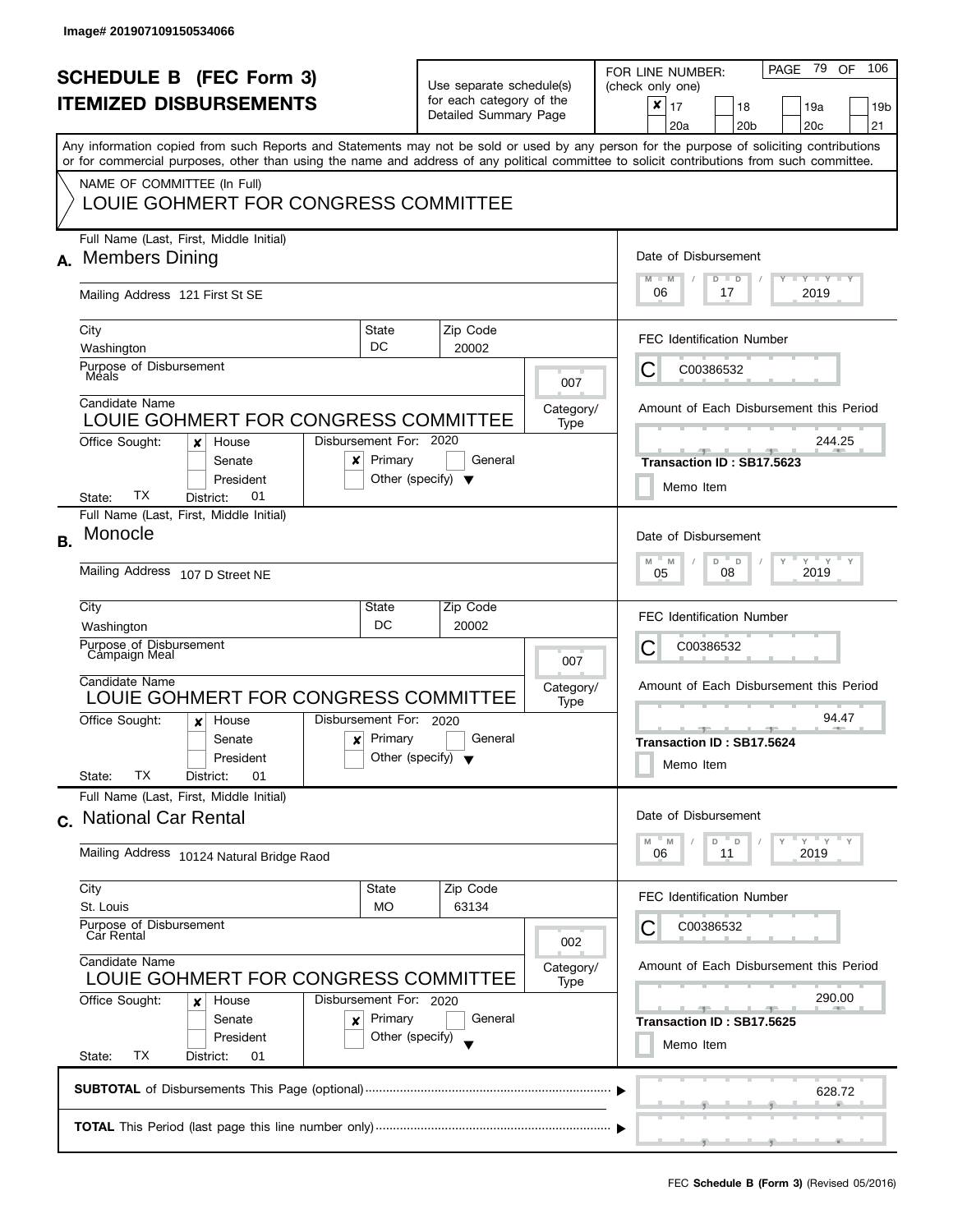| <b>SCHEDULE B (FEC Form 3)</b><br><b>ITEMIZED DISBURSEMENTS</b><br>Any information copied from such Reports and Statements may not be sold or used by any person for the purpose of soliciting contributions<br>or for commercial purposes, other than using the name and address of any political committee to solicit contributions from such committee.<br>NAME OF COMMITTEE (In Full)<br>LOUIE GOHMERT FOR CONGRESS COMMITTEE |                                                                                                                                                                                                                                        |                                                                       | Use separate schedule(s)<br>for each category of the<br>Detailed Summary Page             |                              |                          | PAGE 80 OF<br>106<br>FOR LINE NUMBER:<br>(check only one)<br>$\pmb{\times}$<br>17<br>18<br>19a<br>19 <sub>b</sub><br>20 <sub>b</sub><br>20c<br>21<br>20a                                  |
|-----------------------------------------------------------------------------------------------------------------------------------------------------------------------------------------------------------------------------------------------------------------------------------------------------------------------------------------------------------------------------------------------------------------------------------|----------------------------------------------------------------------------------------------------------------------------------------------------------------------------------------------------------------------------------------|-----------------------------------------------------------------------|-------------------------------------------------------------------------------------------|------------------------------|--------------------------|-------------------------------------------------------------------------------------------------------------------------------------------------------------------------------------------|
|                                                                                                                                                                                                                                                                                                                                                                                                                                   | Full Name (Last, First, Middle Initial)<br>A. New York City Taxi<br>Mailing Address 134 W 37th St                                                                                                                                      |                                                                       | Date of Disbursement<br>$M - M$<br>$T$ $Y$ $Y$ $Y$ $Y$ $Y$<br>$D$ $D$<br>04<br>30<br>2019 |                              |                          |                                                                                                                                                                                           |
|                                                                                                                                                                                                                                                                                                                                                                                                                                   | City<br>New York<br>Purpose of Disbursement<br>Taxi<br>Candidate Name<br>LOUIE GOHMERT FOR CONGRESS COMMITTEE<br>Disbursement For: 2020<br>Office Sought:<br>House<br>×<br>Senate<br>x<br>President                                    | State<br><b>NY</b><br>Primary<br>Other (specify) $\blacktriangledown$ |                                                                                           | Zip Code<br>10018<br>General | 002<br>Category/<br>Type | <b>FEC Identification Number</b><br>С<br>C00386532<br>Amount of Each Disbursement this Period<br>52.70<br><b>The Contract Contract Contract</b><br>Transaction ID: SB17.5694<br>Memo Item |
| <b>B.</b>                                                                                                                                                                                                                                                                                                                                                                                                                         | TX.<br>01<br>State:<br>District:<br>Full Name (Last, First, Middle Initial)<br>New York City Taxi<br>Mailing Address 134 W 37th St<br>City<br>New York<br>Purpose of Disbursement<br>Taxi<br>Candidate Name                            | State<br><b>NY</b>                                                    |                                                                                           | Zip Code<br>10018            | 002                      | Date of Disbursement<br>$Y = Y = Y$<br>$-M$<br>$D$ $D$<br>M<br>2019<br>30<br>04<br><b>FEC Identification Number</b><br>С<br>C00386532<br>Amount of Each Disbursement this Period          |
|                                                                                                                                                                                                                                                                                                                                                                                                                                   | LOUIE GOHMERT FOR CONGRESS COMMITTEE<br>Disbursement For: 2020<br>Office Sought:<br>House<br>$\boldsymbol{x}$<br>Senate<br>x<br>President<br>ТX<br>State:<br>01<br>District:                                                           | Primary<br>Other (specify) $\blacktriangledown$                       |                                                                                           | General                      | Category/<br>Type        | 0.69<br>Transaction ID: SB17.5695<br>Memo Item                                                                                                                                            |
|                                                                                                                                                                                                                                                                                                                                                                                                                                   | Full Name (Last, First, Middle Initial)<br>New York City Taxi<br>$\mathbf{C}$ .<br>Mailing Address 134 W 37th St                                                                                                                       |                                                                       |                                                                                           |                              |                          | Date of Disbursement<br>" γ " γ " γ<br>$-M$<br>$D$ $D$<br>M<br>2019<br>05<br>01                                                                                                           |
|                                                                                                                                                                                                                                                                                                                                                                                                                                   | City<br>New York<br>Purpose of Disbursement<br>Taxi<br>Candidate Name<br>LOUIE GOHMERT FOR CONGRESS COMMITTEE<br>Office Sought:<br>Disbursement For: 2020<br>House<br>×<br>Senate<br>x<br>President<br>TX<br>State:<br>District:<br>01 | State<br>NY<br>Primary<br>Other (specify)                             |                                                                                           | Zip Code<br>10018<br>General | 002<br>Category/<br>Type | <b>FEC Identification Number</b><br>C00386532<br>Amount of Each Disbursement this Period<br>67.42<br>$-1$<br>Transaction ID: SB17.5649<br>Memo Item                                       |
|                                                                                                                                                                                                                                                                                                                                                                                                                                   |                                                                                                                                                                                                                                        | 120.81                                                                |                                                                                           |                              |                          |                                                                                                                                                                                           |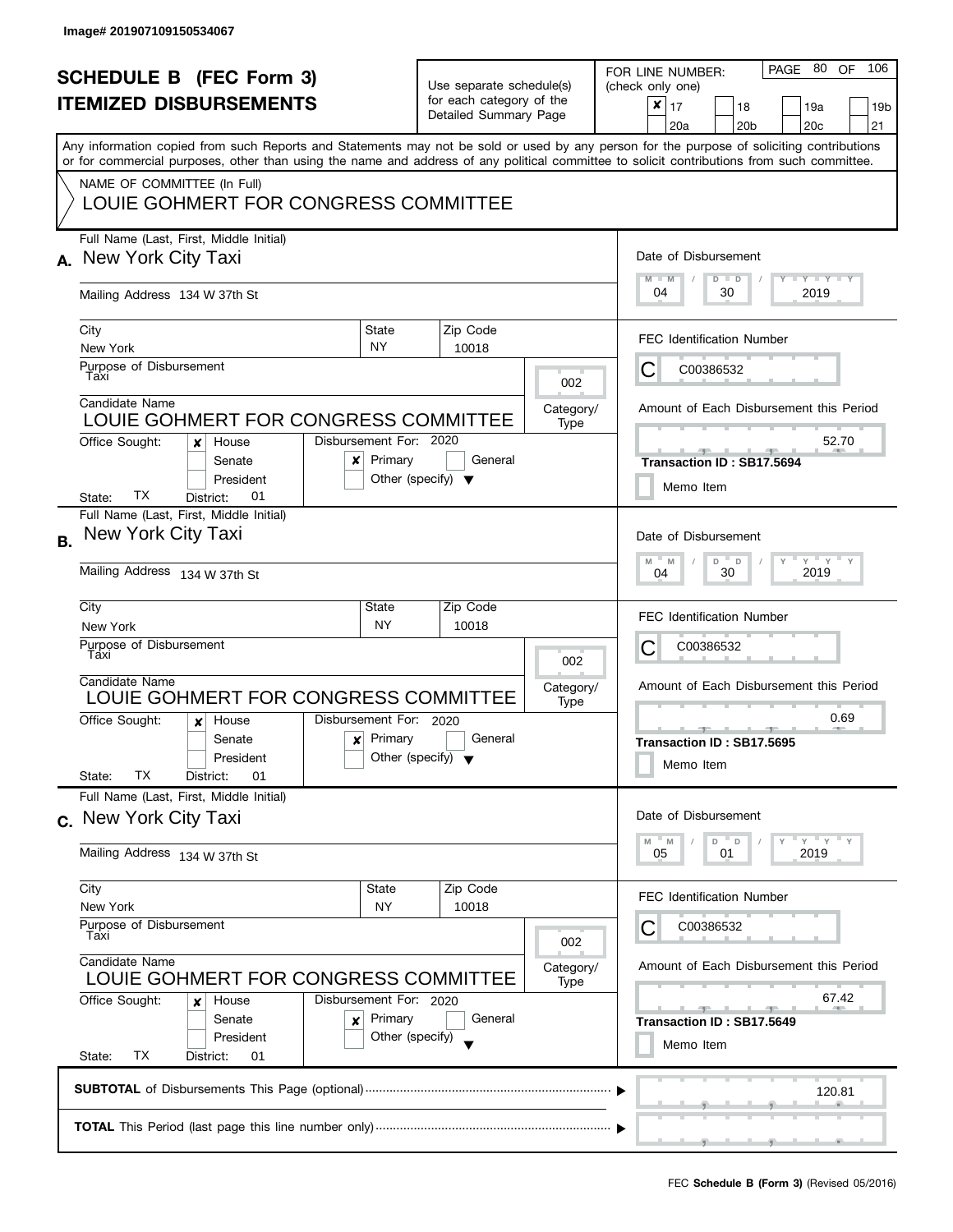| <b>SCHEDULE B (FEC Form 3)</b><br><b>ITEMIZED DISBURSEMENTS</b><br>Any information copied from such Reports and Statements may not be sold or used by any person for the purpose of soliciting contributions<br>or for commercial purposes, other than using the name and address of any political committee to solicit contributions from such committee.<br>NAME OF COMMITTEE (In Full) |                                                                                                            |                                                                           | Use separate schedule(s)<br>for each category of the<br>Detailed Summary Page |                   |                          | 106<br>PAGE 81<br><b>OF</b><br>FOR LINE NUMBER:<br>(check only one)<br>$\pmb{\times}$<br>17<br>18<br>19a<br>19 <sub>b</sub><br>20 <sub>c</sub><br>20 <sub>b</sub><br>21<br>20a |  |  |
|-------------------------------------------------------------------------------------------------------------------------------------------------------------------------------------------------------------------------------------------------------------------------------------------------------------------------------------------------------------------------------------------|------------------------------------------------------------------------------------------------------------|---------------------------------------------------------------------------|-------------------------------------------------------------------------------|-------------------|--------------------------|--------------------------------------------------------------------------------------------------------------------------------------------------------------------------------|--|--|
|                                                                                                                                                                                                                                                                                                                                                                                           | LOUIE GOHMERT FOR CONGRESS COMMITTEE<br>Full Name (Last, First, Middle Initial)                            |                                                                           |                                                                               |                   |                          |                                                                                                                                                                                |  |  |
| А.                                                                                                                                                                                                                                                                                                                                                                                        | New York City Taxi<br>Mailing Address 134 W 37th St                                                        |                                                                           |                                                                               |                   |                          | Date of Disbursement<br>$\Box$ $\gamma$ $\Box$ $\gamma$ $\Box$ $\gamma$<br>$M - M$<br>$D$ $D$<br>06<br>26<br>2019                                                              |  |  |
|                                                                                                                                                                                                                                                                                                                                                                                           | City                                                                                                       | State                                                                     |                                                                               | Zip Code          |                          | <b>FEC Identification Number</b>                                                                                                                                               |  |  |
|                                                                                                                                                                                                                                                                                                                                                                                           | New York<br>Purpose of Disbursement<br>Taxi                                                                | <b>NY</b>                                                                 |                                                                               | 10018             | 002                      | C00386532<br>C                                                                                                                                                                 |  |  |
|                                                                                                                                                                                                                                                                                                                                                                                           | Candidate Name<br>LOUIE GOHMERT FOR CONGRESS COMMITTEE<br>Office Sought:<br>House<br>×                     | Disbursement For: 2020                                                    |                                                                               |                   | Category/<br>Type        | Amount of Each Disbursement this Period<br>60.00                                                                                                                               |  |  |
|                                                                                                                                                                                                                                                                                                                                                                                           | Senate<br>x<br>President<br>TХ<br>01<br>District:<br>State:                                                | Primary<br>Other (specify) $\blacktriangledown$                           |                                                                               | General           |                          | Transaction ID: SB17.5500<br>Memo Item                                                                                                                                         |  |  |
| <b>B.</b>                                                                                                                                                                                                                                                                                                                                                                                 | Full Name (Last, First, Middle Initial)<br><b>Norfleet Strategies LLC</b>                                  |                                                                           |                                                                               |                   |                          | Date of Disbursement                                                                                                                                                           |  |  |
|                                                                                                                                                                                                                                                                                                                                                                                           | Mailing Address 504 W 7th Street                                                                           |                                                                           |                                                                               |                   |                          | $Y$ $Y$ $Y$<br>D<br>M<br>M<br>D<br>26<br>2019<br>04                                                                                                                            |  |  |
|                                                                                                                                                                                                                                                                                                                                                                                           | City<br>Austin<br>Purpose of Disbursement                                                                  | State<br>ТX                                                               |                                                                               | Zip Code<br>78701 |                          | <b>FEC Identification Number</b><br>С<br>C00386532                                                                                                                             |  |  |
|                                                                                                                                                                                                                                                                                                                                                                                           | Management<br>Candidate Name<br>LOUIE GOHMERT FOR CONGRESS COMMITTEE                                       |                                                                           |                                                                               |                   | 001<br>Category/<br>Type | Amount of Each Disbursement this Period                                                                                                                                        |  |  |
|                                                                                                                                                                                                                                                                                                                                                                                           | Office Sought:<br>House<br>$\boldsymbol{x}$<br>Senate<br>×<br>President<br>ТX<br>01<br>State:<br>District: | Disbursement For: 2020<br>Primary<br>Other (specify) $\blacktriangledown$ |                                                                               | General           |                          | 1500.00<br>Transaction ID: SB17.5629<br>Memo Item                                                                                                                              |  |  |
| $\mathbf{C}$                                                                                                                                                                                                                                                                                                                                                                              | Full Name (Last, First, Middle Initial)<br><b>Norfleet Strategies LLC</b>                                  |                                                                           |                                                                               |                   |                          | Date of Disbursement<br>$Y = Y$<br>D<br>D<br>M<br>M                                                                                                                            |  |  |
|                                                                                                                                                                                                                                                                                                                                                                                           | Mailing Address 504 W 7th Street<br>City                                                                   | State                                                                     |                                                                               | Zip Code          |                          | 28<br>2019<br>05                                                                                                                                                               |  |  |
|                                                                                                                                                                                                                                                                                                                                                                                           | Austin<br>Purpose of Disbursement<br>Management                                                            | <b>TX</b>                                                                 |                                                                               | 78701             |                          | <b>FEC Identification Number</b><br>C00386532                                                                                                                                  |  |  |
|                                                                                                                                                                                                                                                                                                                                                                                           | Candidate Name<br>LOUIE GOHMERT FOR CONGRESS COMMITTEE                                                     |                                                                           |                                                                               |                   | 001<br>Category/<br>Type | Amount of Each Disbursement this Period                                                                                                                                        |  |  |
|                                                                                                                                                                                                                                                                                                                                                                                           | Office Sought:<br>House<br>x<br>Senate<br>×<br>President<br>ТX<br>State:<br>District:<br>01                | Disbursement For: 2020<br>Primary<br>Other (specify)                      |                                                                               | General           |                          | 1500.00<br>$-1$<br>Transaction ID: SB17.5630<br>Memo Item                                                                                                                      |  |  |
|                                                                                                                                                                                                                                                                                                                                                                                           |                                                                                                            |                                                                           |                                                                               |                   |                          | 3060.00                                                                                                                                                                        |  |  |
|                                                                                                                                                                                                                                                                                                                                                                                           |                                                                                                            |                                                                           |                                                                               |                   |                          |                                                                                                                                                                                |  |  |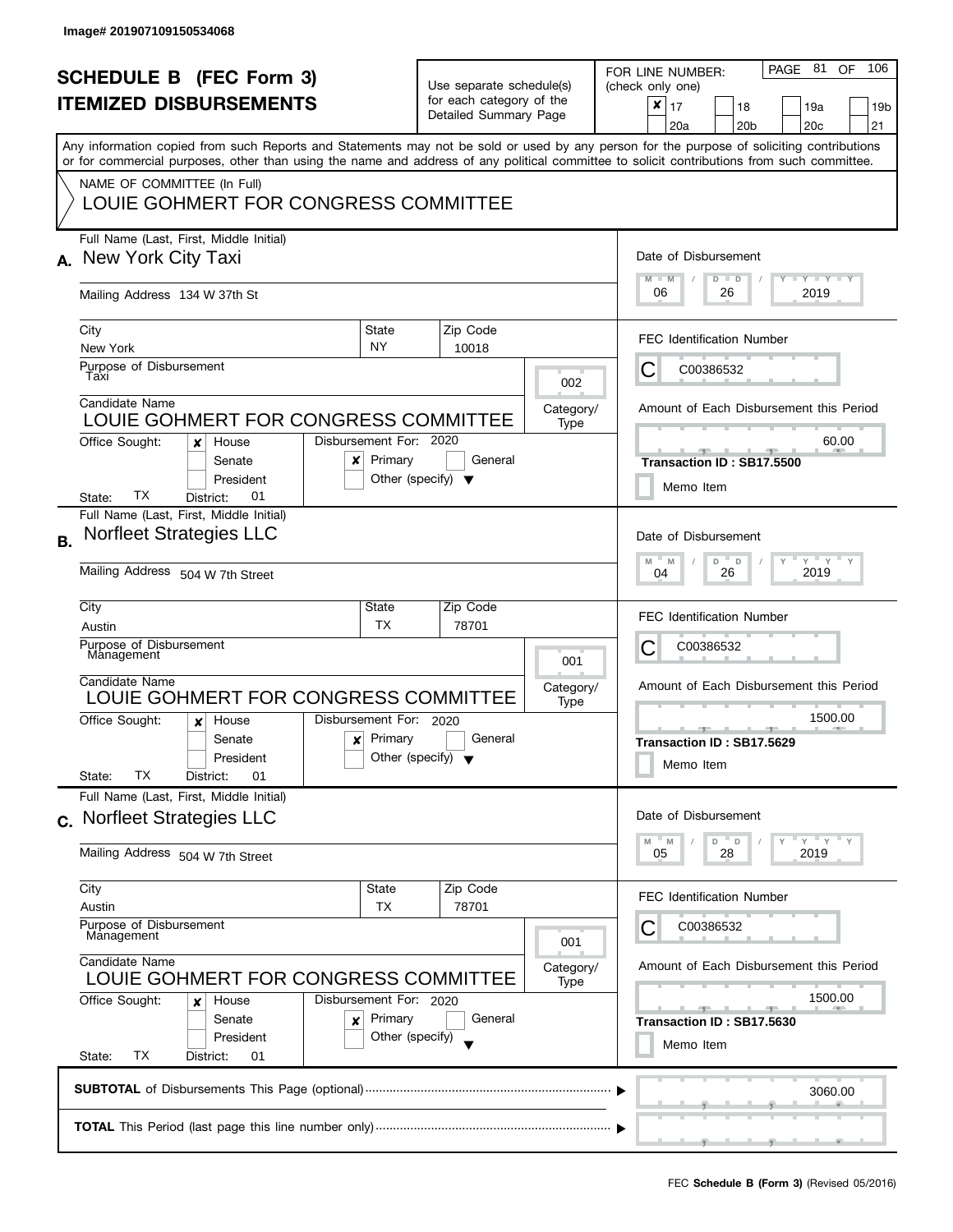| <b>SCHEDULE B (FEC Form 3)</b><br><b>ITEMIZED DISBURSEMENTS</b><br>Any information copied from such Reports and Statements may not be sold or used by any person for the purpose of soliciting contributions<br>or for commercial purposes, other than using the name and address of any political committee to solicit contributions from such committee.<br>NAME OF COMMITTEE (In Full)<br>LOUIE GOHMERT FOR CONGRESS COMMITTEE |                                                                                                                                                                                                                                                                                                                                                                                                            |                                      | Use separate schedule(s)<br>for each category of the<br>Detailed Summary Page |                          | 106<br>PAGE 82 OF<br>FOR LINE NUMBER:<br>(check only one)<br>$\pmb{\times}$<br>17<br>18<br>19a<br>19b<br>20a<br>20 <sub>b</sub><br>20c<br>21                                                                                              |
|-----------------------------------------------------------------------------------------------------------------------------------------------------------------------------------------------------------------------------------------------------------------------------------------------------------------------------------------------------------------------------------------------------------------------------------|------------------------------------------------------------------------------------------------------------------------------------------------------------------------------------------------------------------------------------------------------------------------------------------------------------------------------------------------------------------------------------------------------------|--------------------------------------|-------------------------------------------------------------------------------|--------------------------|-------------------------------------------------------------------------------------------------------------------------------------------------------------------------------------------------------------------------------------------|
| А.                                                                                                                                                                                                                                                                                                                                                                                                                                | Full Name (Last, First, Middle Initial)<br>North Texas Tollway Authorty<br>Mailing Address P O Box 660244<br>City<br>State<br>TX<br>Dallas<br>Purpose of Disbursement<br>Tolls<br>Candidate Name<br>LOUIE GOHMERT FOR CONGRESS COMMITTEE<br>Disbursement For: 2020<br>Office Sought:<br>House<br>x<br>Primary<br>Senate<br>x<br>President<br>TX.<br>01<br>District:<br>State:                              | Other (specify) $\blacktriangledown$ | Zip Code<br>75266<br>General                                                  | 002<br>Category/<br>Type | Date of Disbursement<br><b>LY LY LY</b><br>$M - M$<br>$D$ $D$<br>04<br>05<br>2019<br><b>FEC Identification Number</b><br>С<br>C00386532<br>Amount of Each Disbursement this Period<br>40.00<br>Transaction ID: SB17.5631<br>Memo Item     |
| В.                                                                                                                                                                                                                                                                                                                                                                                                                                | Full Name (Last, First, Middle Initial)<br>North Texas Tollway Authorty<br>Mailing Address P O Box 660244<br>City<br>State<br>ТX<br>Dallas<br>Purpose of Disbursement<br>Tólls<br>Candidate Name<br>LOUIE GOHMERT FOR CONGRESS COMMITTEE<br>Disbursement For: 2020<br>Office Sought:<br>House<br>$\boldsymbol{x}$<br>Primary<br>Senate<br>$\boldsymbol{x}$<br>President<br>ТX<br>State:<br>District:<br>01 | Other (specify) $\blacktriangledown$ | Zip Code<br>75266<br>General                                                  | 002<br>Category/<br>Type | Date of Disbursement<br>$Y$ $Y$ $Y$<br>D "<br>M<br>$-M$<br>$\Box$<br>2019<br>08<br>04<br><b>FEC Identification Number</b><br>С<br>C00386532<br>Amount of Each Disbursement this Period<br>96.00<br>Transaction ID: SB17.5632<br>Memo Item |
|                                                                                                                                                                                                                                                                                                                                                                                                                                   | Full Name (Last, First, Middle Initial)<br>c. North Texas Tollway Authorty<br>Mailing Address P O Box 660244<br>City<br>State<br>Dallas<br>ТX<br>Purpose of Disbursement<br>Tolls<br>Candidate Name<br>LOUIE GOHMERT FOR CONGRESS COMMITTEE<br>Office Sought:<br>Disbursement For: 2020<br>House<br>x<br>Primary<br>Senate<br>x<br>President<br>TX<br>State:<br>District:<br>01                            | Other (specify)                      | Zip Code<br>75266<br>General                                                  | 002<br>Category/<br>Type | Date of Disbursement<br>" γ " γ " γ<br>D<br>D<br>M<br>M<br>07<br>2019<br>05<br><b>FEC Identification Number</b><br>C00386532<br>Amount of Each Disbursement this Period<br>40.00<br>Transaction ID: SB17.5633<br>Memo Item                |
|                                                                                                                                                                                                                                                                                                                                                                                                                                   |                                                                                                                                                                                                                                                                                                                                                                                                            | 176.00                               |                                                                               |                          |                                                                                                                                                                                                                                           |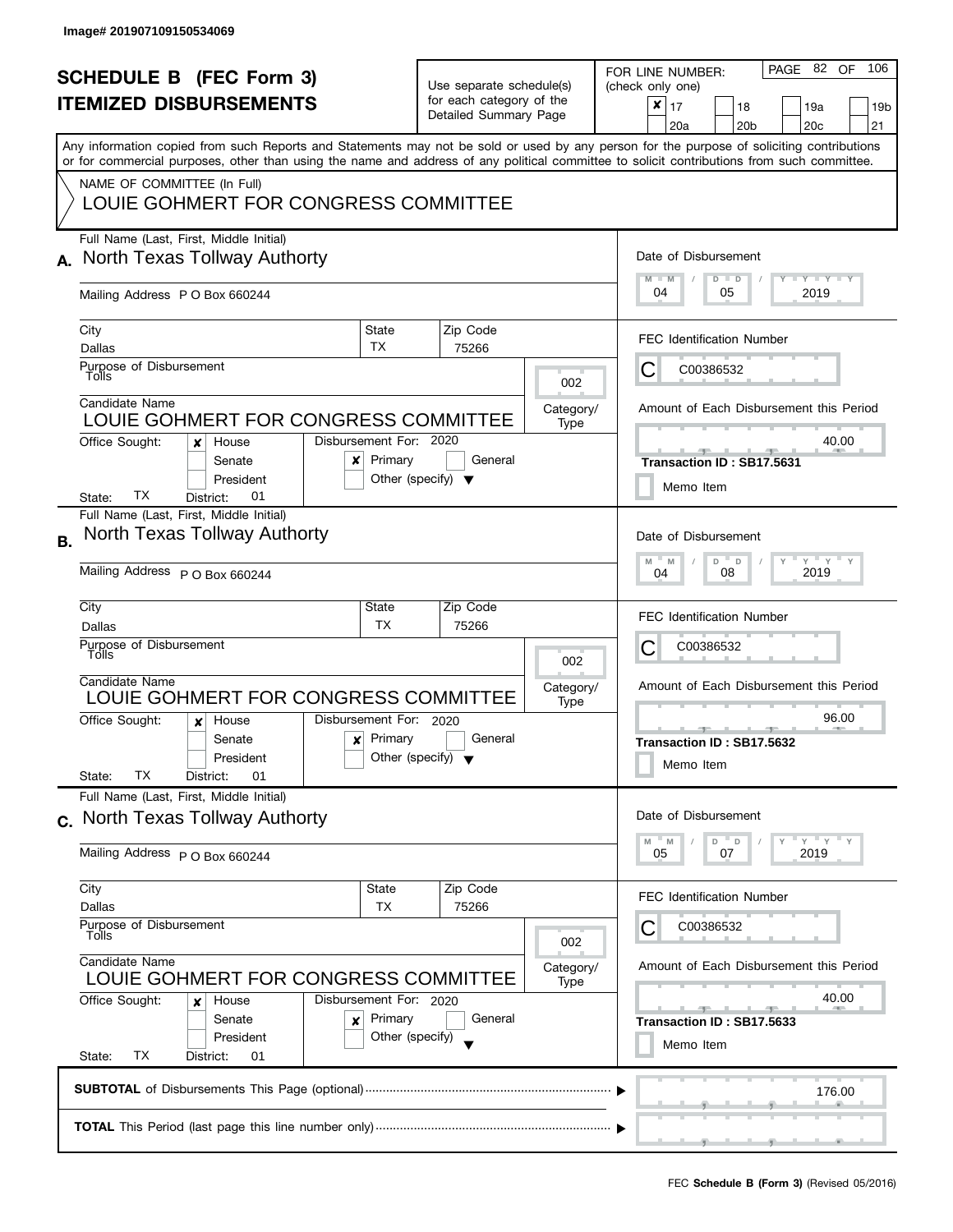l

|    | <b>SCHEDULE B (FEC Form 3)</b><br><b>ITEMIZED DISBURSEMENTS</b><br>Any information copied from such Reports and Statements may not be sold or used by any person for the purpose of soliciting contributions<br>or for commercial purposes, other than using the name and address of any political committee to solicit contributions from such committee.<br>NAME OF COMMITTEE (In Full)<br>LOUIE GOHMERT FOR CONGRESS COMMITTEE |                                                                     | Use separate schedule(s)<br>for each category of the<br>Detailed Summary Page |                          | PAGE 83 OF 106<br>FOR LINE NUMBER:<br>(check only one)<br>$\boldsymbol{x}$<br>17<br>18<br>19a<br>19 <sub>b</sub><br>20a<br>20 <sub>b</sub><br>20 <sub>c</sub><br>21 |
|----|-----------------------------------------------------------------------------------------------------------------------------------------------------------------------------------------------------------------------------------------------------------------------------------------------------------------------------------------------------------------------------------------------------------------------------------|---------------------------------------------------------------------|-------------------------------------------------------------------------------|--------------------------|---------------------------------------------------------------------------------------------------------------------------------------------------------------------|
| А. | Full Name (Last, First, Middle Initial)<br>North Texas Tollway Authorty<br>Mailing Address P O Box 660244                                                                                                                                                                                                                                                                                                                         |                                                                     |                                                                               |                          | Date of Disbursement<br>$Y - Y - Y - Y - Y$<br>$M - M$<br>$D$ $D$<br>05<br>2019<br>13                                                                               |
|    | City<br>Dallas<br>Purpose of Disbursement<br>Tolls<br>Candidate Name<br>LOUIE GOHMERT FOR CONGRESS COMMITTEE<br>Office Sought:<br>House<br>x                                                                                                                                                                                                                                                                                      | State<br>TX<br>Disbursement For: 2020                               | Zip Code<br>75266                                                             | 002<br>Category/<br>Type | <b>FEC Identification Number</b><br>C00386532<br>С<br>Amount of Each Disbursement this Period<br>40.00                                                              |
| В. | Senate<br>x<br>President<br>TХ<br>01<br>State:<br>District:<br>Full Name (Last, First, Middle Initial)<br>North Texas Tollway Authorty                                                                                                                                                                                                                                                                                            | Primary                                                             | General<br>Other (specify) $\blacktriangledown$                               |                          | Transaction ID: SB17.5634<br>Memo Item<br>Date of Disbursement<br>$Y$ $Y$ $Y$<br>M<br>$\mathsf D$<br>M<br>D                                                         |
|    | Mailing Address P O Box 660244<br>City<br>Dallas<br>Purpose of Disbursement<br>Tolls<br>Candidate Name<br>LOUIE GOHMERT FOR CONGRESS COMMITTEE<br>Office Sought:<br>House<br>$\boldsymbol{x}$<br>Senate<br>$\boldsymbol{\mathsf{x}}$<br>President                                                                                                                                                                                 | State<br><b>TX</b><br>Disbursement For: 2020<br>Primary             | Zip Code<br>75266<br>General<br>Other (specify) $\blacktriangledown$          | 002<br>Category/<br>Type | 2019<br>05<br>16<br><b>FEC Identification Number</b><br>С<br>C00386532<br>Amount of Each Disbursement this Period<br>40.00<br>A<br>Transaction ID: SB17.5635        |
|    | ТX<br>01<br>State:<br>District:<br>Full Name (Last, First, Middle Initial)<br>c. North Texas Tollway Authorty<br>Mailing Address P O Box 660244                                                                                                                                                                                                                                                                                   |                                                                     |                                                                               |                          | Memo Item<br>Date of Disbursement<br>" γ " γ " γ<br>D<br>D<br>M<br>M<br>05<br>20<br>2019                                                                            |
|    | City<br>Dallas<br>Purpose of Disbursement<br>Tolls<br>Candidate Name<br>LOUIE GOHMERT FOR CONGRESS COMMITTEE<br>Office Sought:<br>House<br>x<br>Senate<br>x<br>President<br>ТX<br>State:<br>District:<br>01                                                                                                                                                                                                                       | State<br>ТX<br>Disbursement For: 2020<br>Primary<br>Other (specify) | Zip Code<br>75266<br>General                                                  | 002<br>Category/<br>Type | <b>FEC Identification Number</b><br>C00386532<br>Amount of Each Disbursement this Period<br>40.00<br>Transaction ID: SB17.5636<br>Memo Item                         |
|    |                                                                                                                                                                                                                                                                                                                                                                                                                                   | 120.00                                                              |                                                                               |                          |                                                                                                                                                                     |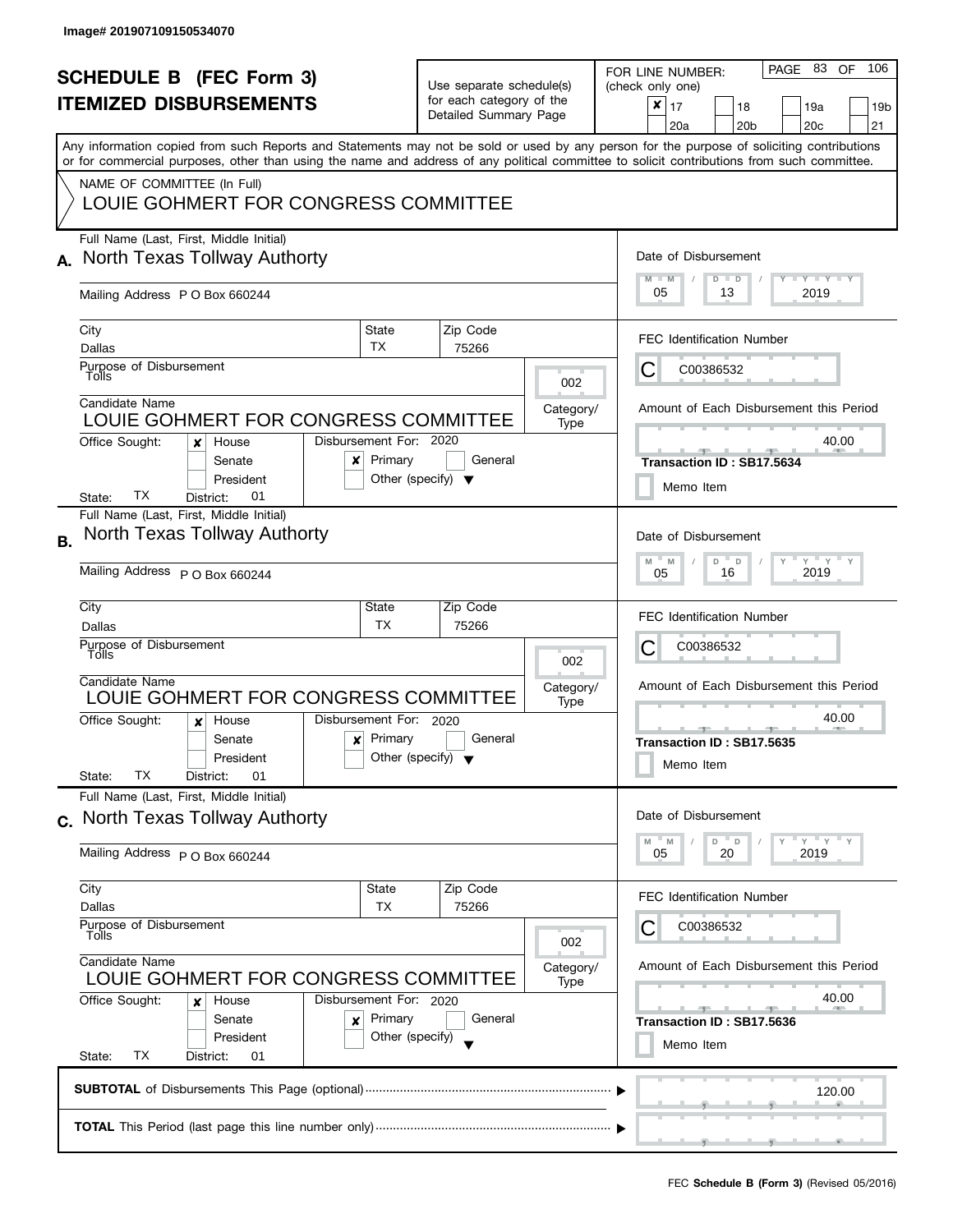|           | <b>SCHEDULE B (FEC Form 3)</b><br><b>ITEMIZED DISBURSEMENTS</b><br>Any information copied from such Reports and Statements may not be sold or used by any person for the purpose of soliciting contributions<br>or for commercial purposes, other than using the name and address of any political committee to solicit contributions from such committee.<br>NAME OF COMMITTEE (In Full)<br>LOUIE GOHMERT FOR CONGRESS COMMITTEE |                                                                     | Use separate schedule(s)<br>for each category of the<br>Detailed Summary Page |                          | PAGE 84 OF 106<br>FOR LINE NUMBER:<br>(check only one)<br>$\boldsymbol{x}$<br>17<br>18<br>19a<br>19 <sub>b</sub><br>20a<br>20 <sub>b</sub><br>20 <sub>c</sub><br>21 |
|-----------|-----------------------------------------------------------------------------------------------------------------------------------------------------------------------------------------------------------------------------------------------------------------------------------------------------------------------------------------------------------------------------------------------------------------------------------|---------------------------------------------------------------------|-------------------------------------------------------------------------------|--------------------------|---------------------------------------------------------------------------------------------------------------------------------------------------------------------|
| А.        | Full Name (Last, First, Middle Initial)<br>North Texas Tollway Authorty<br>Mailing Address P O Box 660244                                                                                                                                                                                                                                                                                                                         |                                                                     |                                                                               |                          | Date of Disbursement<br>$T$ $Y$ $T$ $Y$ $T$ $Y$<br>$M - M$<br>$D$ $D$<br>05<br>2019<br>28                                                                           |
|           | City<br>Dallas<br>Purpose of Disbursement<br>Tolls<br>Candidate Name<br>LOUIE GOHMERT FOR CONGRESS COMMITTEE                                                                                                                                                                                                                                                                                                                      | State<br>TX                                                         | Zip Code<br>75266                                                             | 002<br>Category/<br>Type | <b>FEC Identification Number</b><br>C00386532<br>С<br>Amount of Each Disbursement this Period                                                                       |
|           | Office Sought:<br>House<br>x<br>Senate<br>x<br>President<br>TХ<br>01<br>State:<br>District:<br>Full Name (Last, First, Middle Initial)                                                                                                                                                                                                                                                                                            | Disbursement For: 2020<br>Primary                                   | General<br>Other (specify) $\blacktriangledown$                               |                          | 120.00<br>Transaction ID: SB17.5637<br>Memo Item                                                                                                                    |
| <b>B.</b> | North Texas Tollway Authorty<br>Mailing Address P O Box 660244<br>City<br>Dallas<br>Purpose of Disbursement<br>Tolls                                                                                                                                                                                                                                                                                                              | State<br><b>TX</b>                                                  | Zip Code<br>75266                                                             |                          | Date of Disbursement<br>$Y$ $Y$ $Y$<br>M<br>D<br>$\mathsf D$<br>M<br>2019<br>05<br>06<br><b>FEC Identification Number</b><br>С<br>C00386532                         |
|           | Candidate Name<br>LOUIE GOHMERT FOR CONGRESS COMMITTEE<br>Office Sought:<br>House<br>$\boldsymbol{x}$<br>Senate<br>$\boldsymbol{\mathsf{x}}$<br>President<br>ТX<br>01<br>State:<br>District:                                                                                                                                                                                                                                      | Disbursement For: 2020<br>Primary                                   | General<br>Other (specify) $\blacktriangledown$                               | 002<br>Category/<br>Type | Amount of Each Disbursement this Period<br>40.00<br><u>____</u><br>A<br>Transaction ID: SB17.5638<br>Memo Item                                                      |
|           | Full Name (Last, First, Middle Initial)<br>c. North Texas Tollway Authorty<br>Mailing Address P O Box 660244                                                                                                                                                                                                                                                                                                                      |                                                                     |                                                                               |                          | Date of Disbursement<br>" γ " γ " γ<br>D<br>D<br>M<br>M<br>21<br>06<br>2019                                                                                         |
|           | City<br>Dallas<br>Purpose of Disbursement<br>Tolls<br>Candidate Name<br>LOUIE GOHMERT FOR CONGRESS COMMITTEE<br>Office Sought:<br>House<br>x<br>Senate<br>x<br>President                                                                                                                                                                                                                                                          | State<br>ТX<br>Disbursement For: 2020<br>Primary<br>Other (specify) | Zip Code<br>75266<br>General                                                  | 002<br>Category/<br>Type | <b>FEC Identification Number</b><br>C00386532<br>Amount of Each Disbursement this Period<br>40.00<br>Transaction ID: SB17.5639                                      |
|           | ТX<br>State:<br>District:<br>01                                                                                                                                                                                                                                                                                                                                                                                                   | Memo Item<br>200.00                                                 |                                                                               |                          |                                                                                                                                                                     |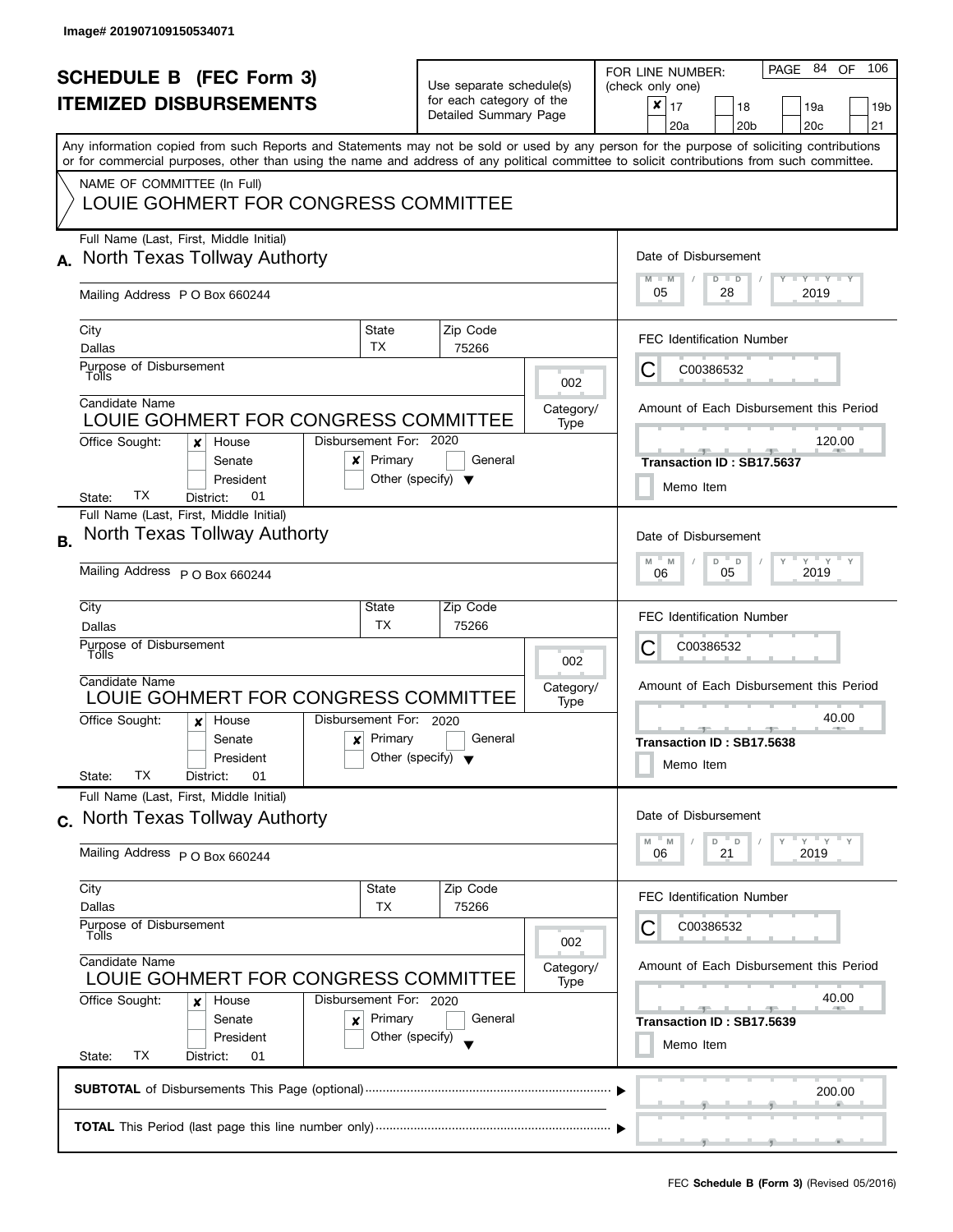| <b>SCHEDULE B</b> (FEC Form 3)<br><b>ITEMIZED DISBURSEMENTS</b><br>Any information copied from such Reports and Statements may not be sold or used by any person for the purpose of soliciting contributions<br>or for commercial purposes, other than using the name and address of any political committee to solicit contributions from such committee.<br>NAME OF COMMITTEE (In Full)<br>LOUIE GOHMERT FOR CONGRESS COMMITTEE |                                                                                                                                                                                                                                                                                                                                |                                                                     | Use separate schedule(s)<br>for each category of the<br>Detailed Summary Page |                          | 106<br>PAGE 85<br>OF<br>FOR LINE NUMBER:<br>(check only one)<br>$\boldsymbol{x}$<br>17<br>18<br>19a<br>19 <sub>b</sub><br>20 <sub>b</sub><br>20 <sub>c</sub><br>21<br>20a                                                                                         |
|-----------------------------------------------------------------------------------------------------------------------------------------------------------------------------------------------------------------------------------------------------------------------------------------------------------------------------------------------------------------------------------------------------------------------------------|--------------------------------------------------------------------------------------------------------------------------------------------------------------------------------------------------------------------------------------------------------------------------------------------------------------------------------|---------------------------------------------------------------------|-------------------------------------------------------------------------------|--------------------------|-------------------------------------------------------------------------------------------------------------------------------------------------------------------------------------------------------------------------------------------------------------------|
|                                                                                                                                                                                                                                                                                                                                                                                                                                   | Full Name (Last, First, Middle Initial)<br>A. OnStar<br>Mailing Address P O Box 77000                                                                                                                                                                                                                                          |                                                                     |                                                                               |                          | Date of Disbursement<br>$T - Y = Y + Y$<br>$M - M$<br>$D$ $D$<br>04<br>01<br>2019                                                                                                                                                                                 |
|                                                                                                                                                                                                                                                                                                                                                                                                                                   | City<br>Detroit<br>Purpose of Disbursement<br>Telephone<br>Candidate Name<br>LOUIE GOHMERT FOR CONGRESS COMMITTEE<br>Office Sought:<br>House<br>x<br>Senate<br>×<br>President<br>TX<br>01<br>District:<br>State:                                                                                                               | State<br>MI<br>Disbursement For: 2020<br>Primary                    | Zip Code<br>48277<br>General<br>Other (specify) $\blacktriangledown$          | 002<br>Category/<br>Type | <b>FEC Identification Number</b><br>C00386532<br>C<br>Amount of Each Disbursement this Period<br>25.10<br>Transaction ID: SB17.5640<br>Memo Item                                                                                                                  |
| <b>B.</b>                                                                                                                                                                                                                                                                                                                                                                                                                         | Full Name (Last, First, Middle Initial)<br>OnStar<br>Mailing Address P O Box 77000<br>City<br>Detroit<br>Purpose of Disbursement<br>Telephone<br>Candidate Name<br>LOUIE GOHMERT FOR CONGRESS COMMITTEE<br>Office Sought:<br>House<br>x<br>Senate<br>$\boldsymbol{\mathsf{x}}$<br>President<br>ТX<br>01<br>State:<br>District: | State<br>MI<br>Disbursement For: 2020<br>Primary                    | Zip Code<br>48277<br>General<br>Other (specify) $\blacktriangledown$          | 002<br>Category/<br>Type | Date of Disbursement<br>$Y$ $Y$ $Y$<br>M<br>D<br>M<br>$\mathsf D$<br>2019<br>03<br>04<br><b>FEC Identification Number</b><br>С<br>C00386532<br>Amount of Each Disbursement this Period<br>79.72<br><b>AND A</b><br>Transaction ID: SB17.5641<br>Memo Item         |
|                                                                                                                                                                                                                                                                                                                                                                                                                                   | Full Name (Last, First, Middle Initial)<br>c. OnStar<br>Mailing Address P O Box 77000<br>City<br>Detroit<br>Purpose of Disbursement<br>Telephone<br>Candidate Name<br>LOUIE GOHMERT FOR CONGRESS COMMITTEE<br>Office Sought:<br>House<br>x<br>Senate<br>×<br>President<br>State:<br>ТX<br>District:<br>01                      | State<br>MI<br>Disbursement For: 2020<br>Primary<br>Other (specify) | Zip Code<br>48277<br>General                                                  | 002<br>Category/<br>Type | Date of Disbursement<br>$Y = Y = Y$<br>D<br>D<br>M<br>M<br>22<br>2019<br>04<br><b>FEC Identification Number</b><br>C00386532<br>Amount of Each Disbursement this Period<br>38.03<br><u>and the second second second</u><br>Transaction ID: SB17.5642<br>Memo Item |
|                                                                                                                                                                                                                                                                                                                                                                                                                                   |                                                                                                                                                                                                                                                                                                                                |                                                                     |                                                                               |                          | 142.85                                                                                                                                                                                                                                                            |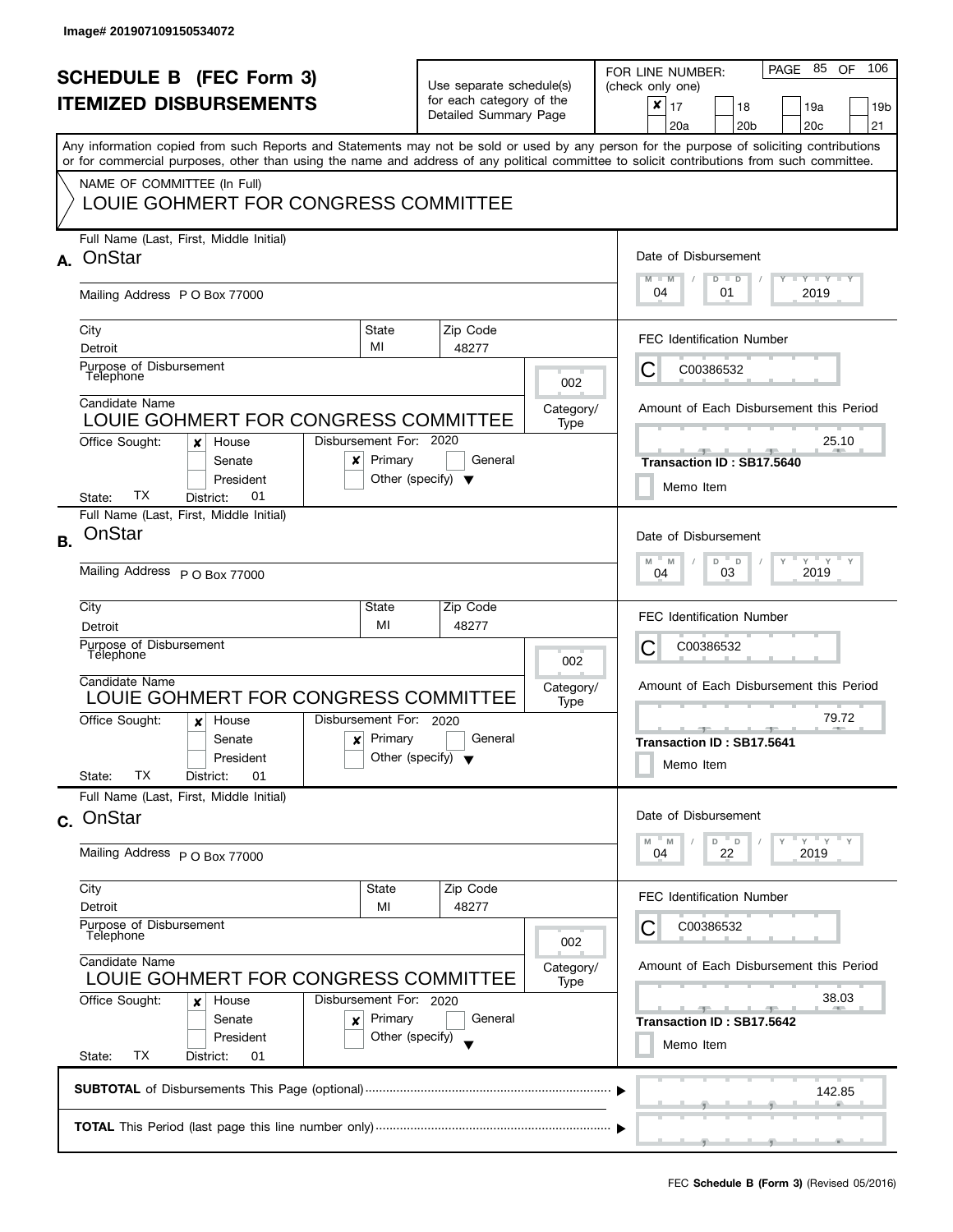|           | <b>SCHEDULE B (FEC Form 3)</b><br><b>ITEMIZED DISBURSEMENTS</b><br>Any information copied from such Reports and Statements may not be sold or used by any person for the purpose of soliciting contributions<br>or for commercial purposes, other than using the name and address of any political committee to solicit contributions from such committee.<br>NAME OF COMMITTEE (In Full)<br>LOUIE GOHMERT FOR CONGRESS COMMITTEE |                                           | Use separate schedule(s)<br>for each category of the<br>Detailed Summary Page |                          | PAGE 86 OF<br>106<br>FOR LINE NUMBER:<br>(check only one)<br>$\boldsymbol{x}$<br>17<br>18<br>19a<br>19b<br>20a<br>20 <sub>b</sub><br>20 <sub>c</sub><br>21                                                                                                           |
|-----------|-----------------------------------------------------------------------------------------------------------------------------------------------------------------------------------------------------------------------------------------------------------------------------------------------------------------------------------------------------------------------------------------------------------------------------------|-------------------------------------------|-------------------------------------------------------------------------------|--------------------------|----------------------------------------------------------------------------------------------------------------------------------------------------------------------------------------------------------------------------------------------------------------------|
|           | Full Name (Last, First, Middle Initial)<br>A. OnStar<br>Mailing Address P O Box 77000                                                                                                                                                                                                                                                                                                                                             |                                           |                                                                               |                          | Date of Disbursement<br><b>LY LY LY</b><br>$M - M$<br>$D$ $D$<br>04<br>29<br>2019                                                                                                                                                                                    |
|           | City<br>Detroit<br>Purpose of Disbursement<br>Telephone<br>Candidate Name<br>LOUIE GOHMERT FOR CONGRESS COMMITTEE<br>Disbursement For: 2020<br>Office Sought:<br>House<br>x<br>Senate<br>x<br>President                                                                                                                                                                                                                           | State<br>MI<br>Primary                    | Zip Code<br>48277<br>General<br>Other (specify) $\blacktriangledown$          | 002<br>Category/<br>Type | <b>FEC Identification Number</b><br>C00386532<br>Ĉ<br>Amount of Each Disbursement this Period<br>45.17<br>Transaction ID: SB17.5643<br>Memo Item                                                                                                                     |
| <b>B.</b> | TХ<br>01<br>District:<br>State:<br>Full Name (Last, First, Middle Initial)<br>OnStar<br>Mailing Address P O Box 77000<br>City<br>Detroit<br>Purpose of Disbursement<br>Télephone<br>Candidate Name<br>LOUIE GOHMERT FOR CONGRESS COMMITTEE<br>Disbursement For: 2020<br>Office Sought:<br>House<br>x<br>Senate<br>$\boldsymbol{x}$<br>President                                                                                   | State<br>MI<br>Primary                    | Zip Code<br>48277<br>General<br>Other (specify) $\blacktriangledown$          | 002<br>Category/<br>Type | Date of Disbursement<br>$Y$ $Y$ $Y$<br>D<br>M<br>M<br>D<br>20<br>2019<br>05<br>FEC Identification Number<br>С<br>C00386532<br>Amount of Each Disbursement this Period<br>38.03<br><b>COLLECTIVE</b><br>Transaction ID: SB17.5644<br>Memo Item                        |
|           | ТX<br>01<br>State:<br>District:<br>Full Name (Last, First, Middle Initial)<br>c. OnStar<br>Mailing Address P O Box 77000<br>City<br>Detroit<br>Purpose of Disbursement<br>Telephone<br>Candidate Name<br>LOUIE GOHMERT FOR CONGRESS COMMITTEE<br>Office Sought:<br>Disbursement For: 2020<br>House<br>x<br>Senate<br>×<br>President<br>ТX<br>State:<br>District:<br>01                                                            | State<br>MI<br>Primary<br>Other (specify) | Zip Code<br>48277<br>General                                                  | 002<br>Category/<br>Type | Date of Disbursement<br>"ү "ү "ү<br>D<br>D<br>M<br>M<br>28<br>2019<br>05<br><b>FEC Identification Number</b><br>C00386532<br>Amount of Each Disbursement this Period<br>45.17<br><u> 1955 - Jan 1956</u><br><b>ARTISED</b><br>Transaction ID: SB17.5645<br>Memo Item |
|           |                                                                                                                                                                                                                                                                                                                                                                                                                                   |                                           |                                                                               |                          | 128.37                                                                                                                                                                                                                                                               |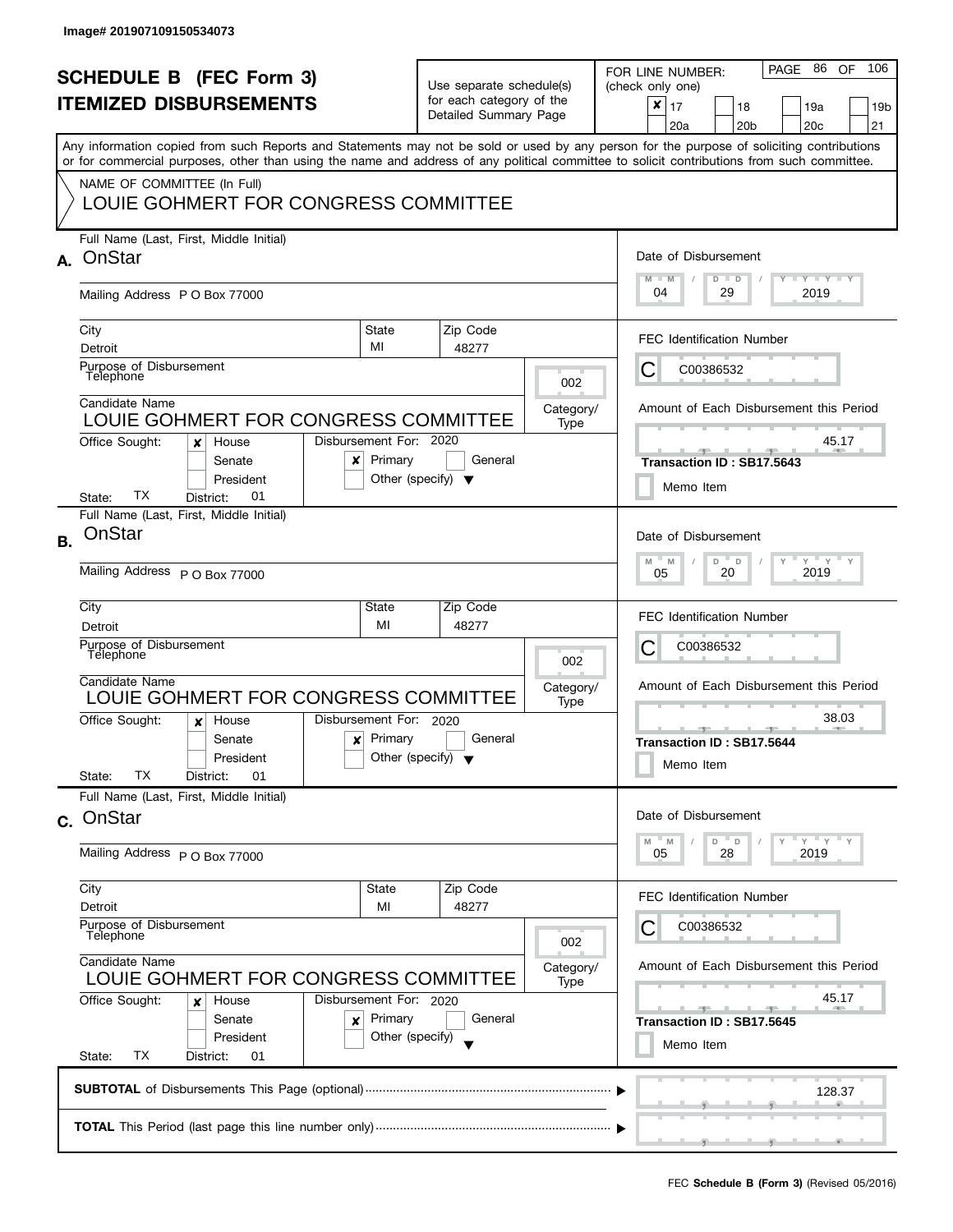| <b>SCHEDULE B</b> (FEC Form 3)<br><b>ITEMIZED DISBURSEMENTS</b> |                                                                                                                                                                                                                                                                                                                                                                |                                                      | Use separate schedule(s)<br>for each category of the<br>Detailed Summary Page |                          | PAGE 87 OF<br>106<br>FOR LINE NUMBER:<br>(check only one)<br>$\pmb{\times}$<br>17<br>18<br>19a<br>19 <sub>b</sub><br>20 <sub>b</sub><br>20c<br>21<br>20a |
|-----------------------------------------------------------------|----------------------------------------------------------------------------------------------------------------------------------------------------------------------------------------------------------------------------------------------------------------------------------------------------------------------------------------------------------------|------------------------------------------------------|-------------------------------------------------------------------------------|--------------------------|----------------------------------------------------------------------------------------------------------------------------------------------------------|
|                                                                 | Any information copied from such Reports and Statements may not be sold or used by any person for the purpose of soliciting contributions<br>or for commercial purposes, other than using the name and address of any political committee to solicit contributions from such committee.<br>NAME OF COMMITTEE (In Full)<br>LOUIE GOHMERT FOR CONGRESS COMMITTEE |                                                      |                                                                               |                          |                                                                                                                                                          |
| A.                                                              | Full Name (Last, First, Middle Initial)<br>OnStar<br>Mailing Address P O Box 77000                                                                                                                                                                                                                                                                             |                                                      |                                                                               |                          | Date of Disbursement<br>$T$ $Y$ $T$ $Y$ $T$ $Y$<br>$M - M$<br>$D$ $D$<br>06<br>20<br>2019                                                                |
|                                                                 | City<br>Detroit<br>Purpose of Disbursement<br>Telephone                                                                                                                                                                                                                                                                                                        | State<br>MI                                          | Zip Code<br>48277                                                             | 002                      | <b>FEC Identification Number</b><br>С<br>C00386532                                                                                                       |
|                                                                 | Candidate Name<br>LOUIE GOHMERT FOR CONGRESS COMMITTEE<br>Office Sought:<br>House<br>x<br>Senate<br>x<br>President<br>ТX<br>01<br>District:<br>State:                                                                                                                                                                                                          | Disbursement For: 2020<br>Primary                    | General<br>Other (specify) $\blacktriangledown$                               | Category/<br>Type        | Amount of Each Disbursement this Period<br>38.03<br>Transaction ID: SB17.5646<br>Memo Item                                                               |
| <b>B.</b>                                                       | Full Name (Last, First, Middle Initial)<br>OnStar<br>Mailing Address P O Box 77000                                                                                                                                                                                                                                                                             |                                                      |                                                                               |                          | Date of Disbursement<br>$Y$ $Y$ $Y$ $Y$<br>M<br>D<br>$\mathsf D$<br>M<br>2019<br>26<br>06                                                                |
|                                                                 | City<br>Detroit<br>Purpose of Disbursement<br>Télephone<br>Candidate Name<br>LOUIE GOHMERT FOR CONGRESS COMMITTEE                                                                                                                                                                                                                                              | State<br>MI                                          | Zip Code<br>48277                                                             | 002<br>Category/<br>Type | <b>FEC Identification Number</b><br>С<br>C00386532<br>Amount of Each Disbursement this Period                                                            |
|                                                                 | Office Sought:<br>House<br>x<br>Senate<br>$\boldsymbol{\mathsf{x}}$<br>President<br>ТX<br>01<br>State:<br>District:                                                                                                                                                                                                                                            | Disbursement For: 2020<br>Primary                    | General<br>Other (specify) $\blacktriangledown$                               |                          | 20.07<br>A<br><b>Transaction ID: SB17.5647</b><br>Memo Item                                                                                              |
|                                                                 | Full Name (Last, First, Middle Initial)<br>c. OnStar<br>Mailing Address P O Box 77000                                                                                                                                                                                                                                                                          |                                                      |                                                                               |                          | Date of Disbursement<br>$Y = Y = Y$<br>M<br>D<br>$\mathsf{D}$<br>M<br>27<br>2019<br>06                                                                   |
|                                                                 | City<br>Detroit<br>Purpose of Disbursement<br>Telephone                                                                                                                                                                                                                                                                                                        | State<br>MI                                          | Zip Code<br>48277                                                             | 002                      | <b>FEC Identification Number</b><br>C00386532<br>C                                                                                                       |
|                                                                 | Candidate Name<br>LOUIE GOHMERT FOR CONGRESS COMMITTEE<br>Office Sought:<br>House<br>x<br>Senate<br>×<br>President<br>TX<br>State:<br>District:<br>01                                                                                                                                                                                                          | Disbursement For: 2020<br>Primary<br>Other (specify) | General                                                                       | Category/<br>Type        | Amount of Each Disbursement this Period<br>25.10<br><b>All Contracts</b><br>Transaction ID: SB17.5648<br>Memo Item                                       |
|                                                                 |                                                                                                                                                                                                                                                                                                                                                                |                                                      |                                                                               |                          | 83.20                                                                                                                                                    |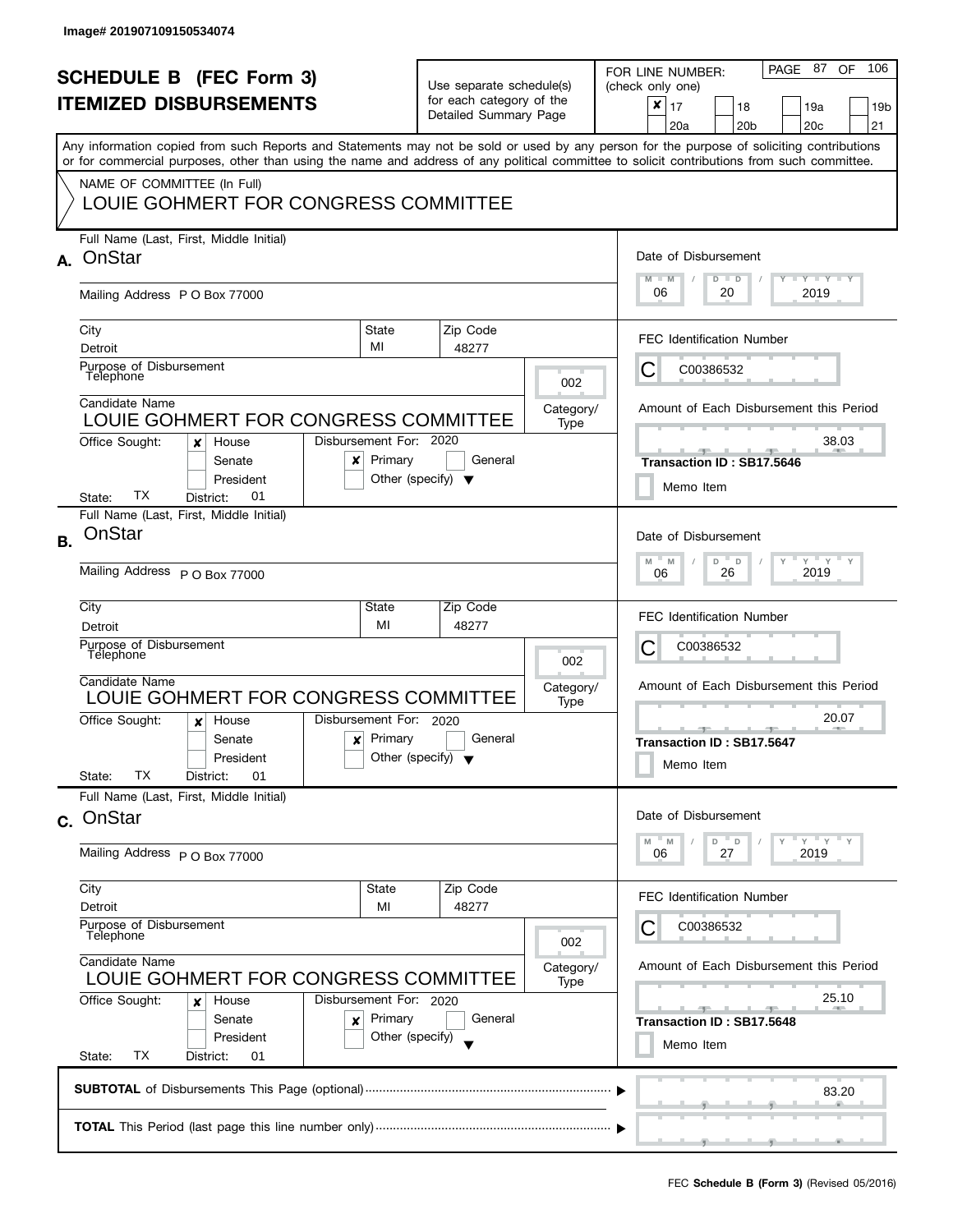| <b>SCHEDULE B</b> (FEC Form 3)<br><b>ITEMIZED DISBURSEMENTS</b> |                                                                                                                                                                                                                   |                                                      | Use separate schedule(s)<br>for each category of the<br>Detailed Summary Page |                          | 106<br>PAGE 88<br>OF.<br>FOR LINE NUMBER:<br>(check only one)<br>$\pmb{\times}$<br>17<br>18<br>19a<br>19 <sub>b</sub><br>20 <sub>b</sub><br>20c<br>21<br>20a |
|-----------------------------------------------------------------|-------------------------------------------------------------------------------------------------------------------------------------------------------------------------------------------------------------------|------------------------------------------------------|-------------------------------------------------------------------------------|--------------------------|--------------------------------------------------------------------------------------------------------------------------------------------------------------|
|                                                                 | or for commercial purposes, other than using the name and address of any political committee to solicit contributions from such committee.<br>NAME OF COMMITTEE (In Full)<br>LOUIE GOHMERT FOR CONGRESS COMMITTEE |                                                      |                                                                               |                          | Any information copied from such Reports and Statements may not be sold or used by any person for the purpose of soliciting contributions                    |
|                                                                 | Full Name (Last, First, Middle Initial)<br>A. Schenck Foods<br>Mailing Address 8578 Valley Pike                                                                                                                   |                                                      |                                                                               |                          | Date of Disbursement<br>$T - Y = T - Y$<br>$M - M$<br>$D$ $D$<br>05<br>2019<br>13                                                                            |
|                                                                 | City<br>Winchester<br>Purpose of Disbursement<br><b>Campaign Meeting</b>                                                                                                                                          | <b>State</b><br>VA                                   | Zip Code<br>22604                                                             | 007                      | <b>FEC Identification Number</b><br>C00386532<br>C                                                                                                           |
|                                                                 | Candidate Name<br>LOUIE GOHMERT FOR CONGRESS COMMITTEE<br>Office Sought:<br>House<br>x<br>Senate<br>x<br>President                                                                                                | Disbursement For: 2020<br>Primary                    | General<br>Other (specify) $\blacktriangledown$                               | Category/<br>Type        | Amount of Each Disbursement this Period<br>377.22<br>Transaction ID: SB17.5652<br>Memo Item                                                                  |
| <b>B.</b>                                                       | ТX<br>01<br>District:<br>State:<br>Full Name (Last, First, Middle Initial)<br>Shell Oil Tyler<br>Mailing Address 5943 S Broadway                                                                                  |                                                      |                                                                               |                          | Date of Disbursement<br>$Y = Y$<br>D<br>M<br>M<br>D<br>22<br>2019<br>04                                                                                      |
|                                                                 | City<br>Tyler<br>Purpose of Disbursement<br>Gásoline<br>Candidate Name<br>LOUIE GOHMERT FOR CONGRESS COMMITTEE                                                                                                    | State<br>TX                                          | Zip Code<br>75701                                                             | 002<br>Category/<br>Type | <b>FEC Identification Number</b><br>С<br>C00386532<br>Amount of Each Disbursement this Period                                                                |
|                                                                 | Office Sought:<br>House<br>x<br>Senate<br>$\boldsymbol{\mathsf{x}}$<br>President<br>TХ<br>01<br>State:<br>District:                                                                                               | Disbursement For: 2020<br>Primary                    | General<br>Other (specify) $\blacktriangledown$                               |                          | 30.14<br><b>ARCHITECT</b><br>Transaction ID: SB17.5662<br>Memo Item                                                                                          |
|                                                                 | Full Name (Last, First, Middle Initial)<br>c. Shell Oil Tyler<br>Mailing Address 5943 S Broadway                                                                                                                  |                                                      |                                                                               |                          | Date of Disbursement<br>$Y = Y = Y$<br>D<br>$\mathsf D$<br>M<br>M<br>22<br>2019<br>04                                                                        |
|                                                                 | City<br>Tyler<br>Purpose of Disbursement<br>Gasoline                                                                                                                                                              | State<br>TX                                          | Zip Code<br>75701                                                             | 002                      | <b>FEC Identification Number</b><br>C00386532                                                                                                                |
|                                                                 | Candidate Name<br>LOUIE GOHMERT FOR CONGRESS COMMITTEE<br>Office Sought:<br>House<br>x<br>Senate<br>×<br>President<br>ТX<br>State:<br>District:<br>01                                                             | Disbursement For: 2020<br>Primary<br>Other (specify) | General                                                                       | Category/<br>Type        | Amount of Each Disbursement this Period<br>36.00<br>Transaction ID: SB17.5663<br>Memo Item                                                                   |
|                                                                 |                                                                                                                                                                                                                   |                                                      |                                                                               |                          | 443.36                                                                                                                                                       |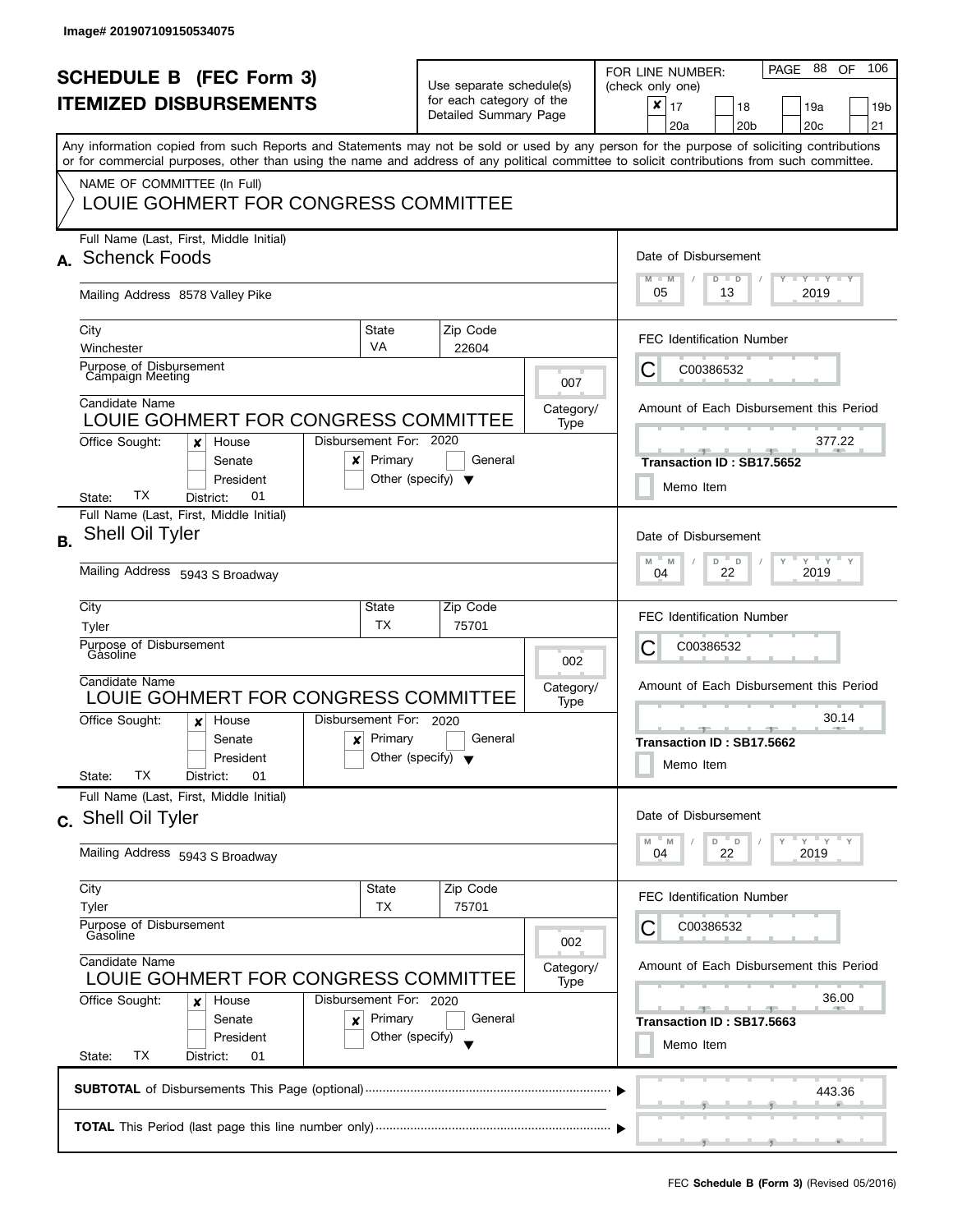| <b>SCHEDULE B</b> (FEC Form 3)<br><b>ITEMIZED DISBURSEMENTS</b><br>Any information copied from such Reports and Statements may not be sold or used by any person for the purpose of soliciting contributions<br>or for commercial purposes, other than using the name and address of any political committee to solicit contributions from such committee. |                                                                                                                     |                                   | Use separate schedule(s)<br>for each category of the<br>Detailed Summary Page |                                                                                   | PAGE 89<br>106<br>OF<br>FOR LINE NUMBER:<br>(check only one)<br>$\boldsymbol{x}$<br>17<br>18<br>19a<br>19b<br>20 <sub>b</sub><br>20 <sub>c</sub><br>21<br>20a |
|------------------------------------------------------------------------------------------------------------------------------------------------------------------------------------------------------------------------------------------------------------------------------------------------------------------------------------------------------------|---------------------------------------------------------------------------------------------------------------------|-----------------------------------|-------------------------------------------------------------------------------|-----------------------------------------------------------------------------------|---------------------------------------------------------------------------------------------------------------------------------------------------------------|
|                                                                                                                                                                                                                                                                                                                                                            | NAME OF COMMITTEE (In Full)<br>LOUIE GOHMERT FOR CONGRESS COMMITTEE                                                 |                                   |                                                                               |                                                                                   |                                                                                                                                                               |
|                                                                                                                                                                                                                                                                                                                                                            | Full Name (Last, First, Middle Initial)<br>A. Shell Oil Tyler<br>Mailing Address 5943 S Broadway                    |                                   |                                                                               | Date of Disbursement<br>$T - Y = T - Y$<br>$M - M$<br>$D$ $D$<br>04<br>24<br>2019 |                                                                                                                                                               |
|                                                                                                                                                                                                                                                                                                                                                            | City                                                                                                                | State<br><b>TX</b>                | Zip Code                                                                      |                                                                                   | <b>FEC Identification Number</b>                                                                                                                              |
|                                                                                                                                                                                                                                                                                                                                                            | Tyler<br>Purpose of Disbursement<br>Gasoline                                                                        |                                   | 75701                                                                         | 002                                                                               | C00386532<br>C                                                                                                                                                |
|                                                                                                                                                                                                                                                                                                                                                            | Candidate Name<br>LOUIE GOHMERT FOR CONGRESS COMMITTEE                                                              |                                   |                                                                               | Category/<br>Type                                                                 | Amount of Each Disbursement this Period                                                                                                                       |
|                                                                                                                                                                                                                                                                                                                                                            | Office Sought:<br>House<br>x<br>Senate<br>×<br>President<br>ТX<br>01<br>District:<br>State:                         | Disbursement For: 2020<br>Primary | General<br>Other (specify) $\blacktriangledown$                               |                                                                                   | 21.00<br>Transaction ID: SB17.5660<br>Memo Item                                                                                                               |
| <b>B.</b>                                                                                                                                                                                                                                                                                                                                                  | Full Name (Last, First, Middle Initial)<br>Shell Oil Tyler<br>Mailing Address 5943 S Broadway                       |                                   |                                                                               |                                                                                   | Date of Disbursement<br>$Y$ $Y$ $Y$<br>M<br>D<br>M<br>$\mathsf D$<br>2019<br>29<br>04                                                                         |
|                                                                                                                                                                                                                                                                                                                                                            | City<br>Tyler                                                                                                       | State<br>ТX                       | Zip Code<br>75701                                                             |                                                                                   | <b>FEC Identification Number</b>                                                                                                                              |
|                                                                                                                                                                                                                                                                                                                                                            | Purpose of Disbursement<br>Gásoline                                                                                 |                                   |                                                                               | 002                                                                               | С<br>C00386532                                                                                                                                                |
|                                                                                                                                                                                                                                                                                                                                                            | Candidate Name<br>LOUIE GOHMERT FOR CONGRESS COMMITTEE                                                              |                                   |                                                                               | Category/<br>Type                                                                 | Amount of Each Disbursement this Period                                                                                                                       |
|                                                                                                                                                                                                                                                                                                                                                            | Office Sought:<br>House<br>x<br>Senate<br>$\boldsymbol{\mathsf{x}}$<br>President<br>TХ<br>01<br>State:<br>District: | Disbursement For: 2020<br>Primary | General<br>Other (specify) $\blacktriangledown$                               |                                                                                   | 32.87<br><u>and a series and a series are al</u><br><b>COLLECTIVE</b><br>Transaction ID: SB17.5661<br>Memo Item                                               |
|                                                                                                                                                                                                                                                                                                                                                            | Full Name (Last, First, Middle Initial)<br>c. Shell Oil Tyler                                                       |                                   |                                                                               |                                                                                   | Date of Disbursement                                                                                                                                          |
|                                                                                                                                                                                                                                                                                                                                                            | Mailing Address 5943 S Broadway                                                                                     |                                   |                                                                               |                                                                                   | $Y = Y = Y$<br>D<br>D<br>M<br>M<br>2019<br>05<br>06                                                                                                           |
|                                                                                                                                                                                                                                                                                                                                                            | City<br>Tyler                                                                                                       | State<br><b>TX</b>                | Zip Code<br>75701                                                             |                                                                                   | <b>FEC Identification Number</b>                                                                                                                              |
|                                                                                                                                                                                                                                                                                                                                                            | Purpose of Disbursement<br>Gasoline<br>Candidate Name                                                               |                                   |                                                                               | 002<br>Category/                                                                  | C00386532<br>Amount of Each Disbursement this Period                                                                                                          |
|                                                                                                                                                                                                                                                                                                                                                            | LOUIE GOHMERT FOR CONGRESS COMMITTEE<br>Office Sought:<br>House<br>x                                                | Disbursement For: 2020            |                                                                               | Type                                                                              | 58.98<br><u> 20 - 1 20 -</u>                                                                                                                                  |
|                                                                                                                                                                                                                                                                                                                                                            | Senate<br>×<br>President<br>ТX<br>State:<br>District:<br>01                                                         | Primary<br>Other (specify)        | General                                                                       |                                                                                   | Transaction ID: SB17.5655<br>Memo Item                                                                                                                        |
|                                                                                                                                                                                                                                                                                                                                                            |                                                                                                                     |                                   |                                                                               |                                                                                   | 112.85                                                                                                                                                        |
|                                                                                                                                                                                                                                                                                                                                                            |                                                                                                                     |                                   |                                                                               |                                                                                   |                                                                                                                                                               |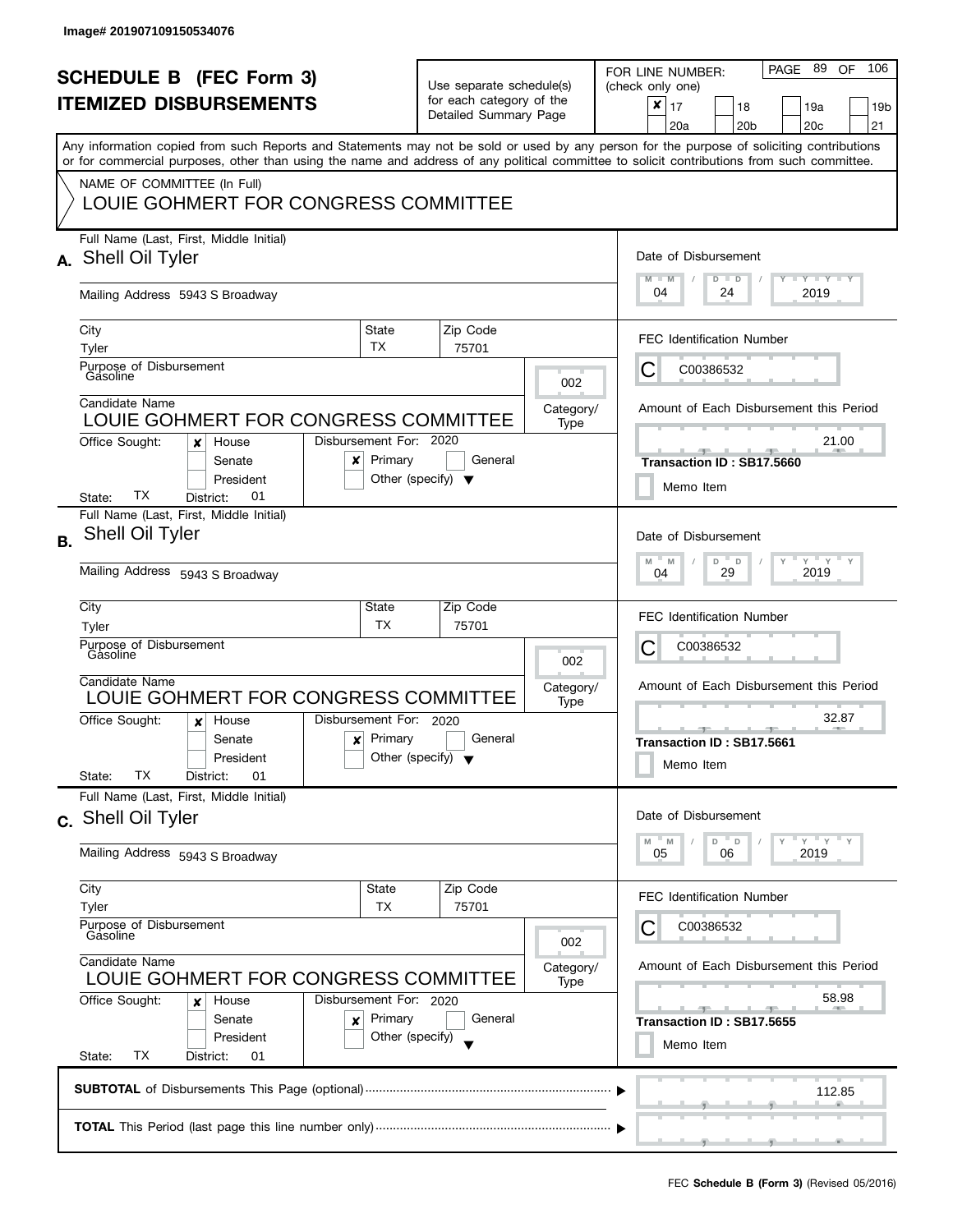| <b>SCHEDULE B</b> (FEC Form 3)<br><b>ITEMIZED DISBURSEMENTS</b> |                                                                                                                                                                                                                                                                                         |                                                              | Use separate schedule(s)<br>for each category of the |                   | PAGE 90<br>106<br><b>OF</b><br>FOR LINE NUMBER:<br>(check only one)                         |
|-----------------------------------------------------------------|-----------------------------------------------------------------------------------------------------------------------------------------------------------------------------------------------------------------------------------------------------------------------------------------|--------------------------------------------------------------|------------------------------------------------------|-------------------|---------------------------------------------------------------------------------------------|
|                                                                 |                                                                                                                                                                                                                                                                                         |                                                              | Detailed Summary Page                                |                   | $\pmb{\times}$<br>17<br>18<br>19a<br>19 <sub>b</sub><br>20 <sub>b</sub><br>20c<br>21<br>20a |
|                                                                 | Any information copied from such Reports and Statements may not be sold or used by any person for the purpose of soliciting contributions<br>or for commercial purposes, other than using the name and address of any political committee to solicit contributions from such committee. |                                                              |                                                      |                   |                                                                                             |
|                                                                 | NAME OF COMMITTEE (In Full)<br>LOUIE GOHMERT FOR CONGRESS COMMITTEE                                                                                                                                                                                                                     |                                                              |                                                      |                   |                                                                                             |
|                                                                 | Full Name (Last, First, Middle Initial)<br>A. Shell Oil Tyler                                                                                                                                                                                                                           |                                                              |                                                      |                   | Date of Disbursement                                                                        |
|                                                                 | Mailing Address 5943 S Broadway                                                                                                                                                                                                                                                         |                                                              |                                                      |                   | $T - Y = T - Y$<br>$M - M$<br>$D$ $D$<br>05<br>13<br>2019                                   |
|                                                                 | City<br>Tyler                                                                                                                                                                                                                                                                           | State<br>TX                                                  | Zip Code<br>75701                                    |                   | <b>FEC Identification Number</b>                                                            |
|                                                                 | Purpose of Disbursement<br>Gasoline                                                                                                                                                                                                                                                     |                                                              |                                                      | 002               | С<br>C00386532                                                                              |
|                                                                 | Candidate Name<br>LOUIE GOHMERT FOR CONGRESS COMMITTEE                                                                                                                                                                                                                                  |                                                              |                                                      | Category/<br>Type | Amount of Each Disbursement this Period                                                     |
|                                                                 | Disbursement For: 2020<br>Office Sought:<br>House<br>×<br>Senate<br>x<br>President<br>ТX<br>01<br>District:<br>State:                                                                                                                                                                   | Primary                                                      | General<br>Other (specify) $\blacktriangledown$      |                   | 20.99<br>Transaction ID: SB17.5654<br>Memo Item                                             |
| <b>B.</b>                                                       | Full Name (Last, First, Middle Initial)<br><b>Shell Oil Tyler</b>                                                                                                                                                                                                                       |                                                              |                                                      |                   | Date of Disbursement                                                                        |
|                                                                 | Mailing Address 5943 S Broadway                                                                                                                                                                                                                                                         | $\overline{a}$<br>$Y = Y$<br>M<br>D<br>M<br>2019<br>13<br>05 |                                                      |                   |                                                                                             |
|                                                                 | City<br>Tyler                                                                                                                                                                                                                                                                           | State<br>ТX                                                  | Zip Code<br>75701                                    |                   | <b>FEC Identification Number</b>                                                            |
|                                                                 | Purpose of Disbursement<br>Gásoline                                                                                                                                                                                                                                                     |                                                              |                                                      | 002               | С<br>C00386532                                                                              |
|                                                                 | Candidate Name<br>LOUIE GOHMERT FOR CONGRESS COMMITTEE                                                                                                                                                                                                                                  |                                                              |                                                      | Category/<br>Type | Amount of Each Disbursement this Period                                                     |
|                                                                 | Disbursement For: 2020<br>Office Sought:<br>House<br>x<br>Senate<br>$\boldsymbol{x}$<br>President<br>TХ<br>State:<br>District:<br>01                                                                                                                                                    | Primary                                                      | General<br>Other (specify) $\blacktriangledown$      |                   | 52.43<br>Transaction ID: SB17.5656<br>Memo Item                                             |
|                                                                 | Full Name (Last, First, Middle Initial)<br>c. Shell Oil Tyler                                                                                                                                                                                                                           |                                                              |                                                      |                   | Date of Disbursement                                                                        |
|                                                                 | Mailing Address 5943 S Broadway                                                                                                                                                                                                                                                         |                                                              |                                                      |                   | $D$ $D$<br>$Y = Y = Y$<br>M<br>M<br>2019<br>06<br>03                                        |
|                                                                 | City<br>Tyler                                                                                                                                                                                                                                                                           | State<br>TX                                                  | Zip Code<br>75701                                    |                   | <b>FEC Identification Number</b>                                                            |
|                                                                 | Purpose of Disbursement<br>Gasoline<br>Candidate Name<br>LOUIE GOHMERT FOR CONGRESS COMMITTEE                                                                                                                                                                                           |                                                              |                                                      | 002               | C00386532                                                                                   |
|                                                                 |                                                                                                                                                                                                                                                                                         |                                                              |                                                      | Category/<br>Type | Amount of Each Disbursement this Period                                                     |
|                                                                 | Office Sought:<br>Disbursement For: 2020<br>House<br>×<br>Senate<br>×<br>President<br>ТX<br>State:<br>District:<br>01                                                                                                                                                                   | Primary<br>Other (specify)                                   | General                                              |                   | 23.00<br>$-1$<br>Transaction ID: SB17.5659<br>Memo Item                                     |
|                                                                 |                                                                                                                                                                                                                                                                                         |                                                              |                                                      |                   | 96.42                                                                                       |
|                                                                 |                                                                                                                                                                                                                                                                                         |                                                              |                                                      |                   |                                                                                             |
|                                                                 |                                                                                                                                                                                                                                                                                         |                                                              |                                                      |                   | a.                                                                                          |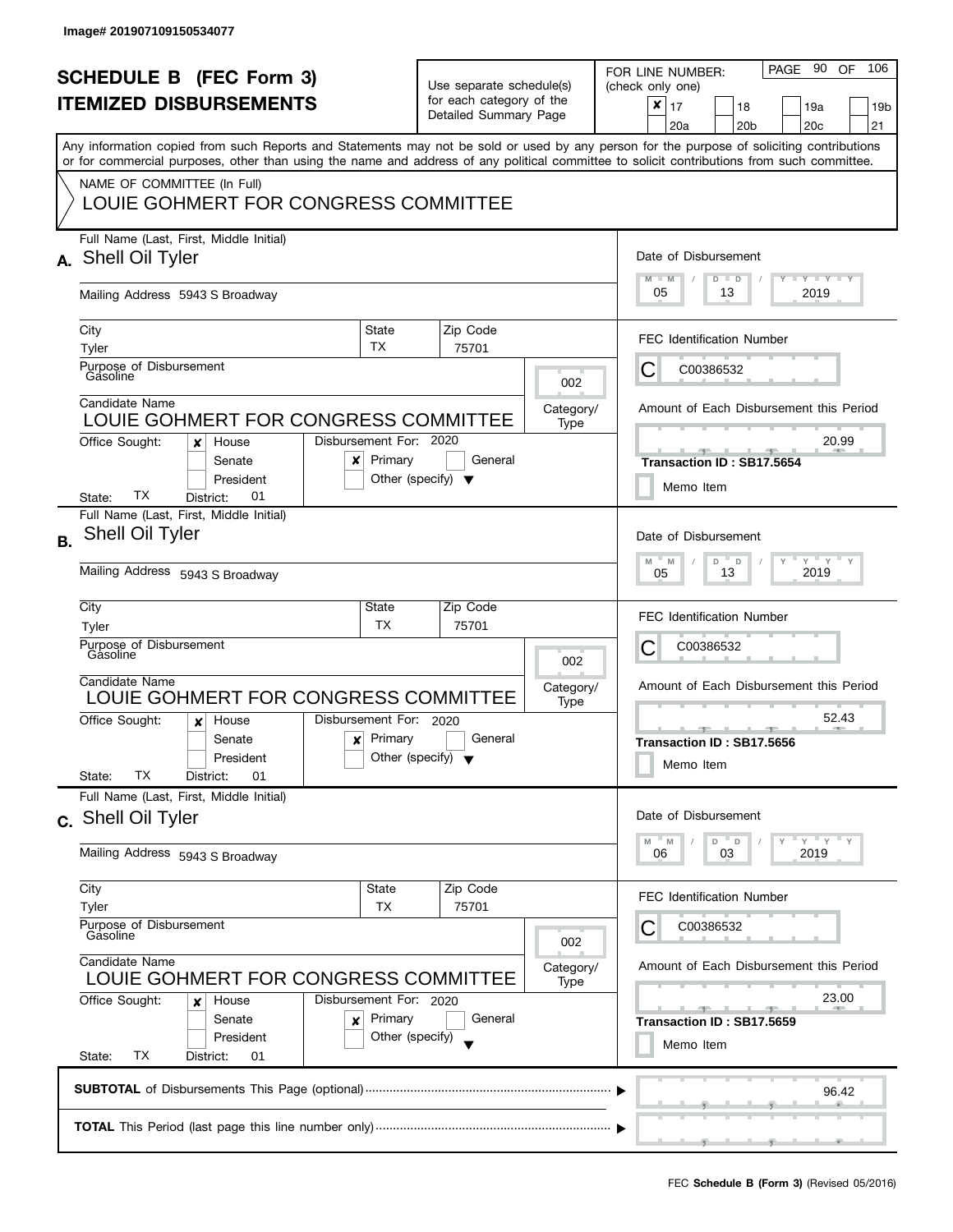| <b>SCHEDULE B</b> (FEC Form 3) |                                                                                                                                            |                                                 |                                                                               |                   |                   | PAGE 91<br>- 106<br>OF.<br>FOR LINE NUMBER:                                                                                               |  |  |
|--------------------------------|--------------------------------------------------------------------------------------------------------------------------------------------|-------------------------------------------------|-------------------------------------------------------------------------------|-------------------|-------------------|-------------------------------------------------------------------------------------------------------------------------------------------|--|--|
| <b>ITEMIZED DISBURSEMENTS</b>  |                                                                                                                                            |                                                 | Use separate schedule(s)<br>for each category of the<br>Detailed Summary Page |                   |                   | (check only one)                                                                                                                          |  |  |
|                                |                                                                                                                                            |                                                 |                                                                               |                   |                   | x<br>17<br>18<br>19a<br>19 <sub>b</sub><br>20 <sub>c</sub><br>20a<br>20 <sub>b</sub><br>21                                                |  |  |
|                                |                                                                                                                                            |                                                 |                                                                               |                   |                   | Any information copied from such Reports and Statements may not be sold or used by any person for the purpose of soliciting contributions |  |  |
|                                | or for commercial purposes, other than using the name and address of any political committee to solicit contributions from such committee. |                                                 |                                                                               |                   |                   |                                                                                                                                           |  |  |
|                                | NAME OF COMMITTEE (In Full)<br>LOUIE GOHMERT FOR CONGRESS COMMITTEE                                                                        |                                                 |                                                                               |                   |                   |                                                                                                                                           |  |  |
|                                | Full Name (Last, First, Middle Initial)                                                                                                    |                                                 |                                                                               |                   |                   |                                                                                                                                           |  |  |
|                                | A. Shell Oil Tyler                                                                                                                         |                                                 |                                                                               |                   |                   | Date of Disbursement                                                                                                                      |  |  |
|                                | Mailing Address 5943 S Broadway                                                                                                            |                                                 |                                                                               |                   |                   | $T$ $Y$ $T$ $Y$ $T$ $Y$<br>$M - M$<br>$D$ $D$<br>06<br>2019<br>05                                                                         |  |  |
|                                | City                                                                                                                                       | State                                           |                                                                               | Zip Code          |                   | <b>FEC Identification Number</b>                                                                                                          |  |  |
|                                | Tyler<br>Purpose of Disbursement                                                                                                           | <b>TX</b>                                       |                                                                               | 75701             |                   |                                                                                                                                           |  |  |
|                                | Gásoline                                                                                                                                   |                                                 |                                                                               |                   | 002               | C<br>C00386532                                                                                                                            |  |  |
|                                | Candidate Name<br>LOUIE GOHMERT FOR CONGRESS COMMITTEE                                                                                     |                                                 |                                                                               |                   | Category/         | Amount of Each Disbursement this Period                                                                                                   |  |  |
|                                | Office Sought:<br>House<br>x                                                                                                               | Disbursement For: 2020                          |                                                                               |                   | Type              | 32.49                                                                                                                                     |  |  |
|                                | Senate<br>x                                                                                                                                | Primary                                         |                                                                               | General           |                   | Transaction ID: SB17.5657                                                                                                                 |  |  |
|                                | President<br>ТX<br>01<br>District:<br>State:                                                                                               | Other (specify) $\blacktriangledown$            |                                                                               |                   |                   | Memo Item                                                                                                                                 |  |  |
|                                | Full Name (Last, First, Middle Initial)                                                                                                    |                                                 |                                                                               |                   |                   |                                                                                                                                           |  |  |
| <b>B.</b>                      | <b>Shell Oil Tyler</b>                                                                                                                     |                                                 |                                                                               |                   |                   | Date of Disbursement                                                                                                                      |  |  |
|                                | Mailing Address 5943 S Broadway                                                                                                            |                                                 |                                                                               |                   |                   | $Y = Y$<br>D<br>M<br>M<br>$\mathsf D$<br>2019<br>24<br>06                                                                                 |  |  |
|                                | City                                                                                                                                       | State                                           |                                                                               | Zip Code          |                   | <b>FEC Identification Number</b>                                                                                                          |  |  |
|                                | Tyler<br>Purpose of Disbursement                                                                                                           | TX                                              |                                                                               | 75701             |                   |                                                                                                                                           |  |  |
|                                | Gasoline                                                                                                                                   |                                                 |                                                                               |                   | 002               | С<br>C00386532                                                                                                                            |  |  |
|                                | Candidate Name<br>LOUIE GOHMERT FOR CONGRESS COMMITTEE                                                                                     |                                                 |                                                                               |                   | Category/<br>Type | Amount of Each Disbursement this Period                                                                                                   |  |  |
|                                | Office Sought:<br>House<br>x                                                                                                               | Disbursement For: 2020                          |                                                                               |                   |                   | 45.77<br><b>ARCHITECTS</b>                                                                                                                |  |  |
|                                | Senate<br>$\boldsymbol{x}$<br>President                                                                                                    | Primary<br>Other (specify) $\blacktriangledown$ |                                                                               | General           |                   | Transaction ID: SB17.5658                                                                                                                 |  |  |
|                                | ТX<br>01<br>State:<br>District:                                                                                                            |                                                 |                                                                               |                   |                   | Memo Item                                                                                                                                 |  |  |
|                                | Full Name (Last, First, Middle Initial)                                                                                                    |                                                 |                                                                               |                   |                   | Date of Disbursement                                                                                                                      |  |  |
|                                | c. Southside Bank                                                                                                                          |                                                 |                                                                               |                   |                   |                                                                                                                                           |  |  |
|                                | Mailing Address P O Box 1079                                                                                                               |                                                 |                                                                               |                   |                   | $Y = Y = Y$<br>D<br>D<br>M<br>M<br>2019<br>04<br>01                                                                                       |  |  |
|                                | City                                                                                                                                       | State<br>ТX                                     |                                                                               | Zip Code<br>75710 |                   | <b>FEC Identification Number</b>                                                                                                          |  |  |
|                                | Tyler<br>Purpose of Disbursement                                                                                                           |                                                 |                                                                               |                   |                   | C00386532                                                                                                                                 |  |  |
|                                | Service Charge<br>Candidate Name<br>LOUIE GOHMERT FOR CONGRESS COMMITTEE                                                                   |                                                 |                                                                               |                   | 001               |                                                                                                                                           |  |  |
|                                |                                                                                                                                            |                                                 |                                                                               |                   | Category/<br>Type | Amount of Each Disbursement this Period                                                                                                   |  |  |
|                                | Office Sought:<br>House<br>x                                                                                                               | Disbursement For: 2020                          |                                                                               |                   |                   | 72.15<br><u>_______</u><br><b>AND</b>                                                                                                     |  |  |
|                                | Senate<br>×<br>President                                                                                                                   | Primary<br>Other (specify)                      |                                                                               | General           |                   | Transaction ID: SB17.5664                                                                                                                 |  |  |
|                                | ТX<br>State:<br>District:<br>01                                                                                                            |                                                 |                                                                               |                   |                   | Memo Item                                                                                                                                 |  |  |
|                                |                                                                                                                                            |                                                 |                                                                               |                   |                   | 150.41                                                                                                                                    |  |  |
|                                |                                                                                                                                            |                                                 |                                                                               |                   |                   |                                                                                                                                           |  |  |
|                                |                                                                                                                                            |                                                 |                                                                               |                   |                   |                                                                                                                                           |  |  |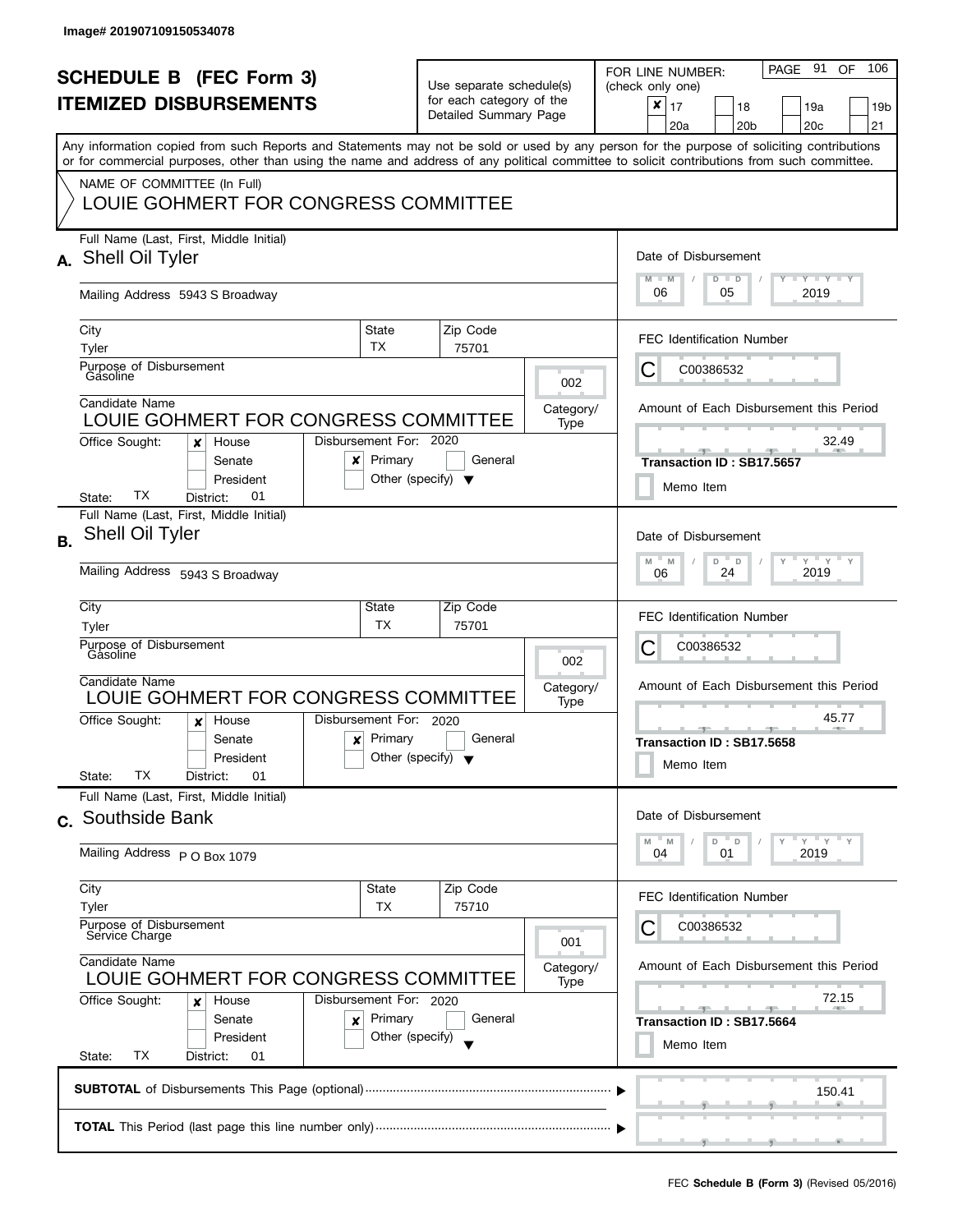| <b>SCHEDULE B</b> (FEC Form 3)<br><b>ITEMIZED DISBURSEMENTS</b> |                                                                                                                                                                                                                                                                                                                                                                |                                                      | Use separate schedule(s)<br>for each category of the<br>Detailed Summary Page |                          | PAGE 92 OF<br>106<br>FOR LINE NUMBER:<br>(check only one)<br>$\pmb{\times}$<br>17<br>18<br>19a<br>19 <sub>b</sub><br>20 <sub>b</sub><br>20 <sub>c</sub><br>21<br>20a |
|-----------------------------------------------------------------|----------------------------------------------------------------------------------------------------------------------------------------------------------------------------------------------------------------------------------------------------------------------------------------------------------------------------------------------------------------|------------------------------------------------------|-------------------------------------------------------------------------------|--------------------------|----------------------------------------------------------------------------------------------------------------------------------------------------------------------|
|                                                                 | Any information copied from such Reports and Statements may not be sold or used by any person for the purpose of soliciting contributions<br>or for commercial purposes, other than using the name and address of any political committee to solicit contributions from such committee.<br>NAME OF COMMITTEE (In Full)<br>LOUIE GOHMERT FOR CONGRESS COMMITTEE |                                                      |                                                                               |                          |                                                                                                                                                                      |
|                                                                 | Full Name (Last, First, Middle Initial)<br>A. Southside Bank<br>Mailing Address P O Box 1079                                                                                                                                                                                                                                                                   |                                                      |                                                                               |                          | Date of Disbursement<br>$T - Y = T - Y$<br>$M - M$<br>$D$ $D$<br>04<br>02<br>2019                                                                                    |
|                                                                 | City<br>Tyler<br>Purpose of Disbursement<br>Service Charge                                                                                                                                                                                                                                                                                                     | State<br><b>TX</b>                                   | Zip Code<br>75710                                                             | 001                      | <b>FEC Identification Number</b><br>C<br>C00386532                                                                                                                   |
|                                                                 | Candidate Name<br>LOUIE GOHMERT FOR CONGRESS COMMITTEE<br>Office Sought:<br>House<br>×<br>Senate<br>x<br>President<br>ТX<br>01<br>District:<br>State:                                                                                                                                                                                                          | Disbursement For: 2020<br>Primary                    | General<br>Other (specify) $\blacktriangledown$                               | Category/<br>Type        | Amount of Each Disbursement this Period<br>35.05<br>Transaction ID: SB17.5666<br>Memo Item                                                                           |
| <b>B.</b>                                                       | Full Name (Last, First, Middle Initial)<br>Southside Bank<br>Mailing Address P O Box 1079                                                                                                                                                                                                                                                                      |                                                      |                                                                               |                          | Date of Disbursement<br>$Y = Y$<br>M<br>D<br>M<br>$\mathsf D$<br>2019<br>01<br>05                                                                                    |
|                                                                 | City<br>Tyler<br>Purpose of Disbursement<br>Sérvice Charge<br>Candidate Name<br>LOUIE GOHMERT FOR CONGRESS COMMITTEE                                                                                                                                                                                                                                           | State<br>TX                                          | Zip Code<br>75710                                                             | 001<br>Category/<br>Type | <b>FEC Identification Number</b><br>С<br>C00386532<br>Amount of Each Disbursement this Period                                                                        |
|                                                                 | Office Sought:<br>House<br>x<br>Senate<br>$\boldsymbol{\mathsf{x}}$<br>President<br>TХ<br>01<br>District:<br>State:                                                                                                                                                                                                                                            | Disbursement For: 2020<br>Primary                    | General<br>Other (specify) $\blacktriangledown$                               |                          | 72.15<br><b>ARCHITECT</b><br>Transaction ID: SB17.5667<br>Memo Item                                                                                                  |
|                                                                 | Full Name (Last, First, Middle Initial)<br>c. Southside Bank<br>Mailing Address P O Box 1079                                                                                                                                                                                                                                                                   |                                                      |                                                                               |                          | Date of Disbursement<br>$Y = Y$<br>D<br>$\mathsf D$<br>M<br>M<br>2019<br>05<br>02                                                                                    |
|                                                                 | City<br>Tyler<br>Purpose of Disbursement<br>Service Charge                                                                                                                                                                                                                                                                                                     | State<br>TX                                          | Zip Code<br>75710                                                             | 001                      | <b>FEC Identification Number</b><br>C00386532                                                                                                                        |
|                                                                 | Candidate Name<br>LOUIE GOHMERT FOR CONGRESS COMMITTEE<br>Office Sought:<br>House<br>x<br>Senate<br>×<br>President<br>ТX<br>State:<br>District:<br>01                                                                                                                                                                                                          | Disbursement For: 2020<br>Primary<br>Other (specify) | General                                                                       | Category/<br>Type        | Amount of Each Disbursement this Period<br>70.05<br><b>ARCHITECT</b><br>Transaction ID: SB17.5668<br>Memo Item                                                       |
|                                                                 |                                                                                                                                                                                                                                                                                                                                                                |                                                      |                                                                               |                          | 177.25                                                                                                                                                               |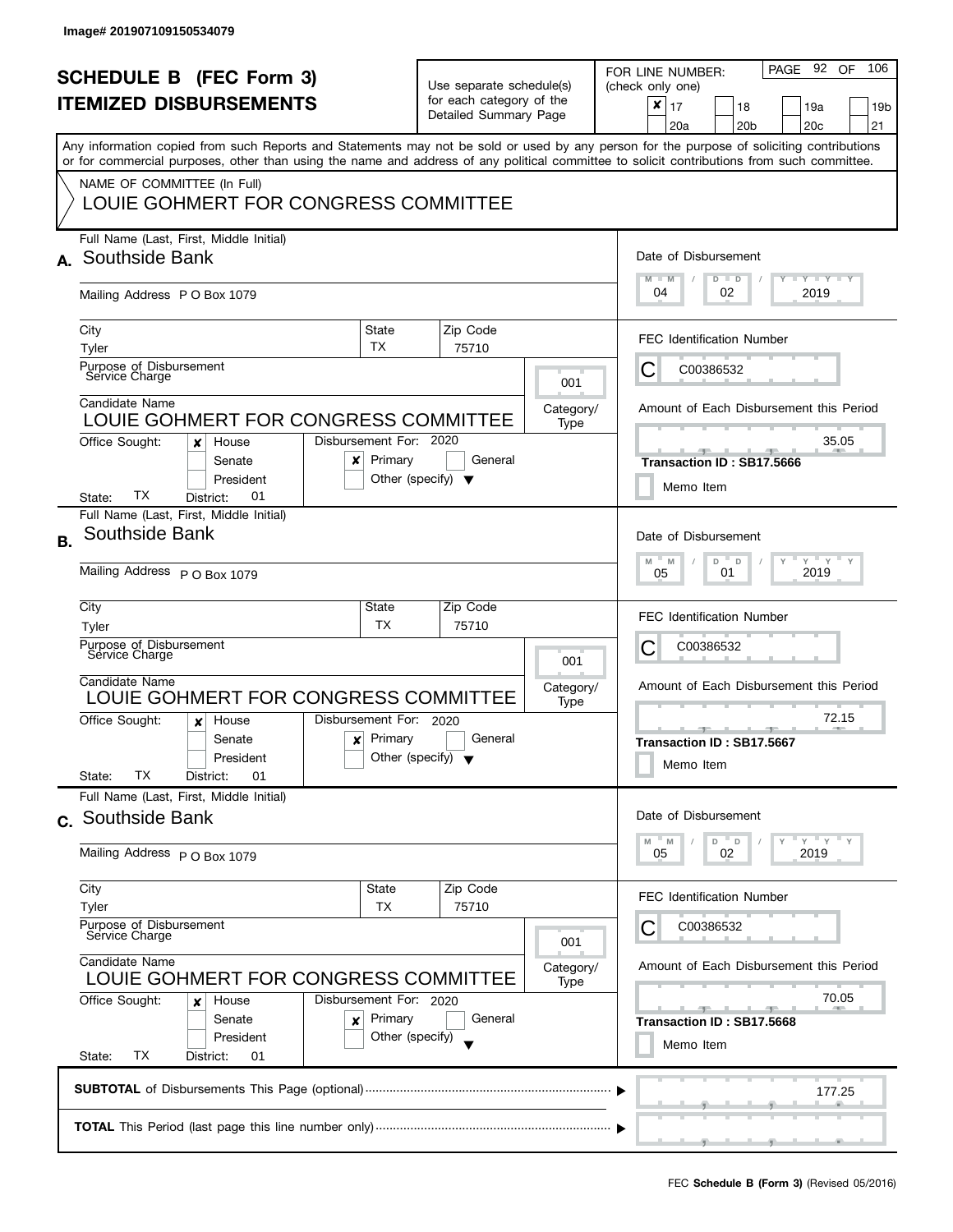| <b>SCHEDULE B</b> (FEC Form 3)<br><b>ITEMIZED DISBURSEMENTS</b> |                                                                                                                                                                                                                                                                                         |                                                                  | Use separate schedule(s)<br>for each category of the |                   | PAGE 93<br>106<br><b>OF</b><br>FOR LINE NUMBER:<br>(check only one)                                     |
|-----------------------------------------------------------------|-----------------------------------------------------------------------------------------------------------------------------------------------------------------------------------------------------------------------------------------------------------------------------------------|------------------------------------------------------------------|------------------------------------------------------|-------------------|---------------------------------------------------------------------------------------------------------|
|                                                                 |                                                                                                                                                                                                                                                                                         |                                                                  | Detailed Summary Page                                |                   | $\pmb{\times}$<br>17<br>18<br>19a<br>19 <sub>b</sub><br>20 <sub>b</sub><br>20 <sub>c</sub><br>21<br>20a |
|                                                                 | Any information copied from such Reports and Statements may not be sold or used by any person for the purpose of soliciting contributions<br>or for commercial purposes, other than using the name and address of any political committee to solicit contributions from such committee. |                                                                  |                                                      |                   |                                                                                                         |
|                                                                 | NAME OF COMMITTEE (In Full)<br>LOUIE GOHMERT FOR CONGRESS COMMITTEE                                                                                                                                                                                                                     |                                                                  |                                                      |                   |                                                                                                         |
|                                                                 | Full Name (Last, First, Middle Initial)<br>A. Southside Bank                                                                                                                                                                                                                            |                                                                  |                                                      |                   | Date of Disbursement<br>$T - Y = T - Y$<br>$M - M$<br>$D$ $D$                                           |
|                                                                 | Mailing Address P O Box 1079                                                                                                                                                                                                                                                            |                                                                  |                                                      |                   | 06<br>03<br>2019                                                                                        |
|                                                                 | City<br>Tyler                                                                                                                                                                                                                                                                           | State<br>TX                                                      | Zip Code<br>75710                                    |                   | <b>FEC Identification Number</b>                                                                        |
|                                                                 | Purpose of Disbursement<br>Service Charge                                                                                                                                                                                                                                               |                                                                  |                                                      | 001               | С<br>C00386532                                                                                          |
|                                                                 | Candidate Name<br>LOUIE GOHMERT FOR CONGRESS COMMITTEE                                                                                                                                                                                                                                  |                                                                  |                                                      | Category/<br>Type | Amount of Each Disbursement this Period                                                                 |
|                                                                 | Office Sought:<br>House<br>×<br>Senate<br>x<br>President<br>ТX<br>01<br>District:<br>State:                                                                                                                                                                                             | Disbursement For: 2020<br>Primary                                | General<br>Other (specify) $\blacktriangledown$      |                   | 107.20<br>Transaction ID: SB17.5669<br>Memo Item                                                        |
| <b>B.</b>                                                       | Full Name (Last, First, Middle Initial)<br>Southside Bank                                                                                                                                                                                                                               |                                                                  |                                                      |                   | Date of Disbursement                                                                                    |
|                                                                 | Mailing Address P O Box 1079                                                                                                                                                                                                                                                            | $Y$ $Y$ $Y$<br>$\overline{a}$<br>M<br>D<br>M<br>2019<br>04<br>06 |                                                      |                   |                                                                                                         |
|                                                                 | City<br>Tyler                                                                                                                                                                                                                                                                           | State<br>ТX                                                      | Zip Code<br>75710                                    |                   | <b>FEC Identification Number</b>                                                                        |
|                                                                 | Purpose of Disbursement<br>Service Charge                                                                                                                                                                                                                                               |                                                                  |                                                      | 001               | С<br>C00386532                                                                                          |
|                                                                 | Candidate Name<br>LOUIE GOHMERT FOR CONGRESS COMMITTEE                                                                                                                                                                                                                                  |                                                                  |                                                      | Category/<br>Type | Amount of Each Disbursement this Period                                                                 |
|                                                                 | Office Sought:<br>House<br>x<br>Senate<br>$\boldsymbol{\mathsf{x}}$<br>President<br>TХ<br>State:<br>District:<br>01                                                                                                                                                                     | Disbursement For: 2020<br>Primary                                | General<br>Other (specify) $\blacktriangledown$      |                   | 35.00<br>Transaction ID: SB17.5670<br>Memo Item                                                         |
|                                                                 | Full Name (Last, First, Middle Initial)<br>c. Southside Bank                                                                                                                                                                                                                            |                                                                  |                                                      |                   | Date of Disbursement                                                                                    |
|                                                                 | Mailing Address P O Box 1079                                                                                                                                                                                                                                                            |                                                                  |                                                      |                   | D<br>$Y = Y$<br>M<br>$\mathsf D$<br>M<br>2019<br>06<br>28                                               |
|                                                                 | City<br>Tyler                                                                                                                                                                                                                                                                           | State<br>TX                                                      | Zip Code<br>75710                                    |                   | <b>FEC Identification Number</b>                                                                        |
|                                                                 | Purpose of Disbursement<br>Service Charge<br>Candidate Name<br>LOUIE GOHMERT FOR CONGRESS COMMITTEE                                                                                                                                                                                     |                                                                  |                                                      | 001               | C00386532                                                                                               |
|                                                                 |                                                                                                                                                                                                                                                                                         |                                                                  |                                                      | Category/<br>Type | Amount of Each Disbursement this Period                                                                 |
|                                                                 | Office Sought:<br>House<br>×<br>Senate<br>×<br>President                                                                                                                                                                                                                                | Disbursement For: 2020<br>Primary<br>Other (specify)             | General                                              |                   | 18.72<br>$-$<br>المستقبل<br>Transaction ID: SB17.5665<br>Memo Item                                      |
|                                                                 | ТX<br>State:<br>District:<br>01                                                                                                                                                                                                                                                         |                                                                  |                                                      |                   |                                                                                                         |
|                                                                 |                                                                                                                                                                                                                                                                                         |                                                                  |                                                      |                   | 160.92                                                                                                  |
|                                                                 |                                                                                                                                                                                                                                                                                         |                                                                  |                                                      |                   |                                                                                                         |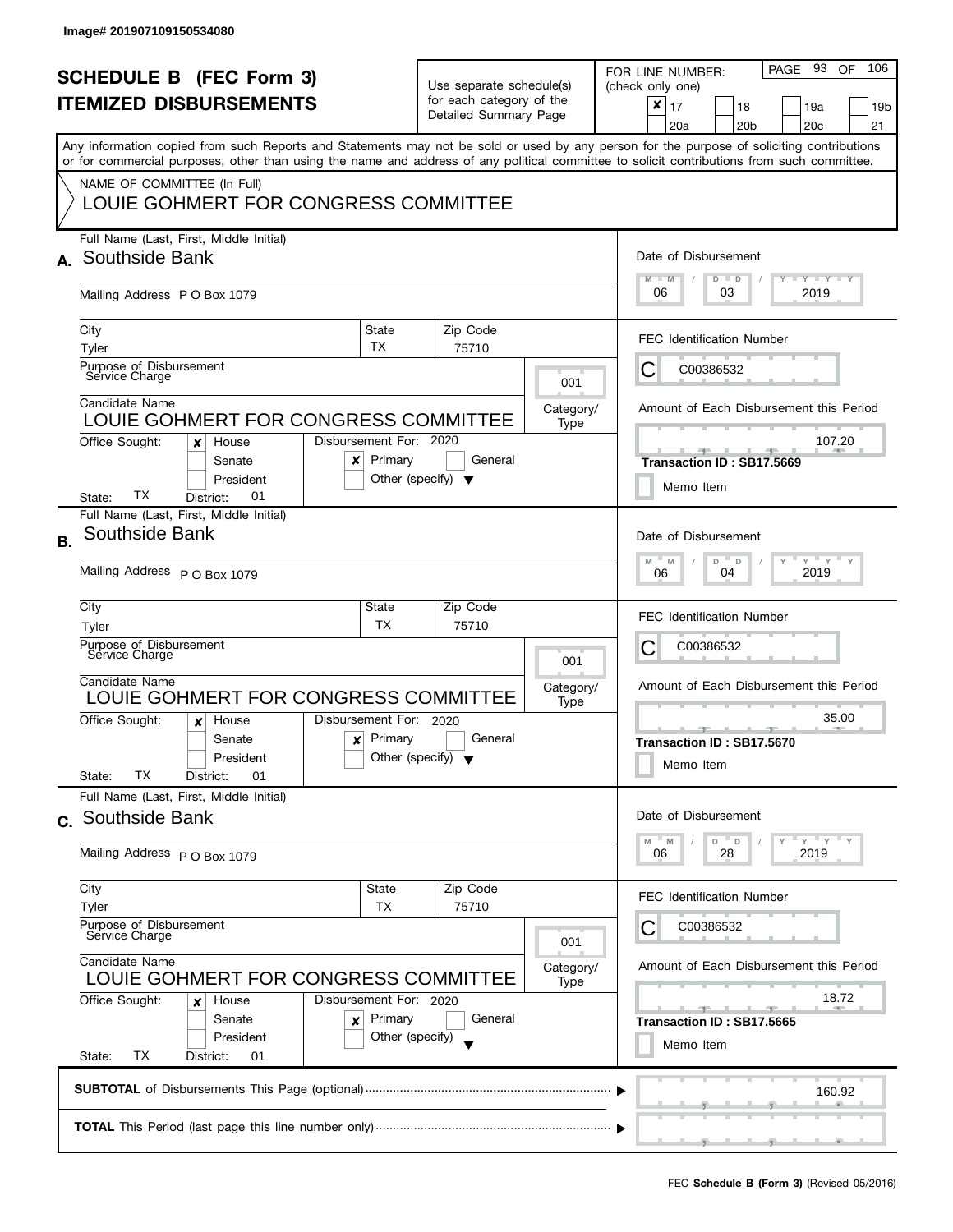| <b>SCHEDULE B</b> (FEC Form 3)<br><b>ITEMIZED DISBURSEMENTS</b> |                                                                                                                                                                                                                   |                                                                                   | Use separate schedule(s)<br>for each category of the<br>Detailed Summary Page |                   | PAGE 94 OF<br>106<br>FOR LINE NUMBER:<br>(check only one)<br>×<br>17<br>18<br>19a<br>19 <sub>b</sub><br>20c<br>20a<br>20 <sub>b</sub><br>21<br>Any information copied from such Reports and Statements may not be sold or used by any person for the purpose of soliciting contributions |
|-----------------------------------------------------------------|-------------------------------------------------------------------------------------------------------------------------------------------------------------------------------------------------------------------|-----------------------------------------------------------------------------------|-------------------------------------------------------------------------------|-------------------|------------------------------------------------------------------------------------------------------------------------------------------------------------------------------------------------------------------------------------------------------------------------------------------|
|                                                                 | or for commercial purposes, other than using the name and address of any political committee to solicit contributions from such committee.<br>NAME OF COMMITTEE (In Full)<br>LOUIE GOHMERT FOR CONGRESS COMMITTEE |                                                                                   |                                                                               |                   |                                                                                                                                                                                                                                                                                          |
|                                                                 | Full Name (Last, First, Middle Initial)<br>A. Southwest Airlines<br>Mailing Address PO Box 36647                                                                                                                  | Date of Disbursement<br>$T - Y = T - Y$<br>$M - M$<br>$D$ $D$<br>06<br>2019<br>10 |                                                                               |                   |                                                                                                                                                                                                                                                                                          |
|                                                                 | City<br>Dallas<br>Purpose_of Disbursement<br>Airline Tickets                                                                                                                                                      | State<br>TX                                                                       | Zip Code<br>75235                                                             | 002               | FEC Identification Number<br>C00386532<br>C                                                                                                                                                                                                                                              |
|                                                                 | Candidate Name<br>LOUIE GOHMERT FOR CONGRESS COMMITTEE<br>Office Sought:<br>House<br>x<br>Senate<br>x<br>President                                                                                                | Disbursement For: 2020<br>Primary                                                 | General<br>Other (specify) $\blacktriangledown$                               | Category/<br>Type | Amount of Each Disbursement this Period<br>1055.96<br>Transaction ID: SB17.5671<br>Memo Item                                                                                                                                                                                             |
| <b>B.</b>                                                       | TХ<br>01<br>District:<br>State:<br>Full Name (Last, First, Middle Initial)<br><b>Southwest Airlines</b><br>Mailing Address PO Box 36647                                                                           |                                                                                   |                                                                               |                   | Date of Disbursement<br>$Y$ $Y$ $Y$<br>M<br>D<br>M<br>$\mathsf D$<br>2019<br>26<br>06                                                                                                                                                                                                    |
|                                                                 | City<br>Dallas<br>Purpose of Disbursement<br>Airline Tickets<br>Candidate Name<br>LOUIE GOHMERT FOR CONGRESS COMMITTEE                                                                                            | State<br>TΧ.                                                                      | Zip Code<br>75235                                                             | 002<br>Category/  | <b>FEC Identification Number</b><br>С<br>C00386532<br>Amount of Each Disbursement this Period                                                                                                                                                                                            |
|                                                                 | Office Sought:<br>House<br>x<br>Senate<br>$\boldsymbol{x}$<br>President<br>ТX<br>01<br>State:<br>District:                                                                                                        | Disbursement For: 2020<br>Primary                                                 | General<br>Other (specify) $\blacktriangledown$                               | Type              | 8.00<br>$-$<br>دو با ب<br>Transaction ID: SB17.5693<br>Memo Item                                                                                                                                                                                                                         |
|                                                                 | Full Name (Last, First, Middle Initial)<br>c. SQ Donek Nezer<br>Mailing Address 1754 Main St                                                                                                                      |                                                                                   |                                                                               |                   | Date of Disbursement<br>= γ = γ = γ<br>D<br>D<br>M<br>M<br>2019<br>06<br>26                                                                                                                                                                                                              |
|                                                                 | City<br>Garland<br>Purpose of Disbursement<br>Gasoline                                                                                                                                                            | State<br>ТX                                                                       | Zip Code<br>75040                                                             | 002               | <b>FEC Identification Number</b><br>C00386532                                                                                                                                                                                                                                            |
|                                                                 | Candidate Name<br>LOUIE GOHMERT FOR CONGRESS COMMITTEE<br>Office Sought:<br>House<br>x<br>Senate<br>×<br>President<br><b>TX</b><br>State:<br>District:<br>01                                                      | Disbursement For: 2020<br>Primary<br>Other (specify)                              | General                                                                       | Category/<br>Type | Amount of Each Disbursement this Period<br>61.25<br><b>ALC: NO</b><br>Transaction ID: SB17.5675<br>Memo Item                                                                                                                                                                             |
|                                                                 |                                                                                                                                                                                                                   |                                                                                   |                                                                               |                   | 1125.21                                                                                                                                                                                                                                                                                  |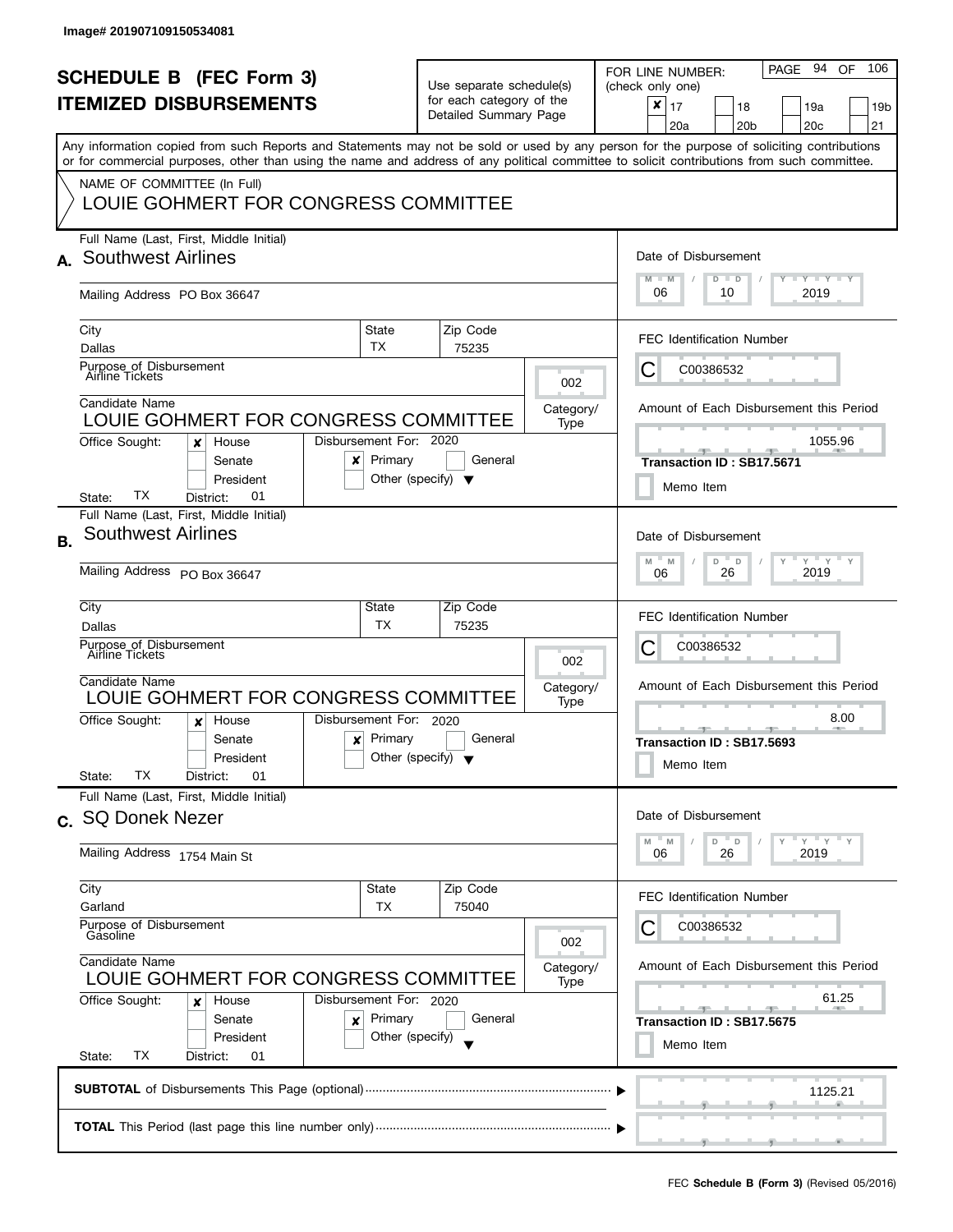| <b>SCHEDULE B</b> (FEC Form 3)<br><b>ITEMIZED DISBURSEMENTS</b><br>Any information copied from such Reports and Statements may not be sold or used by any person for the purpose of soliciting contributions<br>or for commercial purposes, other than using the name and address of any political committee to solicit contributions from such committee.<br>NAME OF COMMITTEE (In Full)<br>LOUIE GOHMERT FOR CONGRESS COMMITTEE |                                                                                                                                                                                                                                                                                                                                                                                               |                                                                                                        | Use separate schedule(s)<br>for each category of the<br>Detailed Summary Page |                          | PAGE 95 OF<br>106<br>FOR LINE NUMBER:<br>(check only one)<br>$\boldsymbol{x}$<br>17<br>18<br>19a<br>19 <sub>b</sub><br>20 <sub>c</sub><br>21<br>20a<br>20 <sub>b</sub>                                                                                                               |
|-----------------------------------------------------------------------------------------------------------------------------------------------------------------------------------------------------------------------------------------------------------------------------------------------------------------------------------------------------------------------------------------------------------------------------------|-----------------------------------------------------------------------------------------------------------------------------------------------------------------------------------------------------------------------------------------------------------------------------------------------------------------------------------------------------------------------------------------------|--------------------------------------------------------------------------------------------------------|-------------------------------------------------------------------------------|--------------------------|--------------------------------------------------------------------------------------------------------------------------------------------------------------------------------------------------------------------------------------------------------------------------------------|
|                                                                                                                                                                                                                                                                                                                                                                                                                                   | Full Name (Last, First, Middle Initial)<br>$A.$ Stoner, Heather, $, ,$<br>Mailing Address 618 W 6th Street<br>City<br>Tyler<br>Purpose of Disbursement<br>Salary<br>Candidate Name<br>LOUIE GOHMERT FOR CONGRESS COMMITTEE<br>Disbursement For: 2020<br>Office Sought:<br>House<br>×<br>Senate<br>x                                                                                           | State<br>TX<br>Primary                                                                                 | Zip Code<br>75701<br>General                                                  | 001<br>Category/<br>Type | Date of Disbursement<br>$T$ $Y$ $T$ $Y$ $T$ $Y$<br>$M - M$<br>$D$ $D$<br>04<br>02<br>2019<br>FEC Identification Number<br>C<br>C00386532<br>Amount of Each Disbursement this Period<br>675.47<br>Transaction ID: SB17.5676                                                           |
| <b>B.</b>                                                                                                                                                                                                                                                                                                                                                                                                                         | President<br>TХ<br>01<br>District:<br>State:<br>Full Name (Last, First, Middle Initial)<br>Stoner, Heather, , ,<br>Mailing Address 618 W 6th Street<br>City<br>Tyler<br>Purpose of Disbursement<br>Sálary<br>Candidate Name<br>LOUIE GOHMERT FOR CONGRESS COMMITTEE<br>Disbursement For: 2020<br>Office Sought:<br>House<br>x<br>Senate<br>$\boldsymbol{\mathsf{x}}$<br>President<br>ТX<br>01 | Other (specify) $\blacktriangledown$<br>State<br>ТX<br>Primary<br>Other (specify) $\blacktriangledown$ | Zip Code<br>75701<br>General                                                  | 001<br>Category/<br>Type | Memo Item<br>Date of Disbursement<br>$Y = Y = Y$<br>M<br>D<br>$\Box$<br>M<br>2019<br>15<br>04<br><b>FEC Identification Number</b><br>С<br>C00386532<br>Amount of Each Disbursement this Period<br>8931.22<br><u>______</u><br><b>STATE</b><br>Transaction ID: SB17.5677<br>Memo Item |
|                                                                                                                                                                                                                                                                                                                                                                                                                                   | State:<br>District:<br>Full Name (Last, First, Middle Initial)<br>c. Stoner, Heather, , ,<br>Mailing Address 618 W 6th Street<br>City<br>Tyler<br>Purpose of Disbursement<br>Salary<br>Candidate Name<br>LOUIE GOHMERT FOR CONGRESS COMMITTEE<br>Office Sought:<br>Disbursement For: 2020<br>House<br>x<br>Senate<br>x<br>President<br>ТX<br>State:<br>District:<br>01                        | State<br>ТX<br>Primary<br>Other (specify)                                                              | Zip Code<br>75701<br>General                                                  | 001<br>Category/<br>Type | Date of Disbursement<br>$Y = Y = Y$<br>D<br>$\mathsf{D}$<br>M<br>M<br>2019<br>05<br>03<br><b>FEC Identification Number</b><br>C00386532<br>Amount of Each Disbursement this Period<br>1156.52<br>Transaction ID: SB17.5678<br>Memo Item                                              |
|                                                                                                                                                                                                                                                                                                                                                                                                                                   |                                                                                                                                                                                                                                                                                                                                                                                               |                                                                                                        |                                                                               |                          | 10763.21                                                                                                                                                                                                                                                                             |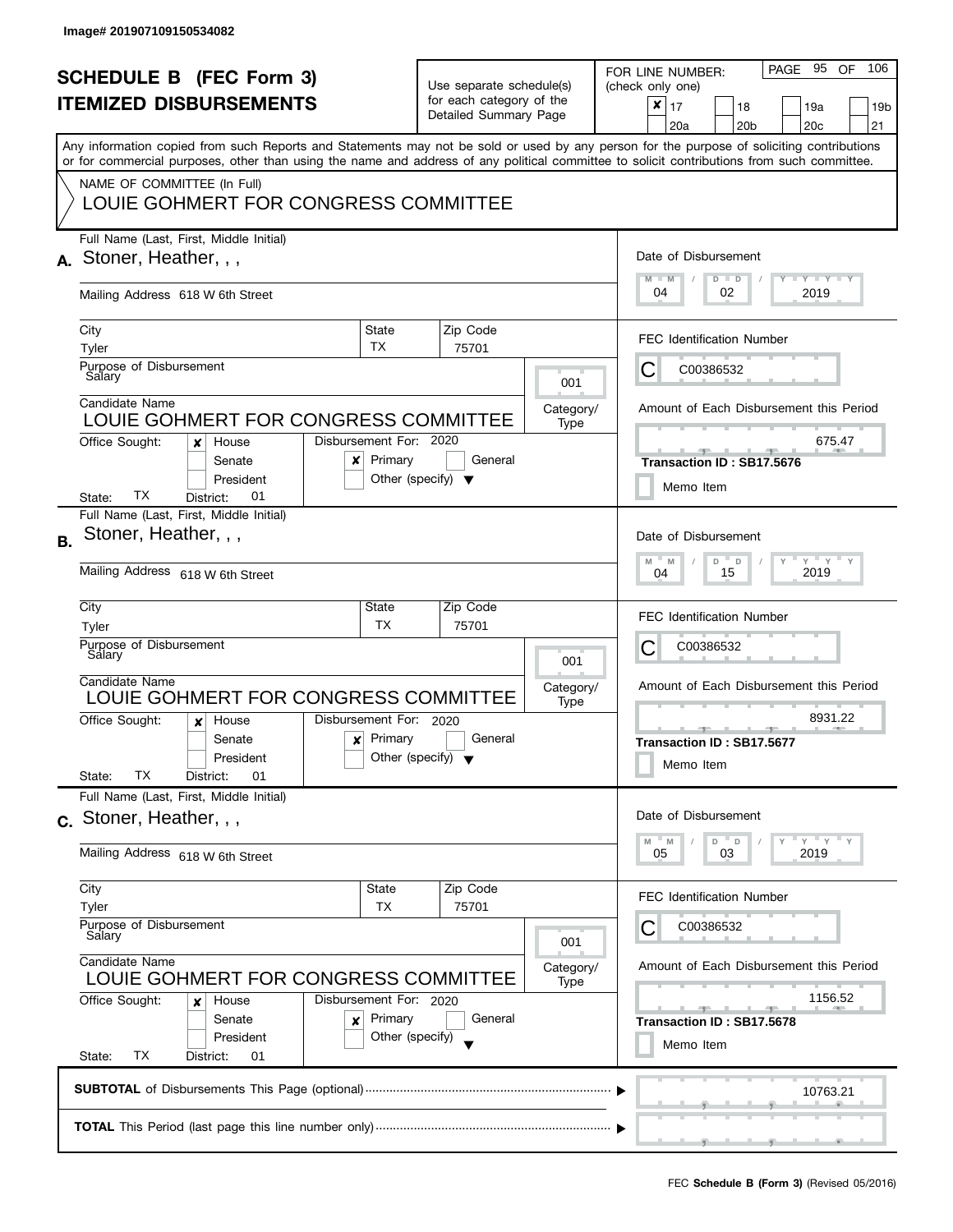| <b>SCHEDULE B (FEC Form 3)</b><br><b>ITEMIZED DISBURSEMENTS</b><br>Any information copied from such Reports and Statements may not be sold or used by any person for the purpose of soliciting contributions<br>or for commercial purposes, other than using the name and address of any political committee to solicit contributions from such committee. |                                                                                                                                                                                                           |                                                 | Use separate schedule(s)<br>for each category of the<br>Detailed Summary Page |                          | PAGE 96 OF<br>106<br>FOR LINE NUMBER:<br>(check only one)<br>$\pmb{\times}$<br>17<br>18<br>19a<br>19b<br>20a<br>20 <sub>b</sub><br>20 <sub>c</sub><br>21 |
|------------------------------------------------------------------------------------------------------------------------------------------------------------------------------------------------------------------------------------------------------------------------------------------------------------------------------------------------------------|-----------------------------------------------------------------------------------------------------------------------------------------------------------------------------------------------------------|-------------------------------------------------|-------------------------------------------------------------------------------|--------------------------|----------------------------------------------------------------------------------------------------------------------------------------------------------|
|                                                                                                                                                                                                                                                                                                                                                            | NAME OF COMMITTEE (In Full)<br>LOUIE GOHMERT FOR CONGRESS COMMITTEE                                                                                                                                       |                                                 |                                                                               |                          |                                                                                                                                                          |
|                                                                                                                                                                                                                                                                                                                                                            | Full Name (Last, First, Middle Initial)<br>A. Stoner, Heather, , ,<br>Mailing Address 618 W 6th Street                                                                                                    |                                                 |                                                                               |                          | Date of Disbursement<br>$M - M$<br>$T - Y = T - Y$<br>$D$ $D$<br>05<br>2019<br>15                                                                        |
|                                                                                                                                                                                                                                                                                                                                                            | City<br>Tyler<br>Purpose of Disbursement                                                                                                                                                                  | State<br>TX                                     | Zip Code<br>75701                                                             |                          | <b>FEC Identification Number</b><br>С<br>C00386532                                                                                                       |
|                                                                                                                                                                                                                                                                                                                                                            | Salary<br>Candidate Name<br>LOUIE GOHMERT FOR CONGRESS COMMITTEE<br>Disbursement For: 2020                                                                                                                |                                                 |                                                                               | 001<br>Category/<br>Type | Amount of Each Disbursement this Period<br>5541.33                                                                                                       |
|                                                                                                                                                                                                                                                                                                                                                            | Office Sought:<br>House<br>x<br>Senate<br>$\boldsymbol{\mathsf{x}}$<br>President<br>TХ<br>01<br>District:<br>State:                                                                                       | Primary<br>Other (specify) $\blacktriangledown$ | General                                                                       |                          | Transaction ID: SB17.5679<br>Memo Item                                                                                                                   |
| <b>B.</b>                                                                                                                                                                                                                                                                                                                                                  | Full Name (Last, First, Middle Initial)<br>Stoner, Heather, , ,<br>Mailing Address 618 W 6th Street                                                                                                       |                                                 |                                                                               |                          | Date of Disbursement<br>$Y$ $Y$ $Y$<br>$-M$<br>$D$ $D$<br>M<br>Y<br>2019<br>19<br>06                                                                     |
|                                                                                                                                                                                                                                                                                                                                                            | City<br>Tyler<br>Purpose of Disbursement<br>Salary                                                                                                                                                        | State<br>ТX                                     | Zip Code<br>75701                                                             | 001                      | <b>FEC Identification Number</b><br>С<br>C00386532                                                                                                       |
|                                                                                                                                                                                                                                                                                                                                                            | Candidate Name<br>LOUIE GOHMERT FOR CONGRESS COMMITTEE<br>Disbursement For: 2020<br>Office Sought:<br>House<br>$\boldsymbol{x}$<br>Senate<br>$\mathbf{x}$<br>President<br>TХ<br>State:<br>District:<br>01 | Primary<br>Other (specify) $\blacktriangledown$ | General                                                                       | Category/<br>Type        | Amount of Each Disbursement this Period<br>4826.45<br>___<br>Transaction ID: SB17.5680<br>Memo Item                                                      |
|                                                                                                                                                                                                                                                                                                                                                            | Full Name (Last, First, Middle Initial)<br>c. Storage Center<br>Mailing Address 13638 SH 110 South                                                                                                        |                                                 |                                                                               |                          | Date of Disbursement<br>$Y = Y = Y$<br>D<br>$\mathsf D$<br>M<br>M<br>01<br>2019<br>04                                                                    |
|                                                                                                                                                                                                                                                                                                                                                            | City<br>Tyler<br>Purpose of Disbursement<br>Storage                                                                                                                                                       | State<br>TX                                     | Zip Code<br>75707                                                             | 001                      | <b>FEC Identification Number</b><br>C00386532                                                                                                            |
|                                                                                                                                                                                                                                                                                                                                                            | Candidate Name<br>LOUIE GOHMERT FOR CONGRESS COMMITTEE<br>Office Sought:<br>Disbursement For: 2020<br>House<br>×<br>Senate<br>×<br>President<br>ТX<br>State:<br>District:<br>01                           | Primary<br>Other (specify)                      | General                                                                       | Category/<br>Type        | Amount of Each Disbursement this Period<br>105.00<br>Transaction ID: SB17.5681<br>Memo Item                                                              |
|                                                                                                                                                                                                                                                                                                                                                            |                                                                                                                                                                                                           |                                                 |                                                                               |                          | 10472.78                                                                                                                                                 |
|                                                                                                                                                                                                                                                                                                                                                            |                                                                                                                                                                                                           |                                                 |                                                                               |                          |                                                                                                                                                          |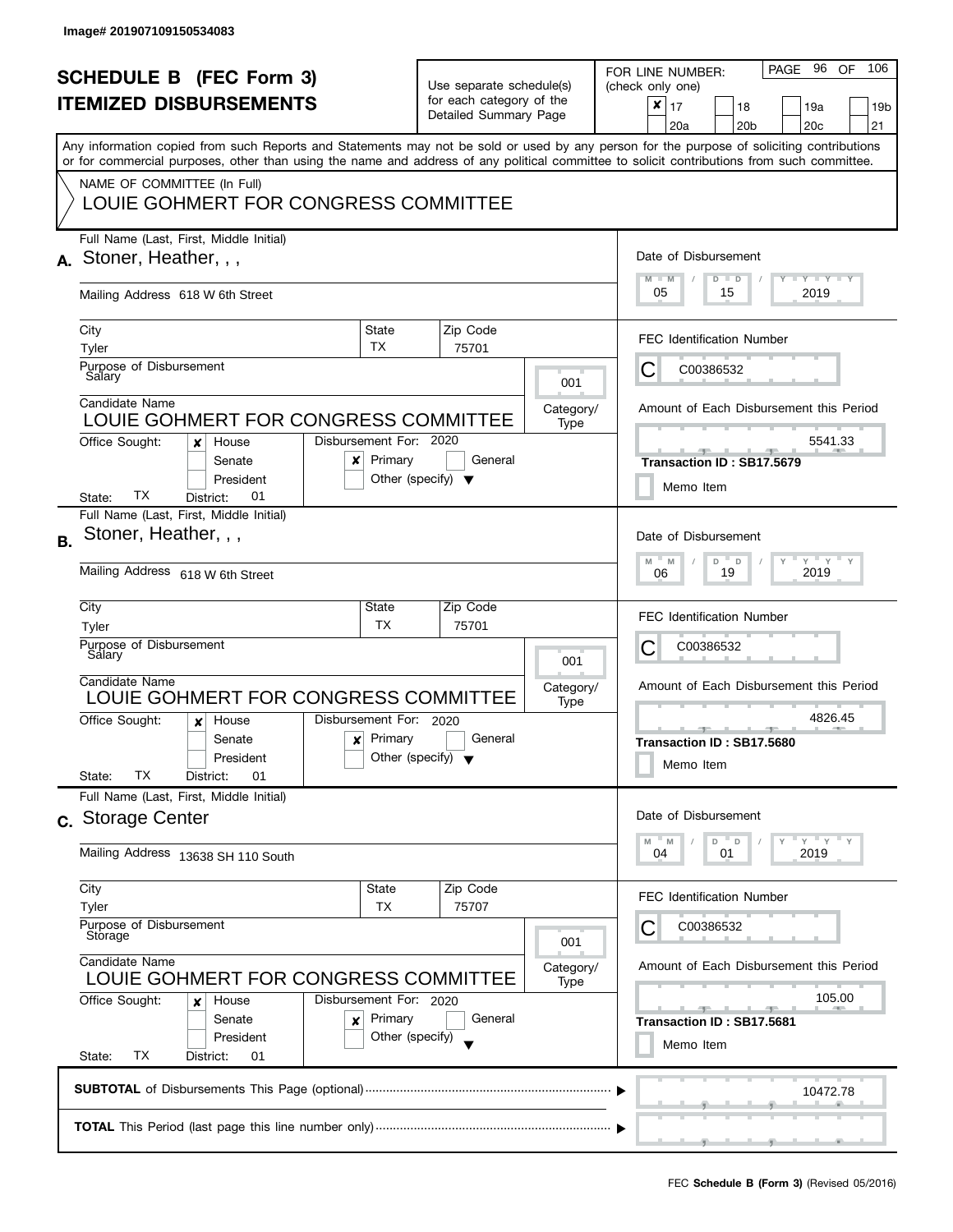| <b>SCHEDULE B (FEC Form 3)</b><br><b>ITEMIZED DISBURSEMENTS</b><br>Any information copied from such Reports and Statements may not be sold or used by any person for the purpose of soliciting contributions |                                                                                                                                                                                                                   |                                                                                   | Use separate schedule(s)<br>for each category of the<br>Detailed Summary Page |         |                          | PAGE 97<br>106<br>OF<br>FOR LINE NUMBER:<br>(check only one)<br>×<br>17<br>18<br>19a<br>19b<br>20 <sub>c</sub><br>21<br>20a<br>20 <sub>b</sub> |
|--------------------------------------------------------------------------------------------------------------------------------------------------------------------------------------------------------------|-------------------------------------------------------------------------------------------------------------------------------------------------------------------------------------------------------------------|-----------------------------------------------------------------------------------|-------------------------------------------------------------------------------|---------|--------------------------|------------------------------------------------------------------------------------------------------------------------------------------------|
|                                                                                                                                                                                                              | or for commercial purposes, other than using the name and address of any political committee to solicit contributions from such committee.<br>NAME OF COMMITTEE (In Full)<br>LOUIE GOHMERT FOR CONGRESS COMMITTEE |                                                                                   |                                                                               |         |                          |                                                                                                                                                |
| А.                                                                                                                                                                                                           | Full Name (Last, First, Middle Initial)<br><b>Storage Center</b><br>Mailing Address 13638 SH 110 South                                                                                                            | Date of Disbursement<br>$T - Y = T - Y$<br>$M - M$<br>$D$ $D$<br>04<br>2019<br>15 |                                                                               |         |                          |                                                                                                                                                |
|                                                                                                                                                                                                              | City<br>Tyler<br>Purpose of Disbursement<br>Storage<br>Candidate Name                                                                                                                                             | State<br>TX                                                                       | Zip Code<br>75707                                                             |         | 001                      | <b>FEC Identification Number</b><br>C00386532<br>Ĉ                                                                                             |
|                                                                                                                                                                                                              | LOUIE GOHMERT FOR CONGRESS COMMITTEE<br>Disbursement For: 2020<br>Office Sought:<br>House<br>×<br>Senate<br>x<br>President<br>TХ<br>01<br>District:<br>State:                                                     | Primary                                                                           | Other (specify) $\blacktriangledown$                                          | General | Category/<br>Type        | Amount of Each Disbursement this Period<br>95.00<br>Transaction ID: SB17.5682<br>Memo Item                                                     |
| <b>B.</b>                                                                                                                                                                                                    | Full Name (Last, First, Middle Initial)<br>Storage Center<br>Mailing Address 13638 SH 110 South                                                                                                                   |                                                                                   |                                                                               |         |                          | Date of Disbursement<br>$Y$ $Y$ $Y$<br>D<br>M<br>M<br>D<br>2019<br>01<br>05                                                                    |
|                                                                                                                                                                                                              | City<br>Tyler<br>Purpose of Disbursement<br>Storage<br>Candidate Name<br>LOUIE GOHMERT FOR CONGRESS COMMITTEE                                                                                                     | State<br>TX                                                                       | Zip Code<br>75707                                                             |         | 001<br>Category/<br>Type | <b>FEC Identification Number</b><br>С<br>C00386532<br>Amount of Each Disbursement this Period                                                  |
|                                                                                                                                                                                                              | Disbursement For: 2020<br>Office Sought:<br>House<br>$\boldsymbol{x}$<br>Senate<br>$\boldsymbol{x}$<br>President<br>TХ<br>01<br>District:<br>State:                                                               | Primary                                                                           | Other (specify) $\blacktriangledown$                                          | General |                          | 105.00<br>$-1$ $-1$ $-1$<br><b>AND IN</b><br>Transaction ID: SB17.5683<br>Memo Item                                                            |
|                                                                                                                                                                                                              | Full Name (Last, First, Middle Initial)<br>c. Storage Center<br>Mailing Address 13638 SH 110 South                                                                                                                |                                                                                   |                                                                               |         |                          | Date of Disbursement<br>$Y'$ $Y'$<br>D<br>$\mathbb D$<br>M<br>M<br>2019<br>05<br>15                                                            |
|                                                                                                                                                                                                              | City<br>Tyler<br>Purpose of Disbursement<br>Storage<br>Candidate Name<br>LOUIE GOHMERT FOR CONGRESS COMMITTEE                                                                                                     | State<br><b>TX</b>                                                                | Zip Code<br>75707                                                             |         | 001<br>Category/         | <b>FEC Identification Number</b><br>C00386532<br>Amount of Each Disbursement this Period                                                       |
|                                                                                                                                                                                                              | Office Sought:<br>Disbursement For: 2020<br>House<br>x<br>Senate<br>×<br>President<br>ТX<br>State:<br>District:<br>01                                                                                             | Primary<br>Other (specify)                                                        |                                                                               | General | Type                     | 95.00<br><u>ga i i ga</u><br>Transaction ID: SB17.5684<br>Memo Item                                                                            |
|                                                                                                                                                                                                              |                                                                                                                                                                                                                   | 295.00                                                                            |                                                                               |         |                          |                                                                                                                                                |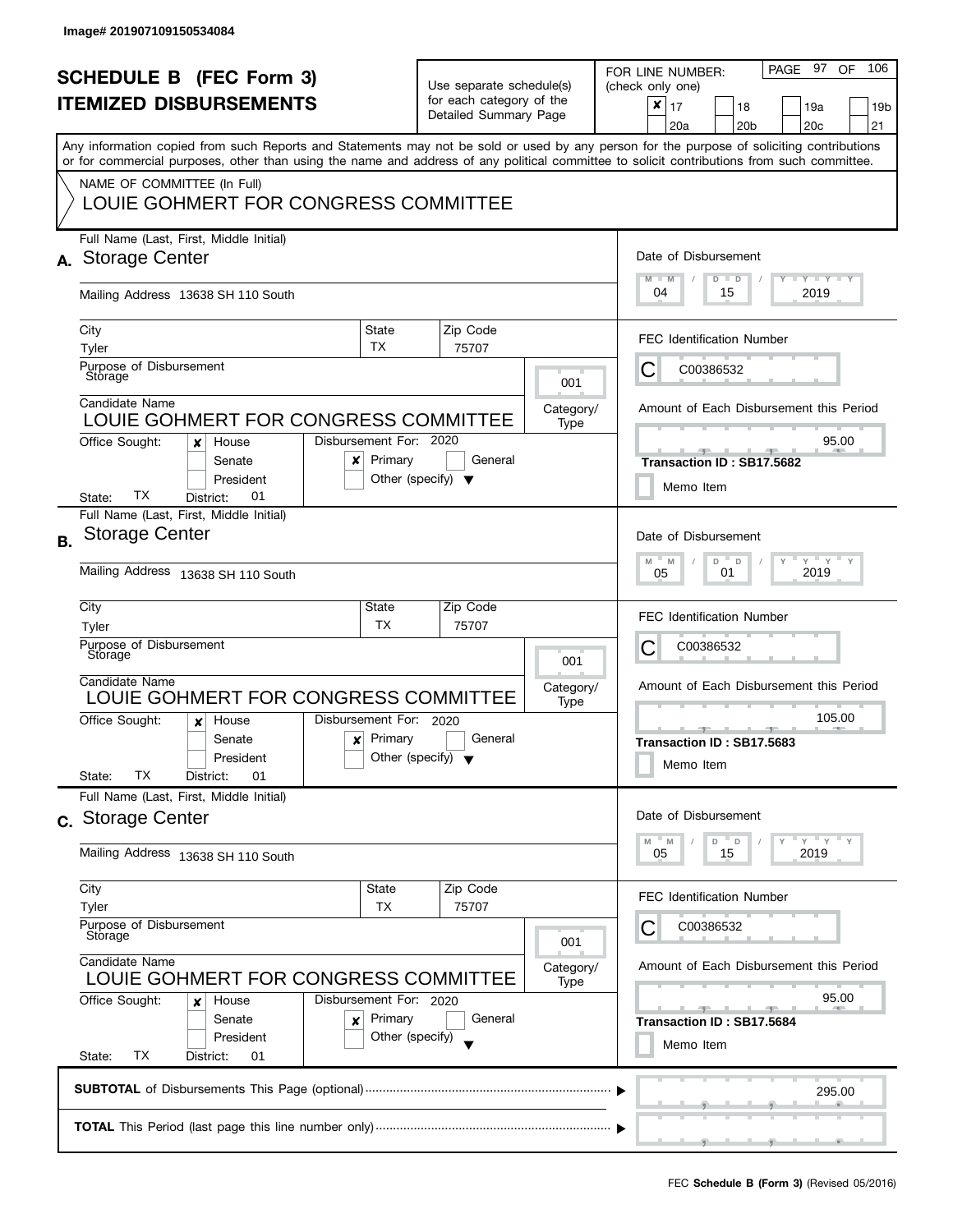|           | <b>SCHEDULE B (FEC Form 3)</b><br><b>ITEMIZED DISBURSEMENTS</b><br>Any information copied from such Reports and Statements may not be sold or used by any person for the purpose of soliciting contributions<br>or for commercial purposes, other than using the name and address of any political committee to solicit contributions from such committee. |                                                                                                                                  | Use separate schedule(s)<br>for each category of the<br>Detailed Summary Page                |                                               | PAGE 98<br>106<br><b>OF</b><br>FOR LINE NUMBER:<br>(check only one)<br>$\boldsymbol{x}$<br>17<br>18<br>19a<br>19 <sub>b</sub><br>20 <sub>b</sub><br>20 <sub>c</sub><br>21<br>20a |
|-----------|------------------------------------------------------------------------------------------------------------------------------------------------------------------------------------------------------------------------------------------------------------------------------------------------------------------------------------------------------------|----------------------------------------------------------------------------------------------------------------------------------|----------------------------------------------------------------------------------------------|-----------------------------------------------|----------------------------------------------------------------------------------------------------------------------------------------------------------------------------------|
|           | NAME OF COMMITTEE (In Full)<br>LOUIE GOHMERT FOR CONGRESS COMMITTEE                                                                                                                                                                                                                                                                                        |                                                                                                                                  |                                                                                              |                                               |                                                                                                                                                                                  |
|           | Full Name (Last, First, Middle Initial)<br>A. Storage Center<br>Mailing Address 13638 SH 110 South                                                                                                                                                                                                                                                         | Date of Disbursement<br>$T - Y = T - Y$<br>$M - M$<br>$D$ $D$<br>05<br>31<br>2019                                                |                                                                                              |                                               |                                                                                                                                                                                  |
|           | City<br>Tyler<br>Purpose of Disbursement                                                                                                                                                                                                                                                                                                                   | State<br>TX                                                                                                                      | Zip Code<br>75707                                                                            |                                               | <b>FEC Identification Number</b>                                                                                                                                                 |
|           | Storage<br>Candidate Name<br>LOUIE GOHMERT FOR CONGRESS COMMITTEE                                                                                                                                                                                                                                                                                          |                                                                                                                                  |                                                                                              | 001<br>Category/<br>Type                      | С<br>C00386532<br>Amount of Each Disbursement this Period                                                                                                                        |
|           | Disbursement For: 2020<br>Office Sought:<br>House<br>x<br>Senate<br>x<br>President<br>ТX<br>01<br>District:<br>State:                                                                                                                                                                                                                                      | Primary<br>Other (specify) $\blacktriangledown$                                                                                  | General                                                                                      |                                               | 105.00<br>Transaction ID: SB17.5685<br>Memo Item                                                                                                                                 |
| <b>B.</b> | Full Name (Last, First, Middle Initial)<br><b>Storage Center</b><br>Mailing Address 13638 SH 110 South                                                                                                                                                                                                                                                     |                                                                                                                                  | Date of Disbursement<br>$Y$ $Y$<br>$-M$<br>$\overline{a}$<br>M<br>D<br>Y<br>2019<br>17<br>06 |                                               |                                                                                                                                                                                  |
|           | City<br>Tyler<br>Purpose of Disbursement<br>Storage                                                                                                                                                                                                                                                                                                        | State<br><b>TX</b>                                                                                                               | Zip Code<br>75707                                                                            | 001                                           | <b>FEC Identification Number</b><br>С<br>C00386532                                                                                                                               |
|           | Candidate Name<br>LOUIE GOHMERT FOR CONGRESS COMMITTEE<br>Disbursement For: 2020<br>Office Sought:<br>House<br>$\boldsymbol{x}$<br>Senate<br>$\boldsymbol{x}$<br>President<br>TХ<br>State:<br>District:<br>01                                                                                                                                              | Primary<br>Other (specify) $\blacktriangledown$                                                                                  | General                                                                                      | Category/<br>Type                             | Amount of Each Disbursement this Period<br>95.00<br>Transaction ID: SB17.5686<br>Memo Item                                                                                       |
|           | Full Name (Last, First, Middle Initial)<br>c. Suddenlink<br>Mailing Address P O Box 742535                                                                                                                                                                                                                                                                 |                                                                                                                                  |                                                                                              |                                               | Date of Disbursement<br>$Y = Y$<br>$- M$<br>D<br>$\mathsf D$<br>M<br>09<br>2019<br>04                                                                                            |
|           | City<br>State<br>Cincinnati<br>OН<br>Purpose of Disbursement<br>Cable TV                                                                                                                                                                                                                                                                                   | Zip Code<br>45274                                                                                                                | 001                                                                                          | <b>FEC Identification Number</b><br>C00386532 |                                                                                                                                                                                  |
|           | Candidate Name<br>LOUIE GOHMERT FOR CONGRESS COMMITTEE<br>Office Sought:<br>Disbursement For: 2020<br>House<br>x<br>Primary<br>Senate<br>×<br>President<br>Other (specify)<br>TX<br>State:<br>District:<br>01                                                                                                                                              | Amount of Each Disbursement this Period<br>Category/<br>332.52<br>$-1$<br><u>_____</u><br>Transaction ID: SB17.5687<br>Memo Item |                                                                                              |                                               |                                                                                                                                                                                  |
|           |                                                                                                                                                                                                                                                                                                                                                            |                                                                                                                                  |                                                                                              |                                               | 532.52                                                                                                                                                                           |
|           |                                                                                                                                                                                                                                                                                                                                                            |                                                                                                                                  |                                                                                              |                                               |                                                                                                                                                                                  |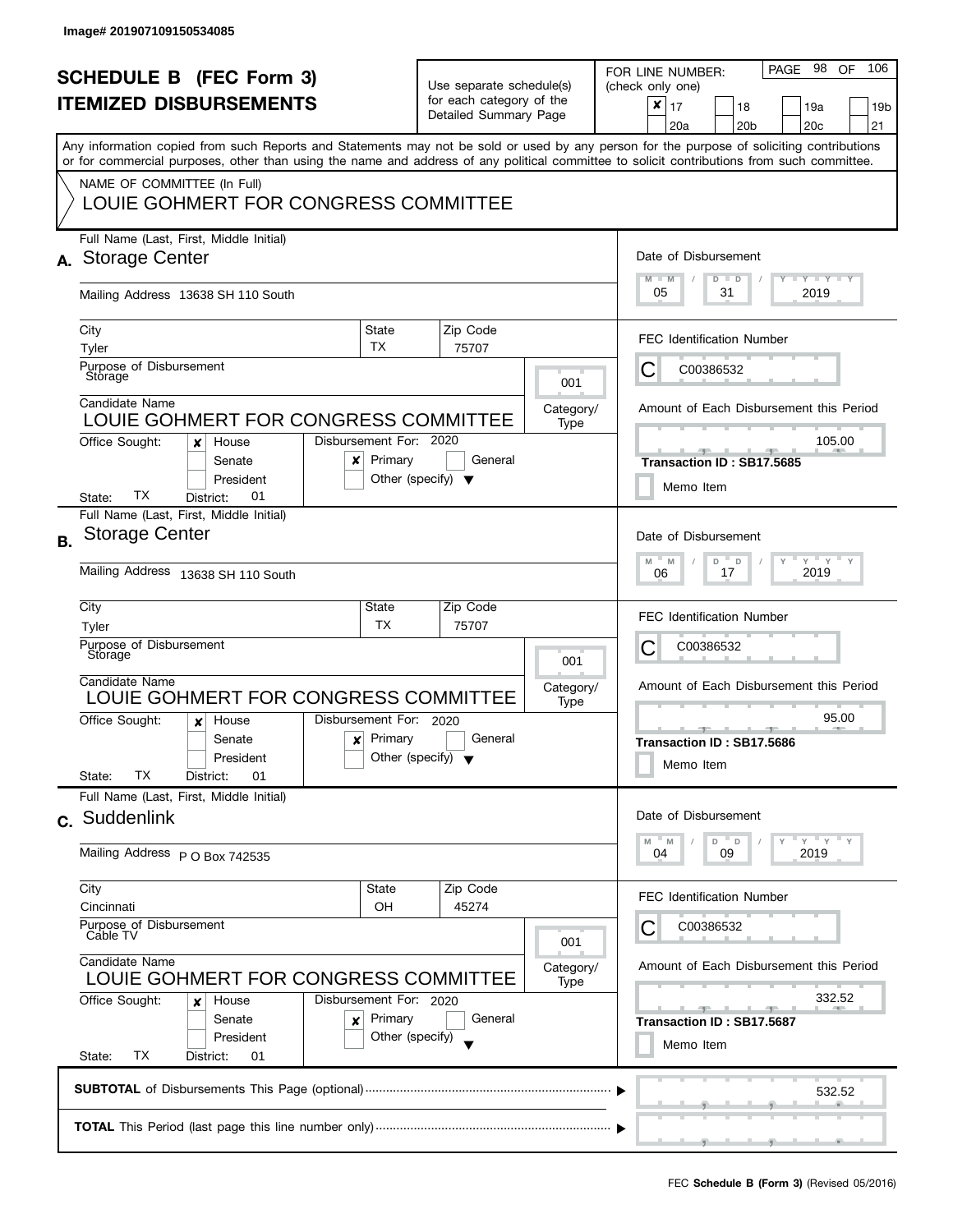| <b>SCHEDULE B (FEC Form 3)</b><br><b>ITEMIZED DISBURSEMENTS</b><br>Any information copied from such Reports and Statements may not be sold or used by any person for the purpose of soliciting contributions<br>or for commercial purposes, other than using the name and address of any political committee to solicit contributions from such committee.<br>NAME OF COMMITTEE (In Full) |                                                                                                                                                                                 |                                   | Use separate schedule(s)<br>for each category of the<br>Detailed Summary Page                                   |                          | 106<br>PAGE 99<br>0F<br>FOR LINE NUMBER:<br>(check only one)<br>$\pmb{\times}$<br>17<br>18<br>19a<br>19 <sub>b</sub><br>20 <sub>b</sub><br>20 <sub>c</sub><br>21<br>20a |  |  |  |  |
|-------------------------------------------------------------------------------------------------------------------------------------------------------------------------------------------------------------------------------------------------------------------------------------------------------------------------------------------------------------------------------------------|---------------------------------------------------------------------------------------------------------------------------------------------------------------------------------|-----------------------------------|-----------------------------------------------------------------------------------------------------------------|--------------------------|-------------------------------------------------------------------------------------------------------------------------------------------------------------------------|--|--|--|--|
|                                                                                                                                                                                                                                                                                                                                                                                           | LOUIE GOHMERT FOR CONGRESS COMMITTEE<br>Full Name (Last, First, Middle Initial)<br>A. Suddenlink                                                                                | Date of Disbursement              |                                                                                                                 |                          |                                                                                                                                                                         |  |  |  |  |
|                                                                                                                                                                                                                                                                                                                                                                                           | Mailing Address P O Box 742535                                                                                                                                                  |                                   |                                                                                                                 |                          | $T - Y = Y + Y$<br>$M - M$<br>$D$ $D$<br>04<br>23<br>2019                                                                                                               |  |  |  |  |
|                                                                                                                                                                                                                                                                                                                                                                                           | City<br>Cincinnati<br>Purpose of Disbursement<br>Cable TV                                                                                                                       | State<br><b>OH</b>                | Zip Code<br>45274                                                                                               |                          | <b>FEC Identification Number</b><br>C00386532<br>C                                                                                                                      |  |  |  |  |
|                                                                                                                                                                                                                                                                                                                                                                                           | Candidate Name<br>LOUIE GOHMERT FOR CONGRESS COMMITTEE<br>Office Sought:<br>House<br>×                                                                                          | Disbursement For: 2020            |                                                                                                                 | 001<br>Category/<br>Type | Amount of Each Disbursement this Period<br>124.29                                                                                                                       |  |  |  |  |
|                                                                                                                                                                                                                                                                                                                                                                                           | Senate<br>x<br>President<br>ТX<br>01<br>District:<br>State:<br>Full Name (Last, First, Middle Initial)                                                                          | Primary                           | General<br>Other (specify) $\blacktriangledown$                                                                 |                          | Transaction ID: SB17.5688<br>Memo Item                                                                                                                                  |  |  |  |  |
| <b>B.</b>                                                                                                                                                                                                                                                                                                                                                                                 | Suddenlink<br>Mailing Address P O Box 742535                                                                                                                                    |                                   | Date of Disbursement<br>$Y = Y$<br>D<br>M<br>M<br>D<br>30<br>2019<br>04                                         |                          |                                                                                                                                                                         |  |  |  |  |
|                                                                                                                                                                                                                                                                                                                                                                                           | City<br>Cincinnati<br>Purpose of Disbursement<br>Cáble TV                                                                                                                       | State<br>OH                       | Zip Code<br>45274                                                                                               | 001                      | <b>FEC Identification Number</b><br>С<br>C00386532                                                                                                                      |  |  |  |  |
|                                                                                                                                                                                                                                                                                                                                                                                           | Candidate Name<br>LOUIE GOHMERT FOR CONGRESS COMMITTEE<br>Office Sought:<br>House<br>x<br>Senate<br>$\boldsymbol{\mathsf{x}}$<br>President<br>TX.<br>01<br>State:<br>District:  | Disbursement For: 2020<br>Primary | General<br>Other (specify) $\blacktriangledown$                                                                 | Category/<br>Type        | Amount of Each Disbursement this Period<br>175.20<br><b>AND A</b><br>Transaction ID: SB17.5689<br>Memo Item                                                             |  |  |  |  |
|                                                                                                                                                                                                                                                                                                                                                                                           | Full Name (Last, First, Middle Initial)<br>c. Suddenlink<br>Mailing Address P O Box 742535                                                                                      |                                   |                                                                                                                 |                          | Date of Disbursement<br>$Y = Y = Y$<br>D<br>D<br>M<br>M<br>23<br>2019<br>05                                                                                             |  |  |  |  |
|                                                                                                                                                                                                                                                                                                                                                                                           | City<br>Cincinnati<br>Purpose of Disbursement<br>Cable TV                                                                                                                       | State<br>OH                       | Zip Code<br>45274                                                                                               | 001                      | <b>FEC Identification Number</b><br>C00386532                                                                                                                           |  |  |  |  |
|                                                                                                                                                                                                                                                                                                                                                                                           | Candidate Name<br>LOUIE GOHMERT FOR CONGRESS COMMITTEE<br>Office Sought:<br>Disbursement For: 2020<br>House<br>x<br>Senate<br>×<br>President<br>ТX<br>State:<br>District:<br>01 | Category/<br>Type                 | Amount of Each Disbursement this Period<br>124.29<br><b>Britannia</b><br>Transaction ID: SB17.5690<br>Memo Item |                          |                                                                                                                                                                         |  |  |  |  |
|                                                                                                                                                                                                                                                                                                                                                                                           | 423.78                                                                                                                                                                          |                                   |                                                                                                                 |                          |                                                                                                                                                                         |  |  |  |  |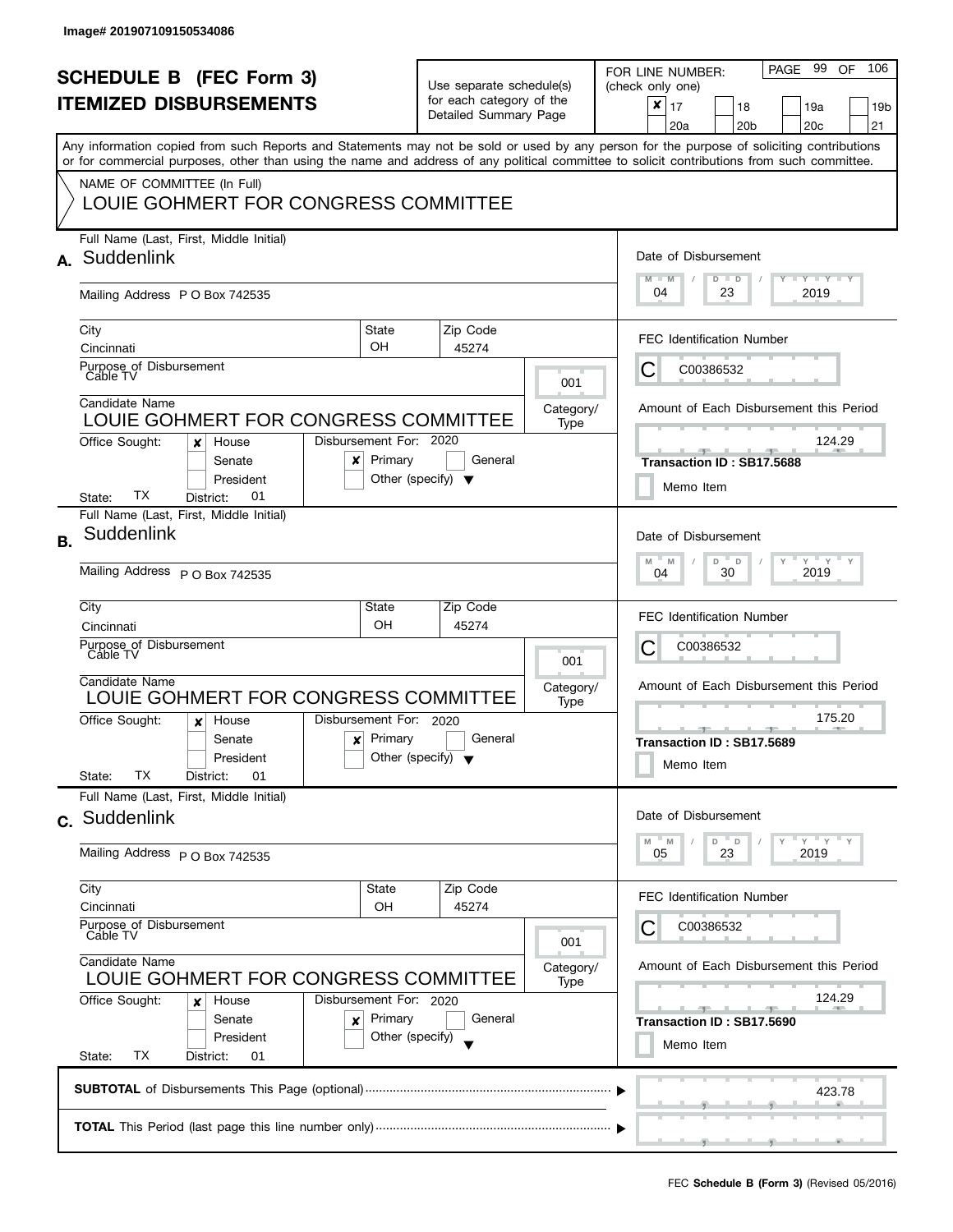| <b>SCHEDULE B (FEC Form 3)</b><br><b>ITEMIZED DISBURSEMENTS</b> |                                                                                                                                                                                                                                                                                         |                                                           | Use separate schedule(s)<br>for each category of the |                       |                   | PAGE 100 OF<br>106<br>FOR LINE NUMBER:<br>(check only one)<br>$\pmb{\times}$          |  |  |
|-----------------------------------------------------------------|-----------------------------------------------------------------------------------------------------------------------------------------------------------------------------------------------------------------------------------------------------------------------------------------|-----------------------------------------------------------|------------------------------------------------------|-----------------------|-------------------|---------------------------------------------------------------------------------------|--|--|
|                                                                 |                                                                                                                                                                                                                                                                                         |                                                           |                                                      | Detailed Summary Page |                   | 17<br>18<br>19a<br>19 <sub>b</sub><br>20 <sub>b</sub><br>20 <sub>c</sub><br>21<br>20a |  |  |
|                                                                 | Any information copied from such Reports and Statements may not be sold or used by any person for the purpose of soliciting contributions<br>or for commercial purposes, other than using the name and address of any political committee to solicit contributions from such committee. |                                                           |                                                      |                       |                   |                                                                                       |  |  |
|                                                                 | NAME OF COMMITTEE (In Full)                                                                                                                                                                                                                                                             |                                                           |                                                      |                       |                   |                                                                                       |  |  |
|                                                                 | LOUIE GOHMERT FOR CONGRESS COMMITTEE                                                                                                                                                                                                                                                    |                                                           |                                                      |                       |                   |                                                                                       |  |  |
|                                                                 | Full Name (Last, First, Middle Initial)<br>A. Suddenlink                                                                                                                                                                                                                                |                                                           |                                                      |                       |                   | Date of Disbursement                                                                  |  |  |
|                                                                 | Mailing Address P O Box 742535                                                                                                                                                                                                                                                          |                                                           |                                                      |                       |                   | $T - Y = Y + Y$<br>$M - M$<br>$D$ $D$<br>05<br>30<br>2019                             |  |  |
|                                                                 | City                                                                                                                                                                                                                                                                                    | State<br><b>OH</b>                                        |                                                      | Zip Code              |                   | <b>FEC Identification Number</b>                                                      |  |  |
|                                                                 | Cincinnati<br>Purpose of Disbursement                                                                                                                                                                                                                                                   |                                                           |                                                      | 45274                 |                   | C00386532<br>C                                                                        |  |  |
|                                                                 | Cable TV                                                                                                                                                                                                                                                                                |                                                           |                                                      |                       | 001               |                                                                                       |  |  |
|                                                                 | Candidate Name<br>LOUIE GOHMERT FOR CONGRESS COMMITTEE                                                                                                                                                                                                                                  |                                                           |                                                      |                       | Category/<br>Type | Amount of Each Disbursement this Period                                               |  |  |
|                                                                 | Office Sought:<br>House<br>×                                                                                                                                                                                                                                                            | Disbursement For: 2020                                    |                                                      |                       |                   | 174.84                                                                                |  |  |
|                                                                 | Senate<br>x                                                                                                                                                                                                                                                                             | Primary                                                   |                                                      | General               |                   | Transaction ID: SB17.5691                                                             |  |  |
|                                                                 | President<br>ТX<br>01<br>District:<br>State:                                                                                                                                                                                                                                            | Other (specify) $\blacktriangledown$                      |                                                      |                       |                   | Memo Item                                                                             |  |  |
|                                                                 | Full Name (Last, First, Middle Initial)                                                                                                                                                                                                                                                 |                                                           |                                                      |                       |                   | Date of Disbursement                                                                  |  |  |
| <b>B.</b>                                                       |                                                                                                                                                                                                                                                                                         | Suddenlink                                                |                                                      |                       |                   |                                                                                       |  |  |
|                                                                 | Mailing Address P O Box 742535                                                                                                                                                                                                                                                          | $Y = Y$<br>M<br>D<br>M<br>$\mathsf D$<br>2019<br>24<br>06 |                                                      |                       |                   |                                                                                       |  |  |
|                                                                 | City                                                                                                                                                                                                                                                                                    | State<br>OH                                               |                                                      | Zip Code              |                   | <b>FEC Identification Number</b>                                                      |  |  |
|                                                                 | Cincinnati<br>Purpose of Disbursement                                                                                                                                                                                                                                                   |                                                           |                                                      | 45274                 |                   | С<br>C00386532                                                                        |  |  |
|                                                                 | Cáble TV                                                                                                                                                                                                                                                                                |                                                           |                                                      |                       | 001               |                                                                                       |  |  |
|                                                                 | Candidate Name<br>LOUIE GOHMERT FOR CONGRESS COMMITTEE                                                                                                                                                                                                                                  |                                                           |                                                      |                       | Category/<br>Type | Amount of Each Disbursement this Period                                               |  |  |
|                                                                 | Office Sought:<br>House<br>x                                                                                                                                                                                                                                                            | Disbursement For: 2020                                    |                                                      |                       |                   | 123.65<br><b>AND A</b>                                                                |  |  |
|                                                                 | Senate<br>$\boldsymbol{\mathsf{x}}$<br>President                                                                                                                                                                                                                                        | Primary<br>Other (specify) $\blacktriangledown$           |                                                      | General               |                   | Transaction ID: SB17.5692                                                             |  |  |
|                                                                 | TX.<br>01<br>State:<br>District:                                                                                                                                                                                                                                                        |                                                           |                                                      |                       |                   | Memo Item                                                                             |  |  |
|                                                                 | Full Name (Last, First, Middle Initial)                                                                                                                                                                                                                                                 |                                                           |                                                      |                       |                   |                                                                                       |  |  |
|                                                                 | c. Terranea Resort                                                                                                                                                                                                                                                                      |                                                           |                                                      |                       |                   | Date of Disbursement                                                                  |  |  |
|                                                                 | Mailing Address 100 Terranea Way                                                                                                                                                                                                                                                        |                                                           |                                                      |                       |                   | $Y = Y$<br>D<br>D<br>M<br>M<br>2019<br>05<br>13                                       |  |  |
|                                                                 | City                                                                                                                                                                                                                                                                                    | State                                                     |                                                      | Zip Code              |                   | <b>FEC Identification Number</b>                                                      |  |  |
|                                                                 | Rancho Palos Verdes<br>CA<br>Purpose of Disbursement<br>Meeting<br>Candidate Name<br>LOUIE GOHMERT FOR CONGRESS COMMITTEE                                                                                                                                                               |                                                           |                                                      | 90275                 | 007               | C00386532                                                                             |  |  |
|                                                                 |                                                                                                                                                                                                                                                                                         |                                                           |                                                      |                       | Category/<br>Type | Amount of Each Disbursement this Period                                               |  |  |
|                                                                 | Office Sought:<br>Disbursement For: 2020<br>House<br>x                                                                                                                                                                                                                                  |                                                           |                                                      |                       |                   | 2291.74<br><u>- 11</u><br><b>COLLEGE</b>                                              |  |  |
|                                                                 | Primary<br>Senate<br>×<br>Other (specify)<br>President                                                                                                                                                                                                                                  |                                                           |                                                      | General               |                   | Transaction ID: SB17.5696                                                             |  |  |
|                                                                 | ТX<br>State:<br>District:<br>01                                                                                                                                                                                                                                                         |                                                           |                                                      |                       |                   | Memo Item                                                                             |  |  |
|                                                                 |                                                                                                                                                                                                                                                                                         |                                                           |                                                      |                       |                   | 2590.23                                                                               |  |  |
|                                                                 |                                                                                                                                                                                                                                                                                         |                                                           |                                                      |                       |                   |                                                                                       |  |  |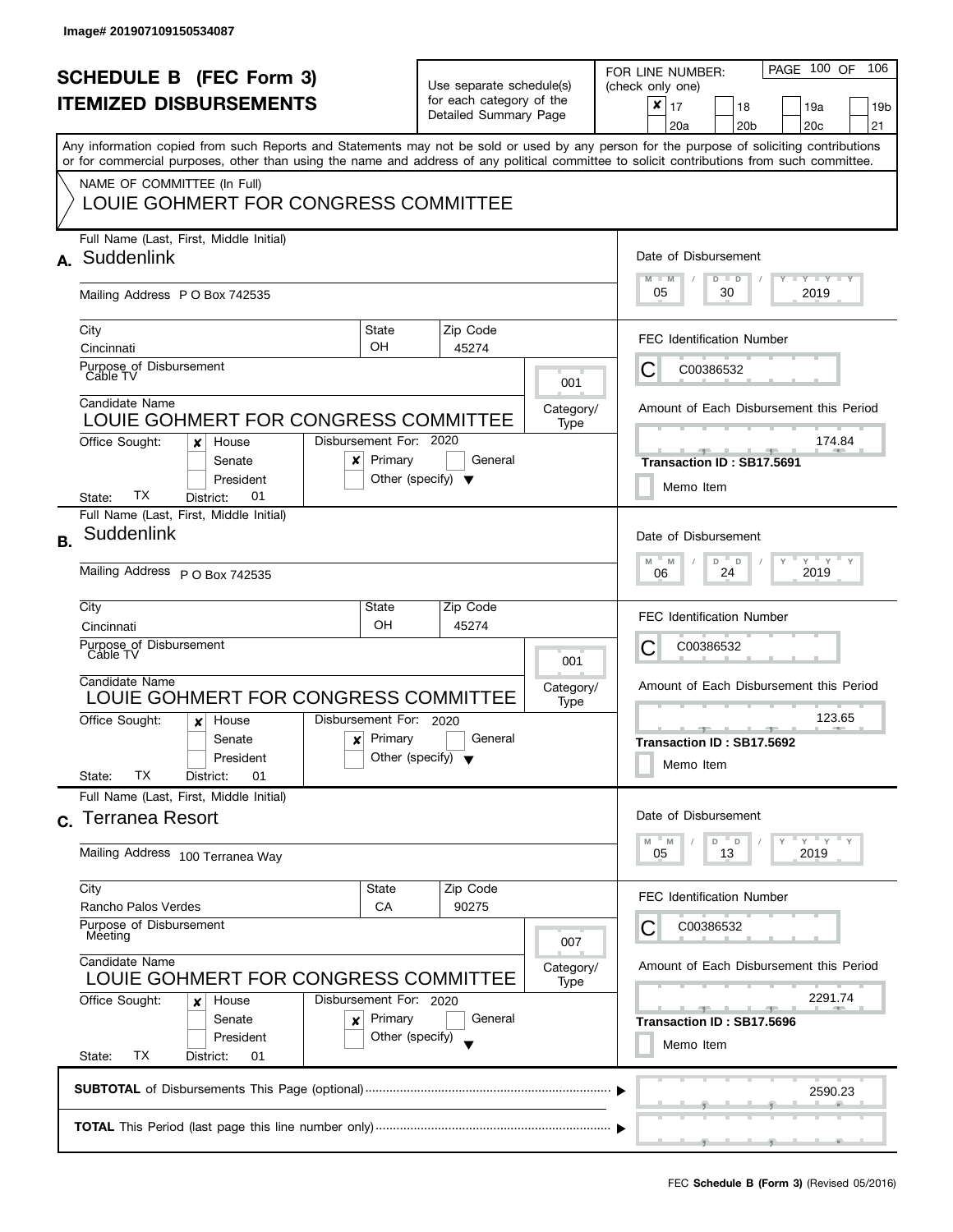|           | <b>SCHEDULE B (FEC Form 3)</b><br><b>ITEMIZED DISBURSEMENTS</b>                                                                                                                                                                                                                                                                                                |                                                 | Use separate schedule(s)<br>for each category of the<br>Detailed Summary Page                                                                               |                                                                                                             | PAGE 101 OF<br>106<br>FOR LINE NUMBER:<br>(check only one)<br>$\boldsymbol{x}$<br>17<br>18<br>19a<br>19 <sub>b</sub><br>20 <sub>b</sub><br>20 <sub>c</sub><br>21<br>20a |
|-----------|----------------------------------------------------------------------------------------------------------------------------------------------------------------------------------------------------------------------------------------------------------------------------------------------------------------------------------------------------------------|-------------------------------------------------|-------------------------------------------------------------------------------------------------------------------------------------------------------------|-------------------------------------------------------------------------------------------------------------|-------------------------------------------------------------------------------------------------------------------------------------------------------------------------|
|           | Any information copied from such Reports and Statements may not be sold or used by any person for the purpose of soliciting contributions<br>or for commercial purposes, other than using the name and address of any political committee to solicit contributions from such committee.<br>NAME OF COMMITTEE (In Full)<br>LOUIE GOHMERT FOR CONGRESS COMMITTEE |                                                 |                                                                                                                                                             |                                                                                                             |                                                                                                                                                                         |
|           | Full Name (Last, First, Middle Initial)<br><b>Texas A&amp;M University</b><br>Mailing Address MS 1232 DRawer H-1                                                                                                                                                                                                                                               |                                                 |                                                                                                                                                             |                                                                                                             | Date of Disbursement<br>$M - M$<br>$T$ $Y$ $T$ $Y$ $T$ $Y$<br>$D$ $D$<br>04<br>08<br>2019                                                                               |
|           | State<br>City<br>TX<br><b>College Station</b><br>Purpose of Disbursement<br>Hotel<br>Candidate Name                                                                                                                                                                                                                                                            |                                                 | Zip Code<br>77544                                                                                                                                           | 002                                                                                                         | <b>FEC Identification Number</b><br>С<br>C00386532                                                                                                                      |
|           | LOUIE GOHMERT FOR CONGRESS COMMITTEE<br>Disbursement For: 2020<br>Office Sought:<br>House<br>x<br>Primary<br>Senate<br>x<br>President<br>TХ<br>01<br>District:<br>State:                                                                                                                                                                                       | General<br>Other (specify) $\blacktriangledown$ | Category/<br>Type                                                                                                                                           | Amount of Each Disbursement this Period<br>333.36<br>Transaction ID: SB17.5698<br>Memo Item                 |                                                                                                                                                                         |
| <b>B.</b> | Full Name (Last, First, Middle Initial)<br><b>Trump International Hotel</b><br>Mailing Address 725 5th Ave                                                                                                                                                                                                                                                     |                                                 |                                                                                                                                                             | Date of Disbursement<br>$Y$ $Y$ $Y$<br>$-M$<br>$\overline{a}$<br>M<br>D<br>$\mathsf{Y}$<br>2019<br>17<br>05 |                                                                                                                                                                         |
|           | City<br>State<br><b>NY</b><br>New York<br>Purpose of Disbursement<br>Hotel<br>Candidate Name<br>LOUIE GOHMERT FOR CONGRESS COMMITTEE<br>Disbursement For: 2020<br>Office Sought:<br>House<br>$\boldsymbol{x}$<br>Primary<br>Senate<br>$\boldsymbol{x}$<br>President                                                                                            | Other (specify) $\blacktriangledown$            | Zip Code<br>10022<br>General                                                                                                                                | 002<br>Category/<br>Type                                                                                    | <b>FEC Identification Number</b><br>С<br>C00386532<br>Amount of Each Disbursement this Period<br>995.10<br>Transaction ID: SB17.5702                                    |
|           | TХ<br>State:<br>District:<br>01<br>Full Name (Last, First, Middle Initial)<br>c. United Air<br>Mailing Address P O Box 66100                                                                                                                                                                                                                                   |                                                 |                                                                                                                                                             |                                                                                                             | Memo Item<br>Date of Disbursement<br>$Y = Y = Y$<br>$-M$<br>D<br>M<br>$\mathsf D$<br>22<br>2019<br>05                                                                   |
|           | City<br>State<br>Chicago<br>IL<br>Purpose of Disbursement<br>Airline Tickets<br>Candidate Name<br>LOUIE GOHMERT FOR CONGRESS COMMITTEE<br>Office Sought:<br>Disbursement For: 2020<br>House<br>x<br>Primary<br>Senate<br>×<br>President<br>Other (specify)                                                                                                     | 002<br>Category/<br>Type                        | <b>FEC Identification Number</b><br>C00386532<br>Amount of Each Disbursement this Period<br>942.70<br>$-1$<br>- -<br>Transaction ID: SB17.5708<br>Memo Item |                                                                                                             |                                                                                                                                                                         |
|           | ТX<br>State:<br>District:<br>01                                                                                                                                                                                                                                                                                                                                | 2271.16                                         |                                                                                                                                                             |                                                                                                             |                                                                                                                                                                         |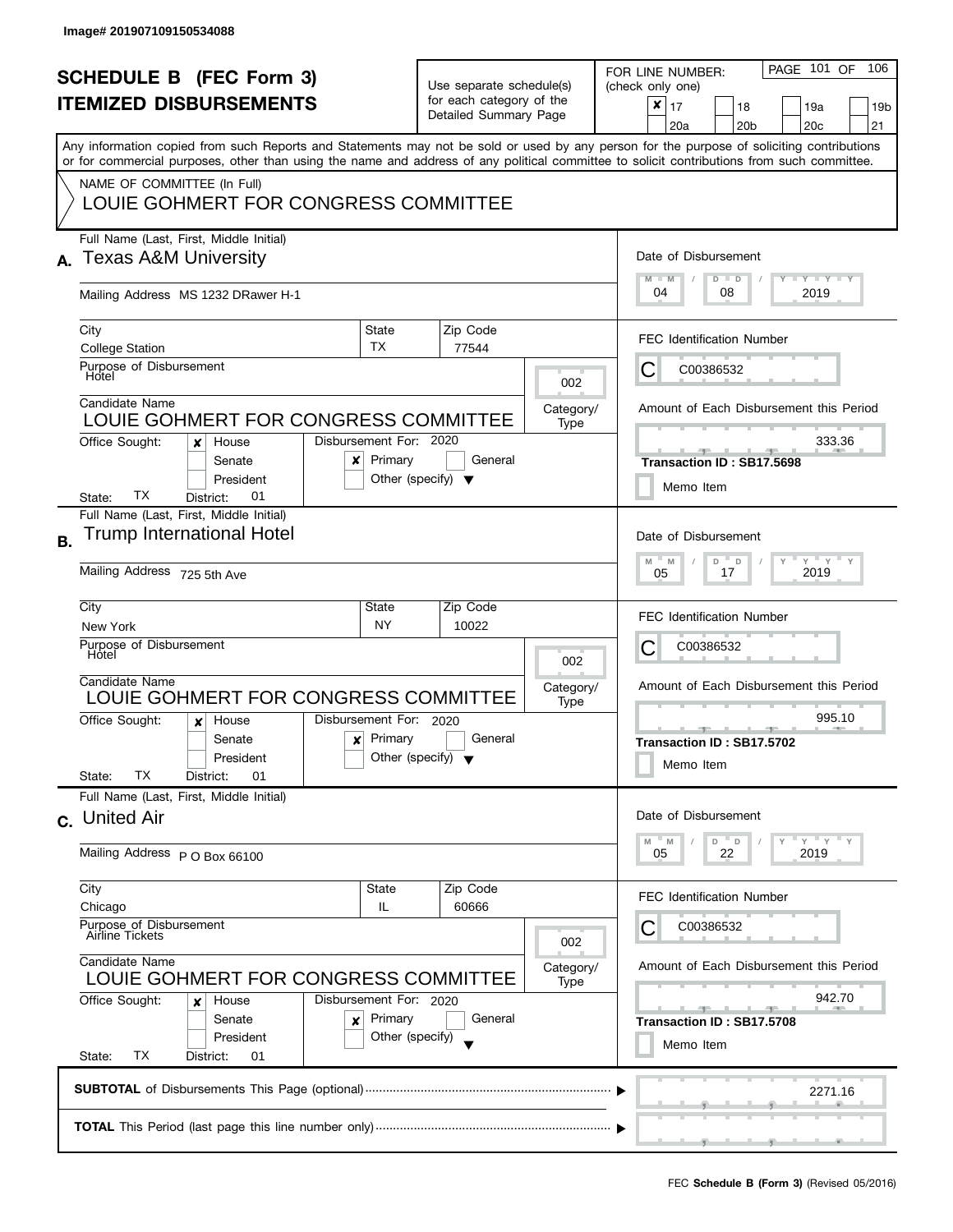| <b>SCHEDULE B (FEC Form 3)</b><br><b>ITEMIZED DISBURSEMENTS</b><br>Any information copied from such Reports and Statements may not be sold or used by any person for the purpose of soliciting contributions<br>or for commercial purposes, other than using the name and address of any political committee to solicit contributions from such committee.<br>NAME OF COMMITTEE (In Full) |                                                                                                                                                                                                |                                                                                                                   | Use separate schedule(s)<br>for each category of the<br>Detailed Summary Page |                          | PAGE 102 OF<br>106<br>FOR LINE NUMBER:<br>(check only one)<br>$\boldsymbol{x}$<br>17<br>18<br>19a<br>19 <sub>b</sub><br>20 <sub>b</sub><br>20 <sub>c</sub><br>21<br>20a |
|-------------------------------------------------------------------------------------------------------------------------------------------------------------------------------------------------------------------------------------------------------------------------------------------------------------------------------------------------------------------------------------------|------------------------------------------------------------------------------------------------------------------------------------------------------------------------------------------------|-------------------------------------------------------------------------------------------------------------------|-------------------------------------------------------------------------------|--------------------------|-------------------------------------------------------------------------------------------------------------------------------------------------------------------------|
|                                                                                                                                                                                                                                                                                                                                                                                           | LOUIE GOHMERT FOR CONGRESS COMMITTEE                                                                                                                                                           |                                                                                                                   |                                                                               |                          |                                                                                                                                                                         |
|                                                                                                                                                                                                                                                                                                                                                                                           | Full Name (Last, First, Middle Initial)<br><b>United States Treasury</b><br>Mailing Address 1500 Pennsylvania Ave                                                                              | Date of Disbursement<br>$\Box$ $\gamma$ $\Box$ $\gamma$ $\Box$ $\gamma$<br>$M - M$<br>$D$ $D$<br>04<br>2019<br>07 |                                                                               |                          |                                                                                                                                                                         |
|                                                                                                                                                                                                                                                                                                                                                                                           | City<br>State<br><b>DC</b><br>Washington<br>Purpose of Disbursement                                                                                                                            |                                                                                                                   | Zip Code<br>20220                                                             |                          | <b>FEC Identification Number</b><br>C00386532                                                                                                                           |
|                                                                                                                                                                                                                                                                                                                                                                                           | Payroll Taxes<br>Candidate Name<br>LOUIE GOHMERT FOR CONGRESS COMMITTEE<br>Disbursement For: 2020<br>Office Sought:<br>House<br>×                                                              |                                                                                                                   |                                                                               | 001<br>Category/<br>Type | Ĉ<br>Amount of Each Disbursement this Period<br>354.71                                                                                                                  |
|                                                                                                                                                                                                                                                                                                                                                                                           | Senate<br>x<br>President<br>TХ<br>01<br>District:<br>State:<br>Full Name (Last, First, Middle Initial)                                                                                         | Primary<br>Other (specify) $\blacktriangledown$                                                                   | General                                                                       |                          | Transaction ID: SB17.5709<br>Memo Item                                                                                                                                  |
| <b>B.</b>                                                                                                                                                                                                                                                                                                                                                                                 | <b>United States Treasury</b><br>Mailing Address 1500 Pennsylvania Ave                                                                                                                         | Date of Disbursement<br>$Y$ $Y$ $Y$<br>M<br>D<br>D<br>M<br>2019<br>15<br>04                                       |                                                                               |                          |                                                                                                                                                                         |
|                                                                                                                                                                                                                                                                                                                                                                                           | City<br>State<br>Washington<br>Purpose of Disbursement<br>Payroll Taxes                                                                                                                        | DC                                                                                                                | Zip Code<br>20220                                                             | 001                      | <b>FEC Identification Number</b><br>С<br>C00386532                                                                                                                      |
|                                                                                                                                                                                                                                                                                                                                                                                           | Candidate Name<br>LOUIE GOHMERT FOR CONGRESS COMMITTEE<br>Disbursement For: 2020<br>Office Sought:<br>House<br>$\boldsymbol{x}$<br>Senate<br>×<br>President<br>ТX<br>01<br>State:<br>District: | Primary<br>Other (specify) $\blacktriangledown$                                                                   | General                                                                       | Category/<br>Type        | Amount of Each Disbursement this Period<br>8931.22<br><u>____</u><br>Transaction ID: SB17.5710<br>Memo Item                                                             |
| $\mathbf{C}$                                                                                                                                                                                                                                                                                                                                                                              | Full Name (Last, First, Middle Initial)<br>U S House of Representatives Gift Shop<br>Mailing Address Longworth House Office Bldg, Ste B                                                        |                                                                                                                   |                                                                               |                          | Date of Disbursement<br>$Y = Y$<br>D<br>D<br>M<br>M<br>04<br>2019<br>04                                                                                                 |
|                                                                                                                                                                                                                                                                                                                                                                                           | City<br>Washington<br>Purpose of Disbursement<br>Gifts for Supporters                                                                                                                          | State<br>DC                                                                                                       | Zip Code<br>20515                                                             | 003                      | <b>FEC Identification Number</b><br>C00386532                                                                                                                           |
|                                                                                                                                                                                                                                                                                                                                                                                           | Candidate Name<br>LOUIE GOHMERT FOR CONGRESS COMMITTEE<br>Office Sought:<br>Disbursement For: 2020<br>House<br>x<br>Senate<br>×<br>President<br>ТX<br>State:<br>District:<br>01                | Primary<br>Other (specify)                                                                                        | General                                                                       | Category/<br>Type        | Amount of Each Disbursement this Period<br>2752.05<br>Transaction ID: SB17.5706<br>Memo Item                                                                            |
|                                                                                                                                                                                                                                                                                                                                                                                           |                                                                                                                                                                                                |                                                                                                                   |                                                                               |                          | 12037.98                                                                                                                                                                |
|                                                                                                                                                                                                                                                                                                                                                                                           |                                                                                                                                                                                                |                                                                                                                   |                                                                               |                          |                                                                                                                                                                         |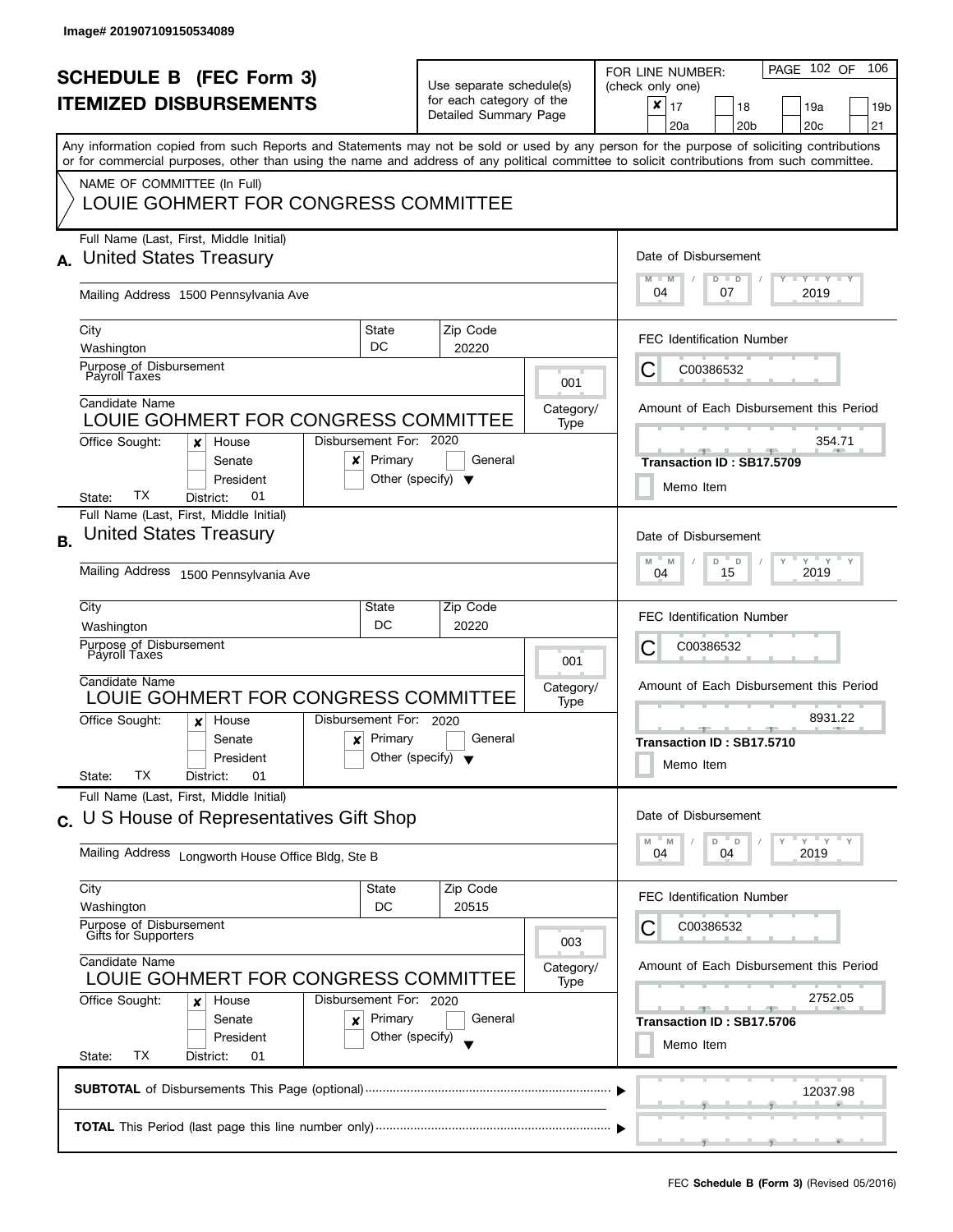|                | <b>SCHEDULE B (FEC Form 3)</b><br><b>ITEMIZED DISBURSEMENTS</b>                                                                                                                                                                                                                                                                                                |                                                                                                   | Use separate schedule(s)<br>for each category of the<br>Detailed Summary Page         |                          | PAGE 103 OF<br>106<br>FOR LINE NUMBER:<br>(check only one)<br>$\boldsymbol{x}$<br>17<br>18<br>19a<br>19 <sub>b</sub><br>20 <sub>b</sub><br>20 <sub>c</sub><br>21<br>20a |  |  |  |
|----------------|----------------------------------------------------------------------------------------------------------------------------------------------------------------------------------------------------------------------------------------------------------------------------------------------------------------------------------------------------------------|---------------------------------------------------------------------------------------------------|---------------------------------------------------------------------------------------|--------------------------|-------------------------------------------------------------------------------------------------------------------------------------------------------------------------|--|--|--|
|                | Any information copied from such Reports and Statements may not be sold or used by any person for the purpose of soliciting contributions<br>or for commercial purposes, other than using the name and address of any political committee to solicit contributions from such committee.<br>NAME OF COMMITTEE (In Full)<br>LOUIE GOHMERT FOR CONGRESS COMMITTEE |                                                                                                   |                                                                                       |                          |                                                                                                                                                                         |  |  |  |
| А.             | Full Name (Last, First, Middle Initial)<br>U S House of Representatives Gift Shop<br>Mailing Address Longworth House Office Bldg, Ste B                                                                                                                                                                                                                        |                                                                                                   |                                                                                       |                          | Date of Disbursement<br>$M - M$<br>$\bot$ $\gamma$ $\bot$ $\gamma$ $\bot$ $\gamma$<br>$D$ $D$<br>06<br>05<br>2019                                                       |  |  |  |
|                | City<br>State<br>DC<br>Washington<br>Purpose of Disbursement<br>Gifts for Supporters                                                                                                                                                                                                                                                                           |                                                                                                   | Zip Code<br>20515                                                                     | 003                      | <b>FEC Identification Number</b><br>С<br>C00386532                                                                                                                      |  |  |  |
|                | Candidate Name<br>LOUIE GOHMERT FOR CONGRESS COMMITTEE<br>Disbursement For: 2020<br>Office Sought:<br>House<br>x<br>Senate<br>x<br>President<br>TХ<br>01<br>District:<br>State:                                                                                                                                                                                | Primary<br>Other (specify) $\blacktriangledown$                                                   | General                                                                               | Category/<br>Type        | Amount of Each Disbursement this Period<br>1199.10<br>Transaction ID: SB17.5707<br>Memo Item                                                                            |  |  |  |
| <b>B.</b>      | Full Name (Last, First, Middle Initial)<br><b>Verizon Wireless</b><br>Mailing Address P O Box 660108                                                                                                                                                                                                                                                           |                                                                                                   | Date of Disbursement<br>$Y$ $Y$ $Y$<br>M<br>D<br>Y<br>M<br>$\Box$<br>2019<br>25<br>04 |                          |                                                                                                                                                                         |  |  |  |
|                | City<br>State<br>ТX<br>Dallas<br>Purpose of Disbursement<br>Télephone<br>Candidate Name<br>LOUIE GOHMERT FOR CONGRESS COMMITTEE<br>Disbursement For: 2020<br>House                                                                                                                                                                                             |                                                                                                   | Zip Code<br>75266                                                                     | 001<br>Category/<br>Type | <b>FEC Identification Number</b><br>С<br>C00386532<br>Amount of Each Disbursement this Period<br>244.61                                                                 |  |  |  |
|                | Office Sought:<br>$\boldsymbol{x}$<br>Senate<br>$\boldsymbol{x}$<br>President<br>TХ<br>State:<br>District:<br>01                                                                                                                                                                                                                                               | Primary<br>Other (specify) $\blacktriangledown$                                                   | General                                                                               |                          | Transaction ID: SB17.5713<br>Memo Item                                                                                                                                  |  |  |  |
| $\mathbf{C}$ . | Full Name (Last, First, Middle Initial)<br><b>Verizon Wireless</b><br>Mailing Address P O Box 660108                                                                                                                                                                                                                                                           |                                                                                                   |                                                                                       |                          | Date of Disbursement<br>$Y = Y = Y$<br>$-M$<br>D<br>$\mathsf D$<br>M<br>23<br>2019<br>05                                                                                |  |  |  |
|                | City<br>State<br>Dallas<br>TX<br>Purpose of Disbursement<br>Telephone<br>Candidate Name                                                                                                                                                                                                                                                                        |                                                                                                   | Zip Code<br>75266                                                                     | 001<br>Category/         | <b>FEC Identification Number</b><br>C00386532                                                                                                                           |  |  |  |
|                | LOUIE GOHMERT FOR CONGRESS COMMITTEE<br>Office Sought:<br>Disbursement For: 2020<br>House<br>x<br>Primary<br>Senate<br>x<br>President<br>Other (specify)<br>ТX<br>State:<br>District:<br>01                                                                                                                                                                    | Amount of Each Disbursement this Period<br>249.19<br>--<br>Transaction ID: SB17.5714<br>Memo Item |                                                                                       |                          |                                                                                                                                                                         |  |  |  |
|                | 1692.90                                                                                                                                                                                                                                                                                                                                                        |                                                                                                   |                                                                                       |                          |                                                                                                                                                                         |  |  |  |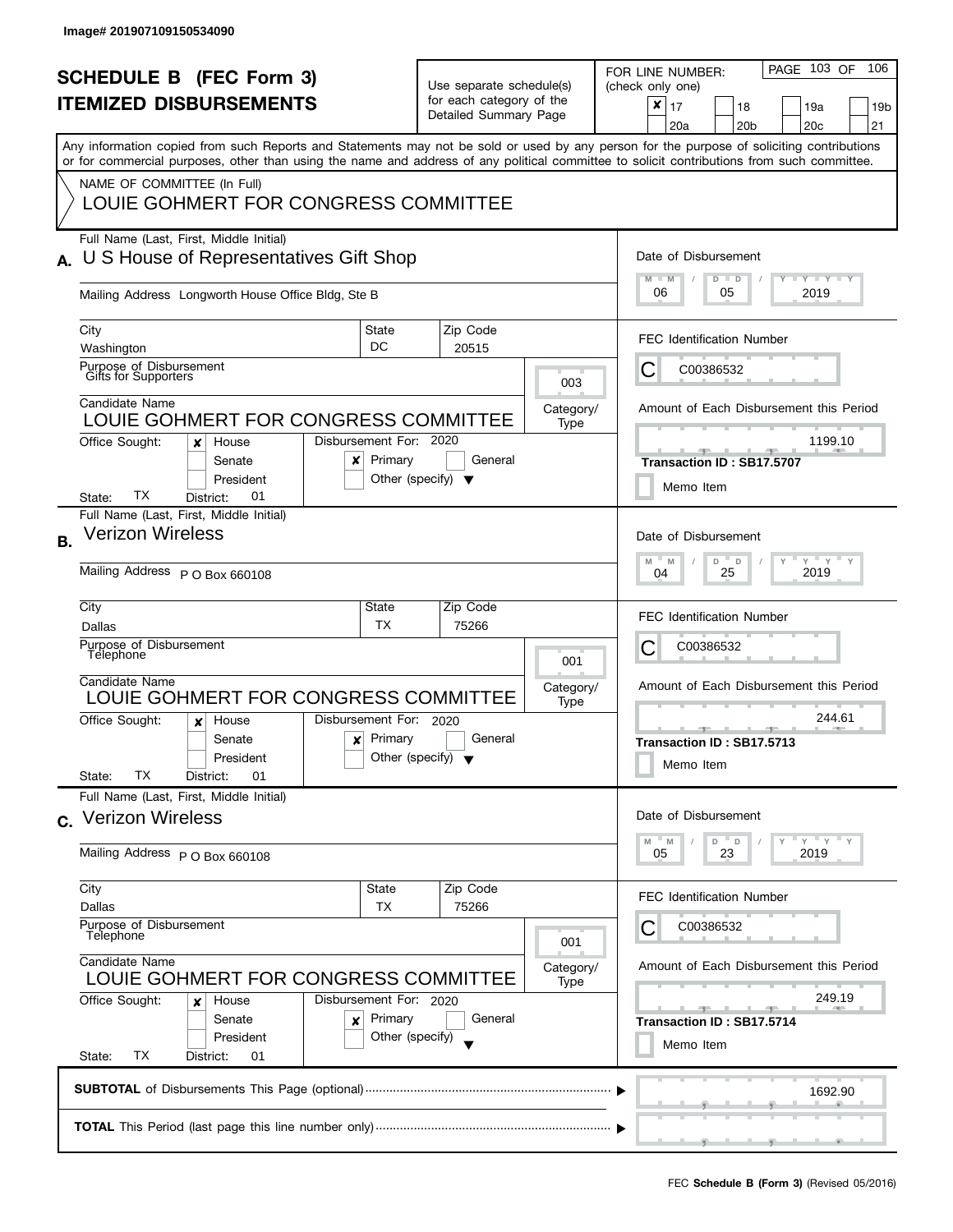| <b>SCHEDULE B (FEC Form 3)</b><br><b>ITEMIZED DISBURSEMENTS</b> |                                                                                                                                                                                                                                                                                                                                                                |                                                                                                                        | Use separate schedule(s)<br>for each category of the<br>Detailed Summary Page |                          | PAGE 104 OF<br>106<br>FOR LINE NUMBER:<br>(check only one)<br>x<br>17<br>18<br>19a<br>19 <sub>b</sub><br>20 <sub>c</sub><br>21<br>20a<br>20 <sub>b</sub> |  |  |  |  |
|-----------------------------------------------------------------|----------------------------------------------------------------------------------------------------------------------------------------------------------------------------------------------------------------------------------------------------------------------------------------------------------------------------------------------------------------|------------------------------------------------------------------------------------------------------------------------|-------------------------------------------------------------------------------|--------------------------|----------------------------------------------------------------------------------------------------------------------------------------------------------|--|--|--|--|
|                                                                 | Any information copied from such Reports and Statements may not be sold or used by any person for the purpose of soliciting contributions<br>or for commercial purposes, other than using the name and address of any political committee to solicit contributions from such committee.<br>NAME OF COMMITTEE (In Full)<br>LOUIE GOHMERT FOR CONGRESS COMMITTEE |                                                                                                                        |                                                                               |                          |                                                                                                                                                          |  |  |  |  |
| A.                                                              | Full Name (Last, First, Middle Initial)<br><b>Verizon Wireless</b><br>Mailing Address P O Box 660108                                                                                                                                                                                                                                                           |                                                                                                                        |                                                                               |                          | Date of Disbursement<br>$T$ $Y$ $T$ $Y$ $T$ $Y$<br>$M - M$<br>$D$ $D$<br>06<br>25<br>2019                                                                |  |  |  |  |
|                                                                 | City<br>Dallas<br>Purpose of Disbursement<br>Telephone<br>Candidate Name                                                                                                                                                                                                                                                                                       | State<br><b>TX</b>                                                                                                     | Zip Code<br>75266                                                             | 001<br>Category/         | <b>FEC Identification Number</b><br>C<br>C00386532<br>Amount of Each Disbursement this Period                                                            |  |  |  |  |
|                                                                 | LOUIE GOHMERT FOR CONGRESS COMMITTEE<br>Disbursement For: 2020<br>Office Sought:<br>House<br>x<br>Senate<br>x<br>President<br>ТX<br>01<br>District:<br>State:                                                                                                                                                                                                  | Type                                                                                                                   | 289.70<br>$-1$<br>Transaction ID: SB17.5715<br>Memo Item                      |                          |                                                                                                                                                          |  |  |  |  |
| <b>B.</b>                                                       | Full Name (Last, First, Middle Initial)<br><b>VIOC</b><br>Mailing Address PO Box 4920                                                                                                                                                                                                                                                                          |                                                                                                                        |                                                                               |                          | Date of Disbursement<br>$Y = Y$<br>D<br>M<br>M<br>$\mathsf D$<br>2019<br>02<br>04                                                                        |  |  |  |  |
|                                                                 | City<br>Tyler<br>Purpose of Disbursement<br>Supplies<br>Candidate Name<br>LOUIE GOHMERT FOR CONGRESS COMMITTEE<br>Office Sought:<br>House<br>x                                                                                                                                                                                                                 | State<br><b>TX</b><br>Disbursement For: 2020                                                                           | Zip Code<br>75701                                                             | 001<br>Category/<br>Type | <b>FEC Identification Number</b><br>С<br>C00386532<br>Amount of Each Disbursement this Period<br>100.41                                                  |  |  |  |  |
|                                                                 | Senate<br>President<br>ТX<br>01<br>State:<br>District:<br>Full Name (Last, First, Middle Initial)                                                                                                                                                                                                                                                              | $x$ Primary                                                                                                            | General<br>Other (specify) $\blacktriangledown$                               |                          | <u>______</u><br><b>STATE</b><br>Transaction ID: SB17.5716<br>Memo Item                                                                                  |  |  |  |  |
|                                                                 | c. VIOC<br>Mailing Address PO Box 4920                                                                                                                                                                                                                                                                                                                         |                                                                                                                        |                                                                               |                          | Date of Disbursement<br>$Y = Y = Y$<br>D<br>$\mathsf{D}$<br>M<br>M<br>2019<br>06<br>13                                                                   |  |  |  |  |
|                                                                 | City<br>Tyler<br>Purpose of Disbursement<br>Supplies                                                                                                                                                                                                                                                                                                           | State<br>TX                                                                                                            | Zip Code<br>75701                                                             | 001                      | <b>FEC Identification Number</b><br>C00386532                                                                                                            |  |  |  |  |
|                                                                 | Candidate Name<br>LOUIE GOHMERT FOR CONGRESS COMMITTEE<br>Office Sought:<br>Disbursement For: 2020<br>House<br>x<br>Senate<br>×<br>President<br>ТX<br>State:<br>District:<br>01                                                                                                                                                                                | Amount of Each Disbursement this Period<br>Category/<br>7.00<br><b>AND A</b><br>Transaction ID: SB17.5717<br>Memo Item |                                                                               |                          |                                                                                                                                                          |  |  |  |  |
|                                                                 | 397.11                                                                                                                                                                                                                                                                                                                                                         |                                                                                                                        |                                                                               |                          |                                                                                                                                                          |  |  |  |  |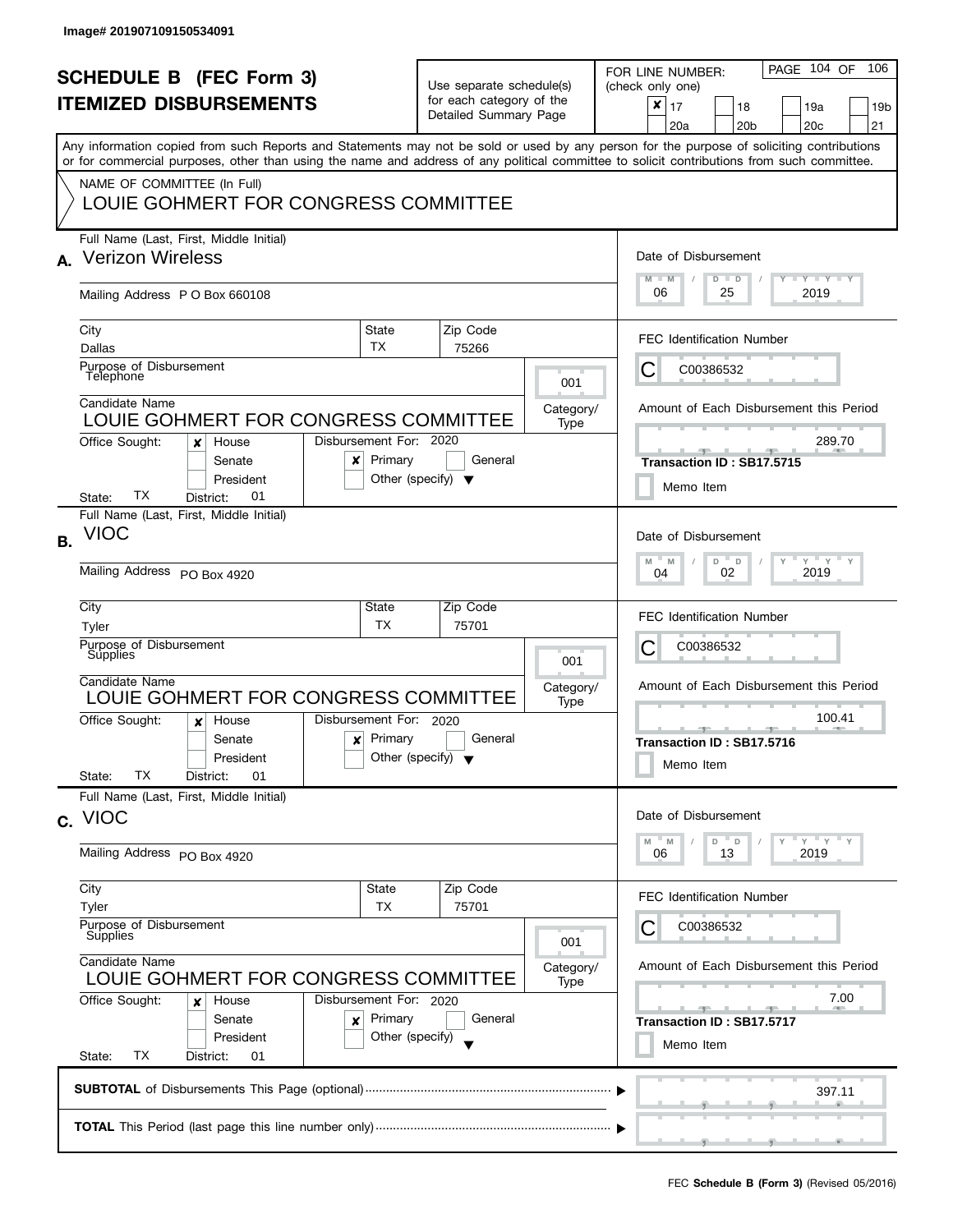| <b>SCHEDULE B</b> (FEC Form 3)<br><b>ITEMIZED DISBURSEMENTS</b><br>Any information copied from such Reports and Statements may not be sold or used by any person for the purpose of soliciting contributions<br>or for commercial purposes, other than using the name and address of any political committee to solicit contributions from such committee.<br>NAME OF COMMITTEE (In Full) |                                                                                                                                                                                                                      |                                                                                                                                                | Use separate schedule(s)<br>for each category of the<br>Detailed Summary Page    | PAGE 105 OF<br>106<br>FOR LINE NUMBER:<br>(check only one)<br>$\boldsymbol{x}$<br>17<br>18<br>19a<br>19 <sub>b</sub><br>20 <sub>c</sub><br>20 <sub>b</sub><br>21<br>20a |  |  |  |  |
|-------------------------------------------------------------------------------------------------------------------------------------------------------------------------------------------------------------------------------------------------------------------------------------------------------------------------------------------------------------------------------------------|----------------------------------------------------------------------------------------------------------------------------------------------------------------------------------------------------------------------|------------------------------------------------------------------------------------------------------------------------------------------------|----------------------------------------------------------------------------------|-------------------------------------------------------------------------------------------------------------------------------------------------------------------------|--|--|--|--|
| A.                                                                                                                                                                                                                                                                                                                                                                                        | LOUIE GOHMERT FOR CONGRESS COMMITTEE<br>Full Name (Last, First, Middle Initial)<br>Wal-mart                                                                                                                          | Date of Disbursement                                                                                                                           |                                                                                  |                                                                                                                                                                         |  |  |  |  |
|                                                                                                                                                                                                                                                                                                                                                                                           | Mailing Address 6801 S Broadway                                                                                                                                                                                      | $\Box$ $\gamma$ $\Box$ $\gamma$ $\Box$ $\gamma$<br>$M - M$<br>$D$ $D$<br>04<br>15<br>2019                                                      |                                                                                  |                                                                                                                                                                         |  |  |  |  |
|                                                                                                                                                                                                                                                                                                                                                                                           | State<br>City<br>TX<br>Tyler<br>Purpose of Disbursement<br>Supplies                                                                                                                                                  |                                                                                                                                                | Zip Code<br>75703<br>001                                                         | <b>FEC Identification Number</b><br>С<br>C00386532                                                                                                                      |  |  |  |  |
|                                                                                                                                                                                                                                                                                                                                                                                           | Candidate Name<br>LOUIE GOHMERT FOR CONGRESS COMMITTEE<br>Disbursement For: 2020<br>Office Sought:<br>House<br>×<br>Senate<br>x                                                                                      | Primary                                                                                                                                        | Category/<br>Type<br>General                                                     | Amount of Each Disbursement this Period<br>965.55<br>Transaction ID: SB17.5719                                                                                          |  |  |  |  |
|                                                                                                                                                                                                                                                                                                                                                                                           | President<br>TХ<br>01<br>District:<br>State:<br>Full Name (Last, First, Middle Initial)<br>Wal-mart                                                                                                                  | Other (specify) $\blacktriangledown$                                                                                                           |                                                                                  | Memo Item                                                                                                                                                               |  |  |  |  |
| <b>B.</b>                                                                                                                                                                                                                                                                                                                                                                                 | Mailing Address 6801 S Broadway                                                                                                                                                                                      |                                                                                                                                                | Date of Disbursement<br>$Y$ $Y$ $Y$<br>M<br>D<br>Y<br>M<br>D<br>26<br>2019<br>04 |                                                                                                                                                                         |  |  |  |  |
|                                                                                                                                                                                                                                                                                                                                                                                           | City<br>State<br><b>TX</b><br>Tyler<br>Purpose of Disbursement<br>Supplies                                                                                                                                           |                                                                                                                                                | Zip Code<br>75703<br>001                                                         | <b>FEC Identification Number</b><br>С<br>C00386532                                                                                                                      |  |  |  |  |
|                                                                                                                                                                                                                                                                                                                                                                                           | Candidate Name<br>LOUIE GOHMERT FOR CONGRESS COMMITTEE<br>Disbursement For: 2020<br>Office Sought:<br>House<br>$\boldsymbol{x}$<br>Primary<br>Senate<br>$\mathbf{x}$<br>President<br>ТX<br>01<br>State:<br>District: | Other (specify) $\blacktriangledown$                                                                                                           | Category/<br>Type<br>General                                                     | Amount of Each Disbursement this Period<br>1015.04<br><u>an ann an an </u><br><b>AND A</b><br>Transaction ID: SB17.5718<br>Memo Item                                    |  |  |  |  |
|                                                                                                                                                                                                                                                                                                                                                                                           | Full Name (Last, First, Middle Initial)<br>c. Willingham, Kimberly, , ,<br>Mailing Address 11014 Milestone Dr.                                                                                                       |                                                                                                                                                |                                                                                  | Date of Disbursement<br>$Y = Y$<br>D<br>$\mathsf D$<br>M<br>M<br>2019<br>05<br>01                                                                                       |  |  |  |  |
|                                                                                                                                                                                                                                                                                                                                                                                           | City<br>State<br>Mechanicsville<br><b>VA</b><br>Purpose of Disbursement<br>Salary                                                                                                                                    |                                                                                                                                                | Zip Code<br>23116<br>001                                                         | <b>FEC Identification Number</b><br>C00386532                                                                                                                           |  |  |  |  |
|                                                                                                                                                                                                                                                                                                                                                                                           | Candidate Name<br>LOUIE GOHMERT FOR CONGRESS COMMITTEE<br>Office Sought:<br>Disbursement For: 2020<br>House<br>x<br>Primary<br>Senate<br>×<br>Other (specify)<br>President<br>State:<br>ТX<br>District:<br>01        | Amount of Each Disbursement this Period<br>Category/<br>Type<br>1000.00<br><u> general de la gen</u><br>Transaction ID: SB17.5722<br>Memo Item |                                                                                  |                                                                                                                                                                         |  |  |  |  |
|                                                                                                                                                                                                                                                                                                                                                                                           |                                                                                                                                                                                                                      |                                                                                                                                                |                                                                                  | 2980.59                                                                                                                                                                 |  |  |  |  |
|                                                                                                                                                                                                                                                                                                                                                                                           |                                                                                                                                                                                                                      |                                                                                                                                                |                                                                                  |                                                                                                                                                                         |  |  |  |  |